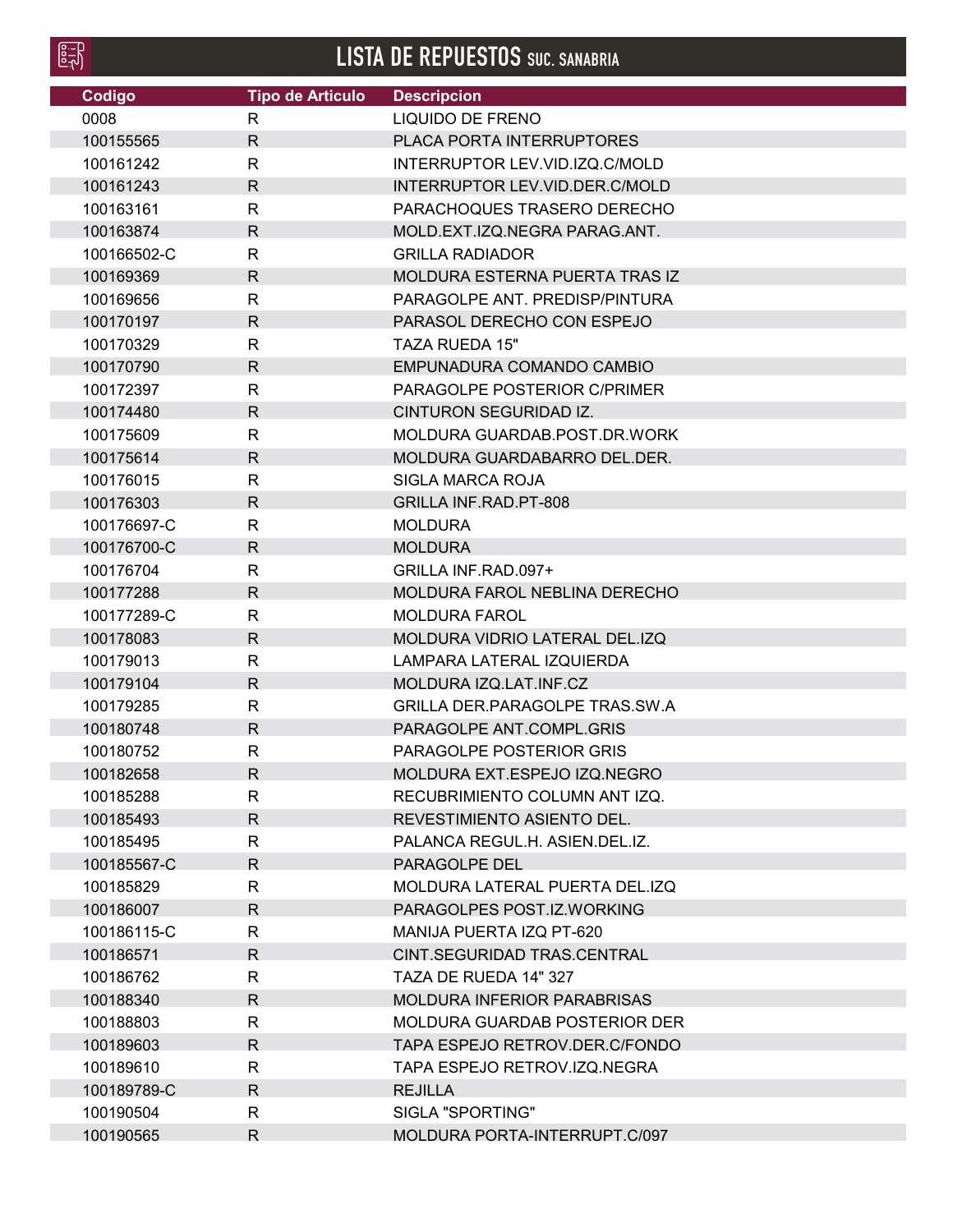| 100190919   | $\mathsf{R}$ | DIRECT/INDIC.SWITCH                  |
|-------------|--------------|--------------------------------------|
| 100192100   | R            | ESPEJO EXT.ELEC.DER.METAGAL          |
| 100192255   | $\mathsf{R}$ | MOLD.ESP EXT.IZ.C/PRIM.METAGAL       |
| 100192581   | R            | RECUB.PALANCA COMAN.CAMB.GRIS        |
| 100193207   | $\mathsf{R}$ | TAPA DE ESPEJO IZQUIERDA             |
| 100193805   | $\mathsf{R}$ | <b>LANTA ALEACION 14" DIAMANTADA</b> |
| 100194592   | $\mathsf{R}$ | MOLDURA CROMADA IZQ.PARAG.POST       |
| 100195107   | $\mathsf{R}$ | PARAG.TRAS.C/PRIMER P/SENSOR         |
| 100195152   | $\mathsf{R}$ | MOLDURA PARAG.TRAS.P/SENSOR          |
| 100195325   | R            | MOLDURA GUARDAB.TRASER.IZQ.NEG       |
| 100195529   | $\mathsf{R}$ | MOLURA PUERTA DEL.IZQ.C/PRIMER       |
| 100196601   | $\mathsf{R}$ | LLANTA DE ALEACION 5 5Jx14"          |
| 100197696-C | R            | <b>MOLDURA LATERAL</b>               |
| 100199001   | R            | MOLDURA PTA DEL IZO PT622            |
| 100199502   | $\mathsf{R}$ | <b>MOLDURA FARO ANTIN.DER.GRIS</b>   |
| 100199654   | R            | PARAG.TRAS.C/PRIMER P/SENSOR         |
| 100199883   | $\mathsf{R}$ | ESPEJO RETROV.DER.C/COM.327          |
| 100200210-C | $\mathsf{R}$ | MOLDURA IZQ FIJA                     |
| 100200804   | $\mathsf{R}$ | MOLDURA PTA.TRAS. IZQ. CROMADO       |
| 100201010-C | R            | <b>GRILLA SUO RADIA</b>              |
| 100202903   | $\mathsf{R}$ | MOLDURA IZQ.LAT.INF.PLATA BARI       |
| 100203081   | $\mathsf{R}$ | LLANTA 14X5.5 SPARK-SILVER MET       |
| 100203422-C | $\mathsf{R}$ | LLANTA DE ALEAC                      |
| 100204023   | $\mathsf{R}$ | DIRECT/INDIC.SWITCH                  |
| 100204350-C | $\mathsf{R}$ | PARAGOLPE POSTERIOR C/PRIMER         |
| 100205032   | $\mathsf{R}$ | APOYABRAZO CENTRAL ASIENT DEL        |
| 100205092   | $\mathsf{R}$ | SIGLA MODELO PUNTO PORTON TRAS       |
| 100205670   | R            | MANIJA EXT.PTA.ANT. IZQ              |
| 100206131   | $\mathsf{R}$ | ADHESIVO PTA.ANT.DER.SPORTING        |
| 100206132   | $\mathsf{R}$ | ADHESIVO PTA, ANT. IZQ, SPORTING     |
| 100208391   | $\mathsf R$  | MECANISMO INT.MANIJA DEL.IZQ.        |
| 100208818   | R            | PARAGOLPE TRASERO IZQ.LAT.           |
| 100208845   | $\mathsf{R}$ | SOPORTE DE PLACA                     |
| 100210816   | $\mathsf{R}$ | <b>MOL.PORTON POSTERIOR GRIS</b>     |
| 100216760   | R            | <b>MOLDURA DER. TECHO</b>            |
| 100227169   | R            | ACOPLE CINT.SEGURIDAD DEL IZQ        |
| 100227339   | $\mathsf{R}$ | MANIJA PUERTA IZQ.P/PINTURA          |
| 100228856   | $\mathsf{R}$ | REV.ADHES.EXT.MONT.CENT.IZ 5P        |
| 100229402   | R            | REVEST.PUER.ANT.PARTE POST.IZQ       |
| 100229729   | R            | <b>EMBELLECEDOR</b>                  |
| 100230702   | $\mathsf{R}$ | <b>MOLDURA PORTON TRASERO DER.</b>   |
| 100231984   | R            | RADIO CD+MP3+USB NEGRA               |
| 100233055   | $\mathsf{R}$ | REPARO COLUMNA DE DIRECCION          |
| 100233063   | R            | PROTECCION INF COLUMNA DE DIR        |
| 100233292   | R            | REVESTIMIENTO PUERTA TRA IZQ         |
| 100234954   | R            | MANIJA EXT DEL DER PART FIJA         |
| 100235802   | $\mathsf{R}$ | TAPA CAVIDAD FARO ANTINIE IZQ        |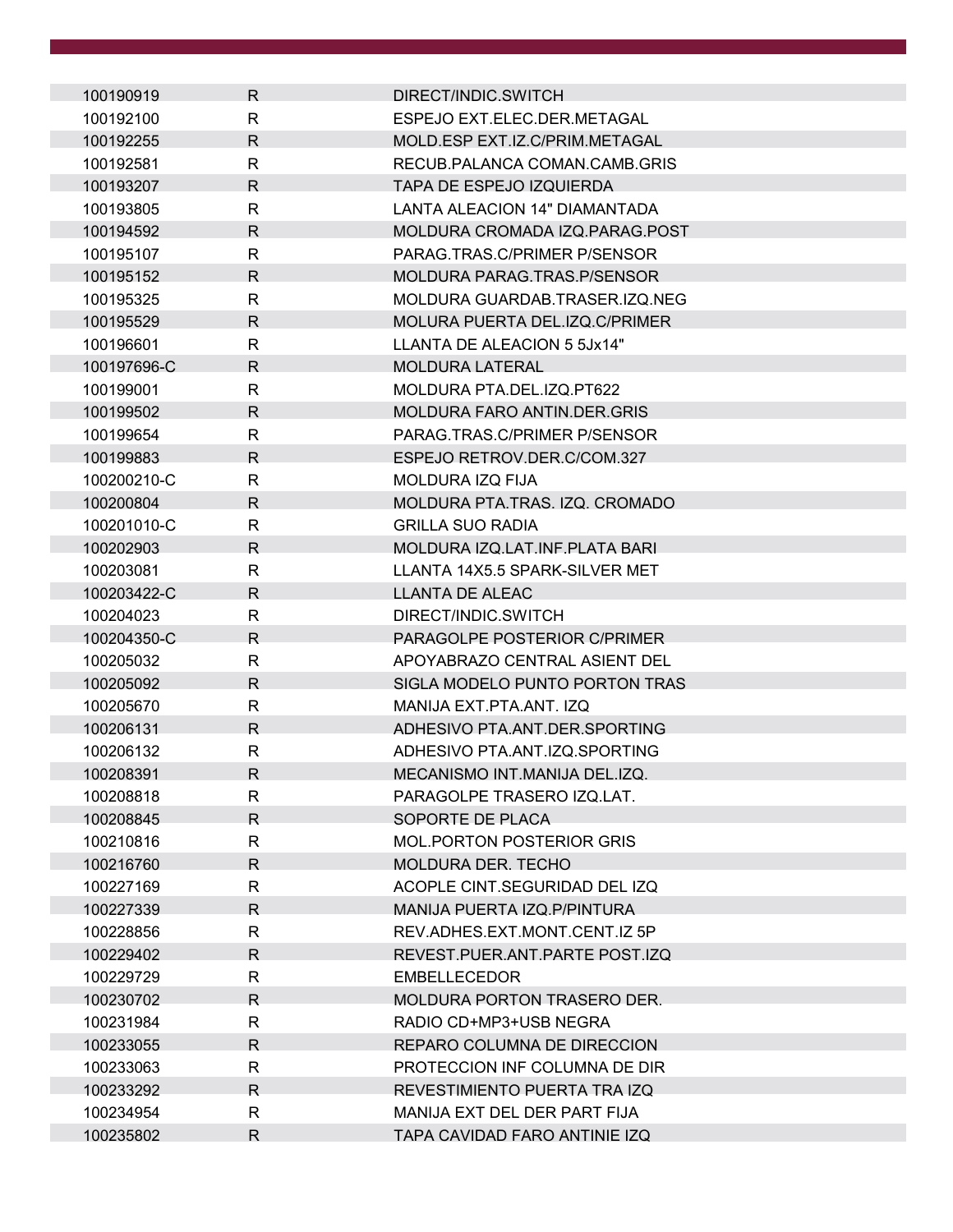| 100235816    | R.           | MOLDURA ANTINIEBLA IZQ            |
|--------------|--------------|-----------------------------------|
| 100236050    | R            | <b>RECUB INF PARAGOL TRAS WAY</b> |
| 100236319    | $\mathsf{R}$ | AUTOADESIVO ZOCALO "STRADA"       |
| 100236628    | $\mathsf{R}$ | TAPA TRAS TRAVERSA TECHO DER      |
| 100236631    | $\mathsf{R}$ | <b>TAPA TRAS TRAVERSA IZO</b>     |
| 100237597    | R            | <b>FRISO DER TECHO</b>            |
| 100241404    | $\mathsf{R}$ | AIR BAG VOLANTE                   |
| 100244366    | $\mathsf{R}$ | <b>FORRO ESQUERDO</b>             |
| 100244415    | $\mathsf{R}$ | "TAPA RODA 14"" CZ. METALIZADO    |
| 100245024    | R            | PARAGOLPE INFERIOR NEGRO          |
| 100245270    | $\mathsf{R}$ | CONMUTADOR PORTA ANTERIOR ESQU    |
| 100245589    | R            | <b>TAPON DIREITO</b>              |
| 100249364    | $\mathsf{R}$ | <b>ORNAMENT</b>                   |
| 10416154     | $\mathsf{R}$ | <b>TUTELA B-5X</b>                |
| 10416254     | $\mathsf{R}$ | <b>TUTELA COMPAQ DRIVE</b>        |
| 1044568-C    | $\mathsf{R}$ | <b>FILTRO DE ACEITE</b>           |
| 10556890     | $\mathsf{R}$ | BOMBILLA 12V 6W CAT.H6W           |
| 10801154     | R            | LIQUIDO LAVAPARABRISAS 1 LITRO    |
| 10877980     | $\mathsf{R}$ | O'RING D.1/2"                     |
| 11056390     | $\mathsf{R}$ | <b>FUSIBLE 150A</b>               |
| 11097290     | $\mathsf{R}$ | <b>FUSIBLE FUSIVEL 150A</b>       |
| 11129787     | R            | <b>RELAY</b>                      |
| 11130787     | $\mathsf{R}$ | RELLE MICRO 12V-20A ITALMEC       |
| 1302045080   | R            | <b>TUBO</b>                       |
| 1302656080   | R            | <b>PANEL</b>                      |
| 1302670604   | $\mathsf{R}$ | PUNTERAS DE PARAG.TRAS. IZ.       |
| 1308290080   | $\mathsf{R}$ | <b>TAPON</b>                      |
| 1314621080   | R            | <b>INTERRUPTOR</b>                |
| 1317542080   | $\mathsf{R}$ | DEFENSA IZQ.                      |
| 1323588080   | $\mathsf{R}$ | CASQUILLO                         |
| 1334644080   | $\mathsf{R}$ | CERRADURA PUERTA DEL. DER         |
| 1335283080   | R            | REPARO VANO RUEDA DEL DERECHA     |
| 1340587080   | $\mathsf{R}$ | <b>CAPOT</b>                      |
| 1342035080   | R            | <b>VARILLA</b>                    |
| 1352678080-C | $\mathsf{R}$ | <b>GUARDABARROS ANTERIOR</b>      |
| 1353227080   | $\mathsf{R}$ | ROCIADOR AGUA LAVA PARABRISAS     |
| 1355231080   | $\mathsf{R}$ | SOPORTE PARAGOLPE POST.           |
| 1356367080   | $\mathsf{R}$ | CERRAD PUERTA POST.               |
| 1357615080   | $\mathsf{R}$ | <b>ANILLO IZQUIERDO</b>           |
| 1371922080-C | R            | RADIADOR REFRIG. MOTOR            |
| 1382425080   | $\mathsf{R}$ | <b>RADIADOR</b>                   |
| 1388231080   | $\mathsf{R}$ | <b>CATAFAROS</b>                  |
| 14450683     | $\mathsf{R}$ | JUNTA 2,4x10,8 VERDE              |
| 15539107     | R            | <b>TORNILLO</b>                   |
| 17289680     | R            | GUARNICION 3.53X44.04             |
| 181501180    | R            | <b>DIFUSOR DE AIRE</b>            |
| 2851330657   | $\mathsf{R}$ | FUNDA ASIENTO TRAS.GRIS SEALA     |
|              |              |                                   |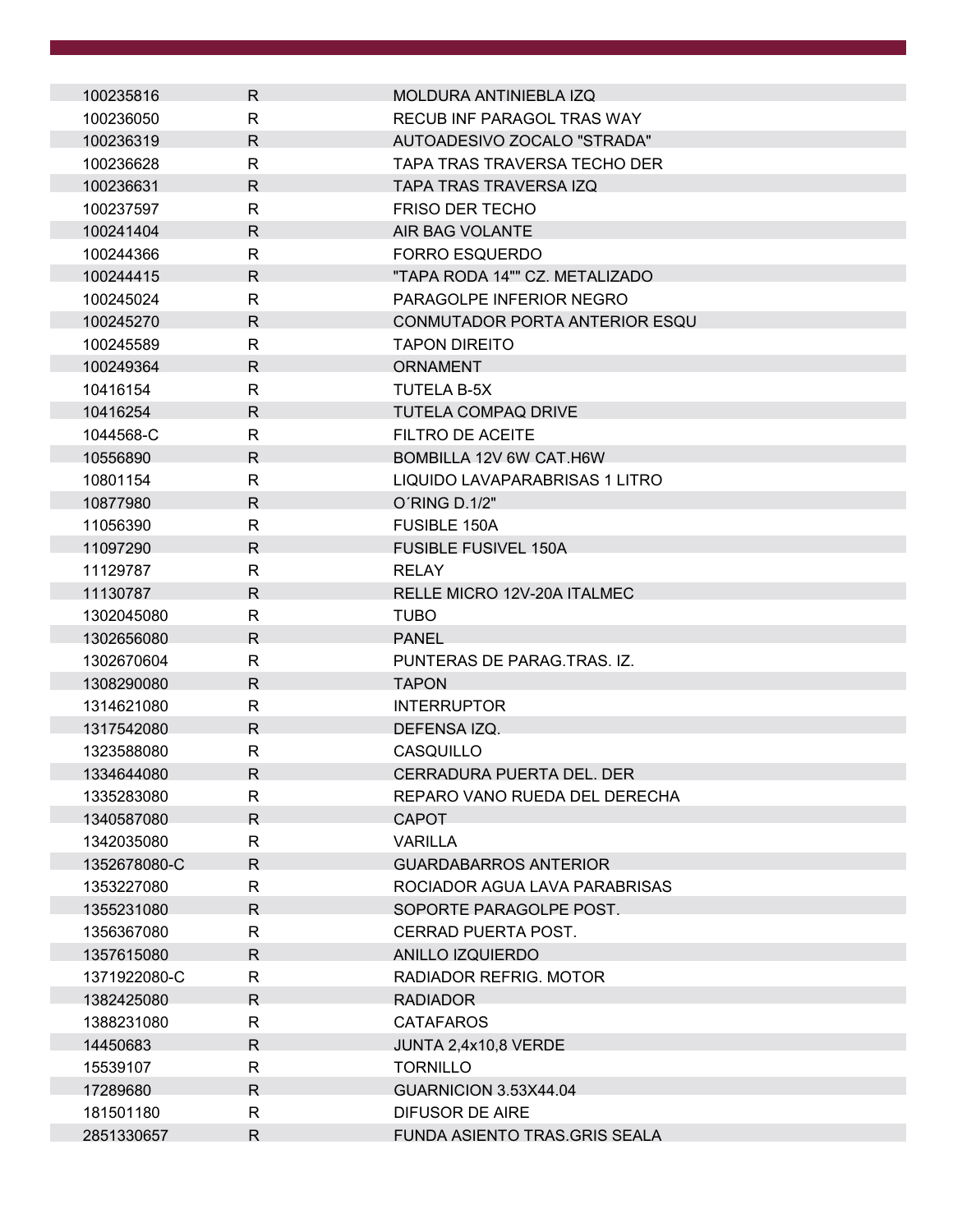| 4422885    | R.           | ANILLO ELAST.SOPORTE ESCAPE          |
|------------|--------------|--------------------------------------|
| 46307551   | R            | ANILLO DE FRENO                      |
| 46308573   | $\mathsf{R}$ | ABRAZADERA                           |
| 46308955   | R            | AXLE SHAFT PROT KIT                  |
| 46401356-C | R            | <b>DISCO FRENO DEL</b>               |
| 46411117   | R            | <b>TAPA ANTERIOR</b>                 |
| 46415256   | $\mathsf{R}$ | <b>PATIN</b>                         |
| 46418380   | $\mathsf{R}$ | DEPOSITO DE ACEITE HIDRAULICO        |
| 46455892-C | R            | <b>DISCO DE FRENO</b>                |
| 46466619   | R            | REPARO ANTIPOLVO ANTERIOR            |
| 46521280-C | $\mathsf{R}$ | <b>CNJ ESTRUCTURA</b>                |
| 46523662   | R            | <b>BURLETE PORTON TRASERO</b>        |
| 46524692   | $\mathsf{R}$ | <b>TENSOR DE CORREA</b>              |
| 46536301   | $\mathsf{R}$ | TAPON CONICO 20 (X1.5)               |
| 46549864   | $\mathsf{R}$ | ENGR.CONDUCIDO ARBOL LEVAS ESC       |
| 46554494   | R            | <b>PLATILLO</b>                      |
| 46723713   | R            | <b>RESISTOR P/CAJA VENTILA.CALEF</b> |
| 46745698   | R            | CHIERA ENCENDEDOR CIGARRILLOS        |
| 46763525   | R            | <b>TUBO RIGIDO CENTR-RDA.</b>        |
| 46767145   | $\mathsf{R}$ | <b>TRAVESANO</b>                     |
| 46768070   | R            | <b>TOPE GOMA TAPA BAUL</b>           |
| 46770018   | R            | <b>ESPUMA ASIENTO POSTERIOR</b>      |
| 46773333-C | R            | <b>BRAZO LIMPIAPARAB</b>             |
| 46776198   | R            | ANILLO SINCRO.MEDIO 1ra-2daVEL       |
| 46776468   | R            | PERNO PEDAL EMBRAGUE                 |
| 46777392   | R            | REPARO LATERAL CORREA                |
| 46779387   | R            | <b>ELEMENTO DE FIJACION</b>          |
| 46784767   | R            | DISPOSITIVO APERT.TAPA COMBUST       |
| 46784963   | R            | <b>BUJE PLASTICO</b>                 |
| 46784964   | $\mathsf{R}$ | <b>BUJE PLASTICO</b>                 |
| 46785018   | R            | <b>PLAFON LUZ GUANTERA</b>           |
| 46789809   | R            | SUJETADOR VARILLA CAPOT              |
| 46790715   | R.           | SOPORTE FIJACION SUP.PARAGOLPE       |
| 46798345   | R            | <b>SENSOR DE GIRO</b>                |
| 46798894   | R            | RESORTE VALVULA ADM/ESC              |
| 46812272   | $\mathsf{R}$ | <b>BISAGRA TAPA BAUL DER.SIENA</b>   |
| 46813570   | R            | ELECTROVALV.COMANDO VALV.EGR         |
| 46816521   | R            | BISAGRA TAPA BAUL izq.SIENA          |
| 46817215   | $\mathsf{R}$ | SIGLA EXTERIOR "HLX"                 |
| 46821291-C | R            | AMORTIGUADOR TRASERO                 |
| 46836020   | R            | <b>GRAMPA FIJACION VARILLA CAPOT</b> |
| 46844590   | R            | GUARDABARRO ANT.DR.RSTII S/AGU       |
| 46844593   | R            | GUARDABARRO DELANTERO IZQUIERD       |
| 46846694   | R            | OPTICA DER + GIRO                    |
| 46846717-C | R            | <b>FARO POST</b>                     |
| 46846722-C | R            | <b>FARO POSTER</b>                   |
| 4792169    | R            | <b>TORNILLO</b>                      |
|            |              |                                      |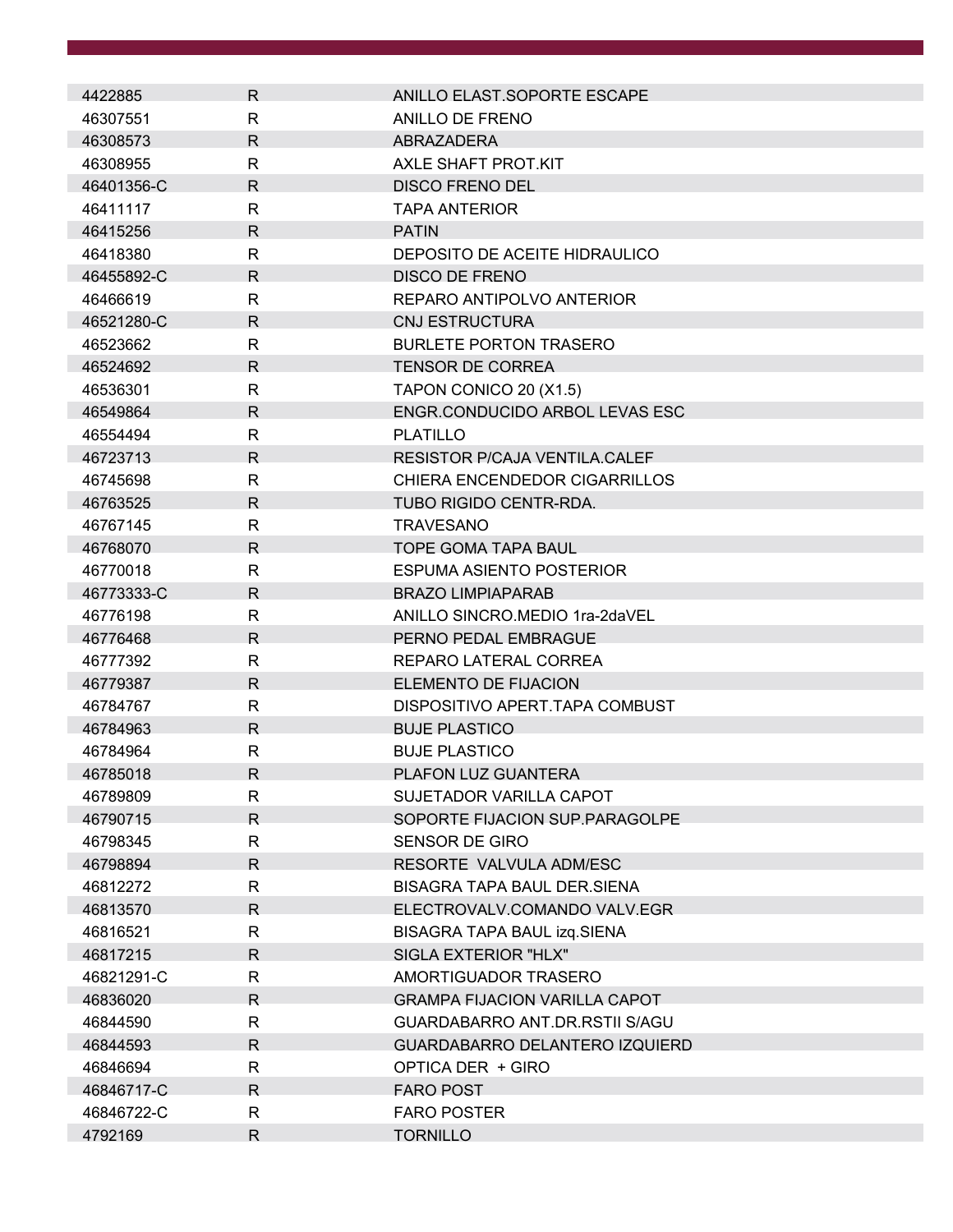| 50002738    | R.           | ESCOBILLA LIMPIALUNETA                |
|-------------|--------------|---------------------------------------|
| 50010722    | R            | ESPEJO RETROVISOR DERECHO             |
| 50013573-C  | $\mathsf{R}$ | AMORTIGUADOR TRAS                     |
| 50017754    | $\mathsf{R}$ | SOPORTE SUSP MOTOR LADO DIFERE        |
| 50018160    | R            | MONTANTE DER.SUSPENS.ANT              |
| 50018392-C  | R            | RADIADOR AGUA                         |
| 500348685   | R.           | PLATILLO 2.3 JTD                      |
| 50036932-C  | $\mathsf{R}$ | <b>BUJIA PRECALENTADORA</b>           |
| 50037069    | R            | TERMOST.P/1.7 TD C/AA (USA'83)        |
| 50037071    | R            | TERMOST.1.7 TD C/AA (CEE F2)          |
| 50038182-C  | $\mathsf{R}$ | <b>CORREA DISTRIBUCION</b>            |
| 50038827    | R            | JG.CUBREALFOMBRAS IDEA (PVC)          |
| 50038911    | $\mathsf{R}$ | JG.CUBREALFOMBRAS IDEA ADV            |
| 50038991    | R            | <b>JGO.CUBRE ALFOMB.ADVENT.FL4</b>    |
| 504066407   | R            | CORREA COMPRESOR L880MM 2.3 JT        |
| 504066407-C | $\mathsf{R}$ | <b>CORREA DE COMPRESOR</b>            |
| 50508595    | R            | ANTINIEBLA IZQ.                       |
| 50525348    | $\mathsf{R}$ | <b>BISAGRA INFERIOR IZQ.</b>          |
| 50927632    | R            | <b>KIT</b>                            |
| 50927788-C  | R            | ALARMA FIAT VER 50926216              |
| 50927789    | R            | ALARMA AF 2600T                       |
| 50927908    | R            | <b>BURLETE PUERTA DEL IZQ</b>         |
| 50927910    | $\mathsf{R}$ | <b>BURLETE PTA TRAS IZQ</b>           |
| 51703144    | R            | REJILLA LAT.DER.PARAG.S/ANTIN.        |
| 51706714    | $\mathsf{R}$ | CERRADURA MECAN PUERTA DEL IZQ        |
| 51708887    | R            | TACO ELASTIC.CENTRAL PARAG.POS        |
| 51708890    | R            | <b>TRAVERSA SUPERIOR ESTRUCT FRON</b> |
| 51708892    | R            | <b>ESTRUCTURA ANTERIOR</b>            |
| 51708892-C  | R            | <b>ESTRUCTURA ANTER</b>               |
| 51708922-C  | $\mathsf{R}$ | <b>TACO ELASTICO</b>                  |
| 51718648    | $\mathsf{R}$ | SIGLA DELANTERA "FIAT"                |
| 51731930    | $\mathsf{R}$ | FARO POSTERIOR DERECHO                |
| 51736530-C  | $\mathsf{R}$ | <b>TACO MOTOR</b>                     |
| 51736531-C  | R            | <b>TACO ELASTICO</b>                  |
| 51737165    | $\mathsf{R}$ | <b>SIGLA "FIORINO"</b>                |
| 51737170    | R            | FARO POSTERIOR DERECHO FIOR           |
| 51737170-C  | R            | <b>FARO POSTERIOR</b>                 |
| 51738947    | R            | CONJUNTO TRAVERSA RADIADOR            |
| 51739697-C  | $\mathsf{R}$ | TIRANTE BARRA ESTAB.DEL.DER           |
| 51748730    | $\mathsf{R}$ | LLANTA DE ALEACION 15"                |
| 51749124-C  | R.           | <b>DISCO FRENO</b>                    |
| 51752949-C  | R            | <b>CAPOT SIN BISAG</b>                |
| 51753092    | R            | PORTON POSTERIOR + 690                |
| 51756635    | R            | <b>TIRANTE DIRECC.DERECHE</b>         |
| 51756636    | R            | TIRANTE DIRECC.IZQUIERDA              |
| 51761607    | R            | SOPORTE ELAST.MOTOPROP.LD.CAMB        |
| 51766179    | R            | <b>GUARDABARRO ANT.IZ.WORK FLP</b>    |
|             |              |                                       |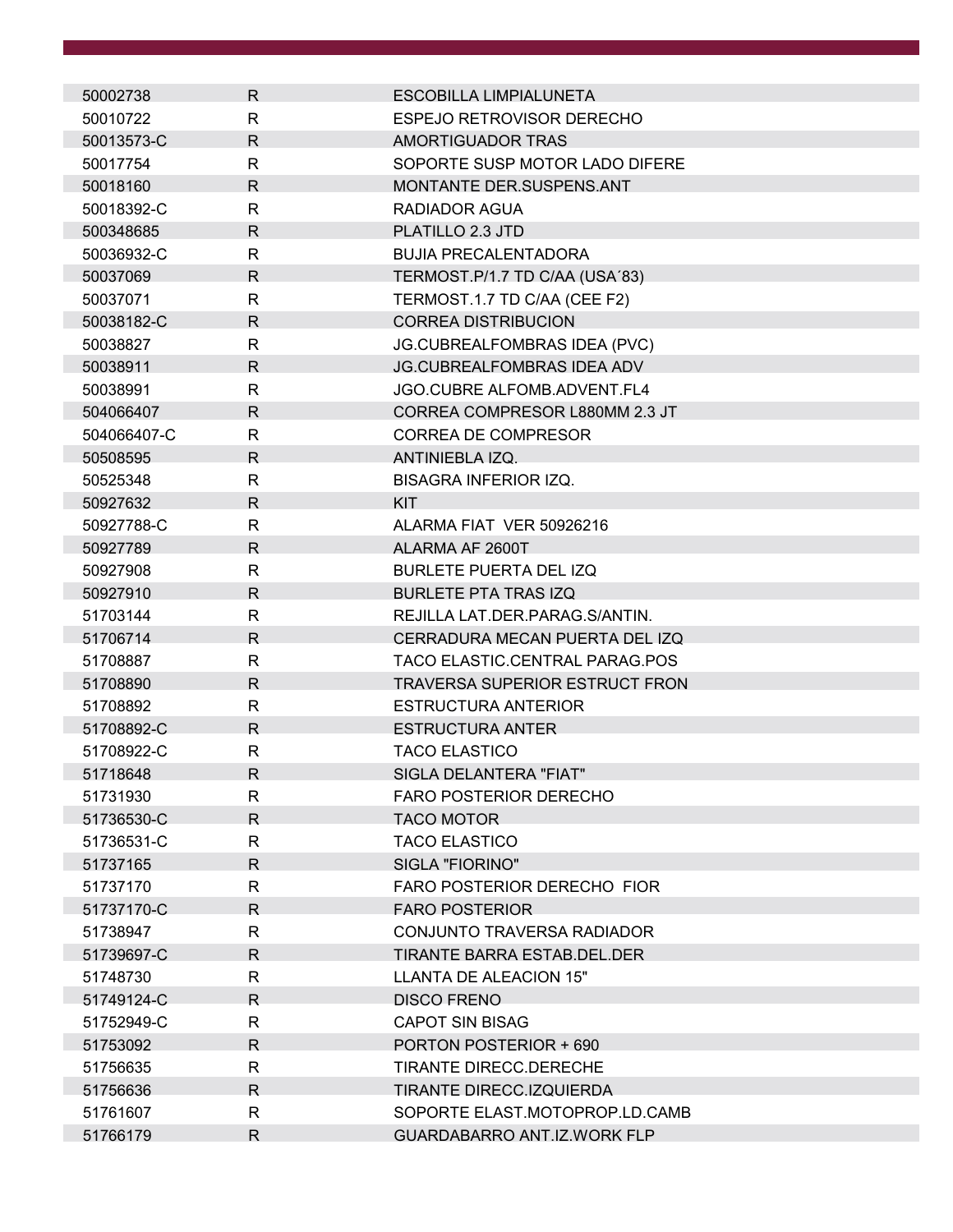| 51766532   | R            | FARO POST.DER. AUTOMOTIV                                       |
|------------|--------------|----------------------------------------------------------------|
| 51766532-C | R            | <b>FARO POST</b>                                               |
| 51768498-C | $\mathsf{R}$ | <b>PRESOTATO</b>                                               |
| 51769812   | R            | MONTANTE SUSP.ANT.DER.                                         |
| 51770291   | R            | REPARO VANO RUEDA DELANT IZQ                                   |
| 51771965-C | R            | TRAVESA;O                                                      |
| 51771966-C | R            | <b>ENCAJ TRAVIESA</b>                                          |
| 51772394   | R            | ALZACRISTAL ELECTR.DEL.IZQ.                                    |
| 51772502   | R.           | MECANISMO ALZACR.ELECT.POST.IZ                                 |
| 51774056   | R            | <b>CROSSRAIL</b>                                               |
| 51774240   | R            | <b>TORNILLO PARA RUEDA DE CHAPA</b>                            |
| 51775891   | R            | BISAGRA DER. TAPA TRASERA                                      |
| 51775892   | R.           | <b>BISAGRA DER. TAPA TRASERA</b>                               |
| 51776347   | R            | REPARO VANO RUEDA TRASJZO                                      |
| 51776348   | R            | REPARO VANO RUEDA TRAS.DER.                                    |
| 51779767   | R            | FARO POST.COMPL.DER GIRO TRANS                                 |
| 51780063-C | R            | FARO POST.COMP. PALIO R                                        |
| 51780710   | R            | DEPOSITO LIQ.REFRIG.RAD,                                       |
| 51782035   | R.           | MEDIDOR CAUDAL AIRE HFM7-4.7TT                                 |
| 51782550   | R            | <b>MAZA DE RUEDA</b>                                           |
| 51783601   | R            | <b>GUARNICION COMANDO CAMBIO</b>                               |
| 51784091   | R            | ALZACRISTAL ELECTRICO DEL.IZQ                                  |
| 51786945   | R            | <b>CERRADERO TAPA COMBUSTIBLE</b>                              |
| 51788240   | R            | REFUERZO IZQ.FARO PARAG.TRAS                                   |
| 51788672   | R.           | SEDE FARO POST.IZ.                                             |
| 51789758-C | R            | <b>OPTICA DER</b>                                              |
| 51789762   | R            | FARO.POST.DR.MOVIL                                             |
| 51790621   | R            | PUERTA COMBUST.COMPL.C/PRIMER                                  |
| 51790774-C | R.           | <b>RADIADOR</b>                                                |
| 51791212   | R            | <b>CAPOT</b>                                                   |
| 51794261   | R            | LLANTA ALEAC.5.5JX14H MANGELS                                  |
| 51794394   | R            | SOPORTE DERECHO PARAGOLP                                       |
| 51795779   | R            | REPARO POST.DE.PASARRUEDA POST                                 |
| 51796983   | R.           | SENSOR ABS TRASERO DERECHO                                     |
| 51798256-C | $\mathsf{R}$ | <b>FAROL POSTER</b>                                            |
| 51798257-C | R            | <b>FAROL POSTER</b>                                            |
| 51798702   | R.           | SOPORTE CAJA DE DIRECCION                                      |
| 51799787   | R            | AMORTIGU.SUSP.DEL.DER.C/ABS                                    |
| 51800396   | R            | <b>MANGUERA SALIDA INTERCOOLER</b><br>PUERTA DELANTERA DERECHA |
| 51800866   | R            |                                                                |
| 51802016   | R.           | <b>BISAGRA DERECHA CAPOT</b>                                   |
| 51802676   | R            | REPARO ANT.DR.PASARRUEDA POST.                                 |
| 51804591   | R            | <b>TACO ELASTICO</b>                                           |
| 51804852   | R            | <b>TOPE GOMA SUSPENSION</b>                                    |
| 51805018   | R            | RECUBR.POST.VANO RUEDA POST.IZ                                 |
| 51805818   | R            | <b>MAZA DE RUEDA</b>                                           |
| 51806069   | $\mathsf{R}$ | <b>CABLE MASA BATERIA/MOTOR</b>                                |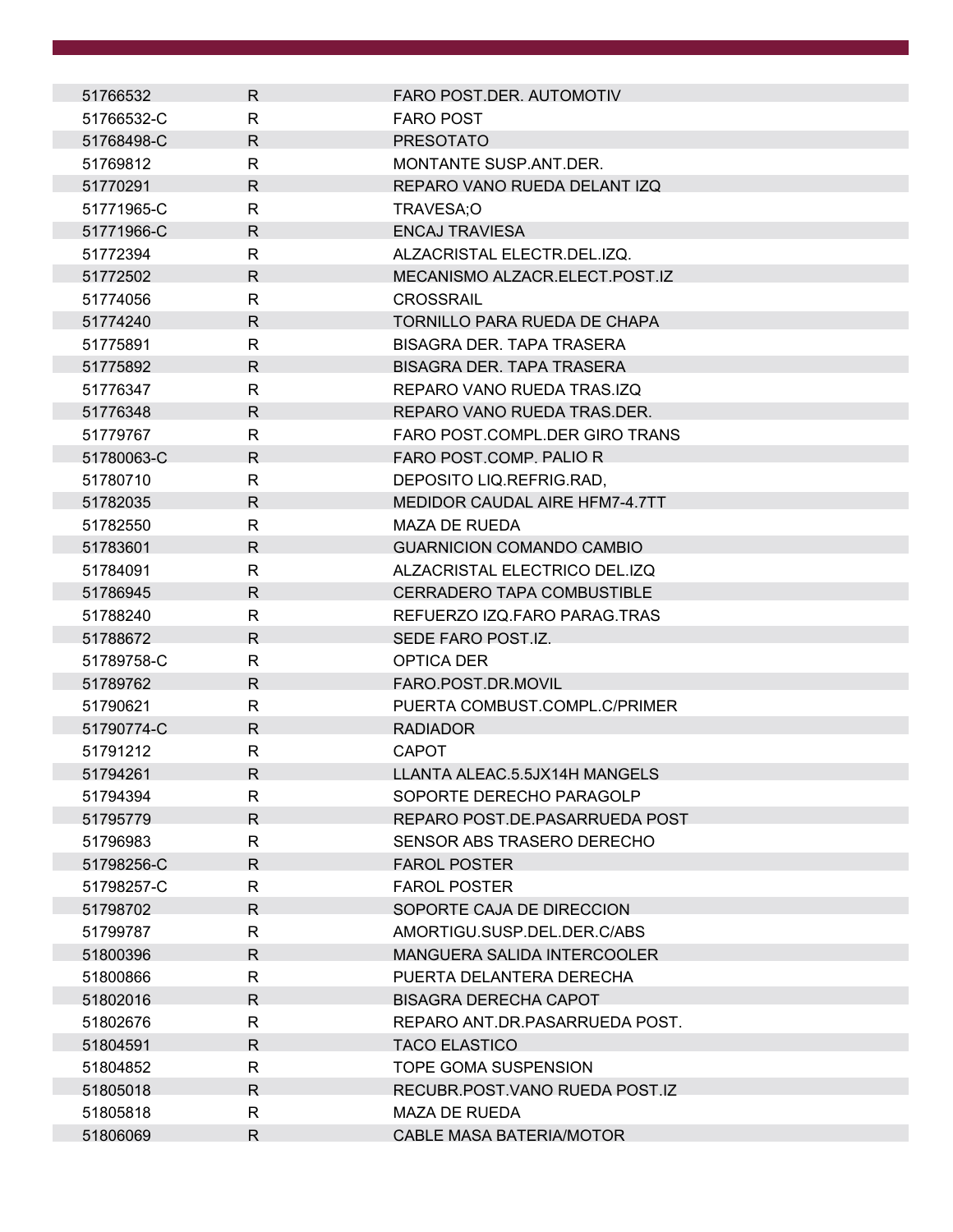| 51806875   | R            | SALIDA DE ESCAPE DEP. PUNTO 1.8       |
|------------|--------------|---------------------------------------|
| 51810671-C | R            | OPTICA DEL DER                        |
| 51810674-C | $\mathsf{R}$ | <b>FARO TRAS. IZQ</b>                 |
| 51810675   | R            | LUZ DE PATENTE                        |
| 51818285   | R            | <b>TASSELLO ELASTICO</b>              |
| 51820285   | R            | SOPORTE IZQ.FIJ.BARRA ESTAB.          |
| 51820286   | R            | SOPORTE DER.FIJ.BARRA ESTAB.          |
| 51821652   | R            | RODAMIENTO TENSOR                     |
| 51822254   | $\mathsf{R}$ | GUARDABARRO DELANTERO DERECHO         |
| 51822254-C | R            | <b>GUARDABARR</b>                     |
| 51824699   | R            | <b>WHEEL</b>                          |
| 51826662   | R            | EMBELLECEDOR DESCARGA DE AIRE         |
| 51827736   | R            | BRAZO OSCILANTE IZQ.                  |
| 51827737   | R            | <b>BRAZO OSCILANTE DER.</b>           |
| 51830541-C | $\mathsf{R}$ | <b>FARO ANTER</b>                     |
| 51830546   | R            | <b>FARO POSTERIOR IZQUIERDO</b>       |
| 51831895   | R            | <b>CONMUTADOR</b>                     |
| 51831900-C | R            | CONMUTADOR ENCENDIDO                  |
| 51834103-C | R            | SOPORTE MOTOR LADO MOTOR              |
| 51834864   | R            | <b>BRAZO LIMPIAPARABRISAS DER.</b>    |
| 51836359   | R            | RADIADOR DE LA CALEFACCION            |
| 51837641   | $\mathsf{R}$ | ESTRIBO TRASERO DERECHO VER52063283   |
| 51842668   | R            | FARO ANT.DER.FONDO NEGRO              |
| 51842668-C | R            | <b>FARO ANT. DER</b>                  |
| 51842799   | R            | FARO TRASER DER. FIJA                 |
| 51842799-C | R            | <b>FARO TRAS</b>                      |
| 51844059   | R            | <b>TUBO ENVIO COMBUSTIBLE</b>         |
| 51844275   | $\mathsf{R}$ | SEMIEJE IZQ.COMPLETO                  |
| 51844291   | $\mathsf{R}$ | SOPORTE FIJ.SUST.MOTOPROPULSOR        |
| 51844519   | R            | TUBO FLEX.CONEX/CONDENSADOR           |
| 51847090   | R            | CRISTAL PTA.POST.IZQ.                 |
| 51848658-C | R            | <b>FARO ANTER DER</b>                 |
| 51848660-C | $\mathsf{R}$ | <b>FARO ANTER</b>                     |
| 51849191   | $\mathsf{R}$ | <b>GUARNICION EXT.PUERTA TRAS.IZQ</b> |
| 51849208   | R            | REPARO AGUA PUERTA TRAS.IZQ.          |
| 51849213   | R            | <b>GUARNICION PUERTA ANT. DER.</b>    |
| 51850019   | R            | SOPORTE FIJACION GUARD.IZQ.           |
| 51850164-C | R            | <b>FARO POSTER DER</b>                |
| 51850165-C | R            | <b>FARO POSTER IZQ</b>                |
| 51852788   | R            | REPARO POSTERIOR TUBOS COMB.          |
| 51854144   | R            | OPTICA DR.C/LAMP.BIPAR. NEGRO         |
| 51857264   | R            | TUBO ANTIEVAP.COMPLETO.               |
| 51861132   | R.           | TOPE RUEDA DE AUXILIO                 |
| 51861147   | R            | CHAPA FIJ.DER.PARAGOLPE TRAS.         |
| 51868333-C | R            | <b>TIRANTE</b>                        |
| 51868367   | R            | DISTANCIAL CON GUARNICION             |
| 51870621   | R.           | CERRADURA DER C/228                   |
|            |              |                                       |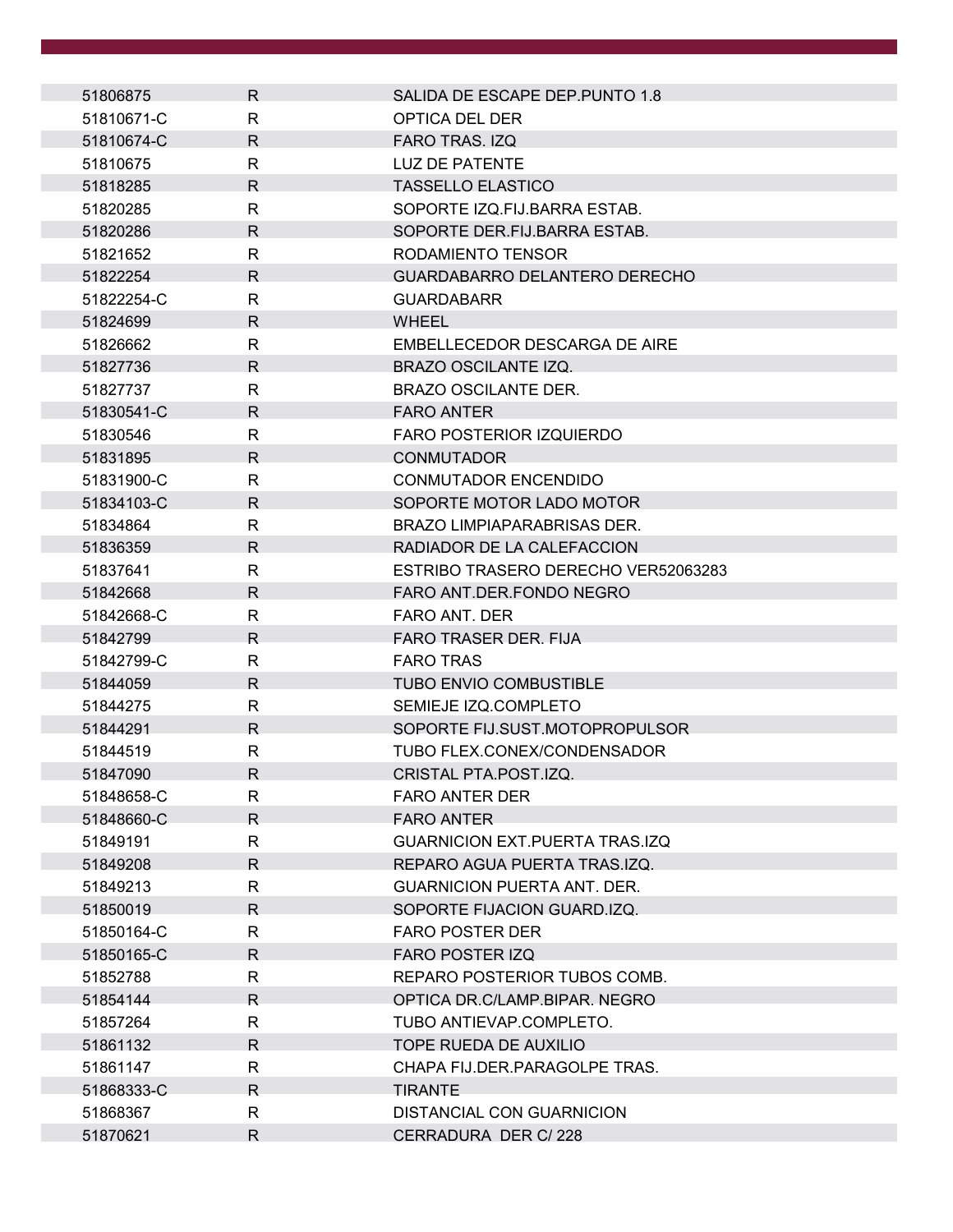| 51870625   | R            | CERRADURA IZQ.C/228                  |
|------------|--------------|--------------------------------------|
| 51873495-C | R            | <b>FARO TRAZ IZQUI</b>               |
| 51874200   | $\mathsf{R}$ | <b>VALVULA DE EXPANSION</b>          |
| 51875586   | R            | GUARDABARRO DEL.DER.C/AGU.SPOR       |
| 51875616   | $\mathsf{R}$ | BARRA ESTABI.ANTERIOR DIAM.21        |
| 51875647   | R            | OPTICA IZQ+GIRO C/LAMPARAS           |
| 51875647-C | $\mathsf{R}$ | OPTICA IZQ+GIRO C/LAMPARAS           |
| 51878410   | R            | <b>OPTICA DERECHA</b>                |
| 51878410-C | $\mathsf{R}$ | OPTICA DER                           |
| 51878411-C | R            | OPTICA IZQ                           |
| 51880169   | $\mathsf{R}$ | RELE MAXI 12V-50A                    |
| 51880591   | $\mathsf{R}$ | ANTEREPARO DER. VANO RUEDA ANT.      |
| 51882743   | R.           | TOMA DE AIRE DE FILTRO               |
| 51883311   | R            | <b>SIGLA ESSENCE</b>                 |
| 51884715-C | R            | <b>FARO TRASERO IZQUIERDO</b>        |
| 51885861   | R            | <b>MOTOR ELECTRICO LIMPIA LUNETA</b> |
| 51890454   | R            | <b>PLACA</b>                         |
| 51891918   | R            | EJE FIJ.DEPOSITO TOMA DE AIRE        |
| 51897363   | $\mathsf{R}$ | RELE 12V 30A-CLIPTECH-               |
| 51897455   | R            | DISCO DE FRENO DELANTERO             |
| 51897843-C | $\mathsf{R}$ | FARO ANTER DEL IZQ                   |
| 51898509   | R            | DISPOSITIVO APERT/CERRAM.TAPA        |
| 51899461   | R            | <b>LOUD SPEAKER</b>                  |
| 51901177   | R            | MANGUERA INFERIOR RADIADOR           |
| 51904935   | $\mathsf{R}$ | BISAGRA SUP.IZQ.COMPLETA             |
| 51905422   | R            | <b>GUARNICION CONTOR.PUERTA</b>      |
| 51912069   | R            | MICRO-RELE 12V 20A - CLIPTECH        |
| 51915398   | R            | REPARO RUEDA TRAS.DER.               |
| 51917529   | $\mathsf{R}$ | CRISTAL PRT.DEL.IZQ. 2P 327          |
| 51918213   | $\mathsf{R}$ | <b>CRISTAL PARABRISAS</b>            |
| 51918224   | $\mathsf{R}$ | SENSOR ABS DEL BOSCH                 |
| 51925934   | R            | REFLECTOR PARAGOLPE TRAS.IZQ         |
| 51938598   | R.           | <b>GUARNICION ANTIZUMBIDO IZQ</b>    |
| 51938941-C | R            | REPARO VANO RUEDA DELANT. IZQ        |
| 51945406-C | R            | <b>MOLDURA SUP. PARRILLA</b>         |
| 51949047   | R            | <b>CERRADURA TAPA BAUL</b>           |
| 51949062   | R            | LATERAL EXTERNO SUP.DER.             |
| 51949063   | R            | LATERAL EXTERNO SUP.IZQ.             |
| 51950174   | R.           | AMORTIGUADOR DEL.IZQ                 |
| 51950819   | R            | MOTOR AR.BOSCH K1B - 0,9KW/12V       |
| 51952366   | R            | SOPORTE RUEDA DE AUXILIO             |
| 51958390   | R            | PARABRISA LAMIN.S/OPT 6DC            |
| 51959691   | R            | AMORTIGUADOR ANTERIOR DER.           |
| 51959994   | R            | <b>BRACKET</b>                       |
| 51961684   | R            | MOTOR ELECTRICO DE BANCO             |
| 51961972-C | R            | OPTICA INFIZQ                        |
| 51962038   | $\mathsf{R}$ | AMORTIGUADOR POSTERIOR DER/IZQ       |
|            |              |                                      |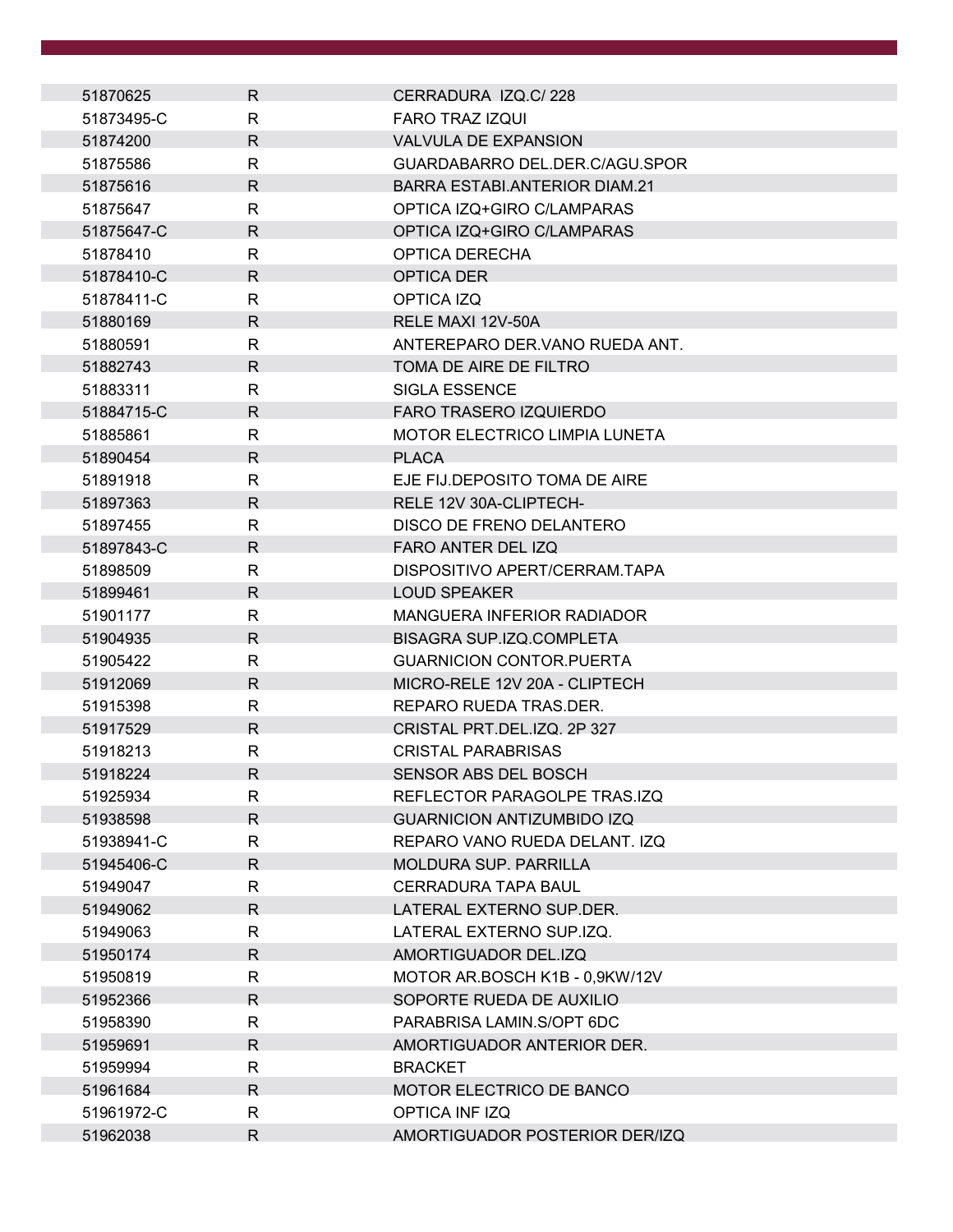| 51968412   | R.           | LATERAL EXT IZQ                     |
|------------|--------------|-------------------------------------|
| 51968417-C | R            | OPTICA DEL SUP                      |
| 51969249   | $\mathsf{R}$ | GUARN.INT.P/VIDRIO PTA.DEL.IZ.      |
| 51969741   | R            | PUERTA DEL DER S/BISAGRAS           |
| 51973382   | $\mathsf{R}$ | <b>CONVEYOR</b>                     |
| 51973618   | R            | TUBO FLEX.CONDENSADOR/EVAPORAD      |
| 51973626   | R            | TUBO FLEX.CONEX./COMPRESOR          |
| 51977159   | R            | PUERTA TRASERA DER S/BISAGRA        |
| 51979427   | R.           | FILTRO ANTIPOLEN VER K68246999AA    |
| 51980131   | R            | PARLANTE MID-WOOFER                 |
| 51981410   | $\mathsf{R}$ | PUERTA DEL.IZQ.S/AGUJ.S/BISAGR      |
| 51981488   | R            | AIRBAG CORTINA DER                  |
| 51997843-C | R            | FARO TRASERO DERECHO MOVIL          |
| 51998612   | R            | <b>CUADRO DE INSTRUMENTOS</b>       |
| 52000683   | $\mathsf{R}$ | BURLETE EXT.VIDRIO DEL.DER.         |
| 52004343   | R            | PUNTAL DEL DER                      |
| 52004689   | R.           | PLACA DE FONDO                      |
| 52004879   | R            | REFUERZO LARGUERO PART ANT DER      |
| 52005031   | $\mathsf{R}$ | <b>GUARNICION PARABRISA</b>         |
| 52005680   | R            | PUERTA DEL IZQ S/BISAG              |
| 52005978   | R            | MECANISMO C/MOTOR LIM.PARABRIS      |
| 52008341   | R            | BURLETE CONTORNO VIDRIO TRA IZ      |
| 52011563   | $\mathsf{R}$ | PUERTA DEL IZQ S/BIS                |
| 52017106   | $\mathsf{R}$ | <b>MOTOR ELECTRI LIMPIADOR TRAS</b> |
| 52021998-C | R            | PUERTA DEL IZQ                      |
| 52023013   | R            | <b>RESORTE IZQ</b>                  |
| 52023405   | R            | <b>GUARNICION IZQ COMP TRAS</b>     |
| 52023406   | R            | <b>BURLETE DERECHO</b>              |
| 52023407   | $\mathsf{R}$ | <b>BURLETE IZQUIERDO</b>            |
| 52023412   | $\mathsf{R}$ | <b>BURLETE EXTERNO IZQ</b>          |
| 52023520   | $\mathsf{R}$ | CERRADURA SUP IZQ COMP TRAS         |
| 52025233   | R            | BURLETE CONTORNO CRISTAL IZQ        |
| 52026625   | $\mathsf{R}$ | PARABRISA S/47Y                     |
| 52028736   | R            | DISPOSITIVO RUEDA DE AUX.           |
| 52029538   | R            | PUERTA TRA DER S/BISAG              |
| 52032121   | $\mathsf{R}$ | JUNTA RESERVORIO DE COMBUST         |
| 52044301   | R            | AMORTIGUADOR DEL IZQ                |
| 52044549   | R            | <b>WINDOW REGULATOR</b>             |
| 52046497   | R            | GUARN.EXTERNA PUERTA TRA.IZQ.       |
| 52049742   | R            | SOPORTE ELASTICO DE MOTOR           |
| 52049871   | R            | <b>BRAZO OSCILANTE SX</b>           |
| 52050259   | R            | MANIJA PUERTA TRAS C/CAMARA         |
| 52051406   | R.           | PUERTA TRAS.DER.C/BISAGRA CIEG      |
| 52055133   | R            | DOOR CHECK                          |
| 52056639   | R            | <b>BURLETE PERFIL VANO PUERTA</b>   |
| 52060630   | R            | SIDE PANEL                          |
| 52062278   | R            | CRISTAL PUERTA DEL. IZQ. AGC        |
|            |              |                                     |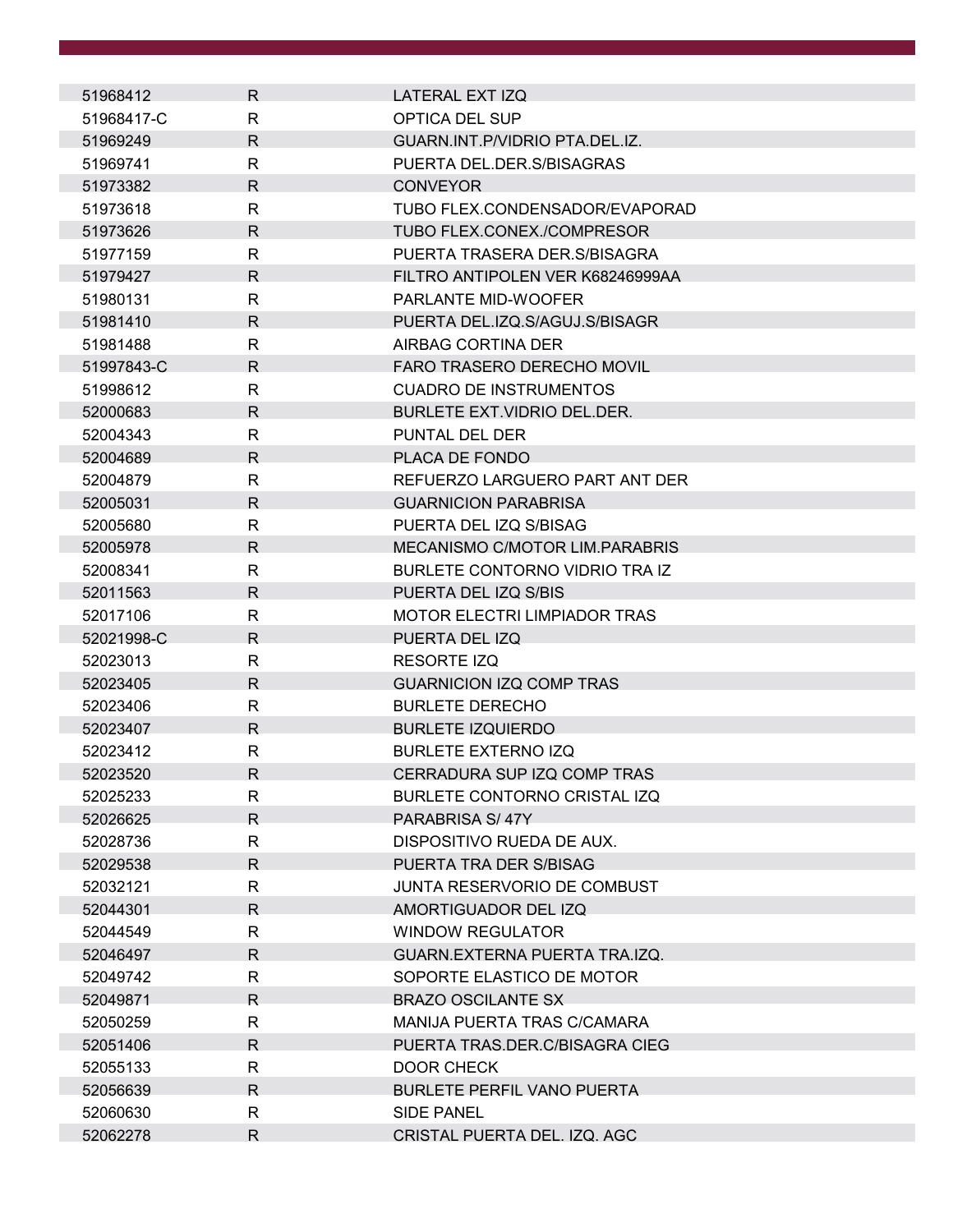| 52063588   | R            | OPTICA DER.                                 |
|------------|--------------|---------------------------------------------|
| 52068326   | R            | <b>ALMOHADILLA</b>                          |
| 52070218   | R            | <b>SENDING UNIT</b>                         |
| 52076240   | R            | <b>AUTORADIO</b>                            |
| 52090796   | $\mathsf{R}$ | SEMIEJE ANT DER                             |
| 52093071   | R            | <b>CABLE</b>                                |
| 53220504   | $\mathsf{R}$ | <b>CORAZA DEL RADIA-</b>                    |
| 53237447   | R            | <b>ESPEJO RETROVISOR</b>                    |
| 53331476   | R            | LIMITADOR PTA DELANTERA                     |
| 53376856   | R            | <b>GUARDABARROS</b>                         |
| 53376858   | R            | FR.MUDGUARD/FENDER                          |
| 53413954   | $\mathsf{R}$ | <b>PROYECTOR</b>                            |
| 53413956   | R            | <b>PROYECTOR</b>                            |
| 53452994   | R            | <b>ELECTROVENTILADOR</b>                    |
| 55182732-C | R            | <b>TAPA RECUBRIMIEN</b>                     |
| 55184060-C | R            | <b>CORREA POLI V</b>                        |
| 55185971   | R.           | TAPA SUP.RECUBRIMIENTO CORREA               |
| 55186494   | R            | <b>JUNTA TURBO A CATALIZADOR</b>            |
| 55187537   | R.           | <b>TORNILLO</b>                             |
| 55188857-C | R            | <b>BUJIAS</b>                               |
| 55191212-C | R            | <b>EMBRAGUE</b>                             |
| 55194045   | R            | <b>JUNTA TAPA DE CILINDROS VER 55282547</b> |
| 55198247-C | R            | POLEA CONDUCTORA                            |
| 55200626   | R            | <b>CILINDRO EMBRAGUE</b>                    |
| 55205447   | R            | PATIN REGULAG CADENA DISTR                  |
| 55205448   | $\mathsf{R}$ | PATIN TENSOR CADENA DISTRIB                 |
| 55207398   | R            | <b>JUNTA</b>                                |
| 55208286-A | R            | FILTRO DE AIRE PUNTO 1.4                    |
| 55208791   | R            | <b>TAPA RECUBIM MOTOR 1.4</b>               |
| 55209937   | R            | <b>MANGUERA FLEXIBLE</b>                    |
| 55210051   | R            | <b>BUJIA DE PRECALENTAMIENTO</b>            |
| 55214971-C | R            | <b>JUNTA TAPA DE VALVULA</b>                |
| 55216242   | R            | <b>SENSOR DE FASE</b>                       |
| 55216739   | R            | ARBOL DE LEVAS                              |
| 55216915-C | R.           | <b>SENSOR DE GIRO</b>                       |
| 55217822   | R.           | <b>CONTACTOR</b>                            |
| 55219388   | R            | KIT EMBRAGUE MEC+DISCO                      |
| 55219692-C | R.           | <b>KIT DE EMBRAGUE</b>                      |
| 55222036   | R            | <b>TAPON DE LLENADO</b>                     |
| 55224544   | R            | <b>JUNTA TAPA TAPA CILINDROS</b>            |
| 55224611   | R            | <b>TAPON CARTER C/GUARNICION</b>            |
| 55226249-C | R            | <b>CONJUNTO CABLE</b>                       |
| 55226972-C | R.           | <b>KIT EMBRAGUE</b>                         |
| 55228169   | R            | <b>BOMBA ACEITE</b>                         |
| 55231133   | R.           | CARTER ACEITE FIRE 8 VALV                   |
| 55231654   | R            | SOPORTE FILTRO ACEITE                       |
| 55232972   | R            | <b>JUNTA</b>                                |
|            |              |                                             |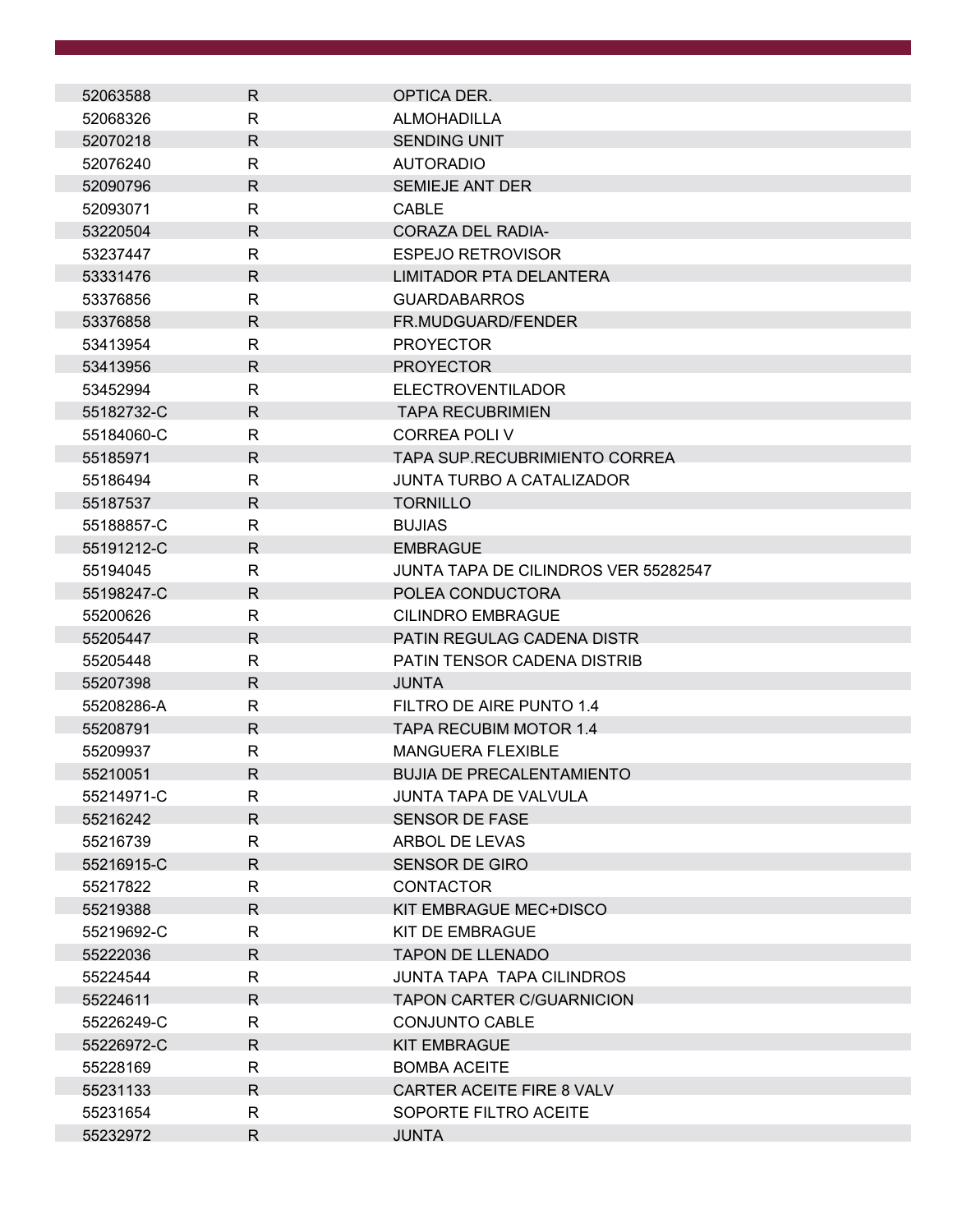| 55236779-C   | R            | SONDA LAMBDA INFER. CATALIZADOR     |
|--------------|--------------|-------------------------------------|
| 55248649     | R            | <b>ENGR.CTOR SEGUNDA 44 DIENTES</b> |
| 55249346     | R            | <b>SOND LAMBDA INFERIOR</b>         |
| 55251472     | R            | <b>ENGRANAJE CONDUCIDO Z=42</b>     |
| 55258482     | $\mathsf{R}$ | CORREA POLY V 5K L1171              |
| 55260127     | $\mathsf{R}$ | VALVULA DE SOLENOIDE                |
| 55260374     | R            | <b>COMANDO CAMBIO ENGANCHE</b>      |
| 55261775     | R            | <b>BOMBA DE AGUA</b>                |
| 55267985     | R            | <b>TERMOSTATO</b>                   |
| 55271703     | R            | SENSOR DE TEMPERATURA INTERME       |
| 55274034-C   | R            | <b>TENSOR DE CORREA</b>             |
| 55282233-C   | R            | TENSOR DE CORREA DISTRIBUCION       |
| 5801467815-C | R            | <b>CORREA DIST 2.3 JTD</b>          |
| 5801752779-C | R            | <b>TENSOR</b>                       |
| 5961815      | R            | REPARO IZQ.DISCO FRENO              |
| 5984044-C    | R            | FILTRO ACEITE VER 50008507          |
| 6000628029   | R            | <b>VIDRIO</b>                       |
| 6000628030   | R            | <b>VIDRIO</b>                       |
| 6000628031   | R.           | <b>VIDRIO</b>                       |
| 6000628032   | R            | <b>VIDRIO</b>                       |
| 60592752     | R.           | SENSOR DE DETONACION MPI            |
| 60603808     | R            | PINON CONDUCIDO                     |
| 60671573     | R            | <b>RODAMIENTO</b>                   |
| 7078601      | $\mathsf{R}$ | PALANCA COMANDO MARCHA ATRAS        |
| 7081680      | R            | KIT GUARDAPOLVO JUNTA HOMOC.        |
| 7082156      | R            | ADHESIVO LOCTITE 277-G10            |
| 7082357      | R            | <b>CRISTAL ESPEJO DERECHO</b>       |
| 7082499      | R            | JUNTA                               |
| 7082928      | R            | FILTRO CARBON ACTIVADO P/A-A        |
| 7083232      | R            | <b>JUNTA SOBRETAPA</b>              |
| 7084149      | $\mathsf{R}$ | <b>RETEN VOLANTE MOTOR</b>          |
| 7084162      | R            | TAPA CORREA DE DISTRIB INFERIO      |
| 7084203      | R.           | PUERTA ANTERIOR DERECHA             |
| 7084211      | R            | PUERTA POSTERIOR IZQ S/TUCKER       |
| 7084214-C    | R.           | PUERTA POSTERIOR                    |
| 7084459      | R            | KIT CIERRE CENTR. UNO FIRE 3P       |
| 7085003-C    | $\mathsf{R}$ | PARAGOLPE POSTER                    |
| 7085743      | R            | <b>TUBO VALVULA EGR</b>             |
| 7086191      | R            | PUERTA ANT.IZ.3P S/BISAGR.FIJA      |
| 7086191-C    | R.           | PUERTA IZQ                          |
| 7086761-C    | R            | LATERAL IZQ                         |
| 7086809      | R            | MANGUERA FLEXIB BLOW BY             |
| 7087082-C    | R.           | <b>KIT EMBRAGUE</b>                 |
| 7087151      | $\mathsf{R}$ | <b>ESCOBILLA LIMPIA LUNETA</b>      |
| 7087375      | R            | PUERTA DELAN.IZQ.S/BISAGRA          |
| 7087399      | R            | MOLDURA DER.PARAG.POS.P/PINTAR      |
| 7087463-C    | $\mathsf{R}$ | <b>BOMBA DE AGUA</b>                |
|              |              |                                     |

 $\mathcal{L}^{\text{max}}$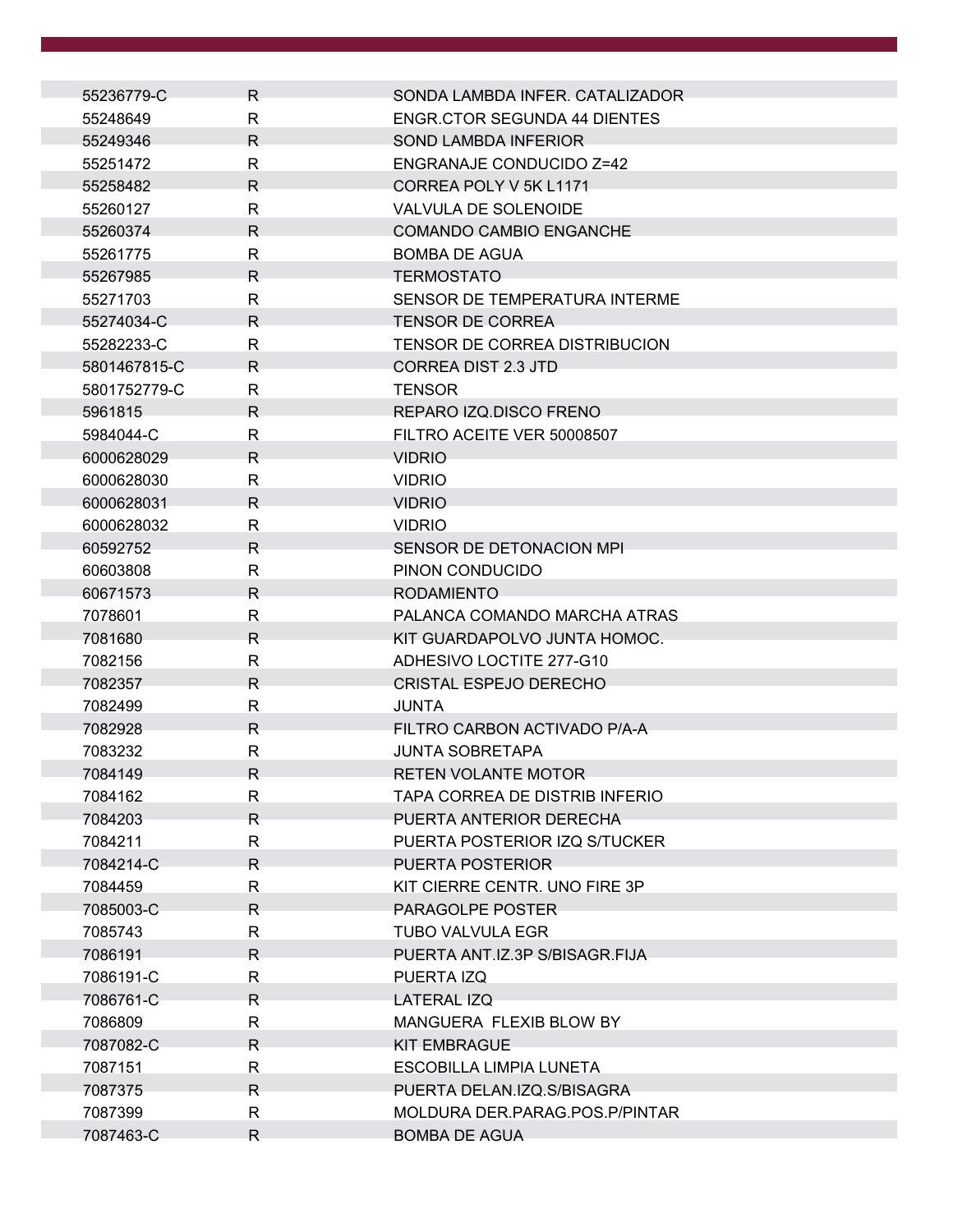| 7087695     | R.           | JUEGO DE AROS STANDART1.6 16v        |
|-------------|--------------|--------------------------------------|
| 7087697-C   | R            | <b>JUEGO ESCOBILLA</b>               |
| 7087745     | R.           | JUNTA COLECTOR DE ADMICION           |
| 7087878     | R            | <b>JUNTA BOMBA DE ACEITE</b>         |
| 7087961     | R            | <b>CRISTAL DE ESPEJO</b>             |
| 7087962     | R            | CRISTAL ESPEJO IZQUIERDO             |
| 7088634     | R            | CAJA AIRE ACONDICIONADO              |
| 7088643     | R            | <b>ACOPLE</b>                        |
| 7089359     | R.           | ESPEJO RETROV.INT.C/CAMARA           |
| 7089396     | R            | <b>MOTOR ELECTRICO</b>               |
| 7089949     | R            | LENTE RETROVISOR DER                 |
| 7089967-C   | R            | <b>JGO. PAST. VER 7090132</b>        |
| 7090008-C   | R.           | <b>JG. PASTILLA DE FRENO DELANT.</b> |
| 7090125     | R            | <b>KIT</b>                           |
| 7090344     | R.           | <b>TAIL LAMP</b>                     |
| 7090760     | R            | <b>FORRO</b>                         |
| 7090814     | R            | EXTREMO DE DIRECCION IZQ             |
| 7090826     | R            | <b>TRACK ROD END</b>                 |
| 71719810    | R            | <b>MANDO FLEXIBLE</b>                |
| 71728663    | R.           | <b>GRILLA CENTRAL PRAGOLPE</b>       |
| 71728806    | R.           | SUJETADOR FIJ. MOLDURA               |
| 71734232    | $\mathsf{R}$ | FORZADOR CAJA/AIRE OPT.CALEFA.       |
| 71736113    | R            | <b>FILTRO</b>                        |
| 71736116-C  | R            | <b>ELEMENTO FILTRO</b>               |
| 71736160-C  | R.           | FILTRO ACEITE VER 71754231           |
| 71744176    | R            | ESCOBILLA POSTERIOR COMPL.           |
| 71749477    | R.           | <b>KIT EMBRAGUE</b>                  |
| 71754192    | R            | <b>JUNTA DEPRESOR</b>                |
| 71754831    | R            | <b>DESCANSAPIE</b>                   |
| 71765377    | R            | EMBELLECEDOR DER.                    |
| 71765390    | R            | CRISTAL ESPEJO RETROV.EXT.IZQ.       |
| 71765392    | R.           | CRISTAL ESPEJO RETROV.EXT.IZQ.       |
| 71765512    | R.           | <b>KIT ESCOBILLAS QUBO</b>           |
| 71777148    | R            | SOPORTE DE BANCO DELANTERO           |
| 71777149    | R.           | MOTOR ELECTR.REGUL.ALTURA BCO.       |
| 71777166    | R            | <b>KIT</b>                           |
| 73500917    | R.           | REPARO LATERAL CORREA DENTADA        |
| 73501204    | R            | TORNILLO M12X46                      |
| 73502761    | R.           | JUNTA MULTIPLE DE ESCAPE             |
| 735245578   | R            | ESPEJO RET.IZ.COM.INT.MEC.(5P)       |
| 735297025   | R.           | INTERRUPTOR 028-341                  |
| 735299451   | R            | MOLDURA RADIO VANO DIN               |
| 735299451-C | R            | <b>MOLDURA RADIO</b>                 |
| 735299470   | R            | MOLDURA CENTRAL COMPLETA             |
| 735341546   | R            | <b>DEFENSA</b>                       |
| 735362491   | R            | TAPA ESPEJO RETROV.DER.NEGRA         |
| 735362695   | R.           | INTERR.ALZACRISTAL ELECT.IZQ.        |
|             |              |                                      |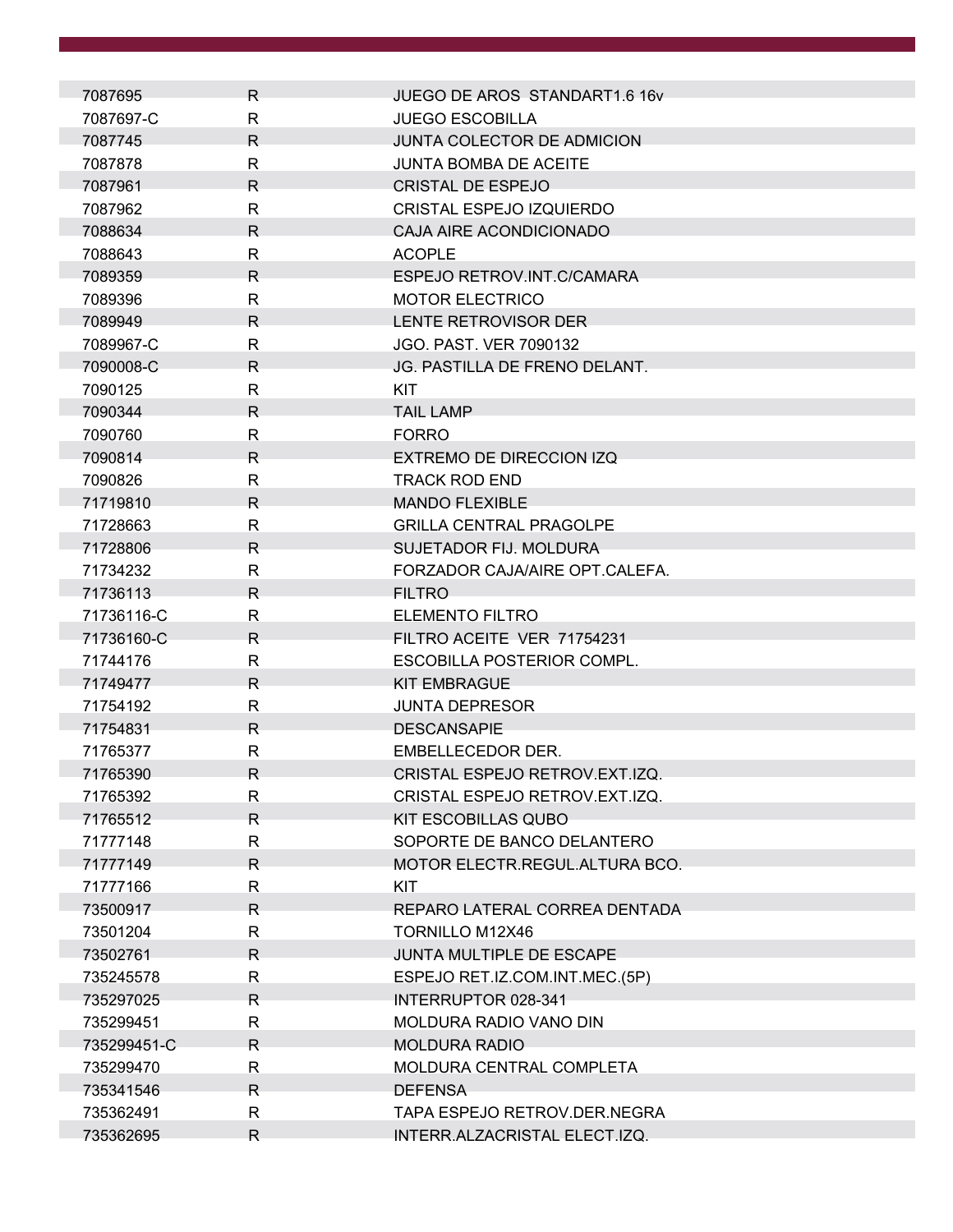|                        | R.           | INTERR.ALZACRISTAL DER.               |
|------------------------|--------------|---------------------------------------|
| 735362700<br>735365043 | R            | ESPEJO RETROVISOR INTERNO             |
| 735365834              | $\mathsf{R}$ | TAPON DEL-TRAV.DER.PORTA-EQUIP        |
| 735368538              | R            | PUERTA COMBUST.COMPL.C/PRIMER         |
| 735370538              | R            | MANIJA INTERNA PUERTA DEL IZQ         |
| 735379286              | R            | MOLDURA GUARDAB.ANTER.IZQ.            |
| 735380692              | R            | SOPORTE DE CHAPA PATENTE              |
| 735405439-C            | R            | <b>GRILLA FRONTAL</b>                 |
| 735414374              | R.           | TAPA CARGA DE COMB.C/PRIMER           |
| 735457535              | R            | MOLDURA CROM.DER.PUERTA.POST.         |
| 735459620              | R            | PARAGOLPE POSTER.C/PRIMER-508         |
| 735466711              | $\mathsf{R}$ | TAZA DE RUEDA 15"                     |
| 735498423              | R.           | <b>MOULDING</b>                       |
| 735498551              | R            | REVESTIMIENTO INTER. VANO BAUL        |
| 735515798              | $\mathsf{R}$ | RECUBR DR ALFOMBRA PUERTA POST        |
| 735520252              | R            | PARAGOLPE ANTERIOR NEGRO C/097        |
| 735524576              | R            | REVEST. INT. PORTON POST.             |
| 735532314              | R            | ESPEJO RETROV.EXT.IZQ.C/COM.          |
| 735535500              | R            | REVEST.PUERTA DEL. IZQ.               |
| 735535556              | R            | <b>GUANTERA INF.PANEL PR.GR.BETEL</b> |
| 735564633              | R.           | PARASOL IZQUIERDO                     |
| 735579281              | $\mathsf{R}$ | INTERRUPTOR VIDRIO ELECT.IZQ.         |
| 735579354              | R            | SIGLA FIAT C/DIPOP.COMAN.CERRA        |
| 735603356              | R            | <b>SUPPORT</b>                        |
| 735618534              | $\mathsf{R}$ | <b>SWITCH PANEL</b>                   |
| 735623010              | $\mathsf{R}$ | <b>TAPON</b>                          |
| 735643364              | R.           | PARASOL IZQUIERDO                     |
| 735649431              | $\mathsf{R}$ | TAPA ESPEJO RETROV.C/PRIME.DER        |
| 735659417              | R            | <b>WHEEL</b>                          |
| 735662640              | R            | <b>REAR BUMPER</b>                    |
| 735670238              | R            | PARAGOLPE PRASERO.                    |
| 735684312              | R            | <b>MOLDURA</b>                        |
| 735684313              | R.           | <b>MOLDURA</b>                        |
| 7507423                | R.           | CASQUILLO ELASTICO                    |
| 7522763                | R.           | <b>BRAZO OSCILANTE KIT WAY</b>        |
| 7525094                | R            | SOPORTE P/ARTICULACION                |
| 7529148                | R            | <b>ROTULA</b>                         |
| 7542843-C              | R            | <b>TAPA</b>                           |
| 7542844-C              | R.           | <b>TAPA</b>                           |
| 7577509                | R            | <b>TUBO</b>                           |
| 7589495                | R.           | <b>ENG.DISTRIBUCION P/CIGUENAL</b>    |
| 7598703                | R            | <b>JUNTA</b>                          |
| 7618995                | R            | <b>RESORTE</b>                        |
| 7674700                | R            | <b>BRAZO OSCILANTE</b>                |
| 7691447                | R            | JUNTA P/TUBO VAR.NIVEL ACEITE         |
| 7694295                | R            | PARACHOQUES CENTR.TRAS.IZQUIER        |
| 77365809               | $\mathsf{R}$ | JUEGO PASTILLAS TRAS.C/ACCESOR        |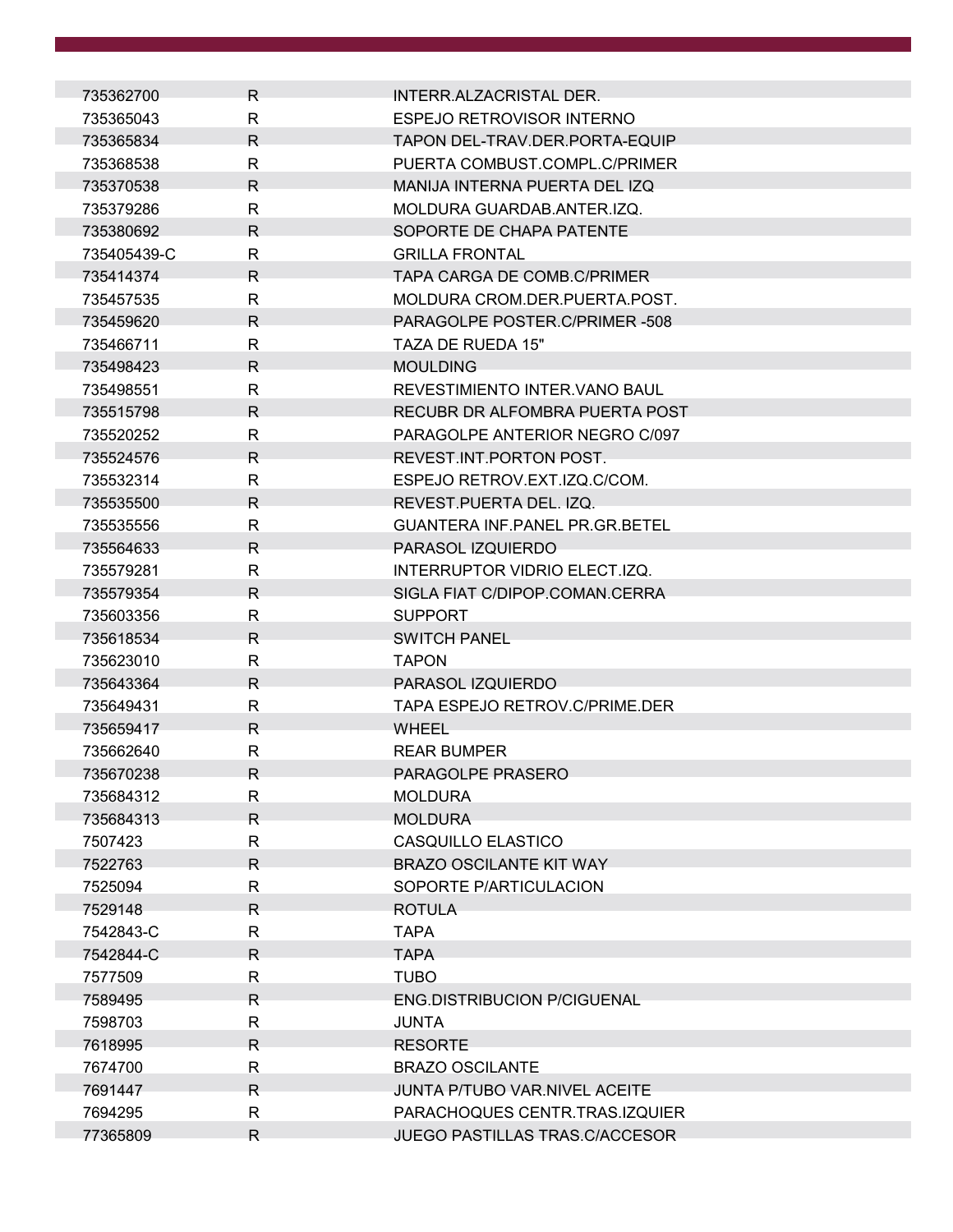| 77367577                   | R                 | ACCIONADOR DISTRIBUCION                                 |
|----------------------------|-------------------|---------------------------------------------------------|
| 7739088                    | $\mathsf{R}$      | <b>SUJETADOR</b>                                        |
| 7777344                    | $\mathsf{R}$      | SENSOR DE FASE POR EFECTO HALL                          |
| 7781964                    | R                 | <b>TACO ANTIVIBRANTE</b>                                |
| 7792369                    | R                 | JUNTA                                                   |
| 7792371                    | R                 | <b>JUNTA POTENCIOMETRO</b>                              |
| 9639814380-C               | $\mathsf{R}$      | <b>BUJIA ENCENDIDO</b>                                  |
| 98429617                   | R.                | <b>JUNTA</b>                                            |
| 98846512                   | $\mathsf{R}$      | <b>TAPA FARO ANTERIOR</b>                               |
| K04891916AA                | R.                | ELEMENTO FILTRO DE AIRE                                 |
| K04892641AC                | R                 | <b>BOMBA DE VACIO</b>                                   |
| K04893467AA                | R.                | <b>CORREA</b>                                           |
| K1RY35JD7AA                | R.                | <b>CONECTOR</b>                                         |
| K1SC46JXWAC                | $\mathsf{R}$      | APOYA PIE DER.                                          |
| K1SJ82JXWAA                | R                 | <b>CONECTOR</b>                                         |
| K1SR90SZ0AA                | R                 | MOLDURA CROMADA PARAG. DER.                             |
| K1TH68JD7AA<br>K1TJ49JXWAC | R<br>R            | EMBELLECEDOR DEPUERTA<br>APOYACABEZA DELANTERO FIAT 500 |
| K1TP96KX7AB                | R                 | REJILLA FARO ANTINIEBLA DER                             |
| K1ZT90LAHAA                | R                 | <b>FRONT BUMPER FRONT BUMPER</b>                        |
| K1ZT94LAHAA                | $\mathsf{R}$      | <b>FRONT BUMPER FRONT BUMPER</b>                        |
| K1ZU03LAHAB                | R                 | <b>REAR BUMPER REAR</b>                                 |
| K5LB79JD7AA                | R                 | COBERTOR DEL AMPLIFICADOR GRIS                          |
| K5LT25LAHAA                | R                 | <b>RADIATOR GRILLE LOWER</b>                            |
| K5MA17LAHAA                | R                 | <b>REAR BUMPER BUMPER</b>                               |
| K5MA18LAHAA                | R                 | <b>REAR BUMPER BUMPER</b>                               |
| K68070689AA                | R                 | <b>SONDA LAMBDA</b>                                     |
| K68073468AA                | R                 | AISLANTE TUBO EXTENSION ESCAPE                          |
| K68073720AA                | R                 | TRABA DE FIJ.TAPIZADO M6                                |
| K68078421AC-C              | R.                | EMBELLECEDOR ROJO                                       |
| K68085086AC                | $\mathsf{R}$      | DEFENSA ANTERIOR DERECHA                                |
| K68086606AA                | R                 | FILTRO DE COMBUSTIBLE                                   |
| K68100261AB                | $\mathsf{R}$      | <b>CONTROL HEATER</b>                                   |
| K68103787AB                | R                 | CRISTAL ESPEJO RETROV.EXT.IZQ.                          |
| K68146142AA                | $\mathsf{R}$      | <b>HUB NONE</b>                                         |
| K68146513AA                | R.                | <b>JUNTA</b>                                            |
| K68184569AC<br>K68223702AA | R<br>$\mathsf{R}$ | <b>ELECTROVENTILADOR</b><br>PARABRISAS FIAT 500         |
| K68246922AA                | R                 | SENDING UNIT ANTI-LOCK BRAKES                           |
| K68257232AA                | R                 | <b>SUPPORT ENGINE</b>                                   |
| K68263136AA                | R                 | <b>TANK BRAKE MASTER CYLINDER</b>                       |
| K68294933AA                | $\mathsf{R}$      | KIT CLUTCH PRESSURE PLATE AND DISC                      |
| K68346772AA                | R                 | <b>GRUPO OPTICO</b>                                     |
| K68346773AA                | R                 | <b>GRUPO OPTICO</b>                                     |
| 0012                       | R                 | MARCO ESTEREO CD35/36                                   |
| 10000006                   | $\mathsf{R}$      | ESPUMA RESPALDO BCO.DEL.DE/IZ                           |
| 10000033                   | R                 | ESPUMA RESP.ASIENTO ANT.DR/IZ                           |
|                            |                   |                                                         |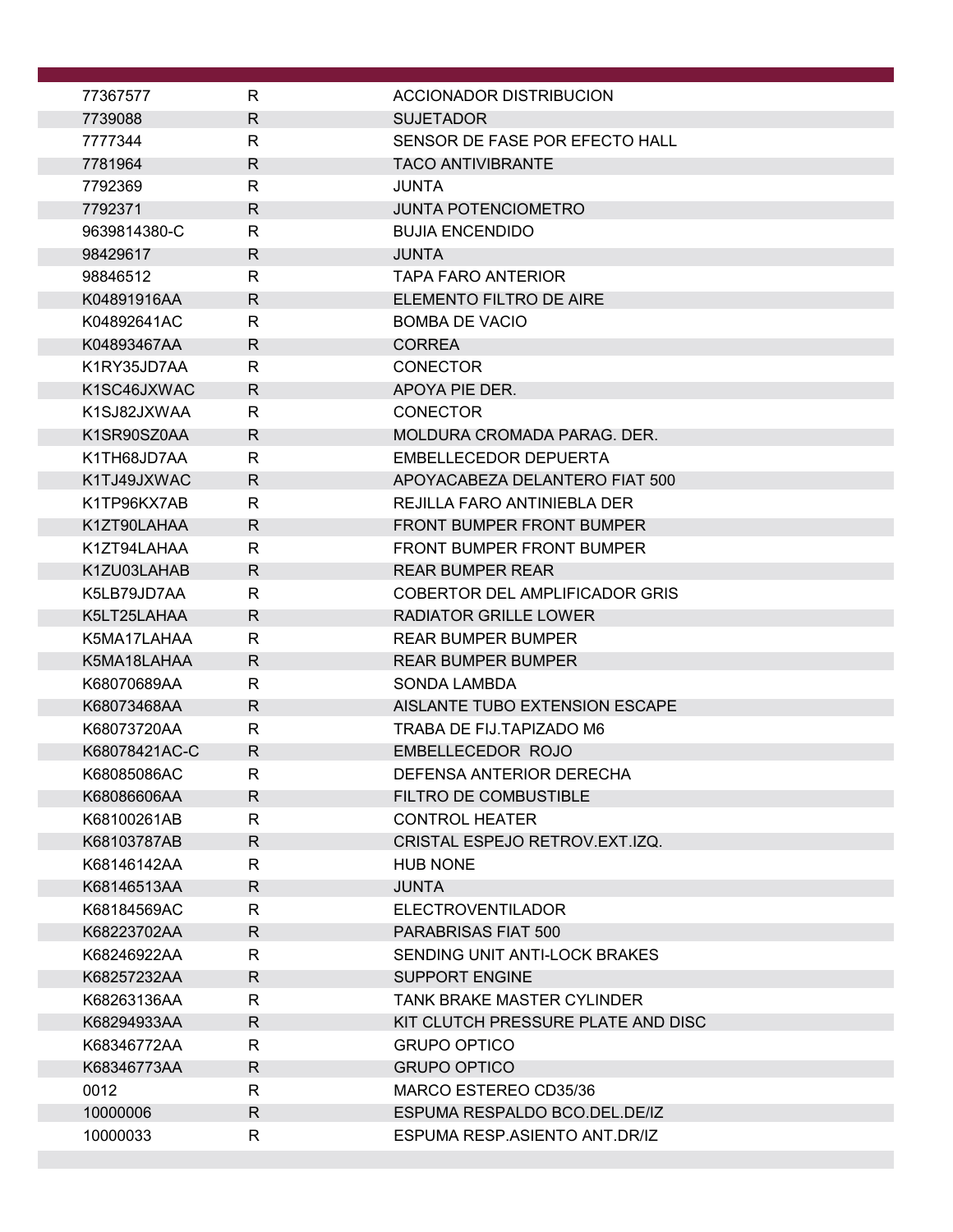| 10000051               | R            | <b>TORNILLO ALLEN</b>                              |
|------------------------|--------------|----------------------------------------------------|
| 100150004              | $\mathsf{R}$ | SOPORTE BANDEJA IZQUIERDO                          |
| 100150104              | R            | MOLDURA DER ESPEJO MECANICO                        |
| 100150105              | R            | MOSTRINA ESP.C/GUA.5P.SX.BASE                      |
| 100150107              | R            | MOLDURA IZQ.ESPEJO MECANICO                        |
| 100150448              | $\mathsf{R}$ | ESPEJO RETROV.DX.EXT.FIJO.3PTA                     |
| 100150613              | R            | POMO FRENO DE MANO DEPORTIVO                       |
| 100151890              | $\mathsf{R}$ | <b>VOLANTE DE DIRECCION</b>                        |
| 100154671              | R            | CINTUR.SEG.ANT.DX COMP.+RE.ALT                     |
| 100154672              | R            | CINTUR.SEG.ANT.SX COMP.+RE.ALT                     |
| 100155159              | R            | REVEST. TAPA TRASERA PICK-UP                       |
| 100155161              | R.           | ACOPLE CINT.SEG.ANT.DX                             |
| 100155567              | $\mathsf{R}$ | ESPEJO EXT.DER.C/COM.C/FONDO                       |
| 100155806              | $\mathsf{R}$ | <b>MOSTRINA RADIO</b>                              |
| 100156180              | R            | MOSTRINA PORTA INT +213+097                        |
| 100156577              | R            | APOYABRAZO DER. S/SEDE INTERR.                     |
| 100156614              | R            | APOYABRAZO IZQ.C/SEDE INTERR.                      |
| 100156718-C            | $\mathsf{R}$ | <b>MOLDURA CENTRAL</b>                             |
| 100157004-C            | R            | <b>ESPEJO RTROV IZQ</b>                            |
| 100157018              | $\mathsf{R}$ | <b>TAPON PUERTA ANTERIOR DERECHA</b>               |
| 100158190              | R            | PANEL PTA.POST.DER. COD.569                        |
| 100159734              | $\mathsf{R}$ | DIFUSOR DE AIRE DERECHO                            |
| 100160308              | R            | MOLDULRA VANO RADIO<br>ACOPLE CINT.SEG.DEL.DER/IZQ |
| 100162380<br>100162383 | R<br>R       | <b>CAPUCHON TORNILLO GRIS 636</b>                  |
| 100162398              | R            | ACOPLE CINT.SEG.ANT.SX                             |
| 100162399              | R            | ACOPLE CINT SEG                                    |
| 100162402              | $\mathsf{R}$ | POMO CINTURON SEG.GRIS 636                         |
| 100162433              | R            | CINTUR DE SEGUR TRAS CENTRAL                       |
| 100162434              | R            | ACOPLE CINTURON SEG. CENTRAL                       |
| 100162467              | к            | CINTUR DE SEGUR POST DER C/ARR                     |
| 100162468              | $\mathsf{R}$ | CINTUR DE SEGUR POST IZQ C/ARR                     |
| 100162471              | R            | CINT.SEG.POST ARRO.DX (CHRIS)                      |
| 100162757              | R            | REVEST. TECHO PARA 5 P FAS II                      |
| 100162996              | R            | <b>BASTIDOR ASIENTO ANTERIOR DER.</b>              |
| 100163125-C            | R.           | PARAGOLPE TRAS                                     |
| 100163126              | R            | <b>GRILLA RADIADOR</b>                             |
| 100163161-C            | R            | PARACHOQUES TRASERO                                |
| 100163250              | R            | INTERRUPTOR ALZACRISTAL DERECH                     |
| 100163331              | R            | <b>REVESTIMIENTO</b>                               |
| 100163356              | $\mathsf{R}$ | ESPEJO EXT.IZQ.ELECT.C/FONDO                       |
| 100163450              | R            | MOLD.INT.DER.ESPEJO C/COM(3P)                      |
| 100163451              | R            | MOLD.INT.DER.ESPEJO UNO 5P/FIO                     |
| 100163452              | $\mathsf{R}$ | MOLD.INT.DER.ESPEJO UNO C.MECA                     |
| 100163455              | R            | MOLD.INT.IZQ.ESPEJO UNO 5P/FIO                     |
| 100163456              | $\mathsf{R}$ | MOLD.INT.IZQ.ESPEJO UNO C.MECA                     |
| 100163820              | R            | PANEL TAPIZADO DER GRIS 636                        |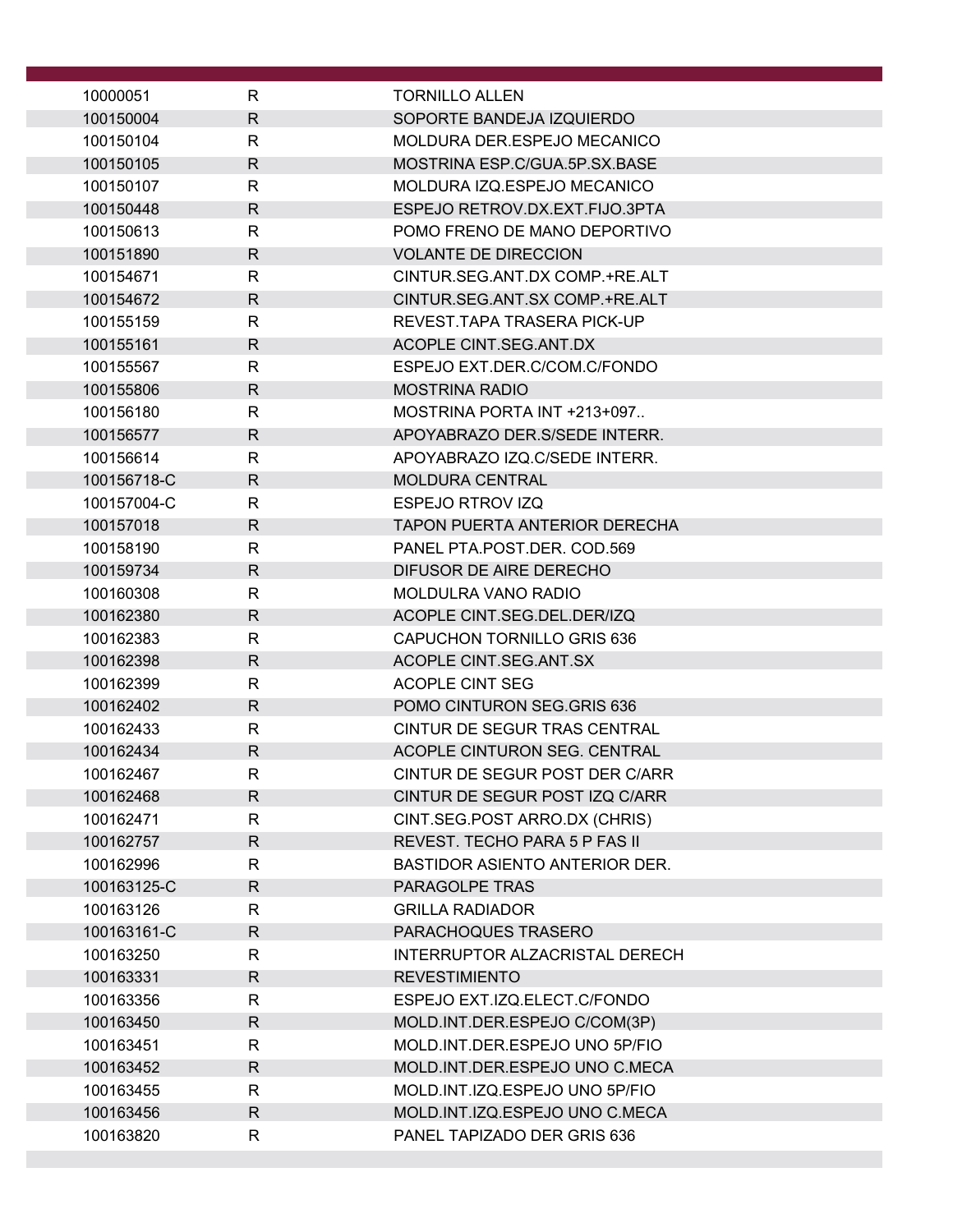| 100164057              | R                 | TAPA LAT.POST IZQ.VANO CRIQUE                            |
|------------------------|-------------------|----------------------------------------------------------|
| 100164140              | $\mathsf{R}$      | PLACA PORTA INTERRUPTORES 029                            |
| 100164329              | R                 | SOPORTE FIJACION PARASOL                                 |
| 100164435              | $\mathsf{R}$      | MANIJA ALZACRISTAL COMPLETA                              |
| 100164602              | R                 | PARAGOLPE POST.COMPL.C/PRIMER                            |
| 100164670              | $\mathsf{R}$      | PANEL PUERTA ANTER.IZQ.COD 569                           |
| 100164795              | R                 | INT.CONMUT.LIMPIALUN.TD C/500                            |
| 100164937              | R                 | VARILLA FIJ.APOYACABEZA                                  |
| 100165142              | R                 | ESPEJO RETROV.EXT.IZQ.ELECT.5P                           |
| 100165386              | $\mathsf{R}$      | ALFOMBRA BAUL SW ADVENT                                  |
| 100165639              | $\mathsf{R}$      | PANEL PTA.ANTER.DER.                                     |
| 100165711              | $\mathsf{R}$      | RECUBRIMIENTO INTERNO TECHO                              |
| 100166145              | $\mathsf{R}$      | MOLDURA GUARDAB POSTERIOR IZQ                            |
| 100166146              | $\mathsf{R}$      | MOLDURA GUARDABARRO ANTER DERE                           |
| 100166240              | R                 | MOLDURA DER CINTO SEGURIDAD                              |
| 100166241              | $\mathsf{R}$      | MOLDURA IZQ CINTO SEGURIDAD                              |
| 100166654-C            | R                 | <b>GRILLA RADIADOR</b>                                   |
| 100166761              | $\mathsf{R}$      | ESPEJO RETRO.IZQ.C/COM.5 PUERT                           |
| 100166915              | R                 | PANEL DEL. IZQ. COLOR INTER 572                          |
| 100167632              | $\mathsf{R}$      | ESPEJO RETROV.EXT.DER.C/COM.3P                           |
| 100167637              | R                 | ESPEJO RETROV.EXT.IZQ.C/COM.5P                           |
| 100167771              | $\mathsf{R}$      | ESPEJO RETROV.EXT.DER.C/COM.5P                           |
| 100168496              | $\mathsf{R}$      | FUNDA PALANCA CAMBIO PALIO"R"                            |
| 100168701              | $\mathsf{R}$      | REV.ADHES.EXT.MONT.CENT.DR 5P                            |
| 100168703              | $\mathsf{R}$      | REV.ADHES.EXT.MONT.PTA.ANT.IZ.                           |
| 100168707              | $\mathsf{R}$      | REV.ADHES.EXT.MONT.PTA.POST.IZ                           |
| 100169153              | R                 | ESPEJO RETR.IZQ.C/COM.ELECTRI.                           |
| 100169599              | $\mathsf{R}$      | <b>TAPA FUSIBLERA GRIS 650</b>                           |
| 100169635              | R                 | MOLDURA GUARDABARRO ANT IZQUID                           |
| 100169661              | $\mathsf{R}$      | REV.ADHES.EXT.MONT.PTA.DER.3P<br>PARAG POST PRED/PINTURA |
| 100169699<br>100169938 | R<br>$\mathsf{R}$ | CARCASA EXT ESPEJO DER.PRIMER                            |
| 100170193              | $\mathsf{R}$      | SOPORTE DER.P/BANDEJA POST(5P)                           |
| 100170195              | $\mathsf{R}$      | SOPORTE DER.P/BANDEJA POST(3P)                           |
| 100170349-C            | $\mathsf{R}$      | PARAGOL ANTER                                            |
| 100170576              | $\mathsf{R}$      | EMPUNADURA PALANCA CAMBIO                                |
| 100170673              | $\mathsf R$       | EMPU?ADURA PALANCA CAMBIO                                |
| 100170723              | $\mathsf{R}$      | EMPUNADURA COMANDO CAMBIO                                |
| 100170727              | R                 | EMPUNADURA PALANCA CAMBIO                                |
| 100170783              | $\mathsf{R}$      | REV.ADHES.EXT.MONT.CENT.DR 3P                            |
| 100170788              | $\mathsf{R}$      | <b>TAPA FUSIBLERA GRIS CLARO</b>                         |
| 100171013              | $\mathsf{R}$      | SOPORTE IZQ.P/BANDEJA POST(5P)                           |
| 100171015              | R                 | SOPORTE IZQ.P/BANDEJA POST(3P)                           |
| 100171019              | $\mathsf{R}$      | RECUBRIMIEMTO MONTANTE POST.DR                           |
| 100171021              | R                 | RECUBRIMIEMTO MONTANTE POST.IZ                           |
| 100171028              | $\mathsf{R}$      | RECUBR.MONT PUERTA POS.IZQ.                              |
| 100171030              | R                 | RECUBR.MONT PUERTA POS.DER.                              |
|                        |                   |                                                          |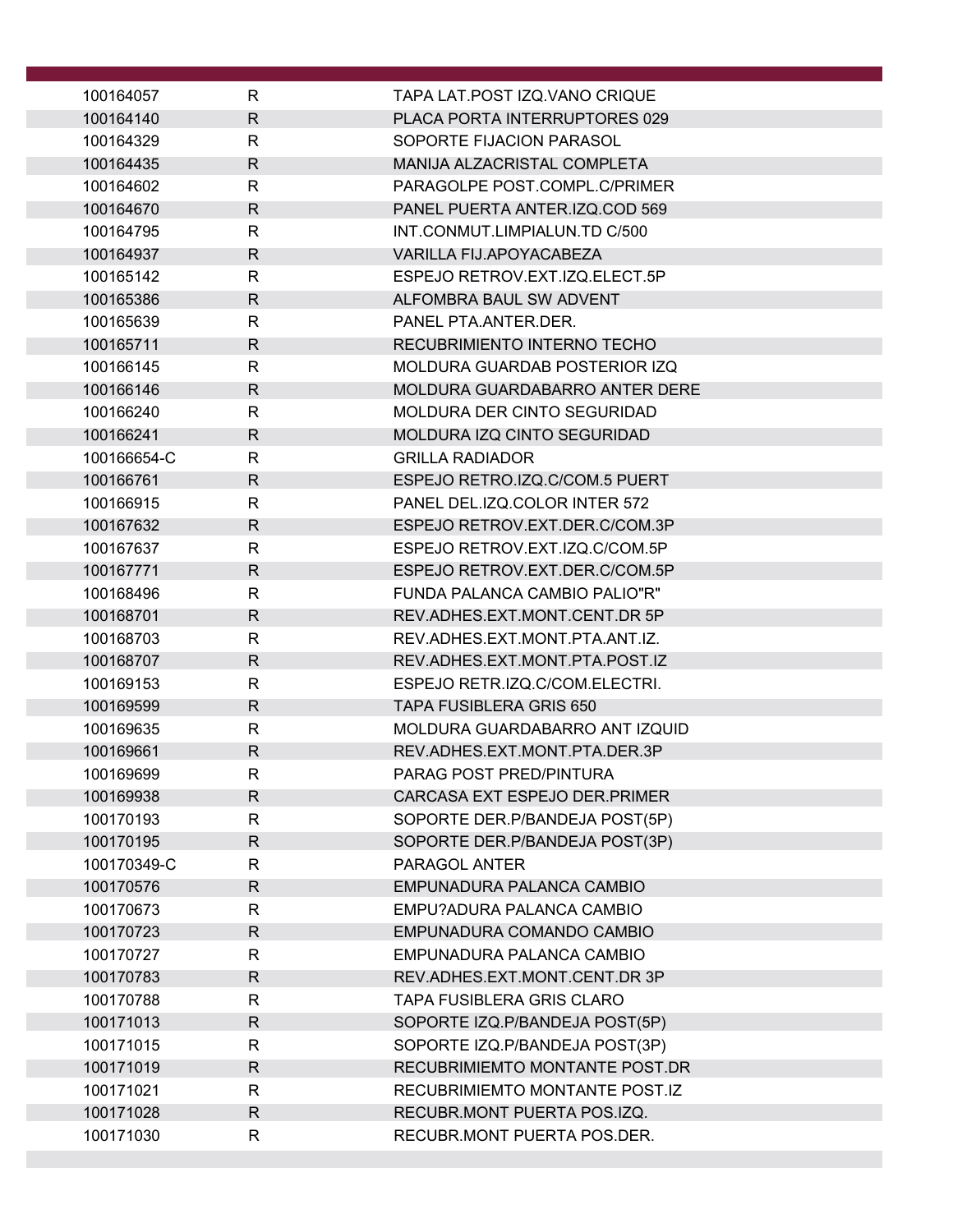| $\mathsf{R}$<br>LLANTA DE ALEAC.16" EXECUTIVE<br>100171157<br>100171158<br>R<br><b>TAZA RUEDA 15"</b><br>$\mathsf{R}$<br>100171342<br>ESPEJO RETROVISOR DER.ELECT.3P<br>100171353<br>R<br>PLACA PORTA INTERRUP.C/025<br>$\mathsf{R}$<br>100171355<br>PLACA PORTA INTERRUP.C/025/029<br>R<br>TAZA DE RUEDA 14"<br>100171505<br>100171523<br>R<br>REV.ADHES.EXT.MONT.PTA.POST.IZ<br>100171785<br>R<br>PANEL PTA.TRAS.DER.COL.168<br>$\mathsf{R}$<br><b>MOLDURA CENTRAL PANEL</b><br>100172004<br>$\mathsf{R}$<br>TAPON TRASER IZQ PORTAEQ TECHO<br>100172063<br>100172703<br>$\mathsf{R}$<br>REVEST.INT.MONTANTE POST.IZ.3P<br>$\mathsf{R}$<br><b>GRILLA INF.PARAGOLPE DEL.SW.</b><br>100172894<br><b>BARRA PORTAEQUIPAJE TECHO DER</b><br>100173072<br>R<br>CINT DE SEGUR DEL IZQ.OPC 500<br>100173269<br>R<br>R<br>100173575<br><b>TAPON PORTA EQUIPAJE TRAS.DER</b><br>$\mathsf{R}$<br>100173607<br>MOLD.INT.IZQ.ESPEJO UNO C.MECA<br>$\mathsf{R}$<br>100173848<br>PANEL DE PUERTA POST.DER.<br>R<br>FUNDA RESPALDO BUT.ANT. CI.168<br>100173853<br>100173855<br>R<br>APOYACABEZA TS.858<br>R<br>RECUBRI.INT.FARO POST.DERECHO<br>100174055<br>$\mathsf{R}$<br>100174481<br>CINTURON SEGURIDAD DR.<br>$\mathsf{R}$<br>100174559<br>PROTECCION CAJA<br>$\mathsf{R}$<br>100174709<br>CINT DE SEGUR DEL DER C/REG AL<br>R<br>100174716<br>ACOPLE CINTO SEGURIDAD ANT.DER<br>$\mathsf{R}$<br>POMO REGUL.ALTURA.CINTO CEGUR.<br>100174722<br>R<br>REVEST.PUER.POS.PARTE ANT.IZQ.<br>100174778<br>$\mathsf{R}$<br>100174779<br>REVEST.PUER.POS.PARTE ANT.DER.<br>$\mathsf{R}$<br>TAPA LATERAL TRAS.IZQ.P/GATO<br>100174788<br>$\mathsf{R}$<br>RETROVISOR IZQ.C/COM.ELEC.META<br>100174902<br>100174982<br>$\mathsf{R}$<br>MOLDURA VANO RADIO CINZA SCAND<br>100175494<br>R<br>EMPUNADURA COMANDO CAMBIO<br>$\mathsf{R}$<br>100175576<br>TAPON TWEETER PANEL PTA.DER<br>$\mathsf{R}$<br>100175586<br>TAPON TWEETER PANEL PTA.IZQ.<br>$\mathsf{R}$<br>100175610<br>MOLDURA GUARDABARRO TRAS.DER.<br>$\mathsf{R}$<br>100175612<br>MOLDURA GUARDABARRO TRAS.IZQ.<br>$\mathsf{R}$<br>MOLDURA GUARDABARRO DEL.DER.<br>100175613<br>R<br>FUNDA PALANCA CAMBIO CROMADO<br>100176172<br>100176293<br>R<br>MOLDURA NEGRA GRILLA RAD.<br>100176294<br>R<br>MOLDURA NEGRA GRILLA INF.RAD.<br>100176303-C<br>R<br><b>GRILLA INF</b><br>$\mathsf{R}$<br>100176428<br>TAZA RUEDA 13" WAY<br>R<br>100176481<br><b>TAPON GRIS</b><br>$\mathsf{R}$<br>100176555<br>TAZA DE RUEDA 14" CENTRO ROJO<br>R<br>TAZA DE RUEDA 14"<br>100176556<br>$\mathsf{R}$<br>100176613<br>MOLDURA CROM.DER.PUERTA.ANT.<br>R<br>100176616<br><b>TAZA RUEDA 14"</b> | 100171031 | R | RECUBR.MONT PUERTA POS.IZQ. |
|--------------------------------------------------------------------------------------------------------------------------------------------------------------------------------------------------------------------------------------------------------------------------------------------------------------------------------------------------------------------------------------------------------------------------------------------------------------------------------------------------------------------------------------------------------------------------------------------------------------------------------------------------------------------------------------------------------------------------------------------------------------------------------------------------------------------------------------------------------------------------------------------------------------------------------------------------------------------------------------------------------------------------------------------------------------------------------------------------------------------------------------------------------------------------------------------------------------------------------------------------------------------------------------------------------------------------------------------------------------------------------------------------------------------------------------------------------------------------------------------------------------------------------------------------------------------------------------------------------------------------------------------------------------------------------------------------------------------------------------------------------------------------------------------------------------------------------------------------------------------------------------------------------------------------------------------------------------------------------------------------------------------------------------------------------------------------------------------------------------------------------------------------------------------------------------------------------------------------------------------------------------------------------------------------------------------------------------------------------------------------------------------------------------------------------------------------------------------------------------------------------------------------------------------------------------------------------------------------------------------------|-----------|---|-----------------------------|
|                                                                                                                                                                                                                                                                                                                                                                                                                                                                                                                                                                                                                                                                                                                                                                                                                                                                                                                                                                                                                                                                                                                                                                                                                                                                                                                                                                                                                                                                                                                                                                                                                                                                                                                                                                                                                                                                                                                                                                                                                                                                                                                                                                                                                                                                                                                                                                                                                                                                                                                                                                                                                          |           |   |                             |
|                                                                                                                                                                                                                                                                                                                                                                                                                                                                                                                                                                                                                                                                                                                                                                                                                                                                                                                                                                                                                                                                                                                                                                                                                                                                                                                                                                                                                                                                                                                                                                                                                                                                                                                                                                                                                                                                                                                                                                                                                                                                                                                                                                                                                                                                                                                                                                                                                                                                                                                                                                                                                          |           |   |                             |
|                                                                                                                                                                                                                                                                                                                                                                                                                                                                                                                                                                                                                                                                                                                                                                                                                                                                                                                                                                                                                                                                                                                                                                                                                                                                                                                                                                                                                                                                                                                                                                                                                                                                                                                                                                                                                                                                                                                                                                                                                                                                                                                                                                                                                                                                                                                                                                                                                                                                                                                                                                                                                          |           |   |                             |
|                                                                                                                                                                                                                                                                                                                                                                                                                                                                                                                                                                                                                                                                                                                                                                                                                                                                                                                                                                                                                                                                                                                                                                                                                                                                                                                                                                                                                                                                                                                                                                                                                                                                                                                                                                                                                                                                                                                                                                                                                                                                                                                                                                                                                                                                                                                                                                                                                                                                                                                                                                                                                          |           |   |                             |
|                                                                                                                                                                                                                                                                                                                                                                                                                                                                                                                                                                                                                                                                                                                                                                                                                                                                                                                                                                                                                                                                                                                                                                                                                                                                                                                                                                                                                                                                                                                                                                                                                                                                                                                                                                                                                                                                                                                                                                                                                                                                                                                                                                                                                                                                                                                                                                                                                                                                                                                                                                                                                          |           |   |                             |
|                                                                                                                                                                                                                                                                                                                                                                                                                                                                                                                                                                                                                                                                                                                                                                                                                                                                                                                                                                                                                                                                                                                                                                                                                                                                                                                                                                                                                                                                                                                                                                                                                                                                                                                                                                                                                                                                                                                                                                                                                                                                                                                                                                                                                                                                                                                                                                                                                                                                                                                                                                                                                          |           |   |                             |
|                                                                                                                                                                                                                                                                                                                                                                                                                                                                                                                                                                                                                                                                                                                                                                                                                                                                                                                                                                                                                                                                                                                                                                                                                                                                                                                                                                                                                                                                                                                                                                                                                                                                                                                                                                                                                                                                                                                                                                                                                                                                                                                                                                                                                                                                                                                                                                                                                                                                                                                                                                                                                          |           |   |                             |
|                                                                                                                                                                                                                                                                                                                                                                                                                                                                                                                                                                                                                                                                                                                                                                                                                                                                                                                                                                                                                                                                                                                                                                                                                                                                                                                                                                                                                                                                                                                                                                                                                                                                                                                                                                                                                                                                                                                                                                                                                                                                                                                                                                                                                                                                                                                                                                                                                                                                                                                                                                                                                          |           |   |                             |
|                                                                                                                                                                                                                                                                                                                                                                                                                                                                                                                                                                                                                                                                                                                                                                                                                                                                                                                                                                                                                                                                                                                                                                                                                                                                                                                                                                                                                                                                                                                                                                                                                                                                                                                                                                                                                                                                                                                                                                                                                                                                                                                                                                                                                                                                                                                                                                                                                                                                                                                                                                                                                          |           |   |                             |
|                                                                                                                                                                                                                                                                                                                                                                                                                                                                                                                                                                                                                                                                                                                                                                                                                                                                                                                                                                                                                                                                                                                                                                                                                                                                                                                                                                                                                                                                                                                                                                                                                                                                                                                                                                                                                                                                                                                                                                                                                                                                                                                                                                                                                                                                                                                                                                                                                                                                                                                                                                                                                          |           |   |                             |
|                                                                                                                                                                                                                                                                                                                                                                                                                                                                                                                                                                                                                                                                                                                                                                                                                                                                                                                                                                                                                                                                                                                                                                                                                                                                                                                                                                                                                                                                                                                                                                                                                                                                                                                                                                                                                                                                                                                                                                                                                                                                                                                                                                                                                                                                                                                                                                                                                                                                                                                                                                                                                          |           |   |                             |
|                                                                                                                                                                                                                                                                                                                                                                                                                                                                                                                                                                                                                                                                                                                                                                                                                                                                                                                                                                                                                                                                                                                                                                                                                                                                                                                                                                                                                                                                                                                                                                                                                                                                                                                                                                                                                                                                                                                                                                                                                                                                                                                                                                                                                                                                                                                                                                                                                                                                                                                                                                                                                          |           |   |                             |
|                                                                                                                                                                                                                                                                                                                                                                                                                                                                                                                                                                                                                                                                                                                                                                                                                                                                                                                                                                                                                                                                                                                                                                                                                                                                                                                                                                                                                                                                                                                                                                                                                                                                                                                                                                                                                                                                                                                                                                                                                                                                                                                                                                                                                                                                                                                                                                                                                                                                                                                                                                                                                          |           |   |                             |
|                                                                                                                                                                                                                                                                                                                                                                                                                                                                                                                                                                                                                                                                                                                                                                                                                                                                                                                                                                                                                                                                                                                                                                                                                                                                                                                                                                                                                                                                                                                                                                                                                                                                                                                                                                                                                                                                                                                                                                                                                                                                                                                                                                                                                                                                                                                                                                                                                                                                                                                                                                                                                          |           |   |                             |
|                                                                                                                                                                                                                                                                                                                                                                                                                                                                                                                                                                                                                                                                                                                                                                                                                                                                                                                                                                                                                                                                                                                                                                                                                                                                                                                                                                                                                                                                                                                                                                                                                                                                                                                                                                                                                                                                                                                                                                                                                                                                                                                                                                                                                                                                                                                                                                                                                                                                                                                                                                                                                          |           |   |                             |
|                                                                                                                                                                                                                                                                                                                                                                                                                                                                                                                                                                                                                                                                                                                                                                                                                                                                                                                                                                                                                                                                                                                                                                                                                                                                                                                                                                                                                                                                                                                                                                                                                                                                                                                                                                                                                                                                                                                                                                                                                                                                                                                                                                                                                                                                                                                                                                                                                                                                                                                                                                                                                          |           |   |                             |
|                                                                                                                                                                                                                                                                                                                                                                                                                                                                                                                                                                                                                                                                                                                                                                                                                                                                                                                                                                                                                                                                                                                                                                                                                                                                                                                                                                                                                                                                                                                                                                                                                                                                                                                                                                                                                                                                                                                                                                                                                                                                                                                                                                                                                                                                                                                                                                                                                                                                                                                                                                                                                          |           |   |                             |
|                                                                                                                                                                                                                                                                                                                                                                                                                                                                                                                                                                                                                                                                                                                                                                                                                                                                                                                                                                                                                                                                                                                                                                                                                                                                                                                                                                                                                                                                                                                                                                                                                                                                                                                                                                                                                                                                                                                                                                                                                                                                                                                                                                                                                                                                                                                                                                                                                                                                                                                                                                                                                          |           |   |                             |
|                                                                                                                                                                                                                                                                                                                                                                                                                                                                                                                                                                                                                                                                                                                                                                                                                                                                                                                                                                                                                                                                                                                                                                                                                                                                                                                                                                                                                                                                                                                                                                                                                                                                                                                                                                                                                                                                                                                                                                                                                                                                                                                                                                                                                                                                                                                                                                                                                                                                                                                                                                                                                          |           |   |                             |
|                                                                                                                                                                                                                                                                                                                                                                                                                                                                                                                                                                                                                                                                                                                                                                                                                                                                                                                                                                                                                                                                                                                                                                                                                                                                                                                                                                                                                                                                                                                                                                                                                                                                                                                                                                                                                                                                                                                                                                                                                                                                                                                                                                                                                                                                                                                                                                                                                                                                                                                                                                                                                          |           |   |                             |
|                                                                                                                                                                                                                                                                                                                                                                                                                                                                                                                                                                                                                                                                                                                                                                                                                                                                                                                                                                                                                                                                                                                                                                                                                                                                                                                                                                                                                                                                                                                                                                                                                                                                                                                                                                                                                                                                                                                                                                                                                                                                                                                                                                                                                                                                                                                                                                                                                                                                                                                                                                                                                          |           |   |                             |
|                                                                                                                                                                                                                                                                                                                                                                                                                                                                                                                                                                                                                                                                                                                                                                                                                                                                                                                                                                                                                                                                                                                                                                                                                                                                                                                                                                                                                                                                                                                                                                                                                                                                                                                                                                                                                                                                                                                                                                                                                                                                                                                                                                                                                                                                                                                                                                                                                                                                                                                                                                                                                          |           |   |                             |
|                                                                                                                                                                                                                                                                                                                                                                                                                                                                                                                                                                                                                                                                                                                                                                                                                                                                                                                                                                                                                                                                                                                                                                                                                                                                                                                                                                                                                                                                                                                                                                                                                                                                                                                                                                                                                                                                                                                                                                                                                                                                                                                                                                                                                                                                                                                                                                                                                                                                                                                                                                                                                          |           |   |                             |
|                                                                                                                                                                                                                                                                                                                                                                                                                                                                                                                                                                                                                                                                                                                                                                                                                                                                                                                                                                                                                                                                                                                                                                                                                                                                                                                                                                                                                                                                                                                                                                                                                                                                                                                                                                                                                                                                                                                                                                                                                                                                                                                                                                                                                                                                                                                                                                                                                                                                                                                                                                                                                          |           |   |                             |
|                                                                                                                                                                                                                                                                                                                                                                                                                                                                                                                                                                                                                                                                                                                                                                                                                                                                                                                                                                                                                                                                                                                                                                                                                                                                                                                                                                                                                                                                                                                                                                                                                                                                                                                                                                                                                                                                                                                                                                                                                                                                                                                                                                                                                                                                                                                                                                                                                                                                                                                                                                                                                          |           |   |                             |
|                                                                                                                                                                                                                                                                                                                                                                                                                                                                                                                                                                                                                                                                                                                                                                                                                                                                                                                                                                                                                                                                                                                                                                                                                                                                                                                                                                                                                                                                                                                                                                                                                                                                                                                                                                                                                                                                                                                                                                                                                                                                                                                                                                                                                                                                                                                                                                                                                                                                                                                                                                                                                          |           |   |                             |
|                                                                                                                                                                                                                                                                                                                                                                                                                                                                                                                                                                                                                                                                                                                                                                                                                                                                                                                                                                                                                                                                                                                                                                                                                                                                                                                                                                                                                                                                                                                                                                                                                                                                                                                                                                                                                                                                                                                                                                                                                                                                                                                                                                                                                                                                                                                                                                                                                                                                                                                                                                                                                          |           |   |                             |
|                                                                                                                                                                                                                                                                                                                                                                                                                                                                                                                                                                                                                                                                                                                                                                                                                                                                                                                                                                                                                                                                                                                                                                                                                                                                                                                                                                                                                                                                                                                                                                                                                                                                                                                                                                                                                                                                                                                                                                                                                                                                                                                                                                                                                                                                                                                                                                                                                                                                                                                                                                                                                          |           |   |                             |
|                                                                                                                                                                                                                                                                                                                                                                                                                                                                                                                                                                                                                                                                                                                                                                                                                                                                                                                                                                                                                                                                                                                                                                                                                                                                                                                                                                                                                                                                                                                                                                                                                                                                                                                                                                                                                                                                                                                                                                                                                                                                                                                                                                                                                                                                                                                                                                                                                                                                                                                                                                                                                          |           |   |                             |
|                                                                                                                                                                                                                                                                                                                                                                                                                                                                                                                                                                                                                                                                                                                                                                                                                                                                                                                                                                                                                                                                                                                                                                                                                                                                                                                                                                                                                                                                                                                                                                                                                                                                                                                                                                                                                                                                                                                                                                                                                                                                                                                                                                                                                                                                                                                                                                                                                                                                                                                                                                                                                          |           |   |                             |
|                                                                                                                                                                                                                                                                                                                                                                                                                                                                                                                                                                                                                                                                                                                                                                                                                                                                                                                                                                                                                                                                                                                                                                                                                                                                                                                                                                                                                                                                                                                                                                                                                                                                                                                                                                                                                                                                                                                                                                                                                                                                                                                                                                                                                                                                                                                                                                                                                                                                                                                                                                                                                          |           |   |                             |
|                                                                                                                                                                                                                                                                                                                                                                                                                                                                                                                                                                                                                                                                                                                                                                                                                                                                                                                                                                                                                                                                                                                                                                                                                                                                                                                                                                                                                                                                                                                                                                                                                                                                                                                                                                                                                                                                                                                                                                                                                                                                                                                                                                                                                                                                                                                                                                                                                                                                                                                                                                                                                          |           |   |                             |
|                                                                                                                                                                                                                                                                                                                                                                                                                                                                                                                                                                                                                                                                                                                                                                                                                                                                                                                                                                                                                                                                                                                                                                                                                                                                                                                                                                                                                                                                                                                                                                                                                                                                                                                                                                                                                                                                                                                                                                                                                                                                                                                                                                                                                                                                                                                                                                                                                                                                                                                                                                                                                          |           |   |                             |
|                                                                                                                                                                                                                                                                                                                                                                                                                                                                                                                                                                                                                                                                                                                                                                                                                                                                                                                                                                                                                                                                                                                                                                                                                                                                                                                                                                                                                                                                                                                                                                                                                                                                                                                                                                                                                                                                                                                                                                                                                                                                                                                                                                                                                                                                                                                                                                                                                                                                                                                                                                                                                          |           |   |                             |
|                                                                                                                                                                                                                                                                                                                                                                                                                                                                                                                                                                                                                                                                                                                                                                                                                                                                                                                                                                                                                                                                                                                                                                                                                                                                                                                                                                                                                                                                                                                                                                                                                                                                                                                                                                                                                                                                                                                                                                                                                                                                                                                                                                                                                                                                                                                                                                                                                                                                                                                                                                                                                          |           |   |                             |
|                                                                                                                                                                                                                                                                                                                                                                                                                                                                                                                                                                                                                                                                                                                                                                                                                                                                                                                                                                                                                                                                                                                                                                                                                                                                                                                                                                                                                                                                                                                                                                                                                                                                                                                                                                                                                                                                                                                                                                                                                                                                                                                                                                                                                                                                                                                                                                                                                                                                                                                                                                                                                          |           |   |                             |
|                                                                                                                                                                                                                                                                                                                                                                                                                                                                                                                                                                                                                                                                                                                                                                                                                                                                                                                                                                                                                                                                                                                                                                                                                                                                                                                                                                                                                                                                                                                                                                                                                                                                                                                                                                                                                                                                                                                                                                                                                                                                                                                                                                                                                                                                                                                                                                                                                                                                                                                                                                                                                          |           |   |                             |
|                                                                                                                                                                                                                                                                                                                                                                                                                                                                                                                                                                                                                                                                                                                                                                                                                                                                                                                                                                                                                                                                                                                                                                                                                                                                                                                                                                                                                                                                                                                                                                                                                                                                                                                                                                                                                                                                                                                                                                                                                                                                                                                                                                                                                                                                                                                                                                                                                                                                                                                                                                                                                          |           |   |                             |
|                                                                                                                                                                                                                                                                                                                                                                                                                                                                                                                                                                                                                                                                                                                                                                                                                                                                                                                                                                                                                                                                                                                                                                                                                                                                                                                                                                                                                                                                                                                                                                                                                                                                                                                                                                                                                                                                                                                                                                                                                                                                                                                                                                                                                                                                                                                                                                                                                                                                                                                                                                                                                          |           |   |                             |
|                                                                                                                                                                                                                                                                                                                                                                                                                                                                                                                                                                                                                                                                                                                                                                                                                                                                                                                                                                                                                                                                                                                                                                                                                                                                                                                                                                                                                                                                                                                                                                                                                                                                                                                                                                                                                                                                                                                                                                                                                                                                                                                                                                                                                                                                                                                                                                                                                                                                                                                                                                                                                          |           |   |                             |
|                                                                                                                                                                                                                                                                                                                                                                                                                                                                                                                                                                                                                                                                                                                                                                                                                                                                                                                                                                                                                                                                                                                                                                                                                                                                                                                                                                                                                                                                                                                                                                                                                                                                                                                                                                                                                                                                                                                                                                                                                                                                                                                                                                                                                                                                                                                                                                                                                                                                                                                                                                                                                          |           |   |                             |
|                                                                                                                                                                                                                                                                                                                                                                                                                                                                                                                                                                                                                                                                                                                                                                                                                                                                                                                                                                                                                                                                                                                                                                                                                                                                                                                                                                                                                                                                                                                                                                                                                                                                                                                                                                                                                                                                                                                                                                                                                                                                                                                                                                                                                                                                                                                                                                                                                                                                                                                                                                                                                          |           |   |                             |
|                                                                                                                                                                                                                                                                                                                                                                                                                                                                                                                                                                                                                                                                                                                                                                                                                                                                                                                                                                                                                                                                                                                                                                                                                                                                                                                                                                                                                                                                                                                                                                                                                                                                                                                                                                                                                                                                                                                                                                                                                                                                                                                                                                                                                                                                                                                                                                                                                                                                                                                                                                                                                          |           |   |                             |
|                                                                                                                                                                                                                                                                                                                                                                                                                                                                                                                                                                                                                                                                                                                                                                                                                                                                                                                                                                                                                                                                                                                                                                                                                                                                                                                                                                                                                                                                                                                                                                                                                                                                                                                                                                                                                                                                                                                                                                                                                                                                                                                                                                                                                                                                                                                                                                                                                                                                                                                                                                                                                          |           |   |                             |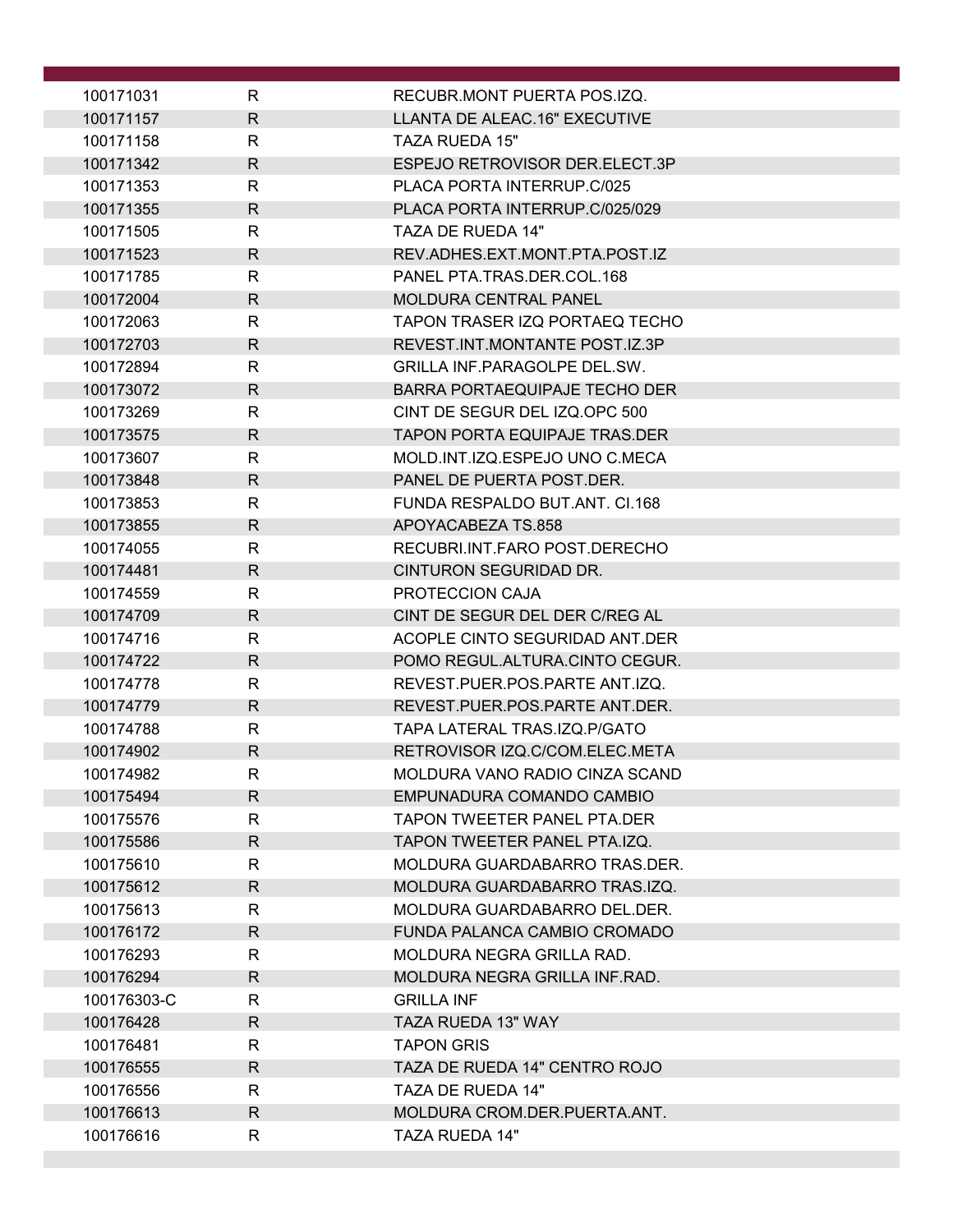| 100176620                | R                            | DIFUSOR AIRE SUP PANEL INSTRUM                        |
|--------------------------|------------------------------|-------------------------------------------------------|
| 100176635-C              | $\mathsf{R}$                 | <b>GRILLA RADIAD</b>                                  |
| 100176696-C              | $\mathsf{R}$                 | <b>MOLDURA</b>                                        |
| 100176698-C              | $\mathsf{R}$                 | <b>GRILLA</b>                                         |
| 100176703-C              | $\mathsf{R}$                 | <b>GRILLA SUP</b>                                     |
| 100176704-C              | $\mathsf{R}$                 | <b>GRILLA INF</b>                                     |
| 100176706-C              | R                            | <b>MOLDURA</b>                                        |
| 100176707-C              | R                            | <b>MOLDURA CROM</b>                                   |
| 100176753-C              | R                            | <b>MOLDURA</b>                                        |
| 100176754                | R                            | MOLDURA GUARDABARRO POSTE.IZQ.                        |
| 100176755                | R                            | MOLDURA GUARDABARRO ANTER DER.                        |
| 100176756                | R                            | MOLDURA GUARDABARRO ANTER IZQ.                        |
| 100176853                | R                            | CENTRO LLANTA ALEAC.16"                               |
| 100176932                | $\mathsf{R}$                 | EMPUNADURA PAL.CAMB.PUNTO SPOR                        |
| 100176961                | R                            | TAPON IZQUIER.FIJ.MANIJA.PUERT                        |
| 100177169                | R                            | PARAGOLPE ANT.COMPL.GRIS WAY                          |
| 100177289                | R                            | MOLDURA FAROL NEBLINA IZQUIERD                        |
| 100177309                | R                            | <b>MARCO CENTRAL NEGRO</b>                            |
| 100177375                | R                            | REVESTI.COLUMNA CENT.INF.IZQ                          |
| 100177564                | R                            | FUNDA ASIENTO BUT. ANT.CI802/C                        |
| 100177590                | R                            | FUNDA ASIENTO BUT.POST.CI802/C                        |
| 100177749                | $\mathsf{R}$                 | <b>DIFUSOR DE AIRE</b>                                |
| 100177758                | R                            | MANIJA PUERTA DEL.DE.COLOR 761                        |
| 100177799                | R                            | MANIJA PUERTA DEL.IZ.COLOR 293                        |
| 100177827                | R                            | <b>MANIJA PUERTA POS.DE.COLOR 666</b>                 |
| 100177870                | $\mathsf{R}$                 | RECUBRI.ANGULO INTERNO ANT.IZQ                        |
| 100177914                | R                            | REVEST PUERTA DEL IZQUIERDA                           |
| 100178118                | $\mathsf{R}$                 | PARAGOLPE DEL.ADV.FLP C/P                             |
| 100178119-C              | R                            | <b>MOLDURA IZQUI</b>                                  |
| 100178120-C<br>100178126 | $\mathsf{R}$<br>$\mathsf{R}$ | <b>MOLDURA PARAG</b>                                  |
|                          |                              | PARAGOLPE ANT.SW FLP TREKK                            |
| 100178126-C<br>100178222 | R.<br>R                      | PARAGOLPE DEL<br><b>MANIJAS APOYO TRAS.GRIS CLARO</b> |
| 100178347                | $\mathsf{R}$                 | <b>RECUBRIMIENTO TECHO</b>                            |
| 100178348                | R                            | PLACA PORTA INTERRUPTORES BASE                        |
| 100178785                | R                            | <b>MOLDURA CROMADA TAPA BAUL</b>                      |
| 100178799                | R                            | <b>GRILLA RADIADOR UNO WAY</b>                        |
| 100178997                | R                            | MOLDURA GUARDAB.POST.DR.ADV                           |
| 100179269                | R                            | TAZA DE RUEDA 15"                                     |
| 100179274                | R.                           | CENTRO RUEDA LLANTA ALEAC.15"                         |
| 100179634                | R                            | LLANTA ALEACION 15"SW ADV.                            |
| 100179956                | R                            | FUNDA PALANCA CAMBIO CUERO                            |
| 100180344                | R                            | DIFUSOR DE AIRE IZQUIER.PANEL                         |
| 100181046-C              | R                            | <b>LLANTA DE ALEACION</b>                             |
| 100181294                | R                            | RECUBR.ADHES. MONT TRAS.DER.                          |
| 100181340                | $\mathsf{R}$                 | MOLDURA DER.PARAG.POS.P/PINTAR                        |
| 100181896-C              | R                            | PARAGOLPE POSTER                                      |
|                          |                              |                                                       |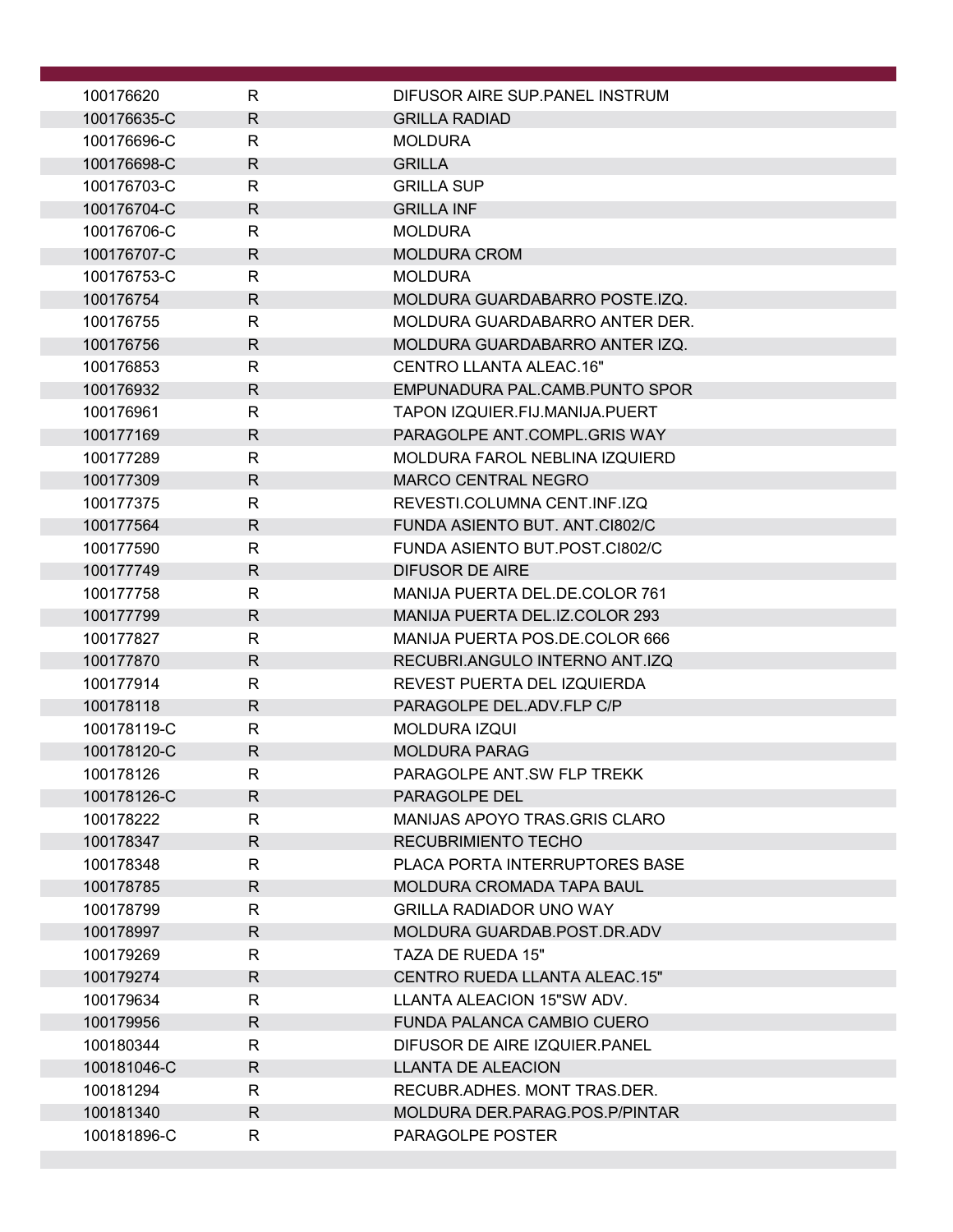| 100182150              | R                 | LUZ DE STOP                                    |
|------------------------|-------------------|------------------------------------------------|
| 100183438              | R.                | REVEST.COLUMNA DIRECCION INF.                  |
| 100184693              | R                 | ACOPLE CINTO SEGURIDAD ANT.DER                 |
| 100184694              | $\mathsf{R}$      | ACOPLE CINTO SEGURIDAD ANT.IZQ                 |
| 100184944              | R                 | <b>DIFUSOR</b>                                 |
| 100185114              | $\mathsf{R}$      | TAZA DE RUEDA 15"                              |
| 100185267              | R                 | <b>TAPON AGUJERO DER.FIJ.PLANCHA</b>           |
| 100185285              | R                 | RECUB.LATERAL PISO IZQ.                        |
| 100185286              | R                 | MOLDURA DER. DE ALFOMBRA                       |
| 100185301              | $\mathsf{R}$      | MOLDURA CUBRE PASARUEDA DER.                   |
| 100185320              | R                 | REVEST. TAPA TRASERA                           |
| 100185353              | R                 | INTER.CONMUT.LIMPIALUN.C/A.BAG                 |
| 100185357              | R.                | INTER.CONMUT.LIMPIALUN.S/A.BAG                 |
| 100185398              | $\mathsf{R}$      | MANIJA ALZACRISTAL COMPL.NEGRA                 |
| 100185473              | R                 | REVESTIMIENTO ASIENTO DEL.                     |
| 100185503              | $\mathsf{R}$      | FUNDA ASIENTO BUTACA ANT                       |
| 100185512              | R                 | PALANCA DER REBATIM ASIENTO                    |
| 100185534              | R.                | <b>FUNDA ASIEN TRAS IZQ</b>                    |
| 100185535              | R                 | REVEST.PALANCA IZQ.ASIENT.TRAS                 |
| 100185608              | $\mathsf{R}$      | PARAG. ANT. S/GRILLA CON PRIMER                |
| 100185608-C            | R.                | PARAGOLPE ANT. C/ PRIMER                       |
| 100185613              | R.                | PARAGOLPE POSTERIOR GRIS OSCUR                 |
| 100185613-C            | R.                | PARAGOLPE TRASERO GRIS                         |
| 100185640              | R.                | PARAGOLPE POS. P/PIN. SPORTING                 |
| 100185743              | $\mathsf{R}$      | MANIJA INT.PTA.ANT.DER. PT808                  |
| 100185807-C            | R.                | MOLDURA GUARD. TRAS. IZQ. 327 WAY              |
| 100185933              | R                 | <b>REVESTIMIENTO TECHO</b>                     |
| 100186293              | $\mathsf{R}$      | <b>WHEEL</b>                                   |
| 100186298<br>100186464 | R<br>$\mathsf{R}$ | <b>WHEEL</b><br>MOLD.INT.DER.ESPEJO C/COM.MANU |
| 100186534              | R                 | CINTURON DE SEG.DEL DER                        |
| 100186538              | R.                | CINTUR DE SEGUR DER CON REGUL                  |
| 100186544              | R.                | CINTURON DE SEG.DEL IZQ                        |
| 100186548              | R.                | CINTUR DE SEGUR IZQ, CON REGUL                 |
| 100186555              | R.                | ACOPLE CINT.SEGURIDAD DEL IZQ                  |
| 100186556              | $\mathsf{R}$      | POMO CINTURON SEG.GRIS 636                     |
| 100186583              | R                 | REC.INF.DER.BARRA TECHO 327WAY                 |
| 100186602              | R.                | PORTA OBJE.INF.COMPLETO CZ/622                 |
| 100186709              | R                 | <b>MOLDURA DER. SOPORTE PATENTE</b>            |
| 100186710              | $\mathsf{R}$      | MOLDURA IZQ. SOPORTE PATENTE                   |
| 100186723              | R                 | COMANDO AIRE ACOND.GRIS OSCURO                 |
| 100186741              | $\mathsf{R}$      | <b>GRILLA DER.PARAGOLPE DEL.SW.</b>            |
| 100186785              | R                 | MOLDURA PUERTA DELANT.DERECHA                  |
| 100187056              | R.                | FUNDA RESPALDO BUTACA. DEL.                    |
| 100187058              | R                 | FUNDA ASIENTO BUTACA ANT                       |
| 100187638              | $\mathsf{R}$      | PANEL PUERTA DEL. DERECHO                      |
| 100187817-C            | R                 | <b>LLANTA ALEACION</b>                         |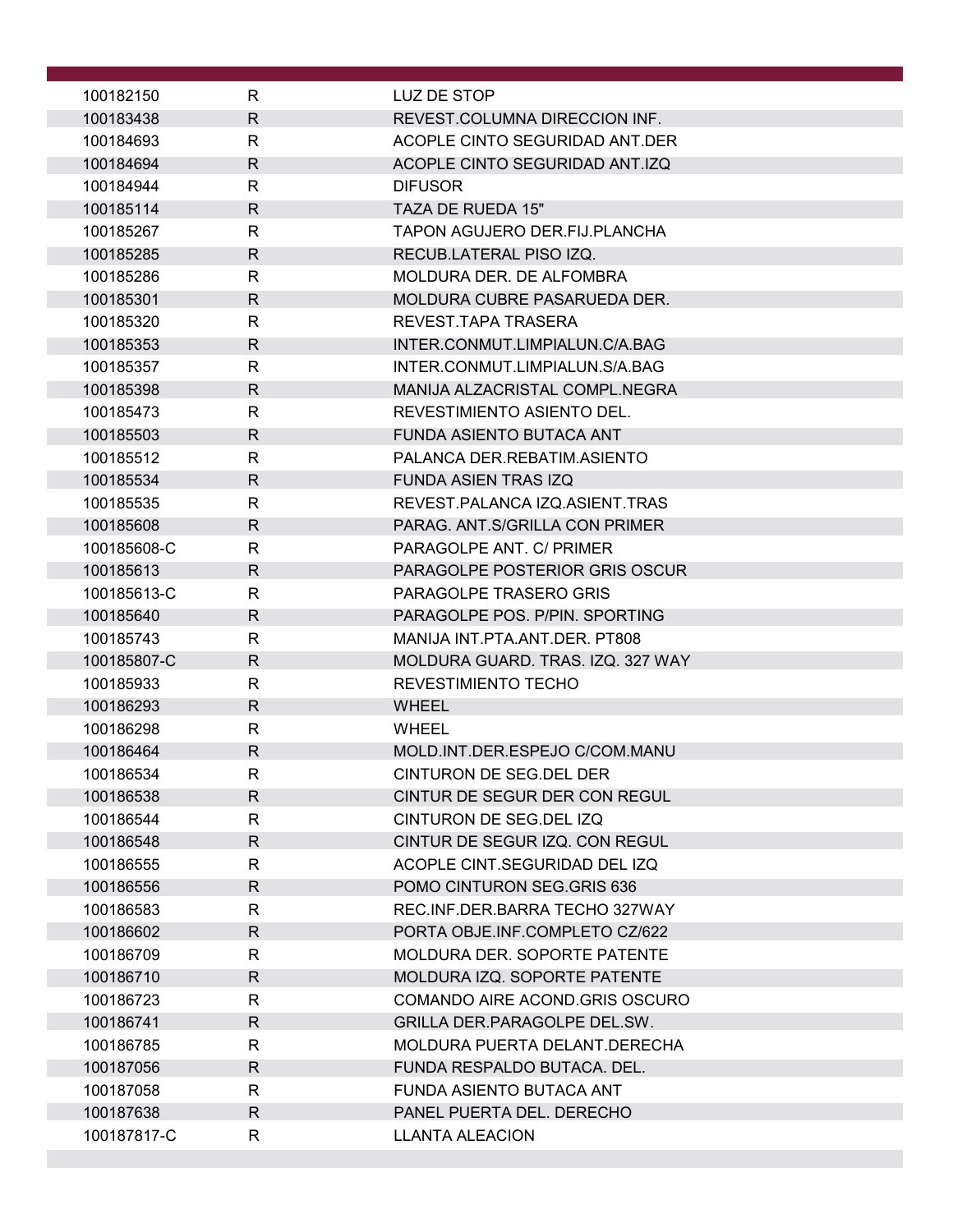| 100187823-C | R                 | LLANTA ALEACION                       |
|-------------|-------------------|---------------------------------------|
| 100187824   | $\mathsf{R}$      | TAZA DE RUEDA 14"                     |
| 100188420   | R                 | RECUBRIMIENTO IZQ.RESP.POSTER.        |
| 100188421   | $\mathsf{R}$      | RECUBRIMIENTO DER.RESP.POSTER.        |
| 100188806   | $\mathsf{R}$      | MOLDURA GUARDABARRO ANTER IZQ.        |
| 100188825   | $\mathsf{R}$      | MOLD. LATERAL INF IZQ                 |
| 100189060   | R                 | MOLDURA CROM.DR.PARAG.ANT.            |
| 100189065   | $\mathsf{R}$      | MOLDURA C/FARO ANTIN.IZQ.CROMA        |
| 100189188   | $\mathsf{R}$      | MOLDURA C/FARO ANT.IZQ NEGRA          |
| 100189326   | $\mathsf{R}$      | <b>GUARNICION BAJO PARAGOL. NEGRA</b> |
| 100189450   | $\mathsf{R}$      | MOLDURA LAT.DER.NEGRA                 |
| 100189593   | R.                | TAPA ESPEJO RETROV.DER.NEGRA          |
| 100189607   | R                 | ESPEJO RETROV.IZQ.C/COM.3P 327        |
| 100189789   | $\mathsf{R}$      | REJILLA LAT.IZQ.PARAG.S/ANTIN.        |
| 100190288   |                   | <b>TAPON PARAGOLPE</b>                |
| 100190566   | R<br>$\mathsf{R}$ |                                       |
|             |                   | MOLD.PORTA-INTERRUPT.C/097/092        |
| 100190607   | $\mathsf{R}$      | PANEL DE INSTRUMENTOS +502            |
| 100190783-C | $\mathsf{R}$      | LLAVE DE LUCES S/LUNETA TERM          |
| 100190784-C | R                 | <b>DEVIOGUIDA C/L</b>                 |
| 100190812   | $\mathsf{R}$      | DIRECT/INDIC.SWITCH                   |
| 100191058   | $\mathsf{R}$      | REVESTIMIENTO PUERTA DEL. DER.        |
| 100191061   | $\mathsf{R}$      | REVESTIMIENTO PUERTA TRA.DER.         |
| 100191068   | $\mathsf{R}$      | ADHESIVO PORTON TRASERO SQUARE        |
| 100191072   | $\mathsf{R}$      | REV.ADHES.LAT, TRAS.IZQ.TRIBAL        |
| 100191087-C | R                 | <b>REVESTIMIENTO</b>                  |
| 100191218   | R                 | PANEL PTA.ANTE.DER.                   |
| 100191590   | R                 | <b>TACO CAPELIERA</b>                 |
| 100192360-C | $\mathsf{R}$      | PARAGOLPE ANTERIOR PIK-UP TREKK       |
| 100192451   | R                 | SIGLA POSTERIOR MODELO "UN O"         |
| 100192452   | $\mathsf{R}$      | SIGLA POSTERIOR"UNO" SPORTING         |
| 100192454   | R                 | SIGLA POSTERIOR WAY 327               |
| 100192500   | R                 | PANEL POST.IZQ.COLLINS LISO           |
| 100192537   | R                 | <b>BOLSA PORTA OBJ.</b>               |
| 100192659   | R.                | MOLDURA CUADRO INSTRUMENTOS           |
| 100192947   | R                 | TAPA DE ESPEJO DERECHA                |
| 100193097   | R.                | <b>MOLDURA VANO RADIO</b>             |
| 100193151   | R                 | ESPEJO RETROVISOR DER.C/MECAN         |
| 100193155   | R.                | ESPEJO RETRO.EXT.DER.                 |
| 100193163   | R                 | ESPEJO RETROVISOR DER.C/ELECT.        |
| 100193184   | R                 | ESPEJO RETRO.EXT.IZQ.                 |
| 100193186   | R                 | ESPEJO RETROVISOR IZQ.C/MECAN         |
| 100193190   | $\mathsf{R}$      | ESPEJO RETRO.EXT.IZQ.                 |
| 100193207-C | R                 | <b>TAPA ESPEJO</b>                    |
| 100193414   | R                 | ESPEJO RETRO. EXT. IZQ.               |
| 100193421   | R                 | ESPEJO RETROVISOR IZQ.C/ELECT.        |
| 100193503   | R                 | PANEL PTA.ANT.IZQ.                    |
| 100193564   | R                 | ESPEJO RETROVISOR IZQ.C/ELECT.        |
|             |                   |                                       |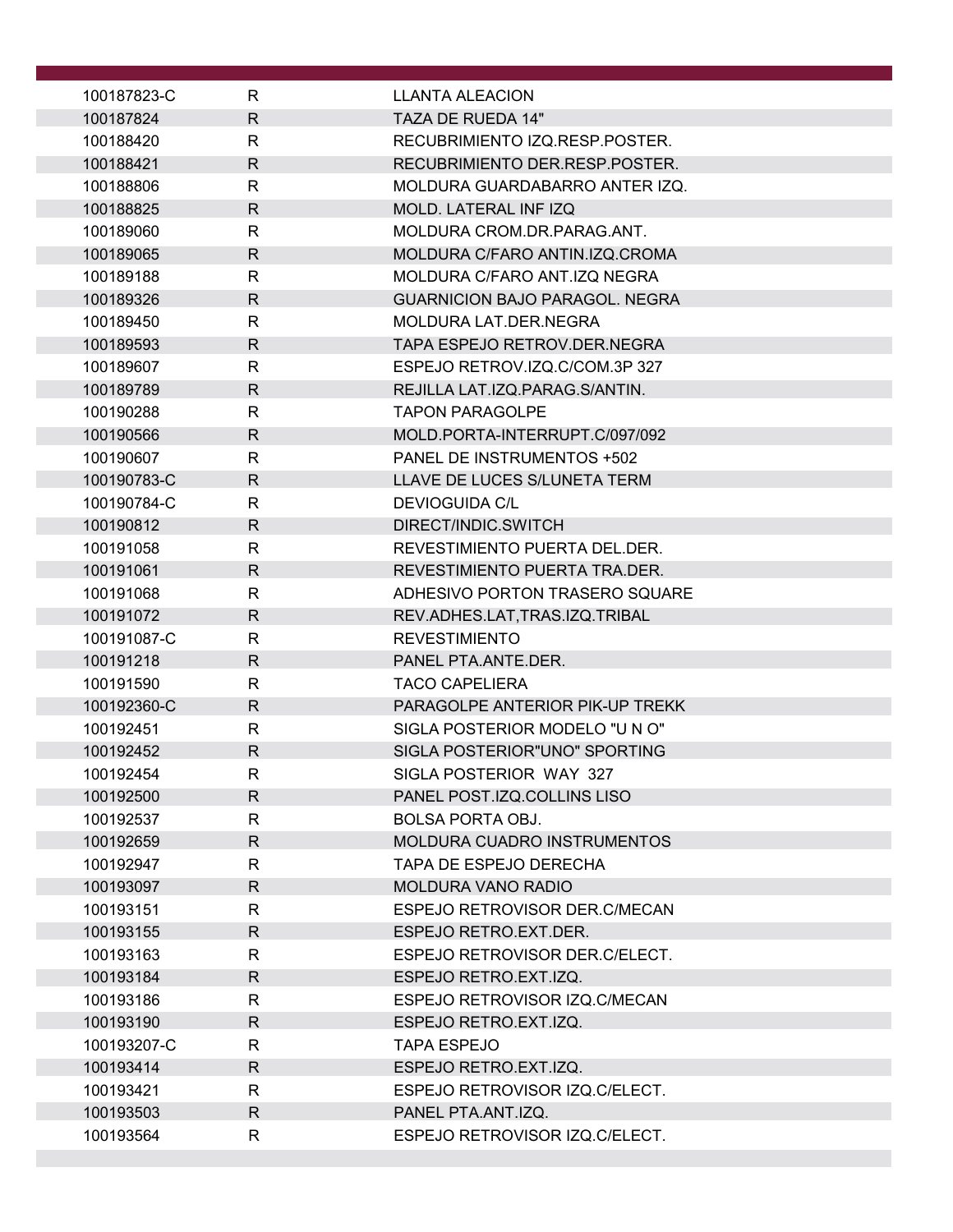| 100193565              | R                 | ESPEJO RETROVISOR IZQ.C/MECAN                                   |
|------------------------|-------------------|-----------------------------------------------------------------|
| 100193784              | $\mathsf{R}$      | REVEST.PUER.DEL.PARTE ANT.IZQ                                   |
| 100193786              | R                 | REVEST.PUER.DEL.PARTE POS.IZQ                                   |
| 100193806              | $\mathsf{R}$      | <b>LANTA ALEACION 14" DIAMANTADA</b>                            |
| 100193807-C            | R                 | <b>LLANTA ALEACION</b>                                          |
| 100193810              | $\mathsf{R}$      | TAZA RUEDA 5,5xR14" GRIS                                        |
| 100193957              | R                 | SOPORTE IZQ.P/BANDEJA BAUL                                      |
| 100193965              | $\mathsf{R}$      | SOPORTE DER.P/BANDEJA BAUL                                      |
| 100193968              | R                 | RECUBRI.COMPARTIMENTO EQUIPAJE                                  |
| 100193970              | $\mathsf{R}$      | EMPUNADURA PALANCA CAMBIO                                       |
| 100194098              | $\mathsf{R}$      | PANEL PTA.POS.IZQ.                                              |
| 100194099              | R                 | PANEL PTA.POS.DER.                                              |
| 100194107              | $\mathsf{R}$      | TERMINACION IZQ.ALFOM TRAS.                                     |
| 100194342              | R.                | MOLDURA PUERTA DELAN.IZQ. +028                                  |
| 100194591-C            | R                 | MOLDURA CROMADA DER PARAG. POST                                 |
| 100194616              | $\mathsf{R}$      | <b>MOLDURA VANO RADIO GHISA</b>                                 |
| 100194619              | $\mathsf{R}$      | EMPUNADURA COMANDO CAMBIO                                       |
| 100194884-C            | R.                | PARAGOLPE ANTER                                                 |
| 100195113-C            | $\mathsf{R}$      | MOLDURA PARAGOLPE POSTERIOR DM                                  |
| 100195325-C            | $\mathsf{R}$      | MOLDURA GUARDABARRO TRAS. IZQ                                   |
| 100195329-C            | $\mathsf{R}$      | MOLDURA GUARDAB DELANTER IZQ                                    |
| 100195531              | R.                | REVEST.PUER.TRAS.PARTE ANT.IZQ                                  |
| 100195536              | $\mathsf{R}$      | <b>LLANTA DE ALEACION 15</b>                                    |
| 100195538              | $\mathsf{R}$      | <b>LLANTA DE ALEACION 15</b>                                    |
| 100195539              | $\mathsf{R}$      | <b>VOLANTE DIREC.CUERO C/AIR BAG</b>                            |
| 100195540              | $\mathsf{R}$      | CINTUR.SEG.ANT.DX COMP.+RE.ALT                                  |
| 100195878              | R                 | ESPEJO.ELEC.IZQ.METAGAL STE                                     |
| 100195920              | $\mathsf{R}$      | PANEL PTA.ANTE.DER.+043+082                                     |
| 100196298              | R                 | REVES.INF.PARAG.ANT.(SPOILER)                                   |
| 100196561              | $\mathsf{R}$      | AIR-BAG LADO PASAJERO                                           |
| 100196571              | $\mathsf{R}$      | <b>DIFUSOR DE AIRE</b>                                          |
| 100196588              | R                 | <b>LLANTA DE ALEACION 14</b>                                    |
| 100196918              | $\mathsf{R}$      | EMPUNADURA PALANCA CAMBIO                                       |
| 100196978              | R                 | DIFUSOR DER/IZQ GRIS/CROM                                       |
| 100196979              | R                 | DIFUSOR DER/IZQ.GRIS BETEL/CRO                                  |
| 100196983              | R                 | REVEST.PUER.TRAS.PARTE ANT.DER                                  |
| 100197076              | $\mathsf{R}$      | <b>VOLANTE DE DIRECCION C/AIR-BAG</b>                           |
| 100197092              | R                 | MOLD.ESP EXT.IZQ.NEGRA                                          |
| 100197290              | R                 | DIRECT/INDIC.SWITCH                                             |
| 100197313              | R                 | REVESTIMIENTO PUERTA DEL.DER.                                   |
| 100197317<br>100197322 | R<br>$\mathsf{R}$ | REVESTIMIENTO PUERTA DEL. DER.<br>REVESTIMIENTO PUERTA TRAS.IZQ |
| 100197467              | R                 | PALANCA RESPAL.DER.BCO.TRASERO                                  |
| 100197714              | R                 | MOLDURA ESPEJO IZQ.                                             |
| 100197729              | R                 | MOLDURA CENTRAL S/DIFUSOR                                       |
| 100197813              | R                 | <b>MOLDURA CENTRAL S/DIFUSOR</b>                                |
| 100198090              | R                 | RECUBRIMIENTO LAT.IZQ.                                          |
|                        |                   |                                                                 |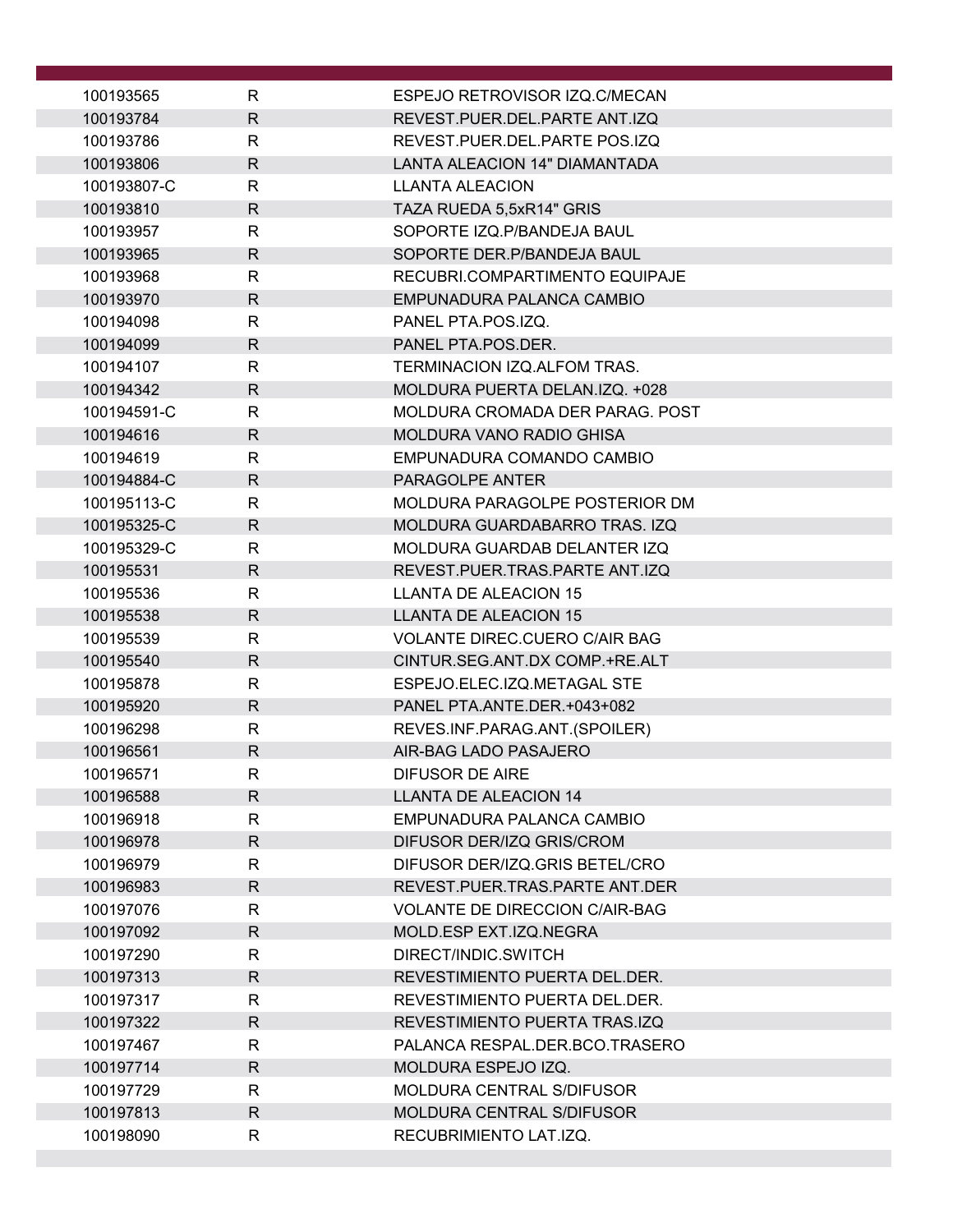| 100198179                  | R                 | MOLDURA INFERIOR IZQ.NEGRO                         |
|----------------------------|-------------------|----------------------------------------------------|
| 100198205                  | $\mathsf{R}$      | INTERR.ALZACRISTAL ELECT.IZQ.                      |
| 100198221                  | R                 | COMANDO AIR/ACOND.CON CABLES                       |
| 100198232                  | $\mathsf{R}$      | PANEL PTA.ANTE.DER.C/028                           |
| 100198245                  | R                 | PANEL PTA.ANTE.IZQ.                                |
| 100198431                  | $\mathsf{R}$      | REVESTIMIENTO PALANCA FRENO DE                     |
| 100198446                  | R                 | FUNDA PALAN.CAMBIO AZUL COBALT                     |
| 100198487                  | $\mathsf{R}$      | DIRECT/INDIC.SWITCH                                |
| 100198494                  | R                 | <b>DESCANSA PIE</b>                                |
| 100198514                  | R.                | <b>MOLDURA VANO RADIO</b>                          |
| 100198515                  | $\mathsf{R}$      | <b>MOLDURA NEGRA RADIO</b>                         |
| 100198599                  | $\mathsf{R}$      | MOLDURA PTA.POST DER.ADV FLP                       |
| 100198775                  | $\mathsf{R}$      | MOLDURA DIFUSOR PANEL INST.AZU                     |
| 100198802                  | $\mathsf{R}$      | PANEL DE INSTRUMENTO                               |
| 100199046                  | R                 | COMANDO CAJA DE A/A C/CABLES                       |
| 100199181                  | R.                | <b>TAPA MOLDURA CENTRAL G.BETEL</b>                |
| 100199330                  | R.                | <b>MOLDURA PANEL CENTRAL GRIS</b>                  |
| 100199885                  | $\mathsf{R}$      | ESPEJO RETROVISOR EXT.IZQ.043                      |
| 100199984-C                | $\mathsf{R}$      | <b>LLANTA DE ALEACION</b>                          |
| 100200212-C                | $\mathsf{R}$      | <b>GRILLA INFER</b>                                |
| 100200423                  | $\mathsf{R}$      | MOLDURA FRON.P.PRINC.G.STORM                       |
| 100200434                  | $\mathsf{R}$      | <b>TAPA MOLDU.FRONTAL</b>                          |
| 100200462                  | $\mathsf{R}$      | <b>TAZA RUEDA 14"</b>                              |
| 100200538                  | $\mathsf{R}$      | TAPA DER.P/AGUJ.FARO ANTINIEBL                     |
| 100200805                  | R                 | MOLDURA PTA.TRAS. DER. CROMADO                     |
| 100200887                  | $\mathsf{R}$      | <b>RECUBRIMIENTO STEEL BRUSH</b>                   |
| 100201012-C<br>100201015-C | R<br>$\mathsf{R}$ | <b>MOLDURA DER</b><br><b>MOLDURA IZQ FIX FAROL</b> |
| 100201239                  | R                 | SOPORTE DER.P/BANDEJA BAUL                         |
| 100201269                  | $\mathsf{R}$      | <b>FRAME</b>                                       |
| 100201392                  | ĸ.                | FUNDA ASIENTO BCO.DEL.GR.ACKER                     |
| 100201499                  | $\mathsf{R}$      | MOLDURA DER. PARAG DEL. C/PINES                    |
| 100201631                  | R                 | FORRO ASIENT.BCO.TRAS.GR.ACKER                     |
| 100201855                  | $\mathsf{R}$      | DIFUSOR IZQ.PANEL PRINC.NEGRO                      |
| 100201861                  | R                 | <b>TAPA GUANTERA SUPERIOR</b>                      |
| 100201885                  | $\mathsf{R}$      | MOLDURA CENTR.FIJ.PLANCHA                          |
| 100202101                  | $\mathsf{R}$      | RADIO CD+MP3 ACOBREADO OUTONO                      |
| 100202206                  | R.                | <b>MOLDURA DIFUSOR PANEL INST.SIL</b>              |
| 100202308                  | R                 | DEFENSA COLUMNA DIRECCION                          |
| 100202314                  | $\mathsf{R}$      | <b>TERCERA LUZ DE FRENO</b>                        |
| 100202362                  | R                 | MOLDURA REJILLA SUP.PARAG.DEL.                     |
| 100202601                  | $\mathsf{R}$      | PANEL PUER.DEL.IZQ.ALAG LISO                       |
| 100202671                  | R.                | PANEL PUERTA TRAS.DER.GRAFITO                      |
| 100202717                  | $\mathsf{R}$      | PANEL PUER.DEL.DER.ALAG LISO                       |
| 100202725                  | R                 | PORTAOBJ.P.PRINC.G.VILLA FOSCO                     |
| 100202811                  | $\mathsf{R}$      | MOLDURA VAN.RADIO GR.PRATA MIT                     |
| 100202812                  | R                 | MOLD VANO RADIO G. VILLA FOSCO                     |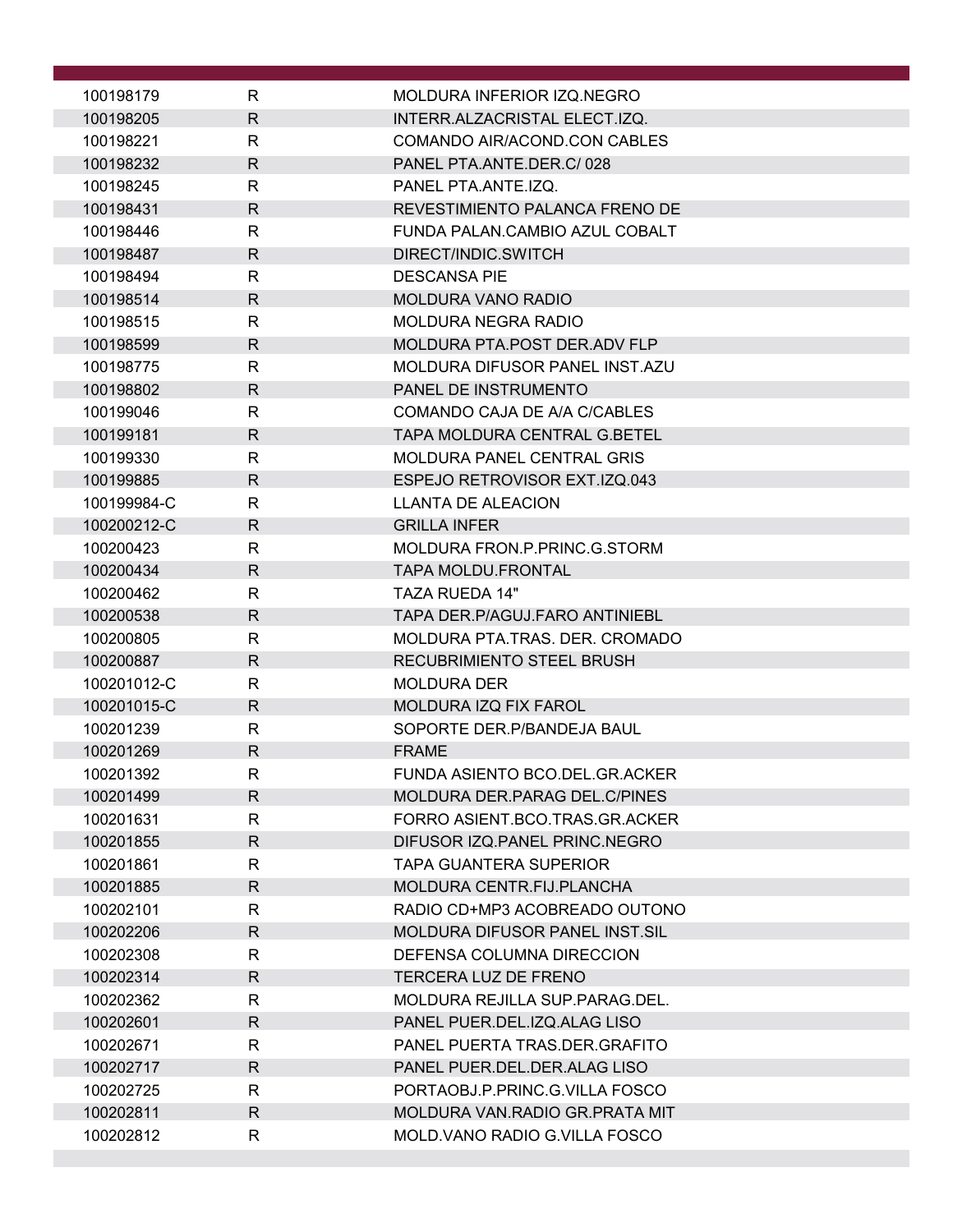| 100203170   | R            | CACHA ESPEJO RETROV.EXT.DER.          |
|-------------|--------------|---------------------------------------|
| 100203209   | $\mathsf{R}$ | TAPA ESPEJO RETROV.IZQ.C/FONDO        |
| 100204245   | R            | ACOPLE CINTURON DEL.IZQ.PT636         |
| 100204355   | $\mathsf{R}$ | SPOILER PORTON TRASERO PP             |
| 100204446   | $\mathsf{R}$ | REVEST.PUER.DEL.PARTE ANT.IZQ         |
| 100204555   | $\mathsf{R}$ | DIRECT/INDIC.SWITCH                   |
| 100204603   | $\mathsf{R}$ | DIFUSOR DER PAN PRINC GRAFITE         |
| 100204657   | $\mathsf{R}$ | MOLDURA CTR.COMAND.A/A G. GRAF        |
| 100205525   | R            | <b>VOLANTE DIRECCION</b>              |
| 100205964-C | $\mathsf{R}$ | <b>LLANTA DE ALEAC</b>                |
| 100206119   | $\mathsf{R}$ | <b>REVEST.PORTON TRAS.SPEED</b>       |
| 100206346   | $\mathsf{R}$ | <b>FAJA PUERTA TRAS.DER.GRIS</b>      |
| 100206347   | R            | FAJA PUERTA TRAS.IZQ.GRIS             |
| 100206452   | $\mathsf{R}$ | <b>JGO CUBREAL.NUEVO PALIO SPORTI</b> |
| 100206955   | R            | RADIO CD+MP3-NEGRO                    |
| 100206961   | $\mathsf{R}$ | RADIO CD+MP3-GRIS BRILLANTE           |
| 100206971-C | $\mathsf{R}$ | LLANTA DE ALEACION                    |
| 100207155   | $\mathsf{R}$ | FUNDA SENTAD. ASIENTO DEL.            |
| 100207697   | R            | RECUBRIM.PASARUEDA TRAS.IZQ.          |
| 100207705   | $\mathsf{R}$ | RECUBR.PASARUE.TRAS.DER.BETEL         |
| 100207843   | $\mathsf{R}$ | LLANTA ALEAC.15"SPARK-SILVER          |
| 100208637   | $\mathsf{R}$ | <b>GRILLA RADIADOR</b>                |
| 100208671   | $\mathsf{R}$ | RECUBRIMIENTO COMPUERTA               |
| 100208827   | $\mathsf{R}$ | <b>MOLDURA DE FARO DER.</b>           |
| 100208830   | R            | REJILLA NEGRA PARAGOLPE DEL.          |
| 100208837   | $\mathsf{R}$ | RECUBRIMIENTO INF PARAGOLPE           |
| 100209038   | R            | MOLDURA PANEL DE INSTRUMENTO          |
| 100209640   | $\mathsf{R}$ | TAPA CAJA PORTAOBJETO GRIS 650        |
| 100210813   | R            | MOLDURA PUERTA TRAS.IZQ.GRIS          |
| 100210923   | $\mathsf{R}$ | <b>VOLANTE DIRECCION</b>              |
| 100211370   | R            | LLANTA DE ALEACION 16"                |
| 100211619   | $\mathsf{R}$ | CJ COMANDO CAMBIO C/CAB.(ALT)         |
| 100211715   | R            | INTERRUPTOR IZQ.PUERTA ANT.           |
| 100212209   | R.           | MANIJA DE PUERTA DEL.IZQ.PP           |
| 100212575   | R            | LLANTA DE ALEACION R17"               |
| 100213000   | R.           | PANEL DE PUERTA DEL.IZQ.              |
| 100213296   | $\mathsf{R}$ | PROTECCION SUP.ANGULAR IZQ.           |
| 100214286   | $\mathsf{R}$ | CENTRO DE LLANTA 17"                  |
| 100215205   | $\mathsf{R}$ | LLANTA ALEAC.16 GRAFITE NIMBUS        |
| 100215925   | $\mathsf{R}$ | CINTA PTA.ANT.IZQ.BLACKMOTION         |
| 100216335   | R            | RECUB.PARANTE CENTRAL DER.            |
| 100216528   | R.           | <b>GUARNICION PARAGOLPE DEL.</b>      |
| 100216547   | R            | MOLDURA CENTRAL PARAGOLPE.DEL         |
| 100217648   | R.           | MANIJA INTERNA IZQ.                   |
| 100217650   | R            | MANIJA INTERNA IZQ.                   |
| 100218087   | R.           | ESPEJO RETR.ELECT.IZQ.                |
| 100218615   | R            | TABLERO DE INSTRUMENTO                |
|             |              |                                       |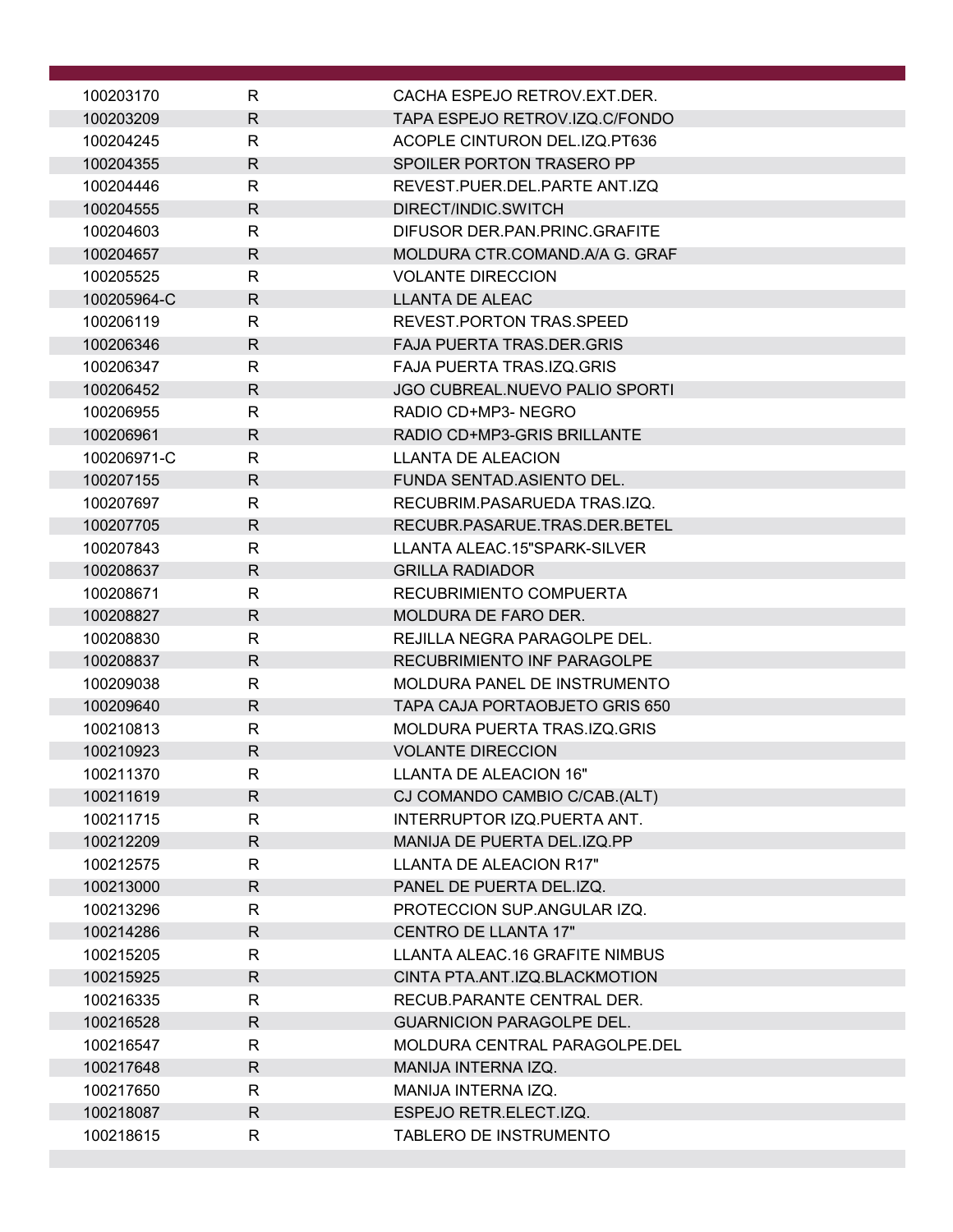| 100219185              | R                 | RADIO INTEGRADA CD/MP3/BLUETOO                          |
|------------------------|-------------------|---------------------------------------------------------|
| 100220086              | $\mathsf{R}$      | RECUBR POST PTA POSTERIOR DER                           |
| 100220890              | R                 | LLANTA ALEAC.16" PLATA SMOKY                            |
| 100221086              | R.                | CINT.DE SEGUR.DEL.DER.OPT 500                           |
| 100221091              | R                 | CINT.DE SEGUR.DEL.IZQ OPT 500                           |
| 100221183              | $\mathsf{R}$      | REVESTIMIENTO PUERTA POST.DER                           |
| 100221271              | R                 | <b>MOLDURA RADIO GRIS / PT672</b>                       |
| 100221275              | $\mathsf{R}$      | <b>MOLDURA IZQ.TABLERO</b>                              |
| 100221399              | R                 | <b>RECUBRIMIENTO TECHO</b>                              |
| 100222121              | R                 | APOYACABEZA COMPLETO DEL.                               |
| 100223047              | R                 | FUNDA COMANDO CAMBIO/COST.BLAN                          |
| 100223547              | $\mathsf{R}$      | SOPORTE DE PLACA C/508                                  |
| 100224769              | R                 | REVEST.LATERAL POS.IZQ.                                 |
| 100224771              | $\mathsf{R}$      | REVEST.LATERAL POS.DER.                                 |
| 100224894              | $\mathsf{R}$      | <b>WHEEL COVER</b>                                      |
| 100225388              | R.                | <b>BARANDA PANEL PUERTA DER.</b>                        |
| 100226798              | R                 | TAPON MOLD.CENTR.FIJ.PLANCHA                            |
| 100228451              | $\mathsf{R}$      | CINTURON DE SEG.DEL DER C/REG                           |
| 100228510              | R.                | CINTURON DE SEG.DEL DER.C/500                           |
| 100228851              | $\mathsf{R}$      | RECUBR.MONT PUERTA POS.DER.                             |
| 100229719              | $\mathsf{R}$      | MOLDURA NEGRA MAGMA                                     |
| 100230660              | R                 | MOLDURA ZOCALO DER                                      |
| 100230734              | R                 | TAPA REV.SUP.MONT.PARABR.IZQ                            |
| 100230736              | $\mathsf{R}$      | REVEST.SUP.MONTANTE PARABR.DER                          |
| 100231642              | R                 | CONTRAPANEL PTA TRA IZQ                                 |
| 100231688              | $\mathsf{R}$      | <b>TAPON PANEL DE PUERTA IZQ</b>                        |
| 100231953              | R                 | MOLDURA PTA DEL IZQ CROM                                |
| 100231969              | $\mathsf{R}$      | <b>TAPON PANEL DE PUERTA IZQ</b>                        |
| 100232296              | R                 | CONTRAPANEL DERECHO<br><b>MOLDURA DER.BISAGRA CAPOT</b> |
| 100232317<br>100232525 | $\mathsf{R}$<br>R | CINTURON DE SEGURIDAD CENTRAL                           |
| 100232891              | $\mathsf{R}$      | MOLDURA MANIJA PANEL PTA.DER.                           |
| 100232899              | R                 | TERMINACION ZOCALO DERECHA                              |
| 100232982              | R.                | <b>MANIJA INTERNA IZQUIERDA</b>                         |
| 100233048              | R                 | <b>TAPA GUANTERA</b>                                    |
| 100234740              | $\mathsf{R}$      | CONTRAPANEL DERECHO                                     |
| 100234744              | $\mathsf{R}$      | PANEL PUERTA DELANTERA DERECHA                          |
| 100234750              | R.                | PANEL PUERTA DELANTERA IZQUIER                          |
| 100236610              | R                 | REVESTIMIENTO TECHO                                     |
| 100240733              | R.                | <b>TAPIZADO ASIENTO NEGRO KOTZEN</b>                    |
| 100240759              | R                 | COMANDO MANUAL DE CLIMATIZADOR                          |
| 100241343              | $\mathsf{R}$      | PANEL PTA.ANT.DER.COL.INT. 301                          |
| 100243723              | R                 | LLANTA DE ALEACION 15x6.0                               |
| 100245176              | $\mathsf{R}$      | <b>EMBELLECEDOR ESQUERDO</b>                            |
| 100245719              | R.                | ACOPLE CINTURONES ESQUERDO                              |
| 100246168              | $\mathsf{R}$      | <b>WHEEL</b>                                            |
| 100247818              | R                 | PARAGOLPE TRA C/SEN C/CAMARA                            |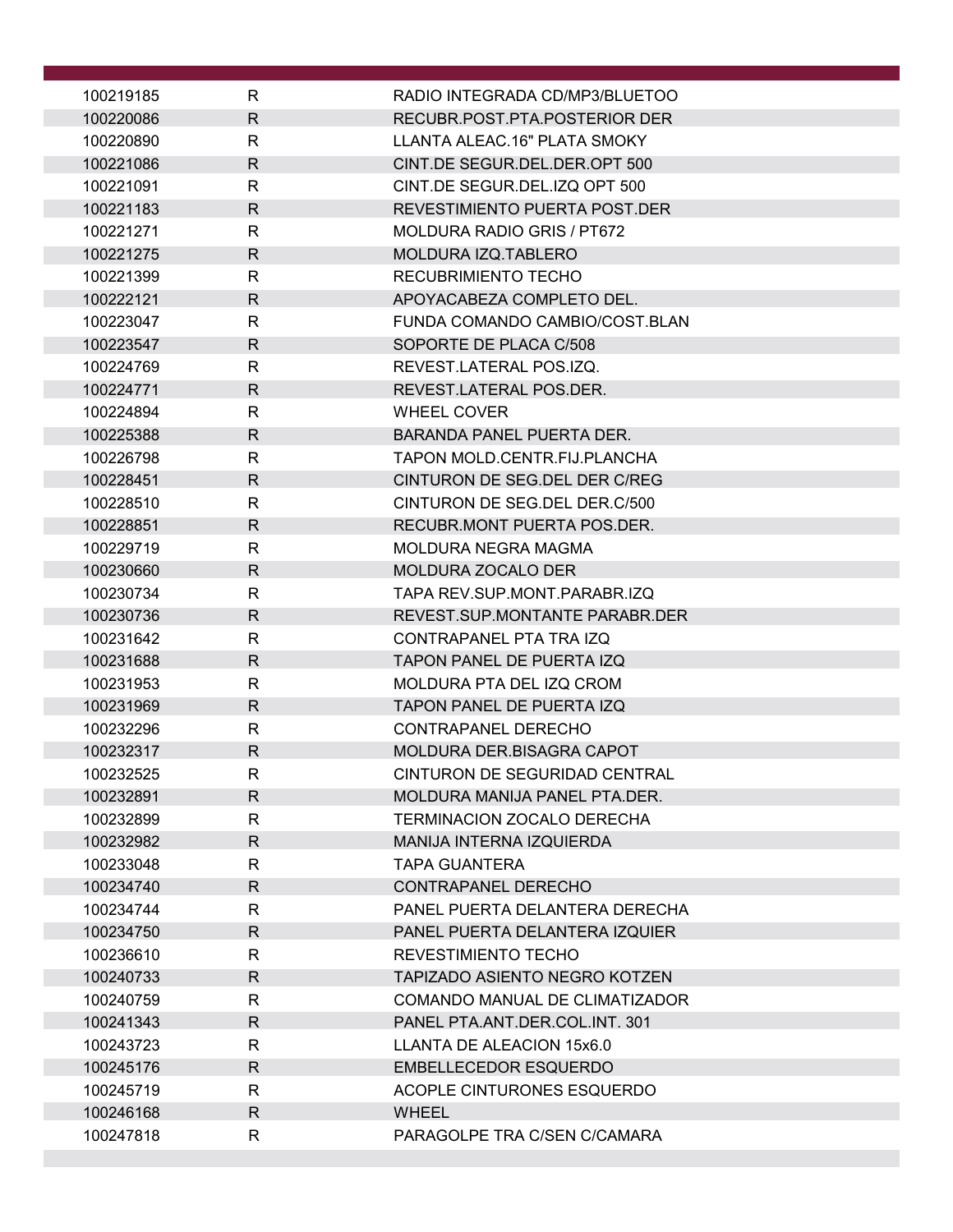| 101568808            | $\mathsf{R}$                 | PALANCA IZQ.ASIENTO TRASERO                          |
|----------------------|------------------------------|------------------------------------------------------|
| 10181711             | $\mathsf{R}$                 | RACORD ORIENTABLE                                    |
| 102574800            | $\mathsf{R}$                 | VARILLA FIJ.APOYACABEZA                              |
| 10282460             | $\mathsf{R}$                 | <b>JUNTA</b>                                         |
| 10298460             | $\mathsf{R}$                 | <b>GUARNICION 18X18X1</b>                            |
| 10395197             | $\mathsf{R}$                 | <b>CONECTOR MASA 24 VIAS</b>                         |
| 10395990             | $\mathsf{R}$                 | FUSIBLE 7.5A MINI                                    |
| 10396180             | $\mathsf{R}$                 | <b>ANILLO AISLADOR</b>                               |
| 10401090             | $\mathsf{R}$                 | <b>FUSIBLE 15A MINI</b>                              |
| 10401190             | $\mathsf{R}$                 | <b>FUSIBLE 20A MINI</b>                              |
| 10401290             | $\mathsf{R}$                 | FUSIBLE 25A MINI                                     |
| 10402190             | $\mathsf{R}$                 | <b>FUSIBLE 30A</b>                                   |
| 10404390             | R                            | <b>FUSIBLE MAXIFUSE 100A</b>                         |
| 10404490             | $\mathsf{R}$                 | <b>FUSIBLE</b>                                       |
| 10419154             | $\mathsf{R}$                 | <b>TUTELA GI/VI</b>                                  |
| 1044861-C            | $\mathsf{R}$                 | FILTRO ACEITE                                        |
| 10512954             | $\mathsf{R}$<br>$\mathsf{R}$ | <b>TUTELA GI/E</b><br>TUTELA ZC 63F ADVENTURE LOCKER |
| 10514174<br>10551983 | $\mathsf{R}$                 | <b>JUNTA HERMETICA DIAM=7.25</b>                     |
| 10552083             | $\mathsf{R}$                 | <b>JUNTA HERMETICA DIAM=12.35MM</b>                  |
| 10552183             | $\mathsf{R}$                 | <b>JUNTA HERMETICA DIAM=15.15</b>                    |
| 10707021             | $\mathsf{R}$                 | TORNILLO M6x1x18                                     |
| 10734301             | R                            | <b>CHAVETA</b>                                       |
| 10781890             | $\mathsf{R}$                 | LAMPARA 12V-P21WLL (LONG LIFE)                       |
| 10852283             | R                            | <b>JUNTA HERMETICA DIAM= 6,6</b>                     |
| 10852383             | $\mathsf{R}$                 | <b>JUNTA HERMETICA DIAM= 13,87</b>                   |
| 10977524             | $\mathsf{R}$                 | <b>TORNILLO</b>                                      |
| 11001054             | $\mathsf{R}$                 | ACEITE TD X 1LT                                      |
| 11014804             | L                            | <b>ACEITE SELENIA FIAT 20K</b>                       |
| 11014834             |                              | SELENIA 20K 4 LITROS                                 |
| 11055490             | R                            | FUSIBLE 40A MAXI                                     |
| 11055990             | R                            | <b>FUSIBLE 20A MAXI</b>                              |
| 11056090             | $\mathsf{R}$                 | <b>FUSIBLE 30A MAXI</b>                              |
| 11056290             | $\mathsf{R}$                 | FUSIBLE 125A                                         |
| 11064274             | $\mathsf{R}$                 | <b>ANILLO DE FRENO</b>                               |
| 11066976             | $\mathsf{R}$                 | RETENEDOR (Alt. 46307063)                            |
| 11088076             | R                            | ANILLO ELAST.SEGURIDAD DIAM.9                        |
| 11129885             | $\mathsf{R}$                 | TELERRUPTOR 12V-30A                                  |
| 11129985             | R<br>$\mathsf{R}$            | TELERRUPTOR 12V-30A                                  |
| 11130088<br>11190574 | R                            | RELE 12V-10A/20A<br>ARANDELA CONICA 10X20X2,3        |
| 11190774             | $\mathsf{R}$                 | ARANDELA D12x24                                      |
| 11194174             | R                            | ARANDELA DE FRENO                                    |
| 11294235             | R.                           | ESPARRAGO M12X1,25X25,5                              |
| 11306924             | R                            | <b>TORNILLO 10x1,25x30</b>                           |
| 11500054             | $\mathsf{R}$                 | TUTELA CROSS 75W 85                                  |
| 11566520             | R                            | TORNILLO CON ARANDELA                                |
|                      |                              |                                                      |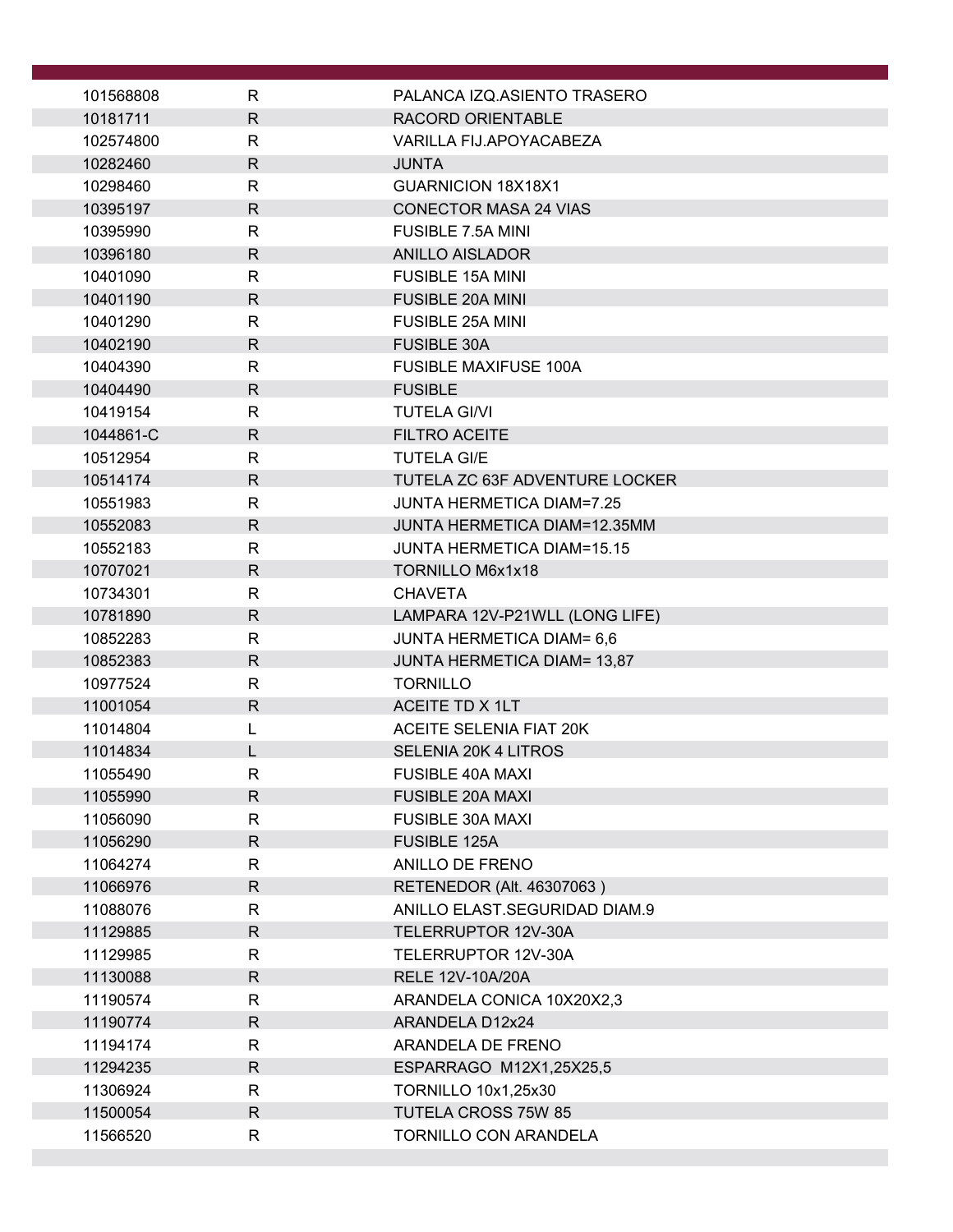| 11568124                | R                            | <b>TORNILLO CON ARANDELA M6X20</b>             |
|-------------------------|------------------------------|------------------------------------------------|
| 11568427                | $\mathsf{R}$                 | TORNILLO M6x1x25                               |
| 119002480               | $\mathsf{R}$                 | SOPORTE DER.P/BANDEJA POST(5P)                 |
| 119002580               | $\mathsf{R}$                 | SOPORTE IZQ.P/BANDEJA POST(5P)                 |
| 119031480               | $\mathsf{R}$                 | <b>FORRO</b>                                   |
| 119142560               | $\mathsf{R}$                 | <b>DEVIOGUIDA BASE</b>                         |
| 119142660               | $\mathsf{R}$                 | DEVIOGUIDA CON LIMPIA LUNETA                   |
| 119938080               | R                            | <b>CONSOLA</b>                                 |
| 120232580               | $\mathsf{R}$                 | <b>FORRO</b>                                   |
| 12161770                | $\mathsf{R}$                 | GRAMPA 24X12X1,8 FIJA.ESP/FORR                 |
| 122290080               | $\mathsf{R}$                 | <b>DIFUSOR DE AIRE</b>                         |
| 123482633               | R                            | PALANCA DE ACCIONAMIENTO DER.                  |
| 12601274                | R                            | ARANDELA ELAST.ONDULAD.DIAM.6                  |
| 12646624                | $\mathsf{R}$                 | <b>ARANDELA</b>                                |
| 12646721                | $\mathsf{R}$                 | ARANDELA PLANA 8x20                            |
| 12646824                | $\mathsf{R}$                 | <b>ARANDELA</b>                                |
| 12797887                | $\mathsf{R}$                 | <b>CAPUCHON TORNILLO</b>                       |
| 129128633               | R                            | REVESTIMIENTO ASIENTO ANT.IZQ.                 |
| 129330636               | $\mathsf{R}$                 | REVESTIMIENTO PALANCA DE ACCI.                 |
| 129338633               | $\mathsf{R}$<br>$\mathsf{R}$ | PALANCA BASCULANTE IZQ.ASIENTO                 |
| 129339633               | R                            | FORRO DER.ASIENTO DER.                         |
| 129779633<br>1300053604 | $\mathsf{R}$                 | PERILLA DE REGULACION ASI.ANT.<br><b>TAPON</b> |
| 1300184808              | R                            | <b>MOLDURA</b>                                 |
| 1300254080              | R                            | <b>RUEDA</b>                                   |
| 1300533650              | $\mathsf{R}$                 | <b>VARILLA</b>                                 |
| 1300546808              | R                            | <b>EMBELLECEDOR</b>                            |
| 1301076080              | R                            | <b>FARO LATERAL</b>                            |
| 1301192650              | R                            | <b>TAPON</b>                                   |
| 1301192808              | $\mathsf{R}$                 | <b>TAPON</b>                                   |
| 1301261670              | R                            | <b>ESPEJO RETROVISOR</b>                       |
| 1301261808              | R                            | <b>ESPEJO RETROVISOR</b>                       |
| 1301295808              | R                            | <b>TAPON</b>                                   |
| 1301297808              | R.                           | <b>TAPON</b>                                   |
| 1301860808              | R                            | <b>TAPON</b>                                   |
| 1302222080              | R                            | LATERAL DELANTERO IZQUIERDO                    |
| 1302441808              | R                            | LLAVE VIRGEN CON 123                           |
| 1302526080              | $\mathsf{R}$                 | <b>CERRADERO</b>                               |
| 1302655080              | R                            | PANEL TRAS. IZ. DUCATO                         |
| 1302669604-C            | $\mathsf{R}$                 | <b>PUNTERA PARAG</b>                           |
| 1302834808              | R                            | <b>TACO</b>                                    |
| 1302851080              | $\mathsf{R}$                 | CARTER DE ACEITE                               |
| 1303230604              | R                            | <b>ANGULAR</b>                                 |
| 1303347808              | $\mathsf{R}$                 | <b>DEFENSA DERECHA</b>                         |
| 1303380650              | R                            | <b>INTERRUPTOR</b>                             |
| 1303429080              | $\mathsf{R}$                 | <b>SUJETADOR</b>                               |
| 1303496670              | R.                           | PLAFONIERA CENTRAL INTERNA                     |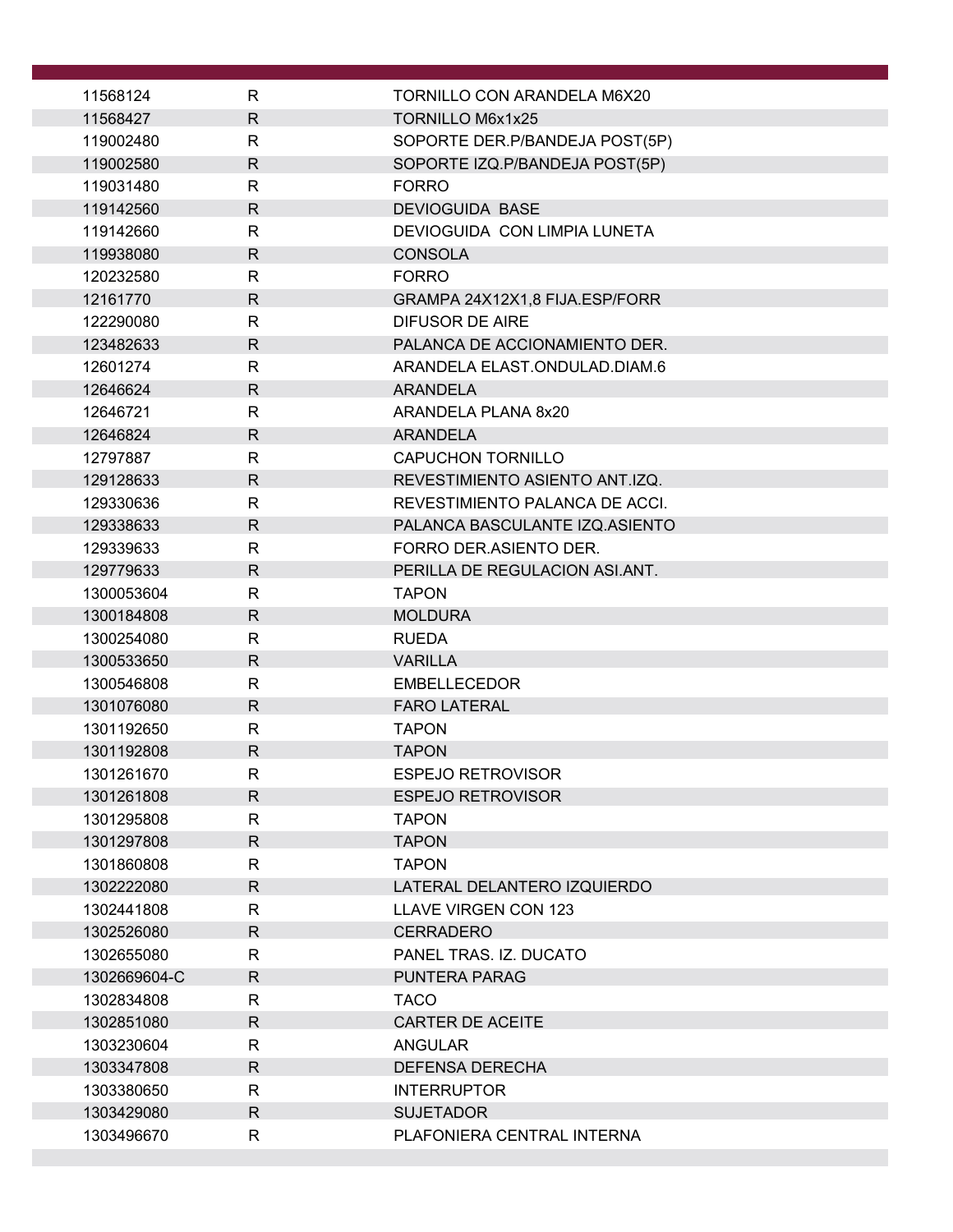| 1303499808               | R                 | <b>ILUMINACION PATENTE</b>              |
|--------------------------|-------------------|-----------------------------------------|
| 1303514604               | $\mathsf{R}$      | TAPON IZQ.P/PARAGOLPE TRASERO           |
| 1303751650               | $\mathsf{R}$      | <b>GUIA</b>                             |
| 1303872670               | $\mathsf{R}$      | <b>MANECILLA</b>                        |
| 13046111                 | $\mathsf{R}$      | <b>TUERCA M6x1</b>                      |
| 13046121                 | $\mathsf{R}$      | <b>TUERCA M6</b>                        |
| 1304881808               | $\mathsf{R}$      | <b>TAMBOR DE CERRADURA</b>              |
| 1304989080               | R                 | <b>SUJETADOR</b>                        |
| 1304990080               | $\mathsf{R}$      | <b>EJE</b>                              |
| 1305220080               | $\mathsf{R}$      | <b>CERRADERO</b>                        |
| 1305304080               | $\mathsf{R}$      | <b>VARILLA</b>                          |
| 1305306080               | $\mathsf{R}$      | <b>VARILLA</b>                          |
| 1305335070               | R                 | RECUBRIMIENTO ANT. TECHO CABINA         |
| 1305630080               | $\mathsf{R}$      | <b>VARILLA</b>                          |
| 1306486080               | R                 | <b>TAPA</b>                             |
| 1306952080               | $\mathsf{R}$      | <b>LARGUERO</b>                         |
| 1307111080               | R                 | <b>RESORTE</b>                          |
| 1307314080               | $\mathsf{R}$      | <b>MULETILLA DE</b>                     |
| 1308888080               | $\mathsf{R}$      | <b>SUJETADOR</b>                        |
| 1309265080               | $\mathsf{R}$      | <b>LLAVE</b>                            |
| 1309486080               | R                 | <b>INSIGNIA CAPOT DUCATO</b>            |
| 1310192080               | $\mathsf{R}$      | <b>MULETILLA DE</b><br><b>PROYECTOR</b> |
| 1311038080<br>1311450080 | R<br>$\mathsf{R}$ | <b>GUIA</b>                             |
| 1312764080               | $\mathsf{R}$      | FILTRO ANTIPOLEN                        |
| 13130570                 | $\mathsf{R}$      | <b>COLLAR</b>                           |
| 1313381080               | R                 | BATIENTE GOMA SUSP. DEL.                |
| 1313675080               | $\mathsf{R}$      | <b>TAMBOR</b>                           |
| 13141987                 | $\mathsf{R}$      | <b>TAPON OBTURACION 26X0,8</b>          |
| 1314352080               | $\mathsf{R}$      | <b>FORRO DE CAUCHO</b>                  |
| 1314925080               | R                 | <b>PANEL</b>                            |
| 1314989080               | $\mathsf{R}$      | <b>EMBLEMA</b>                          |
| 1315770080               | $\mathsf{R}$      | CABLE COMANDO ACELERADOR                |
| 1316993080               | $\mathsf{R}$      | <b>CORAZA DEL RADIA-</b>                |
| 1318383080               | R                 | <b>BOTON</b>                            |
| 1318819080               | $\mathsf{R}$      | <b>BISAGRA</b>                          |
| 1320348080               | $\mathsf{R}$      | CASQUILLO ELASTICO                      |
| 1321734080               | $\mathsf{R}$      | <b>TRAVESANO</b>                        |
| 1321741080               | R                 | <b>REFUERZO</b>                         |
| 13218021                 | $\mathsf{R}$      | <b>TORNILLO</b>                         |
| 1323429080               | $\mathsf{R}$      | <b>TAPON EXTERNO</b>                    |
| 1323432080               | $\mathsf{R}$      | PERNO DE FIJACION                       |
| 1324806080               | R                 | <b>TAPON</b>                            |
| 1324937080               | $\mathsf{R}$      | <b>MOTOR ELECTRICO</b>                  |
| 1325642080               | $\mathsf{R}$      | <b>DOOR</b>                             |
| 1325647080               | $\mathsf{R}$      | PUERTA TRA.IZQ.C/VENT.ALT.180°          |
| 1325959080               | R                 | SOPORTE ENGRANAJE CUENTA KM             |
|                          |                   |                                         |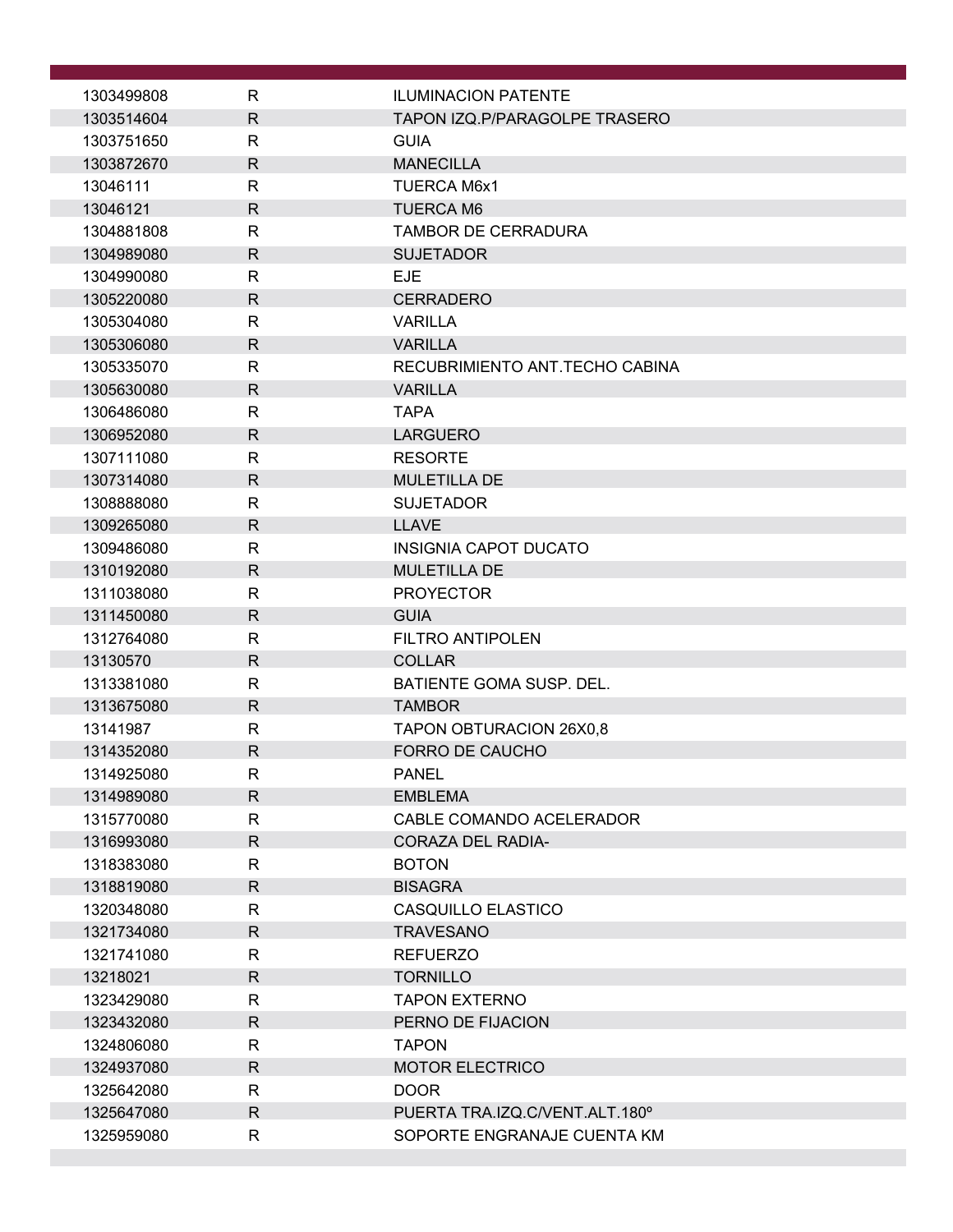| 1326358080   | R            | <b>FARO TRAS DR DUCATO</b>       |
|--------------|--------------|----------------------------------|
| 1326359080   | $\mathsf{R}$ | <b>FARO TRAS IZ DUCATO</b>       |
| 13274611     | R            | TORNILLO M5x0.8x25               |
| 13279217     | $\mathsf{R}$ | <b>TORNILLO</b>                  |
| 1328585080   | $\mathsf{R}$ | <b>TRAVESANO</b>                 |
| 13290719     | $\mathsf{R}$ | <b>TORNILLO</b>                  |
| 1329607080   | R            | <b>CESTO</b>                     |
| 1330639080-C | R            | <b>MOLD LAT</b>                  |
| 1330899080   | $\mathsf{R}$ | ALZACRISTAL MECANICO ANT.DR.     |
| 1331260080   | $\mathsf{R}$ | <b>CAPUCHON</b>                  |
| 1333073080   | $\mathsf{R}$ | <b>TACO ELASTICO LADO CAMBIO</b> |
| 1334723080   | R            | <b>CERRADURA</b>                 |
| 1334724080   | R            | <b>CERRADURA</b>                 |
| 1335797080   | $\mathsf{R}$ | MONTANTE DER.COMPL.              |
| 1335798080   | R            | MONTANTE IZQ.COMPL.              |
| 1335811080   | $\mathsf{R}$ | <b>GUIA</b>                      |
| 1336220080   | $\mathsf{R}$ | <b>TAZA RUEDA DUCATO 16"</b>     |
| 1336221080   | $\mathsf{R}$ | <b>TAZA RUEDA DUCATO 15"</b>     |
| 1336756080   | R            | SOPORTE DER PARAGOLPE ANTERIOR   |
| 1336836080   | $\mathsf{R}$ | ESCOBILLA LIMPIAPARAB.DER.       |
| 1337057080-C | $\mathsf{R}$ | ELEMENTO FILTRANTE               |
| 1339461080   | $\mathsf{R}$ | <b>SOPORTE</b>                   |
| 1339464080   | $\mathsf{R}$ | BRAZO OSCILANTE ANT.IZQ.         |
| 1339469080   | $\mathsf{R}$ | <b>CENTRALITA</b>                |
| 1339889080   | $\mathsf{R}$ | MANG. ASPIR.COLECTOR/INTERCOOL   |
| 1340170080   | $\mathsf{R}$ | TUBO UNION COMPR./CONDENSADOR    |
| 1340177080   | R            | <b>DEFENSA</b>                   |
| 1340979080   | $\mathsf{R}$ | <b>SUJETADOR</b>                 |
| 1341406080   | $\mathsf{R}$ | <b>PANEL</b>                     |
| 1341407080   | $\mathsf{R}$ | EXTERNO INF.INTERMEDIO DER.      |
| 1342         | ${\sf R}$    | KIT GENERICO H1 XENON            |
| 13433008     | $\mathsf{R}$ | <b>COLLAR</b>                    |
| 1345713080   | $\mathsf{R}$ | <b>TORNILLO</b>                  |
| 1346684080   | $\mathsf{R}$ | <b>TAPA</b>                      |
| 1347014080   | $\mathsf{R}$ | PERFIL DE GOMA                   |
| 1347527080   | $\mathsf{R}$ | RODAMIENTO A ESFERA              |
| 1347690080-C | R            | PROYECTOR ANTER                  |
| 1347692080   | $\mathsf{R}$ | <b>HEADLAMP</b>                  |
| 1347692080-C | R            | PROYECTOR ANTER                  |
| 1347843080   | R            | TUBO UNION FILTRO/CONDENSADOR    |
| 1347951080-C | R            | <b>CANALIZADOR</b>               |
| 1349732080   | $\mathsf{R}$ | <b>MANGA FLEXIBLE</b>            |
| 1349870080   | R            | <b>DISCO FRENO TRASERO</b>       |
| 1349920080-C | R            | <b>MOTOR DE ARRANQUE</b>         |
| 1351013080   | $\mathsf{R}$ | AMORTIGUADOR POST. DUCATO (SA)   |
| 1352071080   | $\mathsf{R}$ | <b>TUBO</b>                      |
| 1352746080   | R            | PASARUEDA TRASERA IZQ.           |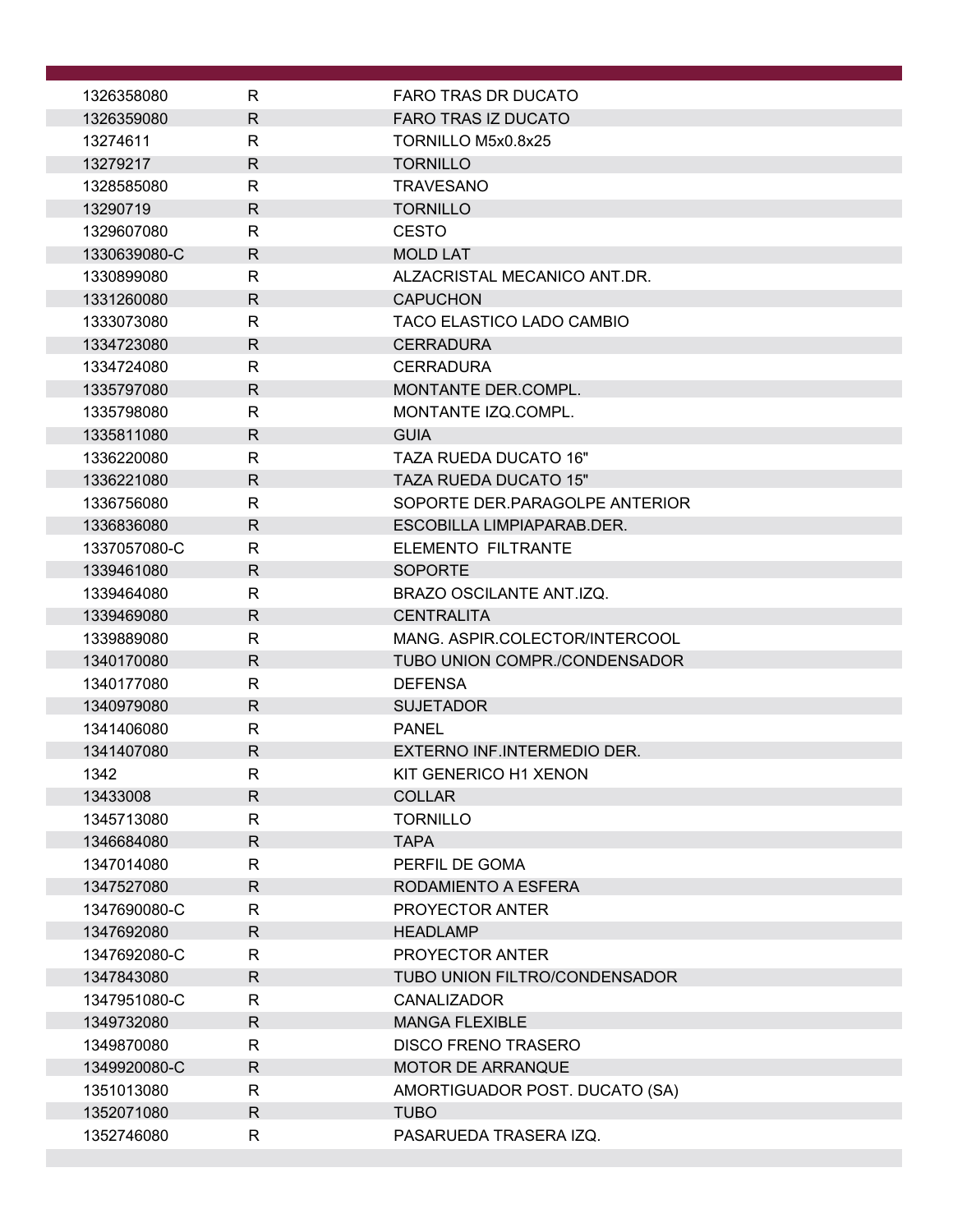| 1352948080   | R            | <b>BISAGRA CAPOT DERECHA</b>        |
|--------------|--------------|-------------------------------------|
| 1353197080-C | $\mathsf{R}$ | OPTICA DER COMP                     |
| 1353198080-C | R            | OPTICA IZQ COMP                     |
| 1353205080   | $\mathsf{R}$ | <b>FARO POSTERIOR DERECHO</b>       |
| 1353205080-C | R            | <b>FARO POSTER</b>                  |
| 1353206080   | $\mathsf{R}$ | <b>FARO POSTERIOR IZQUIERDO</b>     |
| 1353228080   | R.           | DEPOSITO LAV.PARABR.                |
| 1354615080   | $\mathsf{R}$ | RESERV LAV PARABRISA/VID.           |
| 1354696080   | R.           | <b>GUARNICION CANALINO/PUERTA</b>   |
| 1354844080   | R            | AMORTIGUADOR PORTON POSTERIOR       |
| 1355407080   | R            | CERRADURA CAPOT                     |
| 1355717080   | R.           | REFUERZO MONTANTE POST.DERECHO      |
| 1355758080   | R            | REFUERZO PISO IZQ.P/CORREDIZA       |
| 1356659080   | $\mathsf{R}$ | CRISTAL PTA.LAT.COR.DERECHA         |
| 1356680080   | $\mathsf{R}$ | CRISTAL FIJO LAT.DERECHO            |
| 1356684080   | $\mathsf{R}$ | <b>VIDRIO LUNETA POST.TERMICO</b>   |
| 1356941080   | R            | <b>GUARN.TAPA ENTRD.COMBUSTIBLE</b> |
| 1358250080   | $\mathsf{R}$ | <b>FARO POSTERIOR IZQUIERDO</b>     |
| 1359792080   | $\mathsf{R}$ | <b>TUBO FLEXIBLE</b>                |
| 1359989080   | $\mathsf{R}$ | FILTRO DE AIRE COMPL.               |
| 1362891080   | $\mathsf{R}$ | ESCOBILLA LIMPIAPARAB.DER           |
| 1362896080   | $\mathsf{R}$ | <b>BRAZO LIMPIAPARABRISAS</b>       |
| 1362912080   | R            | PORTA LAMPARA PATENTE               |
| 1362987080   | $\mathsf{R}$ | PARED DIVISORIA                     |
| 1363007080   | R            | PUERTA TRAS.IZQ.C/BISAGRAS          |
| 1364480080   | $\mathsf{R}$ | TUBO RIG. TURBO A INTERCOOLER       |
| 1364597080   | R            | ELECTROVENTILADOR COMPLETO          |
| 1364992080   | $\mathsf{R}$ | <b>TAPON</b>                        |
| 1365229080   | R            | CERRADURA PUERTA IZQ.ANT.           |
| 1365292080   | $\mathsf{R}$ | FLEX.COM.APERT.PUERTA DER.LAT       |
| 1367187080   | R            | PUERTA ANTERIOR IZQUIERDA           |
| 1367568080   | R.           | ESCOBILLA LIMPIAPARAB.              |
| 1368915080   | $\mathsf{R}$ | SENSOR ESTACION.C/ANILLO SILIC      |
| 1371257080   | $\mathsf{R}$ | PARLANTE DOBLO-QUBO                 |
| 1372689080   | R            | CABLE ANTERIOR C/A/A                |
| 1373729080   | R            | TIRANTE INTER.BLPQUEO PUERTA        |
| 13766707     | $\mathsf{R}$ | REMACHE 3,5X22                      |
| 1383656080   | $\mathsf{R}$ | KIT SUSPENSION ANTERIOR             |
| 1383822080   | R            | <b>CENTRAL P/AIRBAG 502</b>         |
| 1383824080   | $\mathsf{R}$ | <b>CENTRAL P/AIRBAG</b>             |
| 1391431080   | R            | <b>FARO POSTERIOR DERECHO</b>       |
| 13942170     | $\mathsf{R}$ | PINO ESPIRAL TIPO PESANTE 6X22      |
| 1400181080   | $\mathsf{R}$ | <b>SOPORTE</b>                      |
| 14059211     | R            | <b>TUERCA M6x1</b>                  |
| 14059311     | R            | <b>TUERCA M8</b>                    |
| 14076521     | $\mathsf{R}$ | <b>TUERCA M8</b>                    |
| 14151590     | R            | LAMPARA ALOGENA H3 12V-55           |
|              |              |                                     |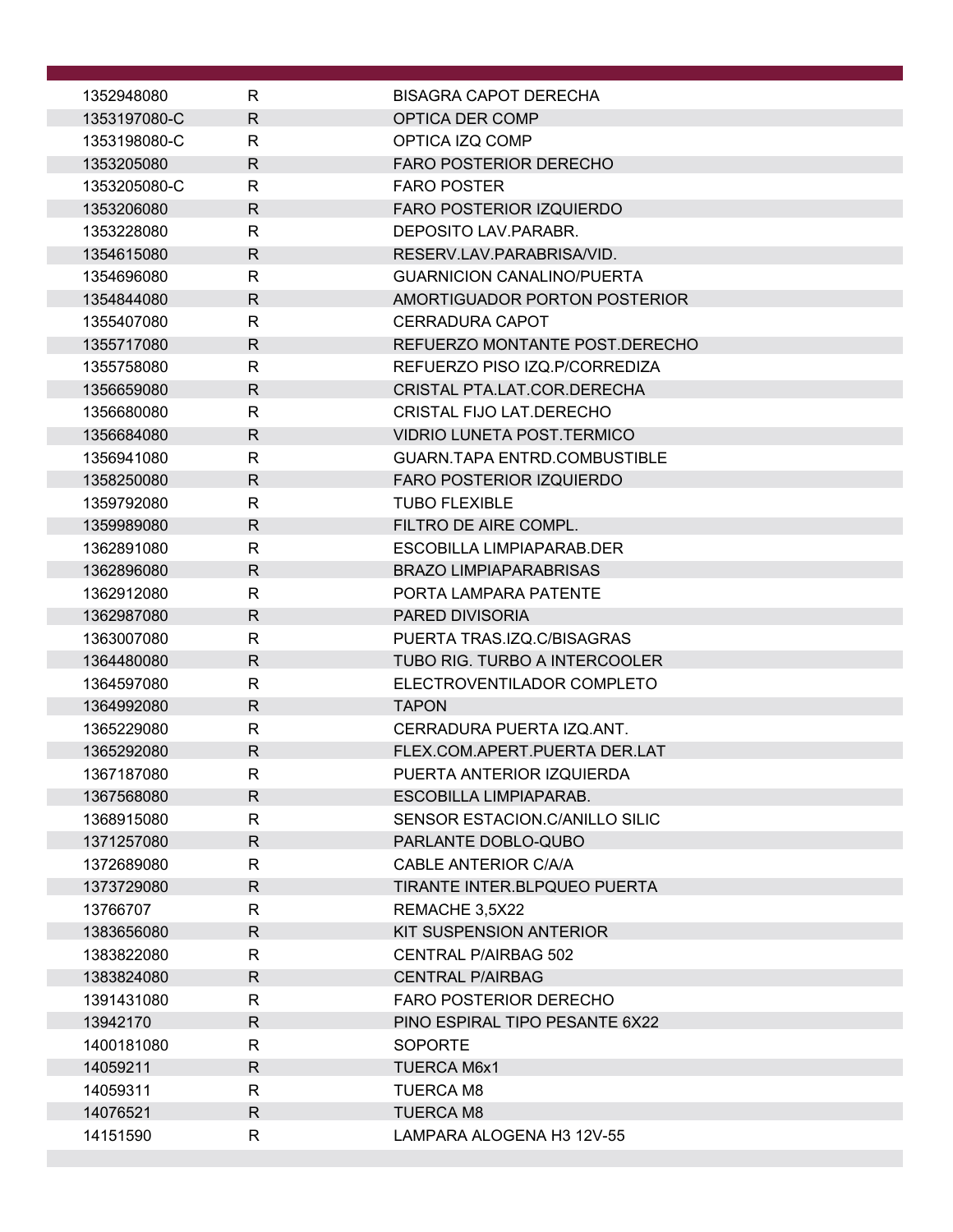| 14191187   | R            | <b>BOTON DE FIJACION</b>         |
|------------|--------------|----------------------------------|
| 14201980   | $\mathsf{R}$ | <b>TUERCA PLASTICA</b>           |
| 14202580   | R            | <b>MULETILLA DE</b>              |
| 14215088   | $\mathsf{R}$ | <b>INSERTO TIPO F P/TORNILLO</b> |
| 14328101   | $\mathsf{R}$ | <b>TAPON DIAM 8</b>              |
| 14348670   | $\mathsf{R}$ | <b>TORNILLO</b>                  |
| 14372379   | $\mathsf{R}$ | ELEMENTO DE FIJACION             |
| 14448021   | $\mathsf{R}$ | <b>TORNILLO M8 x 30</b>          |
| 14449824   | $\mathsf{R}$ | <b>TORNILLO</b>                  |
| 14450783   | $\mathsf{R}$ | <b>JUNTA 2,4x13,4</b>            |
| 14453480   | $\mathsf{R}$ | <b>ANILLO TORIC</b>              |
| 14455281   | $\mathsf{R}$ | <b>JUNTA</b>                     |
| 14457180   | R            | RETEN 2.62 X 13.9                |
| 14457681   | $\mathsf{R}$ | <b>JUNTA</b>                     |
| 14459180   | R            | <b>JUNTA</b>                     |
| 14459780   | $\mathsf{R}$ | <b>JUNTA</b>                     |
| 14496507   | R            | ARANDELA D8                      |
| 14572480   | $\mathsf{R}$ | <b>ELEMENTO DE FIJACION</b>      |
| 14589090   | $\mathsf{R}$ | <b>DESTORNILLADOR</b>            |
| 14591887   | $\mathsf{R}$ | <b>BOTON</b>                     |
| 14591987   | $\mathsf{R}$ | BOTON FIJACION 6,5X12            |
| 14593487   | $\mathsf{R}$ | <b>BOTON</b>                     |
| 14631387   | $\mathsf{R}$ | ELEMENTO DE FIJACION             |
| 14647790   | $\mathsf{R}$ | <b>TUERCA M5</b>                 |
| 1479539080 | $\mathsf{R}$ | <b>PALANCA</b>                   |
| 1489965    | $\mathsf{R}$ | <b>RESORTE</b>                   |
| 15503825   | R            | <b>TUERCA M12</b>                |
| 15533507   | $\mathsf{R}$ | <b>TORNILLO N.6x16</b>           |
| 15542034   | $\mathsf{R}$ | <b>TORNILLO</b>                  |
| 156022367  | $\mathsf{R}$ | <b>BOTON</b>                     |
| 156075731  | R            | <b>GRILLA RADIADOR</b>           |
| 156086719  | $\mathsf{R}$ | LLANTA ALEACION 8JX18"           |
| 156087922  | R            | MOLDURA NEGRA DEL.DER.           |
| 15609211   | $\mathsf{R}$ | <b>REMACHE</b>                   |
| 156095150  | R            | <b>LLANTA ALEACION</b>           |
| 156101718  | $\mathsf{R}$ | ESPEJO RETROVISOR EXT.IZQ.       |
| 15672701   | $\mathsf{R}$ | TORNILLO FIJ.MOLDURA APOYACABE   |
| 15688307   | $\mathsf{R}$ | TORNILLO AUTORROSCANTE           |
| 15689607   | R            | <b>TORNILLO N8x13</b>            |
| 15689675   | $\mathsf{R}$ | <b>TORNILLO</b>                  |
| 15694201   | R            | TORNILLO M5,5X14                 |
| 15694604   | $\mathsf{R}$ | <b>TORNILLO N6X18</b>            |
| 15972021   | R            | <b>TORNILLO</b>                  |
| 16043224   | $\mathsf{R}$ | TORNILLO M8 X 16                 |
| 16045024   | $\mathsf{R}$ | TORNILLO M8x1.25x90              |
| 16045634   | $\mathsf{R}$ | <b>TORNILLO</b>                  |
| 16083177   | R            | TORNILLO M3,5X20                 |
|            |              |                                  |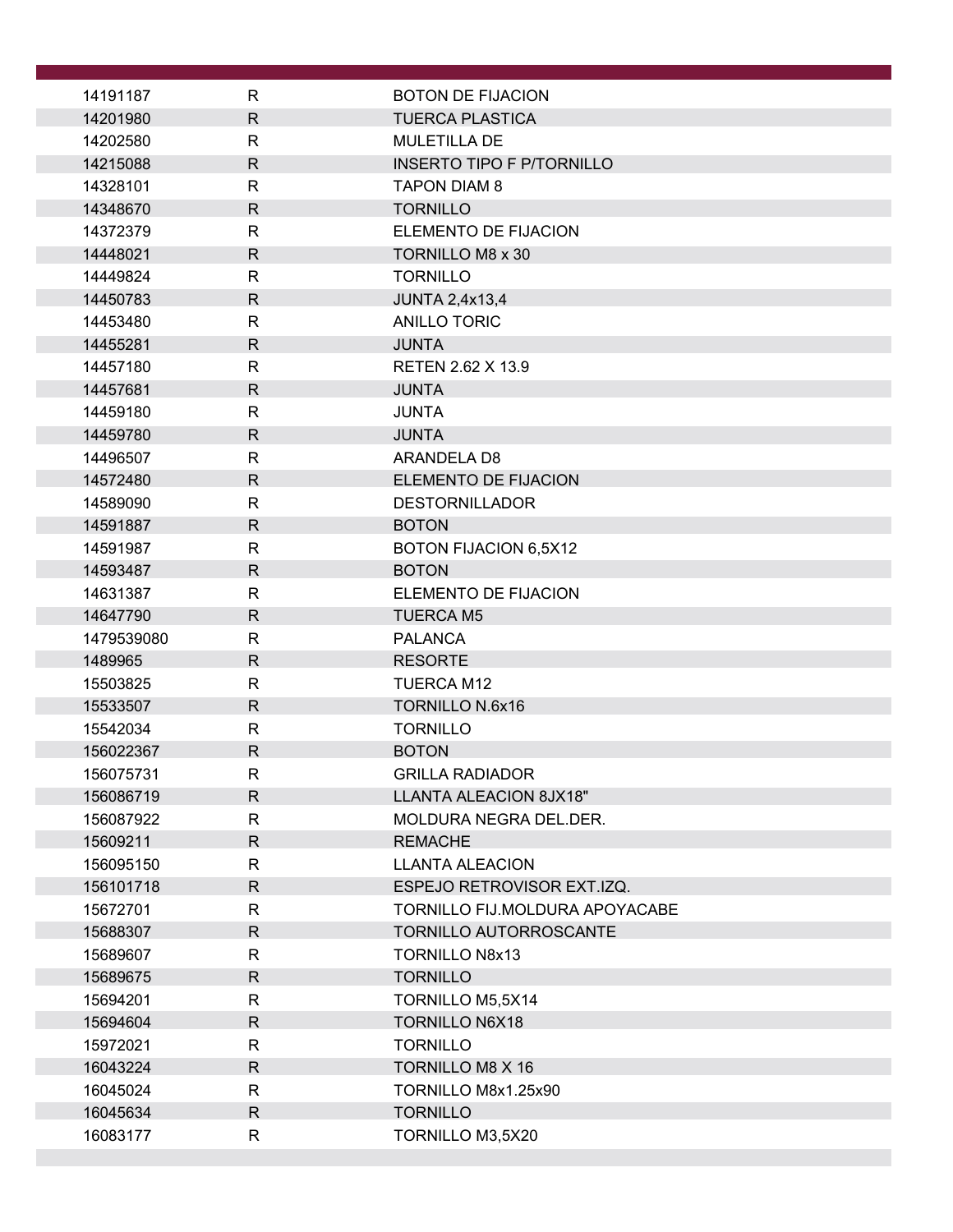| 16083377               | R                 | TORNILLO M3,5X30                |
|------------------------|-------------------|---------------------------------|
| 16083507               | $\mathsf{R}$      | <b>TORNILLO N4X12</b>           |
| 1608484280             | R                 | SENSOR TEMP.DE AGUA P/SERVICIO  |
| 1608816780             | $\mathsf{R}$      | <b>JUNTA 40x58x8.5</b>          |
| 16088507               | $\mathsf{R}$      | TORNI. REVEST. PTA. TRA. N5x10  |
| 16100811               | $\mathsf{R}$      | TUERCA M8X1,25                  |
| 1611266180             | $\mathsf{R}$      | RODAMIENTO EMBRAGUE             |
| 16135621               | $\mathsf{R}$      | <b>TORNILLO</b>                 |
| 16233930               | $\mathsf{R}$      | TORNILLO M 8x1,25x90            |
| 16237824               | $\mathsf{R}$      | <b>TORNILLO M10X1,25X110</b>    |
| 16241034               | $\mathsf{R}$      | TORNILLO M12X90                 |
| 16287624               | R                 | TORNILLO M 8x1,25x45            |
| 16288934               | $\mathsf{R}$      | <b>TORNILLO M10x50</b>          |
| 16296921               | $\mathsf{R}$      | <b>TORNILLO M6X14</b>           |
| 16297134               | R                 | TORNILLO C/ARAND.M10x85         |
| 16592225               | R                 | <b>TORNILLO</b>                 |
| 16873574               | $\mathsf{R}$      | <b>RETENEDOR 2.3 JTD</b>        |
| 16993411               | $\mathsf{R}$      | <b>TAPON</b>                    |
| 170462099              | $\mathsf{R}$      | <b>TAPON</b>                    |
| 170463099              | $\mathsf{R}$      | <b>TAPON</b>                    |
| 170675099              | $\mathsf{R}$      | CORAZA DEL RADIADOR TIPO        |
| 174101636              | R                 | <b>TAPON</b>                    |
| 174804636              | $\mathsf{R}$      | <b>PALANCA</b>                  |
| 180392280              | $\mathsf{R}$      | <b>PALANCA</b>                  |
| 180569380              | $\mathsf{R}$      | <b>PALANCA</b>                  |
| 18088791               | R                 | COLLAR P/MANIC.DIAM.42-52       |
| 181035880              | R                 | <b>FORRO</b>                    |
| 181205480              | $\mathsf{R}$      | <b>MANECILLA</b>                |
| 181504760              | $\mathsf{R}$      | TAPA CTRAL.PLANCHA GRIS         |
| 181504780              | R                 | <b>OBTURADOR</b>                |
| 181504980              |                   | <b>DIFUSOR</b>                  |
| 181507780              | R,<br>R.          | PARAGOLPES DL.                  |
|                        | R                 | <b>FORRO</b>                    |
| 181508480<br>181688167 | R.                | TAPA FIJACION MOLD.PORTAINTERR  |
| 181688180              | R                 | <b>TAPON</b>                    |
| 181909280              | R.                |                                 |
|                        |                   | PROTECCION IZQ.UMBRAL PTA.ANT.  |
| 181909380              | R<br>$\mathsf{R}$ | PROTECCION DER.UMBRAL PTA.POST  |
| 182053180              |                   | BOTON COMANDO VELOC. VENTILADOR |
| 182104280              | R                 | MANECILLA ELEVAD. CRISTAL       |
| 182162480              | R.                | REVESTIMIENTO DER.              |
| 182467380              | R                 | PALANCA IZQ.ASIENTO ANT.IZQ.    |
| 182467480              | R.                | PALANCA DER. ASIENTO ANT.DER.   |
| 182766380              | R                 | MOLDURA DER. BUTACA IZQ.        |
| 182816660              | R.                | <b>MANECILLA</b>                |
| 183031780              | R                 | <b>FORRO</b>                    |
| 183077280              | R.                | <b>SOPORTE</b>                  |
| 1832533539             | R                 | FUNDA ASIENTO DL.GRIS FIAT04    |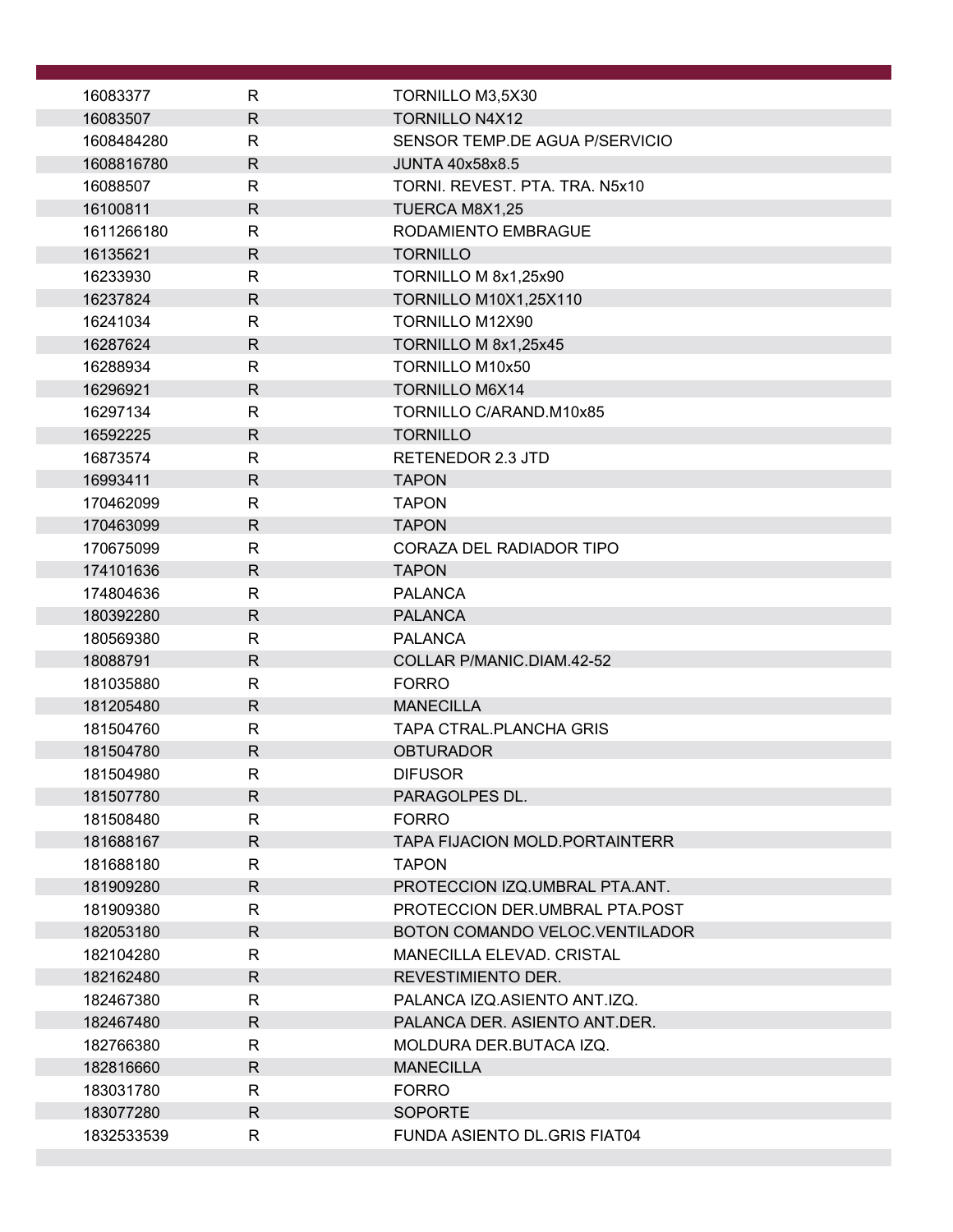| 1832534539             | R                            | FUNDA RESPALDO DELANT. COD.569                   |
|------------------------|------------------------------|--------------------------------------------------|
| 1832541539             | $\mathsf{R}$                 | FUNDA APOYA CABEZA (CI 569)                      |
| 1835078636             | R                            | REVEST. DERECHO BUTACA ANT. IZQ.                 |
| 1835117636             | $\mathsf{R}$                 | REVEST.LATERAL BUTACA ANT.IZQ.                   |
| 1835639504             | $\mathsf{R}$                 | FUNDA APOYA CABEZA COD.569                       |
| 1835639506             | $\mathsf{R}$                 | FUNDA APOYA CABEZA (CI 570)                      |
| 1836206636             | $\mathsf{R}$                 | REVEST.LAT.BUTACA ANT.DER.R.AL                   |
| 1836208636             | R.                           | REVEST.IZQ.BUTACA ANT.IZQ.R.AL                   |
| 1836236636             | $\mathsf{R}$                 | MANOPLA REGUL. ASIENTO DEL.                      |
| 1837937620             | $\mathsf{R}$                 | TAPON DER RECUBRIM ASIENTO DEL                   |
| 1838584636             | $\mathsf{R}$                 | MOLDURA INF.APOYA CABEZA POST.                   |
| 1840139636             | $\mathsf{R}$                 | BUJE ENGANCHE APOYA CAB.POST.                    |
| 1846796694             | $\mathsf{R}$                 | FORRO CENT ASIENT DEL CI 390                     |
| 1847529818             | $\mathsf{R}$                 | FORRO SENTADERA DEREC CI 298                     |
| 1848173636             | R                            | <b>TAPON ASIENTO</b>                             |
| 1852161000             | $\mathsf{R}$                 | <b>CHIAVE</b>                                    |
| 18750624               | $\mathsf{R}$                 | TORNILLO M 6x1x25                                |
| 189628960              | $\mathsf{R}$                 | <b>TAPON GRIS</b>                                |
| 189642680              | $\mathsf{R}$                 | *PORTAOBJETOS DR.                                |
| 189674580              | $\mathsf{R}$                 | <b>INTERRUPTOR RECIRCULACION AIRE</b>            |
| 189697161              | $\mathsf{R}$                 | <b>BOTON</b>                                     |
| 189720880              | $\mathsf{R}$                 | <b>COMANDO BOCINA</b>                            |
| 189749180              | $\mathsf{R}$                 | APOYABRAZOS DERECHO 3P/5P                        |
| 189749280              | $\mathsf{R}$                 | APOYABRAZOS IZQUIERDO 3P/5P                      |
| 189790280<br>189894380 | $\mathsf{R}$<br>$\mathsf{R}$ | BOLSA PARA MAPAS PUERTA IZQ.<br>EMBELLECEDOR IZ. |
| 189894480              | R                            | <b>EMBELLECEDOR</b>                              |
| 189909680              | $\mathsf{R}$                 | PALANCA REVAT. ASIENTO DEL.                      |
| 189909980              | $\mathsf{R}$                 | PALETA DESTRABE DR.                              |
| 189980180              | $\mathsf{R}$                 | APOYABRAZO IZQ.UNO C/ALZACR                      |
| 189985980              | ${\sf R}$                    | <b>CONSOLA</b>                                   |
| 189988580              | $\mathsf{R}$                 | EMPU?ADURA COMANDO CAMBIO                        |
| 24113009               | $\mathsf{R}$                 | <b>BOLA</b>                                      |
| 2850090808             | $\mathsf{R}$                 | RECUBRIMIENTO DER.BCO.DEL.DER.                   |
| 2850091808             | R                            | RECUBRIMIENTO IZQ.BCO.DEL.IZQ.                   |
| 2850110889             | $\mathsf{R}$                 | <b>FUNDA APOYACAB.NEG.SECRETS LIS</b>            |
| 2850137882             | $\mathsf{R}$                 | FUNDA BANCO IZQ.POST.GRIS DIAG                   |
| 2850258075             | $\mathsf{R}$                 | APOYA CAB POST.COMPL.(CI 307)                    |
| 2850396063             | R                            | FUNDA RESPALDO (TS-685/D) 450+                   |
| 2850942000             | $\mathsf{R}$                 | FUNDA ASIENTO .DELANTERA                         |
| 2850999600             | R                            | FUNDA RESPALDO DELANTERA                         |
| 2851000600             | $\mathsf{R}$                 | FUNDA RESPALDO DELANTERA-680                     |
| 2851059672             | $\mathsf{R}$                 | FUNDA APOYA CABEZA BCO.DELANT.                   |
| 2851060672             | $\mathsf{R}$                 | <b>FUNDA ASIENTO BANCO DEL.GRIS</b>              |
| 2851328657             | R                            | APOYACAB.CTR.BCO.TRA.G.SEALA                     |
| 2851331657             | $\mathsf{R}$                 | FUNDA RESPALDO ASIENTO.TRAS.                     |
| 2851486672             | $\mathsf{R}$                 | FUNDA RESPALDO DELANTERA                         |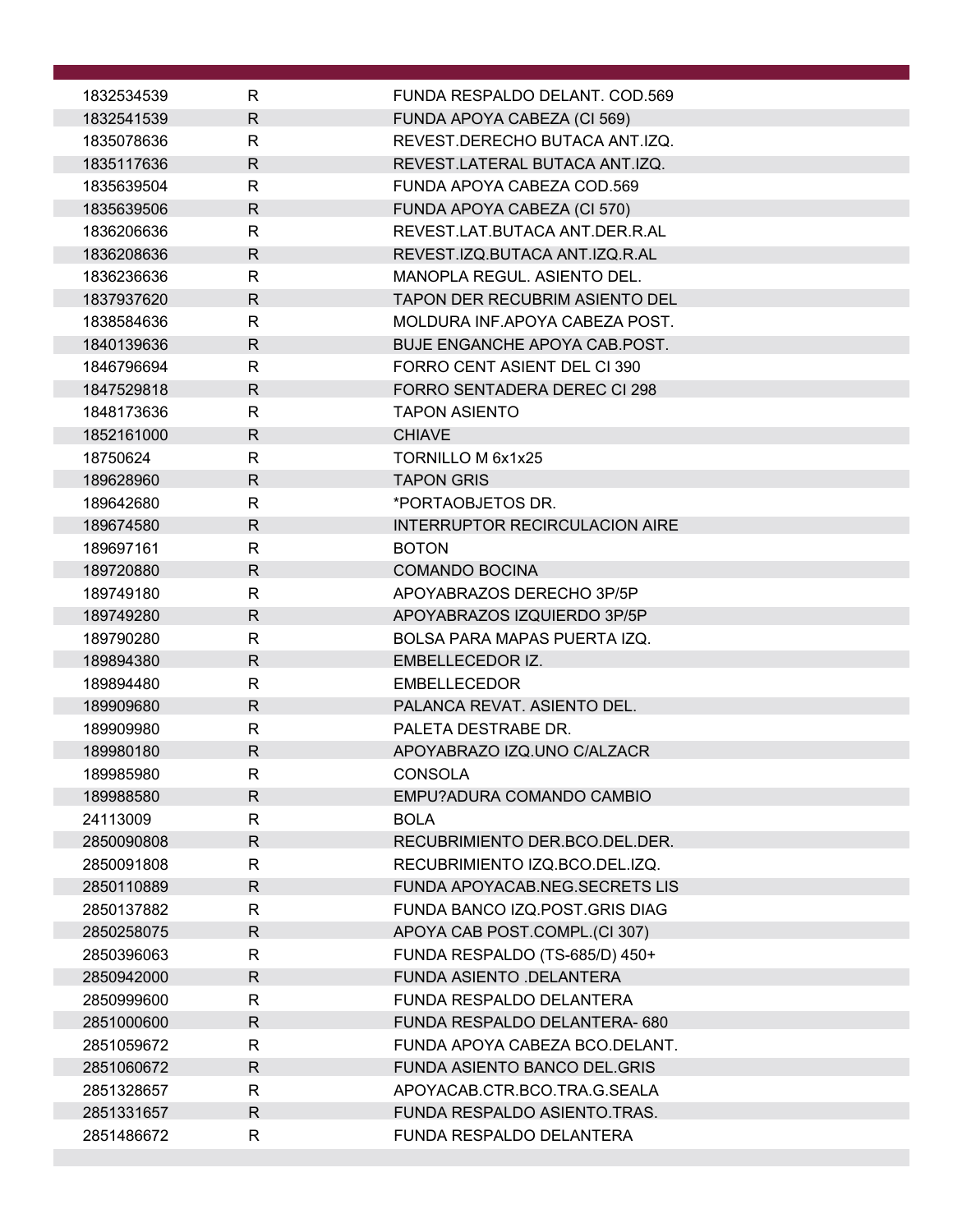| 2851884808         | R                            | APOYACABEZA DELANTERO COMPL.                |
|--------------------|------------------------------|---------------------------------------------|
| 2992472            | $\mathsf{R}$                 | TAPA CILINDR.C/VALV.S/A.LEVAS               |
| 2995647            | R                            | PISTON CON PERNOS Y AROS STAND              |
| 2996389-C          | $\mathsf{R}$                 | <b>TAPA DE CILINDRO C/VALVULAS</b>          |
| 2996390-C          | R                            | <b>TAPA DE CILINDRO</b>                     |
| 2996449            | $\mathsf{R}$                 | <b>JG.SEMICOJINETE STD JTD 2.3</b>          |
| 40003080           | $\mathsf{R}$                 | <b>JUNTA</b>                                |
| 40004300           | $\mathsf{R}$                 | <b>RETEN 74x90x10</b>                       |
| 40004370           | R                            | <b>JUNTA</b>                                |
| 40004830           | $\mathsf{R}$                 | JUNTA(ALT.60809138)                         |
| 40004930           | R                            | RETEN 30x52x7                               |
| 40004940           | $\mathsf{R}$                 | <b>RETEN</b>                                |
| 40004950           | $\mathsf{R}$                 | RETEN 40x56x7                               |
| 40004960           | $\mathsf{R}$                 | RETEN 30x47x7                               |
| 40005010           | R                            | RETEN 30x43x8                               |
| 40101573           | $\mathsf{R}$                 | <b>JUNTA HERMETICA</b>                      |
| 4066754            | R                            | <b>INTERRUPTOR FRENO MANO</b>               |
| 4102056            | $\mathsf{R}$                 | <b>JUNTA</b>                                |
| 4103996            | R                            | PERNO D8 X 17                               |
| 4138439            | $\mathsf{R}$                 | <b>SUJETADOR</b>                            |
| 4152605            | $\mathsf{R}$<br>$\mathsf{R}$ | PERNO DE REFERENCIA                         |
| 4159642<br>4166404 | R                            | <b>MALLA APAGALLAMAS</b><br>EMPALME A 1 VIA |
| 4172189            | $\mathsf{R}$                 | <b>JUNTA HERMETICA</b>                      |
| 4179138            | R                            | <b>JUNTA BOMBA ACEITE</b>                   |
| 4194181            | $\mathsf{R}$                 | <b>BUJE DE PEDALERA</b>                     |
| 4214151            | R                            | <b>BRIDA FIJACION TAPA DISTRIB.</b>         |
| 4223398            | $\mathsf{R}$                 | <b>TORNILLO</b>                             |
| 4279407            | R                            | CASQUILLO                                   |
| 4279544            | $\mathsf{R}$                 | <b>VALVULA</b>                              |
| 4297705            | ${\sf R}$                    | <b>JUNTA</b>                                |
| 4297951            | $\mathsf{R}$                 | <b>MASA MOTOR</b>                           |
| 4362124            | $\mathsf{R}$                 | TAPON TORNILLO FIJ.PLACA PATEN              |
| 4373915            | R                            | SEPARADOR CERRADURA                         |
| 4379436            | R                            | PERNO SUJECCION PEDALES                     |
| 4389939            | $\mathsf{R}$                 | <b>SUJETADOR</b>                            |
| 4390725            | $\mathsf{R}$                 | TAPON CONIC.MAGNETICO M 22x1,5              |
| 4398899            | $\mathsf{R}$                 | <b>TAPON OBTURADOR</b>                      |
| 4400432            | R                            | <b>APAGALLAMAS</b>                          |
| 4430346            | $\mathsf{R}$                 | <b>JUNTA HERMETICA</b>                      |
| 4432333            | R                            | <b>TAPA RUEDA CHAPA</b>                     |
| 4445               | $\mathsf{R}$                 | <b>JGO PASTILLAS</b>                        |
| 4459482            | $\mathsf{R}$                 | <b>BUJE</b>                                 |
| 4460206            | R.                           | <b>CONTACTOR</b>                            |
| 4464797            | R                            | TOPE DE GOMA                                |
| 4470124            | $\mathsf{R}$                 | RODAMIENTO RUEDA TRAS.                      |
| 46307067           | R                            | <b>FUELLE HOMOCINETICA</b>                  |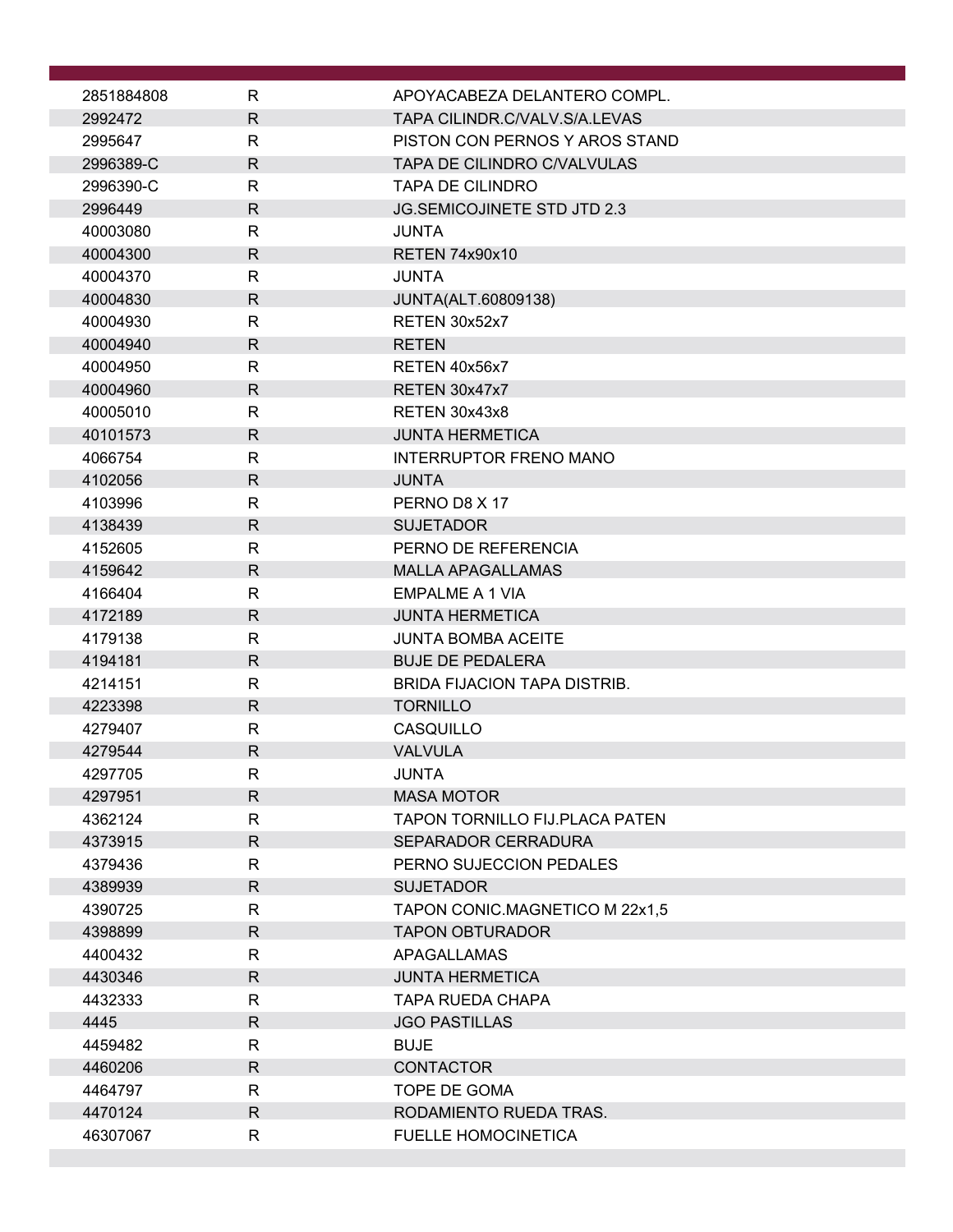| 46307132             | R            | ARANDELA DE FRENO                                             |  |
|----------------------|--------------|---------------------------------------------------------------|--|
| 46307167             | $\mathsf{R}$ | <b>ABRAZADERA</b>                                             |  |
| 46307275             | R            | <b>COLLAR</b>                                                 |  |
| 46307337             | $\mathsf{R}$ | <b>RETEN CON RODAMIENTO</b>                                   |  |
| 46307512             | $\mathsf{R}$ | ABRAZADERA                                                    |  |
| 46307575             | $\mathsf{R}$ | <b>FUELLE SEMIEJE</b>                                         |  |
| 46307576             | R            | ABRAZADERA D30.8                                              |  |
| 46307644             | R            | <b>FUELLE LADO CAJA COMPLETO</b>                              |  |
| 46307670             | R            | ANILLO ELASTICO SEMIEJE                                       |  |
| 46307717             | R            | ABAZADERA MENOR FIJJUNTA HOMO                                 |  |
| 46307841             | $\mathsf{R}$ | GUARDAPOLVO SEMIEJE LADO CAJA                                 |  |
| 46308126             | R            | <b>TRICETA</b>                                                |  |
| 46308130             | R            | SEMIEJE DERECHO/IZQUIERDO                                     |  |
| 46308466             | R            | ANILLO DE FRENO                                               |  |
| 46308542             | R            | GUARDAPOLVO JUNTA HOMOCIN.                                    |  |
| 46308694             | R            | KIT GUARDAPOLVO JUNTA HOMOC.                                  |  |
| 46308742             | $\mathsf{R}$ | KIT GUARDAPOLVO+ ABRAZADERAS                                  |  |
| 46308771             | R            | KIT GUARDAPOLVO JUNTA HOMOC.                                  |  |
| 46308812             | $\mathsf{R}$ | <b>FUELLE</b>                                                 |  |
| 46400043             | R            | <b>TUERCA FIJACION POLEA</b>                                  |  |
| 46400063             | $\mathsf{R}$ | BUJE ROSCADO M10x1,25x14                                      |  |
| 46401657             | R            | TORNILLO M6x1x12                                              |  |
| 46402220             | $\mathsf{R}$ | <b>JUNTA MULTIPLE ADMISION</b>                                |  |
| 46402342             | R            | <b>TAPA LADO DISTRIBUCION</b>                                 |  |
| 46402820             | R            | <b>EMBELLECEDOR</b>                                           |  |
| 46402898             | R            | EMBELLECEDOR DE RUEDA MAREA DS                                |  |
| 46403589             | R            | <b>PINON</b>                                                  |  |
| 46403659             | $\mathsf{R}$ | <b>CORREA DISTRIBUCION</b>                                    |  |
| 46404282             | R            | <b>EMBLEMA</b>                                                |  |
| 46405206             | R            | <b>BUJE DISTANCIAL</b>                                        |  |
| 46406010             | R            | <b>SOPORTE LUZ PATENTE</b>                                    |  |
| 46406092             | R            | GUARN.EXT.P/VIDRIO PTA.POST DR                                |  |
| 46406093             | R            | GUARN.EXT.P/VIDRIO PTA.POST IZ<br>ARBOL PRIMARIO Z=11 R=43/11 |  |
| 46406592             | R<br>R.      | <b>BOMBA SERVODIRECCION</b>                                   |  |
| 46406954<br>46407008 | R            | <b>MEDIDOR DE CAUDAL</b>                                      |  |
| 46409280             | R            | <b>GUIA CRISTAL PTA.ANT.DERECHA</b>                           |  |
| 46409281             | R            | <b>GUIA CRISTAL PTA, ANT, IZQUIERA</b>                        |  |
| 46409304             | R            | GUIA CRISTAL PTA ANT DERECHA                                  |  |
| 46409316             | R            | CANALINO GUIA CRISTAL POST.DR                                 |  |
| 46409325             | R            | SOP.FIJ.AMORT.PORTON TRAS.DER.                                |  |
| 46409358             | $\mathsf{R}$ | <b>BISAGRA CRISTAL VASCULANTE</b>                             |  |
| 46409391             | R            | COLIZA INT.IZ.VIDRIO PALIO/SIE                                |  |
| 46409466             | $\mathsf{R}$ | FLEXIBLE COMANDO APERTURA DER.                                |  |
| 46409467             | R            | FLEXIBLE COMANDO APERTURA IZQ.                                |  |
| 46409478             | $\mathsf{R}$ | <b>BURLETE INFERIOR VIDRIO DER.</b>                           |  |
| 46409490             | R            | BURLETE INFERIOR VIDRIO DER.                                  |  |
|                      |              |                                                               |  |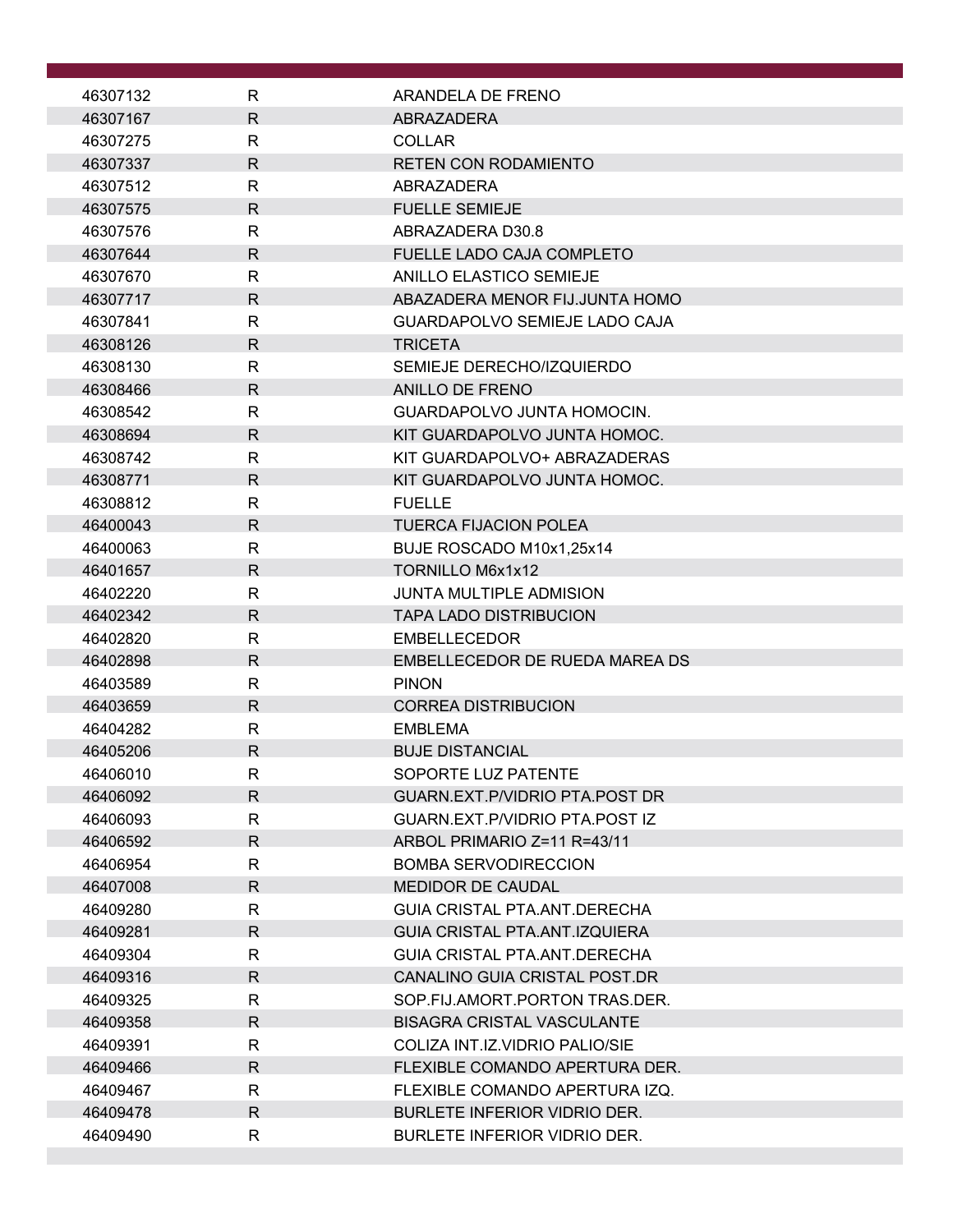| 46410400             | R            | PERNO FIJACION PANEL                                        |
|----------------------|--------------|-------------------------------------------------------------|
| 46410562             | R            | BOMBA AGUA CTA S/POLEA P/D.HID                              |
| 46411890             | R            | TUERCA M16 x1,5                                             |
| 46412804             | $\mathsf{R}$ | <b>JUNTA BOMBA ACEITE</b>                                   |
| 46413166             | R            | JUNTA CATALI./TUBO ESC.ANT.                                 |
| 46413468             | $\mathsf{R}$ | <b>SEMICOJINETE</b>                                         |
| 46413761             | R            | PRESILLA DE FIJACION                                        |
| 46414245             | $\mathsf{R}$ | ARBOL DE DISTRIB.                                           |
| 46414596             | R            | TRANSMISOR TEMPERATURA AGUA                                 |
| 46415186-C           | R            | <b>BURLETE POST DER</b>                                     |
| 46415234             | $\mathsf{R}$ | PORTA LAMPARA PATENTE                                       |
| 46415741             | R            | <b>JUNTA ESCAPE ANTER./MULTIPLE</b>                         |
| 46415909             | R            | BANDEJA BATERIA COMPLETA                                    |
| 46416155             | R            | ELEMENTO DE FIJACION                                        |
| 46416470             | R            | TOPE DE GOMA                                                |
| 46416648             | $\mathsf{R}$ | REPARO SUP.CORREA DISTRIBUCION                              |
| 46416649             | R            | TAPA PROTECCION CORREA DISTRIB                              |
| 46416876             | R            | TAPA RETEN POSTER.CIG.C/RETEN                               |
| 46417170             | R            | DEPOSITO LIQ.REFR.S/ETIQ.PFLU.                              |
| 46417172             | $\mathsf{R}$ | SOPORTE FIJACION RADIADOR                                   |
| 46417194             | R            | TUBO DE GOMA FLEXIBLE                                       |
| 46417659             | R            | REPARO VANO RUEDA POST.IZQ.                                 |
| 46417667             | $\mathsf{R}$ | <b>TIRANTE BANDEJA POSTERIOR</b>                            |
| 46417676             | R            | <b>GUARNICION ANTIZUMBIDO DER</b>                           |
| 46417708             | R            | FLEXIBLE COMANDO APERT. PORTON                              |
| 46417713<br>46418309 | R<br>R       | PROTECCION PARA CERRADURA<br>GUARN.INT.P/VIDRIO PTA.POST.IZ |
| 46418311             | $\mathsf{R}$ | CRISTAL LAT.ATERM.FIJO TR.IZQ                               |
| 46419061-C           | R            | SIGLA ANTERIOR CAPOT                                        |
| 46419062             | R            | SIGLA "FIAT"                                                |
| 46419204-C           | R            | <b>DISCO DE FRENO</b>                                       |
| 46419734             | R            | <b>TORNILLO ESPECIAL M6X22</b>                              |
| 46420569             | R            | <b>JUNTA</b>                                                |
| 46420786             | R            | ENGANCHE CERRAD.INF.PORT.POST.                              |
| 46420811             | R            | <b>EMBELLECEDOR</b>                                         |
| 46420987             | R            | <b>TRABA TAPA FILTRO AIRE</b>                               |
| 46421629             | R            | <b>TAPON LLENADO ACEITE</b>                                 |
| 46421642             | R            | CONMUTADOR CON (alt 46433188)                               |
| 46424341             | R            | <b>ESPARRAGO</b>                                            |
| 46424716-C           | $\mathsf{R}$ | <b>RODAMIENTO</b>                                           |
| 46424868             | R            | <b>BOMBA COMANDO EMBRAGUE</b>                               |
| 46426320             | R.           | <b>GUARNICION TECHO DERECHO</b>                             |
| 46426431             | R            | TUBO RIGIDO VARILLA ACEITE                                  |
| 46426432             | R            | <b>TUBO RIGIDO VARILLA ACEITE</b>                           |
| 46426518             | R            | <b>TOPE BANDEJA</b>                                         |
| 46426568             | R            | <b>TAPA</b>                                                 |
| 46426713-C           | R            | <b>FARO LATERAL</b>                                         |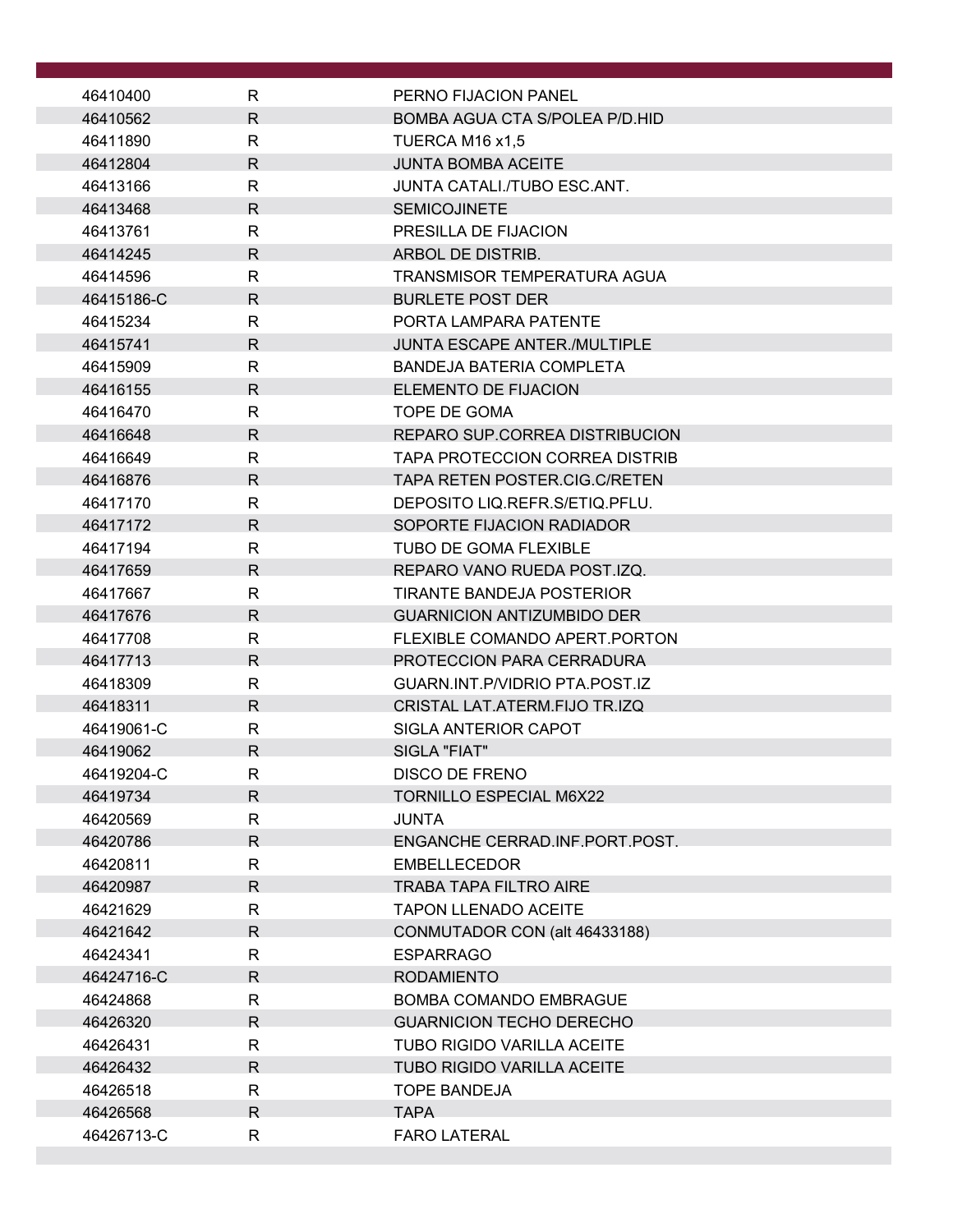|                      | R            |                                                  |
|----------------------|--------------|--------------------------------------------------|
| 46426810<br>46426930 | R            | <b>FIELTRO</b><br><b>JUNTA TERMOSTADO 1.3MPI</b> |
| 46427497             | $\mathsf{R}$ | <b>CABLES DE ENCENDIDO</b>                       |
| 46427619             | $\mathsf{R}$ | <b>LUZ PARA PORTAPATENTE</b>                     |
| 46427949             | R            | <b>DISCO DE FRENO</b>                            |
| 46428192             | R.           | <b>CONECTOR</b>                                  |
| 46428484             | $\mathsf{R}$ | <b>TAMBOR DE CERRADURA</b>                       |
| 46428496             | $\mathsf{R}$ | REPARO VANO RUEDA POST.IZQ.                      |
| 46428901             | $\mathsf{R}$ | JUNTA HERMETICA 66,27x3,53                       |
| 46429119             | R            | BARRA ESTABILIZADORA POST.16                     |
| 46429514             | $\mathsf{R}$ | MAZA 1ra-2da VELOCIDAD                           |
| 46429515             | $\mathsf{R}$ | MAZA 3ra-4ta VELOCIDAD                           |
| 46429633             | R            | <b>CAPUCHON</b>                                  |
| 46429759             | R            | <b>CANAL PASAJE CABLES</b>                       |
| 46430315             | $\mathsf{R}$ | PIQON CONDUCTOR                                  |
| 46430474             | R            | ELEMENTO DE FIJACION                             |
| 46430477             | R            | PERNO DE FIJACION                                |
| 46430478             | R.           | <b>BUJE DE FIJACION</b>                          |
| 46432008             | $\mathsf{R}$ | <b>BUJE DE FIJACION</b>                          |
| 46433218             | $\mathsf{R}$ | <b>SOPORTE</b>                                   |
| 46433582             | R            | <b>BOMBA DE ACEITE COMPLETA</b>                  |
| 46434617             | R            | <b>JUNTA</b>                                     |
| 46434618             | $\mathsf{R}$ | <b>JUNTA</b>                                     |
| 46435171             | $\mathsf{R}$ | TRAV.FIJ.SUP.PARAGOLPES TR.                      |
| 46435756             | R            | <b>JUNTA</b>                                     |
| 46435757             | R            | <b>JUNTA</b>                                     |
| 46436514             | R            | <b>GUIA</b>                                      |
| 46436961             | $\mathsf{R}$ | CASQUILLO ELASTICO                               |
| 46437911             | R            | <b>BOMBA DE AGUA COMPLETA</b>                    |
| 46438042             | R            | <b>JUNTA</b>                                     |
| 46439161             | R            | TIRANTE LIMITADOR POSTERIOR                      |
| 46439454-C           | $\mathsf{R}$ | RODAMIENTO TENSOR                                |
| 46439600             | $\mathsf{R}$ | TACO ELASTICO LADO MOTOR                         |
| 46439954             | R.           | TIRANTE LIMITADOR ANTERIOR                       |
| 46440044             | R            | REFUERZO PUNTAL DEL DER.                         |
| 46440102             | $\mathsf{R}$ | SOPORTE FIJACION SUSPENS.IZQ.                    |
| 46440130             | $\mathsf{R}$ | PLATILLO DIAM.46                                 |
| 46440148             | R            | <b>TORNILLO</b>                                  |
| 46440387             | R            | JUNTA                                            |
| 46440558             | $\mathsf{R}$ | CABLE COMANDO ACELERADOR                         |
| 46442354<br>46442422 | R<br>R.      | <b>EMBLEMA</b><br>ELEMENTO FILTRO AIRE ANTIPOLEN |
| 46442563             | R            | LAMPARA POSTERIOR DER.                           |
| 46443172             | $\mathsf{R}$ | <b>TAPA SERBATORIO AGUA</b>                      |
| 46443174             | R            | TUBO FLEXIBLE 4X8 LARGO 500                      |
| 46443645             | R.           | SOPORTE MOTOR AMUS                               |
| 46443649             | R            | TORNILLO ESPECIAL M8x1,25x120                    |
|                      |              |                                                  |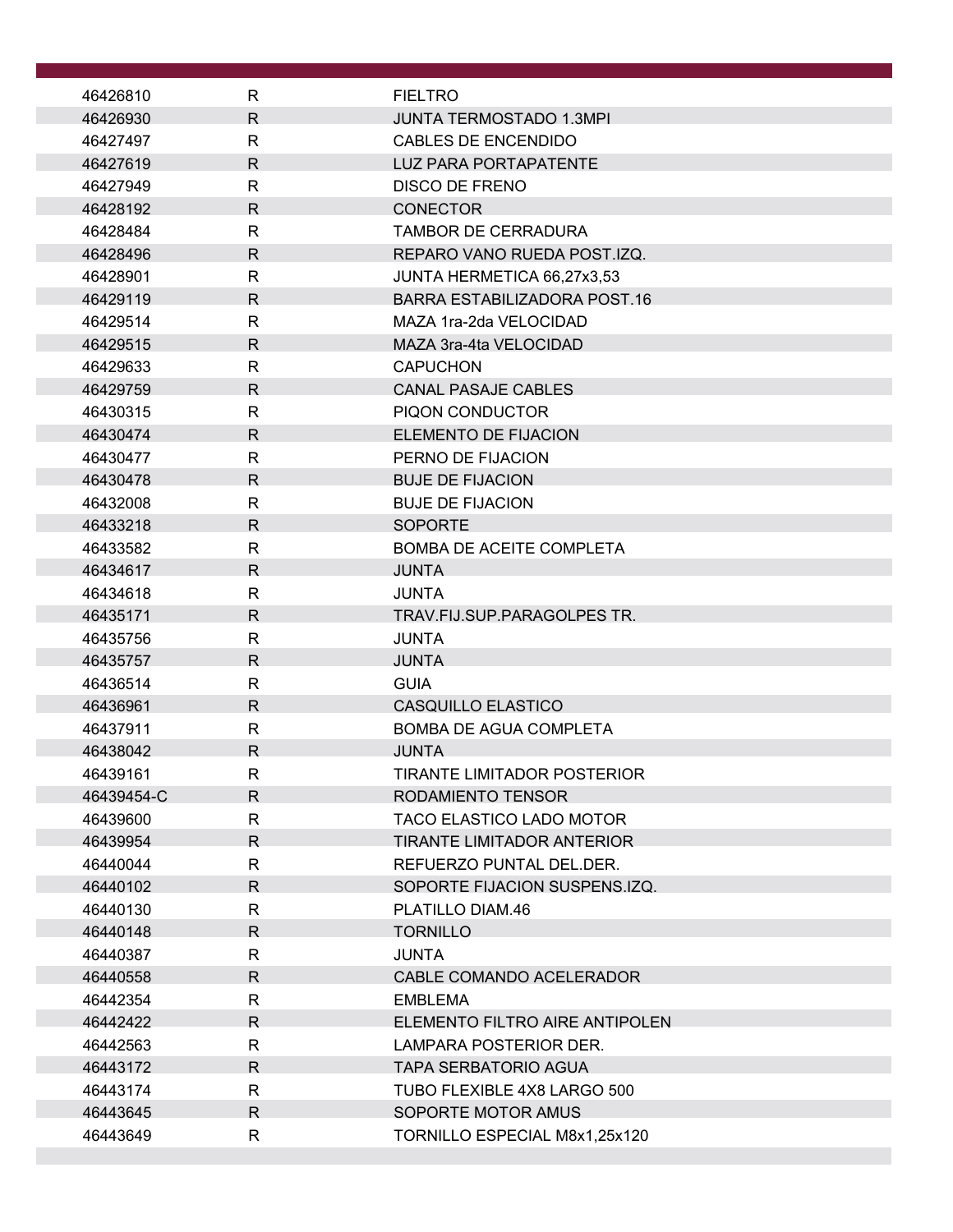| 46443651             | R                            | BUJE ROSCADO M10x1,25x13,5                       |
|----------------------|------------------------------|--------------------------------------------------|
| 46443933             | $\mathsf{R}$                 | ARBOL DE DISTRIB.                                |
| 46444284             | $\mathsf{R}$                 | <b>SONDA LAMBDA</b>                              |
| 46444565             | $\mathsf{R}$                 | <b>TOPE GOMA CAPOT</b>                           |
| 46445406             | R                            | <b>SOPORTE</b>                                   |
| 46445923             | $\mathsf{R}$                 | <b>EMBELLECEDOR</b>                              |
| 46446070             | $\mathsf{R}$                 | <b>TAPA</b>                                      |
| 46446311             | $\mathsf{R}$                 | JUNTA SALIDA COLECTOR ESCAPE                     |
| 46447470             | $\mathsf{R}$                 | TACO DE GOMA                                     |
| 46447704             | $\mathsf{R}$                 | <b>TAPA DERECHA</b>                              |
| 46447841             | $\mathsf{R}$                 | SONDA LAMBDA NGK                                 |
| 46447946             | $\mathsf{R}$                 | <b>TAPON</b>                                     |
| 46448010             | $\mathsf{R}$                 | <b>TAPON</b>                                     |
| 46448459             | $\mathsf{R}$                 | <b>BUJE DE FIJACION</b>                          |
| 46448705             | $\mathsf{R}$                 | <b>TAPON OBTURACION</b>                          |
| 46449103-C           | $\mathsf{R}$                 | <b>ENCAUSADOR AIRE</b>                           |
| 46449809             | R                            | <b>GUARNICION P/TIRANTE PUERTA</b>               |
| 46451262             | $\mathsf{R}$                 | ESCOBILLA LIMPIA PARAB.DERECHO                   |
| 46451266-C           | $\mathsf{R}$                 | <b>FARO</b>                                      |
| 46451267-C           | $\mathsf{R}$                 | <b>FARO TRAS</b>                                 |
| 46451550<br>46451594 | R<br>R                       | <b>DEFENSA</b><br>JUNTA TAPA DE CILINDROS e=1,74 |
| 46451595             | $\mathsf{R}$                 | JUNTA TAPA DE CILINDROS e=1,86                   |
| 46451596             | $\mathsf{R}$                 | JUNTA TAPA DE CILINDROS e=1,93                   |
| 46451775             | $\mathsf{R}$                 | <b>MANGA</b>                                     |
| 46452032             | $\mathsf{R}$                 | SOPORTE COMPLETO                                 |
| 46452570             | $\mathsf{R}$                 | PINON CONDUCIDO                                  |
| 46452618             | $\mathsf{R}$                 | CABLE RUEDA DE AUXILIO                           |
| 46452956             | R                            | SIGLA "16V"                                      |
| 46452957             | $\mathsf{R}$                 | <b>SIGLA PALIO HL</b>                            |
| 46452960             | R.                           | <b>SIGLA MODELO</b>                              |
| 46453393             | $\mathsf{R}$                 | SOPORTE RADIADOR                                 |
| 46454254             | R                            | <b>POLEA</b>                                     |
| 46454596             | $\mathsf{R}$                 | <b>BRAZO OSCILANTE DERECHO</b>                   |
| 46454639             | R                            | SIGLA "PALIO EL"                                 |
| 46455500             | $\mathsf{R}$                 | TORNILLO ESPECIAL M 11x1,25x27                   |
| 46455928             | $\mathsf{R}$                 | SILENCIADOR POSTERIOR                            |
| 46456561             | $\mathsf{R}$                 | <b>REMACHE CIEGO M4X15</b>                       |
| 46456562             | $\mathsf{R}$                 | <b>TOPE GOMA TAPA BAUL</b>                       |
| 46457339             | $\mathsf{R}$                 | <b>TAPA DEPOSITO LIQUIDO FRENO</b>               |
| 46457753<br>46458004 | $\mathsf{R}$<br>$\mathsf{R}$ | CONTAC FIJO C/LAVALUN PALIO EL<br>SIGLA "TD"     |
| 46458635             | $\mathsf{R}$                 | <b>JUNTA</b>                                     |
| 46459214             | $\mathsf{R}$                 | <b>TAPON PARA TUERCA FIJ.VOLANTE</b>             |
| 46459423             | $\mathsf{R}$                 | TUBO DESCARGA DE AGUA                            |
| 46459933             | R                            | <b>SOPORTE</b>                                   |
| 46459975             | R                            | TACO DE GOMA                                     |
|                      |                              |                                                  |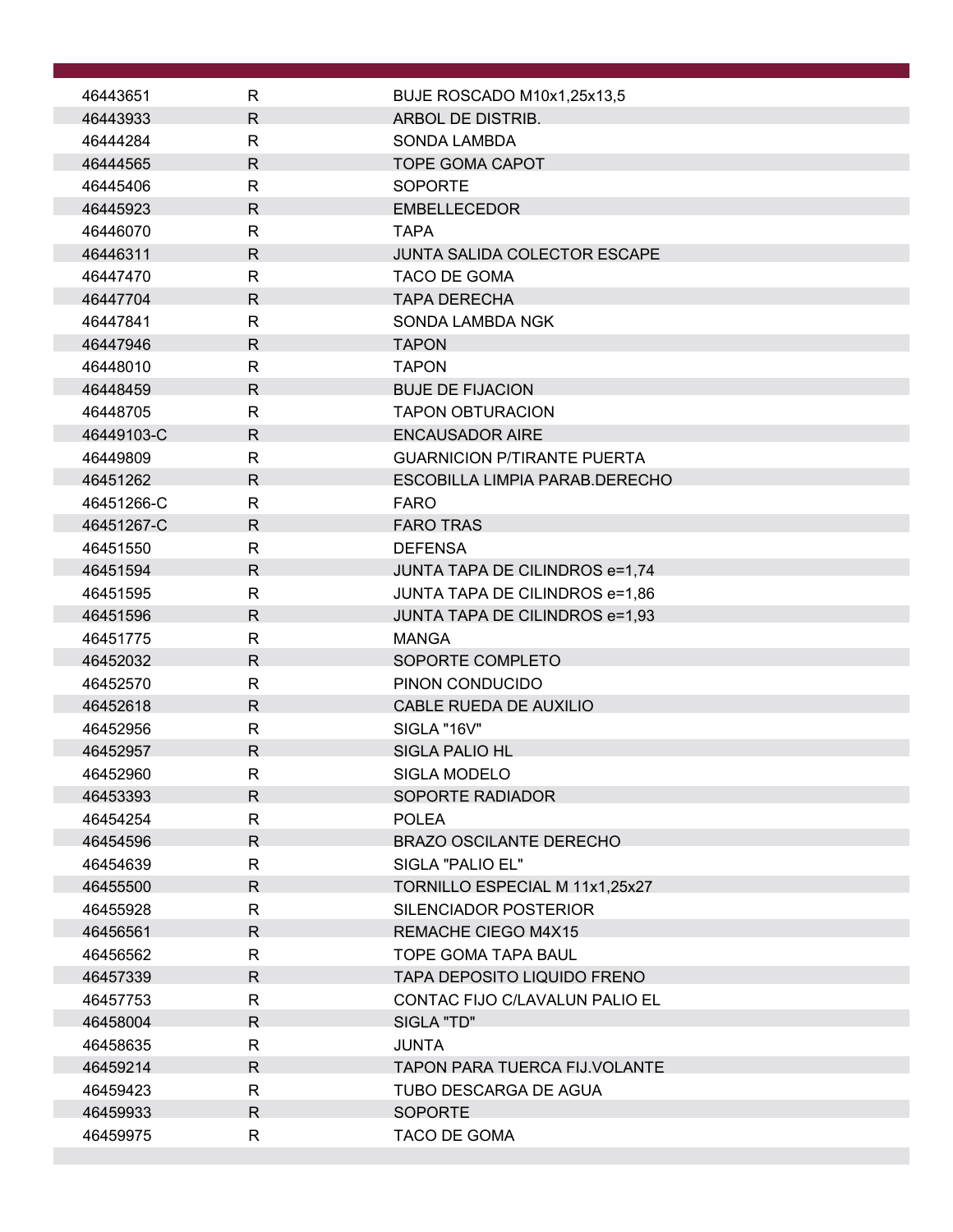| 46460043             | R                            | <b>REPARO ACEITE</b>                     |
|----------------------|------------------------------|------------------------------------------|
| 46460890             | $\mathsf{R}$                 | <b>TORNILLO M10x45</b>                   |
| 46461540             | $\mathsf{R}$                 | TACO ELASTICO (3 AGUJEROS)               |
| 46462105             | $\mathsf R$                  | LLANTA CHAPA 5.00Bx13" FH-E44            |
| 46462106             | $\mathsf{R}$                 | <b>TUBO DE GOMA FLEXIBLE</b>             |
| 46462541             | $\mathsf{R}$                 | <b>MANGA</b>                             |
| 46462686             | R                            | <b>TIRANTE BANDEJA POSTERIOR</b>         |
| 46462738             | $\mathsf{R}$                 | <b>ENCAUZADOR AIRE</b>                   |
| 46462943             | R                            | CORREA DE MANDO BOMBA D/H                |
| 46462943-C           | $\mathsf{R}$                 | <b>CORREA DE MANDO</b>                   |
| 46463078             | $\mathsf{R}$                 | ANILLO INFERIOR APOYO RESORTE            |
| 46463216             | $\mathsf{R}$                 | <b>TUBO DE ESCAPE POSTERIOR</b>          |
| 46463801             | $\mathsf{R}$                 | <b>BUJIA ENCEND.CHAMPION RC8BYC</b>      |
| 46464114             | $\mathsf{R}$                 | <b>JUNTA SOBRETAPA CILINDRO BRAVO</b>    |
| 46464274             | $\mathsf{R}$                 | <b>BUJE DISTANCIAL</b>                   |
| 46464281             | $\mathsf{R}$                 | <b>ENCAUZADOR DE AIRE</b>                |
| 46464298             | R                            | TOPE GOMA SUSPENSION ANTER.              |
| 46465291             | $\mathsf{R}$                 | <b>JUNTA</b>                             |
| 46465728             | R                            | ARANDELA PLANA ESPECIAL                  |
| 46465901             | $\mathsf{R}$                 | <b>BUJE GOMA P/BARRA ESTAB.D 20</b>      |
| 46465975-C           | $\mathsf{R}$                 | <b>ESTRUCTURA POST</b>                   |
| 46466001             | $\mathsf{R}$                 | <b>HORQUILLA ELASTICA</b>                |
| 46466284             | $\mathsf{R}$                 | <b>SUJETADOR</b>                         |
| 46466442             | $\mathsf{R}$<br>$\mathsf{R}$ | <b>DISTANCIAL</b><br>SOPORTE SENSOR PMS. |
| 46467529<br>46467542 | R                            | <b>BOBINA DE ENCENDIDO BRAVO</b>         |
| 46467980             | R                            | <b>TORNILLO M8x26</b>                    |
| 46468012             | $\mathsf{R}$                 | FILTRO DE AIRE P/SERV.PESADO             |
| 46468650             | R                            | CORREA 4 CANALES LONG 957 MM             |
| 46468650-C           | $\mathsf{R}$                 | <b>CORREA 4 CANALES</b>                  |
| 46468682             | R                            | SENSOR SOBREPRESION COND.ASPIR           |
| 46468833             | $\mathsf{R}$                 | REPARO CALOR POSTERIOR ESCAPE            |
| 46469172             | $\mathsf{R}$                 | <b>SOPORTE</b>                           |
| 46469318             | R                            | TAPA FILTRO DE AIRE                      |
| 46469587             | $\mathsf{R}$                 | <b>RODAMIENTO</b>                        |
| 46470334             | $\mathsf{R}$                 | <b>RETEN VALVULA</b>                     |
| 46470897             | $\mathsf{R}$                 | <b>CASQUILLO</b>                         |
| 46471686             | R                            | <b>BIELA</b>                             |
| 46472126             | R                            | ELEMENTO DE FIJACION                     |
| 46472450             | $\mathsf{R}$                 | EMBLEMA TD-100                           |
| 46472655             | R                            | RESORTE COMANDO PALAN.REV.               |
| 46472774             | R.                           | <b>MANGA FLEXIBLE</b>                    |
| 46473175             | $\mathsf{R}$                 | <b>JUNTA CABEZA</b>                      |
| 46473713             | $\mathsf{R}$                 | <b>COJINETE</b>                          |
| 46473987             | R                            | <b>CUERPO MARIPOSA</b>                   |
| 46473988             | $\mathsf{R}$                 | TAPON TRABA COMANDO CAMBIO               |
| 46476967             | $\mathsf{R}$                 | <b>TAPON</b>                             |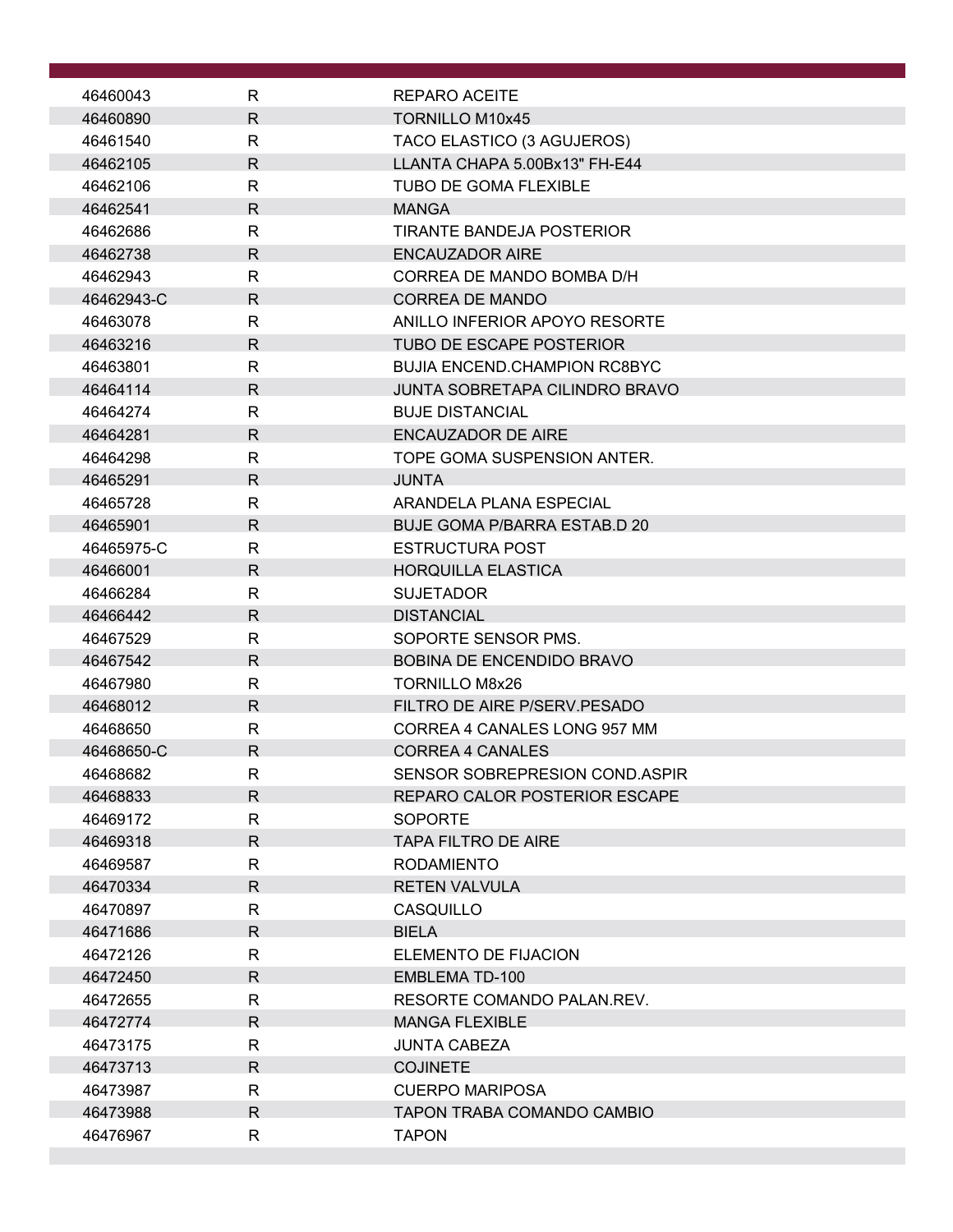| 46477717             | R                            | <b>INTERRUPTOR TERMOMETRICO</b>                             |
|----------------------|------------------------------|-------------------------------------------------------------|
| 46479239             | $\mathsf{R}$                 | REPARO VANO RUEDA POST.DER.                                 |
| 46479625             | R                            | RADIADOR DE ACEITE                                          |
| 46479638             | $\mathsf{R}$                 | <b>SOPORTE</b>                                              |
| 46479639             | R                            | <b>SOPORTE</b>                                              |
| 46479688             | $\mathsf{R}$                 | <b>TUBO RETORNO RADIADOR ACEITE</b>                         |
| 46480362-1           | $\mathsf{R}$                 | <b>BUJIAS</b>                                               |
| 46480363-C           | R                            | <b>BUJIA NGK</b>                                            |
| 46480451             | $\mathsf{R}$                 | <b>INTERRUPTOR DESACTIV.AIR BAG</b>                         |
| 46481318             | $\mathsf{R}$                 | <b>INYECTOR</b>                                             |
| 46481513             | $\mathsf{R}$                 | <b>DEPOSITO</b>                                             |
| 46481640             | R                            | <b>CONTACTOR</b>                                            |
| 46514138             | R                            | CORREA POLI-V DOBLE 6K L=1225                               |
| 46514138-C           | $\mathsf{R}$                 | <b>CORREA</b>                                               |
| 46514710             | R                            | <b>JUNTA</b>                                                |
| 46514920             | $\mathsf{R}$                 | <b>TACO DE GOMA</b>                                         |
| 46515036             | $\mathsf{R}$                 | <b>BUJE DE GOMA</b>                                         |
| 46515098             | $\mathsf{R}$                 | POLEA SIMPLE 4 CANALES                                      |
| 46515721             | R                            | ARANDELA FIJACION VOLANTE                                   |
| 46515921             | $\mathsf{R}$                 | <b>RELOJ DIGITAL</b>                                        |
| 46516215             | $\mathsf{R}$                 | REPARO BOBINA ENCENDIDO                                     |
| 46516453             | R                            | JUNTA MUL.ESC.1.3 MPI(46451539                              |
| 46516811             | $\mathsf{R}$                 | <b>BUJE ELASTICO</b>                                        |
| 46517505             | $\mathsf{R}$                 | CERRADURA ELECT.POST.IZQUIERDA                              |
| 46518716             | R                            | <b>JUNTA</b>                                                |
| 46518869             | $\mathsf{R}$                 | REFUERZO INT.INF.LATERAL IZQ.                               |
| 46520129             | R                            | <b>FUELLE SUSPENSION POSTERIOR</b>                          |
| 46520421             | $\mathsf{R}$                 | TELERRUPTOR 12V-20A ITALAMEC<br>TELERRUPTOR 12V-30A SIEMENS |
| 46520432             | $\mathsf{R}$<br>$\mathsf{R}$ |                                                             |
| 46520502<br>46520716 | $\mathsf R$                  | CORREA COMPRESOR AIRE ACOND.<br>TUBO FLEXIBLE RETORNO       |
| 46522729             | $\mathsf{R}$                 | SIGLA EXTERIOR "FIAT" CIRCULAR                              |
| 46523152-C           | R                            | <b>CORREA</b>                                               |
| 46524475             | R.                           | FARO BIPARAB.C/CORRCT.FARO DX                               |
| 46524480             | R                            | OPTICA DEL IZ MAREA                                         |
| 46524820-C           | $\mathsf{R}$                 | RODAMIENTO TENSOR                                           |
| 46525853             | $\mathsf{R}$                 | <b>RESORTE SUSPENSION POSTERIOR</b>                         |
| 46526271             | R.                           | <b>JUNTA MULTIPLE ESCAPE</b>                                |
| 46527473             | R                            | BOMBA DE AGUA CON POLEA                                     |
| 46529211             | $\mathsf{R}$                 | SOPORTE TUB. ESCAPE                                         |
| 46530233             | R                            | ARBOL DE LEVAS LADO ESCAPE                                  |
| 46531918-1           | $\mathsf{R}$                 | <b>BUJIAS</b>                                               |
| 46533219             | R                            | <b>TORNILLO</b>                                             |
| 46534133             | $\mathsf{R}$                 | <b>RODAMIENTO</b>                                           |
| 46535239             | R                            | KIT BARRAS TRANSV. PORTA EQUIP.                             |
| 46535494             | $\mathsf{R}$                 | TAPA RETEN ACEITE COMPL.                                    |
| 46535631             | R                            | MANGUERA BLOCK/SEPARADOR VAPOR                              |
|                      |                              |                                                             |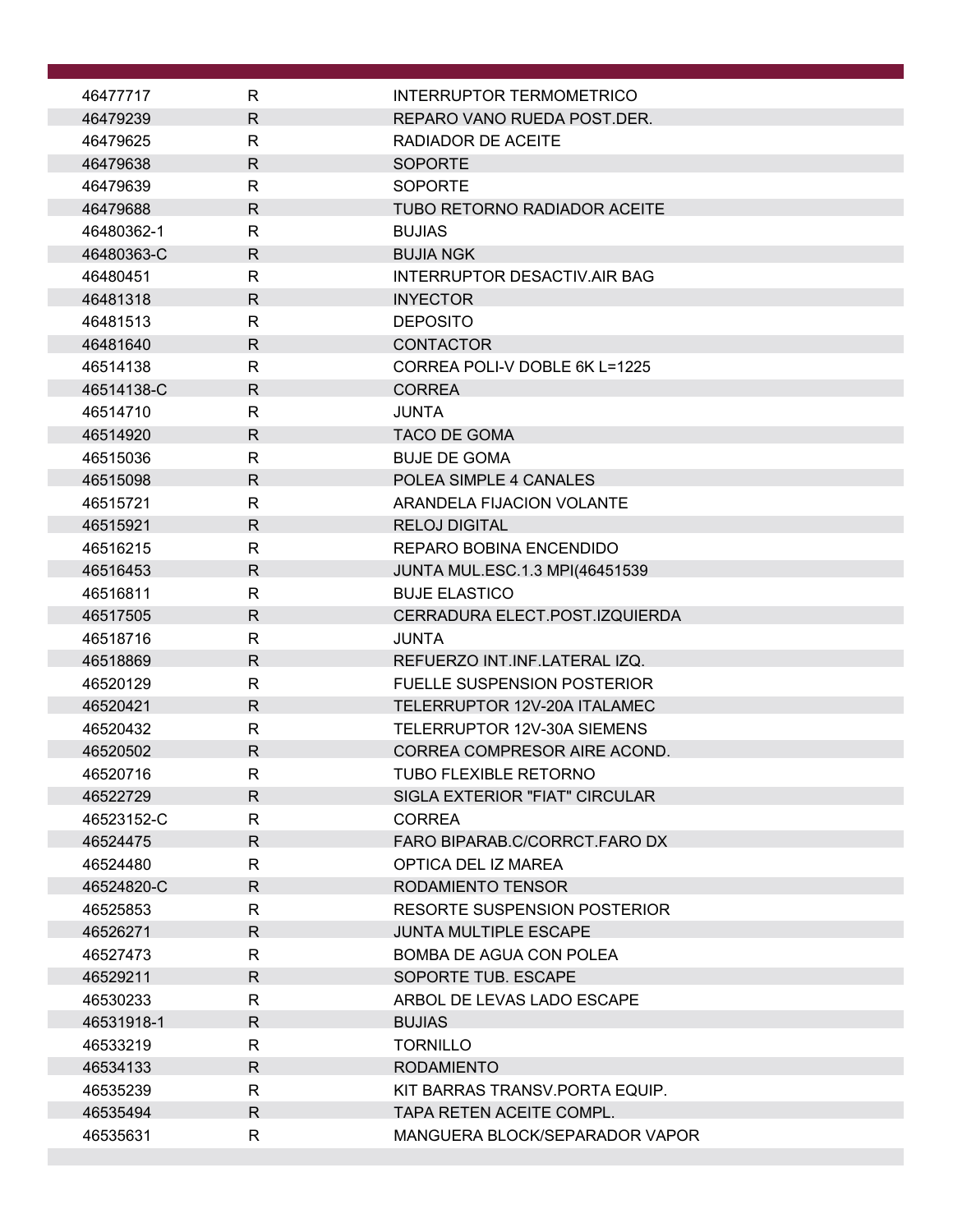| 46535889-C | R            | <b>CONJ FILTRO AIRE</b>               |
|------------|--------------|---------------------------------------|
| 46535974   | R.           | <b>TORNILLO CON ARANDELA M6X20</b>    |
| 46536331   | R            | TORNILLO M6x1x14                      |
| 46536733   | R.           | <b>GUIA CRISTAL IZQUIERDO</b>         |
| 46537101-C | R            | <b>COJINETE</b>                       |
| 46537139   | $\mathsf{R}$ | TUBO FLEX.AGUA RETORNO (L.MOT.        |
| 46537483   | R            | <b>JUNTA</b>                          |
| 46537978   | R.           | PERNO GUIA VIDRIO TRASERO             |
| 46538536   | R            | SENSOR PTO.MUERTO SUP.P/VOLANT        |
| 46538541   | $\mathsf{R}$ | <b>TIRANTE DE PUERTA</b>              |
| 46538593   | R            | TACO ANTIVIBRADOR RDA.AUXIL           |
| 46538656   | R            | <b>GUARDABARRO DEL. DER.</b>          |
| 46538657-C | R.           | <b>GUARD ANT IZQ</b>                  |
| 46539278   | $\mathsf{R}$ | <b>BRAZO OSCILANTE ANT.IZQUIERDO</b>  |
| 46540164   | R            | <b>COMPRESOR</b>                      |
| 46540207-C | $\mathsf{R}$ | ARBOL LEVAS 1.7                       |
| 46540249   | R            | <b>TORNILLO 10X37</b>                 |
| 46540546   | $\mathsf{R}$ | <b>CORREA</b>                         |
| 46540546-C | R            | <b>CORREA</b>                         |
| 46542168   | $\mathsf{R}$ | CENTRALINA IE. SPI BZ                 |
| 46542302   | R            | <b>CORREA</b>                         |
| 46542303-C | R.           | <b>CORREA VER 46471758</b>            |
| 46542689   | $\mathsf{R}$ | CABLE ELECTROVENTILADOR C/025         |
| 46544662   | R            | <b>TORNILLO</b>                       |
| 46545468   | R            | SENSOR ABS ACTIVO POST.DR             |
| 46545651   | R.           | DISCO PORTA FRENO POS.DR.C/ABS        |
| 46546254   | R.           | <b>CORREA DE DISTRIBUCION</b>         |
| 46546256-C | $\mathsf{R}$ | <b>CORREA DISTRIB</b>                 |
| 46546376   | R            | ALMOHADILLA SILENC. TRASERO           |
| 46546602   | R.           | MANGUERA SEPARAD. VAPOR ACEITE        |
| 46546774   | $\mathsf R$  | <b>BRAZO OSCILANTE DERECHO</b>        |
| 46547564   | R.           | TENSOR CORREA COMPRESOR D=80          |
| 46547566   | $\mathsf{R}$ | <b>RODAMIENTO</b>                     |
| 46548662   | $\mathsf{R}$ | <b>VARILLA LIMITADOR APERT.PUERTA</b> |
| 46549698   | $\mathsf{R}$ | <b>TORNILLO</b>                       |
| 46550165   | R.           | SOPORTE BISAGRA DERECHA               |
| 46550166   | R            | SOPORTE BISAGRA IZQUIERDA             |
| 46551036   | R.           | TUBO ANTIEVAP.COMPLETO.               |
| 46551936   | R            | <b>TORNILLO ESPECIAL M6x16</b>        |
| 46552748   | $\mathsf{R}$ | <b>JUNTA DE ARBOL DE LEVAS</b>        |
| 46553049   | R            | VALVULA DE ESCAPE                     |
| 46553301   | R.           | LLANTA ALEACION 14"                   |
| 46554579   | R            | <b>TUBO RIGIDO POSTERIOR C/ABS</b>    |
| 46556738   | R            | <b>TAPON</b>                          |
| 46556774-C | R            | <b>ENCAJONAMIENTO</b>                 |
| 46558583   | $\mathsf{R}$ | <b>TORNILLO</b>                       |
| 46559350   | $\mathsf{R}$ | <b>TUERCA M 20x1,5x12</b>             |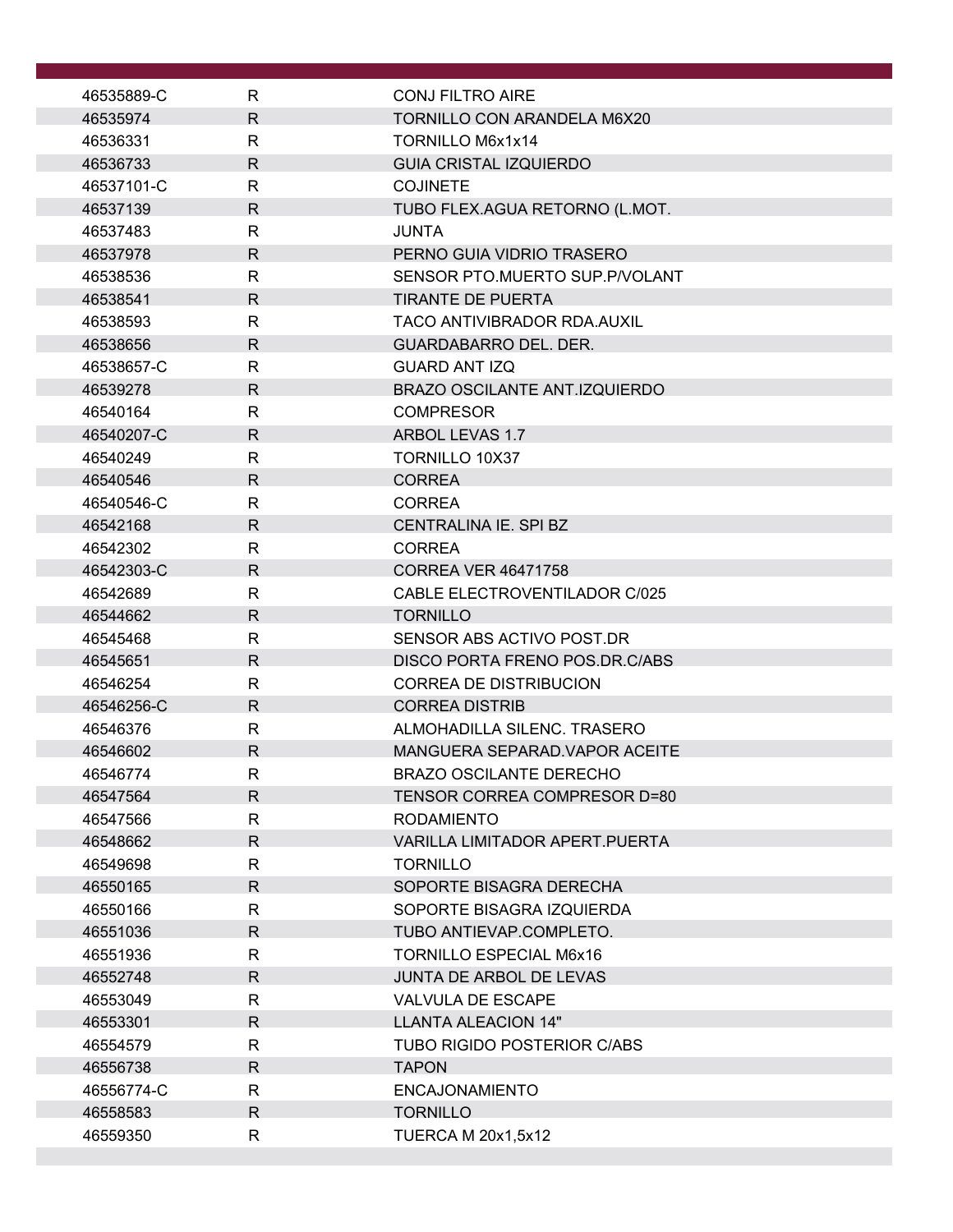| 46592119             | R            | <b>GUARNICION CRISTAL FIJO IZQ.</b>                          |
|----------------------|--------------|--------------------------------------------------------------|
| 46593730             | $\mathsf{R}$ | <b>TORNILLO ESPEC.TENSOR CORREA</b>                          |
| 46721976             | R            | TUBO ENVIO AGUA CJ CALEFACCION                               |
| 46723415             | $\mathsf{R}$ | <b>MOTOR ELECTRICO</b>                                       |
| 46724497             | $\mathsf{R}$ | <b>DEFENSA</b>                                               |
| 46733501             | $\mathsf{R}$ | ESTRUCTURA INF.ASI.POST.ENTERO                               |
| 46735374             | $\mathsf{R}$ | <b>CONMUTADOR</b>                                            |
| 46736510             | R            | <b>TORNILLO M12x1.25x35</b>                                  |
| 46736665             | $\mathsf{R}$ | <b>COLUMNA DIRECCION C/014</b>                               |
| 46737554             | $\mathsf{R}$ | <b>JUNTA ESCAPE ANTER./MULTIPLE</b>                          |
| 46737923             | R            | <b>EJE</b>                                                   |
| 46738095             | R            | <b>TAPA DEPOSITO DE COMBUSTIBLE</b>                          |
| 46739995             | R            | <b>BURLETE PUERTA ANT DERECHA</b>                            |
| 46740229             | $\mathsf{R}$ | <b>TACO ELASTICO LADO CAJA</b>                               |
| 46740726-C           | R            | RODAMIENTO VER 7553565                                       |
| 46740727-C           | $\mathsf{R}$ | RODAMIENTO VER 7553564                                       |
| 46741682             | R            | SOPORTE DER.FIJ.BARRA ESTAB.                                 |
| 46742086             | R            | <b>DEFENSA</b>                                               |
| 46742953             | $\mathsf{R}$ | SINCRONIZADOR INTERNO 1RA-2DA                                |
| 46743079             | $\mathsf{R}$ | INTERR.LUZ PUERTA(ALT 46441458                               |
| 46743085             | $\mathsf{R}$ | CONJUNTO CABLE ENCENDIDO                                     |
| 46743086-C           | R            | <b>CONJUNTO CABLES</b>                                       |
| 46743133             | R            | <b>TERCERA LUZ DE STOP</b>                                   |
| 46744020             | $\mathsf{R}$ | <b>PARLANTE TRASERO</b>                                      |
| 46744306             | R            | PISTON"A"C/PERNO+AROS(GRAFITAD                               |
| 46746579             | $\mathsf{R}$ | <b>TORNILLO M10x1.25x165.5</b>                               |
| 46746586             | R            | CENTRO P/LLANTA ALEACION AZUL                                |
| 46746757             | $\mathsf{R}$ | SOPORTE PLAFONIERA                                           |
| 46747070             | $\mathsf{R}$ | <b>TORNILLO DE BIELA</b>                                     |
| 46747248             | R            | <b>CUERPO MARIPOSA 1.3 MPI</b>                               |
| 46747248-C           | $\mathsf{R}$ | <b>CUERPO MARIPOSA</b>                                       |
| 46748519             | R            | <b>JUNTA SOBRE TAPA BOTADORES</b>                            |
| 46749268             | R            | <b>CASQUILLO FIJ.LUCES TRASERAS</b>                          |
| 46749664             | R.           | <b>CORREA</b>                                                |
| 46751170             | R            | SEMICOJINETE STD CLASE A ROJO                                |
| 46751176             | R            | RESORTE P/VALV.ADMISION/ESCAPE                               |
| 46751187-1           | R            | <b>CORREA DENTADA</b>                                        |
| 46751961             | R            | JUNTA P/TAPA TRASERA DISTRIB.                                |
| 46752132             | R            | SOPORTE MOTOR LADO MOTOR C025                                |
| 46752308-C           | R            | <b>FARO</b>                                                  |
| 46752948             | R<br>R       | <b>BOBINA DE ENCENDIDO</b>                                   |
| 46753533<br>46754180 | R            | <b>TACO PRESINCRONIZACION INA</b><br>REPARO DISCO FRENO IZQ. |
| 46754181             | R            | REPARO DISCO FRENO DER.                                      |
| 46754352             | R            | <b>TORNILLO FIJACION TIRANTE</b>                             |
| 46754392             | R            | <b>GRAMPA FIJACION VARILLA CAPOT</b>                         |
| 46754418             | $\mathsf{R}$ | <b>EMPALME FILTRO DE ACEITE</b>                              |
|                      |              |                                                              |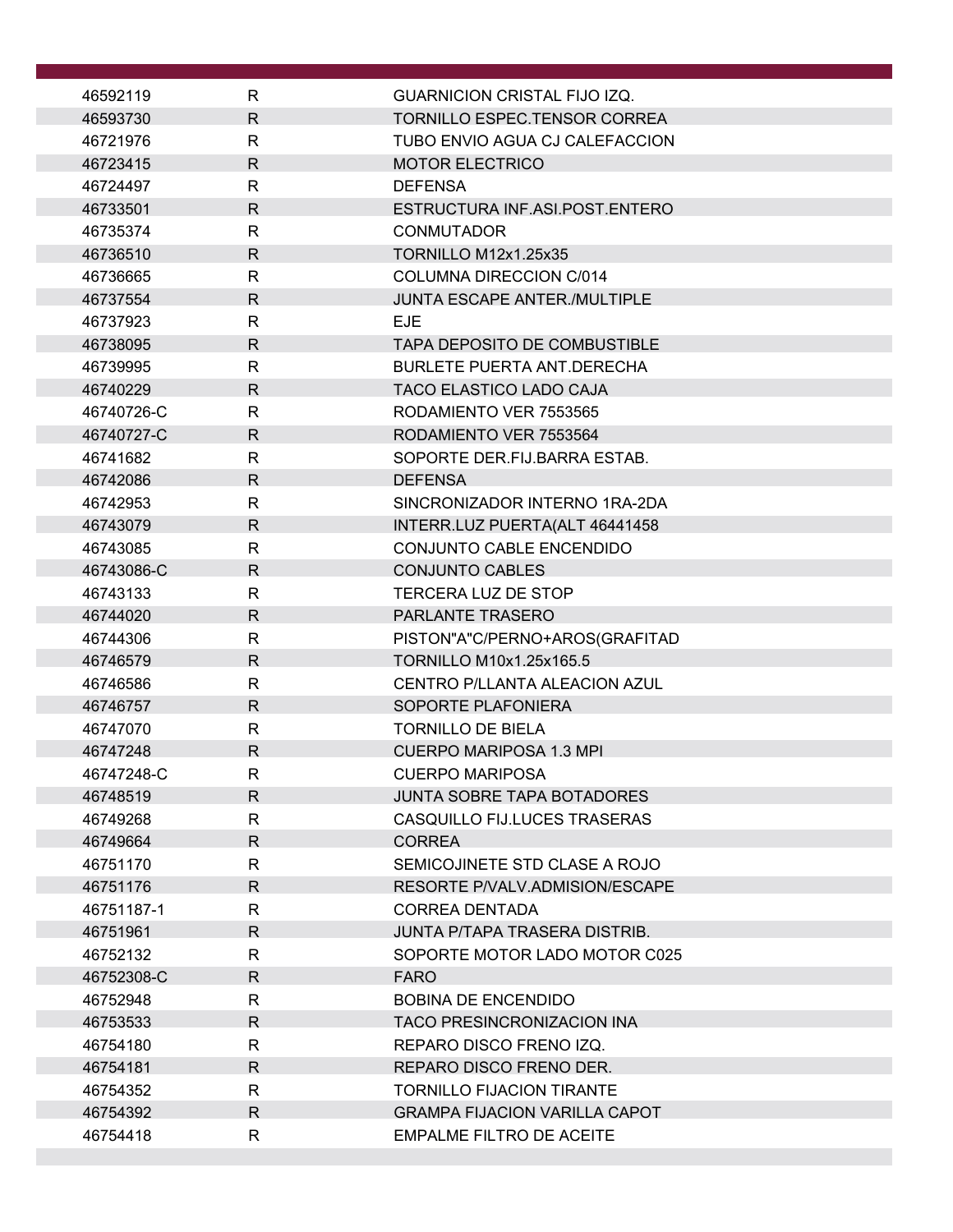| 46754687   | R            | <b>TACO RETENCION PARABRISAS</b>      |
|------------|--------------|---------------------------------------|
| 46756625   | $\mathsf{R}$ | <b>BOTON RUEDA SOBRESALIENTE</b>      |
| 46756960-C | $\mathsf{R}$ | <b>ENGRANAJE CONDUCTOR</b>            |
| 46758007   | $\mathsf{R}$ | TRAMSMISOR IMPULSO P/TAQUIMETO        |
| 46758864   | R            | SOPORTE FIJACION SUSPENS.DER.         |
| 46759457   | $\mathsf{R}$ | TUBO FLEX.RETORN.COMB.L=220           |
| 46760024   | $\mathsf{R}$ | TAZA DE RUEDA 15"                     |
| 46760488   | $\mathsf{R}$ | PUERTA TRASERA DERECHA                |
| 46760768   | $\mathsf{R}$ | RODAMIENTO DIAM.NJ 25x52x20.1         |
| 46761085   | $\mathsf{R}$ | <b>CONDUCTO DE AIRE</b>               |
| 46761125   | $\mathsf{R}$ | <b>BUJE DE FIJACION</b>               |
| 46761247   | $\mathsf{R}$ | <b>TUBO FLEXIBLE</b>                  |
| 46761477   | $\mathsf{R}$ | <b>PISO ANTERIOR</b>                  |
| 46762331   | $\mathsf{R}$ | <b>TIRANTE BANDEJA POSTERIOR</b>      |
| 46762474-C | R            | PERNO GUIA TRA CAPOT                  |
| 46763135   | $\mathsf{R}$ | <b>GUARNICION CRIST pta ANT C/SEN</b> |
| 46763469   | R            | <b>EMPALME ORIENTABLE</b>             |
| 46763555   | $\mathsf{R}$ | <b>GUARNICION INFERIOR</b>            |
| 46763557-C | $\mathsf{R}$ | <b>BOMBA SERVO</b>                    |
| 46763885   | $\mathsf{R}$ | RODAMIENTO ANT.ARBOL SECUNDARI        |
| 46763960   | $\mathsf{R}$ | TACO ELASTICO DERECHO PARAGOLP        |
| 46764050   | $\mathsf{R}$ | <b>CORREA DE FIJACION BATERIA</b>     |
| 46764066   | $\mathsf{R}$ | BANDEJA RECUPERO ACIDO BATERIA        |
| 46764130   | $\mathsf{R}$ | TAZA DE RUEDA 13"                     |
| 46764314   | $\mathsf{R}$ | TACO DE GOMA                          |
| 46764803   | R            | PERNO DE CERRADURA                    |
| 46765162   | R            | MAZA 1ra/2da VELOCIDAD                |
| 46765866   | $\mathsf{R}$ | <b>TRAVESANO INFERIOR PARTE FAROS</b> |
| 46766009   | R            | CENTRALINA DERIV.NVM                  |
| 46766023   | $\mathsf{R}$ | SINCRONIZADOR 3?-4? VEL               |
| 46766225   | R.           | PROTECCION PTA.POSTERIOR DR           |
| 46767056   | $\mathsf{R}$ | ANILLO SINCRONIZADOR 3/4ta VEL        |
| 46767105   | R            | <b>TORNILLO FIJACION CONTENEDOR</b>   |
| 46767138   | R.           | TAZA DE RUEDA 13"                     |
| 46767278   | R            | REPARO SUPERIOR CORREA DISTR.         |
| 46767697   | R            | <b>TUBO</b>                           |
| 46767859   | $\mathsf{R}$ | MOLDURA PLAFONERA POSTERIOR           |
| 46767951   | R.           | ENGR.CTOR 5ta VEL.Z=43 R=33/43        |
| 46768082   | R            | TIRANTE UNION DE PULSTE. A CER        |
| 46768133   | R            | PUNTERA ANTERIOR IZQUIERDA CPL        |
| 46769833   | R            | LLANTA CHAPA AUXILIO 15"              |
| 46770217-C | R.           | <b>CORREA 6 CANALES</b>               |
| 46770219   | R            | CORREA 4 CANALES LONG.= 907           |
| 46770219-C | R.           | <b>CORREA</b>                         |
| 46770221-C | $\mathsf{R}$ | <b>CORREA VER 71749429</b>            |
| 46772009-C | $\mathsf{R}$ | <b>DISCO EMBRAGUE</b>                 |
| 46772300   | R            | SINCRONIZADOR 1RA-2DA VEL.EXT         |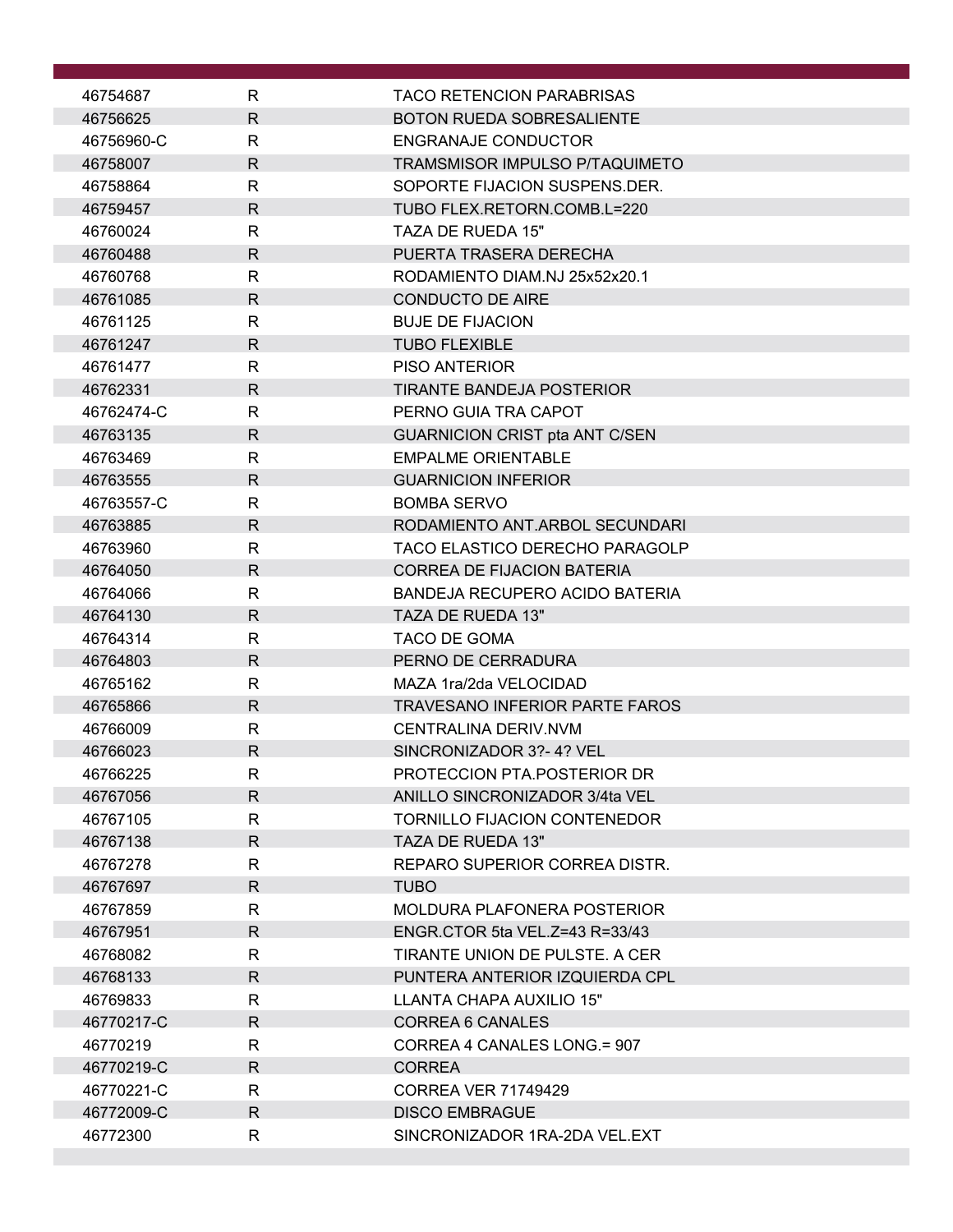| 46772800               | R                           | PROTECTOR PUERTA                                             |
|------------------------|-----------------------------|--------------------------------------------------------------|
| 46772897               | $\mathsf{R}$                | PERNO DE REFERENCIA                                          |
| 46773202               | R                           | <b>BRAZO LIMPIALUNETA</b>                                    |
| 46773213               | $\mathsf{R}$                | TRAVESANO PISO POST.                                         |
| 46773215               | $\mathsf{R}$                | ESTRUCTURA LATERAL POST.IZQ.                                 |
| 46773331-C             | $\mathsf{R}$                | <b>BRAZO LIMPIA PARABRISAS IZQ</b>                           |
| 46774446               | R                           | LLANTA CHAPA 5x13"                                           |
| 46775481               | $\mathsf{R}$                | PLATILLO INF. TIRANTE SUSP.                                  |
| 46775663               | $\mathsf{R}$                | ESTRUCTURA BUTACA ANTERIOR IZQ                               |
| 46776091               | $\mathsf{R}$                | EJE PORTON POSTERIOR                                         |
| 46776216               | $\mathsf{R}$                | TERMOSTATO palio/siena                                       |
| 46776469               | $\mathsf{R}$                | PERNO PEDAL EMBRAGUE                                         |
| 46777362               | $\mathsf{R}$                | <b>CABLE COMANDO</b>                                         |
| 46777659               | $\mathsf{R}$                | REFUERZO MONT.TRASERO DER                                    |
| 46777766               | R                           | ANILLO INFERIOR APOYO RESORTE                                |
| 46778498               | $\mathsf{R}$                | <b>TUBO ENVIO AGUA RADIADOR</b>                              |
| 46778499               | $\mathsf{R}$                | TUBO RETORNO AGUA RADIADOR                                   |
| 46778599               | $\mathsf{R}$                | TORNILLO M12x1x46                                            |
| 46779383               | R                           | SOPORTE SUPER RADIADOR C/025                                 |
| 46779384               | $\mathsf{R}$                | <b>BUJE DE GOMA SOPORTE RADIADOR</b>                         |
| 46779408               | $\mathsf{R}$                | TUBO DE GOMA FLEXIBLE RADIADOR                               |
| 46779562               | $\mathsf{R}$                | ROCIADOR AGUA LAVA PARABRISAS                                |
| 46779877               | $\mathsf{R}$                | CABLE COMANDO GUIA BUTACAS ANT                               |
| 46780672               | $\mathsf{R}$                | <b>JUNTA LIMPIA PARA LIMPIAP</b>                             |
| 46780697               | $\mathsf{R}$                | CAJA Y DIFERENCIAL C/CORONA                                  |
| 46780736               | $\mathsf{R}$                | <b>JUNTA</b>                                                 |
| 46780954               | R                           | TACO ELASTICO LADO CAMBIO                                    |
| 46782689               | $\mathsf{R}$                | <b>TORNILLO CON ARANDELA</b>                                 |
| 46782841               | R                           | <b>TIRANTE DE RETEN-</b>                                     |
| 46783493<br>46783494   | $\mathsf{R}$<br>$\mathsf R$ | <b>MANGUERA ENVIO AGUA</b><br>TUBO DE GOMA FLEXIBLE RADIADOR |
|                        | $\mathsf{R}$                | <b>ELEMENTO FILTRANTE</b>                                    |
| 46783546-C<br>46783975 | $\mathsf{R}$                | RODAMIENTO MASA RUEDA "ABS"                                  |
| 46785023               | $\mathsf{R}$                | <b>BISAGRA PORTON TRASERO</b>                                |
| 46785531               | R                           | REPARO SOPORTE FIJ.UNIDAD A/A                                |
| 46785754               | $\mathsf{R}$                | <b>BURLETE PARABR.PARTE SUP.</b>                             |
| 46786189               | $\mathsf{R}$                | PRESILLA FIJACION MINIGONA                                   |
| 46786991               | R                           | <b>BOCA DE AIRE</b>                                          |
| 46787148               | $\mathsf{R}$                | ENGANCHE CERRADURA                                           |
| 46787459               | $\mathsf{R}$                | TUBO FLEXIBLE A.AC. COND-FILTR                               |
| 46788087               | R                           | SIGLA "FIAT"                                                 |
| 46788297               | $\mathsf{R}$                | TAPA CIGUE?AL (RETEN+JUNTA)                                  |
| 46788929               | $\mathsf{R}$                | <b>DISCO DE FRENO S/ABS</b>                                  |
| 46789126               | $\mathsf{R}$                | PLACA P/TACO POST.DX.P/PARAG.                                |
| 46789127               | R                           | PLACA P/TACO POST.SX.P/PARAG.                                |
| 46789385               | $\mathsf{R}$                | CORREA POLY-V 6K 1100 46780520                               |
| 46789385-C             | R                           | <b>CORREA POLY</b>                                           |
|                        |                             |                                                              |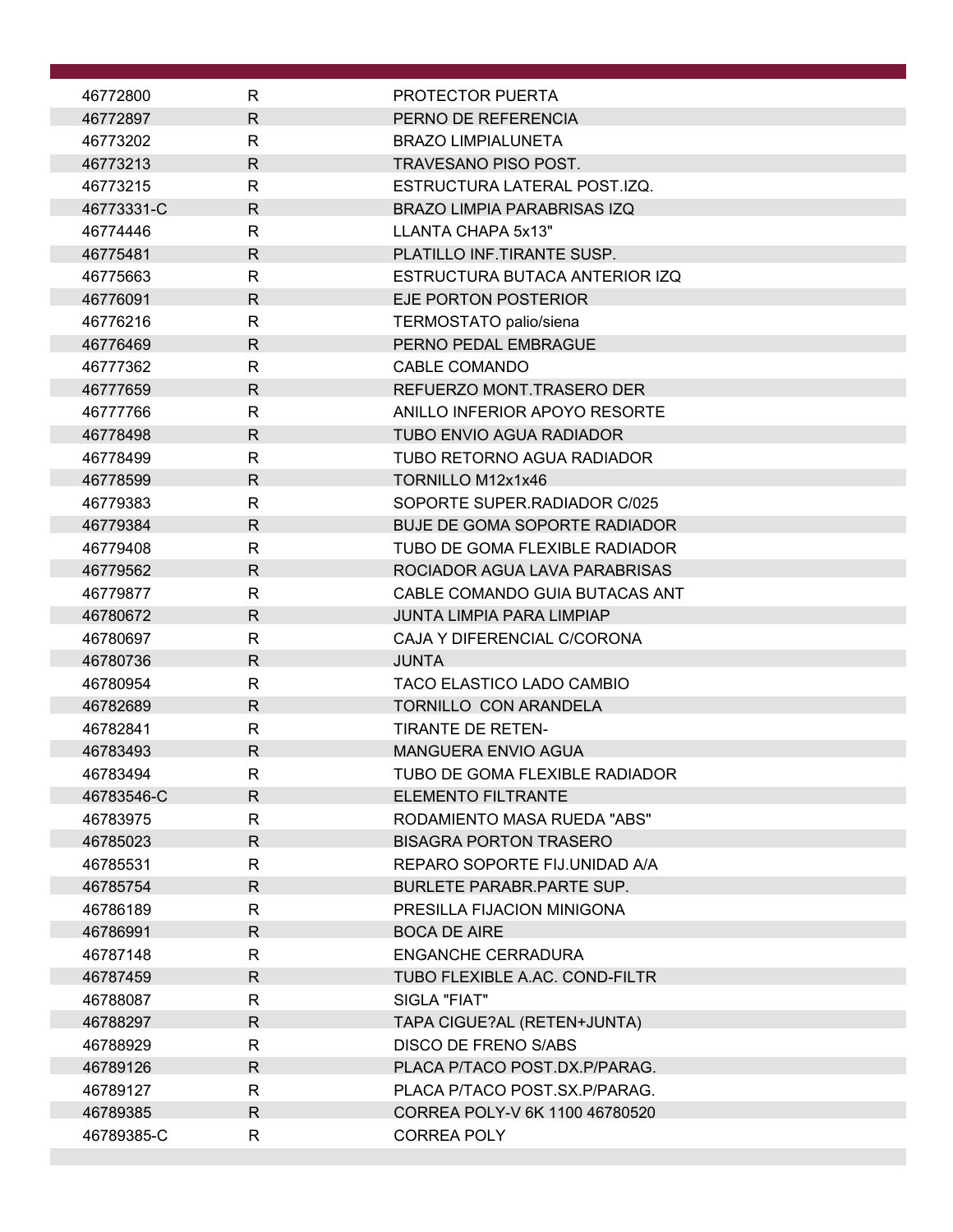| 46789387-C | R            | CORREA POLY-V                        |
|------------|--------------|--------------------------------------|
| 46789767   | $\mathsf{R}$ | TUBO DE GOMA PREFORMADO COMPL.       |
| 46790807   | $\mathsf{R}$ | <b>ELEMENTO DE FIJACION</b>          |
| 46791187   | $\mathsf{R}$ | <b>CORREA DE DISTRIBUCION</b>        |
| 46791833   | R            | SIGLA ANT CAPOT "FIAT"CIRCULAR       |
| 46791975   | $\mathsf{R}$ | <b>CABLE ELECTROVENTILADOR S/025</b> |
| 46792184   | $\mathsf{R}$ | ROCIADOR DE AGUA LIMPIA LUNETA       |
| 46792275   | R            | SOPORTE EXT. P/BUTACA C/REG. ALT     |
| 46792390-C | $\mathsf{R}$ | <b>MOLD PUERTA DEL</b>               |
| 46792650   | R            | SIGLA "EX"                           |
| 46792657   | R            | SIGLA "16V"                          |
| 46793537   | R            | <b>RACOR ORIENTABLE</b>              |
| 46793915   | R            | AMORTIGUADOR DELANTERO               |
| 46794035-C | $\mathsf{R}$ | <b>TENSOR</b>                        |
| 46794454   | $\mathsf{R}$ | SIGLA "TD"                           |
| 46795667   | $\mathsf{R}$ | <b>TERMOSTATO</b>                    |
| 46796231   | R            | REPARO ANT IZ PASARRUEDA POST.       |
| 46796276   | $\mathsf{R}$ | AMORTIGUADOR ANTERIOR                |
| 46796547   | $\mathsf{R}$ | <b>FARO DELANTERO DER MARELLI</b>    |
| 46796977   | $\mathsf{R}$ | <b>SUJETADOR SUPERIOR RADIADOR</b>   |
| 46798035   | $\mathsf{R}$ | ENCAUZADOR AIRE RADIAD. ACEITE       |
| 46798363   | $\mathsf{R}$ | <b>SENSOR ELECTROMAGNETICO</b>       |
| 46798592   | R            | <b>MASA DE RUEDA</b>                 |
| 46799010   | $\mathsf{R}$ | CABLE INYECCION ELECTR.S/A.A.        |
| 46799029   | R            | <b>ELECTROVENTILADOR</b>             |
| 46799091   | $\mathsf{R}$ | FLEXIBLE CABLE FRENO MANO IZQ.       |
| 46799513   | R            | PLAFONERA LATERAL                    |
| 46800007   | $\mathsf{R}$ | <b>APOYA PIE</b>                     |
| 46802366   | R            | SIGLAS STILO                         |
| 46802891   | $\mathsf{R}$ | CABLE COMANDO INSERCION CAMBIO       |
| 46804101   | R            | <b>BRAZO LIMPIA LUNETA</b>           |
| 46805069   | R.           | SIGLA POST.MAREA - "MAREA ELX"       |
| 46805070   | $\mathsf{R}$ | SIGLA POST. "MAREA HLX"              |
| 46805557   | R.           | SIGLA POST. "2.0 T.SPARK"            |
| 46805830   | R            | <b>FILTRO DE ACEITE</b>              |
| 46805830-C | R            | FILTRO ACEITE                        |
| 46808879   | R            | MANGUERA FLEX. INF. RADIADOR         |
| 46809421   | $\mathsf{R}$ | <b>TUERCA</b>                        |
| 46809749   | R            | PORTA LAMPARA PATENTE                |
| 46809960   | $\mathsf{R}$ | AMORTIGUADOR POSTERIOR               |
| 46811731   | R            | <b>FORRO</b>                         |
| 46811979   | R            | <b>BURLETE VIDRIO FIJO IZQUIERDO</b> |
| 46812031   | R            | AMORTIGUADOR POSTERIOR               |
| 46812032   | R            | AMORTIGUADOR POSTERIOR               |
| 46812272-C | R.           | <b>BISAGRA TAPA BAUL DER SIENA</b>   |
| 46812794   | R.           | CONTENEDOR HERRAM.(LLANTA 13")       |
| 46812795   | R            | CONTENEDOR HERRAM.(LLANTA 14")       |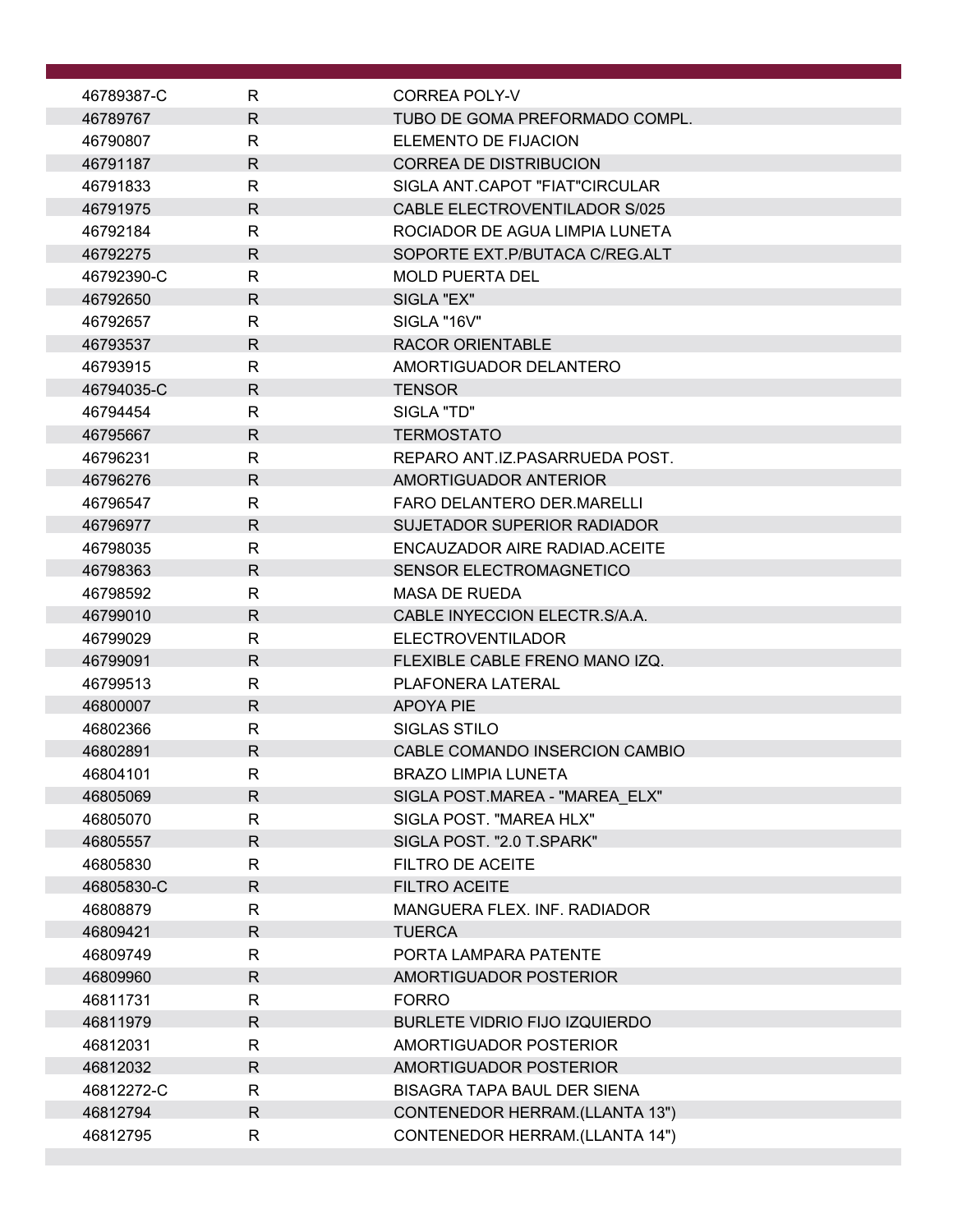| 46814087   | R            | <b>GUARNICION VIDRIO P/DIVISORIA</b> |
|------------|--------------|--------------------------------------|
| 46814678-C | R.           | <b>RADIADOR AGUA</b>                 |
| 46815846   | R            | <b>EMBELLECEDOR DE RUEDA</b>         |
| 46815887-C | $\mathsf{R}$ | <b>RADIADOR AGUA</b>                 |
| 46815896   | R            | <b>TAPON ROSCADO RADIADOR</b>        |
| 46815897   | $\mathsf{R}$ | ELECTROVENT.S/A.ACOND.(VALEO)        |
| 46816024   | R            | CONJ.FONDO SEDE FARO POST.DER.       |
| 46816025   | $\mathsf{R}$ | CONJ.FONDO SEDE FARO POST.IZQ.       |
| 46816374   | R            | <b>BISAGRA INF.DER.COMPLETA</b>      |
| 46816376   | $\mathsf{R}$ | BISAGRA MOVIL SUP PTA LAT DER.       |
| 46816377   | R            | BISAGRA MOVIL SUP.PTA LAT.IZQ.       |
| 46816451   | R            | VALVULA DESCARGA DE AGUA SX          |
| 46816601   | R            | GUIA DE VALVULA +0.05                |
| 46816800   | $\mathsf{R}$ | <b>GUARNICION COLECTOR ESCAPE</b>    |
| 46817094   | R            | CENTRAL.BODY COMPUTER-NIVEL 2        |
| 46817202   | $\mathsf{R}$ | SIGLA "FIAT" (CIRCULAR)              |
| 46818317   | R            | <b>TRIANGULO BALIZAS</b>             |
| 46819860   | R            | EMBLEMA "WORKING"                    |
| 46820063   | $\mathsf{R}$ | CORREA POLY-V K6 L=1310              |
| 46820225   | $\mathsf{R}$ | <b>JUNTA MULTIPLE DE ESCAPE</b>      |
| 46820740   | $\mathsf{R}$ | BISAGRA MOVIL INF PTA LAT.DER.       |
| 46820741   | R            | BISAGRA MOVIL INF PTA LAT.IZQ.       |
| 46820992   | R            | <b>HORQUILLA 1RA-2DA</b>             |
| 46821293   | $\mathsf{R}$ | <b>RESORTE SUSPENSION ANTERIOR</b>   |
| 46821336   | $\mathsf{R}$ | <b>COJINETE DE EMPUJE</b>            |
| 46823348   | R            | <b>GUARDABARRO ANT.DER. STILO</b>    |
| 46823509   | R            | <b>TAPON CARTER</b>                  |
| 46824063   | $\mathsf{R}$ | <b>MANGA FLEXIBLE</b>                |
| 46826252   | R            | CRISTAL BASCULANTE IZQ.COMPL.        |
| 46826293-C | R.           | <b>GUARDABARRUSSS</b>                |
| 46826294   | $\mathsf{R}$ | GUARDABARRO ANT.IZQ.S/AGUJERO        |
| 46826294-C | $\mathsf{R}$ | <b>GUARDABARRO</b>                   |
| 46826296   | R            | GUARDABARRO ANT.IZQ.C/AGUJERO        |
| 46826545   | R.           | PALANCA DE CRIQUE                    |
| 46826721   | R            | TORNILLO M10 X 35                    |
| 46828747   | $\mathsf{R}$ | <b>RESORTE EMBRAGUE STILO</b>        |
| 46829837   | R            | <b>TORNILLO M12x1.25x95</b>          |
| 46831462   | R            | PARED FRONTAL SUP.ANTERIOR           |
| 46831654   | R            | ALZACRISTAL ELECTR.DEL.DERECHO       |
| 46832077   | $\mathsf{R}$ | <b>TORNILLO</b>                      |
| 46832164   | R            | <b>BUJE DE GOMA</b>                  |
| 46832366   | $\mathsf{R}$ | <b>SIGLA FIAT CIRCULAR</b>           |
| 46833685   | R.           | CONTENEDOR BATERIA (BANDEJA)         |
| 46833806   | R.           | <b>DISCO FRENO TR.</b>               |
| 46835326   | R            | <b>BOLSA PORTAHERRAMIENTAS</b>       |
| 46835554   | $\mathsf{R}$ | REPARO POLO POSITIVO BATERIA         |
| 46836847   | R            | <b>TACO RETENCION LUNETA</b>         |
|            |              |                                      |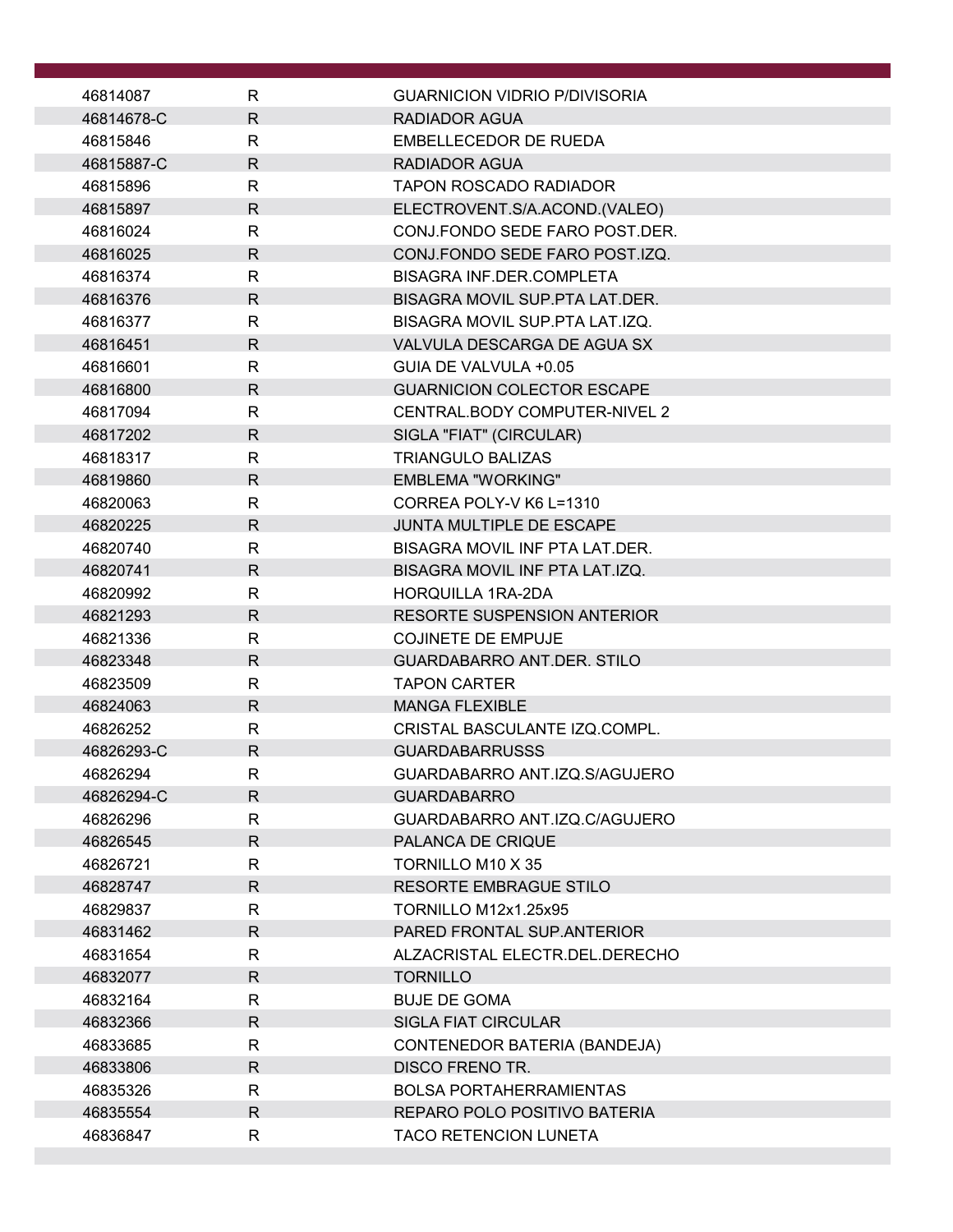| 46837757               | R                  | <b>SUJETADOR</b>                       |
|------------------------|--------------------|----------------------------------------|
| 46838156-C             | R.                 | <b>CAPOT</b>                           |
| 46838158-C             | R                  | <b>CAPOT</b>                           |
| 46839079               | $\mathsf{R}$       | FARO POST.COMPL.DR.(ARTEB)             |
| 46840410               | R                  | CABLE COMNADO CAMBIO ENGANCHE          |
| 46840429               | $\mathsf{R}$       | <b>TUBO ENVIO AGUA CALEFACTOR</b>      |
| 46840546               | R                  | FARO POST DERECHO ARTEB                |
| 46840547               | $\mathsf{R}$       | <b>FARO POST IZQUIRDA ARTEB</b>        |
| 46840548               | R                  | FARO POST.DR. COMPL.ARTEB              |
| 46840707               | R                  | REPARO POLO POSITIVO BATERIA           |
| 46843024               | R                  | PERNO EJE                              |
| 46843716               | R                  | <b>ELEMENTO DE FIJACION</b>            |
| 46844592-C             | R                  | <b>GUARDABARRO DEL</b>                 |
| 46845140               | R                  | <b>ESTRUCTURA POSTERIOR</b>            |
| 46845140-C             | R                  | <b>ESTRUCTURS POS</b>                  |
| 46845305               | $\mathsf{R}$       | <b>GUARNICION INT.PUERTA ANT .DER</b>  |
| 46845352               | R                  | <b>ESPUMA ANTIVIBRACION</b>            |
| 46845392               | R                  | GUARN.EXT.VIDRIO PTA.ANT.IZ.3P         |
| 46845412               | R                  | <b>TIRANTE LIMITADOR POSTERIOR</b>     |
| 46845445               | $\mathsf{R}$       | GUARN.RASCAVID.EXT.PTA.POST.IZ         |
| 46845658-1             | $\mathsf{R}$       | <b>LLANTA ALEACION</b>                 |
| 46845711               | R                  | <b>CABLE APERTURA CAPOT</b>            |
| 46846092<br>46846694-C | R.<br>$\mathsf{R}$ | <b>LAMPARA POSTERIOR</b><br>OPTICA DER |
| 46846698               | $\mathsf{R}$       | OPTICA IZQ + GIRO                      |
| 46846704-C             | R                  | <b>FARO POST FIJO</b>                  |
| 46846705-C             | R                  | <b>FARO POSTE MOVIL</b>                |
| 46846706               | $\mathsf{R}$       | FARO POST.COMPL.FIJ IZQ SIE II         |
| 46846720-C             | R                  | <b>FARO POS</b>                        |
| 46846721-C             | R.                 | <b>FARO POSTER</b>                     |
| 46846725-C             | $\mathsf{R}$       | <b>FARO POSTERIOR</b>                  |
| 46846868-C             | $\mathsf{R}$       | <b>BRAZO ESCOBILLA</b>                 |
| 46846888               | R.                 | CUADRO INSTRUM.TD RSTILC/500           |
| 46847142               | R.                 | REPARO PASARUEDA ANTER.IZQ.            |
| 46848549               | R                  | TORNILLO M6X20 FIJ.FAROL POST.         |
| 46848759               | $\mathsf{R}$       | SIGLA "TOP" PALIO RESTYLING            |
| 46849426               | $\mathsf{R}$       | PROTECCION CHASIS                      |
| 46849571               | R                  | SIGLA TRAS. FIAT (SIENA)               |
| 46990178               | R                  | <b>PERNO</b>                           |
| 46990486               | $\mathsf{R}$       | PALANCA IZQ.REBATIM.ASIENTO            |
| 46994449               | R                  | RED RESPALDO ASIENTO ANTERIOR          |
| 46998737               | $\mathsf{R}$       | DISPOSITIVO REG ALTURA ASIENTO         |
| 4713213                | R.                 | PLATILLO DE EMPU-                      |
| 47303109               | $\mathsf{R}$       | <b>TACO ASIENTO ANTER</b>              |
| 4734533                | R                  | <b>RESORTE</b>                         |
| 4740846                | R.                 | <b>RODAMIENTO</b>                      |
| 4823212                | R                  | <b>JUNTA</b>                           |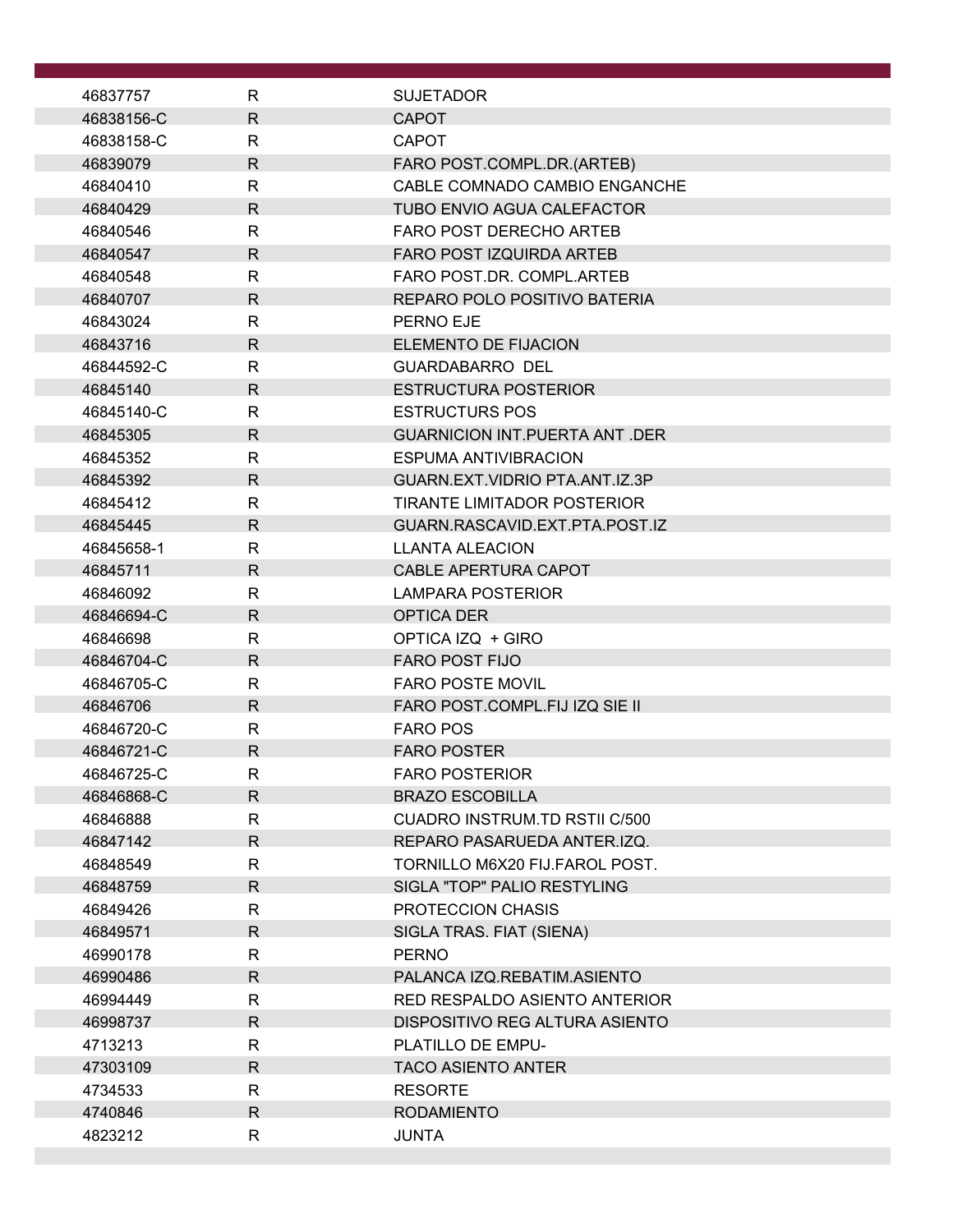| 4837141 |            | R            | <b>JUNTA</b>                         |
|---------|------------|--------------|--------------------------------------|
| 4851923 |            | $\mathsf{R}$ | <b>JUNTA</b>                         |
| 4854648 |            | R            | <b>TORNILLO</b>                      |
|         | 50001484   | $\mathsf{R}$ | CAJA DE DERIVACION PARA CABLES       |
|         | 50001558   | $\mathsf{R}$ | <b>BRAZO LIMPIAPALUNETA</b>          |
|         | 50002022   | $\mathsf{R}$ | <b>SIGLA FIAT</b>                    |
|         | 50002188   | R            | MOLDURA LAT. PUERTA ANT. DER.        |
|         | 50002189   | $\mathsf{R}$ | MOLDURA LAT. PUERTA ANT. IZQ.        |
|         | 50002190   | R            | MOLDURA LAT. POST.DER.               |
|         | 50002191   | R            | MOLDURA LAT. POST.IZQ.               |
|         | 50002630   | $\mathsf{R}$ | MOLDURA LAT.GUARDAB.ANT.DER.         |
|         | 50002634   | $\mathsf{R}$ | MOLDURA PTA.DEL.DER.UNO 5P           |
|         | 50002636   | R            | MOLDURA PTA.DEL.IZQ.UNO 5P           |
|         | 50002638   | $\mathsf{R}$ | MOLDURA PTA.POST.DER.UNO 5P          |
|         | 50002640   | R            | MOLDURA PTA.POST.IZQ.UNO 5P          |
|         | 50002642   | $\mathsf{R}$ | MOLDURA POST.DER.UNO 5P              |
|         | 50002644   | R            | MOLDURA POST.IZQ.UNO 5P              |
|         | 50002911   | $\mathsf{R}$ | <b>JUNTA CARTER ACEITE</b>           |
|         | 50002913   | $\mathsf{R}$ | <b>PROTECTOR</b>                     |
|         | 50002944   | $\mathsf{R}$ | <b>ESFERA</b>                        |
|         | 50002945   | $\mathsf{R}$ | ARANDELA ESPECIAL                    |
|         | 50003050   | R            | ASTA COMAN.CERRAD.PTA.ANT.DER.       |
|         | 50003051   | $\mathsf{R}$ | VARILLA COMANDO CERRADURA IZQ.       |
|         | 50003053   | $\mathsf{R}$ | <b>VARILLA PUERTA POST.DERECHA</b>   |
|         | 50003191   | R            | <b>SUJETADOR</b>                     |
|         | 50003285   | R            | <b>BISAGRA PUERTA LATERAL INFST.</b> |
|         | 50003419   | R            | <b>MOLDURA EXTERNA DERECHA</b>       |
|         | 50003600   | $\mathsf{R}$ | <b>CABLE COMANDO</b>                 |
|         | 50003668   | R            | ELEVADOR CRISTAL PTA.POST.DER.       |
|         | 50003839   | $\mathsf{R}$ | <b>SOPORTE</b>                       |
|         | 50003856   | R            | <b>SOPORTE</b>                       |
|         | 50003871   | $\mathsf{R}$ | <b>TACO ELASTICO AMORTIGUADOR</b>    |
|         | 50003896   | $\mathsf{R}$ | <b>TACO ELASTICO SUSPENS POSTER</b>  |
|         | 50003990-C | R.           | <b>CAPOT DUNA</b>                    |
|         | 50004346   | R            | <b>BOMBA ACEITE</b>                  |
|         | 50004660   | $\mathsf{R}$ | TIRANTE SOSTEN BANDEJA POST.         |
|         | 50005380   | $\mathsf{R}$ | DEPOSITO DE ACEITE                   |
|         | 50005585   | R            | <b>JUNTA</b>                         |
|         | 50005797   | R            | CERRADERO EXT. DE PTA. DER.          |
|         | 50006103-C | $\mathsf{R}$ | LATERAL UNO 3 PTAS                   |
|         | 50006269   | R            | <b>SUJETADOR</b>                     |
|         | 50006420   | $\mathsf{R}$ | GUIA CRISTAL PTA.ANT.DERECHA         |
|         | 50006808   | $\mathsf{R}$ | CRISTAL DE PTA. ANT. IZQ. U/D        |
|         | 50007222   | $\mathsf{R}$ | TACO ELASTICO LADO MOTOR/CAMBI       |
|         | 50007570   | R            | <b>TACO</b>                          |
|         | 50007727   | R.           | <b>MANDO FLEXIBLE</b>                |
|         | 50007962   | R            | <b>GUARNICION DR.</b>                |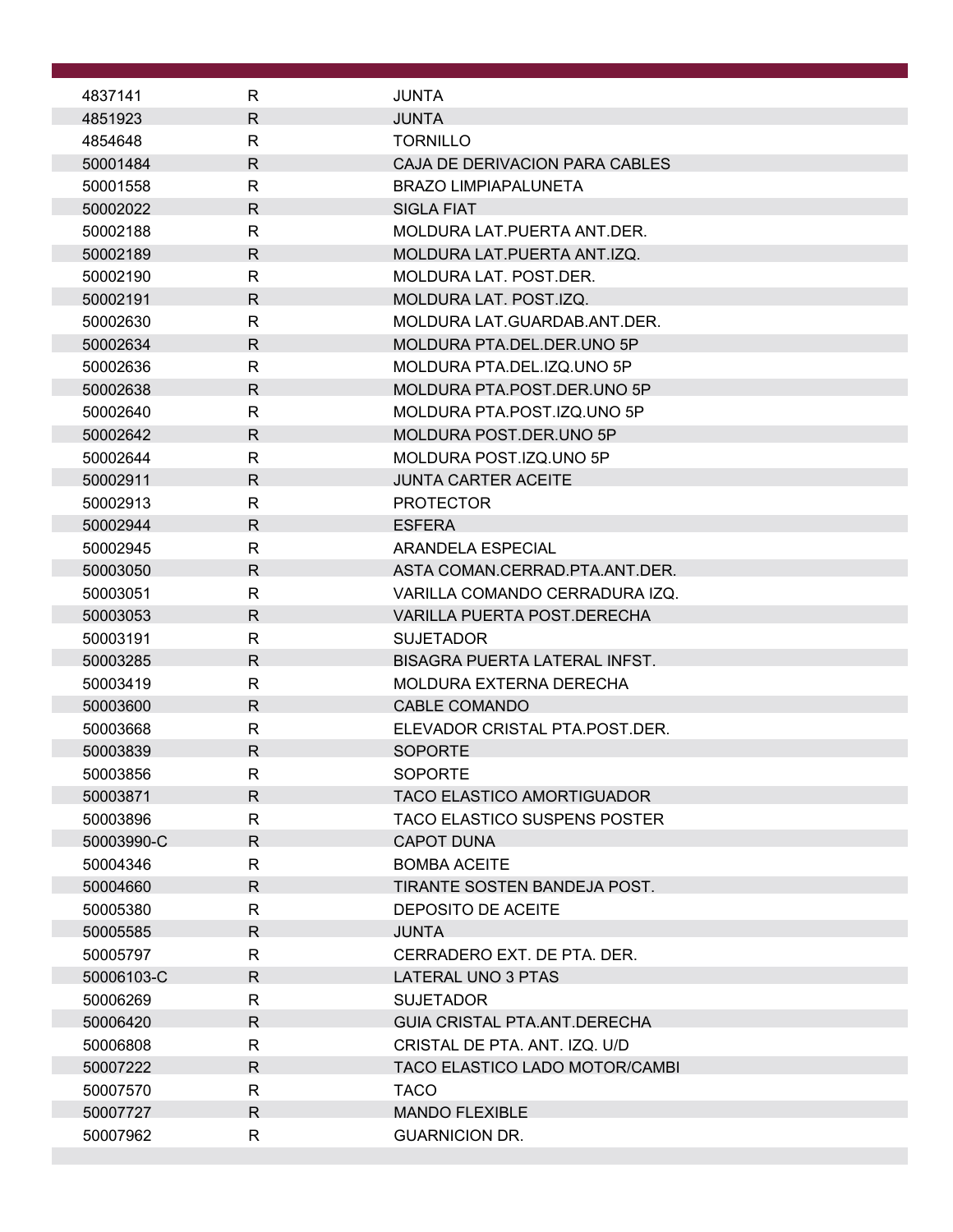| 50007963               | R                            | <b>GUARNICION</b>                                        |
|------------------------|------------------------------|----------------------------------------------------------|
| 50009294               | $\mathsf{R}$                 | FLEXIBLE COMANDO ACEL.1.3 iny.                           |
| 50009722               | R                            | ESPEJ.RETROV.IZQ.C/COM.FIORINO                           |
| 50010093               | $\mathsf{R}$                 | <b>CONDENSADOR</b>                                       |
| 50010093-C             | R                            | <b>CONDENSADOR</b>                                       |
| 50010723               | $\mathsf{R}$                 | ESPEJO RETROVISOR IZQUIERDO                              |
| 50010928               | $\mathsf{R}$                 | PARAGOLPES ANTERIOR                                      |
| 50011797-C             | $\mathsf{R}$                 | REPARO INT. PASARUEDA ANT DER                            |
| 50012596               | $\mathsf{R}$                 | <b>ELECTROBOMBA</b>                                      |
| 50012608               | $\mathsf{R}$                 | <b>VARILLA SOSTEN CAPOT</b>                              |
| 50012791               | $\mathsf{R}$                 | <b>VARILLA</b>                                           |
| 50013572-C             | $\mathsf{R}$                 | AMORTIGUADOR ANT                                         |
| 50013918               | R                            | CINT.SEGURIDAD POST.LATERAL                              |
| 50014096               | $\mathsf{R}$                 | ACOPLE CINT.SEG.POST.LAT/CENTR                           |
| 50014097               | $\mathsf{R}$<br>$\mathsf{R}$ | CINT.SEGURIDAD POST.CENTRAL<br><b>CAVIDAD DE RUEDA</b>   |
| 50014273<br>50015974   | $\mathsf{R}$                 | <b>ADHESIVO</b>                                          |
| 50016334               | $\mathsf{R}$                 | TAZA DE RUEDA 13"                                        |
| 50016347               | $\mathsf{R}$                 | REJILLA RADIADOR PARTE EXT.                              |
| 50016992               | $\mathsf{R}$                 | SEMIEJE IZQUIERDO                                        |
| 50017337               | $\mathsf{R}$                 | ESPEJO EXT.DER.S/COM.INT.3P                              |
| 50017338               | $\mathsf{R}$                 | ESPEJO EXT.IZQ.S/COM.INT.3P                              |
| 50017346-C             | $\mathsf{R}$                 | <b>FLEXIBLE DE EMBRAGUE</b>                              |
| 50017348               | $\mathsf{R}$                 | CABLE COMANDO ACELERADOR                                 |
| 50017362               | $\mathsf{R}$                 | MOLDURA FRONTAL CAJA-DER.                                |
| 50017632               | $\mathsf{R}$                 | <b>MANGUERA ENVIO AGUA</b>                               |
| 50017651               | R                            | PALANCA APERTURA CAPOT                                   |
| 50017693               | $\mathsf R$                  | TAZA DE RUEDA 13"                                        |
| 50017730               | R                            | ESPEJO EXT.DER.S/COM.INT.5P                              |
| 50017731               | $\mathsf{R}$                 | ESPEJO EXT.IZQ.S/COM.INT.5P                              |
| 50017732               | R                            | ESPEJO EXT.DER.C/COM.INT.3P                              |
| 50017735               | $\mathsf{R}$                 | ESPEJO EXT.IZQ.C/COM.INT.5P                              |
| 50017753-C             | $\mathsf{R}$                 | <b>TACO ELASTICO MOTOR</b>                               |
| 50017816               | $\mathsf{R}$                 | TUBO UNION CONEXION/CONDENSADO                           |
| 50017943               | R                            | INSONORIZANTE PUERTA LATERAL                             |
| 50017945               | $\mathsf{R}$                 | <b>CORREA DE FIJACION BATERIA</b>                        |
| 50018004               | $\mathsf{R}$                 | TUBO ENVIO AGUA RADIADOR                                 |
| 50018006               | R                            | TUBO DEPRESOR SERVOFRENO                                 |
| 50018012               | R                            | TUBO ENVIO/RESERV COMBUST AL F                           |
| 50018160-C<br>50018219 | $\mathsf{R}$<br>R            | <b>MONTANTE DER. SUSPENS ANT</b><br>PUNTA DE EJE TRASERA |
| 50018330-C             | $\mathsf{R}$                 | <b>PERFIL</b>                                            |
| 50018331               | $\mathsf{R}$                 | TAZA RUEDA 13" LOGO INYECTADO                            |
| 50018395               | $\mathsf{R}$                 | <b>TUBO ENVIO AGUA RADIADOR</b>                          |
| 50018421-C             | R                            | <b>CANALIZADOR</b>                                       |
| 50018868               | $\mathsf{R}$                 | <b>GUARNICION PORTON POSTERIOR</b>                       |
| 50018903               | R                            | SOPORTE DE GOMA ESCAPE                                   |
|                        |                              |                                                          |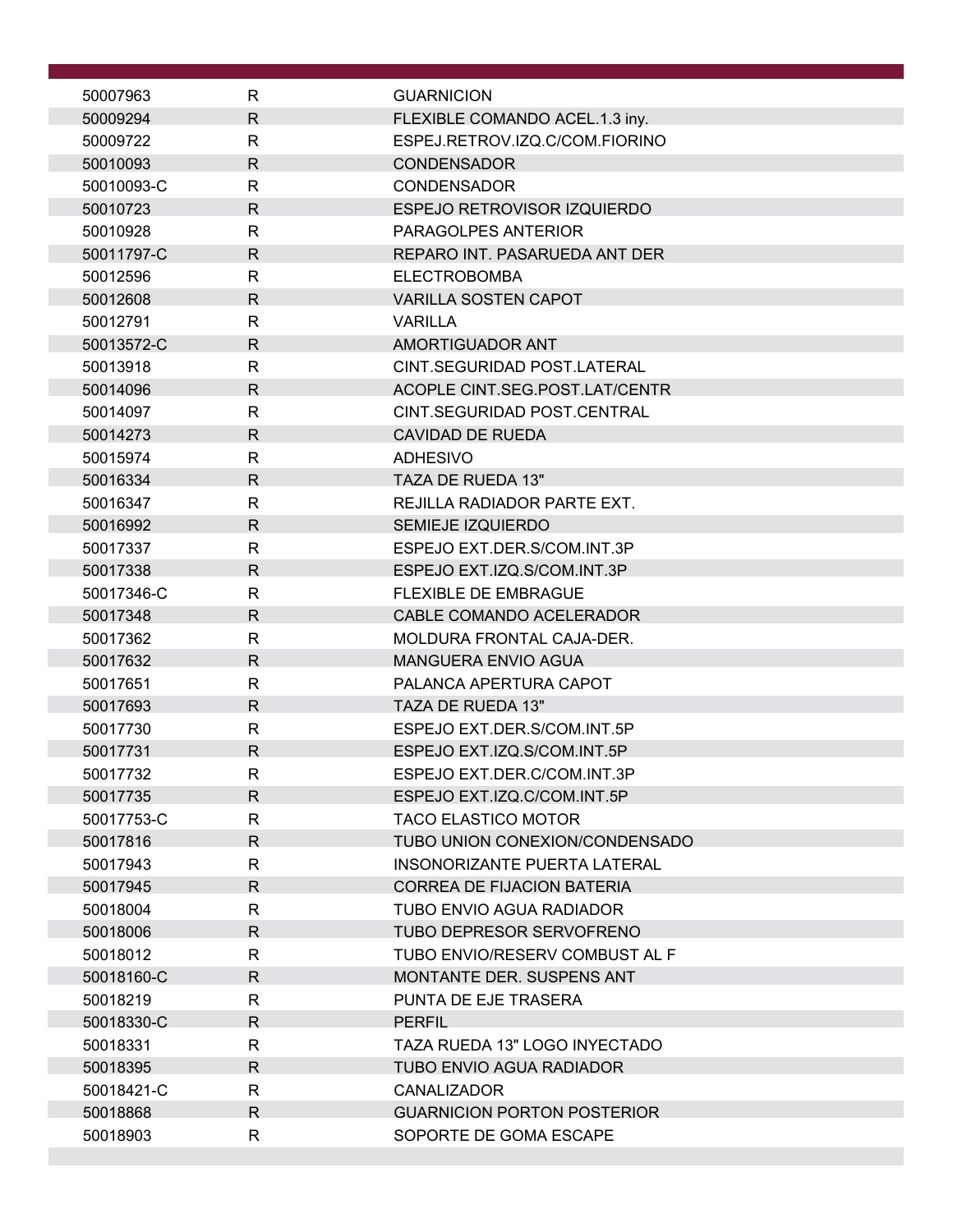| $\mathsf{R}$<br>500306196<br><b>JUNTA</b><br>$\mathsf{R}$<br>500313648<br><b>MANGA</b><br><b>TUBO</b><br>500313649<br>R<br>$\mathsf{R}$<br><b>CORREA DE DISTRIBUCION</b><br>500323627<br>$\mathsf{R}$<br><b>TUBO</b><br>500326084<br>500326919<br>$\mathsf{R}$<br><b>SEPARADOR</b><br>$\mathsf{R}$<br>500329904<br><b>JUNTA</b><br>$\mathsf{R}$<br>500343605<br><b>JUNTA</b><br>$\mathsf{R}$<br>500344443<br>CIGUENAL COMPLETO<br>$\mathsf{R}$<br>500344801-C<br><b>TURBOCOMPRESOR</b><br>$\mathsf{R}$<br><b>BUJIA DE ENCENDIDO</b><br>500351992<br>$\mathsf{R}$<br>JUEGO DE AROS +0.4<br>500352789<br>500354826<br>R<br><b>TAPA BOMBA DE ACEITE</b><br>$\mathsf{R}$<br>500356751<br><b>ENGRANAJE CONDUCIDO</b><br>R<br>PAST.FRENO UNO/DUNA<br>50036696<br>$\mathsf{R}$<br>50036780<br>LAMPARA HALOGENA H3 12V 55W<br>R<br>KIT MOLDURAS DEPORTIVAS<br>50036850<br>$\mathsf{R}$<br>500370623<br><b>BOQUILLA</b><br>$\mathsf{R}$<br>TERMOSTATO UNO/DUNA 1.7D<br>50037064<br>$\mathsf{R}$<br>50037317<br>AMORT.POSTERIOR DUCATO 10Q<br>$\mathsf{R}$<br><b>LATERAL DER</b><br>50037466-C<br>$\mathsf{R}$<br>JUNTA TAPA CIL.FIAT 01-238NA<br>50037570<br>$\mathsf{R}$<br>50037571<br>JUNTA TAPA CIL.FIAT 01-239NA<br>$\mathsf{R}$<br>50037573<br>JUNTA TAPA CIL.FIA.1M 01-240NM<br>JUNTA TAPA CIL.FIA.2M 01-240NG<br>50037574<br>R<br>$\mathsf{R}$<br>JUNTA TAPA CIL.FIA.1M 01-246NM<br>50037577<br>$\mathsf{R}$<br>50037578<br>JUNTA TAPA CIL.FIA.2M 01-246NG<br>$\mathsf{R}$<br>50037579<br>JUNTA TAPA CIL.FIA.3M 01-246NF<br>50037580<br>R<br>JUNTA TAPA CIL.FIAT 01-245NA<br>$\mathsf{R}$<br>50037743-C<br><b>BOMBA DEPRESORA 1.7 TD</b><br>FILTRO GAS OIL UNO/DUNA 1.7D<br>50037892<br>R<br>R.<br><b>FILTRO GAS OIL</b><br>50037892-C<br>R<br>ALFOMBRA CAJA FIORUNO<br>50038007<br>$\mathsf{R}$<br>SIGLA "SUITE"<br>50038087<br>$\mathsf{R}$<br>RADIO C/CD+MP3 BERMUDA<br>50038111<br>50038236<br>R<br>KIT CUBREALFOMBRAS STILO(3PZAS<br><b>GRILLA RADIADOR COMPL.CROMADA</b><br>50038271<br>R<br>R.<br>50038273-C<br><b>GRILLA RADIADOR</b><br>REPARO MOTOR/CAMBIO PAL/SIE<br>50038336-C<br>R<br>$\mathsf{R}$<br>50038337-C<br>REPARO MOTOR/CAMBIO UNO FIRE<br>R<br><b>GRILLA RADIADOR</b><br>50038397-C<br>50038416<br>R<br><b>SELLADOR DE CHASIS</b><br>50038424-C<br>R<br>RADIO CON CD+MP3<br>50038425-C<br>R<br>RADIO C/CD+MP3 LONDON<br>50038518<br>R<br>CUBRE RUEDA AUXI.IDEA ADVENTU.<br>R.<br>50038534-C<br>KIT ALZACRISTALES<br>R<br>SOPORTE MOTOR DERECHO<br>500385427 |  |  |
|-----------------------------------------------------------------------------------------------------------------------------------------------------------------------------------------------------------------------------------------------------------------------------------------------------------------------------------------------------------------------------------------------------------------------------------------------------------------------------------------------------------------------------------------------------------------------------------------------------------------------------------------------------------------------------------------------------------------------------------------------------------------------------------------------------------------------------------------------------------------------------------------------------------------------------------------------------------------------------------------------------------------------------------------------------------------------------------------------------------------------------------------------------------------------------------------------------------------------------------------------------------------------------------------------------------------------------------------------------------------------------------------------------------------------------------------------------------------------------------------------------------------------------------------------------------------------------------------------------------------------------------------------------------------------------------------------------------------------------------------------------------------------------------------------------------------------------------------------------------------------------------------------------------------------------------------------------------------------------------------------------------------------------------------------------------------------------------------------------------------------------------------------------------------------------------------------------------------------------------------------------------------------------------------------------------------------------------------------------------------------------------------------------------------------------------------------------------------------------------|--|--|
|                                                                                                                                                                                                                                                                                                                                                                                                                                                                                                                                                                                                                                                                                                                                                                                                                                                                                                                                                                                                                                                                                                                                                                                                                                                                                                                                                                                                                                                                                                                                                                                                                                                                                                                                                                                                                                                                                                                                                                                                                                                                                                                                                                                                                                                                                                                                                                                                                                                                                   |  |  |
|                                                                                                                                                                                                                                                                                                                                                                                                                                                                                                                                                                                                                                                                                                                                                                                                                                                                                                                                                                                                                                                                                                                                                                                                                                                                                                                                                                                                                                                                                                                                                                                                                                                                                                                                                                                                                                                                                                                                                                                                                                                                                                                                                                                                                                                                                                                                                                                                                                                                                   |  |  |
|                                                                                                                                                                                                                                                                                                                                                                                                                                                                                                                                                                                                                                                                                                                                                                                                                                                                                                                                                                                                                                                                                                                                                                                                                                                                                                                                                                                                                                                                                                                                                                                                                                                                                                                                                                                                                                                                                                                                                                                                                                                                                                                                                                                                                                                                                                                                                                                                                                                                                   |  |  |
|                                                                                                                                                                                                                                                                                                                                                                                                                                                                                                                                                                                                                                                                                                                                                                                                                                                                                                                                                                                                                                                                                                                                                                                                                                                                                                                                                                                                                                                                                                                                                                                                                                                                                                                                                                                                                                                                                                                                                                                                                                                                                                                                                                                                                                                                                                                                                                                                                                                                                   |  |  |
|                                                                                                                                                                                                                                                                                                                                                                                                                                                                                                                                                                                                                                                                                                                                                                                                                                                                                                                                                                                                                                                                                                                                                                                                                                                                                                                                                                                                                                                                                                                                                                                                                                                                                                                                                                                                                                                                                                                                                                                                                                                                                                                                                                                                                                                                                                                                                                                                                                                                                   |  |  |
|                                                                                                                                                                                                                                                                                                                                                                                                                                                                                                                                                                                                                                                                                                                                                                                                                                                                                                                                                                                                                                                                                                                                                                                                                                                                                                                                                                                                                                                                                                                                                                                                                                                                                                                                                                                                                                                                                                                                                                                                                                                                                                                                                                                                                                                                                                                                                                                                                                                                                   |  |  |
|                                                                                                                                                                                                                                                                                                                                                                                                                                                                                                                                                                                                                                                                                                                                                                                                                                                                                                                                                                                                                                                                                                                                                                                                                                                                                                                                                                                                                                                                                                                                                                                                                                                                                                                                                                                                                                                                                                                                                                                                                                                                                                                                                                                                                                                                                                                                                                                                                                                                                   |  |  |
|                                                                                                                                                                                                                                                                                                                                                                                                                                                                                                                                                                                                                                                                                                                                                                                                                                                                                                                                                                                                                                                                                                                                                                                                                                                                                                                                                                                                                                                                                                                                                                                                                                                                                                                                                                                                                                                                                                                                                                                                                                                                                                                                                                                                                                                                                                                                                                                                                                                                                   |  |  |
|                                                                                                                                                                                                                                                                                                                                                                                                                                                                                                                                                                                                                                                                                                                                                                                                                                                                                                                                                                                                                                                                                                                                                                                                                                                                                                                                                                                                                                                                                                                                                                                                                                                                                                                                                                                                                                                                                                                                                                                                                                                                                                                                                                                                                                                                                                                                                                                                                                                                                   |  |  |
|                                                                                                                                                                                                                                                                                                                                                                                                                                                                                                                                                                                                                                                                                                                                                                                                                                                                                                                                                                                                                                                                                                                                                                                                                                                                                                                                                                                                                                                                                                                                                                                                                                                                                                                                                                                                                                                                                                                                                                                                                                                                                                                                                                                                                                                                                                                                                                                                                                                                                   |  |  |
|                                                                                                                                                                                                                                                                                                                                                                                                                                                                                                                                                                                                                                                                                                                                                                                                                                                                                                                                                                                                                                                                                                                                                                                                                                                                                                                                                                                                                                                                                                                                                                                                                                                                                                                                                                                                                                                                                                                                                                                                                                                                                                                                                                                                                                                                                                                                                                                                                                                                                   |  |  |
|                                                                                                                                                                                                                                                                                                                                                                                                                                                                                                                                                                                                                                                                                                                                                                                                                                                                                                                                                                                                                                                                                                                                                                                                                                                                                                                                                                                                                                                                                                                                                                                                                                                                                                                                                                                                                                                                                                                                                                                                                                                                                                                                                                                                                                                                                                                                                                                                                                                                                   |  |  |
|                                                                                                                                                                                                                                                                                                                                                                                                                                                                                                                                                                                                                                                                                                                                                                                                                                                                                                                                                                                                                                                                                                                                                                                                                                                                                                                                                                                                                                                                                                                                                                                                                                                                                                                                                                                                                                                                                                                                                                                                                                                                                                                                                                                                                                                                                                                                                                                                                                                                                   |  |  |
|                                                                                                                                                                                                                                                                                                                                                                                                                                                                                                                                                                                                                                                                                                                                                                                                                                                                                                                                                                                                                                                                                                                                                                                                                                                                                                                                                                                                                                                                                                                                                                                                                                                                                                                                                                                                                                                                                                                                                                                                                                                                                                                                                                                                                                                                                                                                                                                                                                                                                   |  |  |
|                                                                                                                                                                                                                                                                                                                                                                                                                                                                                                                                                                                                                                                                                                                                                                                                                                                                                                                                                                                                                                                                                                                                                                                                                                                                                                                                                                                                                                                                                                                                                                                                                                                                                                                                                                                                                                                                                                                                                                                                                                                                                                                                                                                                                                                                                                                                                                                                                                                                                   |  |  |
|                                                                                                                                                                                                                                                                                                                                                                                                                                                                                                                                                                                                                                                                                                                                                                                                                                                                                                                                                                                                                                                                                                                                                                                                                                                                                                                                                                                                                                                                                                                                                                                                                                                                                                                                                                                                                                                                                                                                                                                                                                                                                                                                                                                                                                                                                                                                                                                                                                                                                   |  |  |
|                                                                                                                                                                                                                                                                                                                                                                                                                                                                                                                                                                                                                                                                                                                                                                                                                                                                                                                                                                                                                                                                                                                                                                                                                                                                                                                                                                                                                                                                                                                                                                                                                                                                                                                                                                                                                                                                                                                                                                                                                                                                                                                                                                                                                                                                                                                                                                                                                                                                                   |  |  |
|                                                                                                                                                                                                                                                                                                                                                                                                                                                                                                                                                                                                                                                                                                                                                                                                                                                                                                                                                                                                                                                                                                                                                                                                                                                                                                                                                                                                                                                                                                                                                                                                                                                                                                                                                                                                                                                                                                                                                                                                                                                                                                                                                                                                                                                                                                                                                                                                                                                                                   |  |  |
|                                                                                                                                                                                                                                                                                                                                                                                                                                                                                                                                                                                                                                                                                                                                                                                                                                                                                                                                                                                                                                                                                                                                                                                                                                                                                                                                                                                                                                                                                                                                                                                                                                                                                                                                                                                                                                                                                                                                                                                                                                                                                                                                                                                                                                                                                                                                                                                                                                                                                   |  |  |
|                                                                                                                                                                                                                                                                                                                                                                                                                                                                                                                                                                                                                                                                                                                                                                                                                                                                                                                                                                                                                                                                                                                                                                                                                                                                                                                                                                                                                                                                                                                                                                                                                                                                                                                                                                                                                                                                                                                                                                                                                                                                                                                                                                                                                                                                                                                                                                                                                                                                                   |  |  |
|                                                                                                                                                                                                                                                                                                                                                                                                                                                                                                                                                                                                                                                                                                                                                                                                                                                                                                                                                                                                                                                                                                                                                                                                                                                                                                                                                                                                                                                                                                                                                                                                                                                                                                                                                                                                                                                                                                                                                                                                                                                                                                                                                                                                                                                                                                                                                                                                                                                                                   |  |  |
|                                                                                                                                                                                                                                                                                                                                                                                                                                                                                                                                                                                                                                                                                                                                                                                                                                                                                                                                                                                                                                                                                                                                                                                                                                                                                                                                                                                                                                                                                                                                                                                                                                                                                                                                                                                                                                                                                                                                                                                                                                                                                                                                                                                                                                                                                                                                                                                                                                                                                   |  |  |
|                                                                                                                                                                                                                                                                                                                                                                                                                                                                                                                                                                                                                                                                                                                                                                                                                                                                                                                                                                                                                                                                                                                                                                                                                                                                                                                                                                                                                                                                                                                                                                                                                                                                                                                                                                                                                                                                                                                                                                                                                                                                                                                                                                                                                                                                                                                                                                                                                                                                                   |  |  |
|                                                                                                                                                                                                                                                                                                                                                                                                                                                                                                                                                                                                                                                                                                                                                                                                                                                                                                                                                                                                                                                                                                                                                                                                                                                                                                                                                                                                                                                                                                                                                                                                                                                                                                                                                                                                                                                                                                                                                                                                                                                                                                                                                                                                                                                                                                                                                                                                                                                                                   |  |  |
|                                                                                                                                                                                                                                                                                                                                                                                                                                                                                                                                                                                                                                                                                                                                                                                                                                                                                                                                                                                                                                                                                                                                                                                                                                                                                                                                                                                                                                                                                                                                                                                                                                                                                                                                                                                                                                                                                                                                                                                                                                                                                                                                                                                                                                                                                                                                                                                                                                                                                   |  |  |
|                                                                                                                                                                                                                                                                                                                                                                                                                                                                                                                                                                                                                                                                                                                                                                                                                                                                                                                                                                                                                                                                                                                                                                                                                                                                                                                                                                                                                                                                                                                                                                                                                                                                                                                                                                                                                                                                                                                                                                                                                                                                                                                                                                                                                                                                                                                                                                                                                                                                                   |  |  |
|                                                                                                                                                                                                                                                                                                                                                                                                                                                                                                                                                                                                                                                                                                                                                                                                                                                                                                                                                                                                                                                                                                                                                                                                                                                                                                                                                                                                                                                                                                                                                                                                                                                                                                                                                                                                                                                                                                                                                                                                                                                                                                                                                                                                                                                                                                                                                                                                                                                                                   |  |  |
|                                                                                                                                                                                                                                                                                                                                                                                                                                                                                                                                                                                                                                                                                                                                                                                                                                                                                                                                                                                                                                                                                                                                                                                                                                                                                                                                                                                                                                                                                                                                                                                                                                                                                                                                                                                                                                                                                                                                                                                                                                                                                                                                                                                                                                                                                                                                                                                                                                                                                   |  |  |
|                                                                                                                                                                                                                                                                                                                                                                                                                                                                                                                                                                                                                                                                                                                                                                                                                                                                                                                                                                                                                                                                                                                                                                                                                                                                                                                                                                                                                                                                                                                                                                                                                                                                                                                                                                                                                                                                                                                                                                                                                                                                                                                                                                                                                                                                                                                                                                                                                                                                                   |  |  |
|                                                                                                                                                                                                                                                                                                                                                                                                                                                                                                                                                                                                                                                                                                                                                                                                                                                                                                                                                                                                                                                                                                                                                                                                                                                                                                                                                                                                                                                                                                                                                                                                                                                                                                                                                                                                                                                                                                                                                                                                                                                                                                                                                                                                                                                                                                                                                                                                                                                                                   |  |  |
|                                                                                                                                                                                                                                                                                                                                                                                                                                                                                                                                                                                                                                                                                                                                                                                                                                                                                                                                                                                                                                                                                                                                                                                                                                                                                                                                                                                                                                                                                                                                                                                                                                                                                                                                                                                                                                                                                                                                                                                                                                                                                                                                                                                                                                                                                                                                                                                                                                                                                   |  |  |
|                                                                                                                                                                                                                                                                                                                                                                                                                                                                                                                                                                                                                                                                                                                                                                                                                                                                                                                                                                                                                                                                                                                                                                                                                                                                                                                                                                                                                                                                                                                                                                                                                                                                                                                                                                                                                                                                                                                                                                                                                                                                                                                                                                                                                                                                                                                                                                                                                                                                                   |  |  |
|                                                                                                                                                                                                                                                                                                                                                                                                                                                                                                                                                                                                                                                                                                                                                                                                                                                                                                                                                                                                                                                                                                                                                                                                                                                                                                                                                                                                                                                                                                                                                                                                                                                                                                                                                                                                                                                                                                                                                                                                                                                                                                                                                                                                                                                                                                                                                                                                                                                                                   |  |  |
|                                                                                                                                                                                                                                                                                                                                                                                                                                                                                                                                                                                                                                                                                                                                                                                                                                                                                                                                                                                                                                                                                                                                                                                                                                                                                                                                                                                                                                                                                                                                                                                                                                                                                                                                                                                                                                                                                                                                                                                                                                                                                                                                                                                                                                                                                                                                                                                                                                                                                   |  |  |
|                                                                                                                                                                                                                                                                                                                                                                                                                                                                                                                                                                                                                                                                                                                                                                                                                                                                                                                                                                                                                                                                                                                                                                                                                                                                                                                                                                                                                                                                                                                                                                                                                                                                                                                                                                                                                                                                                                                                                                                                                                                                                                                                                                                                                                                                                                                                                                                                                                                                                   |  |  |
|                                                                                                                                                                                                                                                                                                                                                                                                                                                                                                                                                                                                                                                                                                                                                                                                                                                                                                                                                                                                                                                                                                                                                                                                                                                                                                                                                                                                                                                                                                                                                                                                                                                                                                                                                                                                                                                                                                                                                                                                                                                                                                                                                                                                                                                                                                                                                                                                                                                                                   |  |  |
|                                                                                                                                                                                                                                                                                                                                                                                                                                                                                                                                                                                                                                                                                                                                                                                                                                                                                                                                                                                                                                                                                                                                                                                                                                                                                                                                                                                                                                                                                                                                                                                                                                                                                                                                                                                                                                                                                                                                                                                                                                                                                                                                                                                                                                                                                                                                                                                                                                                                                   |  |  |
|                                                                                                                                                                                                                                                                                                                                                                                                                                                                                                                                                                                                                                                                                                                                                                                                                                                                                                                                                                                                                                                                                                                                                                                                                                                                                                                                                                                                                                                                                                                                                                                                                                                                                                                                                                                                                                                                                                                                                                                                                                                                                                                                                                                                                                                                                                                                                                                                                                                                                   |  |  |
|                                                                                                                                                                                                                                                                                                                                                                                                                                                                                                                                                                                                                                                                                                                                                                                                                                                                                                                                                                                                                                                                                                                                                                                                                                                                                                                                                                                                                                                                                                                                                                                                                                                                                                                                                                                                                                                                                                                                                                                                                                                                                                                                                                                                                                                                                                                                                                                                                                                                                   |  |  |
|                                                                                                                                                                                                                                                                                                                                                                                                                                                                                                                                                                                                                                                                                                                                                                                                                                                                                                                                                                                                                                                                                                                                                                                                                                                                                                                                                                                                                                                                                                                                                                                                                                                                                                                                                                                                                                                                                                                                                                                                                                                                                                                                                                                                                                                                                                                                                                                                                                                                                   |  |  |
|                                                                                                                                                                                                                                                                                                                                                                                                                                                                                                                                                                                                                                                                                                                                                                                                                                                                                                                                                                                                                                                                                                                                                                                                                                                                                                                                                                                                                                                                                                                                                                                                                                                                                                                                                                                                                                                                                                                                                                                                                                                                                                                                                                                                                                                                                                                                                                                                                                                                                   |  |  |
|                                                                                                                                                                                                                                                                                                                                                                                                                                                                                                                                                                                                                                                                                                                                                                                                                                                                                                                                                                                                                                                                                                                                                                                                                                                                                                                                                                                                                                                                                                                                                                                                                                                                                                                                                                                                                                                                                                                                                                                                                                                                                                                                                                                                                                                                                                                                                                                                                                                                                   |  |  |
|                                                                                                                                                                                                                                                                                                                                                                                                                                                                                                                                                                                                                                                                                                                                                                                                                                                                                                                                                                                                                                                                                                                                                                                                                                                                                                                                                                                                                                                                                                                                                                                                                                                                                                                                                                                                                                                                                                                                                                                                                                                                                                                                                                                                                                                                                                                                                                                                                                                                                   |  |  |
|                                                                                                                                                                                                                                                                                                                                                                                                                                                                                                                                                                                                                                                                                                                                                                                                                                                                                                                                                                                                                                                                                                                                                                                                                                                                                                                                                                                                                                                                                                                                                                                                                                                                                                                                                                                                                                                                                                                                                                                                                                                                                                                                                                                                                                                                                                                                                                                                                                                                                   |  |  |
|                                                                                                                                                                                                                                                                                                                                                                                                                                                                                                                                                                                                                                                                                                                                                                                                                                                                                                                                                                                                                                                                                                                                                                                                                                                                                                                                                                                                                                                                                                                                                                                                                                                                                                                                                                                                                                                                                                                                                                                                                                                                                                                                                                                                                                                                                                                                                                                                                                                                                   |  |  |
|                                                                                                                                                                                                                                                                                                                                                                                                                                                                                                                                                                                                                                                                                                                                                                                                                                                                                                                                                                                                                                                                                                                                                                                                                                                                                                                                                                                                                                                                                                                                                                                                                                                                                                                                                                                                                                                                                                                                                                                                                                                                                                                                                                                                                                                                                                                                                                                                                                                                                   |  |  |
|                                                                                                                                                                                                                                                                                                                                                                                                                                                                                                                                                                                                                                                                                                                                                                                                                                                                                                                                                                                                                                                                                                                                                                                                                                                                                                                                                                                                                                                                                                                                                                                                                                                                                                                                                                                                                                                                                                                                                                                                                                                                                                                                                                                                                                                                                                                                                                                                                                                                                   |  |  |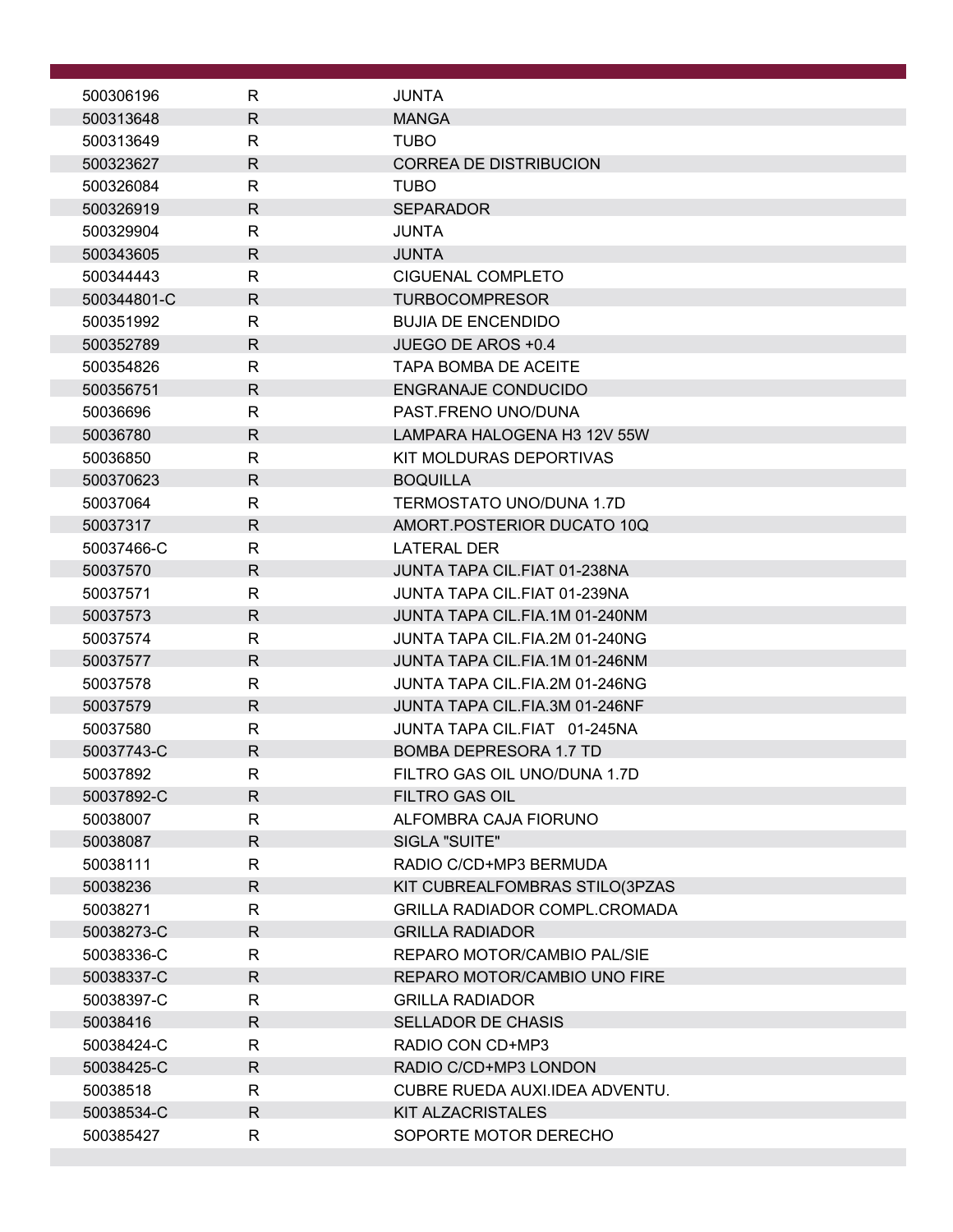| 50038573-C             | R                 | <b>ALARMA FIAT CYB</b>                                  |
|------------------------|-------------------|---------------------------------------------------------|
| 50038666               | $\mathsf{R}$      | ALARMA CYBER C/BLOQ.AUSEN.^07                           |
| 50038792               | $\mathsf{R}$      | RADIO C/CD SONY CDX-GT35U                               |
| 50038807               | $\mathsf{R}$      | LIBRO HISTORIA FIAT 90 AÑOS                             |
| 500388381              | R                 | <b>JUNTA TAPA DE VALVULAS Ducato</b>                    |
| 500388382              | $\mathsf{R}$      | <b>JUNTA TAPA BOTADORES Ducato</b>                      |
| 50038910               | $\mathsf{R}$      | RADIO SONY CDX-GT300MP                                  |
| 50038921               | R                 | RADIO SONY CDX-GT310                                    |
| 50038926               | $\mathsf{R}$      | SIGLA FIORINO QUBO                                      |
| 50038941               | $\mathsf{R}$      | JGO.CUBRE ALFOMB.FIORINO QUBO                           |
| 50038953               | $\mathsf{R}$      | CUBREALFOMBR CAJA FIORINO QUBO                          |
| 50038971               | R                 | CONVERT. OXIDO CERTI ETCH 1 LT                          |
| 50038972               | R                 | PROTECTOR AEROSOL DRYLUBE 312g                          |
| 50038973               | $\mathsf{R}$      | PINTURA ALUMINIO SPRAY KRILON                           |
| 50038990               | R                 | JGO.CUBRE ALFOMB.FAMILIA FL4                            |
| 50039027-C             | $\mathsf{R}$      | REPARO MOTOR 1,4 QUBO                                   |
| 50039056               | R<br>$\mathsf{R}$ | REPARO MOTOR/CAMBIO 1.6 (326)                           |
| 50039066<br>50039074   | R                 | RADIO SONY CDX-GT520U<br>CAMPERA NEGRA FIAT MOPAR TAL.L |
| 50039174               | R                 | NEUM.PIRELLI PZERO 195/45/16"                           |
| 50039197               | $\mathsf{R}$      | ELEMENTO FILTRANTE DE AIRE                              |
| 50039296               | R                 | <b>CARGADOR USB MOPAR</b>                               |
| 50039378               | R                 | SUPLEMENTO FE ERRATAS TORO                              |
| 500395378              | $\mathsf{R}$      | <b>RETEN VALVULAS 2.3 JTD</b>                           |
| 50050756               | R                 | <b>SEMICOJINETE</b>                                     |
| 504000412-C            | R                 | <b>TENSOR CORREA</b>                                    |
| 504008971              | R                 | <b>TORNILLO</b>                                         |
| 504012746              | $\mathsf{R}$      | <b>JUNTA BOMBA DE ACEITE</b>                            |
| 504019978              | $\mathsf{R}$      | CORREA POLY V 6K L=950                                  |
| 504049360              | $\mathsf{R}$      | JUEGO DE JUNTAS MOTOR                                   |
| 504083122              | $\mathsf{R}$      | <b>BOMBA DE AGUA</b>                                    |
| 504084453              | R.                | TENSOR CORREA AIRE ACOND.                               |
| 504084453-C            | R                 | <b>TENSOR</b>                                           |
| 504096180              | $\mathsf{R}$      | <b>ENGRANAJE DIST</b>                                   |
| 504096943              | $\mathsf{R}$      | <b>MANGA</b>                                            |
| 504106751              | R.                | <b>TENSOR CORREA MANDOS AUXILIARS</b>                   |
| 504106751-C            | R                 | <b>TENSOR CORREA</b>                                    |
| 504229208              | R.                | SENSOR PRESION ACUMULADOR HIDO                          |
| 504386305              | R                 | TUBO DE AGUA                                            |
| 50509311               | $\mathsf{R}$      | <b>GUARDABARRO ANT.DR.</b>                              |
| 50512105-C             | R                 | <b>CONDENSADOR</b>                                      |
| 50512681-C<br>50515279 | R<br>R            | <b>INTERRUPTOR COMAND</b><br>FILTRO DE AIRE COMPL.      |
| 50515501               | R.                | <b>ELEMENTO FILTRANTE</b>                               |
| 50520117               | R                 | SOPORTE FIJ.                                            |
| 50520218               | R.                | <b>GANCHO CERRADERO</b>                                 |
| 50521273               | R.                | AMORTIGUADOR DEL.DER.                                   |
|                        |                   |                                                         |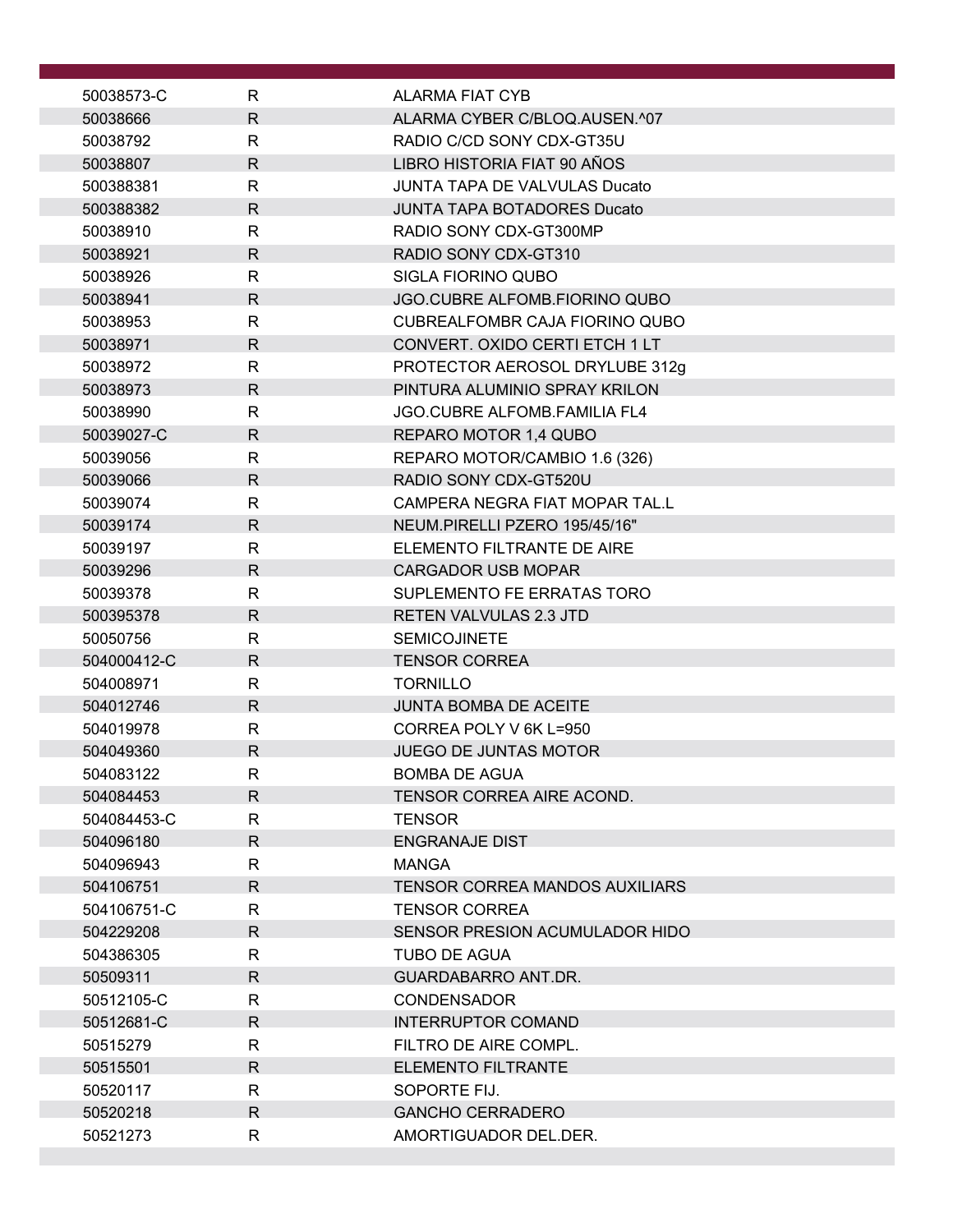| 50523952             | R                 | AMORTIGUADOR DEL.DER.                                 |
|----------------------|-------------------|-------------------------------------------------------|
| 50526515             | $\mathsf{R}$      | <b>CONDENSADOR AIRE COND</b>                          |
| 50901680             | R                 | APLIQUE LATERAL F500 LET.ROJA                         |
| 50901684             | $\mathsf{R}$      | APLIQUE LATERAL F500 LET.BLAN                         |
| 50901816             | R                 | ALARMA QUBO                                           |
| 50901873             | $\mathsf{R}$      | SALIDA DE ESCAPE DEP. PUNTO 1.4                       |
| 50901881             | R                 | STICKER P/CAPOT Y TECHO ROJO                          |
| 50901981             | R                 | LLANTA ALEACIÓN 15" X 6,0"                            |
| 50902038-C           | $\mathsf{R}$      | ALARMA AF2600T                                        |
| 50902062-C           | $\mathsf{R}$      | <b>KIT COBERTURA</b>                                  |
| 50902099             | $\mathsf{R}$      | PROTECTOR ZOCALOS LINEA                               |
| 50902105-C           | R                 | <b>ALARMA FIAT AF1</b>                                |
| 50902106-C           | R                 | <b>ALARMA FIAT</b>                                    |
| 50902109-C           | $\mathsf{R}$      | <b>ALARMA FIAT</b>                                    |
| 50902151             | R                 | RED PORTAOBJETOS PISO DE CARGA                        |
| 50902358             | $\mathsf{R}$      | <b>RECUBRIMIENTO</b>                                  |
| 50902365-C           | R                 | <b>ALARMA FIAT</b>                                    |
| 50902500-C           | $\mathsf{R}$      | ALARMA AF 1700T                                       |
| 50902701             | R                 | ALARMA FIAT AF 1900T(326)                             |
| 50902729             | R                 | KIT DEFLECTOR DE LLUVIA 5P                            |
| 50902842             | R                 | KIT MOLDURAS PARAGOLPE DEL.                           |
| 50902875             | R<br>$\mathsf{R}$ | <b>SPOILER TRASERO</b>                                |
| 50902877<br>50902880 | R                 | SPOILER DELANTERO<br>KIT MINIFALDAS LATERALES         |
| 50902912             | R                 | KIT RECUBRIMIENTO PARANTE 4P                          |
| 50902998             | $\mathsf{R}$      | KIT MANIJAS CROM PUERTA"MOPAR"                        |
| 50926173             | R                 | CONJ.MANIJA PTA.EXT.CROMADA 5P                        |
| 50926174             | $\mathsf{R}$      | CONJ.MOLDURA ESPEJO CROMADA                           |
| 50926216-C           | $\mathsf{R}$      | ALARMA AF1700 S/CIERREVER 50927788                    |
| 50926748             | $\mathsf{R}$      | ALARMA FIAT AF 2900T                                  |
| 50926754             | ${\sf R}$         | ALARMA FIAT AF 1900 (326)                             |
| 50926872             | R                 | <b>ALARMA VOLUMETRICA</b>                             |
| 50927341             | R                 | KIT FAROS ANTINIEB.NUEVO PALIO                        |
| 50927817             | R.                | KIT ESTRIBOS LATERALES                                |
| 50927850             | R                 | KIT COVERTOR LLAVE                                    |
| 50928105             | R                 | KIT PROTECTOR DE SOLERA                               |
| 51700543             | R                 | SOPORTE MOTOR LADO DIFERENCIAL                        |
| 51701526             | R                 | <b>SIGLA "1.8"</b>                                    |
| 51701566             | R                 | REFLECTANTE DR.PARAG.POST.ADVE                        |
| 51702914             | $\mathsf{R}$      | SOPORTE MOTOP.LADO CAMBIO                             |
| 51703145             | R                 | REJILLA LAT.IZQ.PARAG.S/ANTIN.                        |
| 51703145-C           | $\mathsf{R}$      | <b>REJILLA LAT IZQ</b>                                |
| 51703146             | R                 | REJILLA LAT.DER.PARAG.C/ANTIN.                        |
| 51703364<br>51704313 | R<br>R            | <b>SIGLA TRAS. FIAT</b><br>VARILLA PARA ABRIR EL BAUL |
| 51705146             | R.                | SOPORTE PEDALERA                                      |
| 51705468             | R                 | SOPORTE DER.TACO.ELAS.PARAG.PO                        |
|                      |                   |                                                       |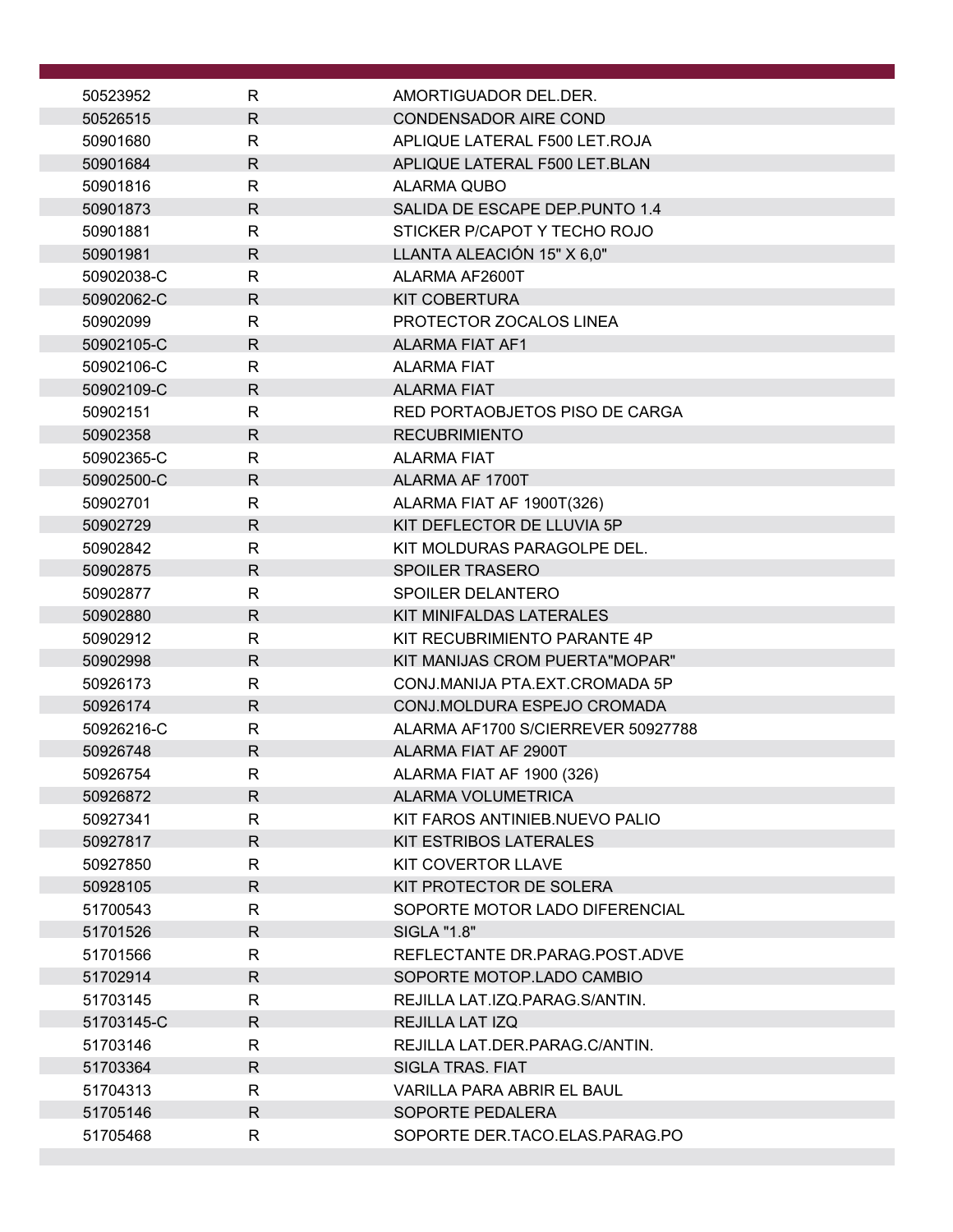| 51705590   | R            | CABLE COMANDO ACELERADOR              |
|------------|--------------|---------------------------------------|
| 51707790   | $\mathsf{R}$ | <b>MULETILLA DE FIJACION</b>          |
| 51707864   | R            | TUBO FLEX CONDENSADOR                 |
| 51708470   | $\mathsf{R}$ | <b>TAPA BAUL COMPLETA</b>             |
| 51708944   | $\mathsf{R}$ | ESTRUCT.LAT.INT.POST.IZQ.             |
| 51709049   | $\mathsf{R}$ | TACO ELASTICO LADO CAMBIO             |
| 51709050   | R            | TACO ELASTICO LADO CAMBIO             |
| 51709749   | $\mathsf{R}$ | AMORTIGUADOR PORTON TRAS.C/101        |
| 51711609   | $\mathsf{R}$ | SIGLA LATERAL 1.3 MPI                 |
| 51712595   | $\mathsf{R}$ | TUBO FLEXIBLE SUP.RADIADOR            |
| 51712598   | $\mathsf{R}$ | TUBO FLEXIBLE INFERIOR RADIADO        |
| 51713164   | $\mathsf{R}$ | TUBO DE GOMA FLEX COMPR/CONDEN        |
| 51713170   | $\mathsf{R}$ | <b>MANGUERA INFERIOR RADIADOR</b>     |
| 51713257-C | $\mathsf{R}$ | <b>GUARDAB ANT</b>                    |
| 51713400   | R            | <b>LUZ DE PATENTE</b>                 |
| 51714322   | $\mathsf{R}$ | <b>GUARNICION TECHO DERECHO</b>       |
| 51714323   | R            | <b>GUARNICION TECHO IZQUIERDA</b>     |
| 51714623   | R.           | TACO ELASTICO CENT.PARAG.POST.        |
| 51714632   | $\mathsf{R}$ | <b>TORNILLO</b>                       |
| 51715137   | $\mathsf{R}$ | SOPORTE CEN.TACO.ELAST.PARG.PO        |
| 51715455   | $\mathsf{R}$ | ESPUMA RESPALDO POST.ENTERO           |
| 51715728   | $\mathsf{R}$ | <b>TACO DE GOMA</b>                   |
| 51715992   | $\mathsf{R}$ | REJILLA LAT.DER.PARAG.C/ANTIN.        |
| 51715998   | $\mathsf{R}$ | VARILLA IZQ.APERT.PORTON POST.        |
| 51716310   | $\mathsf{R}$ | ALZACRISTAL MECANICO IZQUIERDO        |
| 51716377   | R            | <b>TORNILLO</b>                       |
| 51716417   | R            | AMORTIG.ANTERIOR STILO (JTD)          |
| 51716606   | $\mathsf{R}$ | OPTICA DER.C/LUZ POSIC.INCOL.         |
| 51716608   | R            | OPTICA IZQ. C/LUZ POSICION INC        |
| 51716608-C | $\mathsf{R}$ | OPTICA IZQ                            |
| 51716986   | к            | <b>GUARNICION CRISTAL PTA.ANT.IZQ</b> |
| 51716988   | R            | SOPORTE FILTRO COMBUSTIBLE            |
| 51717399   | R            | ALOJAMIENTO TAMBOR CERRAD.DER.        |
| 51717402   | R.           | <b>HORQUILLA ELASTICA</b>             |
| 51717793   | R            | FARO LATERAL GUARDABARRO              |
| 51718438   | R            | REPARO PASARRUEDA POST.DR. S.W.       |
| 51718439   | $\mathsf{R}$ | REPARO PASARRUEDA POST.IZ, S.W.       |
| 51718648-C | R            | SIGLA DELANTERA FIAT                  |
| 51718880   | R            | EJE TAPA GUANTERA INFERIOR            |
| 51718922   | R            | MOLDURA PARLANTE PTA.ANT.IZ.          |
| 51719312   | R            | BAST/ ASIEN ANT IZQ.C/REGUL EL        |
| 51719772   | R.           | <b>MANGA FLEXIBLE</b>                 |
| 51720448   | R            | CENTRALINA DERIV.NVM                  |
| 51721288   | $\mathsf{R}$ | <b>CENTRALINA DERIV.NVP</b>           |
| 51721289   | R            | CENTRALINA DERIV.NVP                  |
| 51721543   | $\mathsf{R}$ | ENGANCHE COJINETE PORTON POST.        |
| 51722090   | R            | TAZA DE RUEDA 13"                     |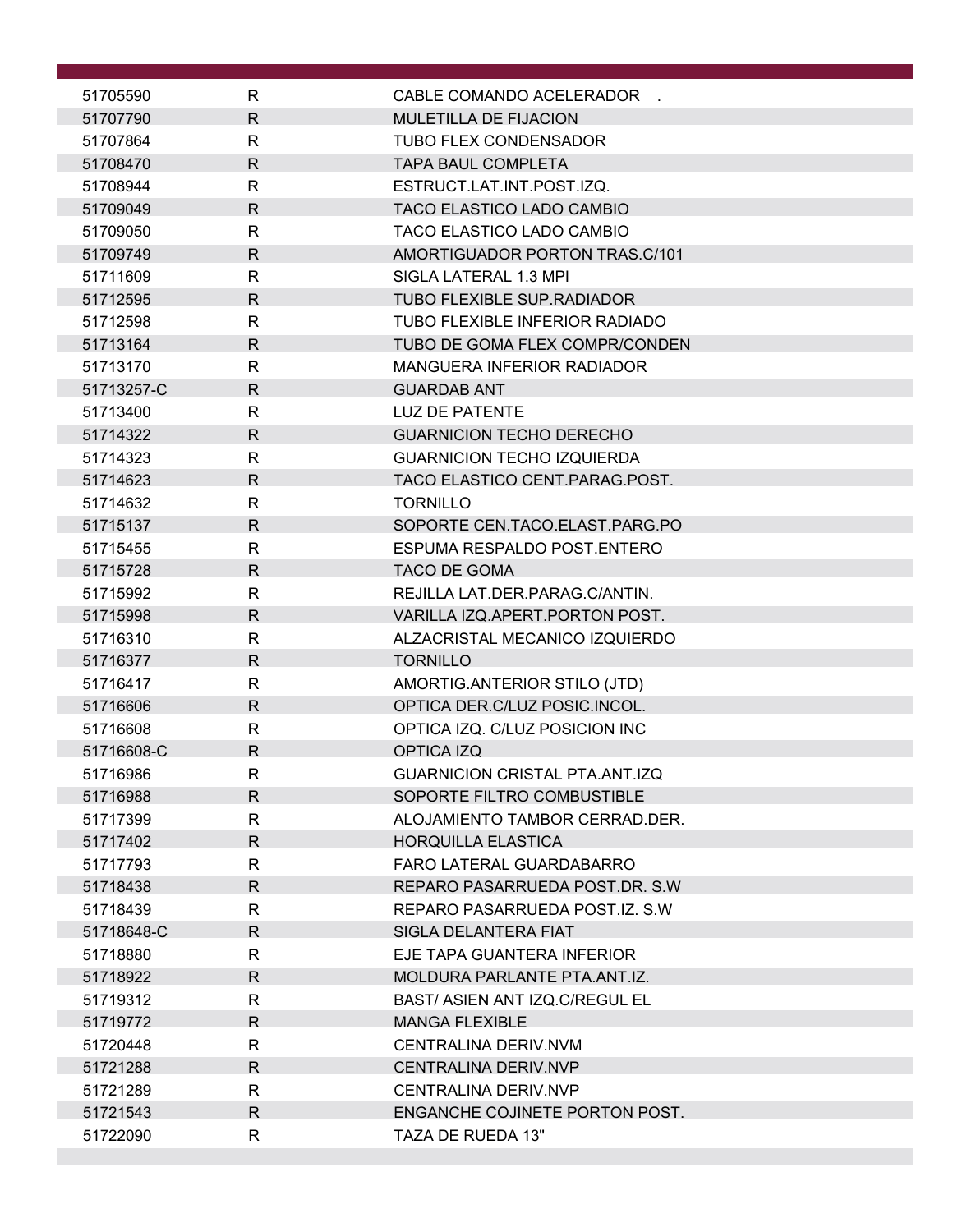| 51722490   | R            | TAZA DE RUEDA 13"                     |
|------------|--------------|---------------------------------------|
| 51722491   | $\mathsf{R}$ | TAZA DE RUEDA 14"(BASE-DIESEL)        |
| 51723178   | R            | MONTANTE DERECHO                      |
| 51724533   | $\mathsf{R}$ | VIROLA SENSOR ESTAC.CENTR.DR.         |
| 51724534   | $\mathsf{R}$ | VIROLA SENSOR ESTAC.CENTR.IZ.         |
| 51724801   | $\mathsf{R}$ | <b>FARO POSTERIOR DERECHO</b>         |
| 51724821   | $\mathsf{R}$ | ALZACRISTAL ELECTR.DEL.DER.(5P        |
| 51725622   | $\mathsf{R}$ | CASQUILLO                             |
| 51725904   | $\mathsf{R}$ | TIRANTE INTERIOR PUERTA IZQ.          |
| 51727755   | $\mathsf{R}$ | <b>TOPE GOMA TAPA BAUL</b>            |
| 51727761   | $\mathsf{R}$ | LARGUERO ANTER IZQUIERDA              |
| 51727762   | R            | ENCAJE LARGUERO IZQ.ESTRUCT           |
| 51727779   | R            | <b>TRAVERSA SUPERIOR ESTRUCT FRON</b> |
| 51728123-C | $\mathsf{R}$ | <b>BISAGRA DERECHA</b>                |
| 51728393   | R            | REFLECTANTE DR.PARAGOLPE POST.        |
| 51730914   | $\mathsf{R}$ | <b>TUERCA M6</b>                      |
| 51731041   | $\mathsf{R}$ | CABLE ANTENA DE TECHO                 |
| 51731092   | $\mathsf{R}$ | RECUBRIMIENTO METALICO DER            |
| 51731498   | $\mathsf{R}$ | <b>GUARNICION MOLDURA PARABRISA</b>   |
| 51731810   | $\mathsf{R}$ | <b>CENTRO DE LLANTA</b>               |
| 51731926   | $\mathsf{R}$ | FARO ANT.DR.CON LAMPARA               |
| 51731926-C | R            | FAROANTER DER                         |
| 51731927   | $\mathsf{R}$ | FARO ANT.IZQ SIN LAMPARA              |
| 51731927-C | $\mathsf{R}$ | FARO ANT IZQ                          |
| 51731930-C | R            | <b>FARO POSTER</b>                    |
| 51731981   | $\mathsf{R}$ | <b>GUARNICION TECHO IZQUIERDO</b>     |
| 51732118   | R            | <b>TRABA CERRADURA BAUL</b>           |
| 51732120   | $\mathsf{R}$ | DEPOSITO CON ELECTROBOMBA             |
| 51732519   | R            | MANGUERA RETORNO DE ACEITE DH         |
| 51732930   | $\mathsf{R}$ | PRESILLA FIJA                         |
| 51732980   | R            | <b>GUARNICION VIDRIO PUERT DEL IZ</b> |
| 51733117   | R.           | <b>TAZA RUEDA 13"</b>                 |
| 51733327   | R            | CONJ.TRAVES.PORTAFAROS RST            |
| 51734041   | R.           | <b>TAZA RUEDA 14"</b>                 |
| 51734443   | $\mathsf{R}$ | <b>TAPA TANQUE COMBUSTIBLE</b>        |
| 51734519   | $\mathsf{R}$ | FARO ANT.DR.FONDO NEGRO C/LAMP        |
| 51734519-C | $\mathsf{R}$ | <b>FARO ANTER DER</b>                 |
| 51734520   | R            | FARO ANT.IZ.FONDO NEGRO C/LAMP        |
| 51734562   | R            | AMORTIGUADOR DE PORTON                |
| 51734852   | $\mathsf{R}$ | CABLE COMPLEMENTAR SENSOR ESTA        |
| 51735193   | R.           | TUBO FLEXIBLE CONDENS/COMPRES.        |
| 51735194   | $\mathsf{R}$ | TUBO FLEXIB.CONDENSADOR/FILTRO        |
| 51735200   | R            | TUBO SUP DE RADIADOR                  |
| 51735375   | R.           | <b>TAPA TANQUE COMBUSTIBLE</b>        |
| 51735791-C | R            | LATERAL CARROSERIA                    |
| 51735966   | R.           | CASQUILLO                             |
| 51736258   | R            | ALZACRISTAL TRASERO DERECHO           |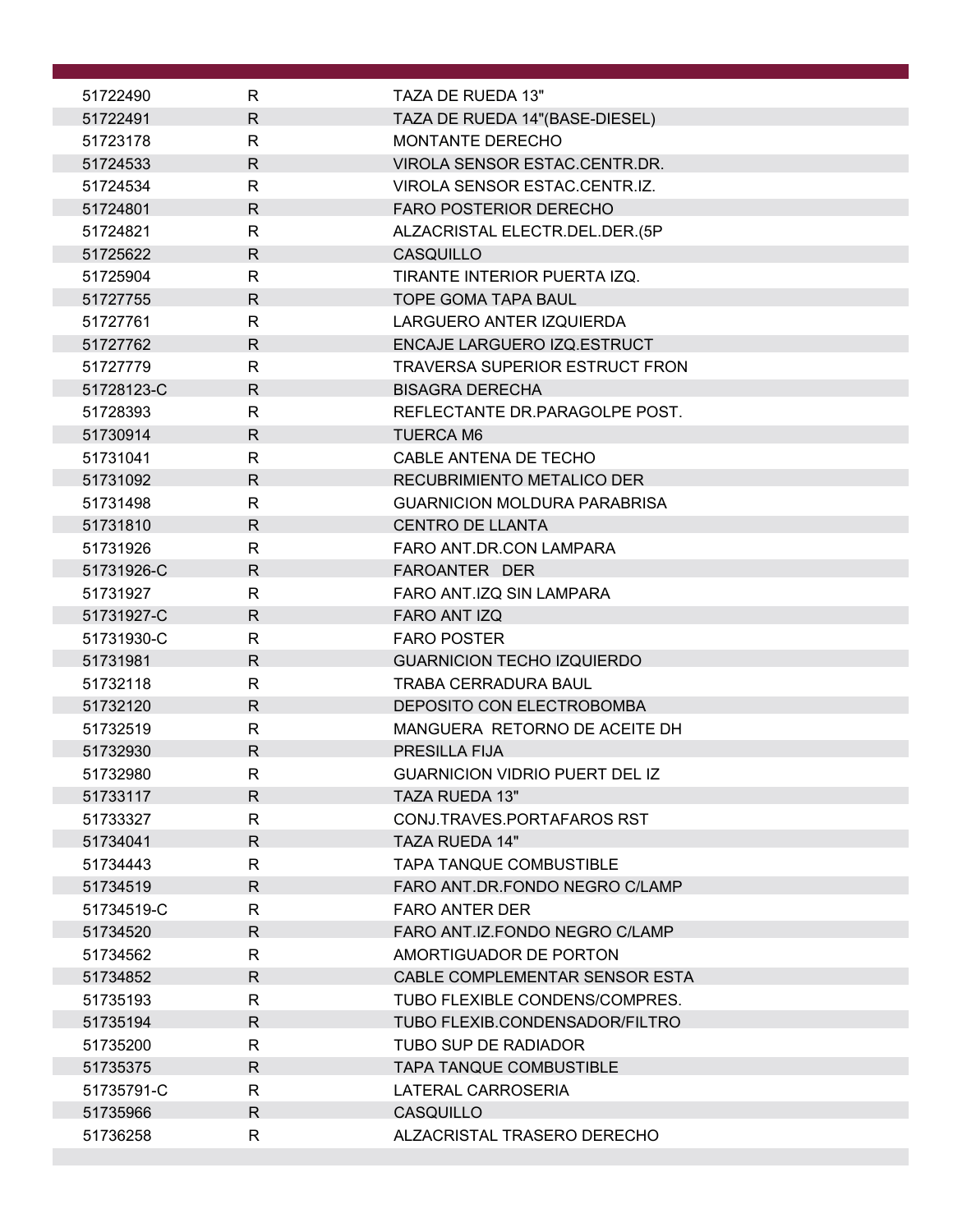| 51736259   | R            | ALZACRISTAL ELECT.VID TRAS DER        |
|------------|--------------|---------------------------------------|
| 51736529-C | $\mathsf{R}$ | <b>TACO ELASTICO</b>                  |
| 51736545   | R            | CAPOT IDEA SIN BISAGRA                |
| 51736655   | $\mathsf{R}$ | TUBO FLEXIBLE A.AC. COMP-COND.        |
| 51736656   | R            | SOPORTE FIJ.TUBO A.ACONDICIONA        |
| 51737165-C | $\mathsf{R}$ | <b>SIGLA FIORINO</b>                  |
| 51737429   | R            | SIGLA MARCA FIAT                      |
| 51737467   | R            | CABLE CENTRAL BASE                    |
| 51737524   | R            | TUBO FLEX.RETO.ACEITR DIRECC.         |
| 51737661   | R            | <b>BRAZO OSCILANTE DER SUSP.DEL.</b>  |
| 51738069-C | $\mathsf{R}$ | <b>FARO POSTERI</b>                   |
| 51738378   | R.           | TUBO FLEXIBLE 3x6x1230MM              |
| 51738944   | $\mathsf{R}$ | TACO ELASTICO IZQ.PARAG.AMTE.         |
| 51739596   | $\mathsf{R}$ | <b>CORRECTOR DE FRENO</b>             |
| 51740434   | R            | <b>GUARNICION P/TIRANTE PUERTA</b>    |
| 51740460   | $\mathsf{R}$ | ALTO-PARLANTE                         |
| 51743573   | R            | RECUBRIMIENTO EXT.MONT P ANT I        |
| 51744070   | $\mathsf{R}$ | TACO ELASTICO IZQ.PARAG.POSTE.        |
| 51744070-C | R            | <b>TACO ELASTICO</b>                  |
| 51744801   | $\mathsf{R}$ | <b>TORNILLO FIJ.PARAGOLPES</b>        |
| 51745787   | $\mathsf{R}$ | <b>ELEMENTO DE FIJACION</b>           |
| 51745862-C | R            | <b>FARO ANTER</b>                     |
| 51745863   | $\mathsf{R}$ | FARO ANT.DR.C/ANTINIBLA C/LAMP        |
| 51745863-C | $\mathsf{R}$ | <b>FARO ANTER DER</b>                 |
| 51745864-C | R            | <b>FARO ANTER IZ</b>                  |
| 51746054   | $\mathsf{R}$ | <b>TIRANTE INTERIOR</b>               |
| 51746064   | R.           | CUERPO INT.MANIJA PUERTA DER.         |
| 51746065   | $\mathsf{R}$ | CUERPO INT.MANIJA PUERTA IZQ.         |
| 51746937   | R            | TUBO FLEX. CONDENSADOR-FILTRO         |
| 51747327   | $\mathsf{R}$ | RECUBRIMIEMTO PASARRUEDA .DER         |
| 51748337   | R            | SIGLA "FIAT"                          |
| 51748808   | $\mathsf{R}$ | <b>GUARN.EXT.P/VIDRIO PTA.POST.DE</b> |
| 51748809   | $\mathsf{R}$ | GUARN.EXT.P/VIDRIO PTA.POST.IZ        |
| 51748863   | R.           | AMORTIGUADOR PORTON TRAS.C/101        |
| 51748864   | R            | AMORTIGUADOR PORTON TRAS.UNO          |
| 51748883   | $\mathsf{R}$ | CENTRAL DERIV.NVM 025+                |
| 51748997   | $\mathsf{R}$ | RAMAL ANTERIOR 1.3 16V (973+)         |
| 51750619   | R            | TIRANTE UNION DE PULSTE. A CER        |
| 51750703   | R            | <b>TACO RETENCION PARABRISAS</b>      |
| 51750915   | $\mathsf{R}$ | DISTANCIAL MANIJA ALZACRISTAL         |
| 51750928   | R            | MANGUERA ENTRADA AGUA RADIAD          |
| 51751160   | $\mathsf{R}$ | <b>SPRING</b>                         |
| 51751170   | $\mathsf{R}$ | SILENCIADOR POSTERIOR                 |
| 51751544   | $\mathsf{R}$ | TAPA REF.RESORTE SUSP.POST            |
| 51751721   | R            | CENTRAL SENSOR DE MANIOBRA            |
| 51752214   | $\mathsf{R}$ | PRESILLA FIJ.RECUBRIMIENTO COL        |
| 51752531   | R            | <b>COMPRESOR A/A STILO</b>            |
|            |              |                                       |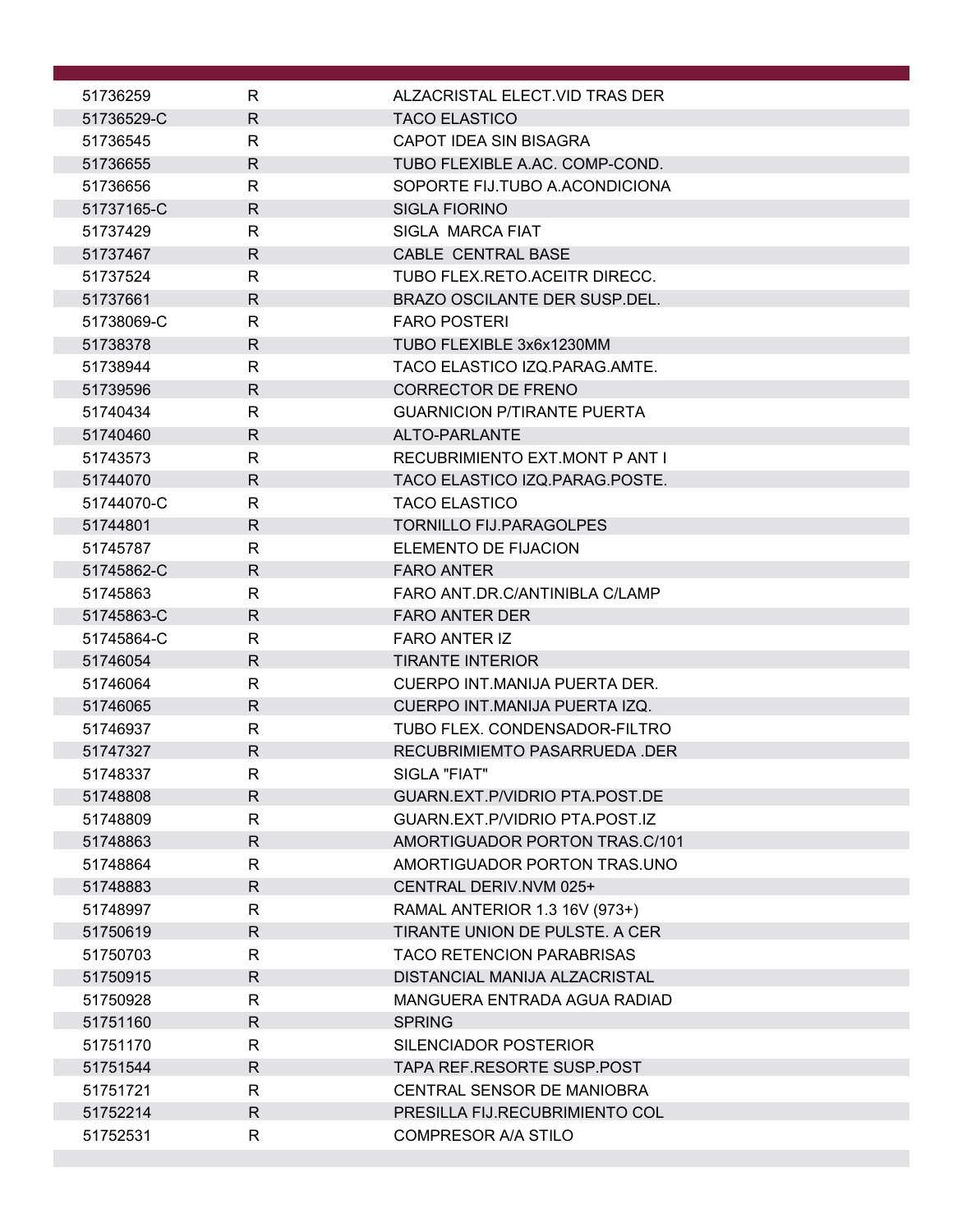| 51753556   | R            | ENCAUZADOR AIRE RADIAD ACEITE          |
|------------|--------------|----------------------------------------|
| 51753780   | $\mathsf{R}$ | ALTOPARLANTE 4 OHM/165MM/20W           |
| 51753785   | R            | ALTOPARLANTE COAX.4 OHM/130 MM         |
| 51754191   | $\mathsf{R}$ | <b>RODAMIENTO</b>                      |
| 51754192   | R            | MAZA RUEDA COMPLETA POST.(SKF)         |
| 51754852   | $\mathsf{R}$ | REJILLA LAT.DR.PARAG.TD C/097          |
| 51754853   | R            | REJILLA LAT.IZ.PARAG.TD C/097          |
| 51754888   | R            | ANTENA P/AUTORRADIO                    |
| 51756403   | R            | SOPORTE GOMA CTR PARAGOL.POST          |
| 51757957   | $\mathsf{R}$ | GUIA VIDRIO PUERTA ANT.DER.            |
| 51758269   | $\mathsf{R}$ | PERNO FIJACION PANEL                   |
| 51759057   | R            | EJE TAPA COMBUSTIBLE                   |
| 51759533   | R            | GUARN.CRISTAL PTA POST. DER.           |
| 51759535   | $\mathsf{R}$ | BURLETE EXT.VIDRIO DEL.DER.            |
| 51759536   | R            | <b>BURLETE EXT.VIDRIO IZQ.DER.</b>     |
| 51759913   | $\mathsf{R}$ | <b>GUARNICION EXT. VIDRIO DEL.IZQ.</b> |
| 51760102   | $\mathsf{R}$ | TIRANTE LIMITADOR ANTERIOR             |
| 51760577   | $\mathsf{R}$ | DIFUSOR DE AIRE CENTRAL                |
| 51760801   | R            | <b>ALTOPARLANTE</b>                    |
| 51760886   | $\mathsf{R}$ | ESPUMA RESPALDO BUTACA ANTER.          |
| 51760987   | $\mathsf{R}$ | MONTANTE ESTRUC.PUNTAL DEL.IZQ         |
| 51761272   | R.           | CHAPA FIJ.IZQ.PARAGOLPE TRAS.          |
| 51761419   | R            | CERRADURA ELEC.TRAS.IZQ                |
| 51761558   | $\mathsf{R}$ | REJILLA INF.DER.PARAGOLPE              |
| 51761559   | $\mathsf{R}$ | REJILLA INF.IZQ.PARAGOLPE              |
| 51761608   | $\mathsf{R}$ | SOPORTE ELAS.MOT.LAD.CAMBIO            |
| 51761613   | R            | SOPORTE MOTOPROPULSOR LD.CAMB.         |
| 51761676   | $\mathsf{R}$ | <b>SOPORTE</b>                         |
| 51761733   | $\mathsf{R}$ | C-TUBO ESCAPE CENT SILENC BZ.          |
| 51761827   | $\mathsf{R}$ | <b>RESORTE SUSPENSION POSTERIOR</b>    |
| 51761900   | $\mathsf{R}$ | <b>BOTON</b>                           |
| 51762595   | R            | <b>VARILLA LAT.ASIENTO ANTERIOR</b>    |
| 51763195   | R            | <b>CRUCETA</b>                         |
| 51763455   | R            | <b>TAZA DE RUEDA 15"P/ELX</b>          |
| 51763479   | R            | <b>RESISTOR</b>                        |
| 51763858   | $\mathsf{R}$ | CHAPA DER FIJ MANIJA INT TECHO         |
| 51763859   | $\mathsf{R}$ | CHAPA IZQ.FIJ.MANIJA INT.TECHO         |
| 51764284   | $\mathsf{R}$ | TAZA RUEDA 13" KIT WAY                 |
| 51764286   | R            | AMORTIGUADOR ANT COFAP KIT WAY         |
| 51764453   | R            | MANGUERA ENTRADA AGUA RADIADOR         |
| 51764457   | R            | <b>CORREA DE FIJACION</b>              |
| 51764467-C | $\mathsf{R}$ | <b>LLANTA ALEACION</b>                 |
| 51764897   | R            | AMORTIGUADOR POST COFAP KIT WA         |
| 51765020   | R            | SIGLA TRASERA "WAY"                    |
| 51765404   | R            | <b>TAPON ENCENDEDOR</b>                |
| 51766177   | $\mathsf{R}$ | SOP.FIJ.GUARDABARRO ANT.IZQ.           |
| 51766224   | R            | <b>CUADRO DE INSTRUMENTOS</b>          |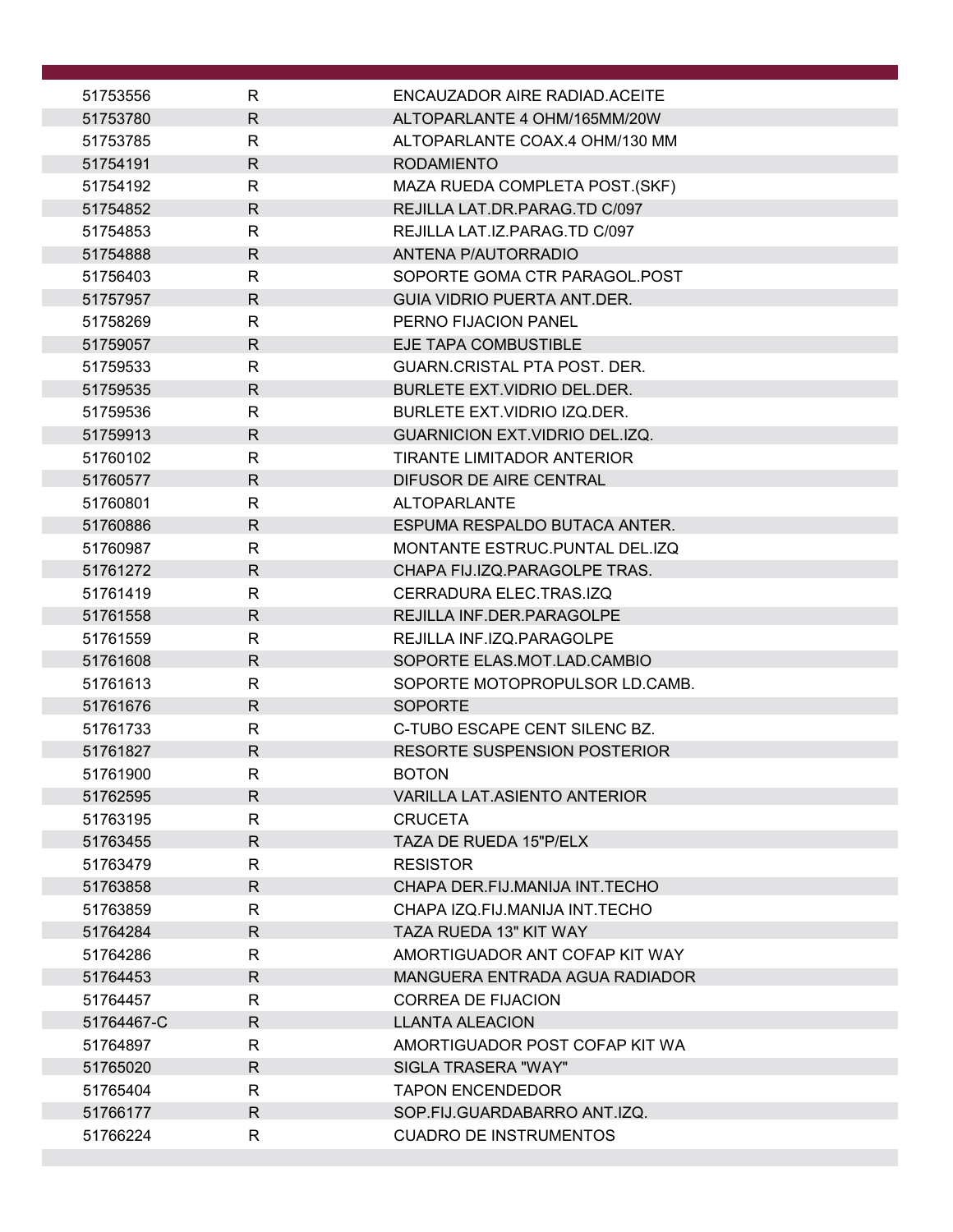| 51766248             | R                 | LATERAL CARROC DER UNO 5P WAY                                 |
|----------------------|-------------------|---------------------------------------------------------------|
| 51766308             | $\mathsf{R}$      | TIRANTE INTERIOR PTA.DER.3P.                                  |
| 51766336             | R                 | ESTRUCTURA PANEL TRASERO                                      |
| 51766336-C           | $\mathsf{R}$      | <b>ESTRUCTURA PANEL</b>                                       |
| 51766348             | R                 | MONTANTE ALOJAMIENTO FARO DER.                                |
| 51766358             | R                 | TAZA DE RUEDA 14"                                             |
| 51766390             | R                 | TIRANTE INTERIOR PTA.IZQ.3P.                                  |
| 51766512             | R                 | TACO ELASTICO DER.PARAG.AMTE.                                 |
| 51766513             | R                 | TACO ELASTICO IZQ.PARAG.AMTE.                                 |
| 51766513-C           | $\mathsf{R}$      | <b>TACO ELASTICO</b>                                          |
| 51766539             | $\mathsf{R}$      | SILENCIADOR INTERMEDIO                                        |
| 51766567             | R                 | TACO ELASTIC.LAT.DER.PARAG.POS                                |
| 51766569             | R                 | TACO ELASTIC.CENTRAL PARAG.POS                                |
| 51766826             | $\mathsf{R}$      | SOPORTE SUPER.RADIADOR                                        |
| 51766829             | R                 | SOPORTE SUPERIOR RADIADOR                                     |
| 51767181             | $\mathsf{R}$      | <b>REMACHE</b>                                                |
| 51767633             | $\mathsf{R}$      | <b>SUJETADOR</b>                                              |
| 51767971             | R                 | <b>GUARNICION VANO PTA.TRAS IZQ</b>                           |
| 51768674             | R                 | TUBO ENVIO COMBUSTIBLE 1.4 BZ                                 |
| 51768968             | R.                | <b>CABLE ANTENA</b>                                           |
| 51768985             | $\mathsf{R}$      | SOPORTE ELASTICO TUBO ESCAPE                                  |
| 51769590             | R                 | <b>GRILLA INF LAT DER PARAG ANTER</b>                         |
| 51769743             | R                 | <b>BISAGRA SUPERIOR DERECHA</b>                               |
| 51769991             | R                 | ARANDELA 14x24                                                |
| 51770065             | R<br>$\mathsf{R}$ | SOPORTE CONTEN (REMOLQ/PORT OB<br>AMORTIGUADOR ANTERIOR S/ABS |
| 51771005<br>51771006 | R                 | AMORTIGUADOR ANTERIOR C/ABS                                   |
| 51771448             | $\mathsf{R}$      | ALZACRISTAL ELECTR.DEL.DER.                                   |
| 51771850             | $\mathsf{R}$      | AMORTIGUADOR DELANTERO S/ABS                                  |
| 51771858             | $\mathsf{R}$      | AMORTIGUADOR ANT.C/ABS                                        |
| 51772777             | $\mathsf R$       | TUBO FLEXIBLE ALTA PRESION                                    |
| 51773129             | R                 | KIT FIX AND GO FIAT                                           |
| 51773344             | R                 | REF INTERNO DELANTERO                                         |
| 51774010             | R                 | CASQUILLO ELASTICO                                            |
| 51774056-C           | R                 | <b>TRAV INF</b>                                               |
| 51774103             | R                 | EJE TRABA SOP.RUEDA AUX.                                      |
| 51774236             | R                 | GUARNICION P/LAVADOR PARAB IZO                                |
| 51774237             | R                 | <b>GUARNICION P/LAVADOR PARAB DER</b>                         |
| 51775346             | R                 | <b>FARO RETROMARCHA IZQUIERDO</b>                             |
| 51775349             | R                 | FARO POST. INFERIOR IZQ.                                      |
| 51775537             | R                 | EJE ROSCADO P/PORTON POSTERIOR                                |
| 51775540             | $\mathsf{R}$      | <b>MONTANTE TR.INFERIOR DER.</b>                              |
| 51775550             | R                 | FARO ANTINIEBLA IZQUIERDA                                     |
| 51775611             | R                 | <b>CROSSRAIL</b>                                              |
| 51776693             | R                 | SOPORTE CERRADURA PUERT.LAT                                   |
| 51776885             | $\mathsf{R}$      | FARO POST. MOVIL DR. STRADA FLP                               |
| 51777036             | R                 | CABLE PROLONG. ANTENA                                         |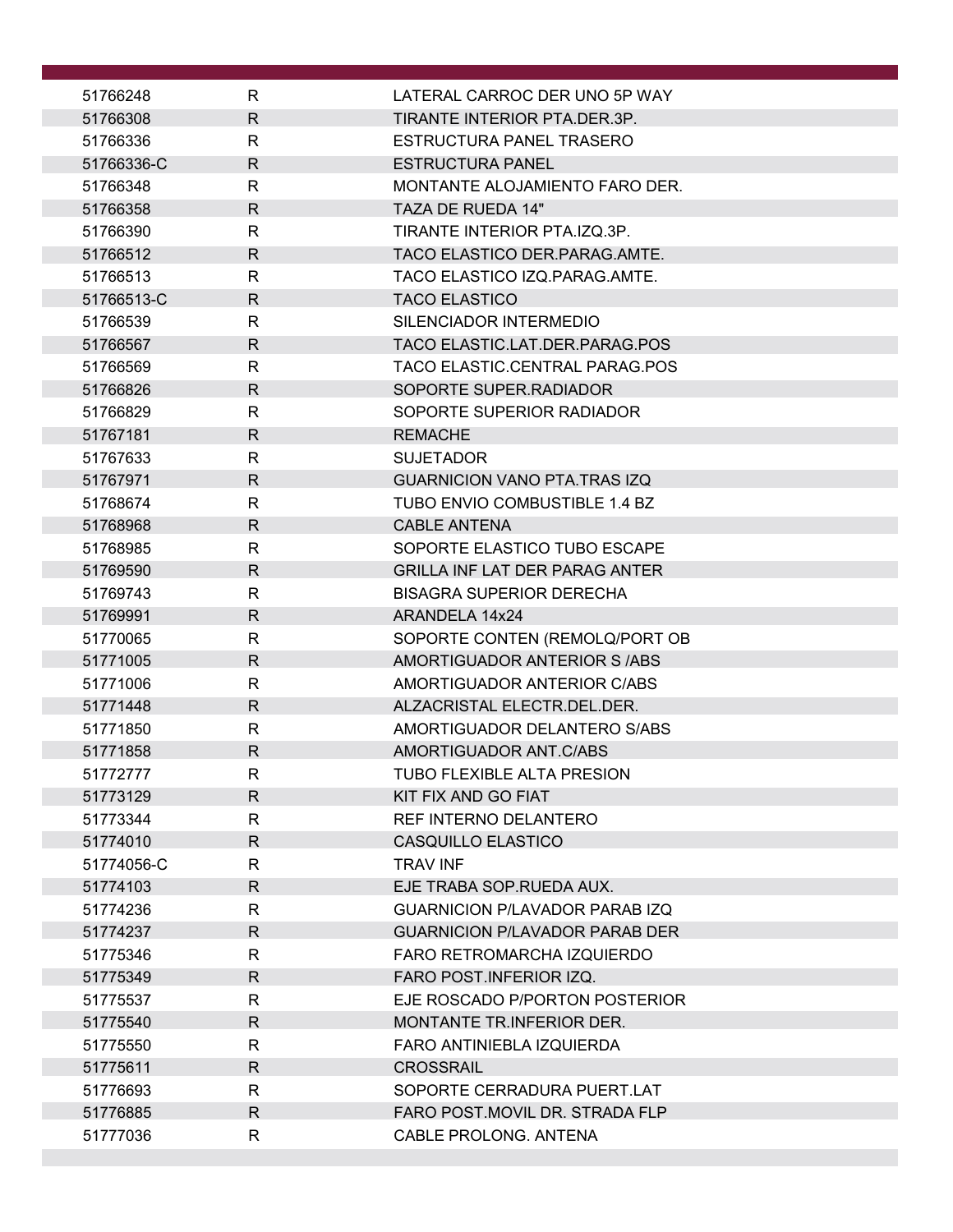| 51777226   | R            | TUERCA FIJ.RECUBRIM.SOCALO            |
|------------|--------------|---------------------------------------|
| 51777257   | $\mathsf{R}$ | <b>CERRADURA CAPOT</b>                |
| 51777257-C | R            | CERRADURA CAPOT                       |
| 51777291   | $\mathsf{R}$ | TAPA INSPECCION TANQUE COMBUST        |
| 51777312   | R            | SEMIEJE DERECHO COMPLETO              |
| 51778057   | R            | <b>TAPA PEDAL FRENO/EMBRAGUE</b>      |
| 51778183   | R            | <b>GUARNICION INTER VIDRIO DEL DR</b> |
| 51778184   | R            | <b>GUARNICION INTER.VIDRIO DEL IZ</b> |
| 51779187   | R            | MECANISMO INT.MANIJA DEL.DER.         |
| 51779636-C | R            | <b>OPTICA DER</b>                     |
| 51779637-C | R            | OPTICA IZQ                            |
| 51779767-C | R            | <b>FARO TRAS</b>                      |
| 51779824-C | R            | <b>FARO POS</b>                       |
| 51779991   | R            | ADHESIVO PROTECC PIEDRA IZQ           |
|            |              |                                       |
| 51780043-C | R            | OPTICA DER                            |
| 51780044-C | R            | OPTICA IZQ                            |
| 51780064-C | R            | <b>FARO POST</b>                      |
| 51780553   | $\mathsf{R}$ | ALTOPARLANTE 130MM/4 OHM              |
| 51780675   | R            | MANGUERA ENTRADA AGUA RADIAD          |
| 51780849   | R.           | PORTON POST. PALIO RST III            |
| 51781100   | R            | REPARO AERODINAMICO IZQUIERDO         |
| 51781489   | R.           | TUBO FLEXIBLE 85 mm                   |
| 51781490   | R            | TUBO FLEXIBLE 610mm                   |
| 51781775   | R.           | <b>FILTRO FILM PARASOL</b>            |
| 51782186   | R            | <b>TACO RETENCION PARABRISAS</b>      |
| 51782188   | R            | <b>BURLETE PAR PARTE INFERIOR P/S</b> |
| 51782664   | R            | SOPORTE IZQUIERDO FIJ SUSP.POS        |
| 51782665   | R            | SOPORTE DERECHO FIJ SUSP. POS.        |
| 51783372   | R            | <b>ANTENA</b>                         |
| 51783802   | $\mathsf{R}$ | <b>TUBO</b>                           |
| 51783849   | R            | ALZACRISTAL ELECT.VID TRAS IZQ        |
| 51784288   | R            | TUBO SOPORTE RUEDA AUXILIO WAY        |
| 51784362   | R            | TUBO FLEXIBLE A.AC. COMP-COND.        |
| 51784388   | R.           | <b>BRAZO OSCILANTE DER.</b>           |
| 51784487   | R            | BRAZO OSCILANTE DER.SUSP.DEL.         |
| 51784488   | $\mathsf{R}$ | <b>BRAZO OSCILANTE ANT.IZQUIERDO</b>  |
| 51785096   | $\mathsf{R}$ | COMANDO MANUAL AIR-ACOND.NEGRO        |
|            | R            | DISTAN. BRAZO LIMP. VIDRIO TRA        |
| 51785202   |              |                                       |
| 51785257   | R            | ARBOL DIRECCION COMPLETA 014+         |
| 51785577   | R            | CABLE APERTURA CAPOT                  |
| 51785634   | R            | PORTA LAMPARA PATENTE                 |
| 51785906   | $\mathsf{R}$ | MANGUERA FLEXIBLE/FILTRO AIRE         |
| 51786211   | R            | CONDENSADOR AIRE ACOND.               |
| 51786316   | R.           | <b>FARO POSTERIOR DERECHO FIJO</b>    |
| 51786317   | R            | FARO POSTERIOR IZQUIERDO FIJO         |
| 51786784   | R            | REPARO PASARUEDA DEL.IZQ              |
| 51786790   | R            | ESTRUCTURA TRASERA SUPERIOR           |
|            |              |                                       |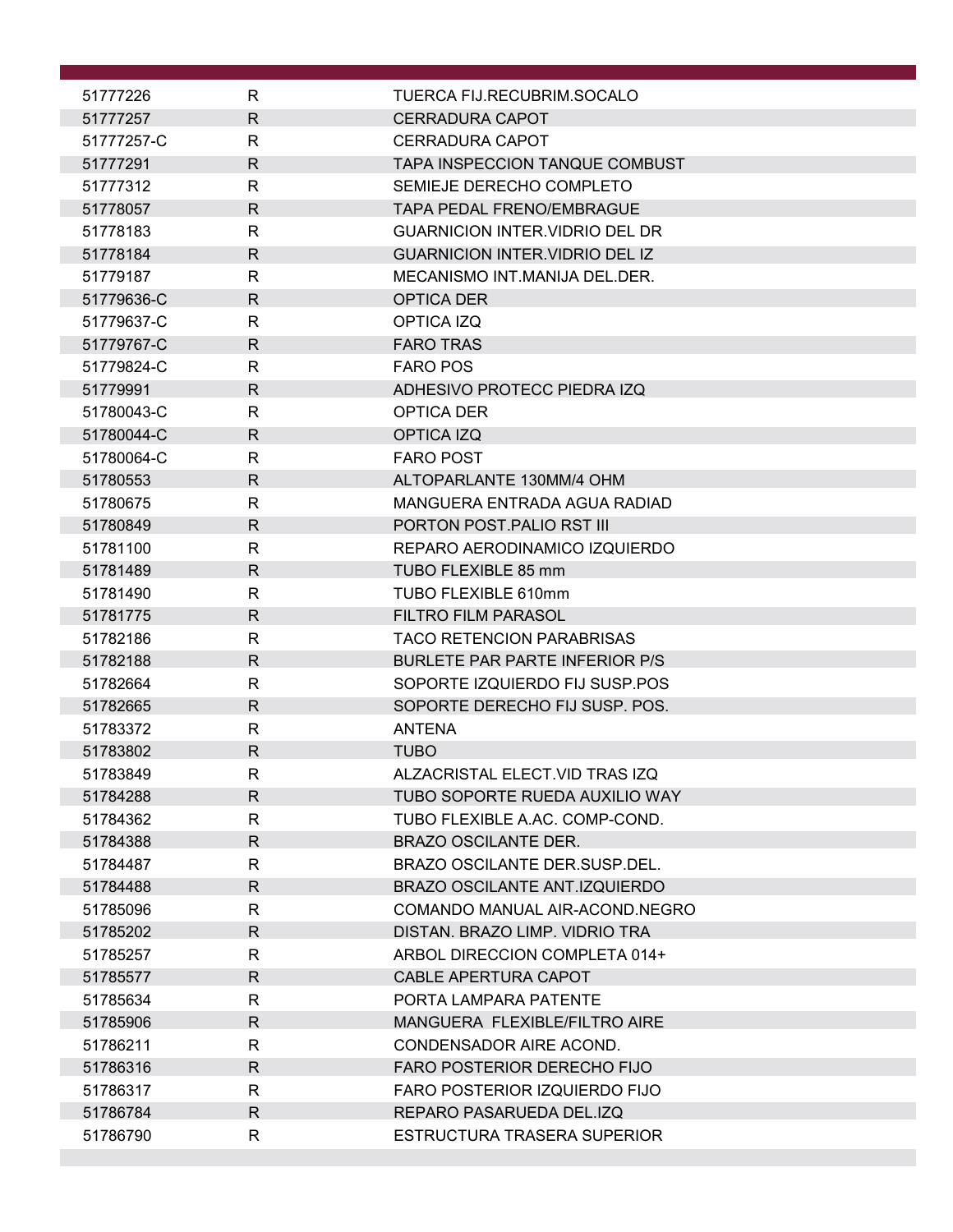| 51787213                 | R            | ELECTROVALVULA CANISTER              |
|--------------------------|--------------|--------------------------------------|
| 51787281                 | $\mathsf{R}$ | INSONORIZANTE TORPEDO                |
| 51787454                 | R            | REPARO MOTOR Y CAMBIO                |
| 51787665                 | R.           | CAJA DIRECCION MECAN.C/TIRANTE       |
| 51787846                 | R            | <b>DISTANCIAL</b>                    |
| 51788052                 | $\mathsf{R}$ | <b>CERRADURA CAPOT</b>               |
| 51788409-C               | R            | REFUERZO DERECHO FIJACION TRAV.      |
| 51788599                 | R            | <b>GUARNICION VANO PTA.TRAS IZQ.</b> |
| 51788737                 | R            | GUARDABARRO ANTER.IZQ.C/FUROS        |
| 51788743                 | R            | CUBREPEDAL EMBR/FRENO-ALUMINIO       |
| 51788761-C               | R            | <b>ESTRUCT FRONT</b>                 |
| 51788845                 | R            | MONTANTE ALOJAMIENTO FARO DER.       |
| 51788847                 | R            | MONTANTE ALOJAMIENTO FARO IZQ.       |
| 51788849                 | $\mathsf{R}$ | MOLDURA SUP.CROMADA PARAGOLPE        |
| 51788864                 | R            | SIGLA MODELO "FIORINO"               |
| 51788908                 | $\mathsf{R}$ | TACO ELASTICO DER.PARAG.POST.        |
| 51788956                 | R            | CABLE PROLONG, ANTENA                |
| 51789146                 | $\mathsf{R}$ | <b>TUBO FLEXIBLE SUP.RADIADOR</b>    |
| 51789167                 | R            | SOPORTE MOTOP.LADO CAMBIO            |
| 51789344                 | $\mathsf{R}$ | CONJUNTO DEPOSITO LIMPIAPARABR       |
| 51789394-C<br>51789477-C | R<br>R       | CAPOT QUBO S/BI<br>SOPORTE FIJACION  |
| 51789637                 | $\mathsf{R}$ | AMORTIGUADOR POST.PALIO"R"           |
| 51789755                 | $\mathsf{R}$ | FARO POSTERIOR FIJO IZQ.             |
| 51789755-C               | $\mathsf{R}$ | <b>FARO TRASERO</b>                  |
| 51789756-C               | R            | <b>FARO POSTER MOVIL</b>             |
| 51789757-C               | R            | <b>FARO POSTERIOR</b>                |
| 51789762-C               | R            | <b>FARO POST DER</b>                 |
| 51789813                 | R            | AMORTIGUADOR PORTON POSTERIOR        |
| 51789988-C               | $\mathsf{R}$ | <b>TACO ELASTI</b>                   |
| 51790010-C               | R            | <b>EXTERNO TECHO</b>                 |
| 51790055                 | R            | REFUERZO MONTANTE ANT.DERECHO        |
| 51790212                 | R            | GUARNIC.ANTIZUMB.PUERTAS IZQ.        |
| 51790645                 | R            | <b>INSTRUMENTO MULTIPLE</b>          |
| 51790831                 | R            | APOYACABEZA DELANTERO COMPL.         |
| 51791055                 | R.           | AMORTIGUADOR ANTERIOR S/ABS          |
| 51791056                 | R            | AMORTIGUADOR ANTERIOR C/ABS          |
| 51791059-C               | R            | AMORTIGUADOR ANTERIOR C/ABS          |
| 51791062                 | R            | AMORTIGUADOR ANTERIOR C/ABS          |
| 51791064                 | R            | AMORTIGUADOR ANTERIOR C/ABS          |
| 51791065-C               | R            | AMORTIGUADOR DEL                     |
| 51791150                 | R.           | TACO ELAST. PARAGOLPE TRASERO        |
| 51791344                 | R            | EXTERNO POSTERIOR UNO FL             |
| 51791344-C               | $\mathsf{R}$ | <b>EXTERNO POSTER</b>                |
| 51792084-C               | R            | <b>CERRADURA</b>                     |
| 51792233                 | R            | SIGLA EXTERIOR "ELX"                 |
| 51792238                 | R            | <b>SIGLA "1.4"</b>                   |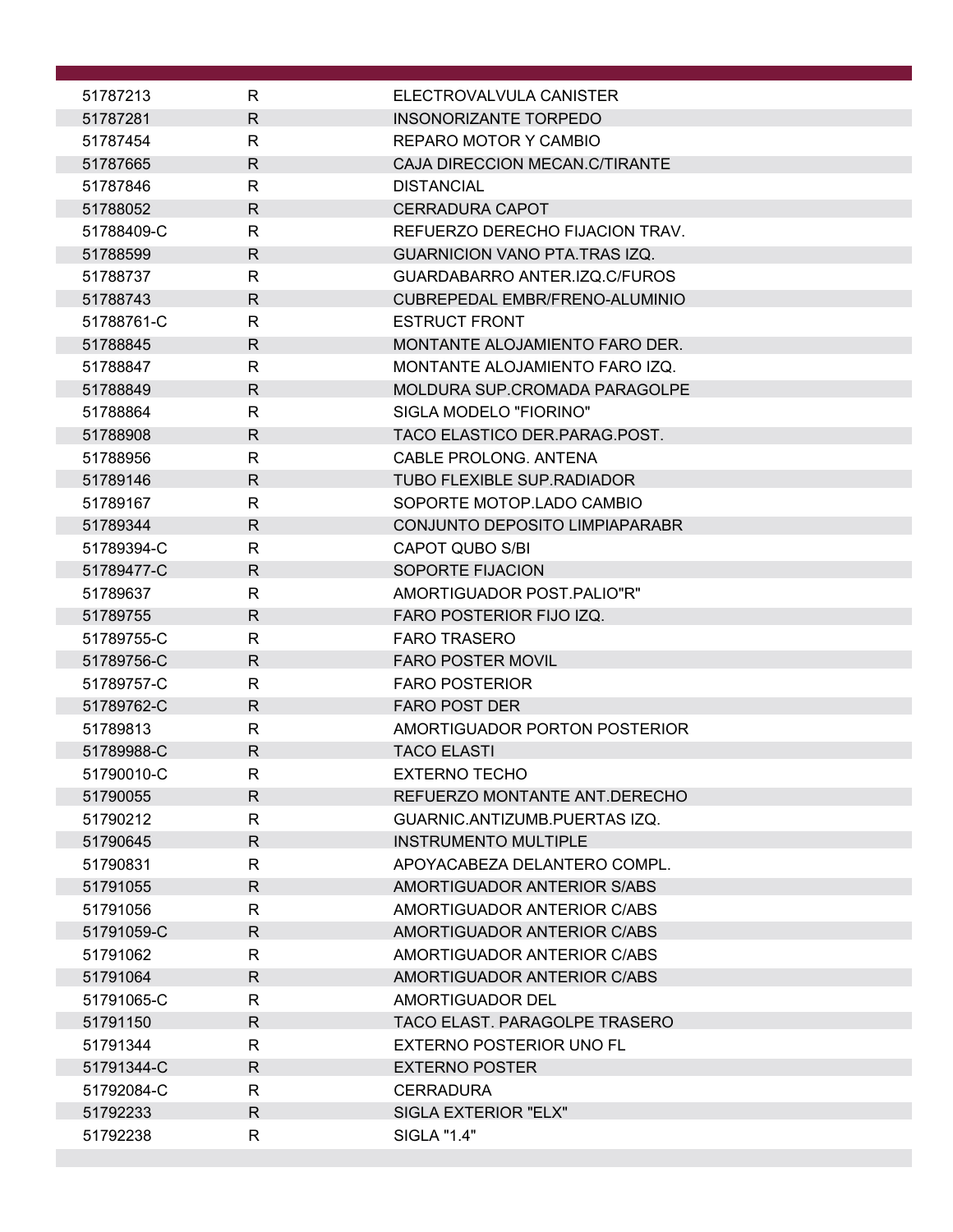| 51792239             | R            | SIGLA "1.8"                                           |
|----------------------|--------------|-------------------------------------------------------|
| 51792350-C           | $\mathsf{R}$ | <b>GUARDABARRO DEL IZQ</b>                            |
| 51792600             | R            | FAJA AUTOADHES.PORTON POST.                           |
| 51792614             | $\mathsf{R}$ | TUBO FLEXIBLE CONDENS/COMPRES.                        |
| 51792701             | R            | OPTICA ANTERIOR IZQ.FUME S/L                          |
| 51792846             | $\mathsf{R}$ | SOPORTE DEPOSITO                                      |
| 51793062             | R            | AMORTIGUADOR ANTERIOR PALIO"R"                        |
| 51793222             | R            | FLEXIBLE COMANDO APERT PORTON                         |
| 51793287             | R            | <b>CUADRO INSTRUMENTO BASE</b>                        |
| 51793388             | R            | SOPORTE DESCANSA PIE                                  |
| 51793795             | R            | TORNILLO C/ARANDE.INCORPORADA                         |
| 51793901             | R.           | KIT BARRAS TRANSV.PE IDEA ADVE                        |
| 51794032             | R            | PUNTA DE EJE TRASERA IZQUIERDA                        |
| 51794033             | $\mathsf{R}$ | PUNTA DE EJE TRASERA DERECHA                          |
| 51794148             | $\mathsf{R}$ | TAZA DE RUEDA 15" P/HLX                               |
| 51794198             | $\mathsf{R}$ | TOPE DE GOMA DERECHA                                  |
| 51794351             | R            | CERRADERO DER BANCO TRASERO                           |
| 51794549             | R.           | ABRAZADERA JUNTA SEMIEJE                              |
| 51795196-C           | R            | <b>TIRANTE</b>                                        |
| 51795207             | R            | <b>TAPON ELASTICO PARAGOLP ANT IZ</b>                 |
| 51796413             | $\mathsf{R}$ | REFUERZO LARGUERO POST.DR.3P                          |
| 51796435             | $\mathsf{R}$ | <b>BRAZO OSCILANTE POST.DER.</b>                      |
| 51796641<br>51796653 | R<br>R.      | <b>HAZ DE CABLES</b><br>TIRANTE SOP. MOTOR LADO MOTOR |
| 51796781             | R            | TUBO FLEX.EVAPORADOR/CONDENSA                         |
| 51797100             | $\mathsf{R}$ | DISPOSITIVO APERT. TAPA COMBUST                       |
| 51797166-C           | R            | OPTICA DER                                            |
| 51797167-C           | $\mathsf{R}$ | OPTICA IZQ                                            |
| 51797224             | R            | ELECTROVENT.C/A.ACONDICIONADO                         |
| 51797224-C           | $\mathsf{R}$ | ELECTROVENT.C/A ACOND.                                |
| 51797352             | $\mathsf{R}$ | <b>CUADRO DE INSTRUMENTOS 1.8</b>                     |
| 51797531             | R            | GUARDABARRO ANT.IZ.ADV FLP                            |
| 51797536             | $\mathsf{R}$ | <b>CABLE AIR-BAG</b>                                  |
| 51797690             | $\mathsf{R}$ | GUIA VIDRIO PTA.DELANTERA IZQ.                        |
| 51797700-C           | R            | <b>ELECTRO</b>                                        |
| 51797723             | R            | FARO POST.DR.ILUM.AUTOMOT.FUME                        |
| 51797724-C           | $\mathsf{R}$ | <b>FARO POSTER</b>                                    |
| 51797726             | $\mathsf{R}$ | CENTRAL ELECTRONICA LIMPIA V.                         |
| 51797856             | R            | SOPORTE BOCA INTRODUC COMBUST                         |
| 51797874             | $\mathsf{R}$ | FORRO AISLADOR DE PARALLAMAS                          |
| 51798254             | $\mathsf{R}$ | LUZ RETROSESO IZQUIERDA                               |
| 51798630             | $\mathsf{R}$ | <b>INTERRUPTOR</b>                                    |
| 51798776             | $\mathsf{R}$ | <b>SUJETADOR</b>                                      |
| 51798815             | R            | <b>ESTRUCTURA ANTERIOR</b>                            |
| 51798869             | $\mathsf{R}$ | MANGUERA SALIDA AGUA RADIADOR                         |
| 51798998             | $\mathsf{R}$ | SENSOR ABS TRASERO IZQUIERDO                          |
| 51800398             | R            | TIRANTE FIJ.SOP.SUSP.MOTOPROP.                        |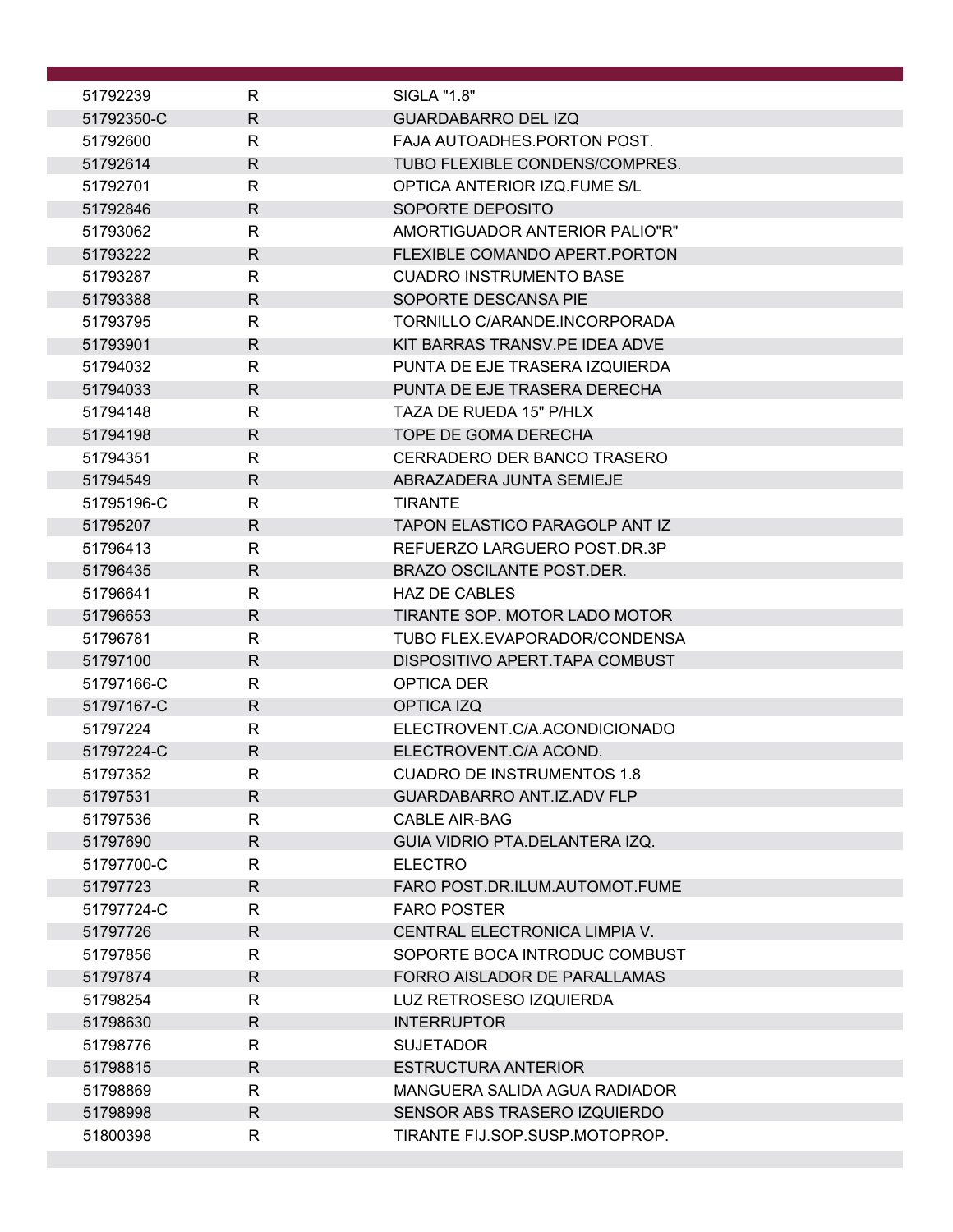| 51800410   | R            | REPARO AGUA PUERTA POST.IZQ.          |
|------------|--------------|---------------------------------------|
| 51800532   | $\mathsf{R}$ | SOPORTE DE LA CERRADURA               |
| 51800859   | R            | <b>SUJETADOR</b>                      |
| 51801193   | $\mathsf{R}$ | <b>CRIQUE</b>                         |
| 51801293   | R            | REPARO VANO RUEDA ANTE.DER.           |
| 51801334   | $\mathsf{R}$ | SOP.FIJ.GUARD.ANT.IZQ.S/LAT.          |
| 51801477   | $\mathsf{R}$ | PARLANTE TRASERO DER.                 |
| 51801481   | R.           | <b>TACO DE GOMA</b>                   |
| 51801646   | R            | CENTRAL ELECTRONICA 101+228+          |
| 51801774-C | $\mathsf{R}$ | <b>BRAZO Y ESCIBILLA LAVALUNETA</b>   |
| 51802016-C | $\mathsf{R}$ | <b>BISAGRA DERECHA</b>                |
| 51802017-C | R            | <b>BISAGRA IZQUIERDA</b>              |
| 51802263   | R            | RECUBRIMIENTO POST. TUBERIA           |
| 51802675   | $\mathsf{R}$ | REPARO ANT.IZ.PASARRUEDA POST.        |
| 51802841   | R            | FORRO AISLANTE PAVIMENTO TRAS         |
| 51802952   | $\mathsf{R}$ | <b>TORNILLO FIJACION RUEDA</b>        |
| 51803056-C | R            | TIRANTE LIMITADOR PUERT. LAT TRAS.    |
| 51803061   | R            | <b>GUARNICION VIDRIO PTA.DEL.DER.</b> |
| 51803064   | R            | <b>GUARNICION VIDRIO PTA.DEL.IZQ.</b> |
| 51804370   | $\mathsf{R}$ | SOPORTE IZQUIERDO                     |
| 51804453   | $\mathsf{R}$ | SIGLA POSTERIOR "16V"                 |
| 51804562-C | R.           | SOPORTE FARO ANTI                     |
| 51804563-C | $\mathsf{R}$ | SOPORTE FARO ANTINIEBLA               |
| 51804911   | R            | ELECTROVENT.S/A.ACOND.(VALEO)         |
| 51805060   | $\mathsf{R}$ | POMO FIJACION RUEDA ARO 16"           |
| 51805061   | R.           | <b>BUJE ROSCADO M10X5</b>             |
| 51805602   | R            | SOPORTE IPOD CONEC.USB                |
| 51806083   | $\mathsf{R}$ | CABLE BATERIA/MOT.ARR./ALTERNA        |
| 51806136   | R            | RECUBR.POST.VANO RUEDA ANTE.DR        |
| 51807012   | R.           | VIDRIO TEMPL.PUERTA POS.IZQ.          |
| 51807018   | R            | <b>GUARNICION VIDRIO PTA.TRAS.IZ.</b> |
| 51807021   | R.           | GUARN.EXT.P/VIDRIO PTA.DEL.DER        |
| 51807022   | R            | GUARN.EXT.P/VIDRIO PTA.DEL.IZ.        |
| 51807142   | R.           | <b>ESPUMA ASIENTO BUTACA</b>          |
| 51807143   | R.           | ESPUMA RESP.ASIENTO ANTERIOR          |
| 51807334   | R.           | TRAVESANO PISO POST.                  |
| 51807395   | R            | MOLDURA FIJA.FARO ANTINIEB.IZQ        |
| 51807396   | R            | MOLDURA FIJA.FARO ANTINIEB.DER        |
| 51807660   | R            | <b>TAPA</b>                           |
| 51808320   | R            | PRESILLA FIJ.REVESTIM.EXTERNO         |
| 51810206   | R            | CASQUILLO ELASTICO                    |
| 51810378   | $\mathsf{R}$ | <b>CAPOT SIN BISAGRAS</b>             |
| 51810378-C | R            | <b>CAPOT</b>                          |
| 51810672-C | R            | OPTICA DEL IZQ                        |
| 51810678   | R            | REFLECTOR TRASERO IZQUIERDO           |
| 51810885   | R            | GUIA DE VIDRIO IZQ.                   |
| 51810889   | R            | CERRADURA PUERTA ANT. IZQ             |
|            |              |                                       |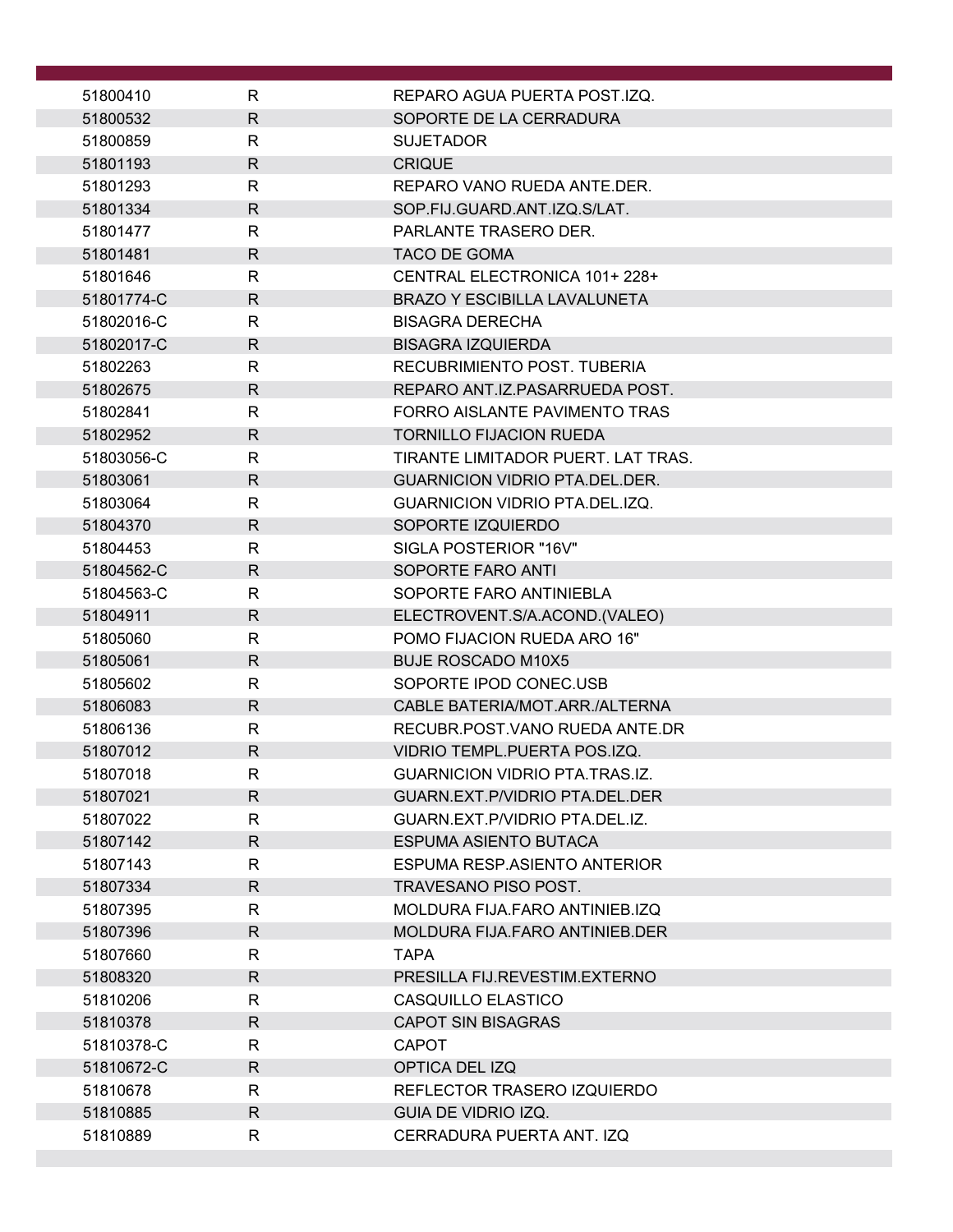| 51810938   | R            | MOLDURA LATERAL CAPOT DER.            |
|------------|--------------|---------------------------------------|
| 51810984   | $\mathsf{R}$ | LATERAL EXTERNO IZQUIERDO             |
| 51810995   | R            | SOPORTE GUARDABARRO IZQ.              |
| 51812553   | R.           | <b>MANIJA APERTURA TAPA POSTERIOR</b> |
| 51812752   | $\mathsf{R}$ | REPARO POLO POSITIVO BATERIA          |
| 51813251   | $\mathsf{R}$ | TORNILLO FIJAC.RUEDA DE AUX.          |
| 51814073   | R            | CABLE ELEC.IPOD/USB                   |
| 51814271   | $\mathsf{R}$ | <b>AMPLIFICADOR</b>                   |
| 51814396-C | $\mathsf{R}$ | FARO ANTINIEBLA DERECHO               |
| 51814431   | R            | <b>TUBO</b>                           |
| 51814483-C | $\mathsf{R}$ | <b>FARO ANTINIEBLA IZQ</b>            |
| 51814487   | R.           | <b>MOTOR LIMPIALUNETA</b>             |
| 51814672   | R            | TOPE DE GOMA IZQUIERDO                |
| 51814891   | $\mathsf{R}$ | SOPORTE CENTRAL RUEDA DE AUX.         |
| 51815159   | R            | <b>BANDEJA SEDE BATERIA</b>           |
| 51815491   | R            | MEMBRANA DE PROTEC.ESQUINERO          |
| 51815901   | R            | TOPE DE GOMA DERECHO                  |
| 51816201   | $\mathsf{R}$ | SIGLA MARCA FIAT MY2009               |
| 51816585-C | $\mathsf{R}$ | <b>FARO POSTERIOR</b>                 |
| 51816586-C | $\mathsf{R}$ | <b>FAROPOSTER</b>                     |
| 51816794-C | $\mathsf{R}$ | <b>TAPA TRASERA</b>                   |
| 51816816   | R            | SOPORTE DER. RUEDA DE AUX.            |
| 51816817   | $\mathsf{R}$ | SOPORTE IZQ. RUEDA DE AUX.            |
| 51816953   | $\mathsf{R}$ | SIGLA ROJA "FIAT" RUEDA AUXIL.        |
| 51817332   | R            | ELETROB.UNIDIR.P/LAVA PARABRI.        |
| 51818733   | R            | SILENCIADOR POSTERIOR                 |
| 51819613   | R            | <b>CROSSRAIL</b>                      |
| 51819667   | $\mathsf{R}$ | <b>INTERRUPTOR PUERTA ABIERTA</b>     |
| 51819758   | R            | ELECTROVENT.C/A.ACOND.(VALEO)         |
| 51819862   | $\mathsf{R}$ | MASTIL ANTENA C/BLUE&ME CROMA         |
| 51819995   | к            | MONTANTE DE SUSPENSION IZQ            |
| 51820268   | R            | <b>OPTICA INFERIOR DER. 500</b>       |
| 51820269-C | R            | <b>OPTICA INFERIOR</b>                |
| 51820454   | R.           | TUBO ALTA PRESION DIREC.DAYCO         |
| 51820574   | R            | GUARDABARRO DEL.IZQ.                  |
| 51820744   | R.           | ADHESIVO PROTECC PIEDRA IZQ           |
| 51821087   | R            | AMORTIGUADOR DEL.IZQUIERDO            |
| 51821281   | R            | FILTRO FILM PARASOL - DELANT.         |
| 51822132   | R            | CABLE ELECT. ANTENA LADO TECHO        |
| 51822247   | R.           | GUARDABARRO DELANTERO DERECHO         |
| 51822247-C | R            | <b>GUARD DEL</b>                      |
| 51822248-C | R            | <b>GUAR DEL IZQ</b>                   |
| 51822255-C | R            | <b>GUARD DEL IZQ</b>                  |
| 51822392   | R            | CONJ.PASARRUEDA POST.DER."UNO"        |
| 51822634   | R            | ELECTRO VENTILADOR                    |
| 51822704   | R.           | <b>TORNILLO M6x23</b>                 |
| 51822958   | R            | SOPORTE CONDENSADOR                   |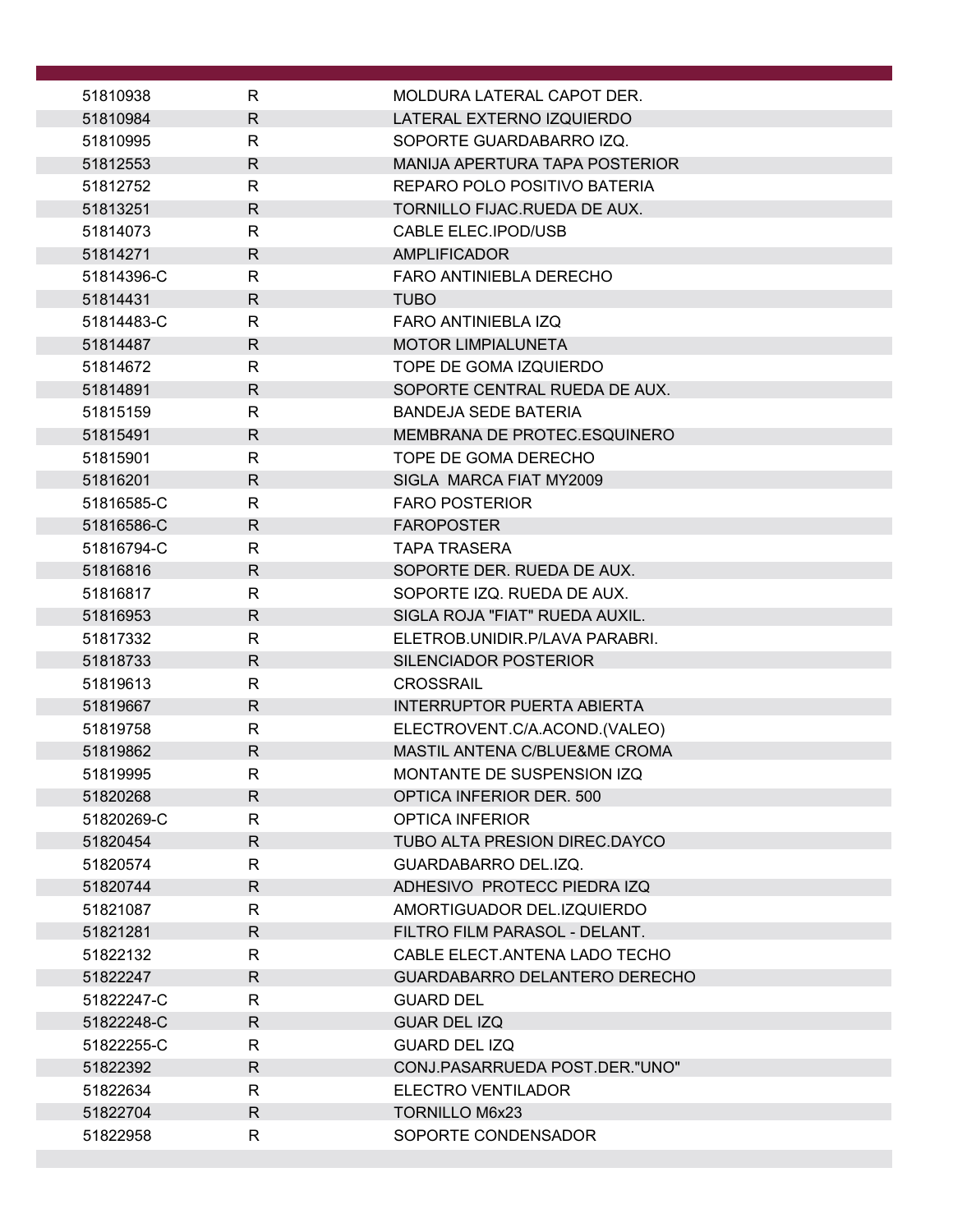| 51823414   | R            | CHICOTE DELANTERO                   |
|------------|--------------|-------------------------------------|
| 51824127   | $\mathsf{R}$ | REFUERZO DEL.DER.                   |
| 51824223   | R            | PERNO GUIA TRABA CAPOT              |
| 51824630   | R.           | <b>MAZA DE RUEDA</b>                |
| 51824714   | R            | <b>BOLSA PORTAHERRAMIENTAS</b>      |
| 51824915   | $\mathsf{R}$ | CENTRAL ELECT. AIR BAG IDEA         |
| 51825935   | R            | SOP.P/CENTR.DERIV.VANO MOT+407      |
| 51826197   | $\mathsf{R}$ | PERFIL DE GOMA PTA DEL DER.         |
| 51826201   | R            | PERFIL DE GOMA PTA POST.DER.        |
| 51826424   | R            | AMORTIGUADOR ANTERIOR               |
| 51826437   | R            | PRESILLA PARA TIRANTE APERTUR       |
| 51826502   | $\mathsf{R}$ | CAJA DE DIR.HIDRAULICA              |
| 51826651   | $\mathsf{R}$ | AMORTIGUADOR POSTERIOR              |
| 51827133   | R            | PASARUEDA POST.INTERNA IZQ.         |
| 51827138   | R            | REFUERZO INTERIOR PILAR C IZQ       |
| 51827523   | R.           | PASARUEDA POST.INTERNA DER.         |
| 51827738   | R            | BRAZO OSCILANTE DER.OPT 230         |
|            | $\mathsf{R}$ |                                     |
| 51827907   | $\mathsf{R}$ | <b>SOPORTE BATERIA</b>              |
| 51827929-C | $\mathsf{R}$ | OPTICA DER                          |
| 51827932   |              | FARO ANT.IZQ. C/LAMPARAS 327        |
| 51827936-C | R            | <b>FARO POST</b>                    |
| 51827937-C | R            | FARO POSTERIOR DERECHO 327 ATTRAT   |
| 51827938-C | $\mathsf{R}$ | <b>FARO POST</b>                    |
| 51827939-C | $\mathsf{R}$ | <b>FARO POSTERIOR</b>               |
| 51828310   | $\mathsf{R}$ | AUTOADESIVO ZOCALO ADVENTURE        |
| 51828312   | R            | FAJA ADESI.ADV.LOCKER DEL.DER.      |
| 51828313   | R            | FAJA ADESI.ADV.LOCKER DEL.IZQ.      |
| 51829052-C | R            | OPTICA DER                          |
| 51829053   | R            | OPTICA IZ.COMPLETA BIPARABOLA       |
| 51829053-C | $\mathsf{R}$ | OPTICA IZQ                          |
| 51829209-C | R.           | <b>LLANTA ALEACION</b>              |
| 51830541   | R            | FARO ANT.DR.CON LAMPARA             |
| 51830542   | $\mathsf{R}$ | FARO ANT.DR.CON LAMPARA             |
| 51830544-C | R.           | OPTICA IZQ                          |
| 51830546-C | R            | <b>FARO POSTERIOR IZQUIERDO</b>     |
| 51830564-C | $\mathsf{R}$ | <b>FARO TRAS DER</b>                |
| 51830626-C | $\mathsf{R}$ | <b>ELECTRO</b>                      |
| 51831094   | R.           | CABLE PLANCHA MY09+028+029+101      |
| 51831111   | R            | <b>CUADRO DE INSTRUMENTOS</b>       |
| 51831494   | R.           | REPARO POLO POSITIVO BATERIA        |
| 51832045   | R            | CS. REPARO MOTOR/CAMBIO             |
| 51832177-C | $\mathsf{R}$ | <b>FARO DER</b>                     |
| 51832178-C | $\mathsf{R}$ | <b>FARO POSTERIOR</b>               |
| 51832394-C | $\mathsf{R}$ | DEPOSITO LIQ REFRIGERANTE RAD VALEO |
| 51832646   | R            | LLANTA DE ALEACION 6J X R"16"       |
| 51832815   | R.           | AMORTIGUADOR ANTERIOR S/ABS         |
| 51832817   | $\mathsf{R}$ | AMORTIGUADOR POSTERIOR              |
|            |              |                                     |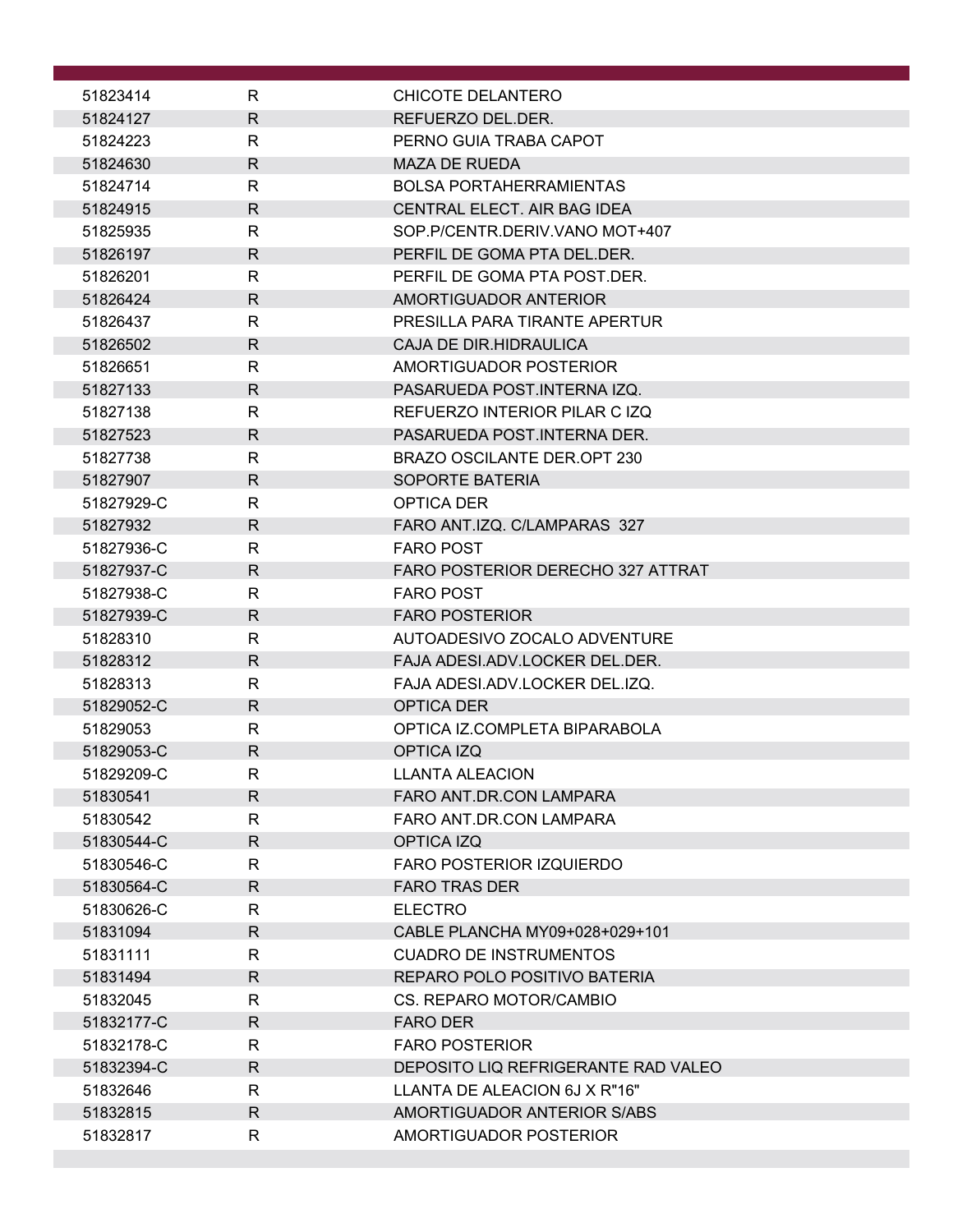| 51832849   | R            | <b>TUBO ENVIO COMBUSTIBLE</b>        |
|------------|--------------|--------------------------------------|
| 51833722   | $\mathsf{R}$ | PEDAL ACELERADOR ELECTRONICO         |
| 51833943   | R            | RESORTE SUSPENSION POSTERIOR         |
| 51833957   | $\mathsf{R}$ | PUNTA DE EJE TRASERA IZQ.            |
| 51834106   | R            | SOPORTE INF.MOTOPROP.LD.MOTOR        |
| 51834113   | $\mathsf{R}$ | CHAPA FIJ.SUP.MOTOPR.LD.DIFERE       |
| 51834337   | R            | REFLECTANTE DER.PAROG.POST.          |
| 51834375   | $\mathsf{R}$ | <b>BRAZO OSCILANTE</b>               |
| 51834861   | R            | MECANISMO LIMP+ MOTOR                |
| 51834972   | $\mathsf{R}$ | <b>TRAVERSA SUSPENSION DELANTERA</b> |
| 51835881   | $\mathsf{R}$ | MECANISMO ALZACRIST.PTA.DER.         |
| 51835884   | R            | ALZACRISTAL ELECTR.DEL.DERECHO       |
| 51835887   | R            | ALZACRISTAL ELECTR.DEL.IZQ.          |
| 51835948   | $\mathsf{R}$ | REPARO AGUA PUERTA DER.3P            |
| 51836085-C | R            | <b>TIRANTE</b>                       |
| 51836108-C | $\mathsf{R}$ | <b>TIRAN TE LIMITADOR</b>            |
| 51836337   | $\mathsf{R}$ | FLEXIBLE COMANDO APERT. PORTON       |
| 51836790-C | $\mathsf{R}$ | GUARDABARRO ANT IZQ IDEA ADV.        |
| 51836812   | R            | CRISTAL PUERTA POST. DER. 327        |
| 51836854   | $\mathsf{R}$ | LATERAL EXT.DER.WAY 5P 327           |
| 51837279-C | R            | <b>GUARDAB DEL DER</b>               |
| 51837280   | R.           | GUARDAB DEL.IZQ. 327 WAY             |
| 51837285   | $\mathsf{R}$ | SOP.FIJ.GUARDABARRO ANT.DER.         |
| 51837433   | $\mathsf{R}$ | PUERTA ANT.IZQ. 3P S/BIS 327         |
| 51837960   | R            | <b>TENSOR DE CORREA FIJO</b>         |
| 51839039   | $\mathsf{R}$ | <b>BRAZO OSCILANTE DX</b>            |
| 51839040   | R            | <b>BRAZO OSCILANTE SX</b>            |
| 51839616   | $\mathsf{R}$ | ALTERNADOR B5 14V 65 - 120A          |
| 51839666   | R            | <b>RESISTOR 2 VELOCIDADES</b>        |
| 51840648   | $\mathsf{R}$ | TOPE DE GOMA SUSP.TRASERA            |
| 51840679   | R            | SOPORTE IZQ.FIJ.EJE POSTERIOR        |
| 51840907   | $\mathsf{R}$ | <b>TECHO</b>                         |
| 51841681   | $\mathsf{R}$ | TUBO FLEX COMPRES/COND/CONEXIO       |
| 51841690   | $\mathsf{R}$ | LARGUERO LAT.SUPER.DER.FIANCAT       |
| 51841707   | R            | PUNTAL SUPERIOR DERECHA              |
| 51842300   | $\mathsf{R}$ | <b>LUNETA TERMICA 3V</b>             |
| 51842501   | $\mathsf{R}$ | AMORTIGUADOR TRASERO                 |
| 51842670-C | $\mathsf{R}$ | <b>FARO ANTER IZQ</b>                |
| 51842671-C | R            | FARO IZQ                             |
| 51842798   | $\mathsf{R}$ | <b>FARO POST.DER.FUME</b>            |
| 51842798-C | $\mathsf{R}$ | <b>FARO POSTER</b>                   |
| 51842809   | $\mathsf{R}$ | PARLANTE TRASERO 130mm/4 Ohm         |
| 51843256   | R            | AMORTIGUADOR TRASERO                 |
| 51843462   | $\mathsf{R}$ | SIGLA MODELO QUBO                    |
| 51843565   | R            | MONTANTE DER SUSPENS ANT             |
| 51843769   | $\mathsf{R}$ | AMORTIGUADOR DELANTERO IZQ.          |
| 51843772   | R            | AMORTIGUADOR DELANT.IZQ.C/009        |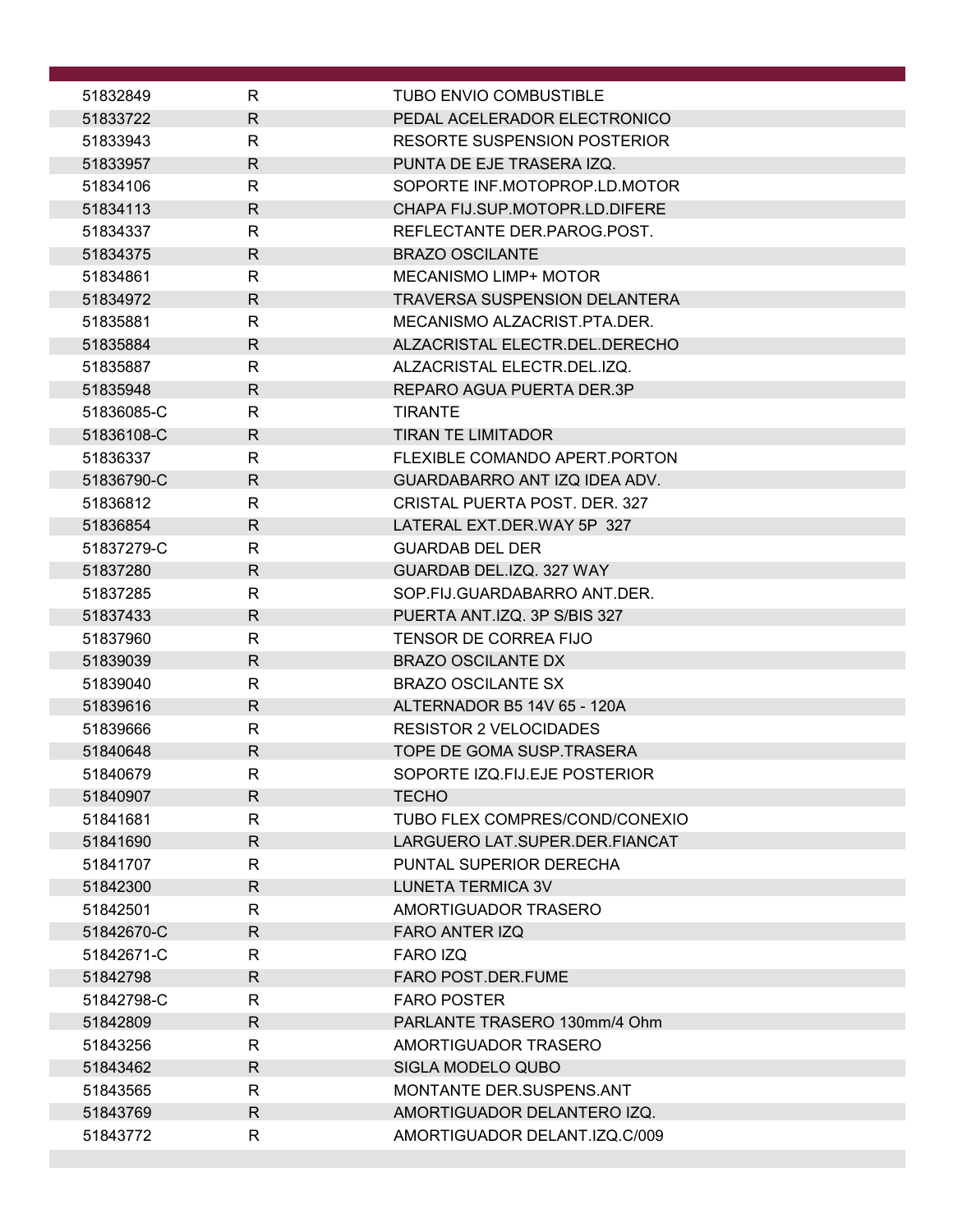| 51843773   | R            | AMORTIGUADOR DELANTERO DER.           |
|------------|--------------|---------------------------------------|
| 51844219   | $\mathsf{R}$ | <b>TUBO ESCAPE CENTRAL</b>            |
| 51844225   | $\mathsf{R}$ | <b>INTERRUPTOR INERCIAL</b>           |
| 51844263   | $\mathsf{R}$ | SEMIEJE DER.COMPLETO                  |
| 51844859   | R            | MANGUERA RETORNO AGUA CALEFACC        |
| 51844936-C | $\mathsf{R}$ | <b>OPTICA DER</b>                     |
| 51844937   | $\mathsf{R}$ | OPTICA DEL.IZQ. F500 ABARTH           |
| 51845064   | R            | MANGUERA FLEX.ENVIO AGUA              |
| 51845392   | $\mathsf{R}$ | <b>BOLSA PARA UTILES P/FIX GO AUT</b> |
| 51845435   | $\mathsf{R}$ | <b>LLANTA DE ALEACION 15"</b>         |
| 51846313   | $\mathsf{R}$ | ELECTROV.(MOTOR)A/ACOND VALEO         |
| 51847162   | R            | TUBO FLEX.CONDENSADOR/COMPRESO        |
| 51847898   | R            | <b>TUBO ESCAPE CENTRAL</b>            |
| 51848052   | $\mathsf{R}$ | TUBERIA COMB. BAJO PISO 1.9           |
| 51848886   | R            | CENTRAL ELECTRONICA ALZACRIST         |
| 51848894   | $\mathsf{R}$ | <b>GRILLA INFERIOR PARABRISAS</b>     |
| 51848991   | R            | ELECTROVENT.S/A.ACOND.(VALEO)         |
| 51849009   | R            | ANTEREPARO DER.VANO RUEDA POST        |
| 51849010   | $\mathsf{R}$ | <b>DEFENSA</b>                        |
| 51849078   | $\mathsf{R}$ | <b>DIFUSOR DE AIRE CENTRAL</b>        |
| 51849099   | $\mathsf{R}$ | ALZACRISTAL MECANICO IZQUIERDO        |
| 51849194   | $\mathsf{R}$ | <b>GUARNICION EXT.PUERTA DEL.IZQ.</b> |
| 51849196   | $\mathsf{R}$ | <b>GUARNICION EXT.PUERTA DEL.DER.</b> |
| 51849401   | $\mathsf{R}$ | PERFIL DE GOMA PTA DEL.DER.           |
| 51849543   | $\mathsf{R}$ | AMORT.DEL.DER.S/ABS 327 WAY           |
| 51849544   | R            | AMORT.DEL.DER.C/ABS 327 WAY           |
| 51849546   | R            | AMORT.DEL.IZQ.C/ABS 327 WAY           |
| 51850108   | $\mathsf{R}$ | SOPORTE INF.GUARDABARRO DER.          |
| 51850279   | R            | <b>VARILLA SOSTEN CAPOT</b>           |
| 51850304   | R            | TUBO RETOR.ACEITE DIR.HIDR.PRI        |
| 51850492   | ${\sf R}$    | <b>CUADRO INSTRUMENTOS</b>            |
| 51850498   | R            | <b>CUADRO INSTRUMENTOS</b>            |
| 51850500   | R            | <b>CUADRO INSTRUMENTOS</b>            |
| 51850628   | R.           | SOPORTE TRAVERSA RADIADOR             |
| 51851015-C | $\mathsf{R}$ | RADIADOR DE AGUA                      |
| 51851363   | R            | <b>BOCINA MONOTONO ALTO</b>           |
| 51851713   | $\mathsf{R}$ | CABLE POSTERIOR LUZ DE STOP           |
| 51851905   | R            | <b>TORNILLO M10X53</b>                |
| 51852117   | R            | ABRAZADERA                            |
| 51852343   | $\mathsf{R}$ | CASQUILLO ELASTICO                    |
| 51852763   | $\mathsf{R}$ | REFUERZO POSTERIOR DERECHO            |
| 51852764   | R            | <b>REINFORCEMENT</b>                  |
| 51852783   | R            | TUBO FLEXIBLE A.A                     |
| 51853516   | R.           | CABLE MASA CARROCERIA                 |
| 51854019   | R            | CABLE APERTURA CAPOT                  |
| 51854146-C | $\mathsf{R}$ | OPTICA IZQ C/LAMP BIPAR. NEGRO        |
| 51854717   | $\mathsf{R}$ | <b>GUARNICION INTERNA PUERTA</b>      |
|            |              |                                       |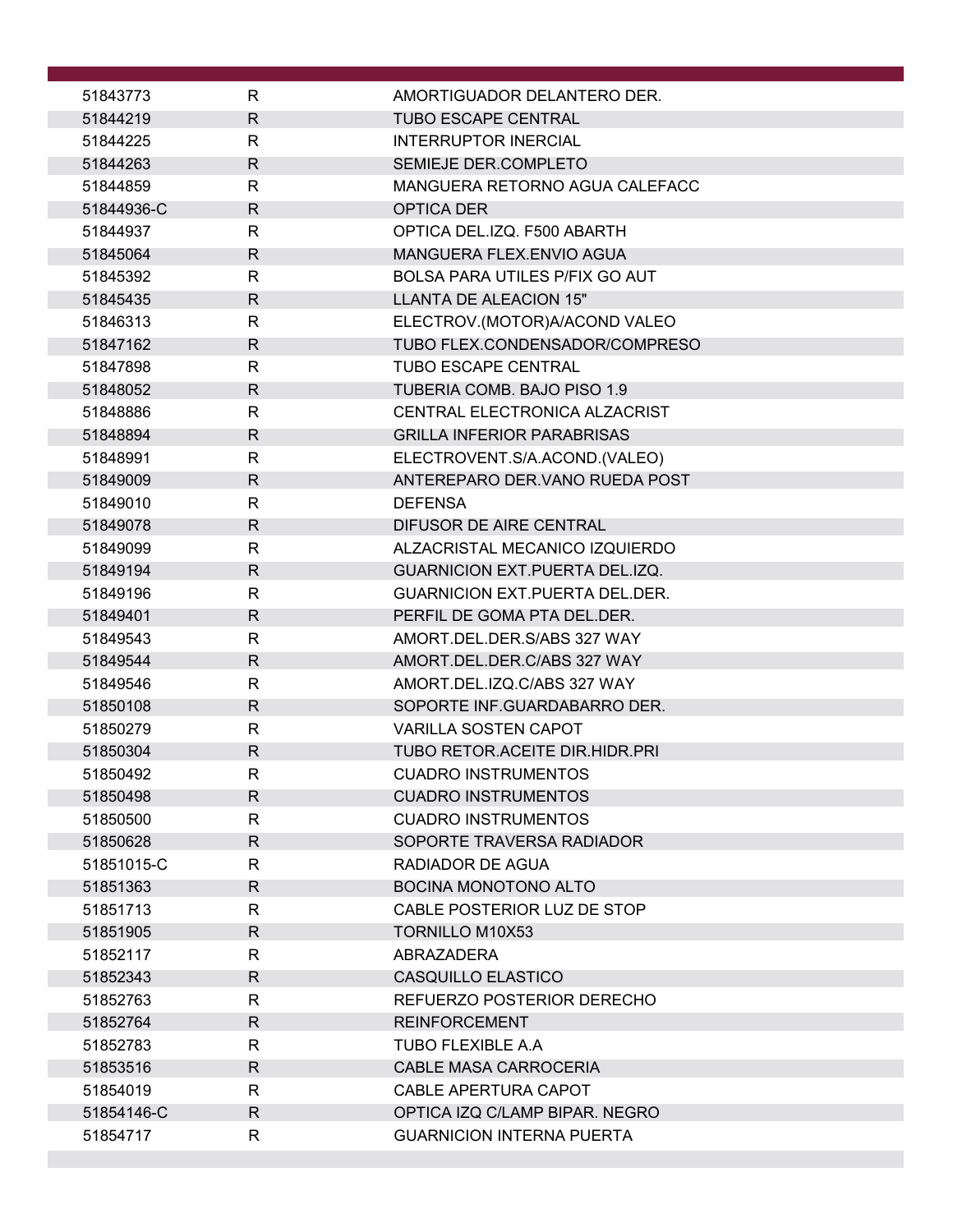| 51854737               | R                 | GUIA VIDRIO ANTERIOR DER.                                   |
|------------------------|-------------------|-------------------------------------------------------------|
| 51854738               | $\mathsf{R}$      | GUIA CRISTAL PTA ANT DER.                                   |
| 51854903               | R                 | ALTERNADOR 115A BRAVO                                       |
| 51854990               | $\mathsf{R}$      | <b>GUARNICION INTERNA PUT.TRAS.IZ</b>                       |
| 51855207               | R                 | TUBO FLEX.EVAO/COMPRES.                                     |
| 51856591               | $\mathsf{R}$      | ELECTROVENT.C/A.ACOND.(VALEO)                               |
| 51857022               | R                 | BRAZO OSCILANTE ANT. DER.                                   |
| 51857092               | $\mathsf{R}$      | PUNTA DE EJE TRASERA IZQ.                                   |
| 51857340               | R                 | <b>ALMOHADILLA</b>                                          |
| 51857965               | R                 | <b>BOCA ENTRADA DE AIRE/FILTRO</b>                          |
| 51858046               | $\mathsf{R}$      | <b>TUBO FLEXIBLE</b>                                        |
| 51858315               | R                 | AMORTIGUADOR DEL.DERECHO                                    |
| 51858625-C             | $\mathsf{R}$      | <b>CORREA COMPRESOR</b>                                     |
| 51859148               | R                 | SOPORTE FIJ.COMP./CONDEN.A/A                                |
| 51859472               | R                 | PUNTAL DERECHO                                              |
| 51859990               | $\mathsf{R}$      | MONTANTE PTA.TR.DER.                                        |
| 51860205               | R                 | PUERTA TRASERA DER. S/BISAG. 3V                             |
| 51860205-C             | $\mathsf{R}$      | <b>PUERTA TRAS DER</b>                                      |
| 51860595               | R                 | ESPUMA ASIENTO ANTERIOR SENTAD                              |
| 51860705               | $\mathsf{R}$      | <b>CABLE COMANDO</b>                                        |
| 51860710               | R                 | ESPUMA ASIEN.ANT.C/REGUL.DE AL                              |
| 51860712               | R                 | GUIA IZQUIERDA BUTACA ANT.DER.                              |
| 51860803               | $\mathsf{R}$      | REPARO VANO RUEDA POS.IZQ.                                  |
| 51860804               | R                 | REPARO VANO RUEDA POS.DER.                                  |
| 51863279               | $\mathsf{R}$      | LATERAL DR.EXTERNO 5P SPORTING                              |
| 51864586-C             | $\mathsf{R}$      | SOPORTE FIJ FA                                              |
| 51864587-C             | R                 | SOPORTE FIJ FA                                              |
| 51864668               | $\mathsf{R}$      | RUEDA DE CHAPA 15" X 6.0 ET40                               |
| 51864688               | R                 | AMORT.DEL.DER.S/ABS 327 SPORTI                              |
| 51864689               | $\mathsf{R}$      | AMORT.DEL.IZQ.C/ABS 327 SPORTI                              |
| 51864690               | R                 | AMORT.DEL.DER.C/ABS 327 SPORTI                              |
| 51864801               | $\mathsf{R}$      | CERRADURA MECAN PUERTA DEL DER                              |
| 51864899               | R                 | CERR PUER MEC TRAS DER                                      |
| 51864900               | R                 | CERR.PUER.ELEC. TRAS. IZQ.                                  |
| 51865137               | R                 | TIRANTE INTERIOR PTA.IZQ.4P.                                |
| 51865138               | R.                | TIRANTE INTERIOR PTA.IZQ.4P.                                |
| 51866009               | $\mathsf{R}$      | TOPE DE GOMA SUP.DE AMORTIGUAR                              |
| 51866269               | R                 | CABLE MASA CARROCERIA                                       |
| 51868069               | R                 | LLANTA DE ALEACION 16 X 6.0                                 |
| 51868992               | R                 | <b>MANGUITO FLEXIBLE</b>                                    |
| 51869484-C<br>51869488 | R<br>$\mathsf{R}$ | <b>CONDENSADOR</b><br><b>DISPOSITVO CIERRE TAPA TRASERA</b> |
| 51869526-C             | R                 | ELECTROVENT. COMPLETO 1.4 +025                              |
| 51869652               | $\mathsf{R}$      | PINZA DE FRENO IZQ.C/PASTILLAS                              |
| 51870724               | R                 | REPARO RUEDA POST.DER.                                      |
| 51870775               | R                 | TACO GOMA SUSP.TRASERA                                      |
| 51871411               | R                 | ANILLO APOYO RESORTE SUSP.POST                              |
|                        |                   |                                                             |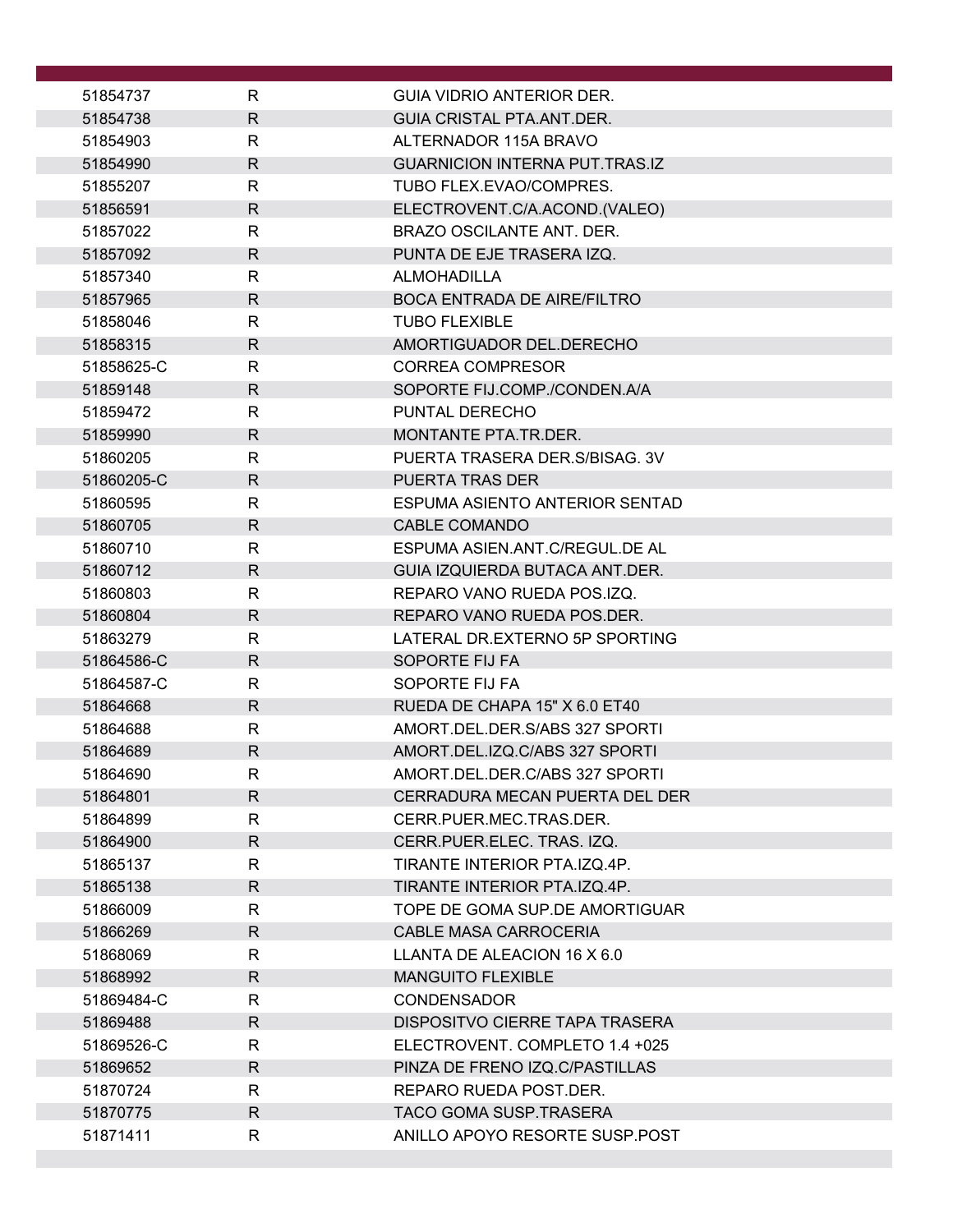| 51871435               | R                            | ENCAJONAMIENTO LARGUERO DER.                                |
|------------------------|------------------------------|-------------------------------------------------------------|
| 51871714               | $\mathsf{R}$                 | SOPORTE DEL.DER.                                            |
| 51871927               | R                            | <b>TUBO FLEXIBLE RETORNO</b>                                |
| 51872763               | $\mathsf{R}$                 | <b>CAJA DIRECCION SIN EXTREMOS</b>                          |
| 51872952               | R                            | SENSOR IBS DE BATERIA                                       |
| 51873436               | $\mathsf{R}$                 | <b>CERRADURA BAUL</b>                                       |
| 51873495               | R                            | <b>FARO TRASERO IZQUIERDO</b>                               |
| 51873736               | $\mathsf{R}$                 | LONA COBERTURA COMPLETA                                     |
| 51874662               | $\mathsf{R}$                 | <b>BOLSA PARA UTILES</b>                                    |
| 51874989               | R                            | ENCAJONAMIENTO SUP.DER.FIANCAT                              |
| 51875869               | R                            | <b>FUNDA BATERIA</b>                                        |
| 51875939               | R                            | CABLE BATERIA-MOTOR PART./ALTE                              |
| 51875941               | R                            | <b>CABLE ALTERNADOR</b>                                     |
| 51876092               | R                            | CABLE ANTENA DE TECHO                                       |
| 51876094               | R                            | <b>CABLE ANTENA</b>                                         |
| 51877209               | $\mathsf{R}$                 | REFUERZO ANGULAR IZQ.                                       |
| 51877249               | R                            | ESTRUCTURA BUTACA ANTERIOR IZQ                              |
| 51877410               | R                            | ESPUMA ASIENTO DEL.C/REGUL.                                 |
| 51877587               | R                            | CASQUILLO APOYABRAZO DEL.                                   |
| 51877616<br>51877998   | $\mathsf{R}$<br>$\mathsf{R}$ | <b>CENTRAL AIRBAG</b><br>GUARN.EXT.VIDRIO PTA.ANT.DR.3P     |
| 51878000               | R                            | GUARN.EXT.VIDRIO PTA.ANT.DR.3P                              |
| 51878411               | R                            | OPTICA IZQUIERDA                                            |
| 51878426               | R                            | <b>CUADRO INSTRUMENTOS PUNTO EVO</b>                        |
| 51878436               | R                            | <b>CUADRO INSTRUMENTOS PUNTO EVO</b>                        |
| 51878544               | R                            | SIGLA "16V"                                                 |
| 51878582               | R                            | SOPORTE ELASTICO LADO MOTOR                                 |
| 51879122               | $\mathsf{R}$                 | TUBO FLEX.COMPRESOR/CONDENSAD.                              |
| 51879871               | R                            | <b>EJE POSTERIOR</b>                                        |
| 51880211               | $\mathsf{R}$                 | AMORTIG.ANTERIOR DER.                                       |
| 51880212               | $\mathsf R$                  | AMORTIG. POSTERIOR                                          |
| 51880826               | R                            | DEPOSITO COMBUSTI. COMPLETO                                 |
| 51880943-C             | R                            | <b>FARO POSTERIOR IZQ</b>                                   |
| 51880944               | R.                           | FARO POSTERIOR DERECHO ADV.                                 |
| 51881024               | R.                           | <b>FILTRO DE AIRE</b>                                       |
| 51881285               | R                            | <b>GUARNICION VIDRIO PTA.DEL.DER.</b>                       |
| 51881770               | R                            | <b>CENTRAL AIRBAG</b>                                       |
| 51883306               | R                            | AISLANT.PUERTA LATERAL                                      |
| 51883308               | R                            | SIGLA "1.8"                                                 |
| 51883312               | R.                           | AISLANTE PUERTA LATERAL                                     |
| 51883390               | R.                           | BOMBA COMBUST.FIRE C/IND.NIV                                |
| 51883638               | R                            | <b>BRAZO LIMPIALUNETA</b>                                   |
| 51884098               | R                            | GUIA VIDRIO PTA DEL.IZQ.                                    |
| 51884154               | R                            | <b>GUARNICION EXT.PTA.TRASERA.IZQ</b>                       |
| 51884277<br>51884563-C | R<br>R.                      | SOPORTE IZQ.TRAVERSA SUPERIOR<br>TACO ELASTICO CENT. PARAG. |
| 51884707-C             | R.                           | FARO POST DER FIJO                                          |
|                        |                              |                                                             |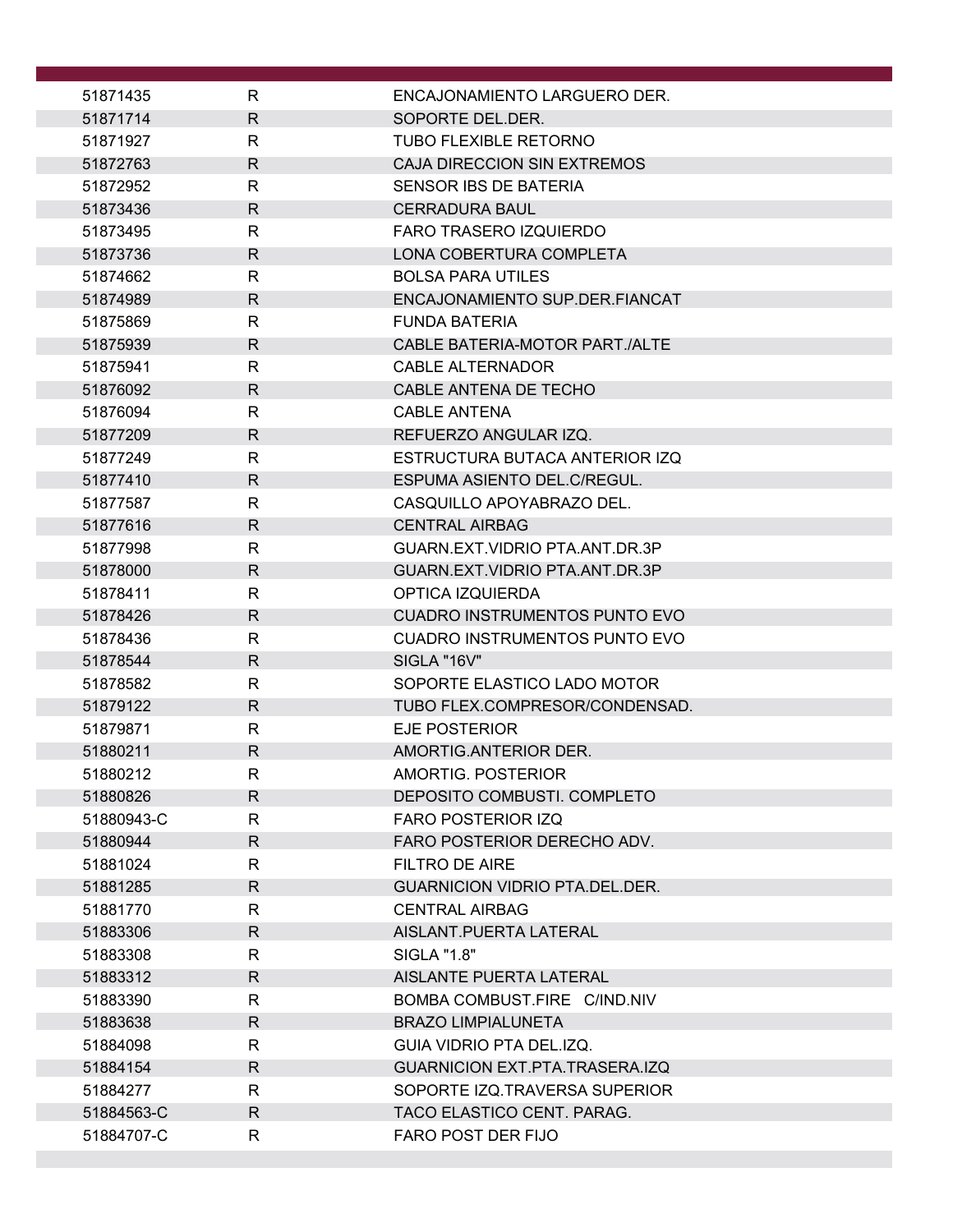| 51884708-C           | R                            | FARO TRASERO DERECHO FIJO                                    |
|----------------------|------------------------------|--------------------------------------------------------------|
| 51884709             | $\mathsf{R}$                 | <b>FARO TRASERO DERECHO MOVIL</b>                            |
| 51884709-C           | R                            | <b>FARO TRAS</b>                                             |
| 51884710-C           | $\mathsf{R}$                 | <b>FARO TRASERO DER. MOVIL</b>                               |
| 51884714-C           | R                            | <b>FARO TRAS IZQ</b>                                         |
| 51884779             | R                            | CONJUNTO TRAVERSA RADIADOR                                   |
| 51885022-C           | R                            | <b>TRAVES SUP</b>                                            |
| 51885548             | $\mathsf{R}$                 | FARO POSTERIOR IZQ. FIAT 500                                 |
| 51885881             | R                            | TAPA RESERV LIMPIA PAR SIN FIL                               |
| 51887068             | R                            | LATERAL CARR SX EST IDEA ADVEN                               |
| 51887955             | R                            | <b>CONDENSADOR</b>                                           |
| 51888228             | R.                           | PINO FIJ.DEPOSITO LIQ.REFEIG.                                |
| 51888845             | R                            | <b>BISAGRA PORTON POSTERIOR</b>                              |
| 51889223             | $\mathsf{R}$                 | CONMUTADOR DE ARRANQUE                                       |
| 51890011             | $\mathsf{R}$                 | TUBO FLEXIBLE D/H                                            |
| 51892174             | R.                           | CERRADURA ELECTR.PTA.TRAS.DER.                               |
| 51892194             | R                            | AMORTIGUADOR ANT. DER.C/ABS                                  |
| 51892714             | R                            | <b>GUARNICION VIDRIO PTA.TRAS.IZQ</b>                        |
| 51892715             | $\mathsf{R}$                 | <b>GUARN.EXTER.VIDRIO TRASERO DER</b>                        |
| 51893443             | $\mathsf{R}$                 | REPARO RUEDA POST.IZQ.                                       |
| 51893575             | $\mathsf{R}$                 | <b>BURLETE PUERTA POSTERIOR IZQ.</b>                         |
| 51894473             | R                            | MONTANTE DELANTERO IZQUIERDO                                 |
| 51894542             | R                            | <b>CORREA DE FIJACION</b>                                    |
| 51896412             | R.                           | PARABRISAS ATERMICO C/SENSOR                                 |
| 51896462             | R                            | PUERTA DEL.IZQ.S/BIS. 327 WAY                                |
| 51896659             | $\mathsf{R}$                 | <b>REPARO MOTOR</b>                                          |
| 51896740             | R                            | SIGLA POSTERIOR "E-TORQ"                                     |
| 51897485             | $\mathsf{R}$                 | PERNO DE EXPANCION                                           |
| 51897842             | R                            | FARO DER MASCARA NEGRA ARTEB                                 |
| 51898185             | $\mathsf{R}$                 | <b>FARO ANTIEBLA IZQ.</b>                                    |
| 51898200             | ${\sf R}$                    | GUARDAPOLVO P/COMANDO CAMBIO                                 |
| 51898497             | R.                           | FILTRO DE AIRE COMPLETO                                      |
| 51898788             | $\mathsf{R}$<br>$\mathsf{R}$ | AMORTIGUADOR ANTERIOR IZQ.<br>PROTECTOR PAVIM. DELANTERO IZQ |
| 51898821             | R                            | BARRA ESTABILIZ.DEL D=21 MM                                  |
| 51898835             | R                            | LARGUERO DERECHO LAT. INTERNO                                |
| 51900095<br>51900204 | R                            | BRAZO LIMP.PARA-BRISA DER.                                   |
| 51900379             | $\mathsf{R}$                 | <b>TAPON</b>                                                 |
| 51900826             | $\mathsf{R}$                 | TOPE CENTRAL PARAGOLP.DELANT.                                |
| 51901396             | $\mathsf{R}$                 | TUBO FLEXIBLE RETORNO CALENTAD                               |
| 51901498             | R                            | FARO IZQ.COMPL.-MAG.MARELLI                                  |
| 51903097             | R.                           | CENTRAL.BODY COMPUTER                                        |
| 51903827             | R                            | EJE DE REFERENCIA                                            |
| 51904112             | R.                           | <b>TORNILLO M12x1.25x70</b>                                  |
| 51904117             | $\mathsf{R}$                 | RED DIVISORIA PARA ANIMALES                                  |
| 51904932             | $\mathsf{R}$                 | <b>BISAGRA SUP.DER.COMPLETA</b>                              |
| 51905511             | R                            | <b>TOPE DERECHO</b>                                          |
|                      |                              |                                                              |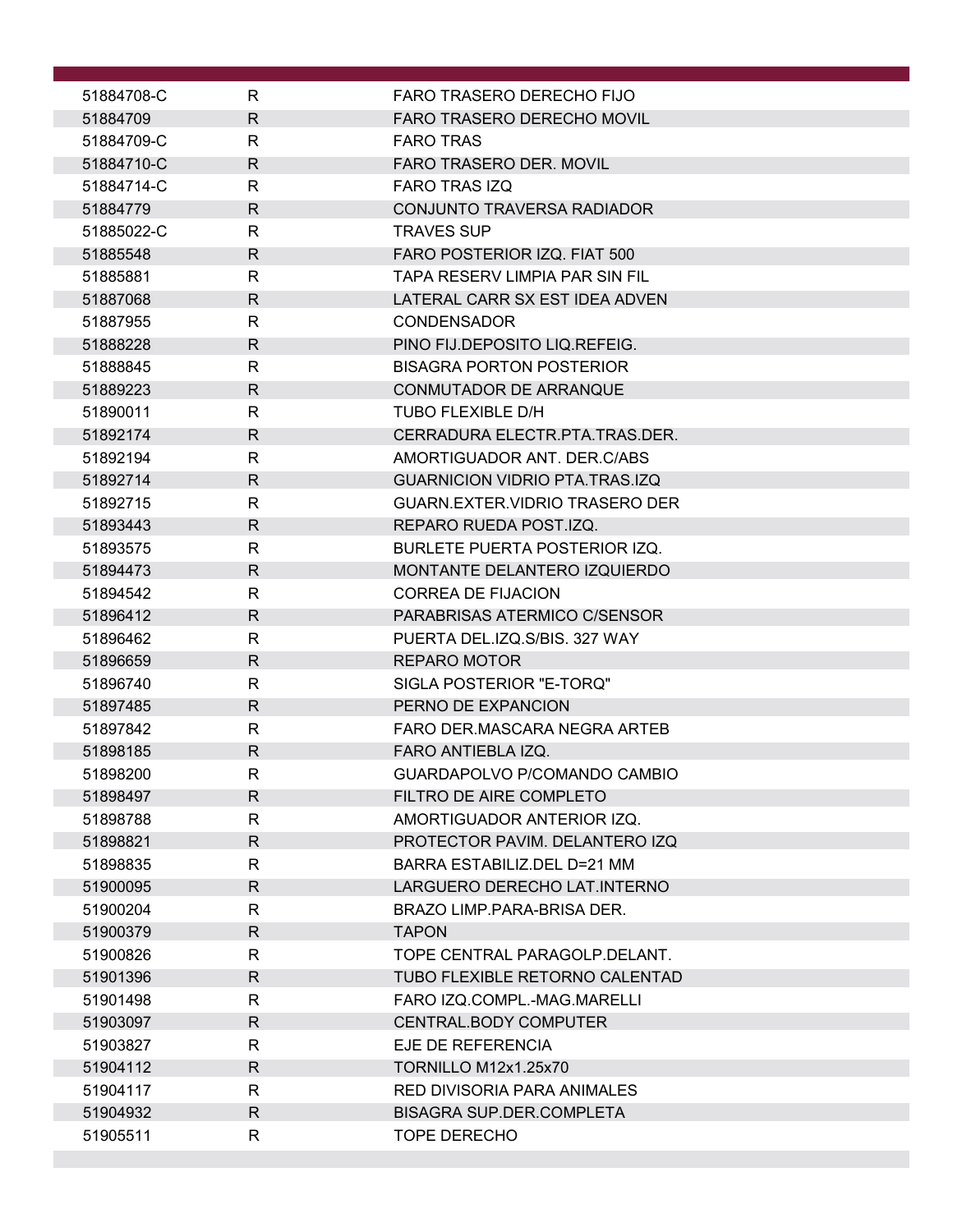| 51907967             | R                            | <b>DISPOSITIVO DE CIERRE</b>                                          |
|----------------------|------------------------------|-----------------------------------------------------------------------|
| 51909413             | $\mathsf{R}$                 | GUIA DER.BANCO DELANT.DERECHO                                         |
| 51910087             | R                            | GUIA IZQ.BANCO DELANT.DERECHO                                         |
| 51910251             | $\mathsf{R}$                 | TOPE DE GOMA DERECHO                                                  |
| 51911200             | R                            | <b>MOTOR DE ARRANQUE</b>                                              |
| 51911243             | $\mathsf{R}$                 | <b>CABLE ANTENA</b>                                                   |
| 51914312             | R                            | <b>ALMOHADILLA</b>                                                    |
| 51915362             | $\mathsf{R}$                 | CENTRAL BODY COMPUTER BASE                                            |
| 51915378             | R                            | <b>BUJE GOMA P/SUSPENSION DEL.DER</b>                                 |
| 51915467             | $\mathsf{R}$                 | MOLDURA FIJACION FARO IZQ.                                            |
| 51916792             | $\mathsf{R}$                 | VIDRO LAT DELANTE.IZQ FIJO VD                                         |
| 51916796-C           | $\mathsf{R}$                 | <b>VIDRIO TEMPLADO</b>                                                |
| 51916809-C           | $\mathsf{R}$<br>$\mathsf{R}$ | <b>VIDRIO LAT DIANT</b>                                               |
| 51917476<br>51917487 | R                            | PARABR. ATERM. C/GUARNIC S/ANT<br>CRISTAL DE PTA. ANT. DER. U/D       |
| 51917491             | R                            | CRISTAL DE PTA. ANT.IZQ. 3P                                           |
| 51917493             | R                            | VIDRIO ATERMI.PTA.LAT.DEL.IZQ.                                        |
| 51917495             | $\mathsf{R}$                 | CRISTAL PUERTA POST. DER.                                             |
| 51917501             | R                            | VIDRIO LAT.IZQUIERDO FIJO                                             |
| 51917526             | $\mathsf{R}$                 | CRISTAL PUERTA DEL.IZQ. 5P 327                                        |
| 51917691             | R                            | <b>JUNTA</b>                                                          |
| 51918058             | $\mathsf{R}$                 | <b>CENTRAL AIR BAG</b>                                                |
| 51918126-C           | $\mathsf{R}$                 | <b>CRISTAL PUERTA POST</b>                                            |
| 51918132             | $\mathsf{R}$                 | CRISTAL PTA.POST.IZQ.                                                 |
| 51918241-C           | $\mathsf{R}$                 | <b>VIDRIO LATERAL</b>                                                 |
| 51918261             | $\mathsf{R}$                 | LUNETA TERMICA C/GUARNICION                                           |
| 51918261-C           | R                            | <b>LUNETA TERMICA</b>                                                 |
| 51918269             | $\mathsf{R}$                 | SENSOR ABS POSTERIOR DER/IZQ                                          |
| 51918275             | $\mathsf{R}$                 | SENSOR ABS TRASERO IZQ BOSCH                                          |
| 51919590-C           | $\mathsf{R}$                 | <b>CRISTAL PUERTA</b>                                                 |
| 51920072             | $\mathsf R$<br>$\mathsf{R}$  | CENTRAL.ELECT.AIR-BAG COND/PAS                                        |
| 51922285<br>51924767 | R                            | <b>GUARNICION VANO PTA.TRAS DER</b><br>TUBO FLEX.CONDENS/EVAPOR/CONEX |
| 51924879             | $\mathsf{R}$                 | GRUPO FRENO TRA.IZQ.COBREQ498                                         |
| 51924916             | $\mathsf{R}$                 | <b>CAMPANA DE FRENO</b>                                               |
| 51925056             | $\mathsf{R}$                 | BATERIA 12V-45Ah-250A                                                 |
| 51925186             | $\mathsf{R}$                 | <b>CAJA DE DIRECCION</b>                                              |
| 51925513             | $\mathsf{R}$                 | <b>CROSSRAIL</b>                                                      |
| 51925535             | R                            | TRAVESANO INFER.                                                      |
| 51926138             | $\mathsf{R}$                 | DISTANCIAL DE FIJ. L=73 MM                                            |
| 51926212             | $\mathsf{R}$                 | <b>CORREA DE FIJACION BATERIA</b>                                     |
| 51926955             | $\mathsf{R}$                 | <b>TOPE</b>                                                           |
| 51927095             | R                            | FARO POSTERIOR IZQ.NEGRO                                              |
| 51927230             | $\mathsf{R}$                 | TIRANTE APER.PORTON POST.                                             |
| 51928452             | R                            | ESTRUCTURA FRONTAL CRASH BOX                                          |
| 51930033             | $\mathsf{R}$                 | <b>CONDENSADOR</b>                                                    |
| 51930127-C           | R                            | <b>CONDENSADOR A/A</b>                                                |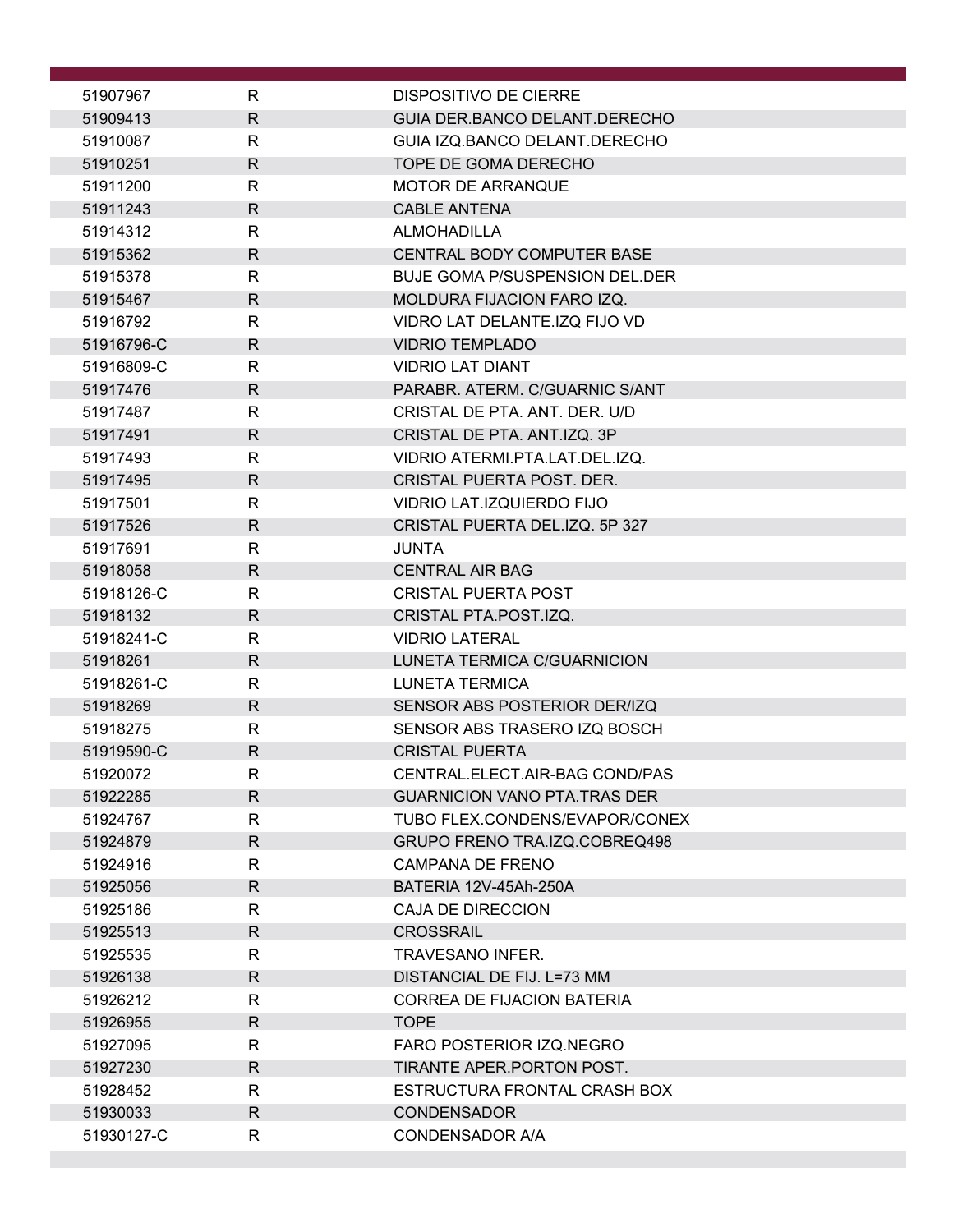| 51930150             | R                 | CUADRO INSTRUMEN.CODE2 MARELLI                    |
|----------------------|-------------------|---------------------------------------------------|
| 51931470-C           | R                 | <b>CONDENSADOR</b>                                |
| 51931950             | R                 | PINZA FRENO DEL.IZQ.COBREQ251                     |
| 51931951             | R                 | PINZA FRENO DEL.DER.COBREQ251                     |
| 51932035             | R                 | <b>BRAZO OSCILANTE IZQUIERDO</b>                  |
| 51932036             | R                 | <b>BRAZO OSCILANTE DERECHO</b>                    |
| 51934450             | R                 | RADIADOR AGUA FIAT 500                            |
| 51935253             | R                 | CERRADURA ELEC.PTA.POST.DER.                      |
| 51935875             | R                 | BIELETA BARRA ESTABILIZADORA                      |
| 51936075             | R                 | AMORTIGUADOR IZQ                                  |
| 51936077             | R                 | AMORTIGUADOR DER                                  |
| 51937218             | R                 | DISCO DE FRENO DEL VENTILADO                      |
| 51938601             | R                 | <b>BURLETE PUERTA ANT.DERECHA</b>                 |
| 51938603             | R                 | BURLETE PUERTA ANT.IZQUIERDA                      |
| 51938938-C           | R                 | REPARO VANO RUEDA DEL DER.                        |
| 51939611             | R                 | <b>SILENCIADOR</b>                                |
| 51940040             | R                 | SIGLA "FIAT" PORTON TRASERO                       |
| 51940097             | $\mathsf{R}$      | SEMIEJE IZQUIERDO COMPLETO                        |
| 51940098<br>51940646 | R<br>$\mathsf{R}$ | KIT ANTIRROBO<br><b>FILTRO DE COMBUSTIBLE</b>     |
| 51941309             | R                 | <b>TRAVESANO INFER.PISO</b>                       |
| 51941454             | R                 | <b>PERFIL</b>                                     |
| 51941838             | R                 | PUNTERA ANTERIOR DERECHA                          |
| 51942261             | $\mathsf{R}$      | REFUERZO PUNTAL SUP.DEL.DER.                      |
| 51942289             | $\mathsf{R}$      | SOPORTE FIJ.CHAPA DER.COMPL.                      |
| 51942933-C           | R                 | <b>FARO</b>                                       |
| 51943559             | R                 | PUNTA DE EJE RUEDA POST.DER.                      |
| 51943698             | R                 | SOPORTE FIJACION CABLE DER.                       |
| 51943747             | R                 | SOPORTE FIJ.PARAGOLPE TRAS.IZQ                    |
| 51945922             | $\mathsf{R}$      | CENTRAL.ELECT.AIR-BAG COND/PAS                    |
| 51947636             | R                 | TORNILLO M4X25                                    |
| 51949337-C           | R                 | PUERTA TRAS DER                                   |
| 51949339             | R                 | PUERTA TRAS.IZQ.S/BIS. 327 WAY                    |
| 51949993             | R.                | <b>GUARNICION SUPERIOR</b>                        |
| 51950158             | $\mathsf{R}$      | CRISTAL LATERAL IZ. C/GUARNICI                    |
| 51950550-C           | $\mathsf{R}$      | <b>LUNETA TER</b>                                 |
| 51950671             | $\mathsf{R}$      | <b>GUARNICION PUERTAB IZQ.</b>                    |
| 51950819-C           | R                 | MOTOR ARRANQUE VER 51997820                       |
| 51950820             | R                 | <b>MOTOR DE ARRANQUE</b>                          |
| 51954625             | R                 | <b>BOQUILLA INTRODUCCION ACEITE</b>               |
| 51956948             | R<br>$\mathsf{R}$ | MONTANTE CENTRAL DER.                             |
| 51958491<br>51958612 | R                 | SOPORTE FIJACION CABLE IZQ.<br>ABSORBEDOR DERECHO |
| 51958625             | $\mathsf{R}$      | <b>CONEXION INF PUNTERA DER</b>                   |
| 51959681             | R                 | AMORTIGUADOR DELANT.DER.C/009                     |
| 51959696             | R                 | AMORTIGUADOR DELANT.IZQ.                          |
| 51959843             | $\mathsf{R}$      | <b>TRAVESANO RADIADOR</b>                         |
|                      |                   |                                                   |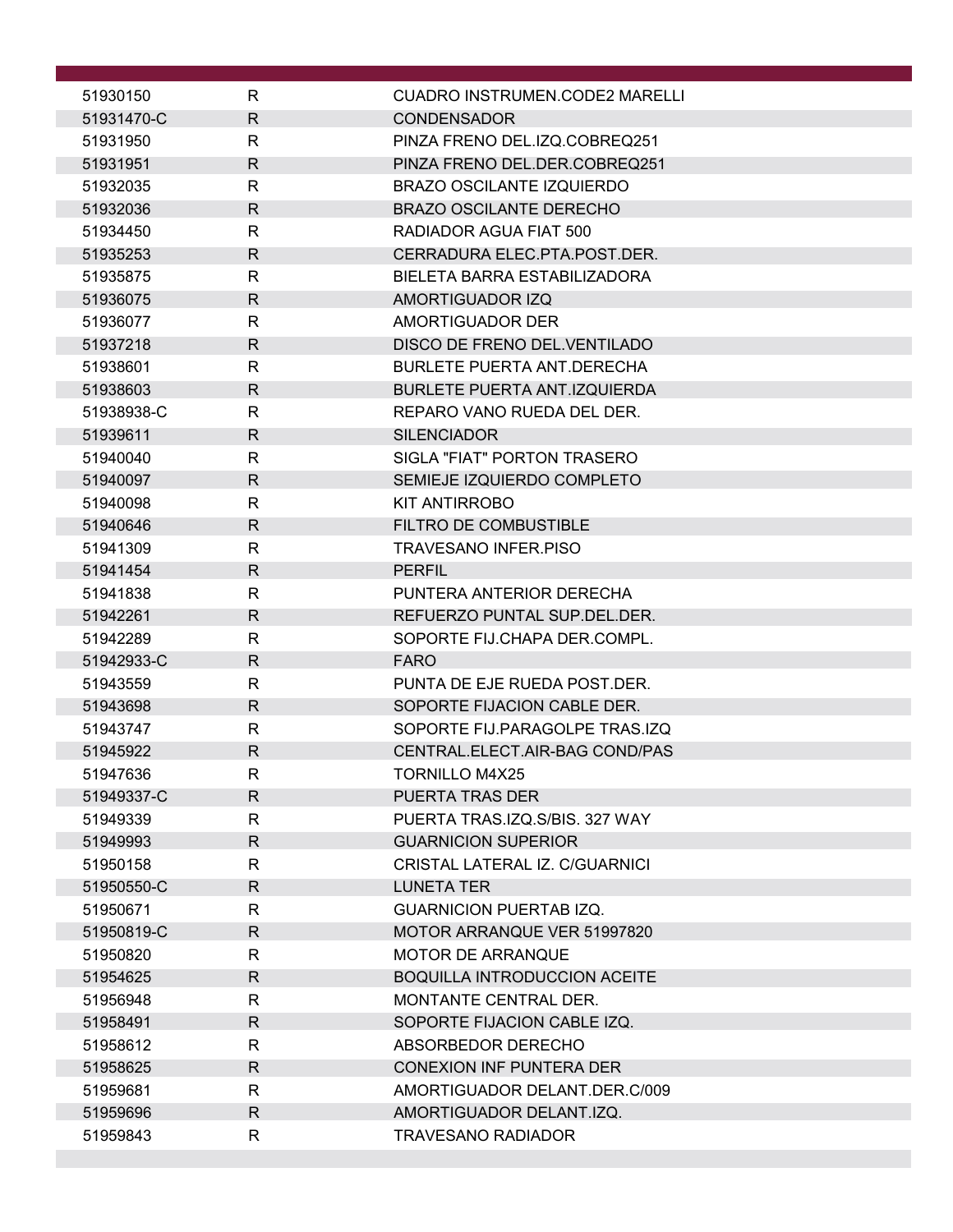| 51960466             | R                            | ENCAJONAMIENTO LARGUERO IZQ.                     |
|----------------------|------------------------------|--------------------------------------------------|
| 51961087             | $\mathsf{R}$                 | AMORTIGUADOR ANT. DER.C/ABS                      |
| 51961485             | $\mathsf{R}$                 | <b>BOCINA COMPLETA MONOTONAL</b>                 |
| 51962054             | $\mathsf{R}$                 | <b>BOCINA</b>                                    |
| 51962691             | $\mathsf{R}$                 | AMORTIGUADOR ANTERIOR                            |
| 51962726             | $\mathsf{R}$                 | AMORTIGUADOR DEL.(COFAP)                         |
| 51962729             | $\mathsf{R}$                 | AMORTIGUADOR ANTERIOR                            |
| 51962756             | $\mathsf{R}$                 | AMORTIGUADOR SUSPEMSION ANTER.                   |
| 51963627             | $\mathsf{R}$                 | TUBO FLEXIBLE A.A COND/COMP.                     |
| 51965983             | R                            | <b>CUADRO DE INSTRUMENTOS</b>                    |
| 51968072-C           | $\mathsf{R}$                 | <b>FARO POSTERIOR</b>                            |
| 51968174             | $\mathsf{R}$                 | CABLE BATE + A MOT DE ARRANQUE                   |
| 51969494             | R                            | <b>GUARNICION EXT.PTA.TRASERA DER</b>            |
| 51969498             | $\mathsf{R}$                 | <b>GUARNICION LATERAL DERECHA</b>                |
| 51969839             | $\mathsf{R}$                 | SOPORTE GUARDABARRO DERECHO                      |
| 51973441             | $\mathsf{R}$                 | RODAMIENTO SUSP. ANTERIOR                        |
| 51974057<br>51975079 | $\mathsf{R}$<br>$\mathsf{R}$ | TORNILLO M10X1.25<br>CERRADURA PUERTA ANT. DER   |
| 51976104             | $\mathsf{R}$                 | PRESILLA DE FIJ PALANCA BCO DE                   |
| 51979565             | $\mathsf{R}$                 | <b>CONDENSADOR A/A VALEO</b>                     |
| 51979565-C           | $\mathsf{R}$                 | CONDENSADOR A/A VALEO                            |
| 51980326             | $\mathsf{R}$                 | <b>SUJETADOR PRESA</b>                           |
| 51980555             | $\mathsf{R}$                 | TUBO FLEX.CONDENSADOR/COMPRESO                   |
| 51981330             | $\mathsf{R}$                 | SOPORTE MEMBR.RED RESP.BCO.DEL                   |
| 51981407             | $\mathsf{R}$                 | PUERTA DEL.DER.S/AGUJ.S/BISAGR                   |
| 51983818             | $\mathsf{R}$                 | EJE CENTRADO INF.PLC.DER.                        |
| 51984308             | $\mathsf{R}$                 | <b>CAPOT</b>                                     |
| 51984487             | $\mathsf{R}$                 | <b>FARO POSTERIOR DERECHO</b>                    |
| 51987244             | R                            | <b>TORNILLO</b>                                  |
| 51987813             | R                            | <b>BASTIDOR</b>                                  |
| 51988307             | R                            | RELE 12V-30A (CLIPTECH)                          |
| 51989076             | R.                           | <b>TUBO</b>                                      |
| 51989077             | R                            | <b>TUBO</b>                                      |
| 51989250             | R.                           | <b>CENTRALITA BLU&amp;ME</b>                     |
| 51991080             | R                            | SOPORTE LADO DIFERENCIAL                         |
| 51995853             | R.                           | SOPORTE PARLANTE DER.                            |
| 51995854             | R                            | SOPORTE IZQ.                                     |
| 51999639             | R.                           | SOPORTE LADO DIFERENCIAL                         |
| 52000032             | R                            | PUERTA TRASERA DER BAJA                          |
| 52000565             | R.                           | <b>CENTRAL BODY COMPUTER</b>                     |
| 52000676             | R                            | <b>GUARNICION EXT.VIDRIO DEL.DER.</b>            |
| 52000684             | $\mathsf{R}$                 | <b>JUNTA</b>                                     |
| 52000685             | R                            | GUARN.CRISTAL PTA POST. DER.                     |
| 52003630             | R.                           | <b>CHICOTE TRASERO</b>                           |
| 52003844<br>52003848 | R<br>R.                      | REPARO RUEDA POST.DER.<br>REPARO RUEDA POST.DER. |
| 52003932             | R                            | CABLE POSTERIOR PARA ASIST TEC                   |
|                      |                              |                                                  |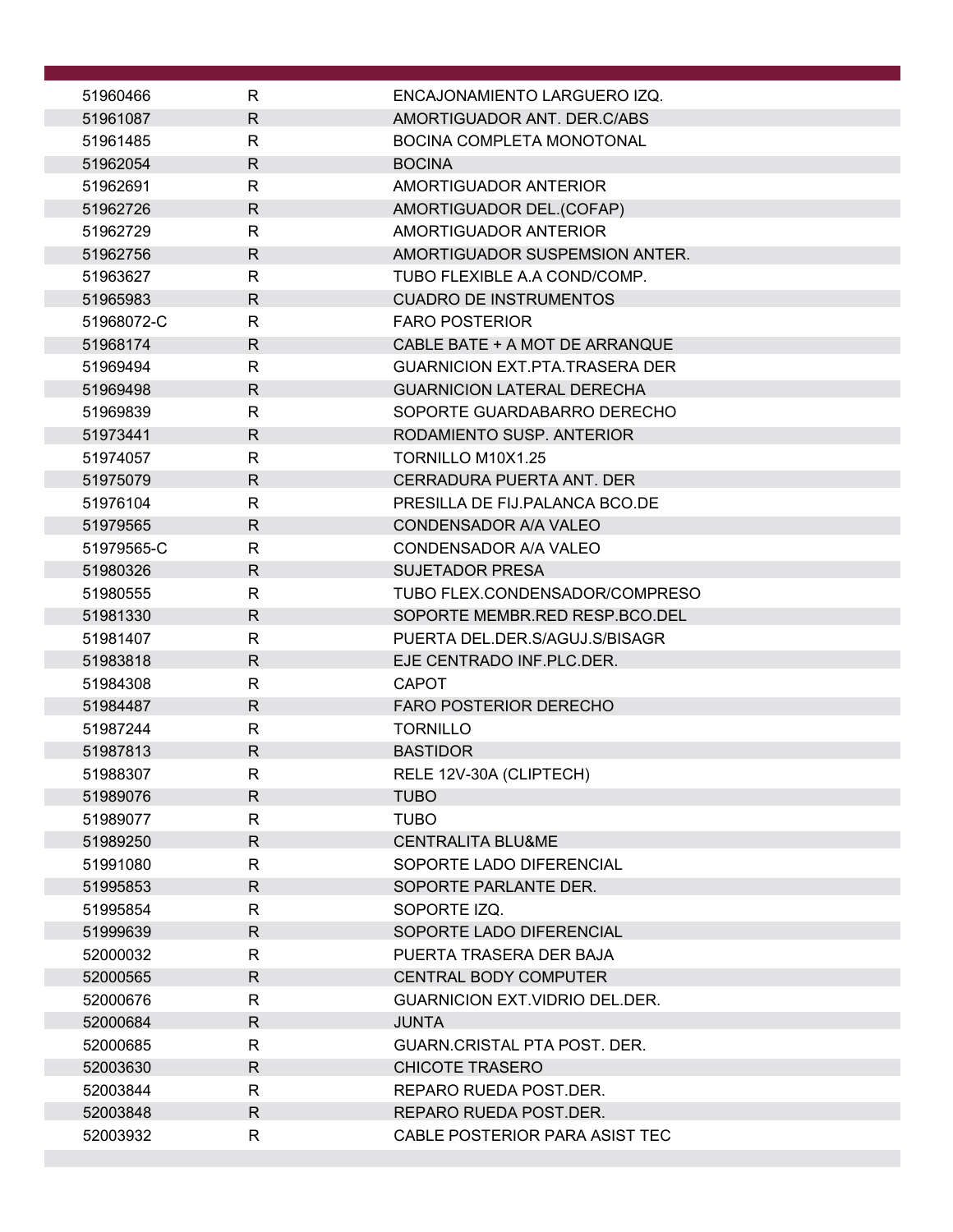| 52004042             | R                 | MONTANTE SUSP DEL DER                                       |
|----------------------|-------------------|-------------------------------------------------------------|
| 52004768             | $\mathsf{R}$      | ESTRUCTURA PANEL TRASERO                                    |
| 52005004             | $\mathsf{R}$      | ESTRUCTURA LAT TRAS INFIZQ                                  |
| 52005200             | $\mathsf{R}$      | <b>BODY COMPUTER MOBY</b>                                   |
| 52006996             | $\mathsf{R}$      | CERRADURA ELEC PTA TRAS IZQ                                 |
| 52007424             | $\mathsf{R}$      | FARO POSTERIOR IZQ. FIJO                                    |
| 52007767             | R                 | PROYECTOR BAJO IZQUIERDO                                    |
| 52012209             | $\mathsf{R}$      | <b>GUARDABARRO DERECHO</b>                                  |
| 52015529             | R                 | <b>TORNILLO</b>                                             |
| 52015755-C           | $\mathsf{R}$      | <b>GUARD DER</b>                                            |
| 52015757-C           | R                 | <b>GUARDABARRO</b>                                          |
| 52015773             | $\mathsf{R}$      | <b>GUARNICION</b>                                           |
| 52015779             | $\mathsf{R}$      | <b>FIELTRO</b>                                              |
| 52017660             | $\mathsf{R}$      | AIRBAG LATERAL DER                                          |
| 52017744<br>52019225 | $\mathsf{R}$      | ELECTRO VENTILADOR COMPLETO<br><b>TOMA CORRIENTE USB</b>    |
| 52019296             | R<br>$\mathsf{R}$ | PUERTA DEL.DER.S/BIS, 327 WAY                               |
| 52021994-C           | $\mathsf{R}$      | PUERTA DEL DERECHA S/BIS. 327                               |
| 52021999-C           | $\mathsf{R}$      | <b>PUERTA</b>                                               |
| 52022736             | $\mathsf{R}$      | <b>CROSSRAIL</b>                                            |
| 52023400             | R                 | <b>GUARN VIDRIO PTA TRAS DER</b>                            |
| 52023411             | $\mathsf{R}$      | <b>BURLETE EXTERNO DER</b>                                  |
| 52023540             | R                 | PUERTA TRASERA IZQ BAJA                                     |
| 52025264             | $\mathsf{R}$      | PUERTA DEL.DER.SIN BISAGRAS                                 |
| 52025388             | $\mathsf{R}$      | <b>ROCIADORES</b>                                           |
| 52027169-C           | $\mathsf{R}$      | <b>ESTRUCTURA PANEL TRAS</b>                                |
| 52027392             | R                 | <b>CUBRE TANQUE DE COMBUSTIBLE</b>                          |
| 52027621             | $\mathsf{R}$      | <b>CRISTAL PUERTA TRASERA IZQ</b>                           |
| 52028384             | R                 | CERRADURA PUERTA TRASERA DER                                |
| 52032351             | $\mathsf{R}$      | PORTON POSTERIOR IZQUIERDO                                  |
| 52042176             | к                 | TIRANTE APER.PORTON POST.                                   |
| 52044997             | $\mathsf{R}$      | RADIADOR DE AGUA                                            |
| 52047859             | R                 | <b>DEPOSITO LIMPIAPARABRISAS</b>                            |
| 52052600             | $\mathsf{R}$      | <b>ELECTROVENTILADOR</b>                                    |
| 52052662             | R                 | RADIADOR DE AGUA                                            |
| 52052927             | $\mathsf{R}$      | FRISO LATERAL MAGNETICO                                     |
| 52055176             | $\mathsf{R}$      | ATHERMAL CRYSTAL                                            |
| 52055249             | $\mathsf{R}$      | DOOR                                                        |
| 52055583             | R<br>$\mathsf{R}$ | <b>HUB</b>                                                  |
| 52056197<br>52056252 | R                 | PORTON TRASERO S/BISAGRAS<br><b>BARRA TRANSVERSAL TECHO</b> |
| 52057018             | $\mathsf{R}$      | <b>BARRA ANTIDERRAME BAUL</b>                               |
| 52057327             | R                 | <b>ELECTROVENTILADOR</b>                                    |
| 52059466             | $\mathsf{R}$      | AMORTIGUADOR DEL IZQ                                        |
| 52062432             | R                 | <b>BODY COMPUTER</b>                                        |
| 52063250             | $\mathsf{R}$      | <b>TIRANTE BANDEJA POSTERIOR</b>                            |
| 52063349             | R                 | ALARMA MOBI C/PREDISPOSICION                                |
|                      |                   |                                                             |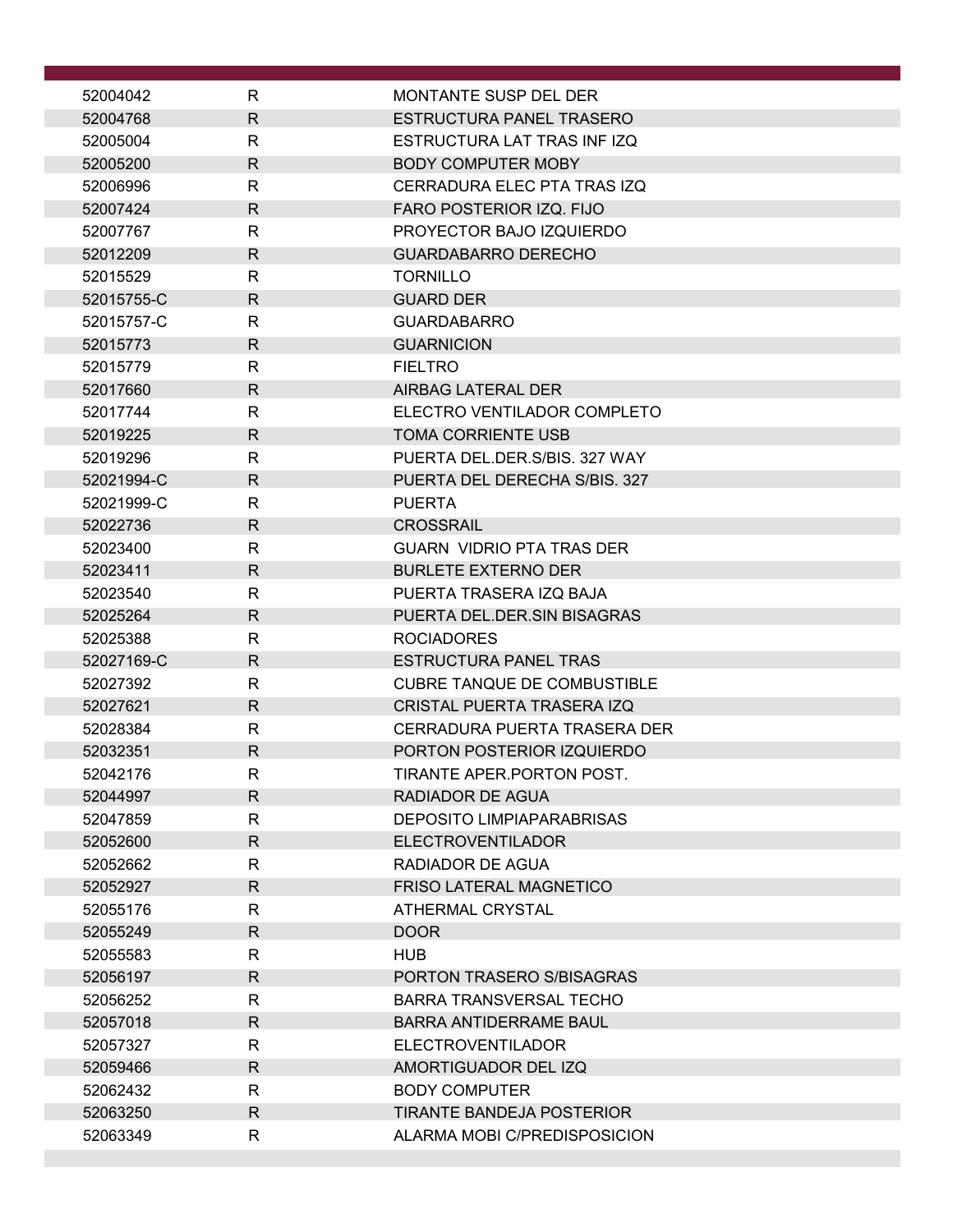| 52063592-C           | R                 | OPTICA IZQUIERDA                                     |
|----------------------|-------------------|------------------------------------------------------|
| 52064613             | $\mathsf{R}$      | <b>SENSOR ABS TRASERO</b>                            |
| 52070988             | R                 | <b>BODY COMPUTER</b>                                 |
| 52072872             | $\mathsf{R}$      | SOPORTE ESQUERDO                                     |
| 52076105             | R                 | <b>ATHERMAL CRYSTAL</b>                              |
| 52080663             | $\mathsf{R}$      | EJE TRASERO DE SUSPENSION                            |
| 52083219             | R                 | EJE TRASERO DE SUSPENSION                            |
| 52088875             | $\mathsf{R}$      | OPTICA ANTERIOR SUPER.IZQUIERD                       |
| 53305555             | R                 | VALVULA SENSOR DE PRESION NEUM                       |
| 55176469             | $\mathsf{R}$      | <b>INTERRUPTOR DE FRENO ESTACIAN</b>                 |
| 55180937             | R                 | <b>RETEN 78x100X9</b>                                |
| 55182779             | $\mathsf{R}$      | EJE PORTASATELITES                                   |
| 55184058             | R                 | <b>TAPA DE RECUBRIMIENTO</b>                         |
| 55184587             | $\mathsf{R}$      | <b>TUERCA FIJACION POLEA</b>                         |
| 55185029             | R                 | PLATILLO SUPERIOR RESORTE VALV                       |
| 55185030             | $\mathsf{R}$      | PLATILLO INFERIOR RESORTE VALV                       |
| 55186498             | R                 | MECANISMO ACC EMBRAGUE STILO                         |
| 55186498-C           | $\mathsf{R}$      | <b>MECANISMO ACC EMBRAGUE STILO</b>                  |
| 55187209             | R                 | TORNILLO M10X1.25                                    |
| 55187497             | $\mathsf{R}$      | TAPA CIGUENAL + RETEN                                |
| 55187737             | R                 | TORNILLO M10X1.25                                    |
| 55188053             | $\mathsf{R}$      | <b>RETEN DE VALVULA</b>                              |
| 55189138             | R                 | PERNO EJE                                            |
| 55189515-C           | $\mathsf{R}$      | <b>SENSOR DE GIRO</b>                                |
| 55189545             | R                 | <b>TORNILLO C/ARANDELA</b>                           |
| 55189548             | $\mathsf{R}$      | <b>TORNILLO CON ARANDELA</b>                         |
| 55189677             | R                 | <b>CORREA</b>                                        |
| 55189677-C           | R                 | <b>CORREA</b>                                        |
| 55189950-C           | R                 | <b>JUNTA</b>                                         |
| 55189951             | $\mathsf{R}$      | <b>JUNTA TAPA CILINDRO</b>                           |
| 55190030             | ${\sf R}$         | SOPORTE BOMBA DIR.HIDR.                              |
| 55190031             | R                 | CORREA MANDOS POLY V ALTER/BDH                       |
| 55190052-C           | $\mathsf{R}$      | <b>RODAMIENTO</b>                                    |
| 55190282             | R                 | <b>CARTER DE ACEITE</b>                              |
| 55190344             | R                 | <b>RETEN DE VALVULA</b>                              |
| 55190381             | $\mathsf{R}$      | PLATILLO DE EMPUJE 2.025                             |
| 55190383             | $\mathsf{R}$      | PLATILLO DE EMPUJE 2.055                             |
| 55190384             | $\mathsf{R}$      | PLATILLO DE EMPUJE 2.070                             |
| 55190385             | R<br>$\mathsf{R}$ | PLATILLO DE EMPUJE 2.085                             |
| 55190387             |                   | PLATILLO DE EMPUJE 2.115<br>PLATILLO DE EMPUJE 2.130 |
| 55190388<br>55190389 | R<br>$\mathsf{R}$ | PLATILLO DE EMPUJE 2.145                             |
| 55190390             | R                 | PLATILLO DE EMPUJE 2.160                             |
| 55190391             | R                 | PLATILLO DE EMPUJE 2.175                             |
| 55190393             | $\mathsf{R}$      | PLATILLO DE EMPUJE 2.205                             |
| 55190394             | $\mathsf{R}$      | PLATILLO DE EMPUJE 2.220                             |
| 55190395             | R                 | PLATILLO DE EMPUJE 2.235                             |
|                      |                   |                                                      |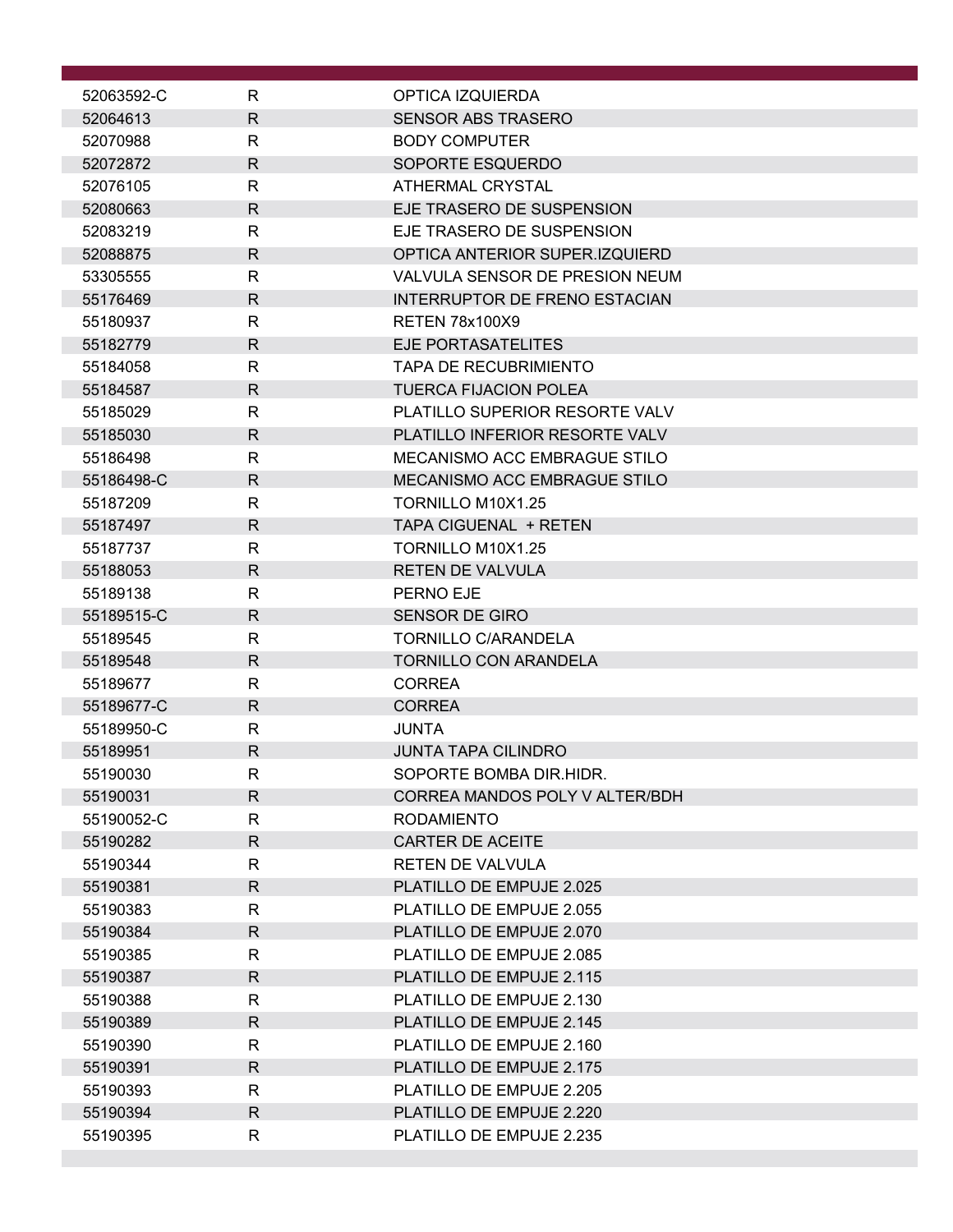| 55190396             | R            | PLATILLO DE EMPUJE 2.250                                 |
|----------------------|--------------|----------------------------------------------------------|
| 55190397             | R            | PLATILLO DE EMPUJE 2.265                                 |
| 55190413             | R            | PLATILLO DE EMPUJE 2.505                                 |
| 55190553             | $\mathsf{R}$ | <b>TORNILLO ESPECIAL</b>                                 |
| 55190861             | R            | POLEA CONDUCIDA                                          |
| 55191212             | $\mathsf{R}$ | KIT EMBRAGUE PLACA Y DISCO                               |
| 55191442             | R            | <b>TAPON VARIADOR DE FASE</b>                            |
| 55191784             | $\mathsf{R}$ | PLATILLO DE EMPUJE 3.105                                 |
| 55191797             | R            | PLATILLO DE EMPUJE 3.300                                 |
| 55191970             | $\mathsf{R}$ | <b>CORREA TRANSMISION 500</b>                            |
| 55191970-C           | R            | <b>CORREA</b>                                            |
| 55192179             | R            | <b>TORNILLO M6x16</b>                                    |
| 55192239             | R            | <b>TENSOR DE CORREA</b>                                  |
| 55192670             | $\mathsf{R}$ | SEMICOJ.BIELA STANDART                                   |
| 55192773-C           | R            | <b>TENSOR</b>                                            |
| 55194085             | $\mathsf{R}$ | <b>BRIDA</b>                                             |
| 55194152-C           | R            | <b>CUERPO MARIPOZA</b>                                   |
| 55194828             | $\mathsf{R}$ | <b>JUNTA</b>                                             |
| 55195294             | R            | ENGRANAJE CONDUCIDO Z=42                                 |
| 55195335             | $\mathsf{R}$ | <b>GUIA DE VALVULA</b>                                   |
| 55195497             | R            | <b>VALVULA DE ADMISION</b>                               |
| 55195781             | $\mathsf{R}$ | EJE SECUNDARIO R=15/61                                   |
| 55196050             | R            | PISTON"A"C/PERNO/AROS/SEGUROS                            |
| 55196058             | R            | PISTON"C"C/PERNO/AROS/SEGUROS                            |
| 55196125             | $\mathsf{R}$ | JUNTA 30X42X7                                            |
| 55196773             | R            | PISTON/AROS STD CLASE A                                  |
| 55196778             | R            | PISTON, CLASS C                                          |
| 55197218             | $\mathsf{R}$ | FILTRO DE ACEITE UFI                                     |
| 55197220<br>55197283 | R<br>R       | TAPA FILTRO ACEI MOTOR UFI<br><b>JUNTA TAPA CILINDRO</b> |
| 55197680             | R.           | <b>COJINETE DE EMPUJE</b>                                |
| 55198201-C           | R.           | <b>BUJIA ENCENDIDO BOSCH</b>                             |
| 55199355             | R            | JUNTA MULTIPLE ESCAPE                                    |
| 55199435             | R            | CABLE COMANDO CAMBIO ENGANCHE                            |
| 55199436             | R            | CABLE COMANDO CAMBIO SELECCION                           |
| 55199669             | R.           | <b>TENSOR CORREA MANDOS VARIOS</b>                       |
| 55199862-C           | R            | FILTRO DE AIRE PUNTO                                     |
| 55199865             | R.           | TAPA TOMA DE AIRE SOBRE MOTOR                            |
| 55200252             | R            | <b>CORREA MANDOS AUXILIARES</b>                          |
| 55200308             | R            | <b>CIGUENAL 1.3 JTD</b>                                  |
| 55200841             | R            | <b>RECUBRIMIENTO</b>                                     |
| 55200888             | R            | VARILLA COMANDO 3ra-4ta VEL                              |
| 55200960             | R            | <b>MANGUITO RIGIDO 1-2 VEL</b>                           |
| 55200962             | $\mathsf{R}$ | <b>MANGUITO 5-6 VELOCIDAD</b>                            |
| 55200964             | R            | MAZA 1ra-2da VELOCIDAD                                   |
| 55201364-C           | R            | <b>TENSOR</b>                                            |
| 55201774             | R            | TAPA SUP.RECUBRIMIENTO CORREA                            |
|                      |              |                                                          |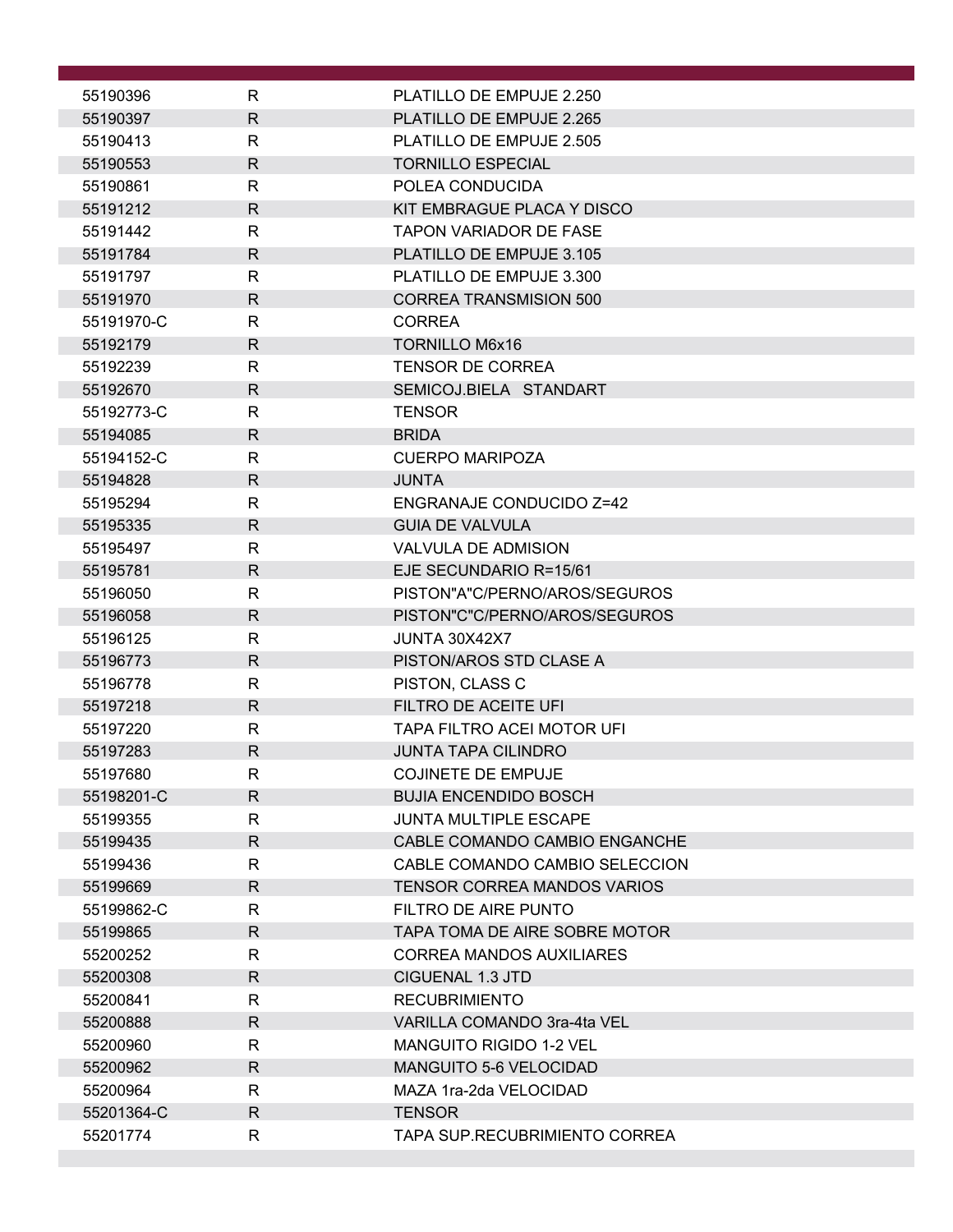| 55202621   | R            | CORREA POLY-V K6 L=1323             |
|------------|--------------|-------------------------------------|
| 55203211   | $\mathsf{R}$ | <b>VALVULA DE ESCAPE</b>            |
| 55203432   | R            | APOYO ELASTICO TUBO ESCAPE          |
| 55204174   | $\mathsf{R}$ | PISTON/PER/AROS STD."A"GRAFITA      |
| 55204912-C | R            | <b>FLEXIBLE EMBRAGUE</b>            |
| 55205025   | $\mathsf{R}$ | <b>TUERCA</b>                       |
| 55205078   | R            | ENGRANAJE CTOR 2V R=19/41           |
| 55205403   | $\mathsf{R}$ | <b>TUBO INYECCION FLAUTA+INYECT</b> |
| 55205437-C | R            | <b>BOMBA DE ACEITE</b>              |
| 55205987   | $\mathsf{R}$ | CONJUNTO PISTON Y AROS CLASE A      |
| 55205988   | R            | CONJUNTO PISTON Y AROS CLASE B      |
| 55206796   | $\mathsf{R}$ | <b>CONTACTOR DE ADMISION</b>        |
| 55207972   | R            | <b>ARBOL PRIMARIO</b>               |
|            | $\mathsf{R}$ | CABLE COMANDO CAMBIO SELECCION      |
| 55208208   |              |                                     |
| 55208287   | $\mathsf{R}$ | <b>TOMA DE AIRE</b>                 |
| 55208400   | R            | SEMICOJ.STD ROJO(1.836-1.841)       |
| 55208401   | R            | SEMICOJ.STD AZUL(1.842-1.847)       |
| 55208402   | $\mathsf{R}$ | SEMICOJ.STD AMARI(1.848-1.852)      |
| 55208484   | $\mathsf{R}$ | SEMICOJ.C/ANILLO STD CL.A ROJO      |
| 55208519   | $\mathsf{R}$ | CABLE COMANDO SELECCION CAMBIO      |
| 55208705   | R            | CORONA CILINDRICA Z=66 R=66/15      |
| 55208706   | R            | CORONA DENTADA R=15/61              |
| 55209826   | $\mathsf{R}$ | <b>INYECTOR IWP039</b>              |
| 55209942   | $\mathsf{R}$ | CABLE COMANDO SELECCION CAMBIO      |
| 55210509   | $\mathsf{R}$ | SEMICOJ BIELA STD(1.549-1.553)      |
| 55210510   | $\mathsf{R}$ | SEMIC BIEL+0,127 (1.611-1.615)      |
| 55210540   | R            | SOPORTE COMANDO PALANCA CAMBIO      |
| 55210626   | $\mathsf{R}$ | <b>CORREA DISTRIBUCION STILO</b>    |
| 55211035   | R            | <b>BOBINA ENCENDIDO C/SOPORTE</b>   |
| 55212160   | $\mathsf{R}$ | SOPORTE FIJ. CABLES BUJIAS          |
| 55213117-C | к            | <b>CORREA</b>                       |
| 55213928   | R.           | <b>CORREA TRANSMISION COMP.A-A</b>  |
| 55214620   | R            | <b>CENTRAL ELECT.INY.1.4 IDEA</b>   |
| 55214764-C | R            | <b>CORREA</b>                       |
| 55215663   | R            | <b>TORNILLO CON ARANDELA</b>        |
| 55216719-C | $\mathsf{R}$ | <b>TAPA SUP RECUBR</b>              |
| 55217637   | $\mathsf{R}$ | TUBO BLOW BY                        |
| 55217639   | R            | <b>MALLA APAGALLAMAS</b>            |
| 55218119   | R            | TAPA VALVULAS MOTOR C/JUNTA         |
| 55219002   | $\mathsf{R}$ | VALVULA DE ADMISION D=33.3MM        |
| 55219791   | R            | <b>SONDA LAMBDA</b>                 |
| 55220302-C | $\mathsf{R}$ | RODAMIENTO EMBRAGUE                 |
| 55221004   | R            | <b>TORNILLO TORX M8X1.25</b>        |
| 55221689   | $\mathsf{R}$ | <b>TORNILLO M16X1.5</b>             |
| 55222494-C | R            | <b>TAPA INF REC</b>                 |
| 55222499   | $\mathsf{R}$ | SONDA LAMB.LSF 4.2(FUNDA GRIS)      |
| 55223460   | $\mathsf{R}$ | SENSOR DE DETONACION                |
|            |              |                                     |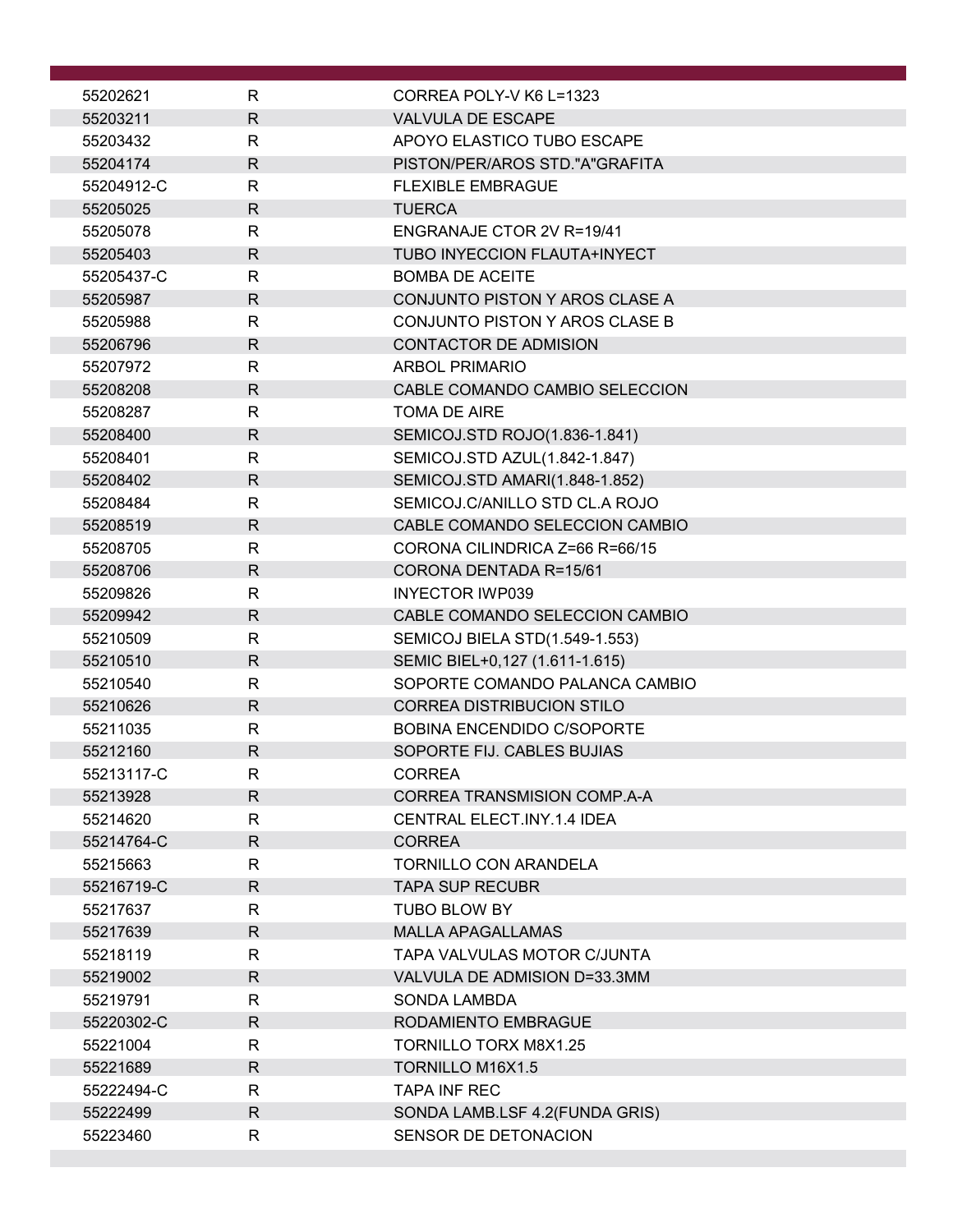| 55223481             | R            | RETEN DE VALVULA                                                 |
|----------------------|--------------|------------------------------------------------------------------|
| 55223517             | $\mathsf{R}$ | <b>TAPON DIAM, 5/8 BLOCK MOTOR</b>                               |
| 55223533             | R            | CADENA COMANDO DISTRIBUCION                                      |
| 55223538             | R            | <b>TORNILLO DE BIELA M8X1X45</b>                                 |
| 55223605             | R            | TORNILLO FIJ. ENGRANAJE DISTRI                                   |
| 55223627             | $\mathsf{R}$ | <b>TUBO VARILLA NIV. ACEITE</b>                                  |
| 55223631-C           | R            | KIT EMBRAGUE VER 55243330                                        |
| 55224155             | $\mathsf{R}$ | PISTON, PERNO, ARO CLASE C                                       |
| 55224479             | R            | SOPORTE CABLE SONDA LAMBDA                                       |
| 55224542             | R            | <b>JUNTA SOBRE TAPA BOTADORES</b>                                |
| 55224572             | $\mathsf{R}$ | SEMICOJ.BIE.STD R(1.480-1.484)                                   |
| 55224590             | $\mathsf{R}$ | <b>VALVULA DE ADMISION</b>                                       |
| 55224598             | $\mathsf{R}$ | FILTRO DE ACEITE                                                 |
| 55224986             | R            | <b>TENSOR CORREA DENTADA LITENS</b>                              |
| 55224986-C           | R            | <b>TENSOR</b>                                                    |
| 55225248             | R            | <b>RULEMAN DE RUEDA TRAS.</b>                                    |
| 55225251             | R            | <b>RODAMIENTO</b>                                                |
| 55225891             | $\mathsf{R}$ | <b>VALVULA DE ADMISION</b>                                       |
| 55226174             | R            | <b>TORNILLO FIJ.COMPRESOR</b>                                    |
| 55226251             | $\mathsf{R}$ | CABLE BUJ.ENCEN.1 CILINDRO                                       |
| 55226252             | R            | CABLE BUJ.ENCEN.2 CILINDRO                                       |
| 55226253             | R            | CABLE BUJ.ENCEN.3 CILINDRO                                       |
| 55226254             | $\mathsf{R}$ | CABLE BUJ.ENCEN.4 CILINDRO                                       |
| 55226527             | $\mathsf{R}$ | <b>JUNTA TAPA CILINDROS 1.6 16V</b>                              |
| 55227019             | $\mathsf{R}$ | RIGID PIPE                                                       |
| 55227325<br>55227522 | R<br>R       | CABLE INYECC.C/A.ACOND.1.4 EVO<br>INYECTOR DE COMBUST.ECO IPE018 |
| 55228528             | $\mathsf{R}$ | <b>SENSOR DE FASE</b>                                            |
| 55229274             | R            | <b>RULEMAN</b>                                                   |
| 55229307             | $\mathsf{R}$ | SEMICOJ.STD AZUL(1.984-1.988)                                    |
| 55229309             | к            | SEMICOJ.STD ROJO(1.980-1.984)                                    |
| 55229310             | $\mathsf{R}$ | SEMICOJ.STD AZUL(1.984-1.988)                                    |
| 55229313             | R            | SEMICOJ.C/ANILLO STD AZUL                                        |
| 55229316             | R.           | SEMIC.BIEL.STD AM(1.490-1.494)                                   |
| 55229787             | R            | JUNTA TUBO VARILLA NIVEL ACEIT                                   |
| 55229837             | R            | VALVULA TERMOST.CIRCUL.AGUA MO                                   |
| 55229930             | $\mathsf{R}$ | <b>BOBINA ENCENDIDO</b>                                          |
| 55229989             | R            | JUNTA BOQUILL.ASPIR/BOM.ACEITE                                   |
| 55230213             | R            | MANGUERA CONEX.TUBO RIG/B.AGUA                                   |
| 55231144             | R            | <b>JUNTA</b>                                                     |
| 55231678             | R            | <b>BUJIA DE ENCENDIDO</b>                                        |
| 55231762             | $\mathsf{R}$ | JUNTA TAPA DE CILINDRO INFER.                                    |
| 55234353             | R            | CABLE COMANDO INSERCION                                          |
| 55234433             | $\mathsf{R}$ | <b>SINCRONIZADOR</b>                                             |
| 55235781             | R            | <b>SINCRONIZADOR</b>                                             |
| 55236286             | $\mathsf{R}$ | GUIA VALVULA +0.20MM                                             |
| 55236707             | R            | <b>BOMBA INYECTORA DE ALTA PRESIO</b>                            |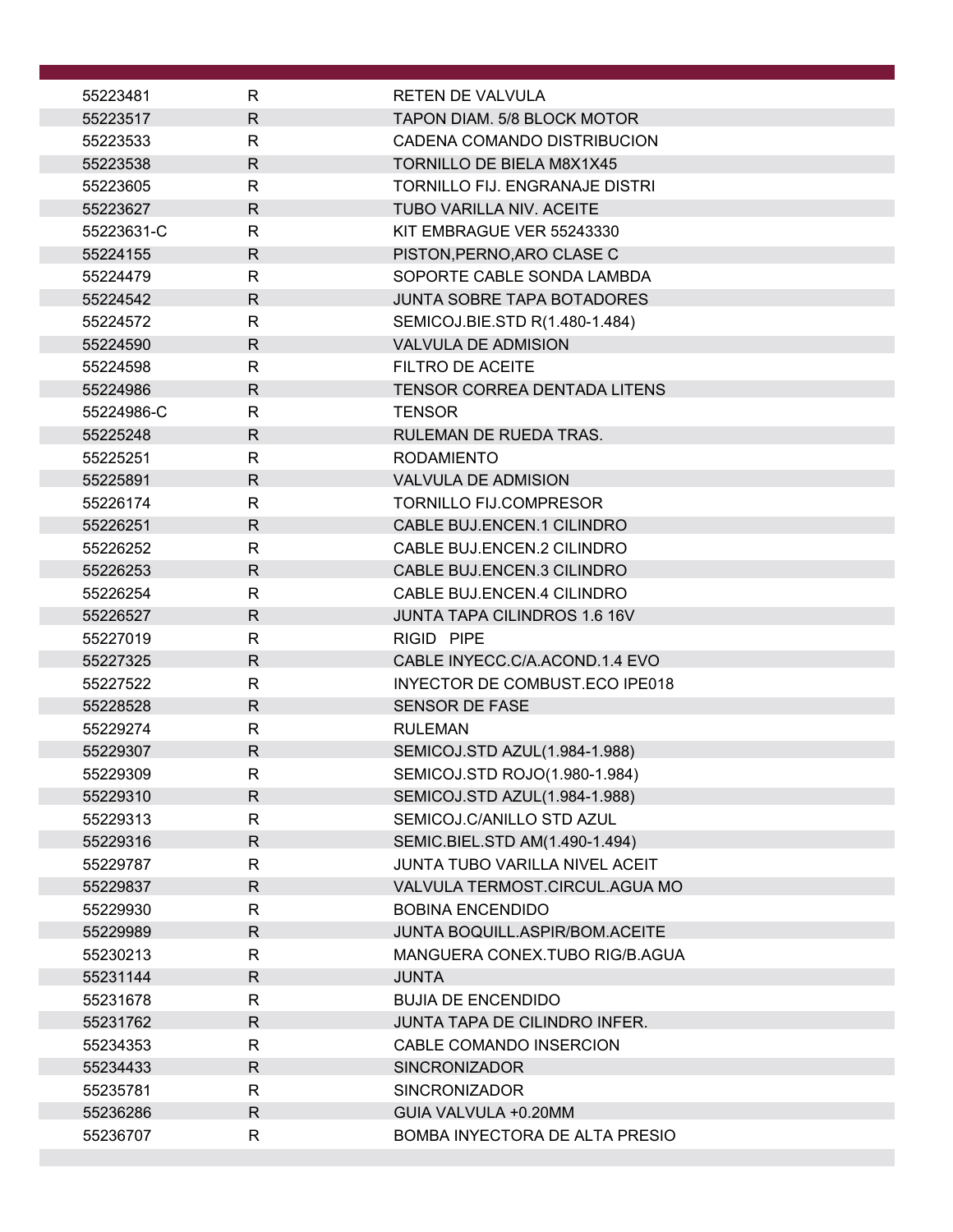| 55240487-C             | R                 | BOMBA DE AGUA S/DH                                 |
|------------------------|-------------------|----------------------------------------------------|
| 55242637-C             | $\mathsf{R}$      | SENSOR DE FASE VER 46798368                        |
| 55243330               | R                 | KIT EMBRAGE DISCO+PLATO                            |
| 55243330-C             | $\mathsf{R}$      | KIT EMBRAGUE DISCI+PLATO                           |
| 55245402               | R                 | SOPORTE UNION CAMBIO                               |
| 55245748               | $\mathsf{R}$      | <b>TUBO RIGIDO P/BOMBA AGUA</b>                    |
| 55246055               | R                 | ENGRANA.CONDU. 2V R23/50                           |
| 55246469               | R                 | CENTRAL ELECT.CAMBIO DUALOGIC                      |
| 55246632               | $\mathsf{R}$      | <b>TENSOR CORREA ALT/DH/ARV</b>                    |
| 55247060               | $\mathsf{R}$      | <b>VOLANTE MOTOR COMPLETO(8MM)</b>                 |
| 55248394               | $\mathsf{R}$      | TENSOR DE CORREA REGULAB.DISTR                     |
| 55248394-C             | $\mathsf{R}$      | <b>TENSOR DE CORREA</b>                            |
| 55249250               | R                 | CABLE COMANDO CAMBIO SELECCION                     |
| 55249821               | $\mathsf{R}$      | <b>CORREA TRANSMISION 500</b>                      |
| 55250562               | R                 | <b>BOMBA SERVODIRECCION</b>                        |
| 55252339               | $\mathsf{R}$      | TORNILLO M110X119                                  |
| 55253318               | R                 | SOPORTE P/ENGRAN.CUENTAKILOMET                     |
| 55255859               | $\mathsf{R}$      | SONDA LAMBDA POSTERIOR OZA629                      |
| 55257137               | R                 | CORONA DENTADA DIFEREN R15/63                      |
| 55257138<br>55259645   | $\mathsf{R}$<br>R | ARBOL SECONDARIO R15/63<br><b>FILTRO DE ACEITE</b> |
| 55263224               | R                 | <b>SENSOR DETONACION</b>                           |
| 55264098               | $\mathsf{R}$      | <b>PINON</b>                                       |
| 55264509               | R                 | <b>CORREA DISTRIBUCION TORO</b>                    |
| 55268952               | R                 | SINCRONIZADOR INTERNO 1RA-2DA                      |
| 55269704               | R                 | <b>CUERPO MARIPOSA</b>                             |
| 55273060               | R                 | <b>INYECTOR DE COMBUSTIBLE</b>                     |
| 55279220               | $\mathsf{R}$      | <b>CENTRAL DE INYECCION BOSCH</b>                  |
| 55345818               | $\mathsf{R}$      | <b>KNOB</b>                                        |
| 55700933               | $\mathsf{R}$      | REPARO PINZA FRENO DELAN.ESQ.                      |
| 55700935               | $\mathsf R$       | REPARO PINZA FRENO DELAN.DER.                      |
| 55701249               | R.                | TWEETER 4 OHM/38MM/15W                             |
| 55702406               | R                 | <b>VALVULA EXPANSORA</b>                           |
| 55702629               | R.                | DISPOSI.SOPORTE P/REGULACION                       |
| 55703083               | R.                | ANTENA SISTEMA CODE                                |
| 5801489336             | R.                | PAR SEMICOLINETE BIELA 2.3 JTD                     |
| 5801507204             | R                 | ARANDELA DE SEGURIDAD                              |
| 5801525137             | R.                | <b>CONEXION FILTRO</b>                             |
| 5891764                | R                 | <b>JUEGO DE EMBOLOS,</b>                           |
| 5891766                | R                 | JUEGO DE AROS +0.4                                 |
| 5891866                | R                 | <b>JUNTAS PARA REVI-</b>                           |
| 5893266                | $\mathsf{R}$      | <b>JUEGO SEMIANILLO AXIAL STD</b>                  |
| 59232022-C<br>59232034 | R<br>$\mathsf{R}$ | <b>GUARD ANT</b><br><b>HOOD BONNET</b>             |
| 59232034-C             | R                 | CAPOT DUCATO 05                                    |
| 5930415                | $\mathsf{R}$      | RETEN DE VALVULA                                   |
| 5938093                | R                 | <b>BOTON</b>                                       |
|                        |                   |                                                    |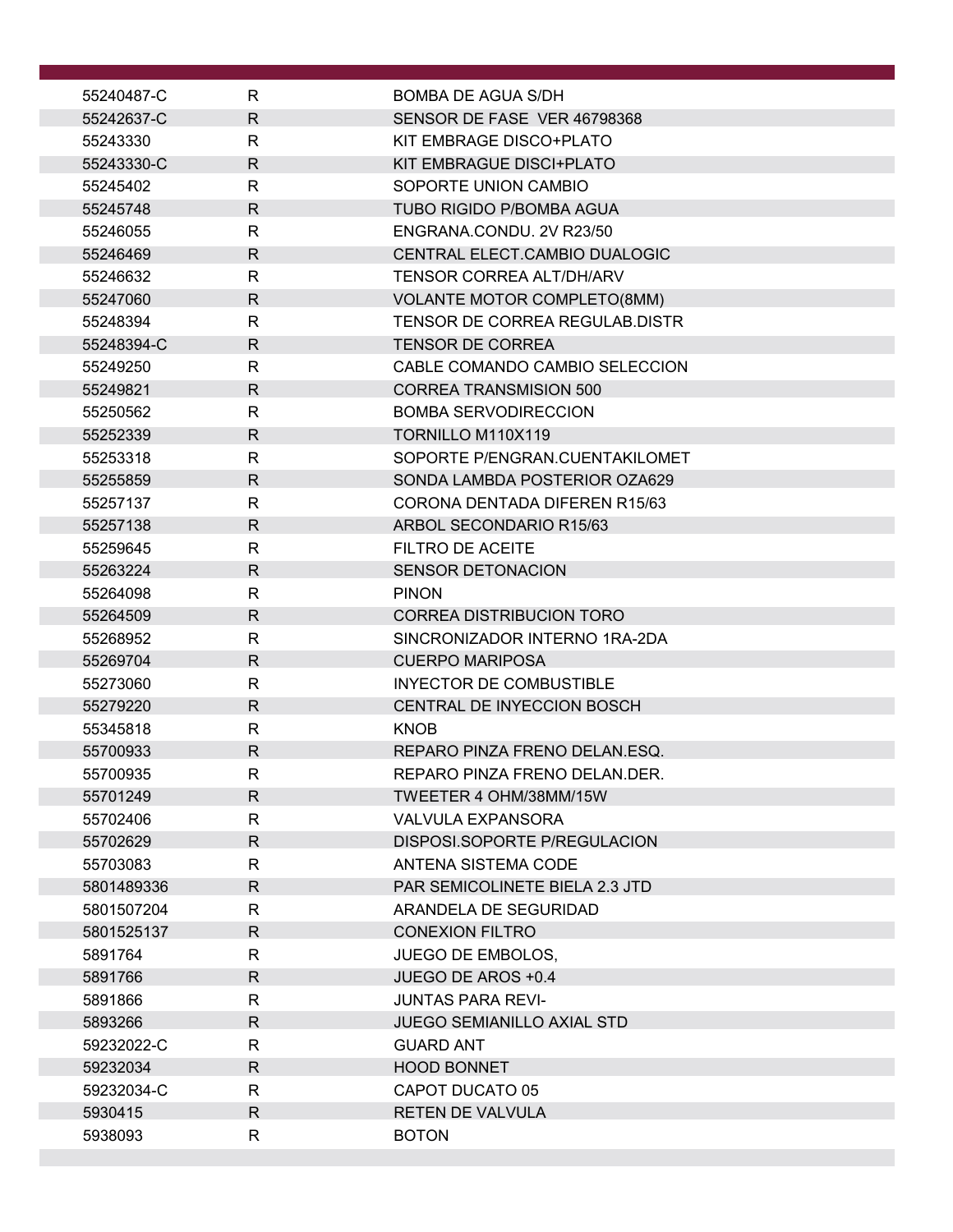| 5939532            | R                 | PERFIL DE GOMA                           |
|--------------------|-------------------|------------------------------------------|
| 5940086            | R                 | <b>RACOR ORIENTABLE</b>                  |
| 5941445            | R                 | PERFIL DE GOMA                           |
| 5941457            | $\mathsf{R}$      | <b>BURLETE PORTON POSTERIOR</b>          |
| 5942619-C          | R                 | <b>CIRCUITO IMPRESO</b>                  |
| 5942620-C          | $\mathsf{R}$      | <b>CIRCUITO IMPRESO</b>                  |
| 5942863            | $\mathsf{R}$      | PLATILLO DE EMPU-                        |
| 5942865            | $\mathsf{R}$      | PLATILLO DE EMPU-                        |
| 5942869            | R                 | PLATILLO DE EMPU-                        |
| 5942872            | $\mathsf{R}$      | <b>PLATILLO DE EMPU-</b>                 |
| 5942933            | $\mathsf{R}$      | ASTA COMANDO PTA, ANTERIOR               |
| 5943264            | $\mathsf{R}$      | PERFIL DE GOMA DER.                      |
| 5943886            | R                 | <b>VARILLA</b>                           |
| 5948810            | $\mathsf{R}$      | <b>GUARNICION ANTIVIBRANTE</b>           |
| 5951133            | $\mathsf{R}$      | <b>BOQUILLA</b>                          |
| 5951661-C          | $\mathsf{R}$      | FILTRO DE COMB                           |
| 5951865            | R                 | <b>FILTRO ACEITE</b>                     |
| 5952779            | $\mathsf{R}$      | <b>CORREA DE DISTRIBUCION</b>            |
| 5954106            | R                 | ARBOL                                    |
| 5956125            | $\mathsf{R}$      | <b>CORREA DISTRIBUCION</b>               |
| 5956307            | R                 | <b>OBTURADOR</b>                         |
| 5957728            | $\mathsf{R}$      | <b>RACOR ORIENTABLE</b>                  |
| 5961713            | $\mathsf{R}$      | <b>FORRO</b>                             |
| 5961734            | R                 | MARCO MANIJA APERT.PTA.INTERNA           |
| 5961814-C          | $\mathsf{R}$      | <b>DISCO FRENO</b>                       |
| 5962226<br>5964043 | $\mathsf{R}$<br>R | ADORNO INT.DER.ESPEJO<br><b>CAPUCHON</b> |
| 5967813            | $\mathsf{R}$      | LARGUERO DER. LAT. POST.                 |
| 5968954            | R                 | <b>PLACA</b>                             |
| 5969734            | $\mathsf{R}$      | ANCLAJE FLEXIBLE FRENO MANO              |
| 5970440            | R.                | MANIJA APERTURA PORTON TRASERO           |
| 5980725            | $\mathsf{R}$      | <b>CASQUILLO ELASTICO</b>                |
| 5981101            | R                 | SOPORTE FIJ.PARAGOLPE TRASERO            |
| 5981746            | $\mathsf{R}$      | <b>TACO ELASTICO</b>                     |
| 5987190            | R                 | <b>EJE</b>                               |
| 5988269            | $\mathsf{R}$      | ANILLO DE SEGURIDAD                      |
| 5992133            | $\mathsf{R}$      | <b>JUNTA</b>                             |
| 5998258            | $\mathsf{R}$      | ELEMENTO DE FIJACION                     |
| 5999970            | $\mathsf{R}$      | <b>JAULA A RODILLOS</b>                  |
| 60351044           | $\mathsf{R}$      | OPUSCOLO KIT FOLDER                      |
| 60508175           | $\mathsf{R}$      | <b>CAPUCHON</b>                          |
| 60512848           | $\mathsf{R}$      | <b>BUJIA DE ENCENDIDO</b>                |
| 60556715           | R                 | FARO GIRO LAT.DR.                        |
| 60585413           | $\mathsf{R}$      | <b>SOPORTE</b>                           |
| 60588997           | R                 | <b>SUJETADOR</b>                         |
| 60601851           | $\mathsf{R}$      | <b>MANECILLA</b>                         |
| 60602136           | R                 | <b>TENSOR DE CORREA</b>                  |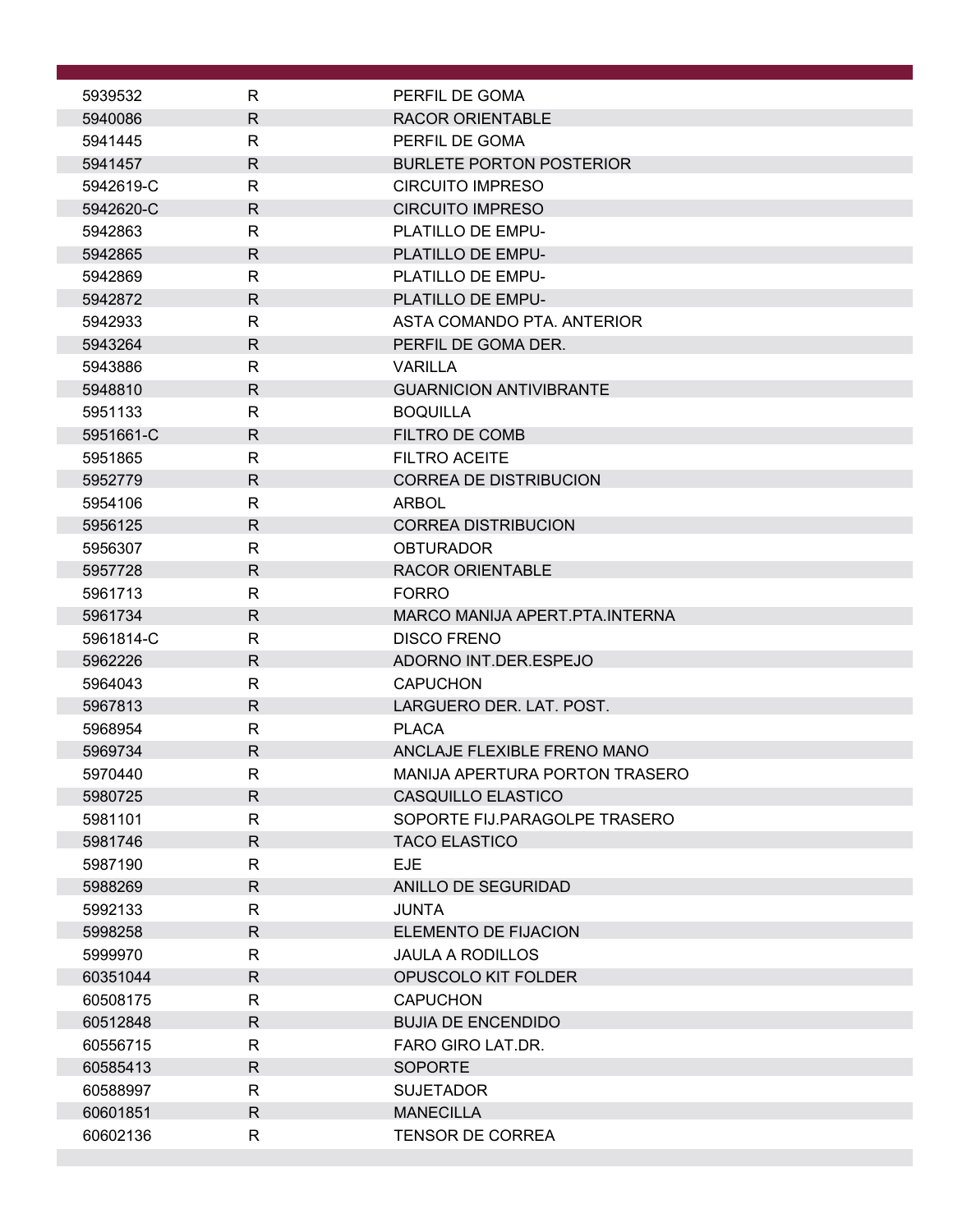| 60602436           | R                 | <b>PANEL</b>                                     |  |
|--------------------|-------------------|--------------------------------------------------|--|
| 60602832           | $\mathsf{R}$      | <b>SENSOR DETONACION</b>                         |  |
| 60603945           | R                 | LAMPARA POSTERIOR IZQ.                           |  |
| 60604736           | $\mathsf{R}$      | <b>TIRANTE DE RETEN-</b>                         |  |
| 60607218           | $\mathsf{R}$      | JUNTA TAPA VALVULA ALFA 2.0                      |  |
| 60608894           | $\mathsf{R}$      | <b>JUNTA</b>                                     |  |
| 60610797           | $\mathsf{R}$      | <b>CAMBIADOR DE CALOR</b>                        |  |
| 60612033           | $\mathsf{R}$      | <b>BOCINA-TONO ALTO-</b>                         |  |
| 60614101           | R                 | <b>SUJETADOR</b>                                 |  |
| 60628302           | $\mathsf{R}$      | <b>VARILLA</b>                                   |  |
| 60628666           | $\mathsf{R}$      | <b>BOMBA DE ACEITE</b>                           |  |
| 60652167           | $\mathsf{R}$      | <b>VARILLA</b>                                   |  |
| 60653652           | $\mathsf{R}$      | COMPRESOR AIRE ACOND.                            |  |
| 60665645           | $\mathsf{R}$      | <b>BOMBA DE ACEITE</b>                           |  |
| 60671789           | R                 | TENSOR CORREA FIJO STILO                         |  |
| 60678440           | $\mathsf{R}$      | REPARO CALOR COLECT ESC. STILO                   |  |
| 60806126           | R                 | <b>ARBOL</b>                                     |  |
| 60813882           | $\mathsf{R}$      | <b>DEFENSA</b>                                   |  |
| 60814234           | $\mathsf{R}$      | TACO ELASTICO LADO CAMBIO                        |  |
| 60814738           | $\mathsf{R}$      | <b>JUEGO DE AROS DE</b>                          |  |
| 7073017            | $\mathsf{R}$      | JEUGO DE SEMIANIL-                               |  |
| 7074027            | $\mathsf{R}$      | RESORTE TENSOR PASTILLAS FRENO                   |  |
| 7075353            | $\mathsf{R}$      | CONJ.PUERTA ANT.IZQ.S/BISAGRA                    |  |
| 7075358-C          | $\mathsf{R}$      | <b>PUERTA TRAS</b>                               |  |
| 7075909            | $\mathsf{R}$      | <b>JUEGO REPARACION FRENOS</b>                   |  |
| 7075931            | $\mathsf{R}$      | <b>CONJUNTO REPARACION</b>                       |  |
| 7076331            | R                 | CINT.SEGURIDAD ANTER.IZQ.(3P)                    |  |
| 7076358            | $\mathsf{R}$      | <b>JUNTA TAPA CUERPO MARIPOSA</b>                |  |
| 7077206            | R                 | <b>BARRA DE ACOPLA-</b>                          |  |
| 7077376<br>7077384 | $\mathsf{R}$      | <b>DEFENSA RADIADOR</b><br><b>PALANCA</b>        |  |
|                    | R<br>$\mathsf{R}$ |                                                  |  |
| 7077386<br>7077426 | $\mathsf{R}$      | <b>PALANCA</b><br>KIT FILTRO COMANDO INDIC.COMB. |  |
| 7077695            | R                 | <b>ACOPLE CINT.SEGURIDAD</b>                     |  |
| 7078077            | $\mathsf{R}$      | LARGUERO LATERAL IZQ.                            |  |
| 7078471            | $\mathsf{R}$      | PORTALAMPARA P/OPT PALIO/SIENA                   |  |
| 7078472            | $\mathsf{R}$      | PORTALAMP P/LUZ POS DEL PALIO/                   |  |
| 7078474            | R                 | ACRILICO TRASERO IZQUIERDO                       |  |
| 7078592            | R                 | DISTANCIAL METALICO                              |  |
| 7078593            | $\mathsf{R}$      | <b>GUARDAPOLVO</b>                               |  |
| 7078605            | R                 | <b>BUJE</b>                                      |  |
| 7078625            | $\mathsf{R}$      | <b>JUNTA</b>                                     |  |
| 7078640            | R                 | <b>REGULADOR DE</b>                              |  |
| 7078698            | R                 | RADIADOR CALEFACTOR                              |  |
| 7078704            | R                 | <b>INTERRUPTOR</b>                               |  |
| 7078711            | $\mathsf{R}$      | FILTRO ANTIPOLEN A/A 1996-1998                   |  |
| 7078737            | R                 | <b>SUPPORT</b>                                   |  |
|                    |                   |                                                  |  |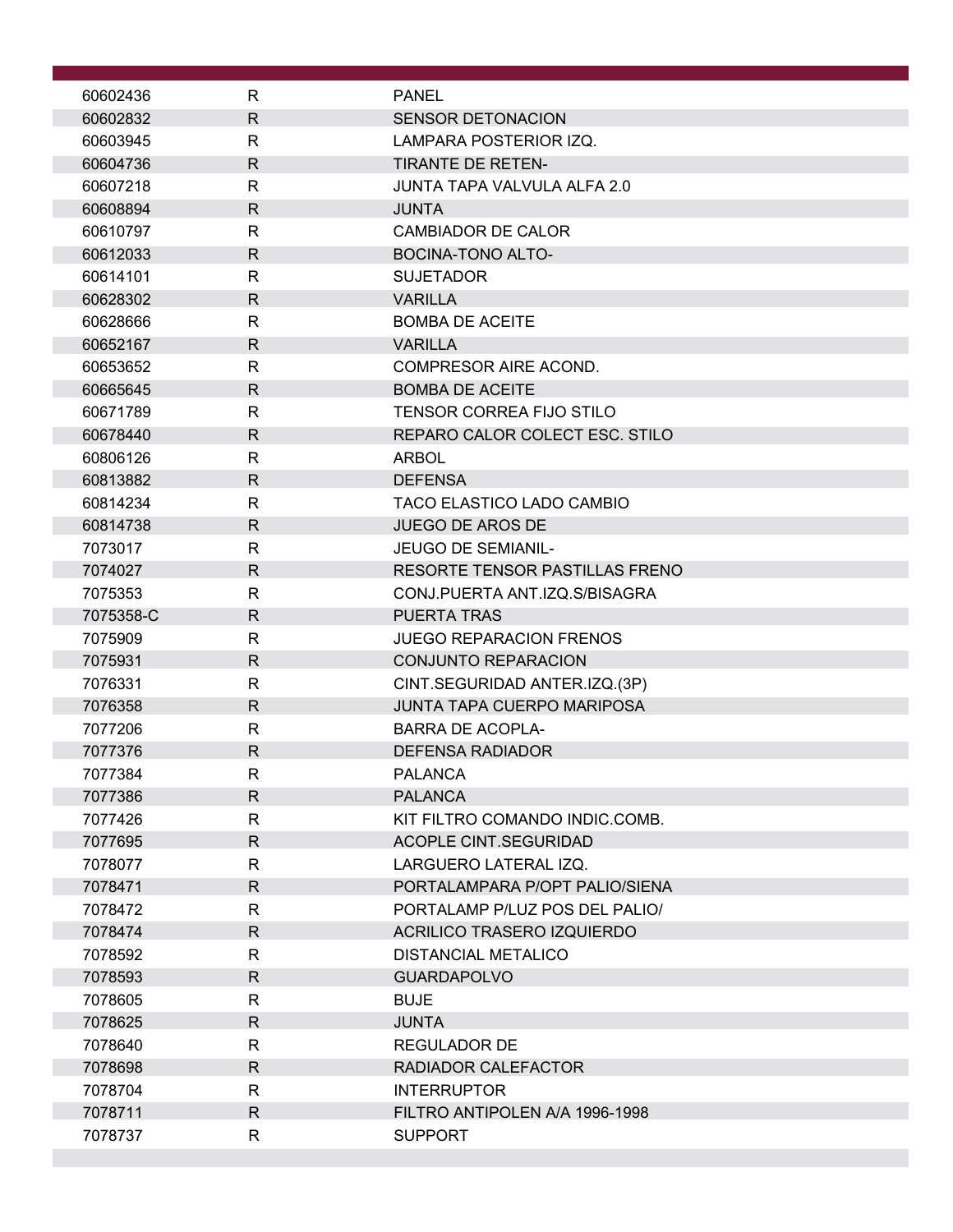| 7078738            | R                            | <b>INTERRUPTOR</b>                                |
|--------------------|------------------------------|---------------------------------------------------|
| 7078743            | $\mathsf{R}$                 | <b>GUARNICION</b>                                 |
| 7078749            | $\mathsf{R}$                 | <b>TAPA</b>                                       |
| 7078824            | R                            | <b>JUEGO DE REPARACION</b>                        |
| 7078863            | R                            | <b>VALVULA</b>                                    |
| 7078974            | $\mathsf{R}$                 | <b>INTERRUPTOR</b>                                |
| 7078975            | R                            | <b>CIRCUITO ESTAMPADO</b>                         |
| 7078983            | R                            | <b>CONJ.ACTUADOR BY-PASS</b>                      |
| 7079232            | R                            | INTERRUPTOR DE FARO AUXILIAR                      |
| 7079282            | $\mathsf{R}$                 | <b>ACRIL OPT TRAS IZ SIENA</b>                    |
| 7079394            | $\mathsf{R}$                 | CABLE COMANDO SELECCION CAMBIO                    |
| 7079433            | $\mathsf{R}$                 | <b>CILINDRO PRINCIPAL</b>                         |
| 7081315            | $\mathsf{R}$                 | PARAGOLPES ANTER.(F/AUX.)STRAD                    |
| 7081452            | $\mathsf{R}$                 | LLAVE MASTER ROJA SIN TRANSP.                     |
| 7081572            | $\mathsf{R}$                 | <b>JUEGO ZAP. FRENOS</b>                          |
| 7081683            | R                            | KIT GUARDAPOLVO JUNTA HOMOC.                      |
| 7081699-C          | R                            | KIT GUARDAPOLVO DIFE                              |
| 7081850            | $\mathsf{R}$                 | KIT REPARO CAJA DIRECC.                           |
| 7081851-C          | $\mathsf{R}$                 | ARTICULACION AXIAL CAJA HIDRAU                    |
| 7081970            | $\mathsf{R}$                 | KIT FUELLE JUNTA HOMOCINETICA                     |
| 7081991            | $\mathsf{R}$                 | JUEGO JUNTAS MOTOR 1.2 FIRE                       |
| 7081991-C          | $\mathsf{R}$                 | <b>JUEGO DE JUNTA MOTOR</b>                       |
| 7082039            | $\mathsf{R}$                 | KIT ASISTENCIAL DE BISAGRA PTA                    |
| 7082179            | $\mathsf{R}$                 | CRISTAL ESPEJO DER.C/PLACA FIJ                    |
| 7082207            | $\mathsf{R}$                 | PASARUEDA INT.DERECHO C/AGUJ.                     |
| 7082208            | $\mathsf{R}$                 | PASARUEDA INT.IZQUIERDO C/AGUJ                    |
| 7082270-C          | $\mathsf{R}$                 | <b>JUEGO DE JUNTAS MOTOR</b>                      |
| 7082273<br>7082310 | $\mathsf{R}$<br>$\mathsf{R}$ | SIGLA DE LLAVE FIAT<br>PORTA LAMPARA FARO DERECHO |
| 7082311            | $\mathsf{R}$                 | PORTA LAMPARA FARO POSICION                       |
| 7082324            | к                            | JUNTA PASAJE TUBO A/A                             |
| 7082350            | $\mathsf{R}$                 | PLAQUETA IZQ.C/CIRC.FARO TRAS                     |
| 7082382            | R                            | ELECTROVENTILADOR CALEFACTOR                      |
| 7082388            | R.                           | <b>RESISTOR</b>                                   |
| 7082405            | R                            | <b>TAPON P/PARAG.POST.WEEK END</b>                |
| 7082449-C          | $\mathsf{R}$                 | PARAGOLPE ANT                                     |
| 7082514            | $\mathsf{R}$                 | <b>JG PASTILLAS FRENO S/SEN CIL48</b>             |
| 7082534            | R                            | <b>LONA COMPLETA</b>                              |
| 7082555            | R                            | INTERRUPTOR AIRE ACONDICIONADO                    |
| 7082587            | $\mathsf{R}$                 | BOTON COMANDO VENT.CALEFACCION                    |
| 7082590            | R                            | <b>BOTON</b>                                      |
| 7082606            | $\mathsf{R}$                 | <b>FORRO</b>                                      |
| 7082628            | $\mathsf{R}$                 | <b>BOTON</b>                                      |
| 7082703            | $\mathsf{R}$                 | KIT JUNTA HOMOCINETICA                            |
| 7082714            | R                            | <b>SEALING GASKET</b>                             |
| 7082720            | $\mathsf{R}$                 | EJE BENDIX                                        |
| 7082827            | $\mathsf{R}$                 | <b>GRILLA RADIADOR-CON PRIMER</b>                 |
|                    |                              |                                                   |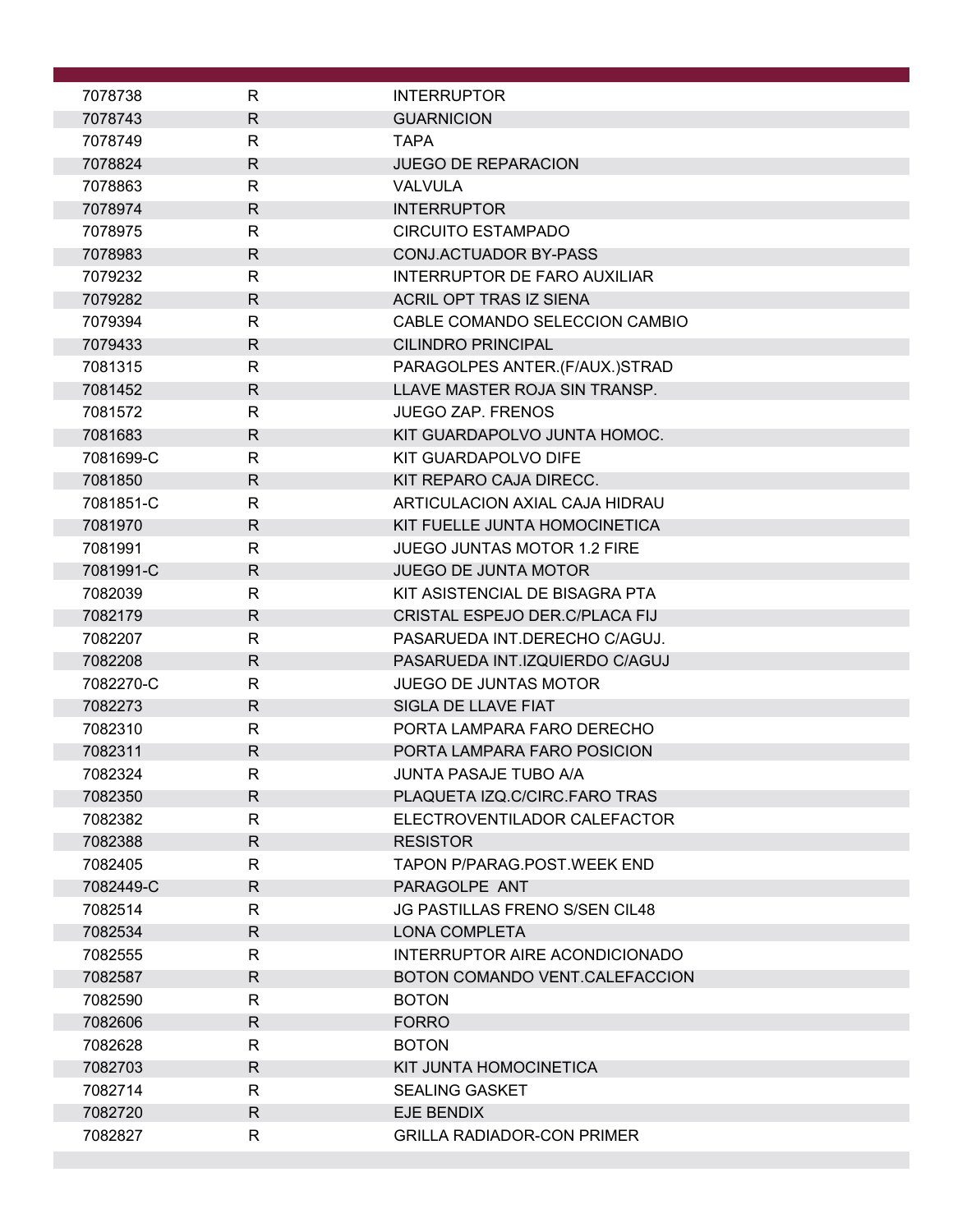| 7082827-C          | R                            | <b>GRILLA RADIA</b>                                                   |
|--------------------|------------------------------|-----------------------------------------------------------------------|
| 7082828            | $\mathsf{R}$                 | TORNILLO CAB. CUAD. M5 X 15                                           |
| 7082869            | R                            | SOPORTE PALANCA CAMBIO                                                |
| 7082930            | R                            | CRISTAL C/PLACA FIJ.DER.METAGA                                        |
| 7082931            | $\mathsf{R}$                 | CRISTAL C/PLACA FIJ.IZQ.METAGA                                        |
| 7082971            | $\mathsf{R}$                 | ESPEJO EXT.CON PLACA FIAJ DERC                                        |
| 7082972            | R                            | ESPEJO EXT.CON PLACA FIAJ IZQU                                        |
| 7083009            | $\mathsf{R}$                 | REPARO MOTOR Y CAMBIO                                                 |
| 7083022            | R                            | SIGLA "FIAT" VOLANTE                                                  |
| 7083113-C          | $\mathsf{R}$                 | LATERAL IZQ                                                           |
| 7083194            | $\mathsf{R}$                 | JUEGO DE AROS 0.5                                                     |
| 7083206            | R                            | <b>BUJE GUIA CARCASA TRAMNSMISION</b>                                 |
| 7083256-C          | $\mathsf{R}$                 | VALVULA TERMOSTATICA                                                  |
| 7083259<br>7083260 | $\mathsf{R}$<br>$\mathsf{R}$ | <b>GUARNICION BOMBA AGUA A BLOCK</b><br>TORNILLO FIJ.BOMBA AGUA/BLOCK |
| 7083266            | R                            | CARTER DE ACEITE 1800CC BZ MPI                                        |
| 7083276            | R                            | JUNTA TAPON CARTER                                                    |
| 7083290            | $\mathsf{R}$                 | MANGUERA UNION TUBO RESPIRACIO                                        |
| 7083305            | $\mathsf{R}$                 | <b>INYECTOR</b>                                                       |
| 7083341            | $\mathsf{R}$                 | SOPORTE SENSOR PRESION ABSOLUT                                        |
| 7083346            | $\mathsf{R}$                 | <b>JUNTA MULTIPLE ADMISION</b>                                        |
| 7083368            | $\mathsf{R}$                 | TORNILLO M6x13 FIJ.REPARO CALO                                        |
| 7083373            | R                            | <b>RETEN BOMBA DE ACEITE</b>                                          |
| 7083388            | $\mathsf{R}$                 | <b>TENSOR CORREA DENTADA MOTOR</b>                                    |
| 7083388-C          | $\mathsf{R}$                 | <b>TENSOR DE CORREA</b>                                               |
| 7083438            | R                            | TAPA CORREA DE DISTRIB INFER                                          |
| 7083439            | R                            | TAPA CORREA DE DISTRIB TRASERO                                        |
| 7083448            | $\mathsf{R}$                 | SENSOR TEMPERATURA MOTOR                                              |
| 7083451            | R                            | <b>MANGUERA VENTILACION MOTOR</b>                                     |
| 7083452-C          | $\mathsf{R}$                 | <b>ENGRANAJE DISTRI</b>                                               |
| 7083453            | R                            | ASPIRADOR BOMBA ACEITE                                                |
| 7083530            | $\mathsf{R}$                 | RADIADOR AGUA INT.A/A                                                 |
| 7083531<br>7083556 | $\mathsf{R}$<br>R            | JUNTAS HERMETICAS A/A<br>MOLDUR.EXT.PAR.DER.C/PRIMER                  |
| 7083557            | R                            | MOLDURA EXT.PAR.ANT.C/PRIMER                                          |
| 7083561            | $\mathsf{R}$                 | MOLDURA COLOR NEGRA PAR IZQUIR                                        |
| 7083562            | $\mathsf{R}$                 | <b>TAPON PARAGOLPE</b>                                                |
| 7083571-C          | R                            | PORTON POSTERIOR PALIO                                                |
| 7083572            | R                            | PORTON POST.PALIO(S/BISAGRAS)                                         |
| 7083589            | $\mathsf{R}$                 | TENSOR CORREA DENTADA MOTOR                                           |
| 7083597-C          | R                            | REPARO STYLO                                                          |
| 7083688            | $\mathsf{R}$                 | JGO.PAST.FRENO STILO                                                  |
| 7083726            | R                            | ALARMA FIAT AF 400 (STILO)                                            |
| 7083728            | $\mathsf{R}$                 | JUEGO DE ESCOBILLAS STILO                                             |
| 7083729            | R                            | <b>JUEGO ESCOBILLAS LIMPIAP.STILO</b>                                 |
| 7083731            | $\mathsf{R}$                 | <b>CANALIZADOR DE AIRE</b>                                            |
| 7083761            | $\mathsf{R}$                 | SOPORTE MOTOR LADO MOT                                                |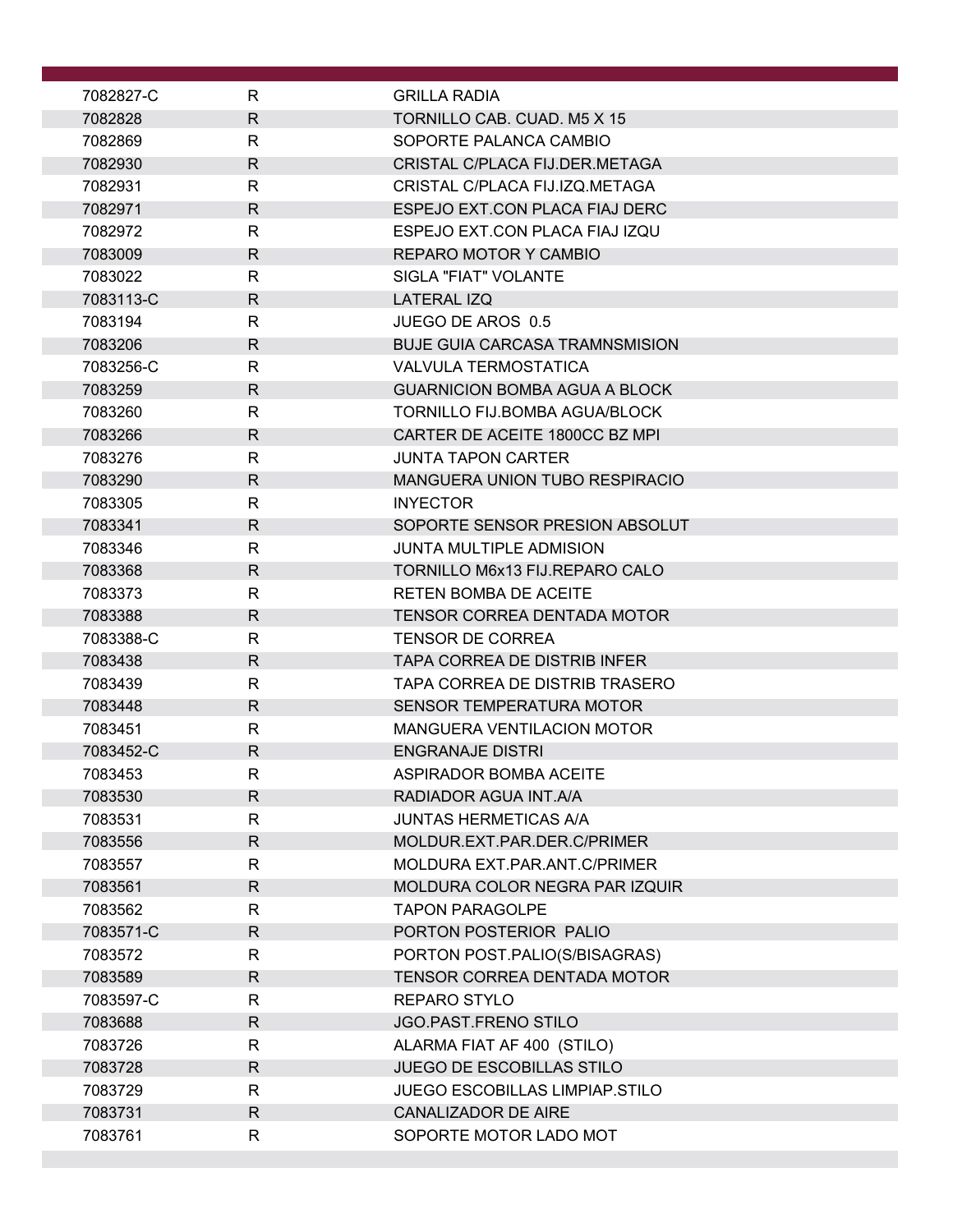| 7083791-C          | R            | SENSOR P/CONTROL PMS/RPM                           |
|--------------------|--------------|----------------------------------------------------|
| 7083792            | $\mathsf{R}$ | <b>BOBINA ENCENDIDO</b>                            |
| 7083796            | R            | REPARO INF.CORREA DENTADA                          |
| 7083810            | $\mathsf{R}$ | <b>JUNTA COLECTOR ESCAPE</b>                       |
| 7083829-C          | R            | <b>CABLES BUJIAS</b>                               |
| 7083859            | $\mathsf{R}$ | <b>ESPEJO DERECHO</b>                              |
| 7083860            | $\mathsf{R}$ | ESPEJO IZQU.ELECT.s/calefactor                     |
| 7083861            | R            | ESPEJO DERE.ELECT.s/calefactor                     |
| 7083896            | R            | <b>JUNTA DIAM: 19.1</b>                            |
| 7083897            | $\mathsf{R}$ | JUNTA DIAM. 25,26                                  |
| 7083932            | $\mathsf{R}$ | <b>CONEXION SENSOR TEMP.AGUA</b>                   |
| 7083964            | R            | FARO POST COMP ALT 46752309                        |
| 7083990            | $\mathsf{R}$ | TAPON D=18.3 DERECHO                               |
| 7084019            | $\mathsf{R}$ | <b>JUNTA BOMBA DE ACEITE</b>                       |
| 7084075            | $\mathsf{R}$ | KIT ALT. PARLANT. TRIAXIALES 40W                   |
| 7084101            | $\mathsf{R}$ | CODO DE SALIDA DE RADIADOR                         |
| 7084126            | $\mathsf{R}$ | ALZACR.ELECTR.IZQ (3P) S/MOTOR                     |
| 7084164            | $\mathsf{R}$ | <b>CUERPO MARIPOSA</b>                             |
| 7084164-C          | $\mathsf{R}$ | <b>CUERPO MARIPOSA</b>                             |
| 7084168            | $\mathsf{R}$ | PASARUEDA INT.DERECHO                              |
| 7084175-C          | $\mathsf{R}$ | PORTON POS                                         |
| 7084204-C          | $\mathsf{R}$ | PUERTA LATERAL                                     |
| 7084206            | R            | PUERTA POSTERIOR DERECHA                           |
| 7084206-C          | $\mathsf{R}$ | <b>PUERTA POSTER</b>                               |
| 7084207-C          | $\mathsf{R}$ | PUERTA POSTERIOR                                   |
| 7084230            | $\mathsf{R}$ | <b>COMANDO AIRE ACONDICIONADO</b>                  |
| 7084234            | R            | PERILLA CONTROL VENTILAC. A/A                      |
| 7084235            | $\mathsf{R}$ | PERILLA VELOCIDAD VENTIL, A/A                      |
| 7084390            | R            | RESORTE FIJACION TAPA FARO                         |
| 7084394            | $\mathsf{R}$ | MOLD.PROTECCION PARAG.ANT.                         |
| 7084395            | ${\sf R}$    | MOLD.PROTECCION PARAG.POST.PAL                     |
| 7084396            | R            | KIT REVEST. PARANTE CTRAL. 5P                      |
| 7084397<br>7084405 | $\mathsf{R}$ | PROTECTOR ZOCALOS (5P)<br><b>CILINDRO DE FRENO</b> |
| 7084434            | R<br>R       | <b>JUNTA</b>                                       |
| 7084439            | $\mathsf{R}$ | ALARMA FIAT AF 220T (PALIO)                        |
| 7084461            | $\mathsf{R}$ | KIT CIERRE CENT. PALIO 5P/SIENA                    |
| 7084462            | R            | KIT CIERRE CENTR. PALIO 3P                         |
| 7084489            | R            | CIRCUITO CJ CONTROL                                |
| 7084492            | R            | MOLDURA CUADRO INSTRUMENTOS                        |
| 7084500-C          | R            | <b>TAPA TRAS DER</b>                               |
| 7084513            | $\mathsf{R}$ | KIT REVEST. PARANTE CTRAL. 3P                      |
| 7084514            | R            | PROTECTOR ZOCALOS (3P)                             |
| 7084538-C          | R            | <b>TAPA TRASLUCIDA FARO</b>                        |
| 7084539            | R            | TAPA TRASLUCIDA FARO POST IZQD                     |
| 7084539-C          | $\mathsf{R}$ | <b>TAPA TRASLUCIDA</b>                             |
| 7084540            | R            | LATERAL DE CHAPA DER 3P FAS 2                      |
|                    |              |                                                    |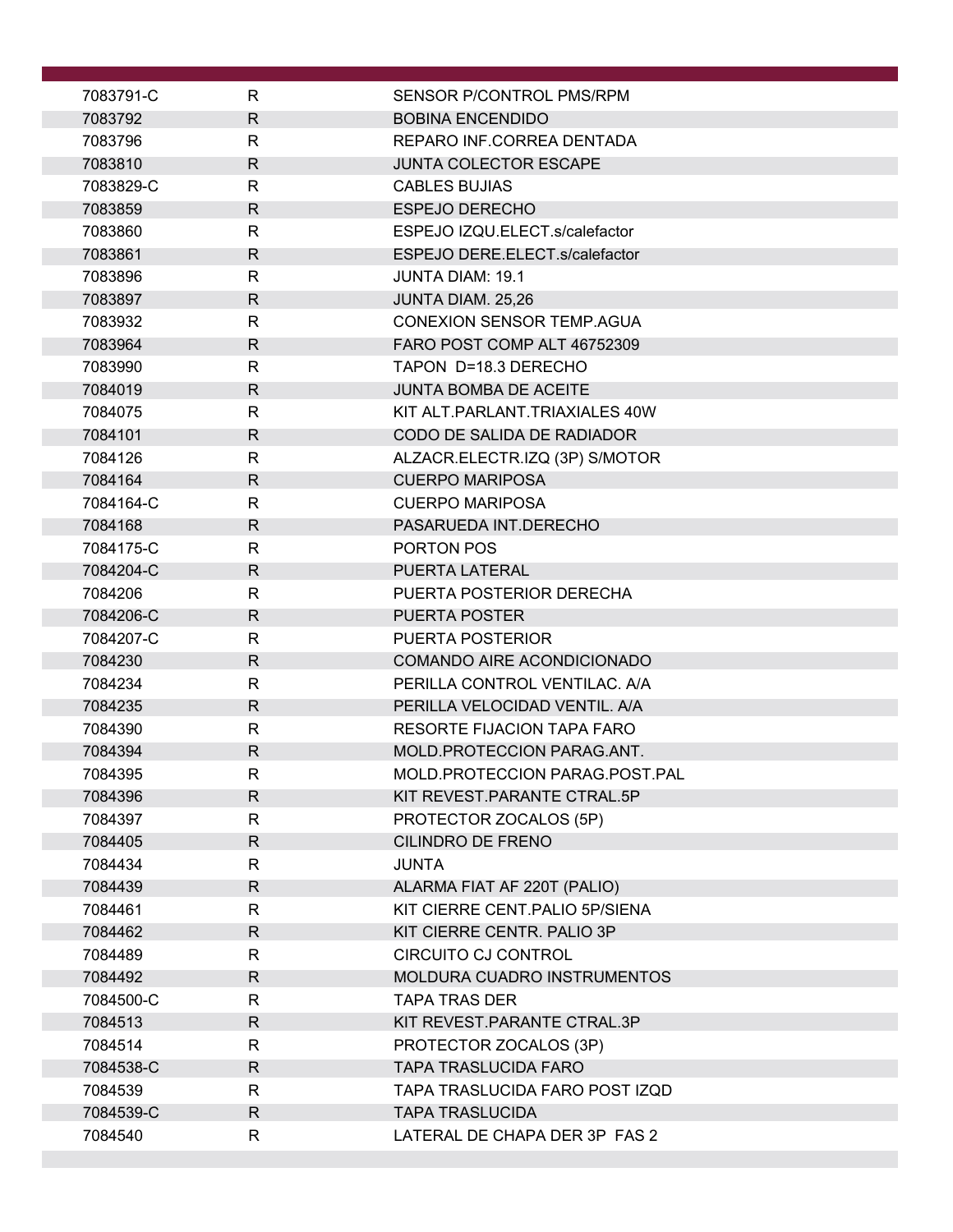| 7084543-C | R            | PUERTA ANTERIOR                                            |
|-----------|--------------|------------------------------------------------------------|
| 7084576   | R            | TORNILLO C/ARAND M8x50                                     |
| 7084614   | R            | TAPA FARO POST DER SUP.                                    |
| 7084614-C | R            | <b>TAPA FARO POST DER</b>                                  |
| 7084623-C | R            | LATERAL DER 5 PTAS                                         |
| 7084628   | $\mathsf{R}$ | <b>MOLDURA LUZ PATENTE C/PRIMER</b>                        |
| 7084682   | $\mathsf{R}$ | OPTICA DER. + GIRO NARANJA                                 |
| 7084685   | R            | OPTICA IZQ. S/LAMPARAS                                     |
| 7084732   | R            | FARO ANT.DR.C/ANTINIBLA S/LAMP                             |
| 7084743-C | R            | <b>KIT DE MOLDURAS</b>                                     |
| 7084748   | R            | PORTA BICICLETA                                            |
| 7084752   | R            | MOLD.PROTECCION PARAG.POST.SIE                             |
| 7084786   | $\mathsf{R}$ | JG.PAST.FRENO ANT.                                         |
| 7084786-C | $\mathsf{R}$ | <b>JUEGO PASTILLAS</b>                                     |
| 7084799   | R            | <b>TAPA TUERCA FIJACION LIMPIALUN</b>                      |
| 7084820   | R            | <b>TERMINAL</b>                                            |
| 7084857   | R            | <b>ESCOBILLA LAVALUNETA</b>                                |
|           | $\mathsf{R}$ |                                                            |
| 7084859   | $\mathsf{R}$ | <b>TECLA ALZACRISTAL</b><br>FARO ANT.IZ.S/ANTINIBLA S/LAMP |
| 7084869   |              |                                                            |
| 7084878   | $\mathsf{R}$ | <b>ESCOBILLA LIMPIALUNETA</b>                              |
| 7084960   | R            | KIT ASIST.A/A 1.7 TD RST II                                |
| 7084962   | $\mathsf{R}$ | LLAVE TIPO NAVAJA CODE 2 DUCAT                             |
| 7084975   | R            | PUERTA DELAN.IZQ.S/BISAGRA                                 |
| 7084977   | $\mathsf{R}$ | PUERTA TRASER IZQUI S/DOBRADIC                             |
| 7084986   | $\mathsf{R}$ | SENSOR DE PRESION ABSOLUTA                                 |
| 7084999   | R            | JUEGO AROS PISTON STD                                      |
| 7085002-C | R            | PARAGOLPE DEL                                              |
| 7085079   | $\mathsf{R}$ | <b>MANGUERA SISTEMA EVAPORACION</b>                        |
| 7085124   | R            | TRAVA SEGURI.RUEDA DE AUXILIO                              |
| 7085684-C | R            | <b>ALARMA ORIGINAL</b>                                     |
| 7085709   | R            | CRISTAL ESPEJO EXT.IZQ.                                    |
| 7085714   | $\mathsf{R}$ | KIT PROTECTOR SOLERA                                       |
| 7085733   | R            | TAPA SUPERIOR ARBOL DE LEVAS                               |
| 7085746   | $\mathsf{R}$ | MOSTRINA IZQUIERDO VIDR C/ESPE                             |
| 7085750   | R            | <b>MOSTRINA ELEV IZQUIER CRIS ELE</b>                      |
| 7085752   | $\mathsf{R}$ | <b>JUNTA (TEMP)</b>                                        |
| 7085785   | $\mathsf{R}$ | TORNILLO TORX FIJ.TENSOR CORRE                             |
| 7085994-C | R            | ALARMA FIAT AF                                             |
| 7085998   | R            | <b>SENSOR DE FASE</b>                                      |
| 7086022   | R            | KIT FAROS TRAS.FUME DER/IZQ.                               |
| 7086100   | $\mathsf{R}$ | OPTICA IZQ+GIRO S/LAMPARAS                                 |
| 7086110   | $\mathsf{R}$ | TIRANTE BANDEJA POST IDEA                                  |
| 7086114   | R            | <b>GUARNICION RASCA VIDRIO IZQ.</b>                        |
| 7086127   | $\mathsf{R}$ | VALVULA CANISTER C/GUARN.                                  |
| 7086137   | R            | LLAVE CODE 2 PRED PARA TELECO                              |
| 7086140   | $\mathsf{R}$ | ESPEJO CON PLACA DE FIJAC DERE                             |
| 7086148   | R            | REVEST PUERTA DEL DERECHA                                  |
|           |              |                                                            |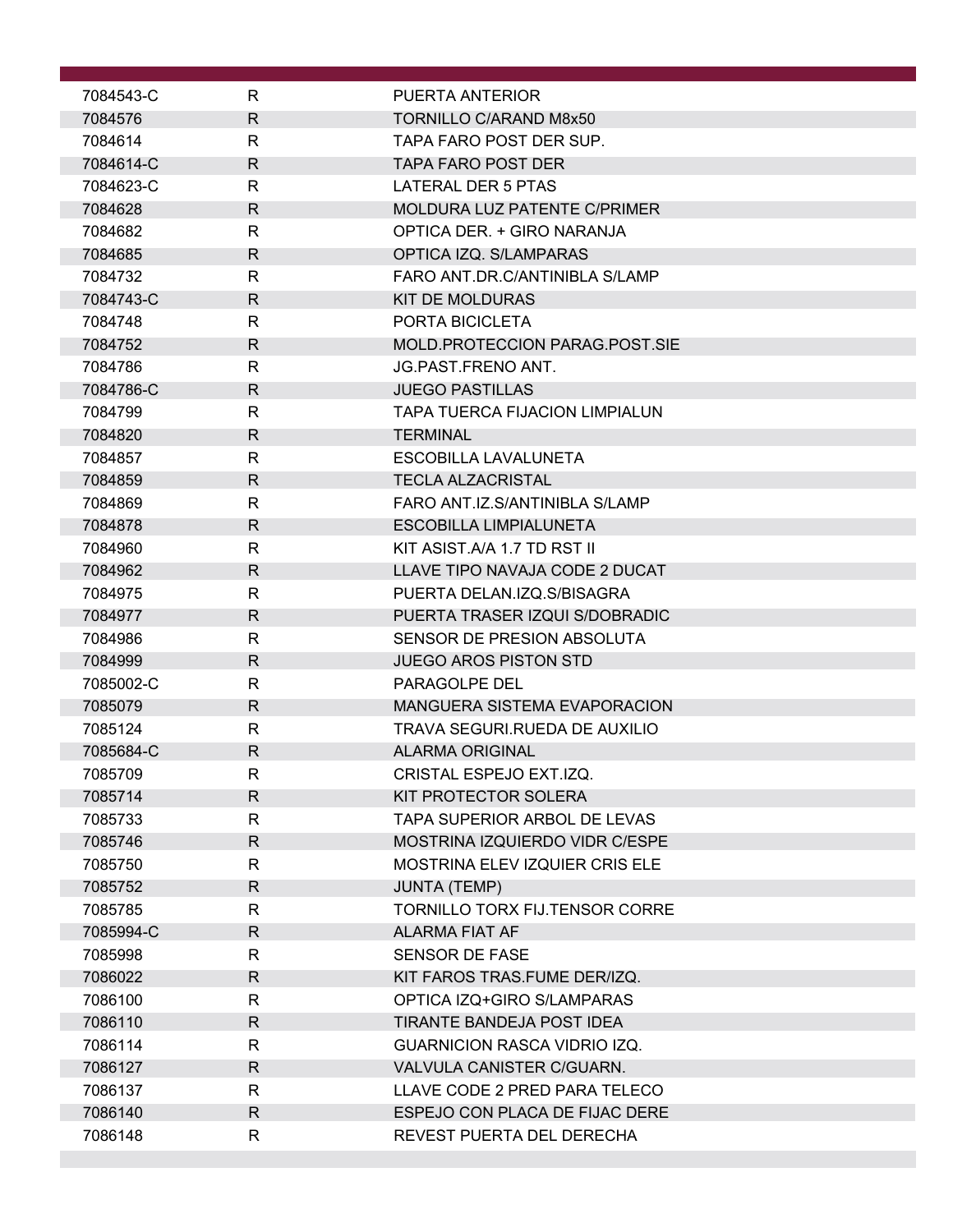| 7086150   | R            | REVEST MONT CENTRAL P POST DER       |
|-----------|--------------|--------------------------------------|
| 7086154   | $\mathsf{R}$ | REVEST MONT POSTER P.POST DER        |
| 7086155   | $\mathsf{R}$ | REVEST MONT POSTER P.POST IZQ        |
| 7086157   | $\mathsf{R}$ | <b>REVEST MONT POSTER IZQ</b>        |
| 7086163   | $\mathsf{R}$ | PUERTA LAT DELANT IZQ S/BISAG        |
| 7086165   | $\mathsf{R}$ | PUERTA LAT TRAS IZQU S/BISAGR        |
| 7086167   | $\mathsf{R}$ | <b>MANDO FLEXIBLE</b>                |
| 7086172   | $\mathsf{R}$ | FRENTE COMANDO A/A UNO FL            |
| 7086196   | $\mathsf{R}$ | LATERAL DR PALIO 3P S/AGUJ.          |
| 7086197-C | $\mathsf{R}$ | <b>LATERAL IZQ</b>                   |
| 7086212   | $\mathsf{R}$ | TORNILLO M10x140X30 TAPA CILIN       |
| 7086215   | $\mathsf{R}$ | CARCAZA IZQUIER-VENTILA.INTER.       |
| 7086217   | $\mathsf{R}$ | CARCAZA DERECHA VENTILA.INTER.       |
| 7086233   | $\mathsf{R}$ | SOPORTE COLECTOR DE ADMISION         |
| 7086247-C | $\mathsf{R}$ | <b>LATREAL DER</b>                   |
| 7086268   | R            | PUERTA TRASER DER S/BISAGRA          |
| 7086284-C | R            | JUEGO ESCOBILLAS LIMPIAPARABRISAS    |
| 7086285   | $\mathsf{R}$ | <b>VALVULA+SENSOR ANTI ESCARCHA</b>  |
| 7086459   | $\mathsf{R}$ | PATIN VIDRIO PUERTAS                 |
| 7086484-C | $\mathsf{R}$ | <b>KIT MOLDURA PTAS</b>              |
| 7086485-C | $\mathsf{R}$ | KIT MOLDURAS DE PTA.                 |
| 7086499   | R            | COMANDO INDICADOR DE COMBUS.         |
| 7086508   | $\mathsf{R}$ | <b>JUNTA (TEMP)</b>                  |
| 7086509   | $\mathsf{R}$ | SOPORTE VALVULA EGR                  |
| 7086519-C | $\mathsf{R}$ | <b>TAPA DE CILINDROS</b>             |
| 7086522   | $\mathsf{R}$ | JG.SEMICOJINETE BIELA -0,254         |
| 7086547   | R            | <b>GUARNICION FILTRO DE AIRE</b>     |
| 7086549   | $\mathsf{R}$ | <b>VALVULA+SENSOR ANTI ESCARCHA</b>  |
| 7086554   | R            | <b>TAPA C/GUARNICION FAROL DE/IZ</b> |
| 7086561   | $\mathsf{R}$ | JUNTA P/ DEPO/TUBO LIMP.PARA.        |
| 7086567   | к            | ESPEJO DERECHO C/PLACA DE FIJ.       |
| 7086568   | R            | ESPEJO IZQUIER.C/PLACA DE FIJ.       |
| 7086575   | $\mathsf{R}$ | RESORTE COMAN.PALANCA CAMBIO         |
| 7086576   | R            | PALANCA COMANDO MARCHA ATRAS         |
| 7086613   | R            | SEMICAJA ANTERIOR SUPERIOR           |
| 7086614   | $\mathsf{R}$ | VARILLA MEZCLA CAJA A/A              |
| 7086636   | $\mathsf{R}$ | ACTUADOR COMAN.MEZCLADOR AIRE        |
| 7086673   | $\mathsf{R}$ | LLAVE CODE 2 PRED.P/TELEC.VALO       |
| 7086674   | $\mathsf{R}$ | SIGLA DE LLAVE FIAT (ROJA)           |
| 7086676   | $\mathsf{R}$ | LLAVE CODE 2 TELEC. NAVAJA           |
| 7086689-C | R            | <b>KIT MOLDURAS</b>                  |
| 7086690-C | $\mathsf{R}$ | <b>KIT MOLDURA</b>                   |
| 7086707   | R            | KIT MOLDURAS PUERTAS PUNTO           |
| 7086708   | $\mathsf{R}$ | KIT PROTECTOR ZOCALOS PUNTO          |
| 7086731   | R            | MOLD.PROTECCION PARAG.DELANTE.       |
| 7086732   | $\mathsf{R}$ | MOLD.PROTECCION PARAG.TRASERO        |
| 7086755   | $\mathsf{R}$ | <b>TAPA PEDAL FRENO</b>              |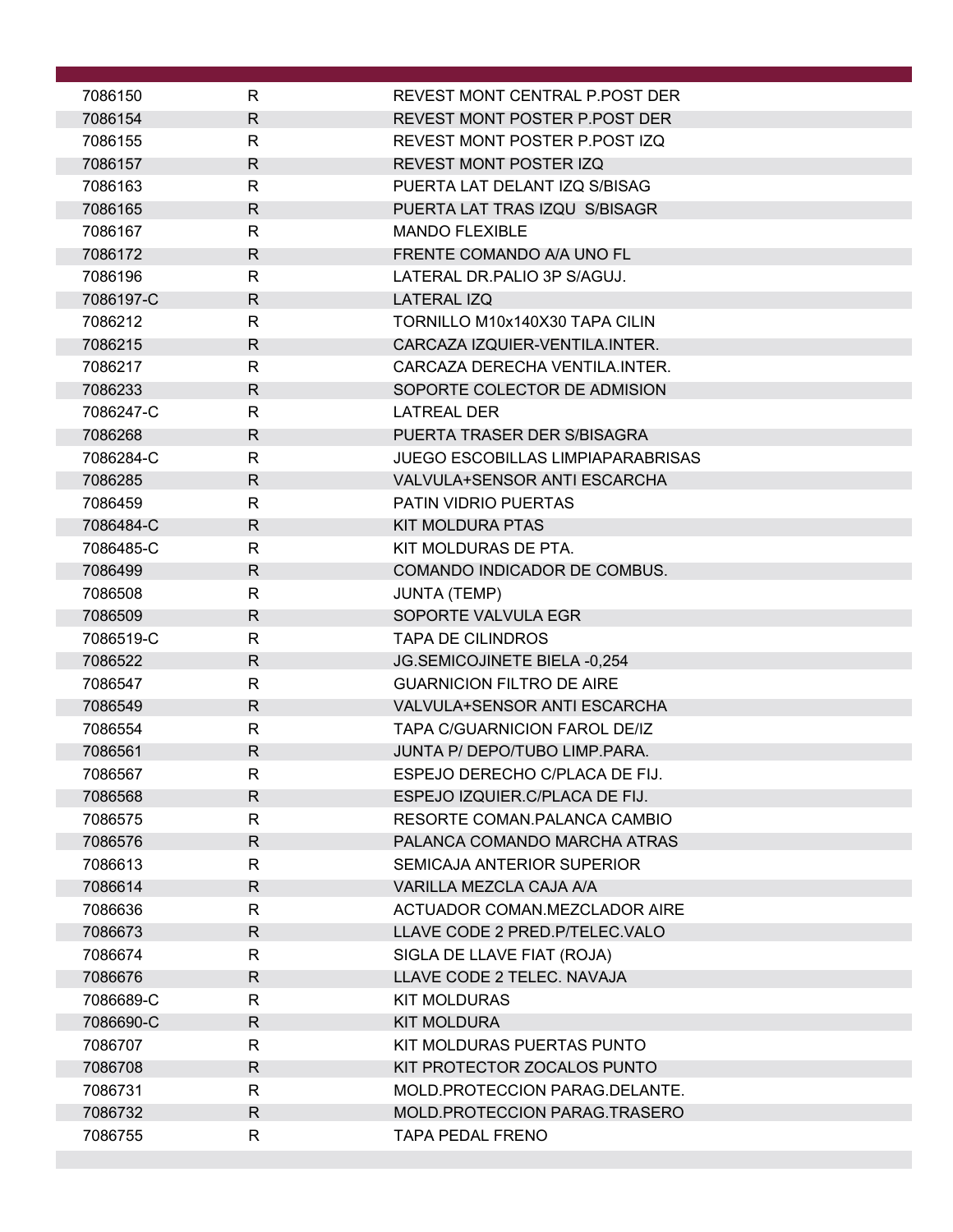| 7086769            | R                 | CILINDRO MAESTRO S/ABS                                         |
|--------------------|-------------------|----------------------------------------------------------------|
| 7086778            | R.                | PERILLA P/RECIRCUL.DE AIRE                                     |
| 7086782            | $\mathsf{R}$      | JUEGO DE FUELLES P/CAJA DIR.                                   |
| 7086840            | $\mathsf{R}$      | <b>PRESILLA</b>                                                |
| 7086851            | R                 | ELECTROVALVULA ON-OFF                                          |
| 7086877            | $\mathsf{R}$      | PRESILLA DER FIJ. BANDEJA LUNE                                 |
| 7086878            | R                 | PRESILLA IZO FIJ. BANDEJA LUNE                                 |
| 7086879            | $\mathsf{R}$      | <b>COXIM BANDEJA BAJOLUNETA</b>                                |
| 7086897            | $\mathsf{R}$      | FARO IZQ.ESPEJO RETROVISOR                                     |
| 7086931            | R                 | KIT JUNTA HOMOCINETICA                                         |
| 7086932            | R                 | KIT GUARDAPOLVO JUNTA HOMOC.                                   |
| 7086960            | R                 | <b>MOSTRINA INTERRUP IZQUIERD</b>                              |
| 7086962            | R                 | MOSTRINA IZQUIERDO VIDR C/ESPE                                 |
| 7086963            | $\mathsf{R}$      | MOSTRINA ELEVADOR DE CRIST ELE                                 |
| 7087001            | $\mathsf{R}$      | <b>SUJETADOR</b>                                               |
| 7087002            | $\mathsf{R}$      | SIGLA FIAT PULS.BOCINA                                         |
| 7087006            | R                 | LLAVE CODE 2 TE                                                |
| 7087009-C          | $\mathsf{R}$      | KIT MOLDURASASSASASASA                                         |
| 7087033            | $\mathsf{R}$      | KIT MOLD.PUERTAS PALIO/SIENA                                   |
| 7087050-C          | R                 | <b>JGO PASTILLAS</b>                                           |
| 7087051            | $\mathsf{R}$      | CAPUCHON P/CINTURON SEGURIDAD                                  |
| 7087116-C          | R                 | <b>JGO MOLDURAS</b>                                            |
| 7087128            | R                 | RESORTE DERECHO FIJ.MANIJA PUE                                 |
| 7087129            | R                 | PASADOR FIJ.RESORTE MANIJA PTA                                 |
| 7087151-C          | $\mathsf{R}$      | <b>LIMPIA PARABRISAS</b>                                       |
| 7087179            | R                 | KIT JUNTA HOMOCINETICA                                         |
| 7087187            | $\mathsf{R}$      | PERNO TRABA CABLE COMANDO CAMB                                 |
| 7087201            | $\mathsf{R}$      | PUNTAL DELANTERO DER.COMPLETO                                  |
| 7087202            | $\mathsf{R}$      | PUNTAL DELANTERO IZQ.COMPLETO                                  |
| 7087282            | R                 | CRISTAL C/PLACA FIJ.IZQ.METAGA<br>ARANDELA TRABA POTENCIOMETRO |
| 7087284            | R<br>$\mathsf{R}$ | REJILLA LAT.IZQ.PARAG.S/ANTIN.                                 |
| 7087291<br>7087292 | R                 | <b>REJILLA CENTRAL PARAGOLPE</b>                               |
| 7087293            | R.                | SIGLA MARCHA POMO PALANCA CAM.                                 |
| 7087296            | R.                | ANILLO CROM POMO PALANCA CAMB.                                 |
| 7087309            | R.                | SOPORTE RESONANTE C/TUBO INCOR                                 |
| 7087360            | R                 | PANEL TRAS. IZ. DUCATO                                         |
| 7087380            | R                 | PUERTA LAT TRAS DEREC S/BISAGR                                 |
| 7087423            | R                 | <b>SUJETADOR</b>                                               |
| 7087442            | R                 | <b>VALVULA</b>                                                 |
| 7087526            | R                 | CILINDRO MAESTRO                                               |
| 7087529            | R.                | <b>CILINDRO PRINCIPAL</b>                                      |
| 7087530            | R                 | CILINDRO PRINCIPAL                                             |
| 7087544            | R.                | TRABA DEL.LONA DERECHO                                         |
| 7087545            | R                 | TRABA DEL.LONA IZQUIERDO                                       |
| 7087546            | $\mathsf{R}$      | SOPORTE FIJ.CORREA                                             |
| 7087552            | R                 | CABLE DE ACERO APERTURA CAPOTA                                 |
|                    |                   |                                                                |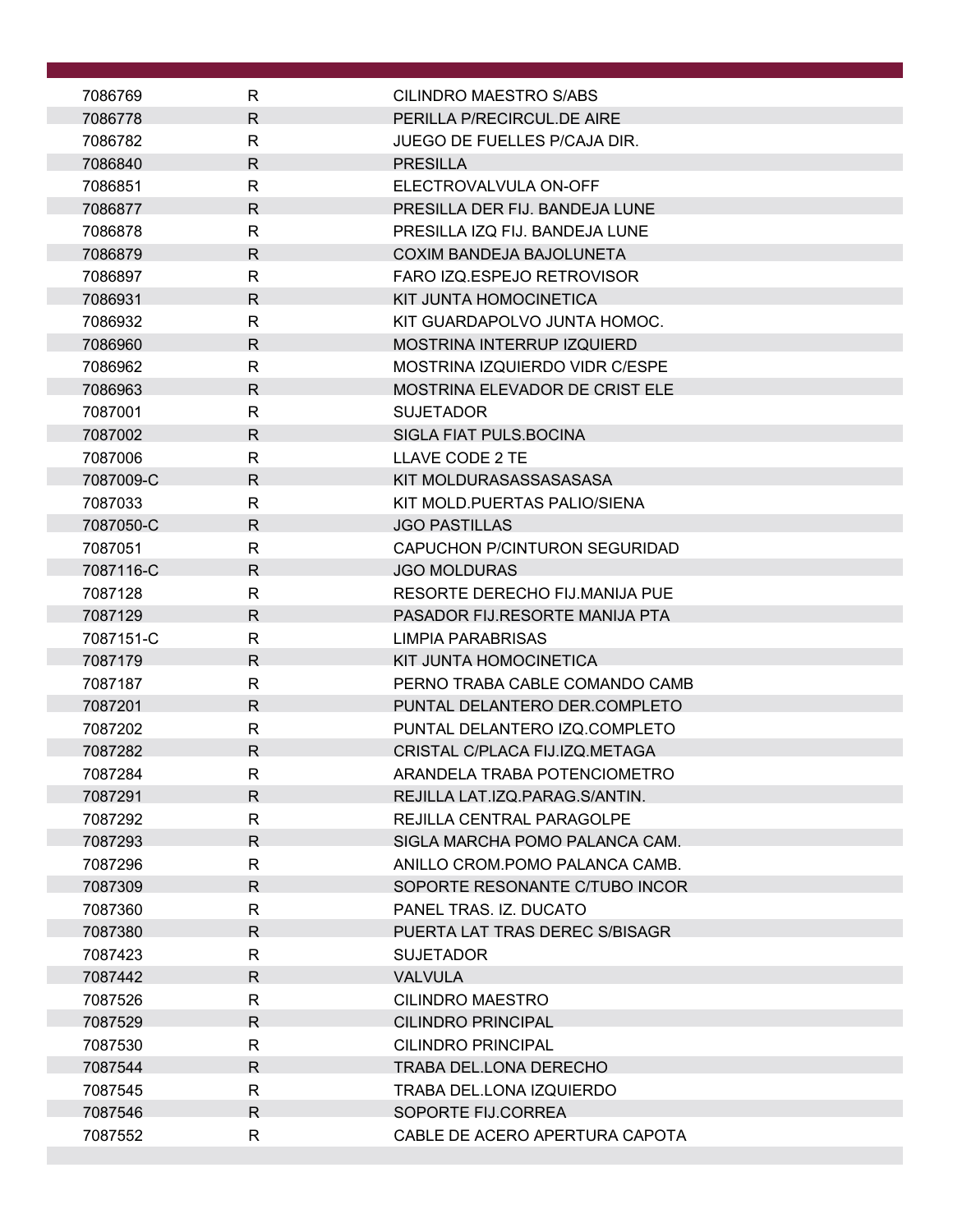| 7087559              | R                 | KIT TIRANTE AXIAL UNO/FIORINO                                                    |
|----------------------|-------------------|----------------------------------------------------------------------------------|
| 7087582              | R.                | CABLE COMANDO P/DISTRIB. A/A                                                     |
| 7087587              | R                 | <b>TAPA TUERCA FIJACION LIMPIALUN</b>                                            |
| 7087591              | R.                | JGO PAST FRENO COBREO 733A                                                       |
| 7087593              | R                 | POMO REGUL.ALTURA.CINTO SEGUR.                                                   |
| 7087606              | R                 | KIT 7 PERS.EXT.FAJAS PODIUM 5P                                                   |
| 7087607              | R                 | KIT 8 PERS.EXT.FAJ.ARABES.5P                                                     |
| 7087637              | R                 | BOTON COMANDO VENT.CALEFACCION                                                   |
| 7087705              | R                 | KIT LLANTA ALEAC.R"14"ATTRACTI                                                   |
| 7087710              | R                 | <b>JUEGO DE FAROL TRAS.FUME</b>                                                  |
| 7087712              | R                 | KIT SALIDA ESCAPE CROMADA                                                        |
| 7087716              | R                 | KIT FAJAS LATERALES SQUARE                                                       |
| 7087737              | R                 | TAPA FAROL POSTERIOR IZQUIERDA                                                   |
| 7087740              | R                 | LLAVE CODE 2 TIPO NAVAJA                                                         |
| 7087742<br>7087744-C | R<br>$\mathsf{R}$ | <b>JG.PASTILLA DE FRENO DELANTERA</b><br><b>JG. PASTILLAS DE FRENO DELANTERA</b> |
| 7087746              | R                 | <b>JUNTA CUERPO MARIPOSA</b>                                                     |
| 7087754              | R                 | KIT GUARDAPOLVO DIFERENCIAL                                                      |
| 7087757              | R                 | MOLURA PUERTA DEL.IZQ.C/PRIMER                                                   |
| 7087759              | R                 | MOLURA PUER.TRAS.IZQ.C/PRIMER                                                    |
| 7087760              | R                 | MOLURA PUERTA DEL.DER.CROMADA                                                    |
| 7087763              | R                 | MOLURA PUERTA TRAS.IZQ.CROMADA                                                   |
| 7087767              | $\mathsf{R}$      | KIT TIRANTE AXIAL DIRECCION                                                      |
| 7087802              | R                 | FAJA DECORATIVA LAT. SQUARE 3P                                                   |
| 7087817              | R                 | FUSIBLE CAL4 PARA CENTRA. CBA                                                    |
| 7087819              | R                 | TAPA PARA CENTRALITA CONTR.BAT                                                   |
| 7087820              | R                 | TAPA PARA CENTRALITA CONTR.BAT                                                   |
| 7087825              | $\mathsf{R}$      | LATERAL INTERNO DELANT.DERECHO                                                   |
| 7087826              | R                 | <b>TAPA CAJA PORTA FUSIBLES CBPF</b>                                             |
| 7087870              | $\mathsf{R}$      | ENGRANAJE CAJA DE AIRE ACOND.                                                    |
| 7087992              | R                 | SEMIC.BIELA+0.254(1.605-1.611)                                                   |
| 7088009              | R                 | LLAVE CODE 2 PRED PARA TELECO                                                    |
| 7088054              | R                 | CENTRALITA ELECTR. CODE 2                                                        |
| 7088078              | R                 | CENTR.BODY COMPUTER-CONFORT(TD                                                   |
| 7088112              | R                 | KIT MOLDURAS DE PUERTAS                                                          |
| 7088114-C<br>7088115 | R.                | <b>KIT MOLD CROM</b>                                                             |
| 7088292              | R.<br>R           | KIT MOLD.LAT.RST III 4P NEGRO<br><b>BURLETE PUERTA POSTERIOR IZQ.</b>            |
| 7088358              | R                 | MANGUERA CONEX.TUBO RIG/B.AGUA                                                   |
| 7088393              | R                 | MOLDURA PUERTA DEL.DER.CROMADA                                                   |
| 7088517              | R                 | BOMBA DE FRENO ABS 8.1 TEVES                                                     |
| 7088523              | $\mathsf{R}$      | <b>TIRANTE DE DIRECCION</b>                                                      |
| 7088532              | R                 | SOPORTE PARA CONDENSADOR A/A                                                     |
| 7088539              | R                 | COMDO.JTO.A/A ANILL.NEG.S/CABL                                                   |
| 7088541              | R                 | BOT.COMAN.CJT.A/A C/ARO NEGRO                                                    |
| 7088546              | $\mathsf{R}$      | ESPACIAD.CABLE ACCION.AUX.IDEA                                                   |
| 7088550              | $\mathsf{R}$      | INTERRUP.VOLAN.6TEC.NEGRO ONIX                                                   |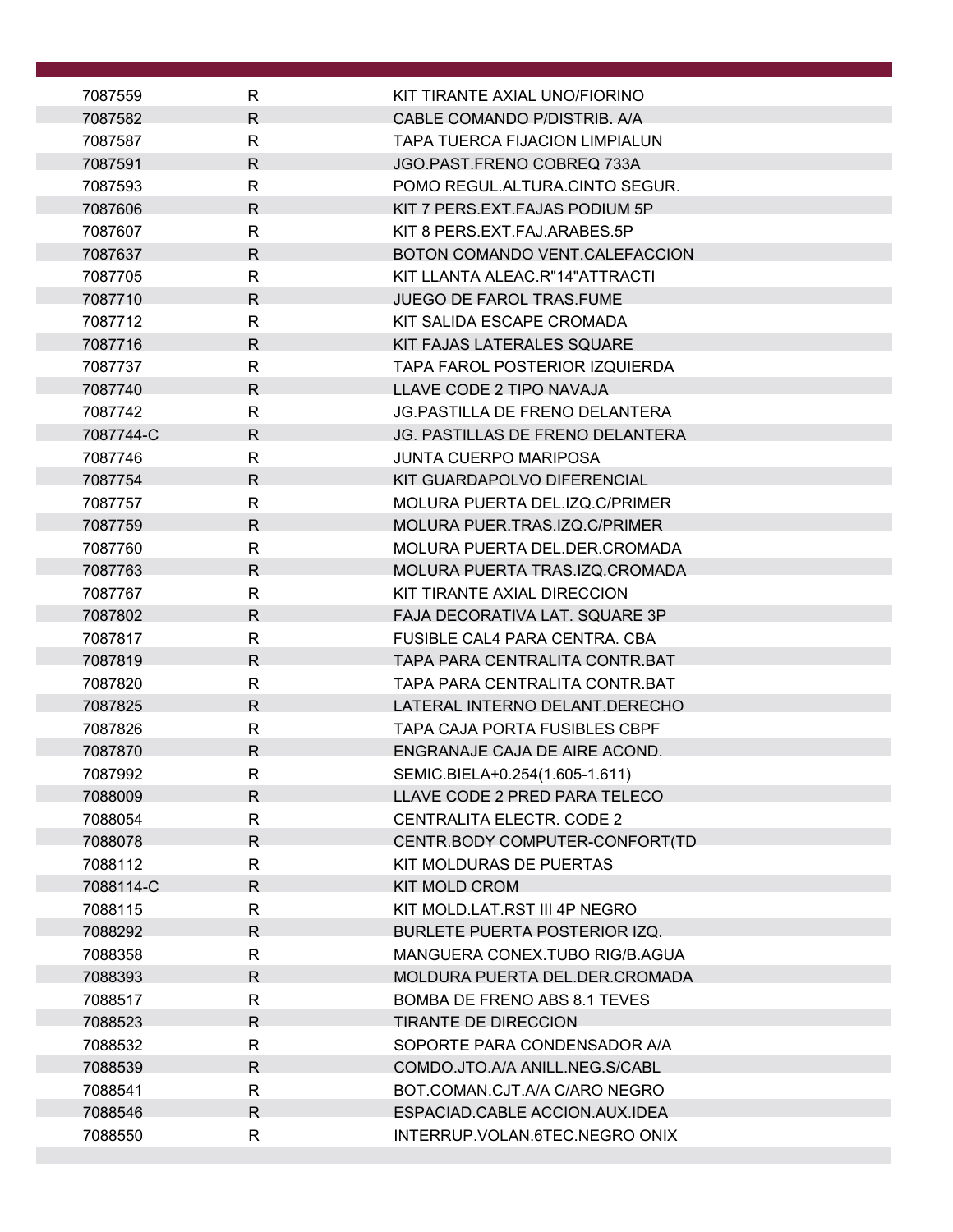| 7088556            | R                 | PANEL 6T VOLAN.GRIS.MET.BRILL.                                      |
|--------------------|-------------------|---------------------------------------------------------------------|
| 7088561            | R.                | PANEL 6T VOLAN.ACOBR.OUTO.FOSC                                      |
| 7088581            | R                 | PALAN.COMAN.INIBI.MARCHA ATRAS                                      |
| 7088593            | R.                | PANEL 6T VOLAN.GR.STO.FO S/SEL                                      |
| 7088600            | R                 | MOLD.VOLAN.S/TECL.ACOBR.OUT.FO                                      |
| 7088614            | R.                | ELECTROVENTILADOR CAJA VENTIL.                                      |
| 7088632            | R                 | KIT ENGRANAJES MEZCLA                                               |
| 7088646            | R                 | <b>JUNTA BOMBA DE AGUA</b>                                          |
| 7088657            | R                 | KIT ENGRANAJES DE MEZCLA                                            |
| 7088663            | R                 | MANIJA INT. PUERTA IZQ. NEG. ONIX                                   |
| 7088769            | R                 | <b>CLIMATIZADOR</b>                                                 |
| 7088809            | $\mathsf{R}$      | <b>BURLETE PORTON TRASERO</b>                                       |
| 7088881            | R                 | CENTRAL MULTIMIDIA C/CAMARA                                         |
| 7089836            | R.                | <b>JUNTA TAPA RESERV OLEO DIR.HID</b><br><b>BRAZO LIMPIADOR DER</b> |
| 7089942<br>7090104 | R<br>$\mathsf{R}$ | KIT ALARMA MOBI S/PREDISPOS.                                        |
| 7090118            | R                 | KIT GUARDABARRO                                                     |
| 7090280            | R                 | <b>TIMING BELT</b>                                                  |
| 7090282            | R                 | <b>TRANS BELT</b>                                                   |
| 7090294            | $\mathsf{R}$      | <b>HEADLAMP</b>                                                     |
| 7090303            | R                 | <b>HEADLAMP</b>                                                     |
| 7090304            | R.                | <b>HEADLAMP</b>                                                     |
| 7090322            | R                 | <b>AIR FILTER</b>                                                   |
| 7090345            | $\mathsf{R}$      | <b>TAIL LAMP</b>                                                    |
| 7090358            | R                 | <b>WIPER BLADE</b>                                                  |
| 7090366            | R.                | <b>FIXED TIGHTENER</b>                                              |
| 7090367            | R                 | <b>FIXED TIGHTENER</b>                                              |
| 7090399            | $\mathsf{R}$      | <b>WIPER ARM</b>                                                    |
| 7090431            | $\mathsf{R}$      | <b>FILTERING ELEMENT</b>                                            |
| 7090444            | R                 | BRAKE PAD-SET                                                       |
| 7090686            | R                 | KIT ILUMINACION INTERNA                                             |
| 7090746            | R                 | KIT CABLE COMANDO                                                   |
| 7090790            | R                 | <b>SHOCK ABSORBER</b>                                               |
| 7090804            | R.                | <b>SHOCK ABSORBER</b>                                               |
| 7090913            | R                 | <b>REAR BUMPER</b>                                                  |
| 7090918            | R                 | <b>CUERPO MARIPOSA</b>                                              |
| 7090938            | R                 | <b>GRILLE</b>                                                       |
| 7090950            | R.                | <b>GRILLE</b>                                                       |
| 7090954            | R                 | <b>REJILLA</b>                                                      |
| 7091017            | R.                | <b>TAIL LAMP</b>                                                    |
| 7091080            | R                 | <b>RADIATOR</b>                                                     |
| 7091108            | R.                | <b>GRILLE</b>                                                       |
| 7091145            | R                 | <b>VALVULA</b>                                                      |
| 7091212            | R.                | <b>DISCO DE FRENO</b>                                               |
| 713289808          | R                 | <b>BOTON</b>                                                        |
| 713786808          | $\mathsf{R}$      | PARAGOLPES POST.NEGRO PALIO                                         |
| 713789808          | R.                | <b>TAPON</b>                                                        |
|                    |                   |                                                                     |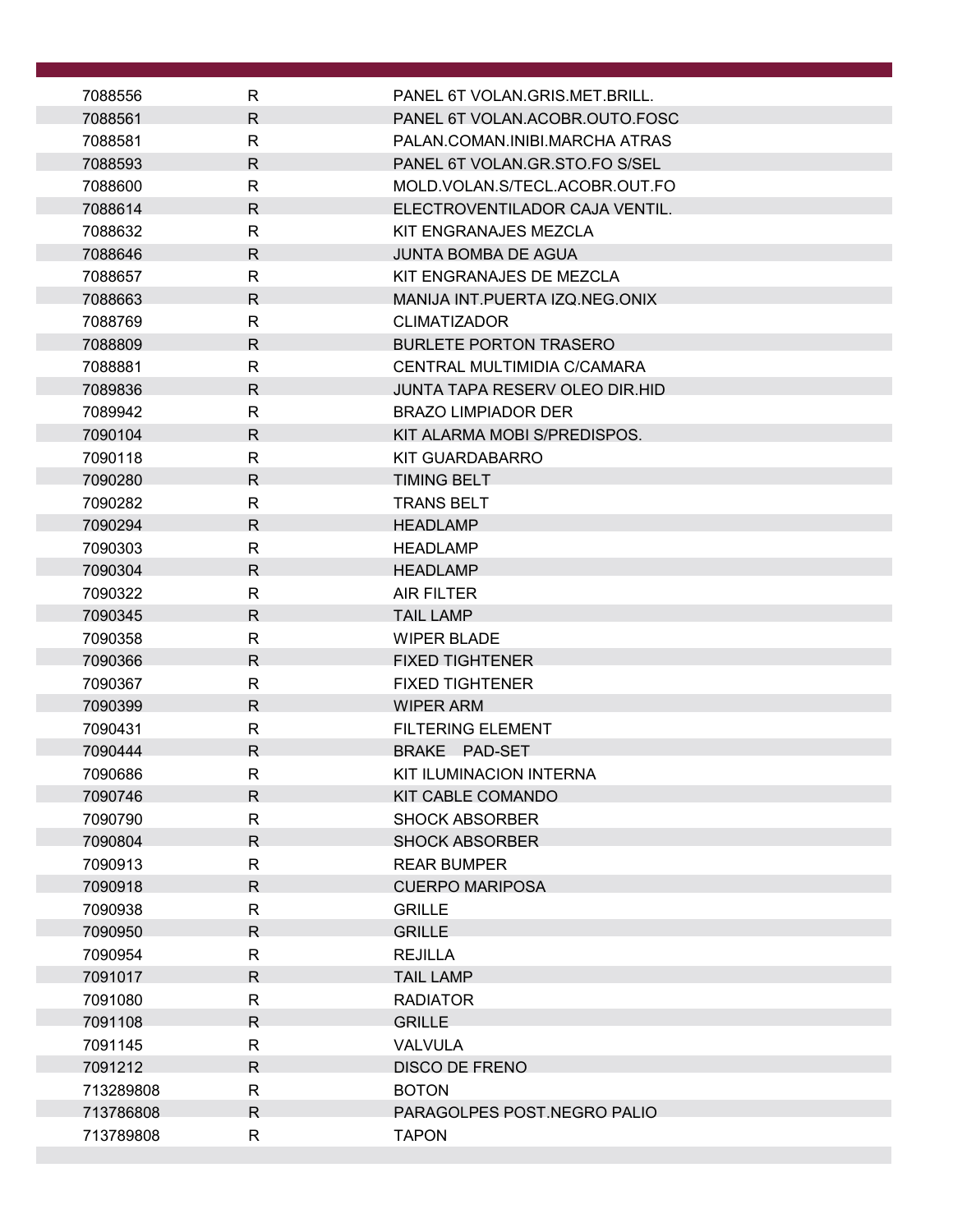| 713801614              | R                 | MANIJA INTERNA DERECHA                                               |
|------------------------|-------------------|----------------------------------------------------------------------|
| 713812631              | $\mathsf{R}$      | SOPORTE CENTRAL PARASOLES                                            |
| 713868631              | R.                | <b>MOLDURA FIJACION TECHO</b>                                        |
| 714145808              | $\mathsf{R}$      | MOLDURA LAT. PUERTA ANT.IZQ.                                         |
| 714156614              | R                 | <b>TAPON DERECHO SALIDA DE AIRE</b>                                  |
| 714229614              | R.                | <b>CAPUCHON DE GOMA</b>                                              |
| 715027614              | R.                | MOLDURA MANIJA INTERNA IZQ.                                          |
| 715231614              | R                 | <b>MOLDURA</b>                                                       |
| 715707614              | R.                | MOLDURA ALZACRI.ELECT.ANT.IZQ.                                       |
| 716030614              | $\mathsf{R}$      | TAPON IZQUIERDO SALIDA DE AIRE                                       |
| 716036614              | R                 | MOLDURA VANO INSTRUMENTO MULTI                                       |
| 716155808              | $\mathsf{R}$      | DEFENSA (alter. 100150223)                                           |
| 716261099-C            | R                 | PARAGOLPE POSTR                                                      |
| 716264808              | $\mathsf{R}$      | <b>TAPON GANCHO TRAINO</b>                                           |
| 716268631              | R                 | REVEST.MONTANTE POST.DER.                                            |
| 716540614              | $\mathsf{R}$      | <b>TAPA</b>                                                          |
| 716681633              | $\mathsf{R}$      | CENICERO COMPLETO                                                    |
| 716719614              | $\mathsf{R}$      | <b>INTERRUPTOR</b>                                                   |
| 71711177               | $\mathsf{R}$      | CRISTAL IZQ.ESPEJO FIAT MAREA                                        |
| 71713060               | $\mathsf{R}$      | <b>JUEGO DE AROS DE</b>                                              |
| 71713133               | $\mathsf{R}$      | <b>SINCRONIZADOR</b>                                                 |
| 71714115               | R.                | ABRAZADERA DE FIJ. 30-45                                             |
| 71714116               | $\mathsf{R}$      | <b>COLLAR</b>                                                        |
| 717154450              | $\mathsf{R}$      | <b>LLAVE BRUTA AZUL</b>                                              |
| 71715682               | R                 | <b>MANDO</b>                                                         |
| 71716107               | R.                | <b>SUJETADOR</b>                                                     |
| 71717819               | R                 | <b>BOMBILLA 5 W</b>                                                  |
| 71717900               | $\mathsf{R}$      | <b>JUEGO JUNTAS REVISION MOTOR</b>                                   |
| 71718119               | $\mathsf{R}$      | PISTON "C"C/PERNO/AROS/SEGURO                                        |
| 71718217               | $\mathsf{R}$      | LAMPARA CILINDR.LARGA 15W 12V                                        |
| 71718259               | R                 | SEMICOJ.STD ARV-AZ 1,839-1,843                                       |
| 71718261               | $\mathsf{R}$      | SEMICOJ.-0.127 MR(1,899-1,903)                                       |
| 71718339               | $\mathsf{R}$      | <b>SEMICOJINETE</b>                                                  |
| 71718342               | R.                | SEMICOJ.BIELA STD.1.527-1.531                                        |
| 71718364               | R                 | SEMICOJ.STD AM 1,533-1,537                                           |
| 71718471               | $\mathsf{R}$      | SEMICOJ.BIELA-0127(1.596/1.600                                       |
| 71718647               | R<br>$\mathsf{R}$ | GUARN.RASCAVIDRIO EXT.IZQ.<br><b>GUARNICION PUERTA POST. TRA DER</b> |
| 71718648<br>71718718-C | R                 | <b>CORREA POLIV</b>                                                  |
| 71718754               | $\mathsf{R}$      | <b>SUJETADOR DERECHO</b>                                             |
| 71718755               | R                 | SUJETADOR IZQUIERDO                                                  |
| 71718838               | $\mathsf{R}$      | CORREA POLYV 4KL=841 COMPRESOR                                       |
| 71719399-C             | R                 | CORREA 3 CANALES VER 46770218                                        |
| 71719650               | $\mathsf{R}$      | <b>CORREA DISTRIBUCION STILO</b>                                     |
| 71728316               | $\mathsf{R}$      | PAR COJ.STD-VM (1,836-1,840)                                         |
| 71728419               | $\mathsf{R}$      | JG SEMIC BIEL SP.1.533-1.537                                         |
| 71728825               | $\mathsf{R}$      | JUEGO JUNTAS REVISION MOTOR                                          |
|                        |                   |                                                                      |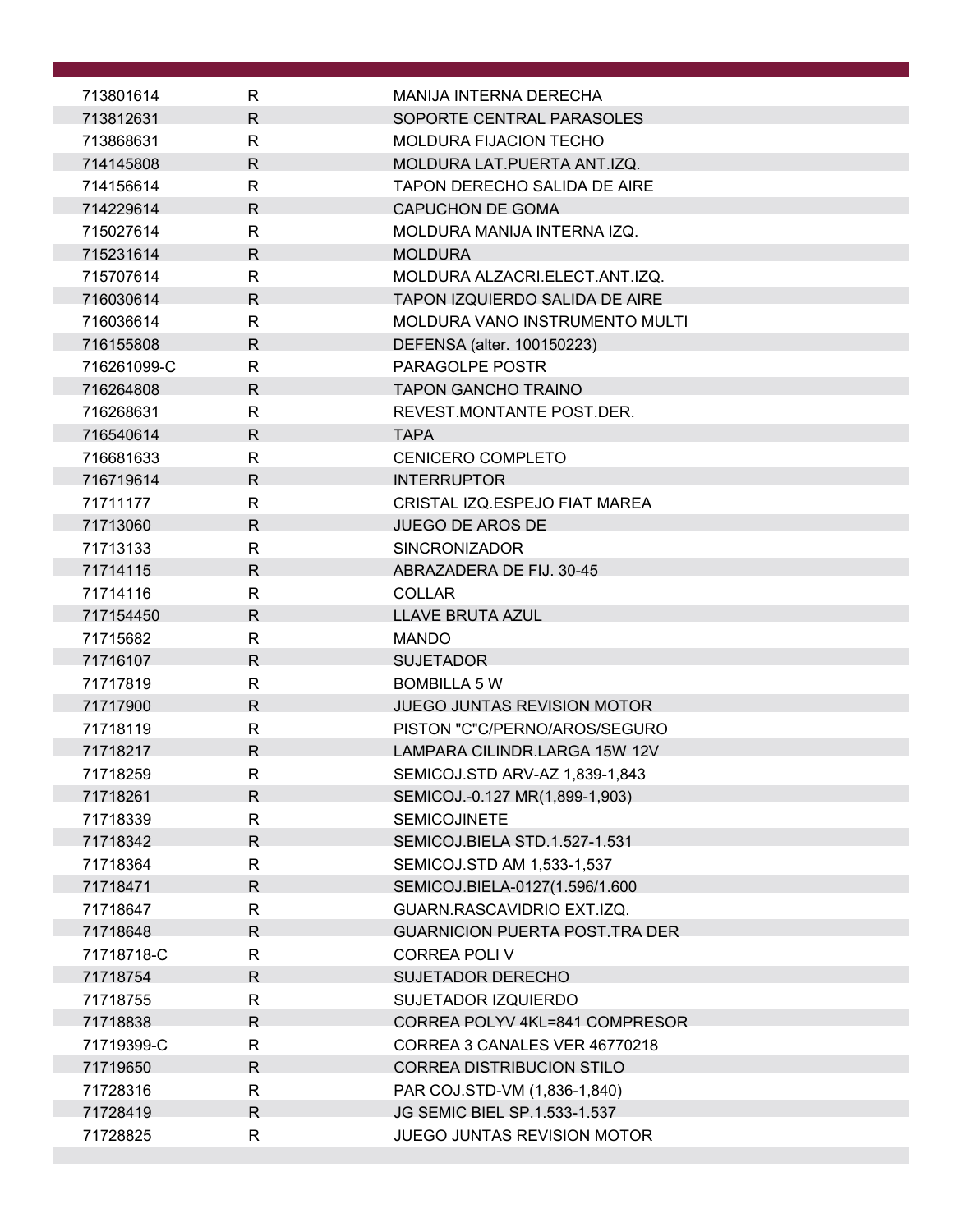| 71728839             | R                 | <b>JUEGO JUNTAS REVISION MOTOR</b>       |
|----------------------|-------------------|------------------------------------------|
| 71729202             | $\mathsf{R}$      | <b>SUJETADOR</b>                         |
| 71729223             | $\mathsf{R}$      | <b>JUNTA MULTIPLE</b>                    |
| 71729504             | $\mathsf{R}$      | JUEGO AROS PISTON +0,40                  |
| 71730149             | $\mathsf{R}$      | <b>JUEGO DE JUNTAS REVISION BLOCK</b>    |
| 71731639             | R                 | CORREA DENTADA D=190 L=1520              |
| 71731838             | $\mathsf{R}$      | SENSOR NIVEL DE AGUA                     |
| 71731844             | $\mathsf{R}$      | JUEGO DE SEMI-STD rojo                   |
| 71732435             | $\mathsf{R}$      | TAPA C/GUARNICION FARO IZQUIER           |
| 71734087-C           | $\mathsf{R}$      | <b>BUJIA PRECAL</b>                      |
| 71734885             | $\mathsf{R}$      | <b>BUJE DE PEDALERA</b>                  |
| 71735459             | $\mathsf{R}$      | <b>BUJIA PRECALENTAMIENTO GX-67F</b>     |
| 71735460             | $\mathsf{R}$      | <b>BUJIA PRECALENTAMIENTO GX-68F</b>     |
| 71735461             | $\mathsf{R}$      | <b>BUJIA PRECALENTAMIENTO GX-74F</b>     |
| 71735462             | $\mathsf{R}$      | <b>BUJIA PRECALENTAMIENTO GX-79F</b>     |
| 71736006             | $\mathsf{R}$      | <b>ACCIONADOR ELECTRICO</b>              |
| 71736100             | $\mathsf{R}$      | FILTRO DE COMBUSTIBLE                    |
| 71736113-C           | R                 | <b>ELEMENTO FILTRO</b>                   |
| 71736145             | $\mathsf{R}$      | FLTRO DE AIRE                            |
| 71736178             | $\mathsf{R}$      | <b>RADIADOR DE AGUA</b>                  |
| 71736776-C           | $\mathsf{R}$      | <b>FILTRO ANTIPOLEN</b>                  |
| 71736895             | R                 | ESPEJO INTERNO COMPLEMENTARIO            |
| 71737159             | $\mathsf{R}$      | CORREA POLY-V ALT/ARV/COMPRESO           |
| 71737980             | $\mathsf{R}$      | <b>BOMBA DE AGUA</b>                     |
| 71738161             | $\mathsf{R}$      | CORREA BOMBA DH.3KX700                   |
| 71738464             | $\mathsf{R}$      | <b>CILINDRO DE EMBRAGUE</b>              |
| 71738905             | $\mathsf{R}$      | <b>DISCO DE FRENO</b>                    |
| 71738938             | $\mathsf{R}$      | PISTON "B"C/PERNO/AROS/SEGURO            |
| 71739137             | $\mathsf{R}$      | <b>BOMBA DE AGUA</b>                     |
| 71739150             | R                 | CJ PISTON/PERNO/AROS +0.1 CL.C           |
| 71739512             | $\mathsf{R}$      | CORREA POLI-V 6K L=1270MM                |
| 71739618-C           | R                 | <b>CORREA 5 CANALES</b>                  |
| 71739619-C           | R                 | <b>CORREA 3 CANALES</b><br><b>CORREA</b> |
| 71739928-C           | $\mathsf{R}$<br>R | MOLDURA PUER.DEL.IZQ.C/PRIMER            |
| 71739972<br>71739973 | R                 | MOLURA PUERTA DEL.DER.C/PRIMER           |
| 71739974             | $\mathsf{R}$      | MOLDURA PUER.TRA.IZQ.C/PRIMER            |
| 71739975             | $\mathsf{R}$      | MOLDURA PUER.TRA.DER.C/PRIMER            |
| 71740363-C           | R                 | <b>FILTRO DESHIDRA</b>                   |
| 71740425             | $\mathsf{R}$      | BRAZO DER. TECHO SOLAR COMPLETO          |
| 71740426             | $\mathsf{R}$      | BRAZO IZQ TECHO SOLAR COMPLETO           |
| 71740679             | $\mathsf{R}$      | <b>JUNTA TERMOSTATO</b>                  |
| 71740888             | R                 | <b>BASTIDOR ASIENTO DEL.DER.</b>         |
| 71740977-C           | $\mathsf{R}$      | <b>RODAMIENTO</b>                        |
| 71744288             | R                 | <b>JUEGO JUNTAS REVISION VALVULAS</b>    |
| 71746480-C           | $\mathsf{R}$      | <b>CORREA</b>                            |
| 71747674             | $\mathsf{R}$      | <b>BOTON</b>                             |
|                      |                   |                                          |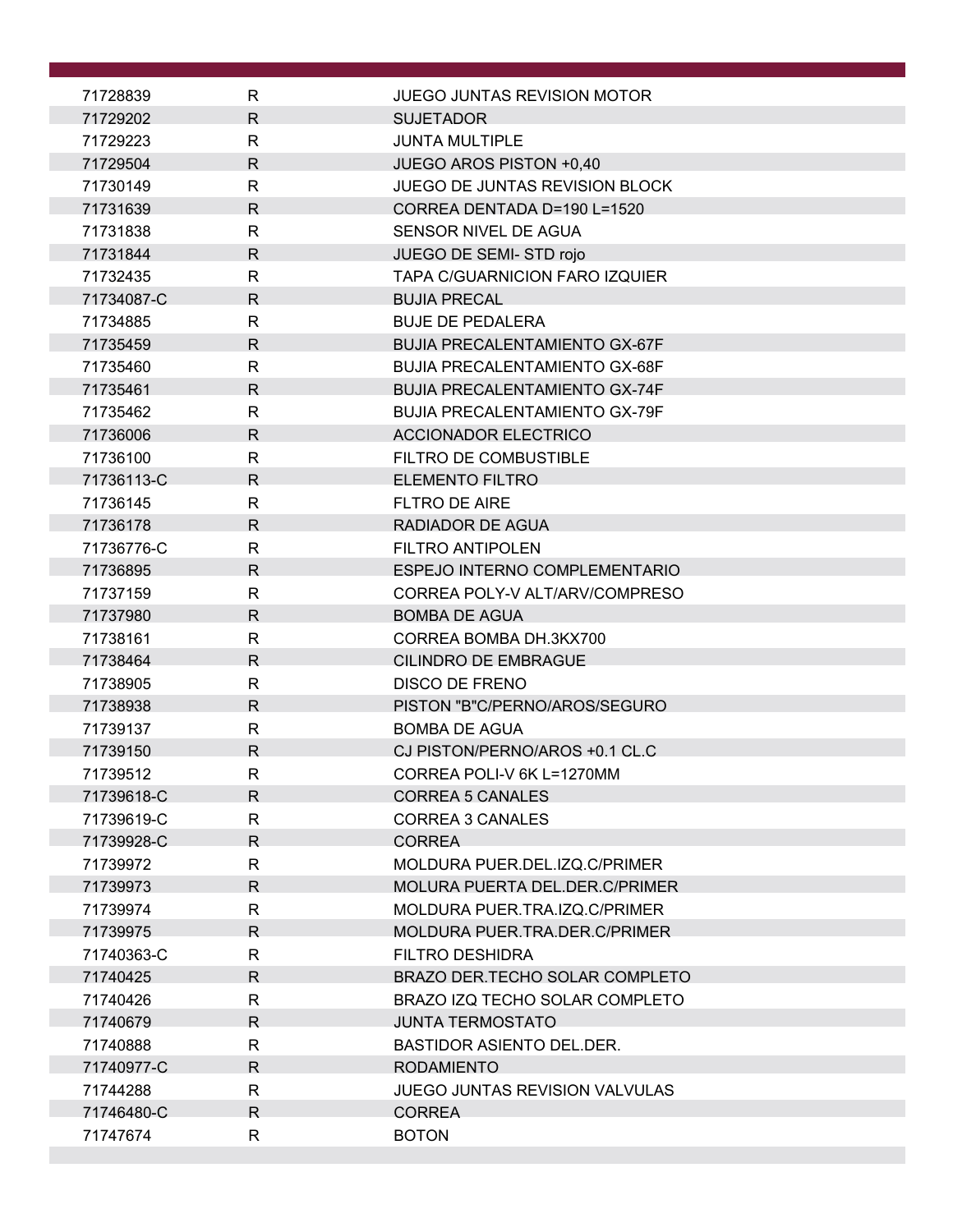| 71747730   | R            | JUNTA BOMBA DE VACIO                |  |
|------------|--------------|-------------------------------------|--|
| 71747799-C | $\mathsf{R}$ | TENSOR VER 55192323-C               |  |
| 71747801   | R            | FORRO DE CAUCHO                     |  |
| 71748284   | R            | <b>CENTRAL COMPL.ABS 8.1 BOSCH</b>  |  |
| 71748819   | R            | EJE MOLDURA CEMTRAL                 |  |
| 71748981   | R            | <b>DISPOSITIVO DE CIERRE</b>        |  |
| 71748982   | $\mathsf{R}$ | <b>DISPOSITIVO DE CIERRE</b>        |  |
| 71749427-C | R            | <b>CORREA</b>                       |  |
| 71749456-C | R            | <b>CORREA</b>                       |  |
| 71749746   | $\mathsf{R}$ | <b>RADIADOR</b>                     |  |
| 71751023   | $\mathsf{R}$ | ESPATULA LIMPIA LUNETA              |  |
| 71751280   | R            | RADIADOR COMPL. VALEO               |  |
| 71751503   | $\mathsf{R}$ | <b>TUBO FLEXIBLE</b>                |  |
| 71752774   | $\mathsf{R}$ | <b>INTERRUPTOR VOLANTE 8 TECLAS</b> |  |
| 71753052   | R            | JUNTA 30X42X7                       |  |
| 71753278   | R            | <b>VOLANTE CUERO COSTURA NEGRA</b>  |  |
| 71753740-C | R            | FILTRO DE ACEITE                    |  |
| 71753865   | $\mathsf{R}$ | CORREA ALTERN/COMPRESOR/CIGUE?      |  |
| 71753865-C | R            | CORREA ALTER/COMP/CIGVER 71749447   |  |
| 71753866   | $\mathsf{R}$ | <b>CORREA</b>                       |  |
| 71753866-C | $\mathsf{R}$ | <b>CORREA</b>                       |  |
| 71754082   | R            | ELEMENTO FILTRO DE AIRE             |  |
| 71754091   | $\mathsf{R}$ | <b>GUARNICION VALVULA</b>           |  |
| 71754218   | R            | <b>SEMICOJ.BIELA STD</b>            |  |
| 71754227   | $\mathsf{R}$ | FLTRO DE AIRE                       |  |
| 71754231-C | $\mathsf{R}$ | FILTRO ACEITE TD VER 71736160       |  |
| 71754237-B | R            | <b>FILTRO DE ACEITE</b>             |  |
| 71754366   | R            | <b>CORREA DIST.MANDOS VARIOS</b>    |  |
| 71754914   | R            | <b>MOLDURA CENTRAL</b>              |  |
| 71765336   | $\mathsf{R}$ | REFUERZO ANTERIOR IZQUIERDO         |  |
| 71765380   | R            | CRISTAL INF.ESPEJO RETROV.DER.      |  |
| 71765381   | R            | CRISTAL INF.ESPEJO RETROV.IZQ.      |  |
| 71765388   | $\mathsf{R}$ | LLAVE CODE DOBLO 3 BOTONES          |  |
| 71765696   | R            | LLAVE CODE II MECANICA              |  |
| 71770108   | $\mathsf{R}$ | JUEGO DE PASTILLAS FRENO POST.      |  |
| 71771169   | $\mathsf{R}$ | KIT GUARDAPOLVO HOMOC.LADO CAM      |  |
| 71771437   | $\mathsf{R}$ | TENSOR DE CORREA FIJO               |  |
| 71772879   | R            | FUNDA SENTAD.ANT.DER.STAR GR/N      |  |
| 71777657   | R            | PARAGOLPE TRASERO C/PRIMER          |  |
| 717886801  | $\mathsf{R}$ | REV.ADHES.EXT.MONT.PTA.ANT.DR.      |  |
| 717951801  | R            | REV.ADHES.EXT.MONT.PTA.ANT.IZ.      |  |
| 717952801  | $\mathsf{R}$ | REV.ADHES.EXT.MONT.PTA.ANT.DR.      |  |
| 717953801  | R            | REV.ADHES.EXT.MONT.PTA.ANT.IZ.      |  |
| 717954801  | R            | REV.ADHES.EXT.MONT.PTA.POST.DR      |  |
| 717955801  | $\mathsf{R}$ | REV.ADHES.EXT.MONT.PTA.POST.IZ      |  |
| 718021633  | R            | REVEST. INTERIOR PASARUEDAS IZQ     |  |
| 71804093   | $\mathsf{R}$ | KIT ESCOBILLAS LIMPIAPARABR.        |  |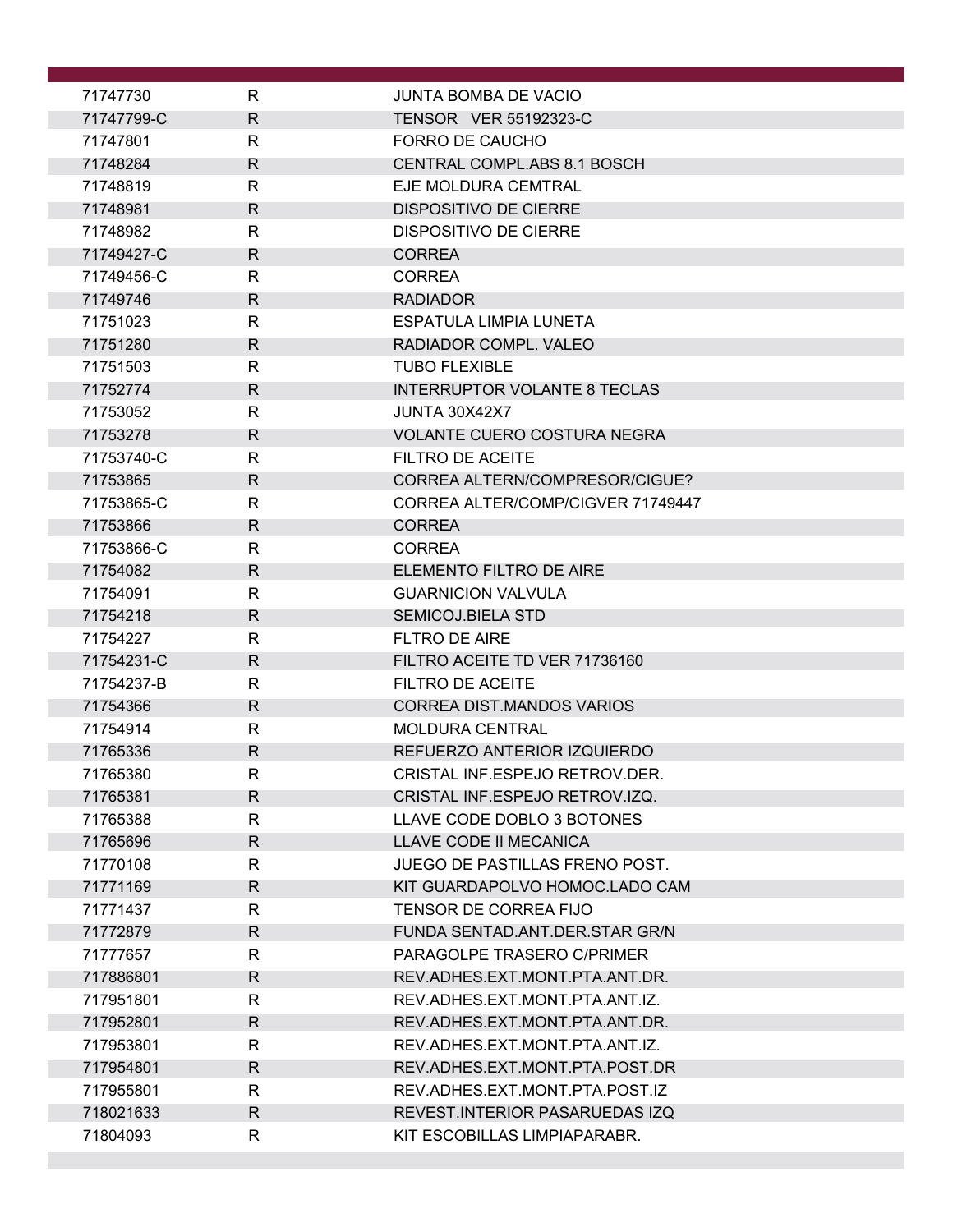| 71805779             | R            | <b>KIT LAMPARAS</b>                           |
|----------------------|--------------|-----------------------------------------------|
| 71805965             | $\mathsf{R}$ | KIT COVER LLAVE COD.BARRA F500                |
| 71807275             | R            | <b>BASE PORTA BICICLETA ACERO</b>             |
| 718828633            | $\mathsf{R}$ | <b>CONTENEDOR CERRADURA</b>                   |
| 719466099            | R            | TAPA GANCHO TRAINO                            |
| 719572614            | $\mathsf{R}$ | DISTANCIAL MANIJA ALZACRISTAL                 |
| 719604636            | $\mathsf{R}$ | <b>MANECILLA</b>                              |
| 719790808            | R            | <b>MANIJA EXTERNA DERECHA</b>                 |
| 719799631            | $\mathsf{R}$ | LUZ DE STOP                                   |
| 720893099            | R            | <b>MOLDURA DELANTERA</b>                      |
| 7300035              | $\mathsf{R}$ | <b>SEPARADOR</b>                              |
| 7301674              | R.           | <b>ESPARRAGO</b>                              |
| 7302746              | R            | <b>RESORTE</b>                                |
| 73500468             | $\mathsf{R}$ | <b>PERNO PISTON</b>                           |
| 73500714             | R            | CORREA POLY "V"COMP A/A                       |
| 73500714-C           | $\mathsf{R}$ | <b>CORREA POLY V</b>                          |
| 73501206             | R            | <b>TORNILLO M8X22</b>                         |
| 73501924             | R            | <b>TENSOR DE CORREA</b>                       |
| 73501925             | R            | <b>JUNTA HERMETICA</b><br>PERNO DE REFERENCIA |
| 73502325<br>73502584 | R.<br>R      | <b>JUNTA TUBO DE AGUA</b>                     |
| 73502705             | $\mathsf{R}$ | SOPORTE FIJACION BOMBA DIR.HID                |
| 73502713-C           | $\mathsf{R}$ | <b>CORREA POLIV</b>                           |
| 73502863             | $\mathsf{R}$ | <b>JUNTA TAPA DE VALVULA</b>                  |
| 735241382            | R            | EMPU?ADURA PALANCA CAMBIO                     |
| 735241515            | R            | <b>TAPON</b>                                  |
| 735241584            | R            | ACOPLE CINT.SEG.POST.LATERAL                  |
| 735244520            | $\mathsf{R}$ | <b>TAPON GANCHO TRAINO GOFR.S/PIN</b>         |
| 735246193            | R            | ESPEJ.RETR.MEC.EXT.SX.3P.                     |
| 735246289            | $\mathsf{R}$ | <b>TAPON GANCHO REMOLQUE</b>                  |
| 735249226            | $\mathsf{R}$ | TAPON REVESTIMIENTO TAPA POST.                |
| 735250118            | R.           | RECUBRIMIENTO DER RESP POSTER.                |
| 735252583            | R.           | MOSTRINA ESP.C/GUA.5P DX S/082                |
| 735252609            | $\mathsf{R}$ | ESPE.RETROV.DX C/CDO ELECTRICO                |
| 735258679            | R.           | PROTECCION SUP. TRAS. IZQ.                    |
| 735262015            | R            | <b>TAPON</b>                                  |
| 735266957            | R.           | <b>BOTON</b>                                  |
| 735270021            | R.           | REVESTIMIENTO TAPA TRASERA.                   |
| 735274400            | R            | POMO CINTURON SEGURIDAD                       |
| 735280780            | R.           | SOPORTE CENTRAL PARASOL                       |
| 735286774            | R            | REVEST.COLUMNA DIRECCION SUP.                 |
| 735287800            | $\mathsf{R}$ | MOLDURA GUIA CINT.SEG.IZQ.                    |
| 735289286            | R            | <b>VOLANTE DIRECCION S/AIR BAG</b>            |
| 735289297            | R            | TAPON PARAG.POST.3V S/CLIP                    |
| 735289303            | R            | REVESTIMIENTO INF.FRENO MANO                  |
| 735289601            | R.           | APOYABRAZO DER. S/SEDE INTERR.                |
| 735289865            | R            | SOPORTE IZQ.P/BANDEJA POST.                   |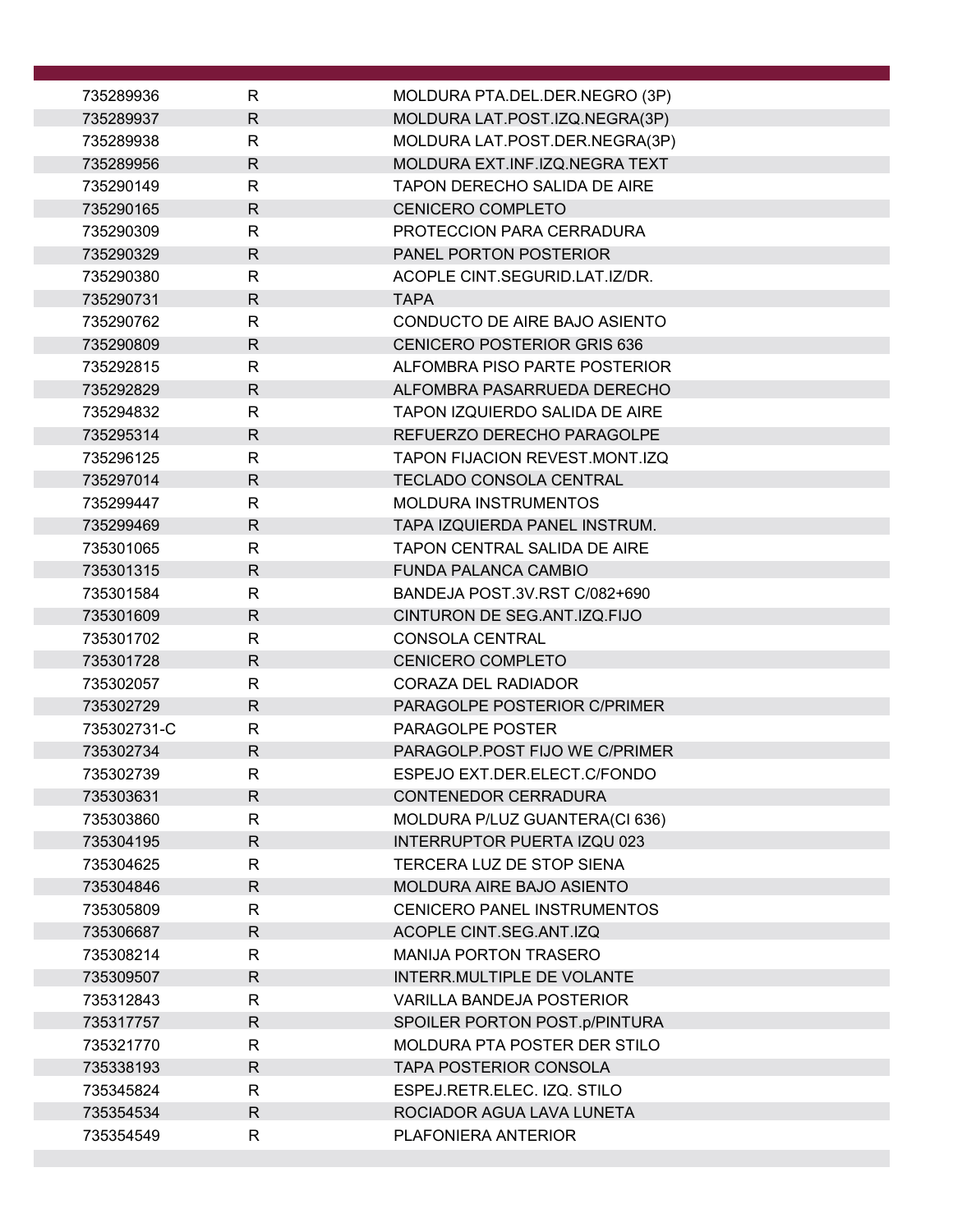| 735359240   | R            | MOLDURA MANIJA PUERTA TRAS DER      |
|-------------|--------------|-------------------------------------|
| 735359521   | $\mathsf{R}$ | MOLDURA INF.VANO CUADRO INSTRU      |
| 735359762   | $\mathsf{R}$ | MOLDURA GUIA CINT.SEG.DER(636)      |
| 735360387   | $\mathsf{R}$ | REVEST.MONTATE CENTRAL DER          |
| 735360620   | $\mathsf{R}$ | PLAFONIERA POSTERIOR BASE           |
| 735360638   | $\mathsf{R}$ | <b>CONSOLA CENTRAL</b>              |
| 735360848   | $\mathsf{R}$ | DIFUSOR DE AIRE DER.                |
| 735360915   | R            | TAPA FUSIBLERA GRIS 650             |
| 735360929   | $\mathsf{R}$ | CENICERO PANEL DE INSTRUMENTO       |
| 735360987   | $\mathsf{R}$ | <b>CUERPO PORTAOBJETOS GRIS 650</b> |
| 735361567   | $\mathsf{R}$ | REVEST.SUP.COLUMNA DIRECCION        |
| 735362255   | $\mathsf{R}$ | ESPEJO RETROV.EXT.DER.MECAN.3P      |
| 735362256   | $\mathsf{R}$ | ESPEJO RETROV.EXT.DER.S / 043       |
| 735362263   | $\mathsf{R}$ | ESPEJO RETROV.EXT.IZQ.MECAN.3P      |
| 735362264   | R            | ESPEJO RETROV.EXT.izq.S / 043       |
| 735362697   | $\mathsf{R}$ | INTERR.ALZACRISTAL ELECT.IZQ        |
| 735362699   | $\mathsf{R}$ | INTERRUPTOR ALZACRISTAL DERECH      |
| 735362712   | $\mathsf{R}$ | INTERR.ALZACRISTAL IZQ.             |
| 735362728   | $\mathsf{R}$ | INTERR.ALZACRISTAL DER.             |
| 735362734   | $\mathsf{R}$ | <b>TAPON FIJACION GRIS 669</b>      |
| 735362737   | $\mathsf{R}$ | <b>MANIJA INTERNA TECHO TRASERA</b> |
| 735362921   | $\mathsf{R}$ | RECUBRIMIENTO COLUMNA ANT.IZQ.      |
| 735362973   | $\mathsf{R}$ | MOLDURA IZQ. ALFOMBRA PISO(3P)      |
| 735363125   | $\mathsf{R}$ | RECUB.PASARRUEDA POST.IZ            |
| 735363126   | R            | RECUB.PASARRUEDA POST.DR            |
| 735363654   | $\mathsf{R}$ | MOLDURA EXTERNA PUERTA TRAS DR      |
| 735364189   | R            | LUZ DE STOP                         |
| 735364269   | R            | <b>TAPA GUANTERA SUPERIOR</b>       |
| 735364419   | R            | MANIJA DE APOYO POST.DER.           |
| 735364932   | $\mathsf R$  | <b>TAPON GRIS 669</b>               |
| 735365007   | R            | REJILLA PARLANTES POSTERIORES       |
| 735365020-C | R            | <b>PARASOL</b>                      |
| 735365837   | $\mathsf{R}$ | TAPON TRS-TRAV.IZQ.PORTA-EQUIP      |
| 735366069   | R            | <b>SIGLA FIAT CIRCULAR</b>          |
| 735366425   | R            | EMPUNADURA PALANCA CAMBIO           |
| 735366740   | R.           | REVEST.INT.MONTANTE POST.DR.3P      |
| 735366761   | R            | PARAGOLPE ANTERIOR REST II          |
| 735366761-C | R            | PARAGOLPE DELAN                     |
| 735366792   | R            | MOLDURA DE TECHO DERECHA            |
| 735366794   | R            | <b>GUARNICION TECHO DERECHO</b>     |
| 735366797   | R            | <b>GUARNICION TECHO IZQUIERDO</b>   |
| 735366824   | R.           | MOLDURA ESPEJO IZQ.C/FONDO          |
| 735366996   | R            | CONDUCTO DE AIRE BAJO ASIENTO       |
| 735368882   | R            | TAPON FIJ.REVEST.MONT.CTRAL DR      |
| 735368883   | R            | TAPON FIJ.REVEST.MONT.CTRALIZ       |
| 735368904   | R            | RECUBRIMIENTO PISO PORTON POST      |
| 735370559   | R            | TAPON AGUJ FIJ.APOYABR.DR.21MM      |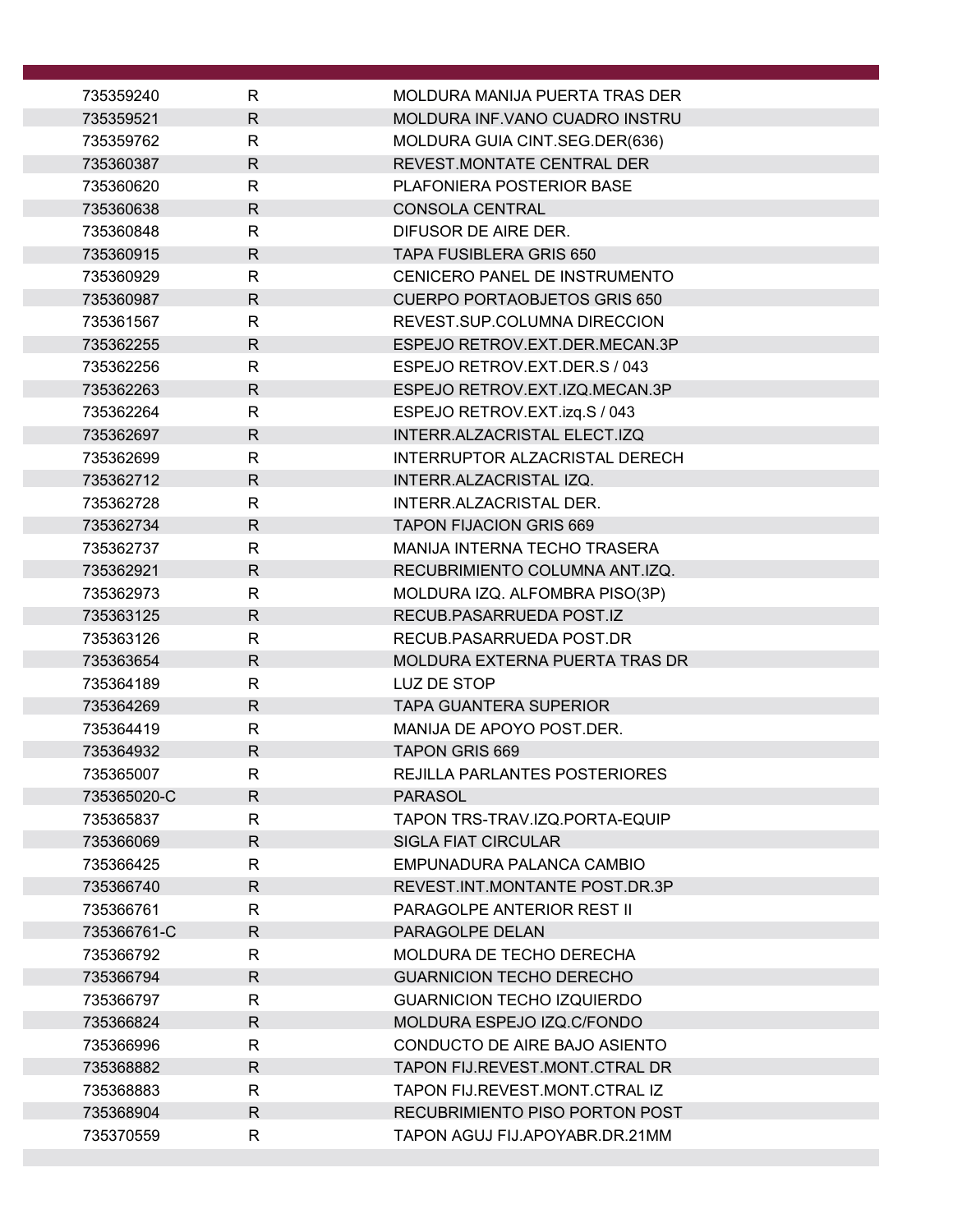| 735370560              | R                            | TAPON AGUJ FIJ.APOYABR.DR.24MM                                   |
|------------------------|------------------------------|------------------------------------------------------------------|
| 735370574              | $\mathsf{R}$                 | MOLDURA. INT. ESPEJO DER                                         |
| 735370587              | R                            | MOLD.INT.IZQ.ESPEJO C/COM.MANU                                   |
| 735370601              | $\mathsf R$                  | MOLDURA MANIJA INTER PUERT IZQ                                   |
| 735370760              | R                            | EMBELLECEDOR ESQU. ESPEJO                                        |
| 735370770              | $\mathsf{R}$                 | TAPON AGUJ FIJ.APOYABR.IZ.21MM                                   |
| 735370869              | $\mathsf{R}$                 | DIFUSOR DE AIRE IZQUIERDO                                        |
| 735370904              | $\mathsf{R}$                 | APOYABRAZO POST.DER.(ALZACR.EL                                   |
| 735370936              | R                            | <b>BOLSA PORTA OBJETOS POST.DR.</b>                              |
| 735370965              | $\mathsf{R}$                 | APOYABRAZO POST.IZQ.                                             |
| 735370995              | R                            | APOYABRAZO DERECHO                                               |
| 735371047              | $\mathsf{R}$                 | PANEL PTA.ANTE.IZQ.NEG.GENESIS                                   |
| 735371048              | R                            | PANEL PTA.ANTE.IZQ.NEG.GENESIS                                   |
| 735371049              | $\mathsf{R}$                 | PANEL PTA.ANTE.IZQ.NEG.GENESIS                                   |
| 735371427              | R                            | MARCO MANIJA APERT.PTA.INTERNA                                   |
| 735372192              | $\mathsf R$                  | PARASOL IZQUIERDO                                                |
| 735372829              | R                            | <b>INTERRUPTOR</b>                                               |
| 735374882              | $\mathsf{R}$                 | REVEST. TECHO PARA 5 P                                           |
| 735377599              | R                            | PANEL PTA.TRA.IZQ.5P NEG.GENES<br>MOLDURA PTA ANTERIOR IZQUIERDA |
| 735377854<br>735377857 | $\mathsf{R}$<br>$\mathsf{R}$ | MOLDURA GUARDAB.POSTERIOR DR.                                    |
| 735377859-C            | R                            | <b>MOLDURA GUARD</b>                                             |
| 735377860              | $\mathsf R$                  | MOLDURA GUARDAB.POSTERIOR IZ.                                    |
| 735377865              | $\mathsf{R}$                 | MANIJA APERTURA TAPA TRASERA                                     |
| 735378037-C            | $\mathsf{R}$                 | PARAGOLPE POSTER                                                 |
| 735378139-C            | $\mathsf{R}$                 | PARAGOLPE POST                                                   |
| 735378432              | R                            | CAPUCHON P/CINT.SEGU.AIR BAG                                     |
| 735379286-C            | $\mathsf{R}$                 | <b>MOLDURA GUARD</b>                                             |
| 735380190              | R                            | MOLDURA PUERTAS DEL.DER.                                         |
| 735380211              | $\mathsf{R}$                 | MOLDURA PUERTAS POST.IZQ.                                        |
| 735380218              | R                            | MOLDURA PUERTAS POST.DER                                         |
| 735383060              | R                            | ESPEJO EXT.DR.5P C/COM.METAGAL                                   |
| 735383130              | R                            | ESPEJO RETROV.EXT.DER.ELECT.3P                                   |
| 735383135              | R                            | ESPEJO RET.IZQ.S/COM.COL.NEG.                                    |
| 735383136              | R                            | ESPEJO EXT.IZ.5P S/COM.METAGAL                                   |
| 735383137              | $\mathsf{R}$                 | ESPEJO EXT.IZ.3P C/COM.METAGAL                                   |
| 735383157              | R                            | TAPA ESPEJO EXT.IZ.NEGRA METAG                                   |
| 735383178              | R                            | <b>FRONT BUMPER</b>                                              |
| 735384107              | R                            | ALFOMBRA PISO BAUL                                               |
| 735384168              | $\mathsf{R}$                 | MOLDURA AIRE BAJO ASIENTO                                        |
| 735384263              | R                            | <b>TAPA PORTA FUSIBLES</b>                                       |
| 735385344              | $\mathsf{R}$                 | TERMINACION DER.ALFOM DEL/TRAS                                   |
| 735386228              | R                            | AIR-BAG CJ LADO PASAJERO                                         |
| 735386265              | R                            | GRILLA RADIADOR COMPL.CROMADA                                    |
| 735387553              | R                            | MOLDURA ALTO-PARL PUERT DEL DE                                   |
| 735388363              | $\mathsf{R}$                 | SENSOR DE APROXIMACION (M ATR)                                   |
| 735389805              | $\mathsf R$                  | REJILLA LAT.DR.PARAG.PT-808                                      |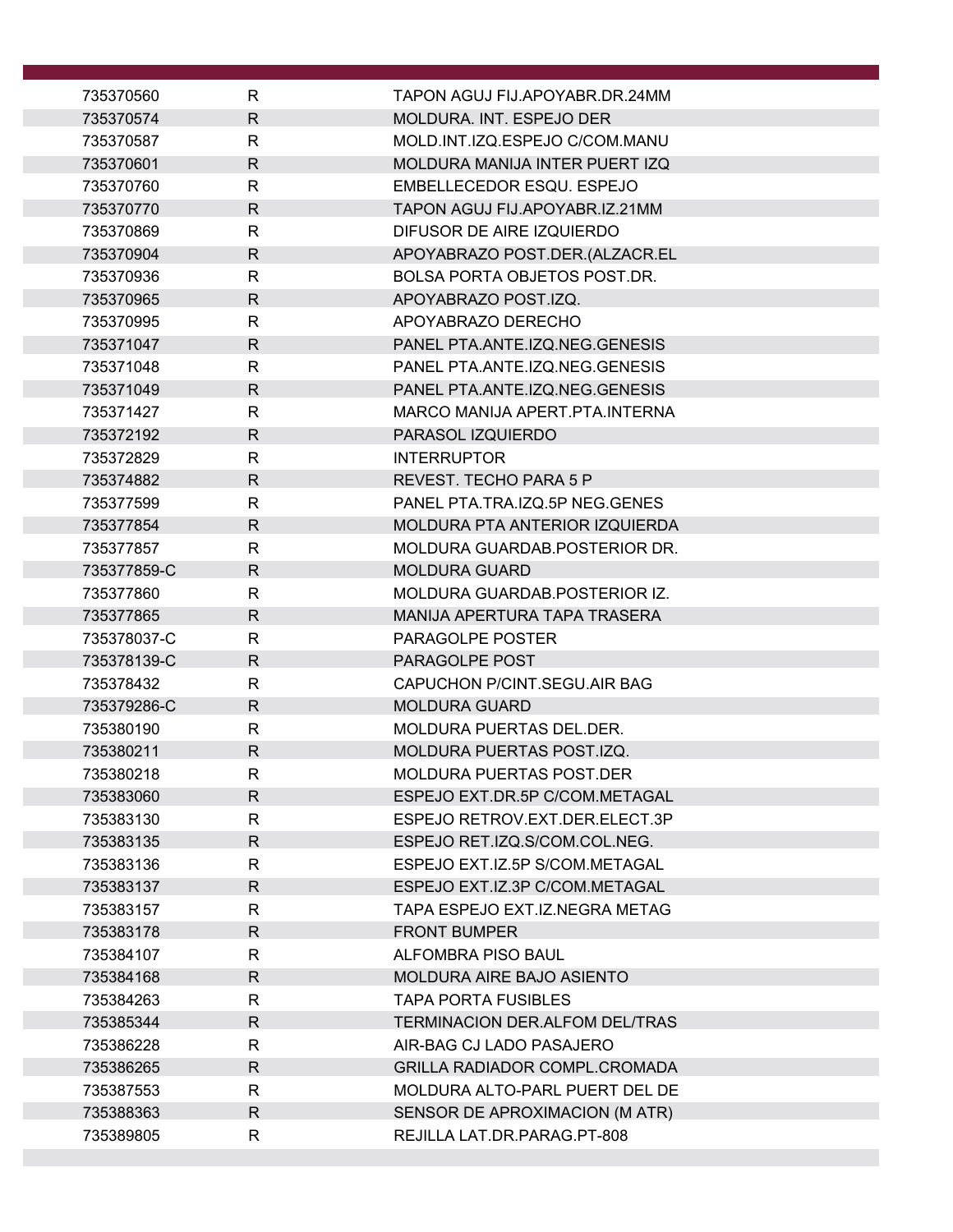| 735390816              | R                 | ESPACIADOR P/MANIV.VIDRIO POST                                    |
|------------------------|-------------------|-------------------------------------------------------------------|
| 735391639              | $\mathsf{R}$      | CINT DE SEGUR DEL DER C/REG AL                                    |
| 735391948              | R                 | RECUBRI.COLUMNA ANT.DERECHA                                       |
| 735391949              | $\mathsf{R}$      | RECUBRI.COLUMNA ANT.IZQUIERDA                                     |
| 735393486              | R                 | MOLD.ESPEJO DER.C/FONDO-METAGA                                    |
| 735397546              | $\mathsf{R}$      | PORTA OJJETO LAT.DER.CI-629                                       |
| 735397573              | R                 | <b>PORTAOBJETOS</b>                                               |
| 735398226              | R.                | MOLD.INT.IZQ.ESPEJO C/COM.MANU                                    |
| 735398228              | $\mathsf{R}$      | MOLD.INT.DER.ESPEJO C/COM.MANU                                    |
| 735398229              | R                 | MOLD.INT.DER.ESPEJO S/COM.INTE                                    |
| 735401787              | R                 | RECUBRIMIENTO INTERNO TECHO                                       |
| 735402684              | R.                | CONSOLA TECHO MULTIFUNCIONAL                                      |
| 735402706              | R                 | RECUBRIMIENTO IZQ.CONSOLE CEN.                                    |
| 735402719              | $\mathsf{R}$      | <b>TAPA FUSIBLERA GRIS OSCURA</b>                                 |
| 735403813<br>735405439 | R<br>$\mathsf{R}$ | CACHA ESPEJO RETR.IZQ.<br><b>GRILLA FRONTAL RADIADOR</b>          |
| 735407083              | R                 | MOLDURA IZQ LAT PUERTA ANTERIO                                    |
| 735410495              | $\mathsf{R}$      | <b>TAPON RECUBRIMIENTO INTERIOR</b>                               |
| 735410521              | R                 | TAPA VANO REGULADOR VELOCIDAD                                     |
| 735410607              | $\mathsf{R}$      | PALANCA COMANDO APER.CAPOT                                        |
| 735411090              | R                 | <b>TAPON RECUBRIMIENTO TECHO</b>                                  |
| 735411105              | $\mathsf{R}$      | <b>MANIJA TECHO POSTERIOR DERECHA</b>                             |
| 735411204              | R                 | SENSOR DE ESTACIONAMIENTO                                         |
| 735412995              | $\mathsf{R}$      | BOTON MOLDURA PROT.BISAG.CAPOT                                    |
| 735417276              | R                 | MANIJ EXT PUERTA DELANT IZQ                                       |
| 735417706              | $\mathsf{R}$      | SIGLA "P"                                                         |
| 735419654              | R                 | MOLDURA VANO RADIO                                                |
| 735420478              | $\mathsf{R}$      | <b>CENICERO PANEL INSTRUMENTO</b>                                 |
| 735421924              | $\mathsf{R}$      | <b>TAPON PANEL PUERTAS</b>                                        |
| 735421944              | $\mathsf{R}$      | <b>BOTON FIJACION RECUBRIM.TECHO</b>                              |
| 735424118              | $\mathsf{R}$      | PANEL DE PUERTA DEL. DERECHO                                      |
| 735428327              | R                 | <b>TAPON PARAGOLPE STILO</b>                                      |
| 735438586              | R                 | RETROVISOR DIR.COMA.INT.FICOSA                                    |
| 735438587              | $\mathsf{R}$      | RETROVISOR DIR ELECTR FICOSA                                      |
| 735439535              | $\mathsf{R}$      | <b>MOLDURA VANO RADIO</b>                                         |
| 735442196              | R                 | SOPORTE ESPEJO TECHO SOLAR                                        |
| 735442199<br>735442208 | R<br>$\mathsf{R}$ | MOLDURA CUADRO INSTRUM.PT-808<br><b>ESPEJO RETROVISOR INTERNO</b> |
| 735442241              | R                 | DIFUSOR AIRE IZQ.PANEL PRINCI.                                    |
| 735442290              | $\mathsf{R}$      | INTERRUPTOR C/LUNETA TERMICA                                      |
| 735443327              | R                 | REVEST.INT.TECHO C/AGUJ.MAYOR                                     |
| 735443602              | $\mathsf{R}$      | <b>VOLANTE DE DIRECION</b>                                        |
| 735445762              | R                 | ESPEJO RETROVISOR C/SEN.LLUVIA                                    |
| 735447085              | R.                | MOLDURA POST.MOSTRINA CENTRAL                                     |
| 735447088              | R                 | REVESTI.COLUMNA CENT.SUP.DER                                      |
| 735447101              | $\mathsf{R}$      | PANEL PTA.ANT.IZQ.FLAKE LISO                                      |
| 735448550              | $\mathsf{R}$      | <b>BOTON FIJACION RECUBRIM.TECHO</b>                              |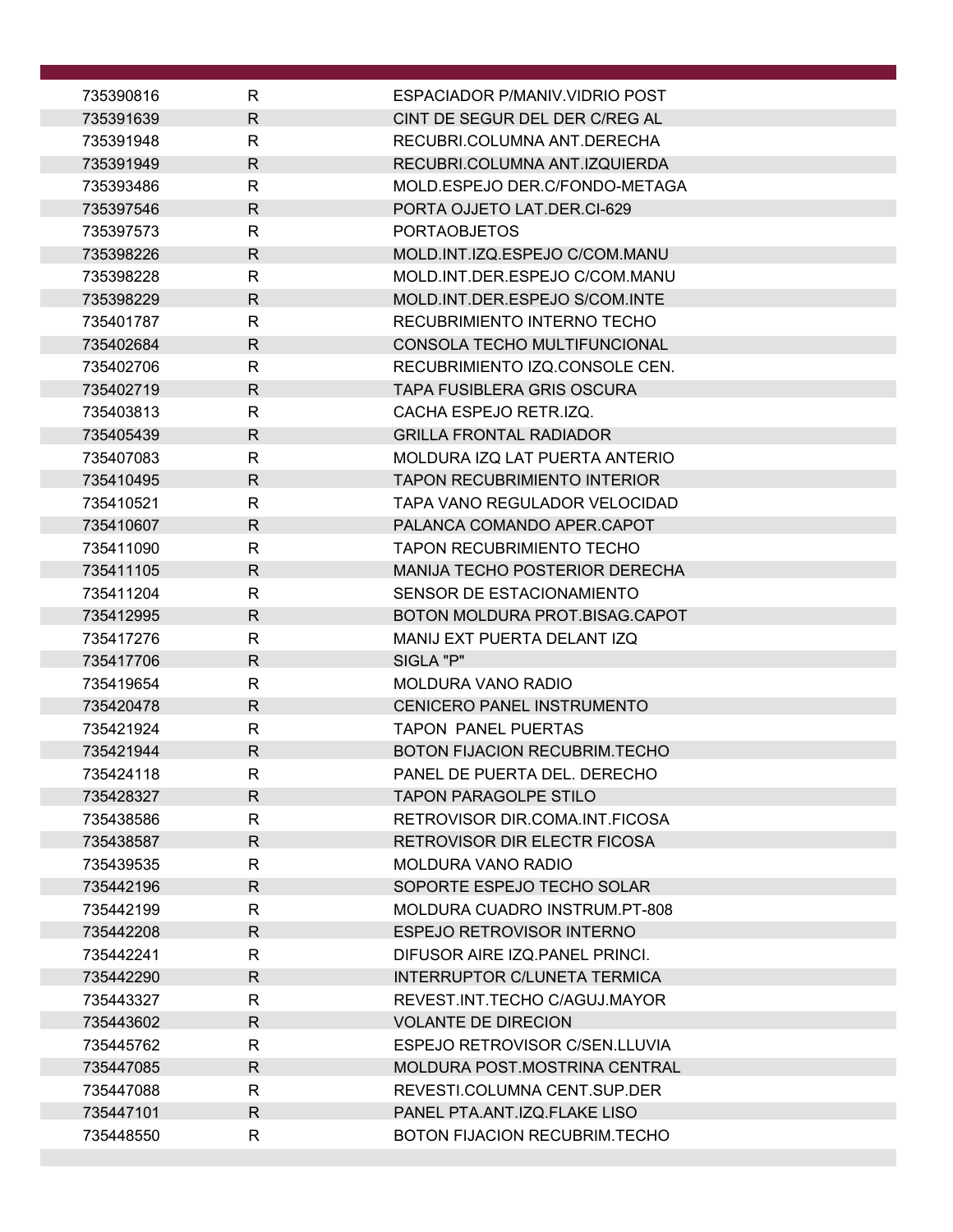| 735450655              | R            | MOLDURA EXT.ESPEJO DER.                                      |
|------------------------|--------------|--------------------------------------------------------------|
| 735457508              | $\mathsf{R}$ | MOLDURA CROM.IZQ.PUERTA.ANT.                                 |
| 735457509              | R            | MOLDURA CROM.DER.PUERTA.ANT.                                 |
| 735458823              | $\mathsf{R}$ | MOLDURA TABL.IZQ.COLOR PLATA                                 |
| 735459787              | R            | <b>CENICERO CONSOLA</b>                                      |
| 735460425              | $\mathsf{R}$ | <b>TAPON</b>                                                 |
| 735460582              | R            | MOLDURA PUERTA POS.DER.NEGRA                                 |
| 735460686              | R            | <b>TAPA TOMA 12V</b>                                         |
| 735460872              | R            | <b>MOLDURA VANO RADIO</b>                                    |
| 735461275              | R            | INTERRUPTOR ALZACRISTAL IZQ.                                 |
| 735461992              | R            | MOLDURA IZQUIERDA TECHO NEGRA                                |
| 735462201              | R            | <b>TAPON</b>                                                 |
| 735462496-C            | R            | REPARO VANO RUEDA DEL DER.                                   |
| 735463847              | $\mathsf{R}$ | PORTAOBJ.SUP.COMPLETO CZ-622/A                               |
| 735469203              | R            | <b>GANCHO</b>                                                |
| 735471750              | $\mathsf{R}$ | MANIJA INTERNA PUERTA POST DR                                |
| 735473992              | R            | <b>PARAGOLPE ANTERIOR - PRIMER</b>                           |
| 735480200              | R            | MOLD.ESP EXT.IZQ.C/PRIME                                     |
| 735481646              | R            | ESPEJO RETROVISOR DER. 500                                   |
| 735489358              | R.           | DIFUSOR AIRE CENT.CTR VV 615C                                |
| 735489457              | $\mathsf{R}$ | PARAGOLPE POSTERIOR NEG.C/508                                |
| 735490919              | R            | CINTURON SEGURIDAD DEL.IZQ.                                  |
| 735495016              | R            | <b>MOLDURA</b>                                               |
| 735496473<br>735496478 | R<br>R       | SIGLA LOGO ABARTH PARTE POST.<br>SIGLA LOGO ABARTH DELANTERA |
| 735496898              | R            | <b>CENICERO</b>                                              |
| 735498060              | R            | REVESTIMIENTO PARANJZO.                                      |
| 735498064              | $\mathsf{R}$ | REVESTIMIENTO PARAN.DER.                                     |
| 735498286              | R            | <b>MOLDURA PARABRISA</b>                                     |
| 735498593              | $\mathsf{R}$ | <b>MOLDURA</b>                                               |
| 735498630              | $\mathsf{R}$ | MOLDURA ESPEJO RETROV.EXT.DER.                               |
| 735498631              | R.           | MOLDURA ESPEJO RETROV.EXT.IZQ.                               |
| 735498675              | R.           | MOSTRINA C/INTERRUP. PANEL DER.                              |
| 735498692              | $\mathsf{R}$ | <b>DIFUSOR DE AIRE</b>                                       |
| 735498694              | R.           | <b>EMBELLECEDOR</b>                                          |
| 735498741              | R.           | <b>TAPON PARA GANCHO NEGRO</b>                               |
| 735499122              | R            | RETROVISOR DIR.COM.INT.FICOSA                                |
| 735503030              | R.           | <b>DIFUSOR CENTRAL</b>                                       |
| 735504964              | R            | DIFUSOR LATERAL DER/IZQ.NEGRO                                |
| 735507604              | $\mathsf{R}$ | LUZ DE TECHO ANTERIOR                                        |
| 735507942              | R            | <b>MOLDURA PORTON POSTERIOR</b>                              |
| 735508806              | R            | <b>RECUBRIMIENTO FIJACION</b>                                |
| 735508921              | R            | <b>COMANDO MULTIPLE DE VOLANTE</b>                           |
| 735508941              | R.           | <b>CUADRO INSTRUMENTOS FIAT 500</b>                          |
| 735511757              | R            | REJILLA PARAGOLPE DEL.SUPERIOR                               |
| 735511970              | R            | ACOPLE CINT.SEG.DER.NEGRO                                    |
| 735512073              | R.           | ACOPLE CINTURON DER.                                         |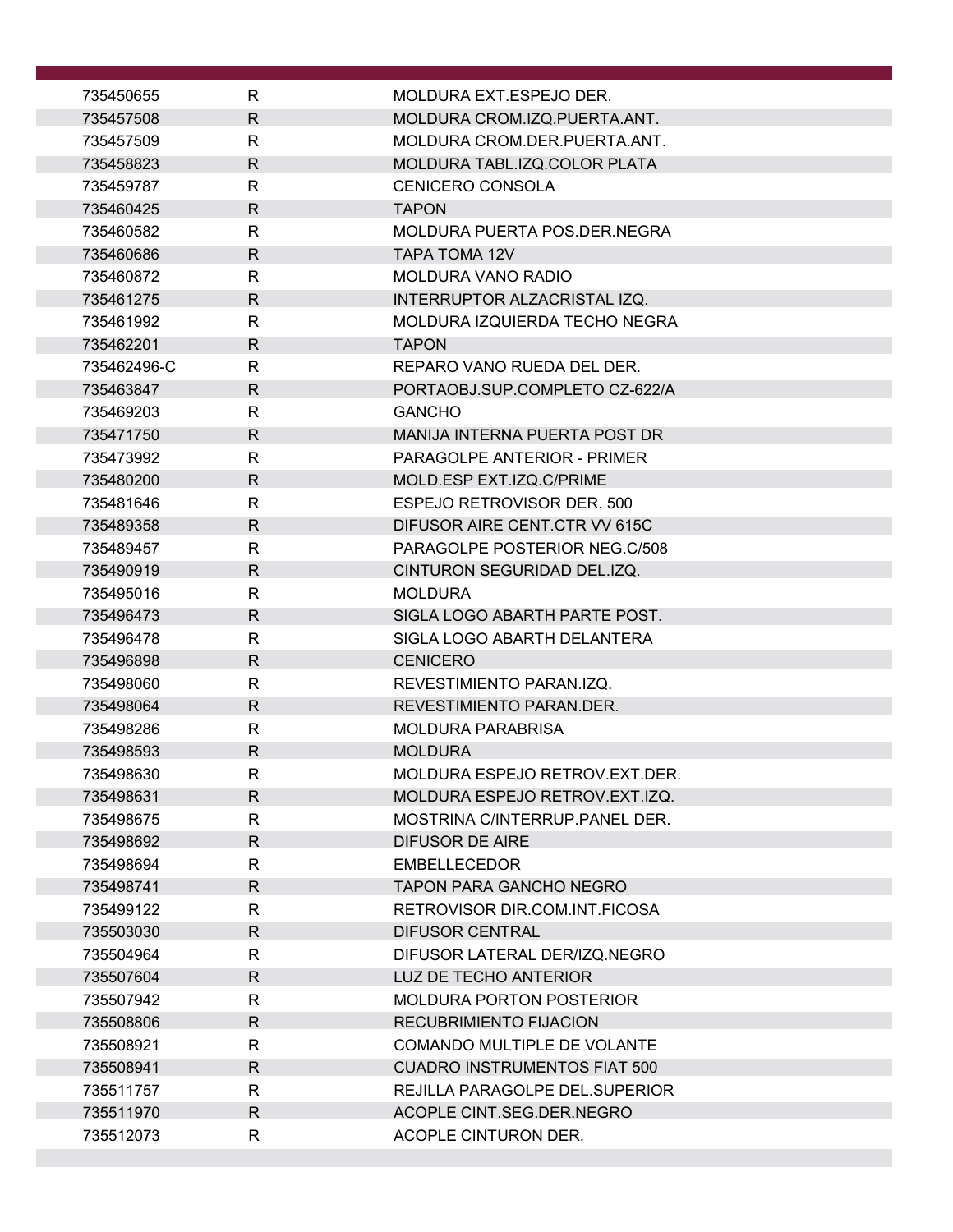| 735515802              | R                 | RECUBR DR ALFOMBRA COLUMNA ANT                                 |
|------------------------|-------------------|----------------------------------------------------------------|
| 735516111              | $\mathsf{R}$      | ROCIADOR AGUA LAVA LUNETA                                      |
| 735518184              | R                 | PANEL PTA.DEL.IZQ.                                             |
| 735522111              | $\mathsf{R}$      | LLANTA DE ALEACION 17"x 7"                                     |
| 735522314              | R                 | <b>DIFUSOR CENTRAL</b>                                         |
| 735523357              | $\mathsf{R}$      | MANIJA INT.PTA.ANT.DR.GR.GUISA                                 |
| 735523364              | R                 | MANIJA PUERT.TRAS.IZQ.GR.GUISA                                 |
| 735524517              | R                 | REVESTIMIENTO INTERNO IZQ.                                     |
| 735524569              | $\mathsf{R}$      | MANIJA INT.PTA.POST.DER.                                       |
| 735524578              | $\mathsf{R}$      | MOLDURA CERRADURA DERECHA                                      |
| 735525448              | $\mathsf{R}$      | PARAGOLPE DEL.S/097 NEGRO                                      |
| 735525611              | R                 | PORTAOBJERO GUANTERA                                           |
| 735525613              | R                 | <b>TAPA DE GUANTERA</b>                                        |
| 735525783              | R                 | COMANDO MANUAL AIR-ACOND.                                      |
| 735526528              | R                 | AIR-BAG LADO PASAJERO                                          |
| 735529388              | $\mathsf{R}$      | REVEST.TECHO POST.C/PUERT.CORR                                 |
| 735531821              | R                 | <b>MOLDURA SUPERIOR TABLERO</b>                                |
| 735532019              | R                 | REVESTI.COLUMNA CENT.SUP.DER<br>RECUB.CUADRO INSTRU.GRIS BETEL |
| 735533354<br>735535271 | R<br>$\mathsf{R}$ | <b>MOLDURA ESPEJO DER.</b>                                     |
| 735535466              | $\mathsf{R}$      | REVEST.PARANTE CEN.PTA.DEL.DER                                 |
| 735537517              | $\mathsf{R}$      | SPOILER PARAGOL.TRASE.SPORTING                                 |
| 735538609              | R                 | RECUBRIMIENTO IZQ.PRATA MIT                                    |
| 735539307              | $\mathsf{R}$      | PARASOL DER.GRIS CLARO                                         |
| 735539389              | R                 | REV.ADHES.EXT.MONT.POST.DER.                                   |
| 735539448              | R                 | PARAGOLPE ANT.C/PRIMER C/FAROS                                 |
| 735544164              | R                 | MOLDURA TABLERO DE INSTRUMENTO                                 |
| 735544257              | $\mathsf{R}$      | RECUBRIM.MONTAN.CTRAL.INF.DER                                  |
| 735548931              | R                 | MANIJA INT.PTA.DEL.IZQ.GRIS MI                                 |
| 735552611              | $\mathsf{R}$      | PANEL PTA.TRAS.IZQ. C/028                                      |
| 735553799              | $\mathsf{R}$      | REVES.MONT.ANT.PUER.POST.IZQ.                                  |
| 735557189              | R                 | PARASOL DERECHO C/AIR BAG                                      |
| 735559117              | $\mathsf{R}$      | MOLDURA PARAGOLPE ANT.                                         |
| 735559296              | $\mathsf{R}$      | MOLDURA DER.INT.RETROVISOR EXT                                 |
| 735576477              | $\mathsf{R}$      | CAPUCHON LEVA CAMBIO                                           |
| 735576964              | R                 | EMBELLEC.LLANTA ALEAC.GR.GRAFI                                 |
| 735578731              | $\mathsf{R}$      | SIGLA MODELO"FIAT"                                             |
| 735585269              | R                 | REVESTIMIENTO INF.INT.PORTON                                   |
| 735601271              | R                 | AIR-BAG CJ.DISPOS/TAPA VOLANTE                                 |
| 735601765              | $\mathsf{R}$      | PARASOL DERECHO C/AIR BAG                                      |
| 735612573              | R                 | <b>EMBELLECEDOR</b>                                            |
| 735615329              | $\mathsf{R}$      | <b>BRACKET</b><br><b>GUARNICION IZQ.</b>                       |
| 735626114<br>735626235 | R<br>R            | <b>PARLANTE</b>                                                |
| 735631303              | R                 | <b>CONSOLA CENTRAL</b>                                         |
| 735632223              | $\mathsf{R}$      | CINT.SEGURIDAD ANT.DER.C/PRETE                                 |
| 735632225              | $\mathsf{R}$      | CINT.SEGURIDAD ANT.IZQ.C/PRETE                                 |
|                        |                   |                                                                |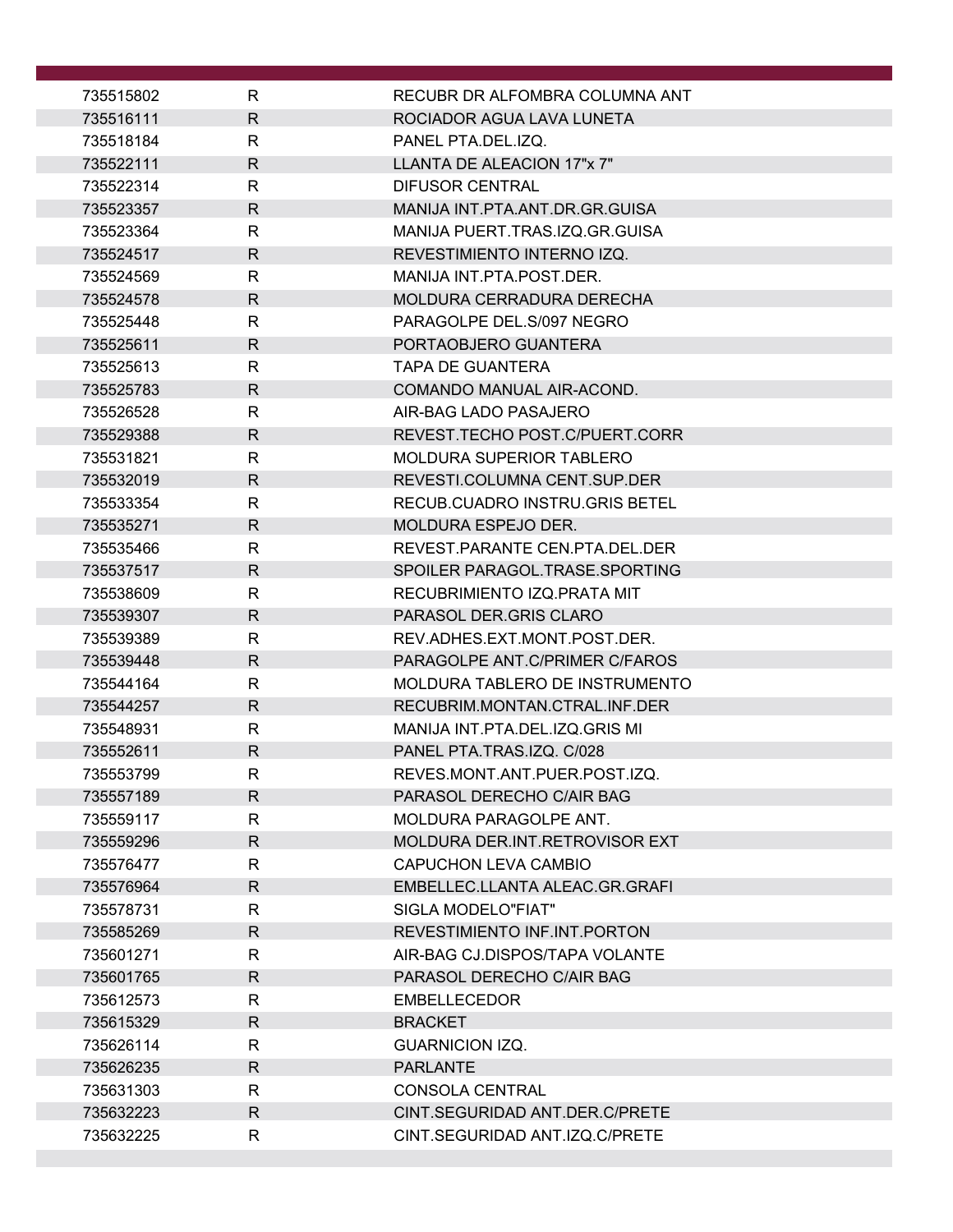| 735637732          | R                 | PARAGOLPE TRASERO P/PINTAR            |
|--------------------|-------------------|---------------------------------------|
| 735637734          | $\mathsf{R}$      | PARAGOLPE TRAS. C/508 P/PINTAR        |
| 735646017          | R                 | PARAGOLPE DELANTERO                   |
| 735646208          | $\mathsf{R}$      | <b>TAPA ESPJ RETR DER NEGRA</b>       |
| 735657233          | $\mathsf{R}$      | PARAGOLPE DELANTERO P/PINTAR          |
| 735657237          | $\mathsf{R}$      | PARAGOLPE TRAS. C/508 P/PINTAR        |
| 7500733            | R                 | <b>OBTURADOR</b>                      |
| 7500834            | $\mathsf{R}$      | <b>GUARNICION</b>                     |
| 7504911-C          | $\mathsf{R}$      | PARAGOLPE DEL                         |
| 7504918            | $\mathsf{R}$      | PARAGOLPE TRASERO 147                 |
| 7508963            | R                 | SOPORTE ELAST.SILENC.POST.            |
| 7509261            | $\mathsf{R}$      | PERNO FIJACION PEDALES                |
| 7509702            | R                 | <b>CAPUCHON</b>                       |
| 7510379            | $\mathsf{R}$      | RODAMIENTO AXIAL AMORTIGUADOR         |
| 7510475            | $\mathsf{R}$      | BURLETE INT.CRISTAL PTA, DER.         |
| 7510476            | $\mathsf{R}$      | BURLETE INT. CRISTAL PTA. IZQ.        |
| 7510479            | R                 | BURLETE EXT. CRISTAL PTA. DER.        |
| 7511468            | $\mathsf{R}$      | ACCIONADOR PUERTA TR.                 |
| 7514240            | $\mathsf{R}$      | VALVULA NO RETORNO                    |
| 7514758            | $\mathsf{R}$      | PORTA LAMPARA COMPLETA                |
| 7515950            | $\mathsf{R}$      | <b>CERRADURA</b>                      |
| 7516167            | $\mathsf{R}$      | MANIJA EXT.PTA.ANT.IZQUIERDA          |
| 7518299            | R                 | <b>CERRADURA PORTON POSTERIOR</b>     |
| 7518415            | $\mathsf{R}$      | <b>EMBELLECEDOR</b>                   |
| 7518416            | R                 | <b>TAPON GRIS</b>                     |
| 7519099<br>7519178 | $\mathsf{R}$      | <b>TAPA DEPOSIT</b><br><b>VARILLA</b> |
| 7519188            | R<br>$\mathsf{R}$ | <b>GRIFO</b>                          |
| 7519365            | $\mathsf{R}$      | <b>RESISTOR</b>                       |
| 7520850            | $\mathsf{R}$      | TACO ELASTICO BARRA ESTABILIZ.        |
| 7521200-C          | $\mathsf R$       | <b>GUARDAB ANTER</b>                  |
| 7521201-C          | R                 | <b>GUARDABARRUS ANTER</b>             |
| 7521748            | $\mathsf{R}$      | <b>BASE SEDE BATERIA</b>              |
| 7523116            | $\mathsf{R}$      | RAMAL DE INYECTOR                     |
| 7523427            | $\mathsf{R}$      | <b>JUNTA</b>                          |
| 7524645            | R                 | <b>COMANDO AIRE ACONDICIONADO</b>     |
| 7525115            | R                 | SOPORTE MOTOR                         |
| 7525171            | $\mathsf{R}$      | TELERRUPTOR 12V - 20A                 |
| 7525408            | R                 | <b>SOPORTE</b>                        |
| 7525962            | $\mathsf{R}$      | CASQUILLO ASTA COMANDO                |
| 7526778            | R                 | <b>PROTECTOR</b>                      |
| 7527810            | $\mathsf{R}$      | <b>GUARNICION DE</b>                  |
| 7527826            | R                 | JUNTA TAPA VALVULAS M 1.6             |
| 7528164            | R                 | <b>TUBO</b>                           |
| 7528632            | $\mathsf{R}$      | LLANTA ALEACION 5.00" X 13" FH        |
| 7528655            | $\mathsf{R}$      | TAPON OBTURADOR 43 x 38 x 1.8         |
| 7529878            | R                 | <b>GUARNICION SUPLEMENTARIA DER.</b>  |
|                    |                   |                                       |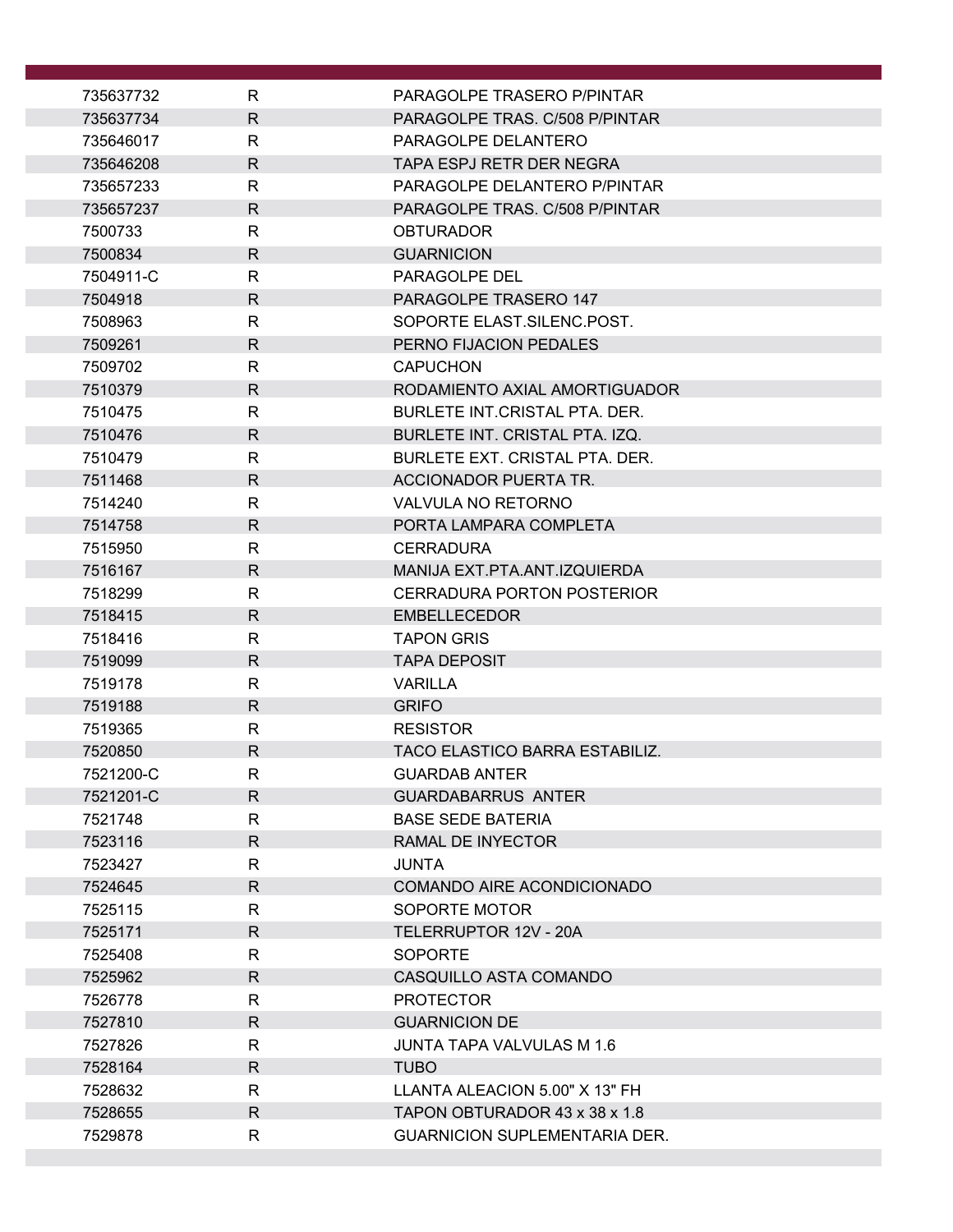| 7532795-C          | R                            | <b>EXTERNO TECHO</b>                         |
|--------------------|------------------------------|----------------------------------------------|
| 7533029            | $\mathsf{R}$                 | <b>MANECILLA</b>                             |
| 7533577            | R                            | <b>JUNTA BBA ACEITE 1.3MPI.</b>              |
| 7538099            | $\mathsf{R}$                 | <b>BOTON</b>                                 |
| 7538100            | R                            | <b>CERRADERO</b>                             |
| 7538979            | $\mathsf{R}$                 | ARANDELA D17                                 |
| 7542378            | R                            | <b>MOLDURA</b>                               |
| 7542379            | $\mathsf{R}$                 | <b>MOLDURA</b>                               |
| 7544143            | R                            | <b>MANGA FLEXIBLE</b>                        |
| 7544206            | $\mathsf{R}$                 | <b>SOPORTE</b>                               |
| 7544282            | R                            | ARANDELA D64 X 28 X 2                        |
| 7544738            | $\mathsf{R}$                 | <b>BUJE ELASTICO</b>                         |
| 7553003            | $\mathsf{R}$                 | <b>JUNTA CUERPO BOMBA AGUA</b>               |
| 7553032            | $\mathsf{R}$                 | <b>RESORTE</b>                               |
| 7553391            | R                            | <b>BOMBA DE ACEITE</b>                       |
| 7553564            | $\mathsf{R}$                 | RODAMIENTO TENSOR CORREA DENT.               |
| 7553637            | R                            | <b>RETEN DE VALVULA</b>                      |
| 7554436            | $\mathsf{R}$                 | <b>BUJIA ENCENDIDO CHAMPION RN7YC</b>        |
| 7559866            | R                            | <b>GRAMPA P.TUBO TOMA AIRE</b>               |
| 7562737            | $\mathsf{R}$                 | SOPORTE SILENC.POST.                         |
| 7565461            | R                            | <b>SEALING GASKET</b>                        |
| 7569468            | $\mathsf{R}$                 | <b>BOTON DE FIJACION</b>                     |
| 7571999            | R                            | <b>CORRECTOR DE FRENADA</b>                  |
| 7574802<br>7576865 | $\mathsf{R}$<br>$\mathsf{R}$ | <b>TORNILLO DE BIELA</b><br><b>SEPARADOR</b> |
| 7576866            | $\mathsf{R}$                 | <b>CASQUILLO</b>                             |
| 7578841            | R                            | ARBOL RIGIDO DE DIRECCION                    |
| 7579813            | $\mathsf{R}$                 | <b>SEMICOJINETE</b>                          |
| 7580672            | R                            | <b>BOQUILLA</b>                              |
| 7581344            | $\mathsf{R}$                 | <b>RETEN DE VALVULA</b>                      |
| 7582146            | R                            | ENG.DISTRIBUCION P=8 Z=32                    |
| 7586743            | $\mathsf{R}$                 | SOPORTE DE RADIADOR                          |
| 7588088            | $\mathsf{R}$                 | <b>SOPORTE</b>                               |
| 7588203            | $\mathsf{R}$                 | SOPORTE INF. LADO CAMBIO                     |
| 7588920            | $\mathsf{R}$                 | INTERRUPTOR TERMOMET.LUZ ESPIA               |
| 7591479            | $\mathsf{R}$                 | ELEMENTO DE FIJACION                         |
| 7592535            | $\mathsf{R}$                 | <b>INTERRUPTOR</b>                           |
| 7595582            | R                            | REPARO RUEDA TRIZQUIERD                      |
| 7596876            | R                            | <b>RODAMIENTO</b>                            |
| 7599267            | $\mathsf{R}$                 | <b>SEPARADOR</b>                             |
| 7603016            | $\mathsf{R}$                 | <b>LARGUERO</b>                              |
| 7604444            | $\mathsf{R}$                 | ARANDELA PLANA ESPECIAL                      |
| 7604709            | R                            | ENGR.DISTRIBUCION P=8 Z=50                   |
| 7607190            | $\mathsf{R}$                 | <b>RADIADOR</b>                              |
| 7608099            | R                            | <b>PATIN</b>                                 |
| 7608126            | $\mathsf{R}$                 | <b>TACO</b>                                  |
| 7609523            | $\mathsf R$                  | <b>REPARO SUPERIOR VOLANTE</b>               |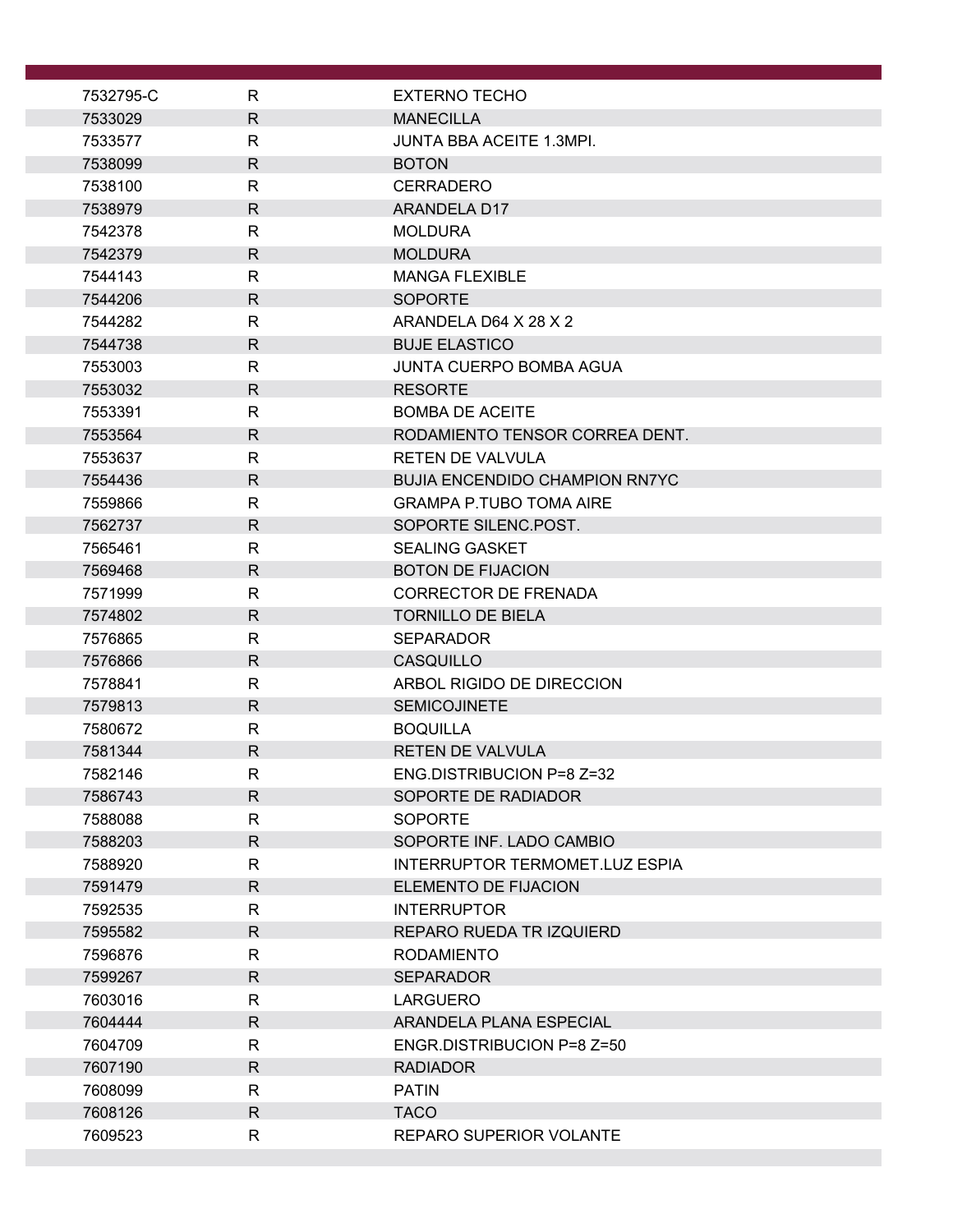| 7612165            | R                 | <b>PERFIL</b>                                 |
|--------------------|-------------------|-----------------------------------------------|
| 7613274            | $\mathsf{R}$      | <b>CERRADERO</b>                              |
| 7613399            | R                 | TAPON OBTURADOR 50 x 35                       |
| 7615126            | $\mathsf{R}$      | <b>TUBO RETORNO ACEITE</b>                    |
| 7617121            | R                 | <b>PULVERIZADOR</b>                           |
| 7618669            | $\mathsf{R}$      | <b>TAPON</b>                                  |
| 7618732            | $\mathsf{R}$      | CORREA BBA.AGUA-ALT.                          |
| 7618993            | $\mathsf R$       | <b>RESORTE</b>                                |
| 7618994            | R                 | <b>RESORTE</b>                                |
| 7619302            | $\mathsf{R}$      | TELERRUPTOR 12V - 30A                         |
| 7622907            | $\mathsf{R}$      | SOPORTE VARILLA CAPOT MAREA                   |
| 7622978            | $\mathsf{R}$      | <b>MANECILLA</b>                              |
| 7624984            | R                 | <b>EJE</b>                                    |
| 7626715            | $\mathsf{R}$      | <b>INYECTOR</b>                               |
| 7627549            | R                 | APOYO RESORTE SUSP.                           |
| 7627550            | $\mathsf{R}$      | PLATILLO SUP.RESORTE SUSP.                    |
| 7627585            | R                 | <b>TUERCA</b>                                 |
| 7627639            | $\mathsf{R}$      | <b>INTERRUPTOR</b>                            |
| 7630437            | R                 | ELEMENTO DE FIJ.                              |
| 7630501            | $\mathsf{R}$      | REMACHE CIEGO M6 X 29                         |
| 7632354            | $\mathsf{R}$      | <b>BUJE PLASTICO</b>                          |
| 7633066            | $\mathsf{R}$      | <b>TUERCA</b>                                 |
| 7634041            | $\mathsf{R}$      | <b>FILTRO DE AIRE</b>                         |
| 7634576            | $\mathsf{R}$      | <b>RETEN DE HOMOCINETICA</b><br><b>SENSOR</b> |
| 7637025<br>7638144 | R<br>$\mathsf{R}$ | <b>JUNTA</b>                                  |
| 7642954            | R                 | ELEMENTO DE FIJACION                          |
| 7645580            | $\mathsf{R}$      | CONTRAPANEL                                   |
| 7647875            | R                 | <b>SUJETADOR</b>                              |
| 7648151            | $\mathsf{R}$      | <b>GRAMPA</b>                                 |
| 7648522            | R                 | <b>CAPUCHON</b>                               |
| 7649267            | $\mathsf{R}$      | <b>VARILLA</b>                                |
| 7649268            | $\mathsf{R}$      | <b>VARILLA</b>                                |
| 7649513            | $\mathsf{R}$      | <b>ANTIVIBRADOR</b>                           |
| 7652240            | R                 | SOPORTE MOTOR                                 |
| 7654384            | $\mathsf{R}$      | <b>TACO DE GOMA</b>                           |
| 7656464            | $\mathsf{R}$      | <b>PULVERIZADOR</b>                           |
| 7657109            | R.                | <b>ALMOHADILLA</b>                            |
| 7658193            | R                 | <b>JUNTA HERMETICA</b>                        |
| 7658843            | $\mathsf{R}$      | TORNILLO ESPECIAL M6x1x23.5                   |
| 7659387            | $\mathsf{R}$      | TORNILLO ESP.FIJ.PARAGOLPE                    |
| 7660325            | $\mathsf{R}$      | <b>ANILLO</b>                                 |
| 7660326            | $\mathsf{R}$      | <b>ANILLO</b>                                 |
| 7660327            | $\mathsf{R}$      | <b>ANILLO</b>                                 |
| 7660328            | R                 | <b>ANILLO</b>                                 |
| 7660329            | R.                | <b>ANILLO</b>                                 |
| 7660330            | R                 | <b>ANILLO</b>                                 |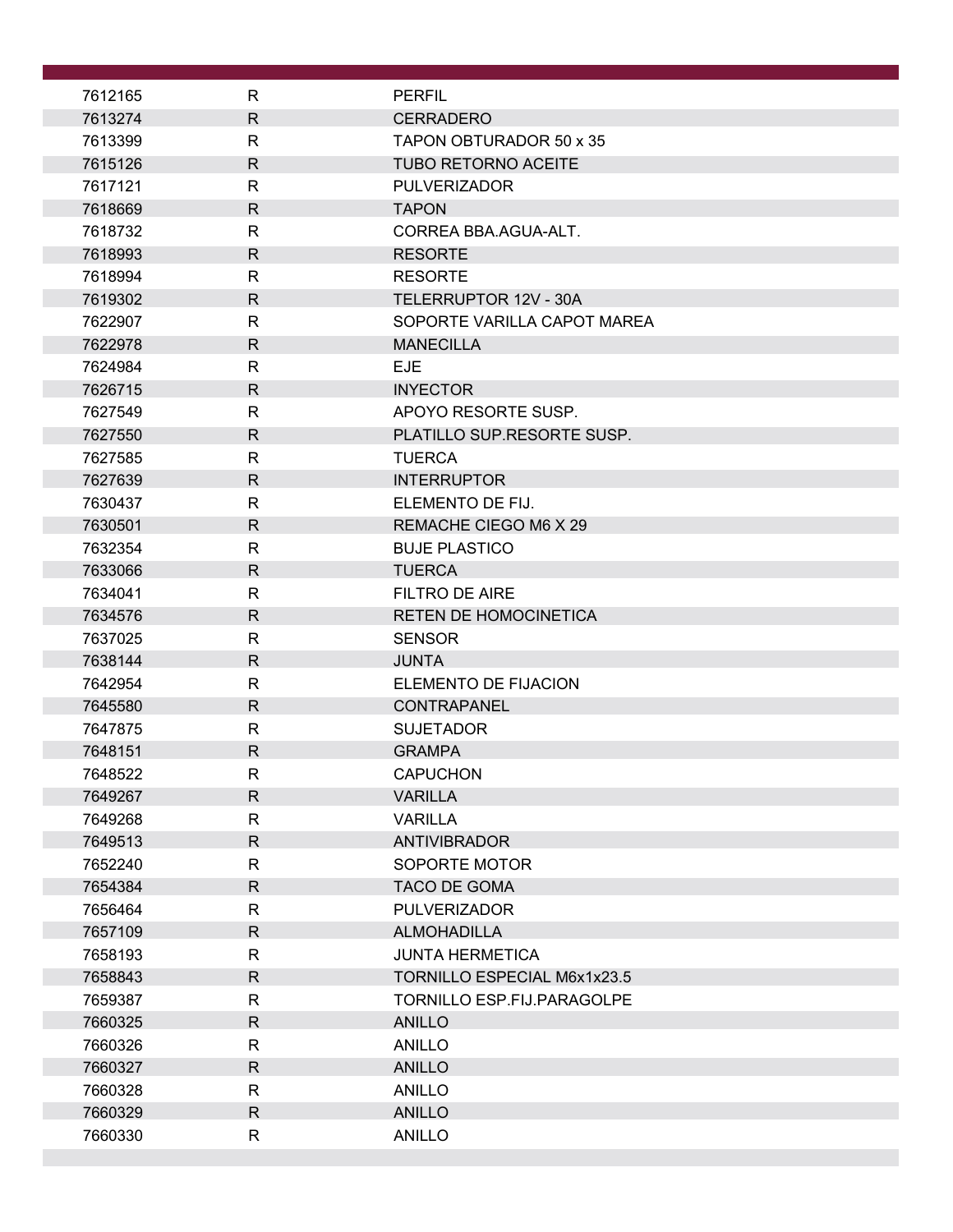| 7660331            | $\mathsf{R}$ | <b>ANILLO</b>                      |
|--------------------|--------------|------------------------------------|
| 7660332            | $\mathsf{R}$ | <b>ANILLO</b>                      |
| 7660333            | $\mathsf{R}$ | <b>ANILLO</b>                      |
| 7660334            | R            | <b>ANILLO</b>                      |
| 7660335            | R            | ANILLO E=2,40                      |
| 7660336            | $\mathsf{R}$ | <b>ANILLO</b>                      |
| 7660338            | R            | <b>ANILLO</b>                      |
| 7660339            | $\mathsf{R}$ | <b>ANILLO</b>                      |
| 7660340            | R            | <b>ANILLO</b>                      |
| 7660341            | $\mathsf{R}$ | <b>ANILLO</b>                      |
| 7660342            | R            | <b>ANILLO</b>                      |
| 7660956            | R            | POLEA SIMPLE 1 CANAL               |
| 7662001            | $\mathsf{R}$ | POLEA SIMPLE 1 CANAL               |
| 7666473            | $\mathsf{R}$ | <b>INYECTOR DE ACEITE</b>          |
| 7667806            | $\mathsf{R}$ | <b>TUBO</b>                        |
| 7668666            | R            | <b>JUNTA CAMARA AGUA POSTERIOR</b> |
| 7670243            | $\mathsf{R}$ | EMBELLECEDOR REJILLA RADIADOR      |
| 7670683            | $\mathsf{R}$ | <b>PERNO TIRANTE</b>               |
| 7671789            | $\mathsf{R}$ | <b>BUJE DE GOMA</b>                |
| 7674701            | $\mathsf{R}$ | <b>BUJE ELASTICO</b>               |
| 7675067            | $\mathsf{R}$ | <b>BUJE CENTRAJE VOLANTE</b>       |
| 7676164            | $\mathsf{R}$ | <b>ARBOL SECUNDARIO 15/58</b>      |
| 7677543            | $\mathsf{R}$ | <b>REFUERZO</b>                    |
| 7677561            | $\mathsf{R}$ | REMACHE M6 X 17                    |
| 7677802            | $\mathsf{R}$ | ARANDELA ESPECIAL D20              |
| 7677803            | $\mathsf{R}$ | <b>DISTANCIAL</b>                  |
| 7677865            | $\mathsf{R}$ | <b>BOTON</b><br><b>SEPARADOR</b>   |
| 7685482<br>7685656 | R<br>R       | <b>DISCO FRENO POSTERIOR</b>       |
| 7686773            | $\mathsf{R}$ | RELE 12VOL X 20 AMP.               |
| 7686775            | R            | TELERRUPTOR                        |
| 7688978            | $\mathsf{R}$ | TAPA TUERCA MAZA DE RUEDA          |
| 7690880            | $\mathsf{R}$ | BRAZO LIMPIAP.(Alt. 5946174)       |
| 7690881            | $\mathsf{R}$ | ESCOBILLA LIMPIAPARAB.             |
| 7691313            | R            | <b>BRIDA SUPERIOR DE FIJACION</b>  |
| 7692412            | $\mathsf{R}$ | <b>MOLDURA</b>                     |
| 7692616            | R            | <b>BRIDA INFERIOR FIJACION</b>     |
| 7692653            | R            | FARO DE GIRO IZQ.PROV.CIBIE        |
| 7692789            | R.           | <b>TACO ELASTICO</b>               |
| 7692943            | $\mathsf{R}$ | <b>TACO</b>                        |
| 7694023            | $\mathsf{R}$ | MANGUERA SALIDA VAPOR RADIADOR     |
| 7694295-C          | R            | <b>PARACHOQUES</b>                 |
| 7694297-C          | R            | <b>PARACHOQUES</b>                 |
| 7697894            | $\mathsf{R}$ | BURLETE INT.CRISTAL PTA.ANT.DR     |
| 7697895            | R            | BURLETE INT.CRISTAL PTA.ANT.IZ     |
| 7697897            | $\mathsf{R}$ | BURLETE INT.CRISTAL PTA.POST.I     |
| 7700498            | R            | PERFIL DE GOMA                     |
|                    |              |                                    |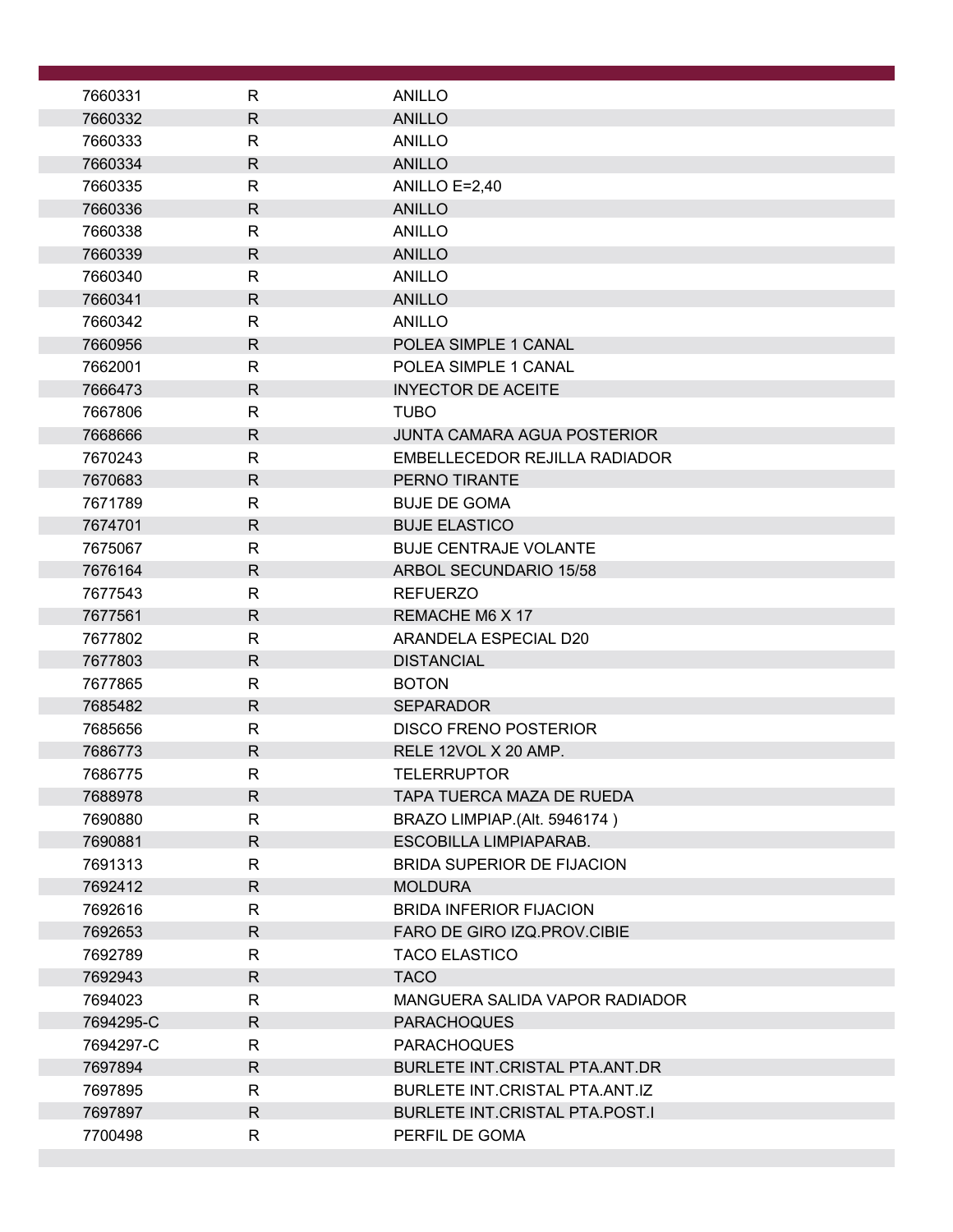| 7701178              | R                            | BURLETE EXT.CRISTAL PTA.ANT.IZ                              |
|----------------------|------------------------------|-------------------------------------------------------------|
| 7701957              | $\mathsf{R}$                 | <b>BURLETE EXT.CRISTAL PTA.POST.I</b>                       |
| 7702768              | $\mathsf{R}$                 | <b>JUNTA P/BUJE ARB.LEVAS L/DISTR</b>                       |
| 7702769              | $\mathsf{R}$                 | JUNTA TAPA ARBOL LEVAS L/POST.                              |
| 7702770              | R                            | JUNTA BOMBA DE AGUA                                         |
| 7702771              | $\mathsf{R}$                 | <b>JUNTA</b>                                                |
| 7702772              | R                            | <b>JUNTA BASE TERMOSTATO</b>                                |
| 7703051              | R                            | <b>JUNTA ELAST.TAPA CARGA ACEITE</b>                        |
| 7705335              | $\mathsf{R}$                 | <b>BISAGRA</b>                                              |
| 7705564              | $\mathsf{R}$                 | <b>BRIDA INFERIOR FIJACION</b>                              |
| 7706042              | $\mathsf{R}$                 | <b>TUERCA</b>                                               |
| 7707279              | R                            | TORNILLO ESPECIAL M 12x1,25x29                              |
| 7707526              | $\mathsf{R}$                 | <b>DISTANCIADOR</b>                                         |
| 7707918              | $\mathsf{R}$                 | <b>PITON</b>                                                |
| 7711979              | R                            | <b>TOPE</b>                                                 |
| 7711981              | R                            | <b>CERRADURA</b>                                            |
| 7713351              | R                            | ABRAZADERA                                                  |
| 7717378              | $\mathsf{R}$                 | REPARO INF.CORREA DISTRIBUCION                              |
| 7719716              | R                            | <b>PERFIL</b>                                               |
| 7719717              | R                            | <b>BURLETE DE PUERTA POST.LATERAL</b>                       |
| 7719975<br>7721394   | $\mathsf{R}$<br>$\mathsf{R}$ | <b>BURLETE DE PUERTA ANTERIOR</b><br><b>TUBO ENVIO AGUA</b> |
| 7721395              | $\mathsf{R}$                 | <b>TUBO FLEXIBLE</b>                                        |
| 7723343              | $\mathsf{R}$                 | <b>PLACA FIJACION</b>                                       |
| 7723530              | $\mathsf{R}$                 | <b>DEFENSA</b>                                              |
| 7724248              | $\mathsf{R}$                 | TORNILLO M 8x1,25x83,5                                      |
| 7726928              | R                            | <b>MANGA FLEXIBLE</b>                                       |
| 7728981              | $\mathsf{R}$                 | ANILLO REGLAJE ESP=0,48                                     |
| 7728987              | R                            | ANILLO REGLAJE ESP=1,20                                     |
| 7728990              | $\mathsf{R}$                 | <b>TACO</b>                                                 |
| 7729250              | ${\sf R}$                    | SOPORTE PEDALERA                                            |
| 7729424              | R                            | ELEMENTO DE FIJACION                                        |
| 7729617              | R                            | <b>INTERRUPTOR</b>                                          |
| 7735920-C            | $\mathsf{R}$                 | <b>BUJIAS</b>                                               |
| 7736015              | $\mathsf{R}$                 | <b>MANECILLA</b>                                            |
| 7736016              | R                            | <b>MANECILLA</b>                                            |
| 7736064              | R                            | TACO P/TAPA BOCA INTROD.COMB.                               |
| 77362156             | R                            | <b>JG.PAST.FRENO ANT.</b>                                   |
| 77362667             | R                            | <b>SENSOR</b>                                               |
| 77362668             | $\mathsf{R}$                 | <b>TERMOSTATO DE CALEFACCION</b>                            |
| 77362707             | R                            | PINZA FR.ANT.DR S/PAST.C/ABS                                |
| 77363576             | $\mathsf{R}$                 | VALVULA DE EXPANCION AIRE ACO.                              |
| 77363600             | R<br>$\mathsf{R}$            | ELEM.FILTRANTE GAS OIL(N.CROMA                              |
| 77363849<br>77364165 | R                            | KIT CILINDRO DE FRENOS D=20.6<br><b>VALVULA CANISTER</b>    |
| 77364411             | $\mathsf{R}$                 | <b>GUARNICION P/SELLADO DE VIDRIO</b>                       |
| 77364698             | $\mathsf{R}$                 | <b>COMANDO VENTILACION</b>                                  |
|                      |                              |                                                             |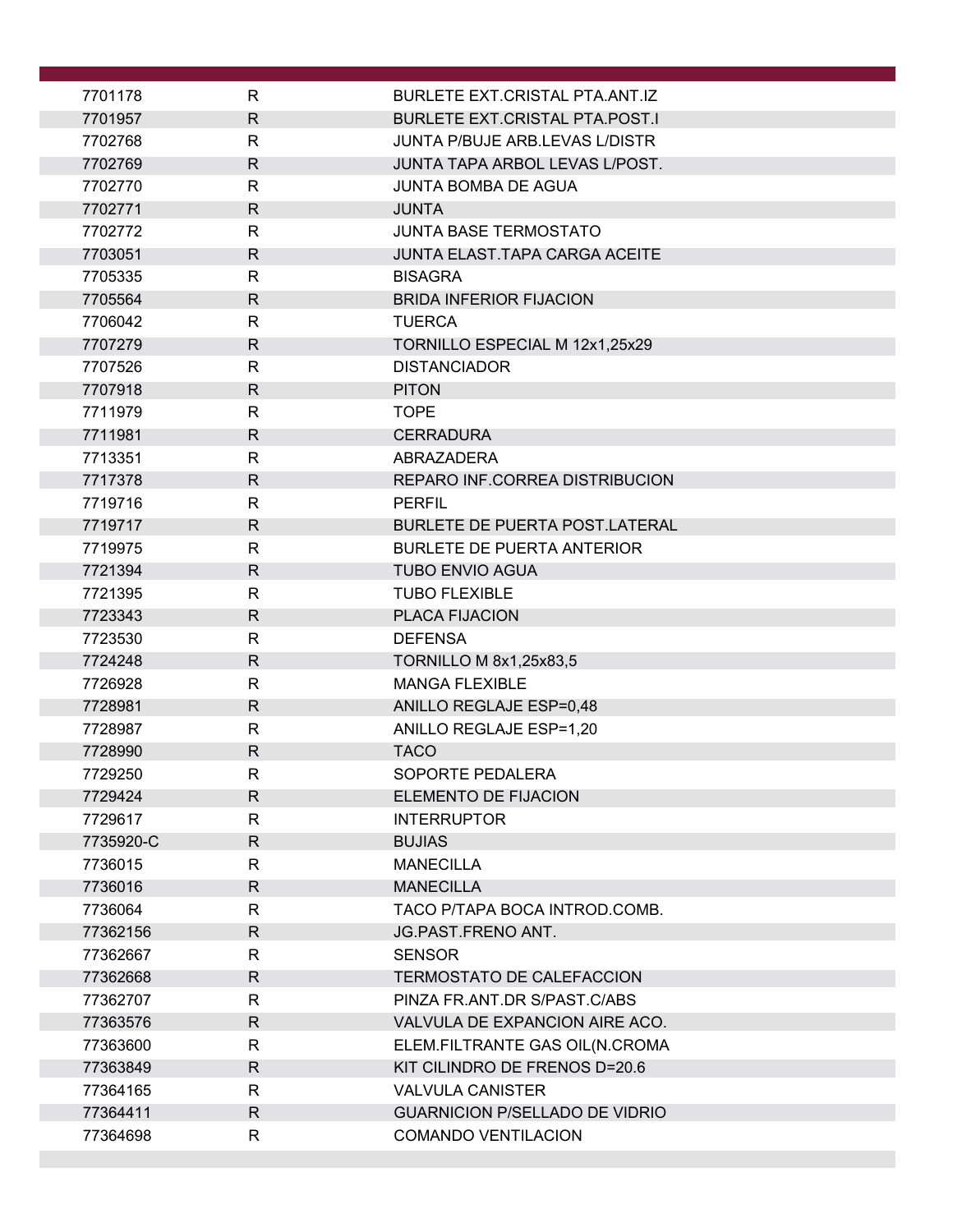| 77364839-C         | $\mathsf{R}$      | JUEGO DE PASTILLAS DE FRENO           |
|--------------------|-------------------|---------------------------------------|
| 77364862           | $\mathsf{R}$      | JUEGO PASTILLAS DE FRENO DELAN        |
| 77364862-C         | R                 | <b>JUEGO DE PASTILLAS DE FRENO</b>    |
| 77365184           | $\mathsf{R}$      | CILINDRO PRINC.COMP.C/DEPOSITO        |
| 77365202           | $\mathsf{R}$      | <b>JUEGO DE PASTILLAS FRENO</b>       |
| 77365222           | $\mathsf{R}$      | <b>KIT SERVODIRECCION</b>             |
| 77365224           | $\mathsf{R}$      | ARTICULACION TIRANTE DIRE.DER.        |
| 77365230           | R.                | CILINDRO MAESTRO + DEPOSITO           |
| 77365468           | $\mathsf{R}$      | <b>JUEGO PASTILLAS FRENO GALFER</b>   |
| 77365651-C         | R                 | <b>JUEGO PASTILLAS DE FRENO</b>       |
| 77365678           | $\mathsf{R}$      | DISPOSITIVO DERECHO TECHO SOL.        |
| 7736633            | R                 | PANEL TRASERO IZQ.S/VIDRIO            |
| 7736636            | R                 | PANEL TRASERO IZQUIERDO               |
| 77366480-C         | $\mathsf{R}$      | <b>FILTRO HABITACULO</b>              |
| 7736673            | $\mathsf{R}$      | <b>TUBO FLEXIBLE</b>                  |
| 77366856           | $\mathsf{R}$      | ELECTROVENTILADOR INTERNO A/A         |
| 77367359           | $\mathsf{R}$      | SOPORTE DELPROYECTOR DIAM. 70         |
| 7737203            | $\mathsf{R}$      | JUNTA TAPA RETEN ANTERIOR CIG.        |
| 7737607            | $\mathsf{R}$      | JUNTA TAPA VALVULA MAREA TD           |
| 7737899            | $\mathsf{R}$      | <b>TORNILLO</b>                       |
| 7739258            | $\mathsf{R}$      | <b>RETENEDOR</b>                      |
| 7739382            | $\mathsf{R}$      | <b>ELEMENTO DE FIJACION</b>           |
| 7740252-C          | R                 | <b>RODAMIENTO</b>                     |
| 7741883            | $\mathsf{R}$      | <b>TERMOSTATO</b>                     |
| 7748423            | $\mathsf{R}$      | <b>PLACA</b>                          |
| 7748504            | $\mathsf{R}$      | JUNTA TAPA CIRC.AGUA LADO POST        |
| 7748551            | R                 | ELEMENTO DE FIJACION                  |
| 7750990            | $\mathsf{R}$      | <b>TACO ELASTICO BARRA ESTABILIZ.</b> |
| 7753107            | R                 | <b>TRAVESANO</b>                      |
| 7753942            | $\mathsf{R}$      | <b>SOPORTE</b>                        |
| 7754042            | $\mathsf R$       | <b>GRIFO</b>                          |
| 7754834            | R                 | AMORTIGUADOR DEL.                     |
| 7756413            | R                 | <b>COLECTOR DE ESCAPE</b>             |
| 7757604            | $\mathsf{R}$      | <b>CILINDRO DE FRENO</b>              |
| 7757947            | R                 | ENGR.CDO 5ta VEL.Z=35 R=35/37         |
| 7757956            | $\mathsf{R}$      | ENGR.CTOR 5ta.VEL.Z=39 R=31/39        |
| 7757957            | R                 | <b>PINON</b>                          |
| 7757958            | $\mathsf{R}$      | <b>PINON</b><br>SOPORTE CESTO BATERIA |
| 7758227            | R<br>$\mathsf{R}$ |                                       |
| 7759575            |                   | GUARN.PASACABLE PTA.DEL.              |
| 7760395            | R<br>$\mathsf{R}$ | <b>VIROLA</b>                         |
| 7763912<br>7764155 | R                 | <b>JUNTA</b><br><b>JUNTA</b>          |
| 7766236            | R                 | JUNTA SUP TAPA CIL M 2.0              |
| 7766477            | $\mathsf{R}$      | <b>DEFENSA</b>                        |
| 7768047            | $\mathsf{R}$      | <b>BOTON FIJACION PARA GUARNICION</b> |
| 7768870            | R                 | <b>DEFENSA</b>                        |
|                    |                   |                                       |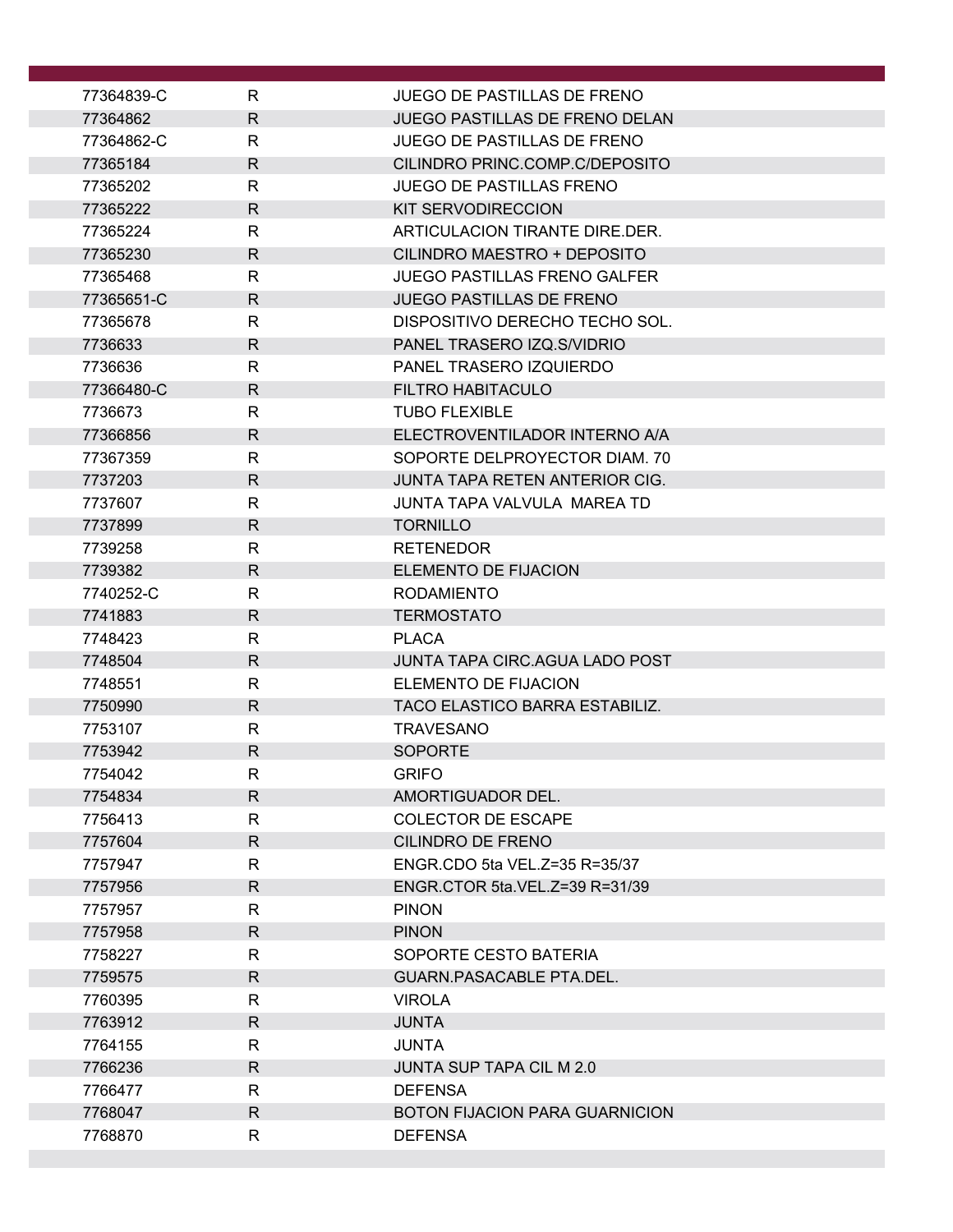| 7769850    | R            | CAMPANA FRENO DIAM.230               |
|------------|--------------|--------------------------------------|
| 7770025    | $\mathsf{R}$ | <b>JUNTA TERMOSTATO</b>              |
| 7771581    | R            | RETEN JUNTA HOMOCI. LD. CAMBIO       |
| 7771583    | $\mathsf{R}$ | <b>TAPA</b>                          |
| 7772495    | R            | JUNTA MULTIPLE ADMISION Y ESC.       |
| 7773932    | $\mathsf R$  | ABRAZADERA D30.8                     |
| 7773933    | R            | ABRAZADERA D86                       |
| 7774452    | $\mathsf{R}$ | <b>TENSOR DE CORREA</b>              |
| 7774593    | R            | <b>CAMPANA DE FRENO</b>              |
| 7774760    | $\mathsf{R}$ | MOLDURA TRAS. IZ. BRAVO              |
| 7776379    | $\mathsf{R}$ | ARANDELA ESPECIAL                    |
| 7777342    | $\mathsf{R}$ | FORRO DE CAUCHO                      |
| 7778655    | $\mathsf{R}$ | TERMOSTATO DE AGUA 1,6 MPI-SPI       |
| 7780463    | $\mathsf{R}$ | <b>RACOR ORIENTABLE</b>              |
| 7780728    | R            | <b>MANGUITO</b>                      |
| 7782435    | $\mathsf{R}$ | SOPORTE ELASTICO LADO CAMBIO         |
| 7784557    | R            | <b>BUJE DE FIJACION</b>              |
| 7784728    | $\mathsf{R}$ | <b>JUNTA TAPA CILINDROS SUPERIOR</b> |
| 7786195    | $\mathsf{R}$ | <b>BOCA DE AIRE</b>                  |
| 7789404    | $\mathsf{R}$ | <b>TRABA DE SEGURIDAD</b>            |
| 7789458    | $\mathsf{R}$ | ANILLO REGLAJE ESP=1,05              |
| 7789460    | $\mathsf{R}$ | <b>ANILLO REGLAJE ESP=1,15</b>       |
| 7789462    | $\mathsf{R}$ | ANILLO REGLAJE ESP=1,25              |
| 7790828    | R            | ARBOL FLEXIBLE COMANDO ACEL.         |
| 7790846    | $\mathsf{R}$ | TUBO UNION FILTRO/BBA.COMBUST.       |
| 7791252    | $\mathsf{R}$ | EMBELLECEDOR DE LLANTA DEPOR.        |
| 7791332    | R            | <b>EMBLEMA</b>                       |
| 7791714    | $\mathsf{R}$ | <b>SOPORTE</b>                       |
| 7793414    | $\mathsf{R}$ | TRAVESANO SUP.ESTR.FRONT.            |
| 7793541-C  | $\mathsf{R}$ | <b>TECHO</b>                         |
| 7796180    | R            | TUBO RIGIDO FRENO TRAS.IZQ.          |
| 7796181    | $\mathsf{R}$ | TUBO RIGIDO FRENO DERECHO            |
| 7796198    | $\mathsf{R}$ | <b>BOTADOR HIDRAULICO (INA)</b>      |
| 7797034    | $\mathsf{R}$ | <b>JUNTA TAPA BOTADORES</b>          |
| 7798114    | $\mathsf{R}$ | <b>CORREA</b>                        |
| 7798114-C  | $\mathsf{R}$ | <b>CORREA</b>                        |
| 7798494    | $\mathsf{R}$ | <b>TUBO</b>                          |
| 7798722    | $\mathsf{R}$ | CORREA POLY-V 6K L=703               |
| 7798804    | R            | PLATILLO D12,2                       |
| 7799166    | $\mathsf{R}$ | CAJA CAMBIO (ALUMINIO)               |
| 7799232    | R            | PLATILLO SUP.RESORTE SUSP.POST       |
| 7799321    | $\mathsf{R}$ | <b>BASE ANTENA DESMONTABLE</b>       |
| 7799484    | R            | <b>TORNILLO ESPECIAL M6x25</b>       |
| 7799620-C  | $\mathsf{R}$ | <b>BISAGRA DER</b>                   |
| 7799621-C  | $\mathsf{R}$ | <b>BISAGRA IZQ</b>                   |
| 7903067330 | R            | PASADOR ABIERTO                      |
| 8094872-1  | $\mathsf{R}$ | FILTRO DE ACEIT VERN 71779555        |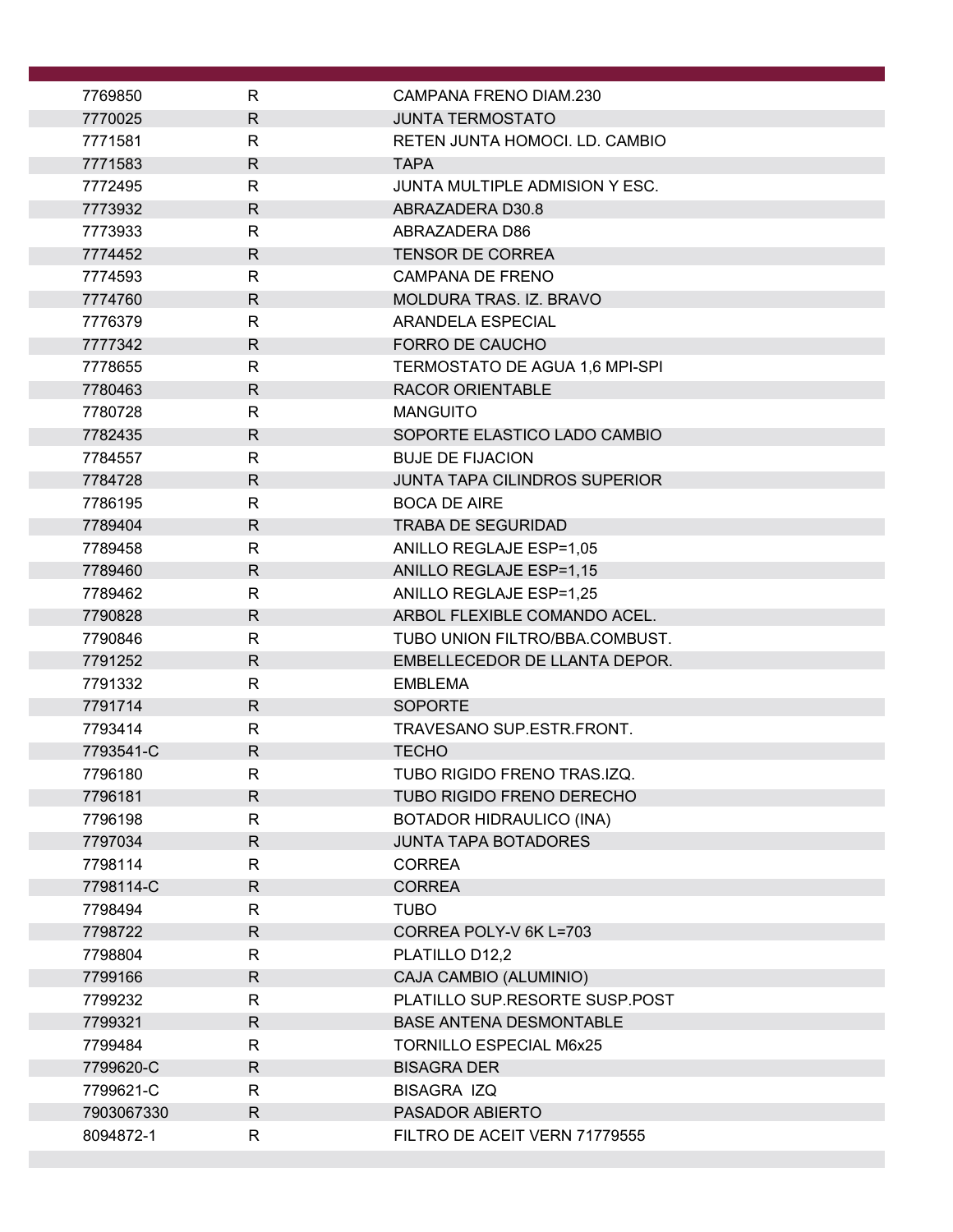| 82400851             | R                            | <b>RESORTE</b>                                             |
|----------------------|------------------------------|------------------------------------------------------------|
| 82435857             | $\mathsf{R}$                 | PLATILLO SUP.RESORTE SUSP.POST                             |
| 82438636             | R                            | <b>LAMPARA DE MATRI-</b>                                   |
| 82440580             | R                            | TOPE DE GOMA (ALT.60806659)                                |
| 82444235             | R                            | <b>CERRADURA</b>                                           |
| 82456516             | R                            | <b>SUJETADOR</b>                                           |
| 82460973             | R                            | <b>SUJETADOR</b>                                           |
| 82478063             | R                            | PRESILLA FIJ. SIGLA                                        |
| 82478183             | R                            | FORRO DE CAUCHO                                            |
| 82482580             | R                            | <b>ALMOHADILLA</b>                                         |
| 82485292             | R                            | <b>BOTON</b>                                               |
| 82485531             | R                            | <b>TORNILLO CON ARAN-</b>                                  |
| 82490939             | R                            | PERNO FIJ.CRISTAL VASCULANTE                               |
| 82490940             | $\mathsf{R}$                 | PERNO PARA CERRADURA                                       |
| 82490958             | $\mathsf{R}$                 | <b>JUNTA HERMETICA</b>                                     |
| 82490967             | $\mathsf{R}$                 | <b>SUJETADOR PARA TORNILLO</b>                             |
| 82491043             | $\mathsf{R}$                 | TOPE CERRAD. PORTON TRASERO                                |
| 82491055             | R                            | PRECINTO SUJETADOR CABLES                                  |
| 82491065             | $\mathsf{R}$                 | <b>BUJE ELASTICO</b><br><b>RESORTE SUSPENSION ANTERIOR</b> |
| 82491110             | $\mathsf{R}$<br>$\mathsf{R}$ | PERNO PARA TIRANTE LIMITADOR                               |
| 82491147<br>82491165 | R                            | BRAZO LIMPIA PARAB. IZQ.                                   |
| 82491166             | R                            | BRAZO LIMPIA PARAB. DER.                                   |
| 82491175             | $\mathsf{R}$                 | <b>TORNILLO CON ARANDELA M12X45</b>                        |
| 82491209             | R                            | SOPORTE COMPLETO                                           |
| 82491255             | R                            | <b>GUARNICION GRILLA INF.PARAB.</b>                        |
| 82491268             | R                            | PERNO A ESFERA                                             |
| 82491303             | R                            | <b>BUJE DE FIJACION</b>                                    |
| 82491351             | R                            | <b>SEPARADOR</b>                                           |
| 82491391             | R                            | <b>MASA RUEDA DELANTERA</b>                                |
| 82491401             | R                            | <b>DISTANCIAL</b>                                          |
| 856707               | R                            | TAPON OBTURADOR 30 x 10 x 1.5                              |
| 92518728             | $\mathsf{R}$                 | <b>JUNTA</b>                                               |
| 935013350            | R                            | <b>JUNTA 58X75X15</b>                                      |
| 94003055             | R                            | <b>BRAZO LIMPIAPARABRISAS</b>                              |
| 94004787             | R                            | <b>BURLETE DE PUERTA POST.U/D</b>                          |
| 9400829909-C         | $\mathsf{R}$                 | TENSOR DE CORREA FIJO                                      |
| 9402181039           | R                            | <b>CAMISA</b>                                              |
| 9402317889           | R                            | <b>RULEMAN</b>                                             |
| 9402317909           | $\mathsf{R}$                 | <b>RULEMAN</b>                                             |
| 9402372599           | R                            | KIT DE REVISION P/ARBOL PRIO.                              |
| 9403121440           | R                            | <b>JUNTA 40x58x8.5</b>                                     |
| 9403287908           | R                            | <b>CAPUCHON</b>                                            |
| 9463384780           | R                            | KIT 4(PIST/AROS/CAMISAS/PERNO)                             |
| 9464466188           | $\mathsf{R}$                 | <b>CJ.ANILLO CINCRONIZADOR</b>                             |
| 9467581780-C         | R.                           | <b>CORREA DENTADA</b>                                      |
| 9467581888           | R                            | <b>JUEGO DE JUNTAS</b>                                     |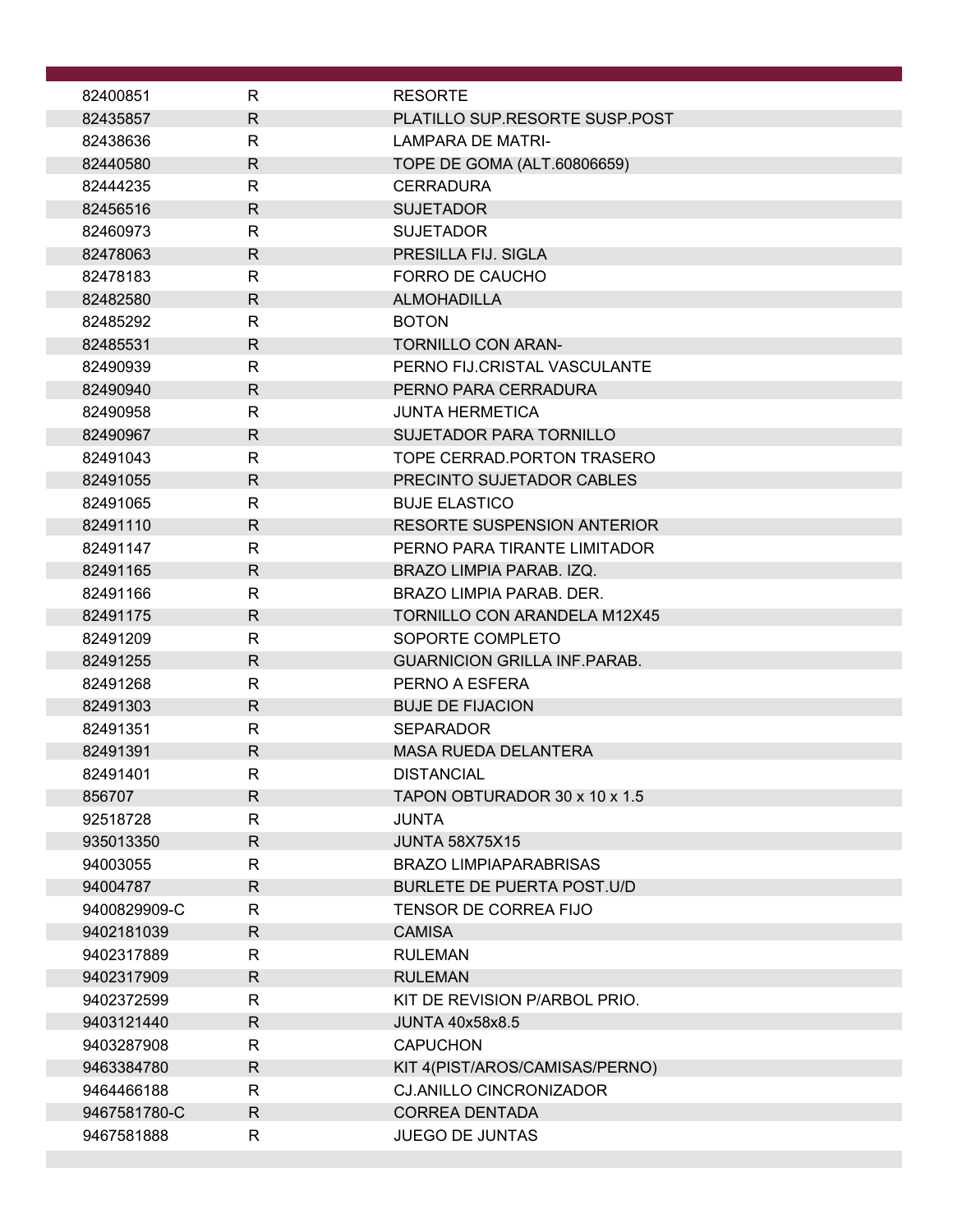| 9467597280 | R            | <b>KTI DE EMBRAGUE</b>          |
|------------|--------------|---------------------------------|
| 9467633588 | $\mathsf{R}$ | <b>KIT SINCRONIZADOR</b>        |
| 95206774   | R            | <b>BRAZO OSCILANTE 18QL IZQ</b> |
| 9564479588 | $\mathsf{R}$ | <b>CAPUCHON</b>                 |
| 9567437888 | R            | <b>KIT SINCRONIZADOR</b>        |
| 9569130488 | $\mathsf{R}$ | <b>JUEGO 4 BIELAS</b>           |
| 9569132180 | R            | PROLONGACION DE BOBINA          |
| 9604879380 | $\mathsf{R}$ | <b>ARANDELA</b>                 |
| 9607060988 | $\mathsf{R}$ | <b>TUERCA</b>                   |
| 9616835680 | $\mathsf{R}$ | <b>DEFENSA</b>                  |
| 9621929180 | R            | <b>SOPORTE</b>                  |
| 9627602180 | $\mathsf{R}$ | HORQUILLA 1?- 2? VEL.           |
| 9630956980 | R            | JUNTA                           |
| 9636777180 | $\mathsf{R}$ | SENSOR DE TEMPERATURA           |
| 9636832480 | R            | engranage conducido 21 x27      |
| 9638559580 | R            | <b>BRIDA</b>                    |
| 9640046180 | R            | CASQUILLO                       |
| 9643558580 | $\mathsf{R}$ | <b>GEAR</b>                     |
| 9643758188 | $\mathsf{R}$ | <b>GEAR</b>                     |
| 9645385980 | $\mathsf{R}$ | <b>RESORTE</b>                  |
| 96506371   | $\mathsf{R}$ | <b>JUNTA PUERTA DL.DR.</b>      |
| 9650926280 | $\mathsf{R}$ | <b>VALVULA TERMOSTATICA</b>     |
| 9651503180 | $\mathsf{R}$ | SENSOR PRESION DE ACEITE        |
| 9651921280 | $\mathsf{R}$ | CASQUILLO                       |
| 9652046680 | R            | TENSOR DE CORREA REGULABLE      |
| 9653579280 | $\mathsf{R}$ | <b>CARTER DE ACEITE</b>         |
| 9656384880 | R            | <b>TAPON</b>                    |
| 9670611780 | $\mathsf{R}$ | <b>ENGRANAJE</b>                |
| 9681831780 | $\mathsf{R}$ | <b>HORQUILLA</b>                |
| 9684015280 | $\mathsf{R}$ | <b>TENSOR DE CORREA FIJO</b>    |
| 9688809288 | $\mathsf{R}$ | <b>ARBOL PRIMARIO</b>           |
| 9750254580 | R.           | CASQUILLO                       |
| 97633691   | $\mathsf{R}$ | AMORTIGUADOR ANTERIOR C/ABS     |
| 97633712   | $\mathsf{R}$ | AMORTIGUADOR ANTERIOR C/ABS     |
| 97636374   | R            | <b>COLUMNA DE DIRECCION</b>     |
| 97643479   | $\mathsf{R}$ | SIGLA "1.3 MPI"                 |
| 97650919   | $\mathsf{R}$ | CJ.CARCAZA+SOPORTE UNION        |
| 97661950   | $\mathsf{R}$ | CINT.SEG.ANT.DR.C/REG.ALT.CHRI  |
| 98418753   | R            | <b>PITON</b>                    |
| 98418754   | $\mathsf{R}$ | <b>PITON</b>                    |
| 98425767   | $\mathsf{R}$ | <b>JUNTA</b>                    |
| 98429197   | $\mathsf{R}$ | <b>VOLANTE DEL MOTOR</b>        |
| 98431967   | R            | ARANDELA                        |
| 98442027   | $\mathsf{R}$ | <b>TAPON DE LLENADO</b>         |
| 98461178   | $\mathsf{R}$ | <b>JUNTA</b>                    |
| 98471842   | $\mathsf{R}$ | <b>CUERPO DE COLADOR</b>        |
| 98485803   | R            | <b>TACO</b>                     |
|            |              |                                 |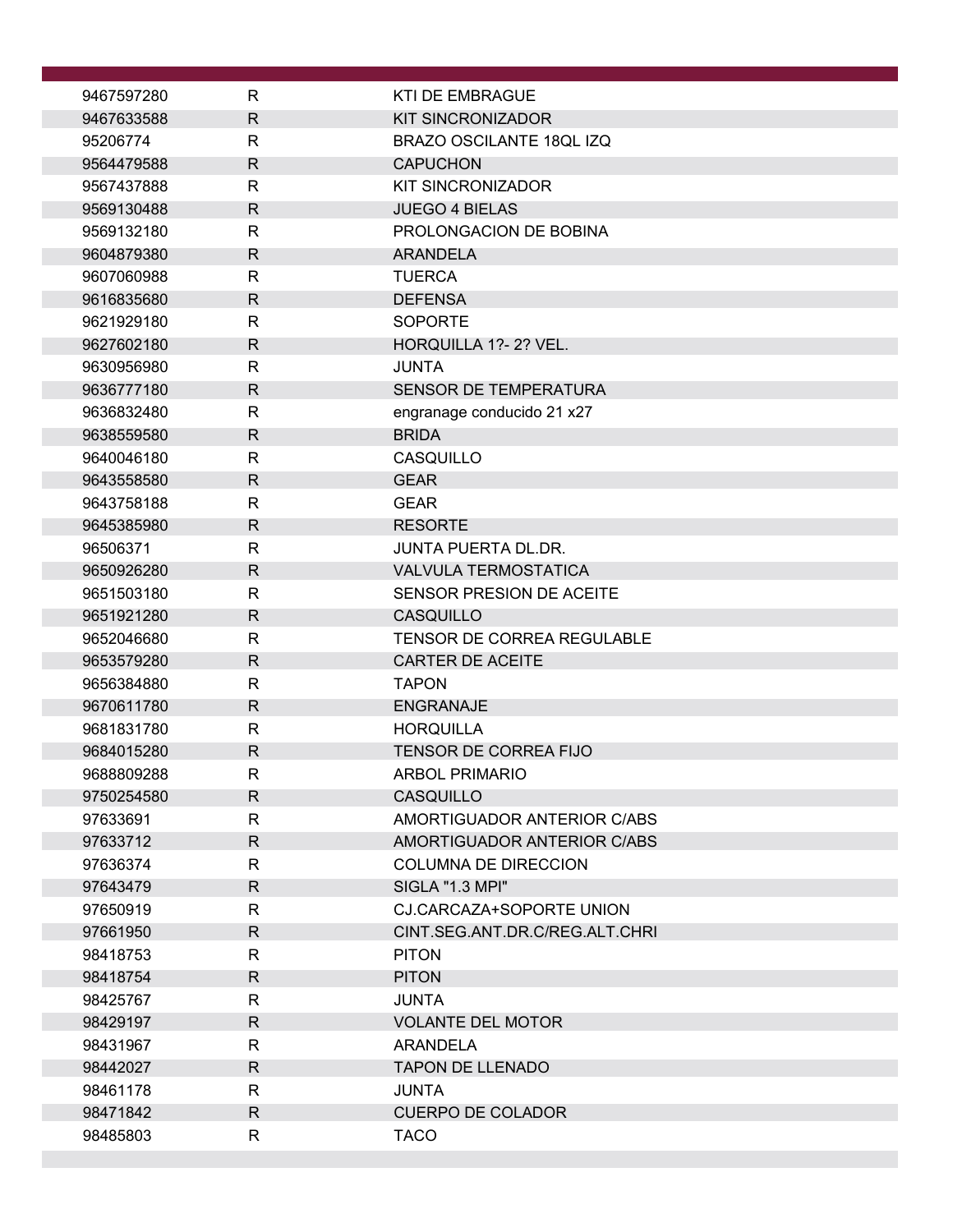| 98492581                   | R            | <b>JUNTA CABEZA</b>                                                |
|----------------------------|--------------|--------------------------------------------------------------------|
| 98846902                   | R.           | REVEST.LAT.BUTACA DER.                                             |
| 98847048                   | R            | SENSOR PRESEN PASAJ P/AIR-BAG                                      |
| 98852643                   | R.           | PARAGOLPE POSTERIOR GOFRADO                                        |
| 98857066-C                 | R            | TAPA BOTADO                                                        |
| 99432808                   | R            | <b>JUNTA</b>                                                       |
| 9944682                    | R            | <b>FILTRO GASOIL DIESEL</b>                                        |
| 99448956                   | R            | <b>TAPA</b>                                                        |
| 99456476-C                 | R            | <b>CORREA</b>                                                      |
| 99456477-C                 | R            | <b>CORREA DISTRIBUCION</b>                                         |
| 9945960                    | R            | HORQUILLA "BOSCH"                                                  |
| 99461357-C                 | R            | <b>TENSOR</b>                                                      |
| 9946345                    | R            | <b>RACOR ORIENTABLE</b>                                            |
| 9947340                    | R            | <b>ELEMENTO FILTRANTE</b>                                          |
| 9947932                    | R            | <b>TORNILLO FIJ.CENTRAL ELECTROST</b>                              |
| 99485223                   | $\mathsf{R}$ | <b>TORNILLO</b>                                                    |
| 9949445                    | R            | <b>TAPA CHICA /GUARN FARO IZQUIER</b>                              |
| 9951033                    | R            | <b>FILTRO COMBUSTIBLE DIESEL</b>                                   |
| GF <sub>22</sub>           | R            | KIT SENSORES ESTACIONAMIENTO                                       |
| GF723                      | R            | KIT XENON H4                                                       |
| GPSXL7TV                   | R            | <b>GPS GAUSS</b>                                                   |
| K04627368AA                | R            | SOPORTE TRANSMISION                                                |
| K04726118AC                | $\mathsf{R}$ | AMORTIGUADOR ANTERIOR DER.                                         |
| K04861951AC                | R            | LEVEL ROD ENGINE OIL LEVEL                                         |
| K04892653AB                | $\mathsf{R}$ | TAPA INF.PROTECT.CORREA DISTRI                                     |
| K04892676AB                | R            | <b>VALVULA DE ADMISION MOTOR</b>                                   |
| K04892677AB                | R            | VALVULA DE ESCAPE MOTOR                                            |
| K04892678AB                | R.           | RETEN DE VALVULA SUP ADM/ESCAP                                     |
| K04892679AB                | R            | RETEN DE VALVULA INF-ESCAPE                                        |
| K04892681AB                | R            | RETEN DE VALVULA INF. ADMISION                                     |
| K04892688AB                | R            | JUNTA SOPORTE DE LEVA                                              |
| K04892695AB-C              | R.           | <b>TENSOR CORREA</b>                                               |
| K04892710AB                | R<br>R.      | DEFENSA FILTRO DE ACEITE                                           |
| K04892713AB<br>K04892759AA | R.           | <b>BOMBA DE AGUA</b>                                               |
|                            |              | <b>BEARING CRANKSHAFT THRUST</b><br>SEMICOJINETE CIGUE.PPAL.AMARIL |
| K04892798AA<br>K04892885AA | R.<br>R      | JUNTA COLECTOR DE ADMISION                                         |
| K04893372AA                | R.           | <b>DISTANCIAL</b>                                                  |
| K05057816AD                | R.           | AIR-BAG LATER.DER.SIDE BAG                                         |
| K05057817AD                | R.           | AIR-BAG LATERAL IZQ.                                               |
| K05154237AA                | R.           | <b>DISCO FRENO DELANTERO</b>                                       |
| K05154983AA                | $\mathsf{R}$ | <b>BUJE MONTAJE DE EJE</b>                                         |
| K05156104AC                | R            | SOPORTE EXTINTOR                                                   |
| K05182418AG-C              | R.           | <b>FARO POST DER</b>                                               |
| K05182419AF-C              | R            | FARO POST. IZQ.                                                    |
| K05182421AA                | R.           | PLAFON LUZ TERCERA STOP                                            |
| K05182426AA-C              | R            | <b>FARO ANTINIEBLA</b>                                             |
|                            |              |                                                                    |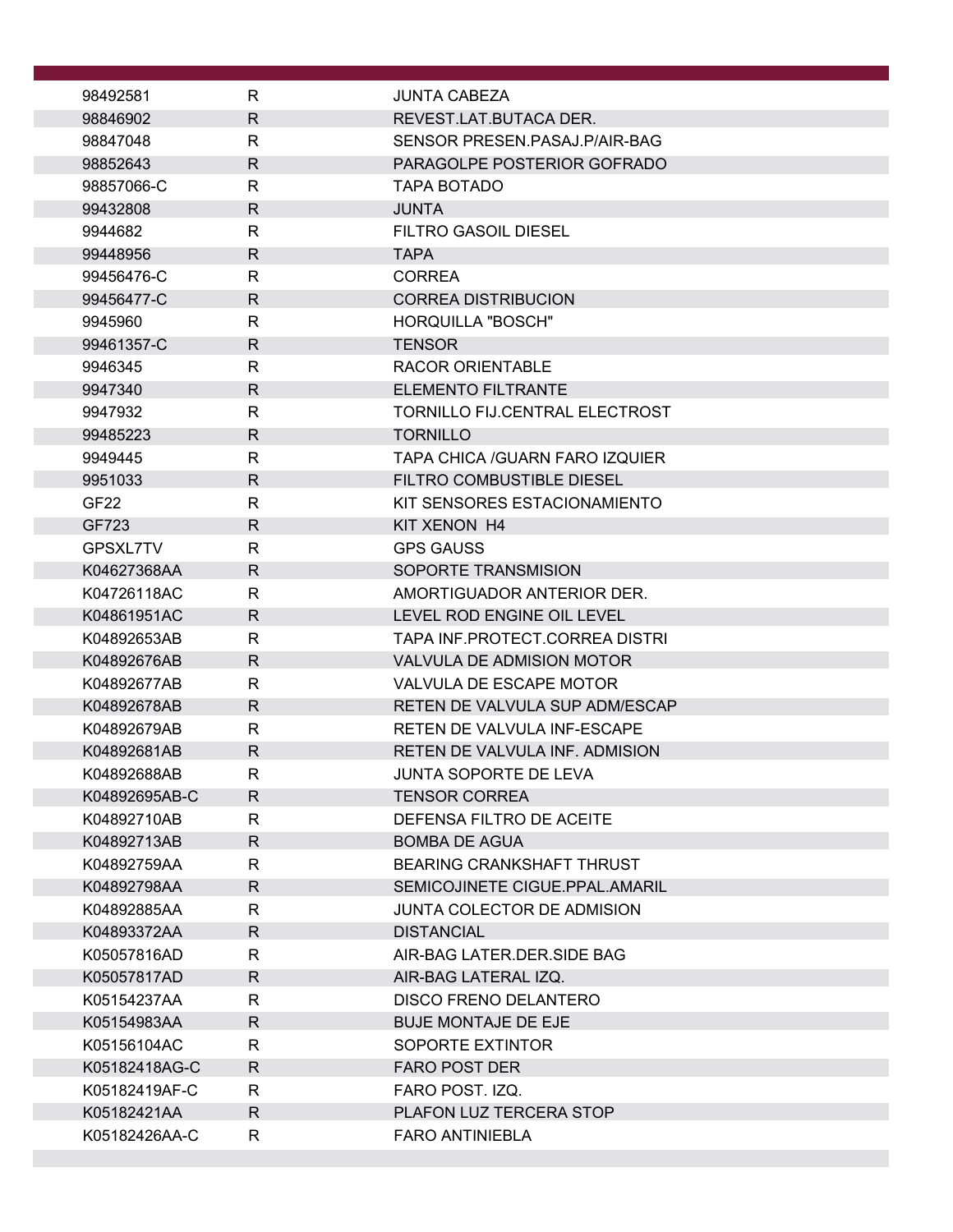| K05182436AA | R                 | <b>BRAZO LIMPIAPARABRISAS DER.</b> |
|-------------|-------------------|------------------------------------|
| K05182488AB | $\mathsf{R}$      | REPARO PASARUEDA POST.DER.         |
| K06509738AA | R                 | <b>TUERCA HEXAGONAL</b>            |
| K06510167AA | $\mathsf{R}$      | <b>TORNILLO</b>                    |
| K1RU79JXWAC | R                 | CINT.SEGU.INERCIAL.TRAS.IZQ.       |
| K1RY67JXWAC | $\mathsf{R}$      | PLAFONERA ANTERIOR/BLUE&ME         |
| K1RY68JW4AB | R                 | MOLDURA PLAF. TECHO SOLAR          |
| K1RY95JXWAA | R                 | EMPUNADURA COMANDO CAMBIO          |
| K1RY98JD7AC | $\mathsf{R}$      | <b>MOLDURA SUP.CAMBIO</b>          |
| K1RZ37JW4AA | $\mathsf{R}$      | RECUBRIMIENTO SUP.COLUMNA DIR.     |
| K1RZ37JXWAA | R                 | RECUBRIMIENTO SUP.COLUMNA DIRE     |
| K1SC53JD7AD | R                 | CONTRAPANEL IZQ.                   |
| K1SC53JW4AC | R                 | CONTRAPANEL DERECHO                |
| K1SD10JXWAD | $\mathsf{R}$      | PANEL INTERNO PUERTA DER/CUERO     |
| K1SD11JXWAD |                   | PANEL INTERNO PUERTA IZQ/CUERO     |
|             | R<br>$\mathsf{R}$ |                                    |
| K1SG59JXWAG |                   | PALANCA SELECT.CAMBIOS AUTOMAT     |
| K1SU12DX9AA | R                 | TAPA DE SENSOR DE LLUVIA CARRO     |
| K1SU12XXXAA | $\mathsf{R}$      | <b>TAPA</b>                        |
| K1TB33JW4AB | R                 | <b>COMANDO DE LUCES</b>            |
| K1TH86JXWAA | R                 | TECLADO C/097                      |
| K1TN13JD7AC | $\mathsf{R}$      | REVES.PARANTE CENT.IZQ.            |
| K1TP96KX7AA | $\mathsf{R}$      | REJILLA FARO ANTINIEBLA DER        |
| K1UC82JXWAD | R                 | CINTUR DE SEGUR INERC. DEL. DER    |
| K1UF31JW4AE | R                 | PARASOL IZQ.                       |
| K1UJ02GX9AA | R                 | ADHESIVO LATERAL                   |
| K1VB62JD7AA | $\mathsf{R}$      | TAPON DE TORNI.RECLIN.ASIENTO      |
| K1VC70JXWAA | R                 | REVEST.RESPAL.ASIENTO DEL.DER      |
| K1VC71JXWAA | $\mathsf{R}$      | REVEST.RESPAL.ASIENTO DEL.IZQ      |
| K55111314AC | $\mathsf{R}$      | DEPOSITO LIQUIDO REFRIGERANTE      |
| K55111389AF | $\mathsf{R}$      | <b>SENSOR HUMEDAD</b>              |
| K5SE10JW4AA | R                 | REVEST.RESPAL.ASIENTO DEL.DER      |
| K5XQ08JW4AB | R                 | <b>COLUMNA DE DIRECCION</b>        |
| K68069832AA | $\mathsf{R}$      | <b>JUNTA TUBO DE ESCAPE</b>        |
| K68070053AD | $\mathsf{R}$      | PERFIL DE GOMA EXT.IZQ.            |
| K68070066AC | $\mathsf{R}$      | MANIJA PORTON TRAS.C/LUZ PATEN     |
| K68070644AD | R                 | PLACA DE FONDO DER. FIAT 500       |
| K68070645AD | R                 | PLACA DE FONDO IZQ. FIAT 500       |
| K68071622AB | R                 | REFUERZO DER.DE VIGA CARGA         |
| K68071989AA | R                 | TOPE GOMA TAPA BAUL                |
| K68073142AC | $\mathsf{R}$      | TUBO FLEX. CONDENS./EVAPORADOR     |
| K68073423AA | R                 | SENSOR DE ACELER.AIR BAG LATER     |
| K68073635AA | $\mathsf{R}$      | LLAVE DE TUBO FIAT 500             |
| K68073636AA | R                 | LLAVE PARA TECHO SOLAR             |
| K68073646AC | R                 | CONJUNTO FILTRO DE AIRE COMPL.     |
| K68073804AA | R                 | PROTECCION ACCESORIO DIRECCION     |
| K68073861AA | $\mathsf{R}$      | SPOILER PARAGOLPE DELANTERO        |
| K68074111AA | R                 | REVEST. EXT MONTANTE IZQ.          |
|             |                   |                                    |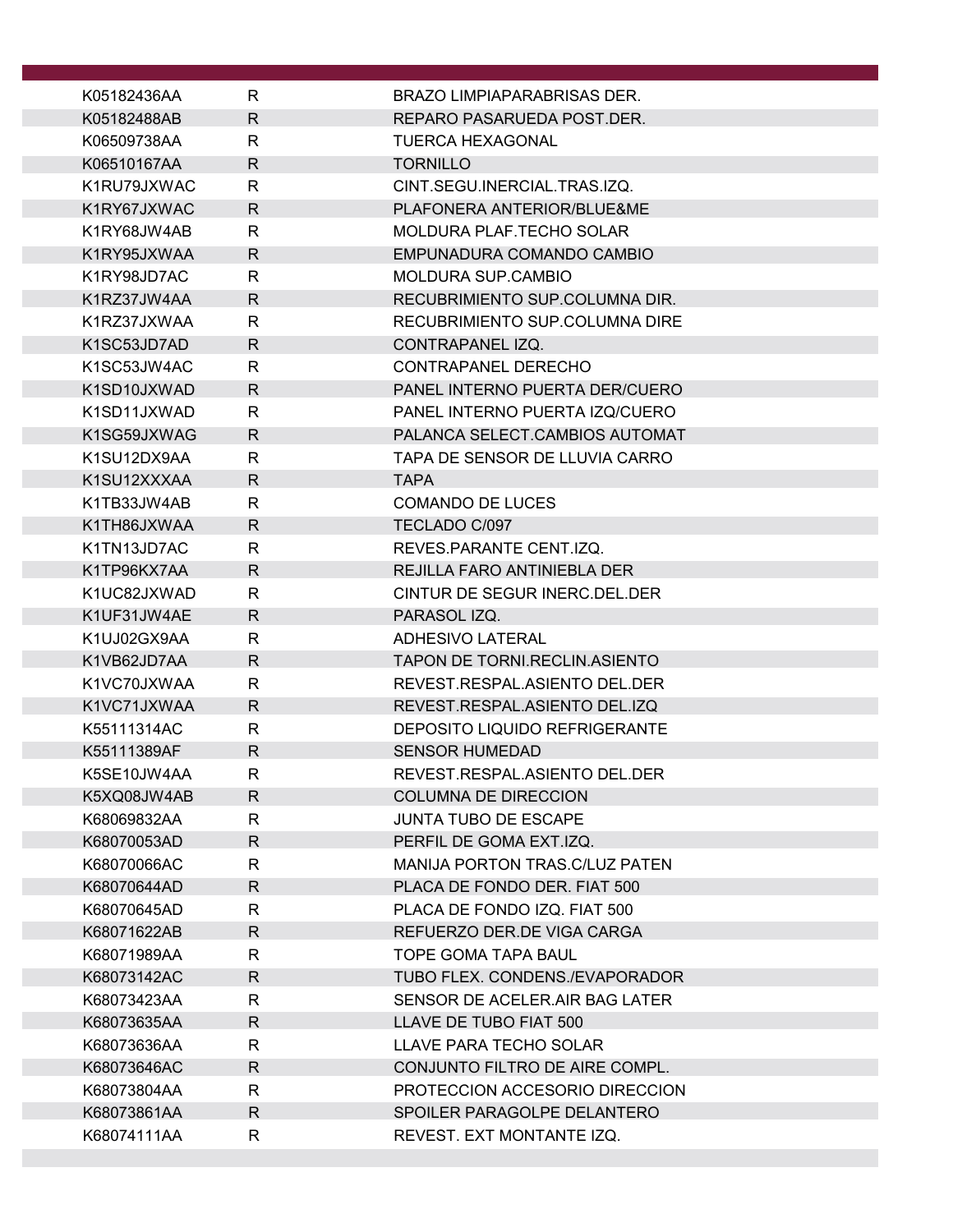| K68074114AA                | R                            | FORRO ADHESIVO ZOCALO DER                                        |
|----------------------------|------------------------------|------------------------------------------------------------------|
| K68074115AA                | $\mathsf{R}$                 | FORRO ADHESIVO ZOCALO IZQ                                        |
| K68074117AA                | R                            | REVEST. EXT MONTANTE POST.IZQ.                                   |
| K68074146AA                | $\mathsf{R}$                 | SENSOR DE ACELER.AIR BAG DELAN                                   |
| K68074194AB-C              | R                            | <b>GUIA PARAGOLPE</b>                                            |
| K68074195AB-C              | $\mathsf{R}$                 | <b>GUIA</b>                                                      |
| K68083037AD                | $\mathsf{R}$                 | PORTON TRASERO S/BISAGRA                                         |
| K68085382AC                | $\mathsf{R}$                 | <b>MOLDURA INFERIOR PARABRISA</b>                                |
| K68085806AB                | R                            | <b>BOLSA PARA GUARDAR CRIQUET</b>                                |
| K68087067AA                | $\mathsf{R}$                 | MOLDURA CENT.PARAG.POST.                                         |
| K68087068AB                | R                            | MOLDURA DER.PARAGOLPE POSTER.                                    |
| K68087068AB-C              | $\mathsf{R}$                 | <b>MOLDURA DER. PAR</b>                                          |
| K68087069AB                | $\mathsf{R}$                 | MOLDURA IZQ.PARAGOLPE POSTER                                     |
| K68087069AB-C              | $\mathsf{R}$                 | <b>MOLDURA IZQ PARA</b>                                          |
| K68093419AA                | R                            | SONDA DE AIRE ACONDICIONADO                                      |
| K68100422AF                | $\mathsf{R}$                 | SEMIEJE DERECHO COMPLETO                                         |
| K68102483AB                | $\mathsf{R}$                 | JG PASTILLAS FRENO ANT. 500                                      |
| K68103786AB                | R                            | CRISTAL ESPEJO RETROV.EXT.DER.                                   |
| K68111533AA                | R                            | CABLE ELECTRICO TECHO SOLAR<br><b>JUEGO BURLETES TECHO SOLAR</b> |
| K68111543AA                | $\mathsf{R}$<br>$\mathsf{R}$ |                                                                  |
| K68119288AD<br>K68119291AC | $\mathsf{R}$                 | PARABRISAS FIAT 500<br>PARABRISAS FIAT 500                       |
| K68127829AA                | R                            | LATERAL IZQ.C/AGUJ.FIAT 500                                      |
| K68137971AB                | $\mathsf{R}$                 | SOPORTE FIJ.SUPER.RADIADOR                                       |
| K68162829AA                | R                            | <b>FIELTRO</b>                                                   |
| K68162882AA                | $\mathsf{R}$                 | <b>RELAY NONE</b>                                                |
| K68170216AA                | R                            | <b>CENTRAL AIRBAG</b>                                            |
| K68174462AA                | R                            | <b>PISTON PIN VALVE</b>                                          |
| K68174463AA                | R                            | <b>BULON</b>                                                     |
| K68185793AA                | $\mathsf{R}$                 | <b>CENTRAL AIR-BAG</b>                                           |
| K68200962AA                | $\mathsf{R}$                 | <b>BISAGRA</b>                                                   |
| K68200963AA                | $\mathsf{R}$                 | <b>BISAGRA</b>                                                   |
| K68201915AA                | $\mathsf{R}$                 | <b>PRESOSTATO</b>                                                |
| K68202187AA-C              | $\mathsf{R}$                 | <b>FARO ANTINIEBLA</b>                                           |
| K68242711AA                | R                            | ATHERMAL CRYSTAL FRONT DOOR                                      |
| K68246418AA                | R                            | <b>HINGE REAR DOOR</b>                                           |
| K68246419AA                | R                            | HINGE REAR DOOR                                                  |
| K68249809AA                | $\mathsf{R}$                 | <b>BOTADOR DE VALVULA</b>                                        |
| K68258474AH                | R                            | <b>RADIO MULTIMEDIA</b>                                          |
| K68297327AA                | $\mathsf{R}$                 | <b>TUBO</b>                                                      |
| K68336980AA                | R                            | <b>COVERING SEAT</b>                                             |
| K68339990AA                | $\mathsf{R}$                 | <b>BURLETE PERFIL VANO PUERTA</b>                                |
| K68361621AA                | R                            | ETIQUETA INFORMA. NEUMATICOS                                     |
| K77070046                  | R.                           | KIT ENTRADA DE AIRE                                              |
| K82213499                  | $\mathsf{R}$                 | <b>KIT EMERGENCIA</b>                                            |
| KA65842842N                | R                            | BOLIGRAFO MOPAR WORD LOGO                                        |
| KCEA1N151AA                | R                            | TORNILLO CABEZA HEXAG.                                           |
|                            |                              |                                                                  |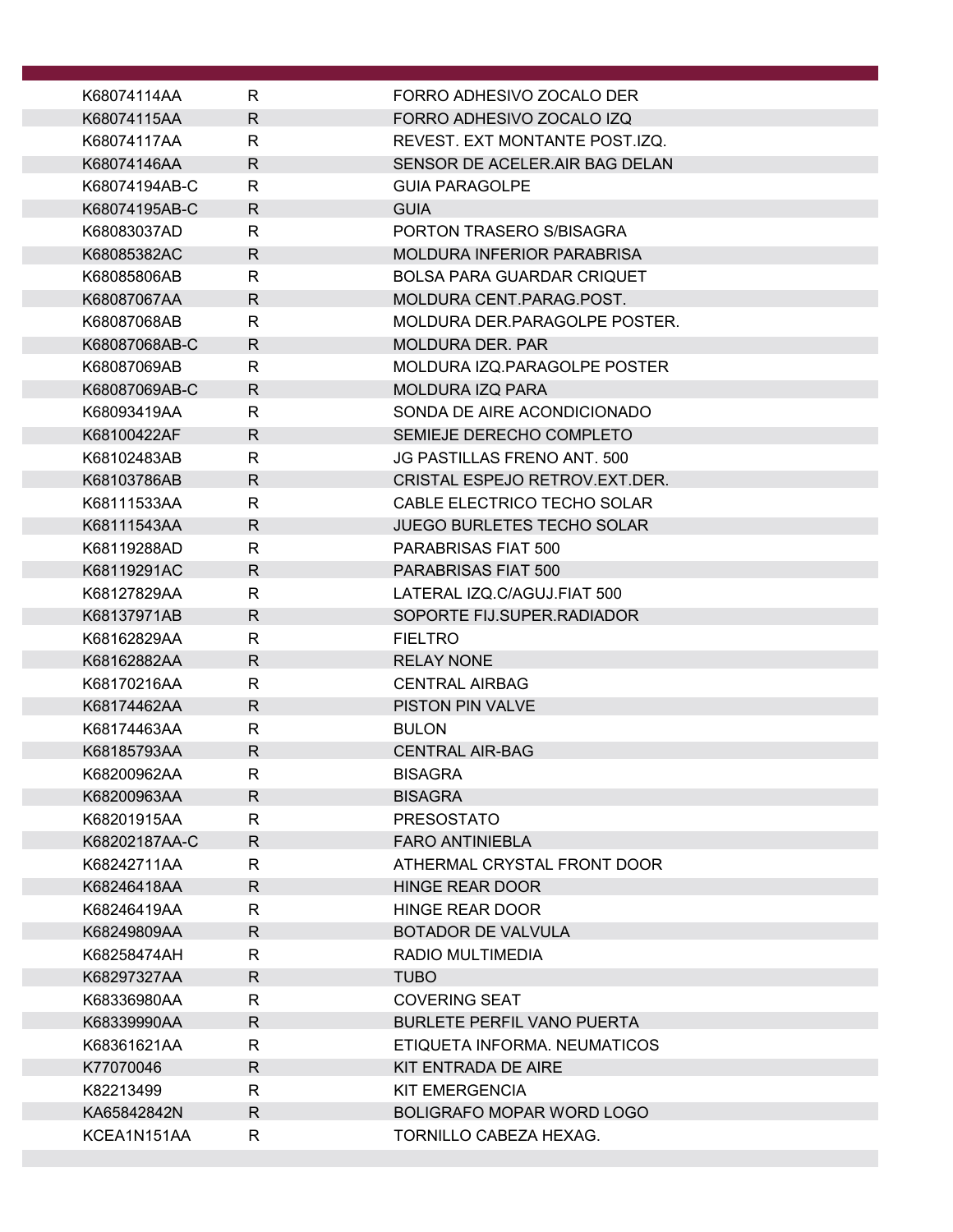| KL0007440NA | R            | LAMPARA P/FAROL 7440NA/WY21W          |
|-------------|--------------|---------------------------------------|
| KL0007528   | $\mathsf{R}$ | <b>LAMPARA P/FAROL</b>                |
| KO5182418AD | R            | <b>FARO POST DER.</b>                 |
| KO5182419AD | $\mathsf{R}$ | FARO POST IZQ.                        |
| KO5182510AB | R            | <b>FARO ANTER</b>                     |
| KO5182511AB | R            | <b>FARO ANTER IZQ</b>                 |
| LIQ2504     | $\mathsf{R}$ | <b>ADITIVO DIESEL</b>                 |
| 100157054   | $\mathsf{R}$ | <b>CAJA SIN CD</b>                    |
| 1045826     | $\mathsf{R}$ | FARO COMPL GIRO IZQ UNO DUNA F        |
| 1045845     | R            | MOLDURA FARO POST.DX P/DUNA           |
| 1317401080  | R            | <b>AMORTIGUADOR</b>                   |
| 14458280    | $\mathsf{R}$ | <b>JUNTA TORICA</b>                   |
| 1479708088  | $\mathsf{R}$ | <b>CAJA</b>                           |
| 1488714     | $\mathsf{R}$ | <b>TAPA DEPOSITO COMBUSTIBLE</b>      |
| 151439065   | R            | <b>FORRO</b>                          |
| 153509065   | R            | <b>FORRO</b>                          |
| 153685061   | R            | <b>CONTRAPANEL</b>                    |
| 16282024    | R            | TORNILLO M10x1.25x75                  |
| 183300260   | R            | <b>DIFUSOR</b>                        |
| 1841653610  | $\mathsf{R}$ | FORRO DE CENTRAL APOY CUERO           |
| 1841655496  | $\mathsf{R}$ | FUNDA APOYA CABEZA CI 185             |
| 2850936000  | R            | FUNDA RESPALDO DEL. GRIS JULY         |
| 4296171     | R            | <b>BUJE DE FIJACION</b>               |
| 46405650    | $\mathsf{R}$ | <b>ELEMENTO FIJACION</b>              |
| 46419196    | R            | TAZA DE RUEDA 13"                     |
| 46426839    | $\mathsf{R}$ | <b>DEFENSA</b>                        |
| 46429262    | R            | <b>TAPA</b>                           |
| 46439113    | $\mathsf{R}$ | <b>BRAZO LIMPIA PARABRISA IZQ</b>     |
| 46449160    | R            | <b>TUBO</b>                           |
| 46463466    | $\mathsf{R}$ | ROCIADOR DE AGUA LIMPIA LUNETA        |
| 46480350    | $\mathsf R$  | ELECTROVENT COMPLETO PALIO TD         |
| 46514801    | $\mathsf{R}$ | PULZADOR P/INTERR.LUZ BAUL            |
| 46516516    | $\mathsf{R}$ | <b>VARILLA NIVEL ACEITE</b>           |
| 46593273    | $\mathsf{R}$ | ELEVADOR CRISTAL PTA.POST.DER.        |
| 46739339    | R            | <b>ARMAZON</b>                        |
| 46764425    | $\mathsf{R}$ | TUBO RIGIDO DE UNION A EVAPORA        |
| 46828711    | R            | <b>GUARNICION CRISTAL PTA.POST.IZ</b> |
| 50521163    | $\mathsf{R}$ | <b>PARABRISAS</b>                     |
| 51851594    | R            | SILENCIADOR INTERMEDIO                |
| 5921207     | R            | <b>RACOR ORIENTABLE</b>               |
| 60548495    | R            | <b>CAPUCHON</b>                       |
| 60607035    | R            | <b>LAMPARA POSTERIOR</b>              |
| 60613413    | R            | <b>SUJETADOR</b>                      |
| 60624553    | R.           | <b>BOMBA DE AGUA</b>                  |
| 60626575    | R            | <b>MANGA FLEXIBLE</b>                 |
| 60655491    | R            | <b>TORNILLO</b>                       |
| 60811016    | R            | <b>REFUERZO</b>                       |